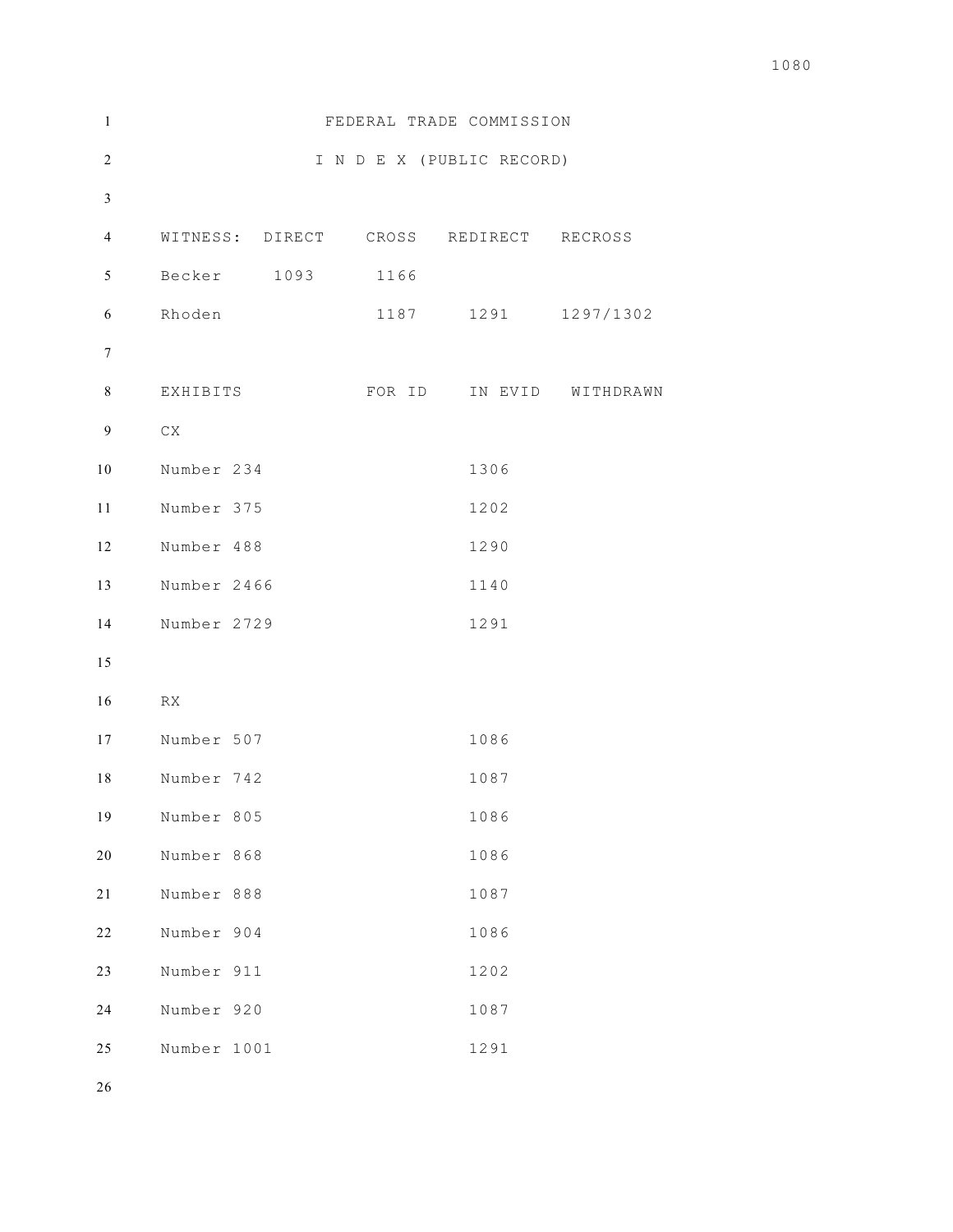| $\,1$            | EXHIBITS                  | FOR ID | IN EVID | WITHDRAWN |
|------------------|---------------------------|--------|---------|-----------|
| $\sqrt{2}$       | ${\mathbb R} {\mathbb X}$ |        |         |           |
| $\mathfrak{Z}$   | Number 1848               |        | 1291    |           |
| $\overline{4}$   | Number 2086               |        | 1290    |           |
| $\sqrt{5}$       |                           |        |         |           |
| $\sqrt{6}$       | ${\rm J}{\rm X}$          |        |         |           |
| $\boldsymbol{7}$ | Number 57                 |        | 1306    |           |
| $\,8\,$          |                           |        |         |           |
| $\boldsymbol{9}$ | ${\rm D}{\rm X}$          |        |         |           |
| $10\,$           | Number 7                  | 1162   |         |           |
| $1\,1$           | Number 8                  | 1163   |         | 1165      |
| 12               | Number 9                  | 1163   |         | 1165      |
| 13               | Number 10                 | 1163   |         |           |
| 14               | Number 11                 | 1164   |         |           |
| 15               | Number 12                 | 1178   |         |           |
| $16\,$           |                           |        |         |           |
| 17               |                           |        |         |           |
| $1\,8$           |                           |        |         |           |
| 19               |                           |        |         |           |
| 20               |                           |        |         |           |
| $2\sqrt{1}$      |                           |        |         |           |
| $2\sqrt{2}$      |                           |        |         |           |
| $23\,$           |                           |        |         |           |
| 24               |                           |        |         |           |
| $25\,$           |                           |        |         |           |
| 26               |                           |        |         |           |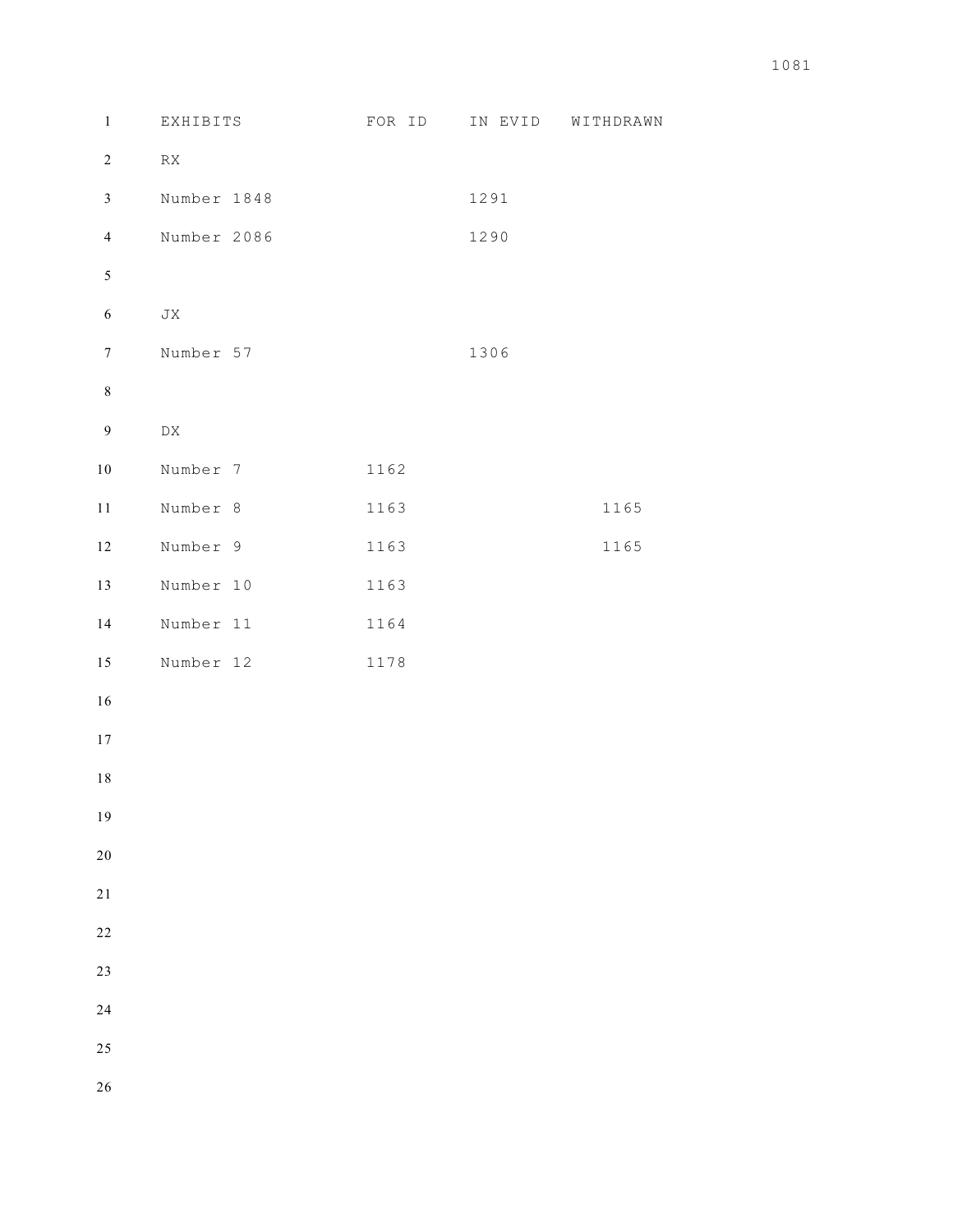| $\mathbf{1}$    | UNITED STATES OF AMERICA                |  |
|-----------------|-----------------------------------------|--|
| $\overline{2}$  | FEDERAL TRADE COMMISSION                |  |
| 3               |                                         |  |
| $\overline{4}$  | In the Matter of:<br>$\left( \right)$   |  |
| 5               | Rambus, Inc.<br>) Docket No. 9302       |  |
| 6               |                                         |  |
| $7\phantom{.0}$ |                                         |  |
| $\,$ 8 $\,$     |                                         |  |
| 9               | Wednesday, May 7, 2003                  |  |
| $10\,$          | $9:30$ am.                              |  |
| 11              |                                         |  |
| 12              |                                         |  |
| 13              | TRIAL VOLUME 6                          |  |
| 14              | PART 1                                  |  |
| 15              | PUBLIC RECORD                           |  |
| 16              |                                         |  |
| 17              | BEFORE THE HONORABLE STEPHEN J. MCGUIRE |  |
| 18              | Chief Administrative Law Judge          |  |
| 19              | Federal Trade Commission                |  |
| 20              | 600 Pennsylvania Avenue, N.W.           |  |
| 21              | Washington, D.C.                        |  |
| 22              |                                         |  |
| 23              |                                         |  |
| 24              |                                         |  |
| 25              | Reported by: Susanne Bergling, RMR      |  |
| 26              |                                         |  |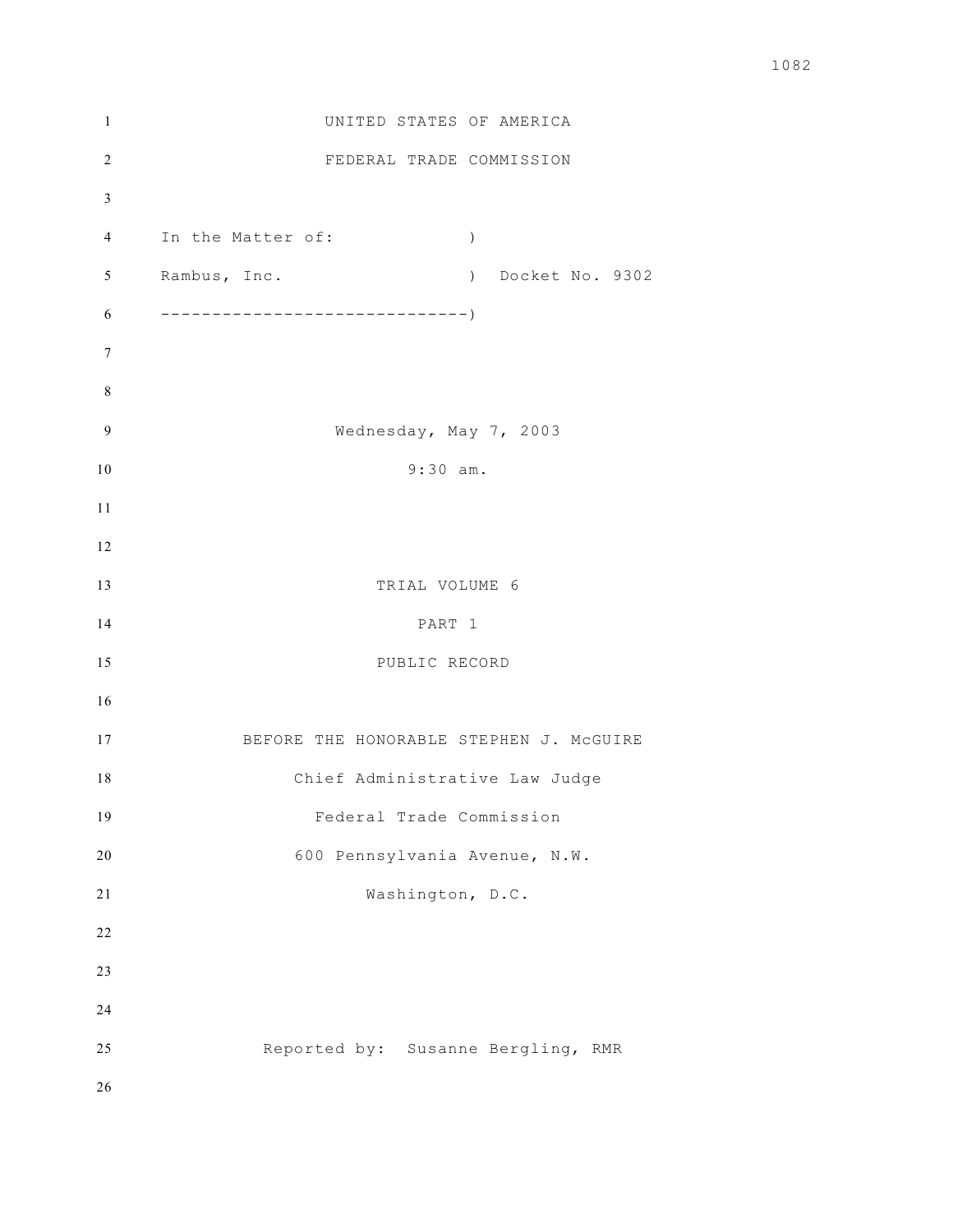```
1 APPEARANCES:
```
 ON BEHALF OF THE FEDERAL TRADE COMMISSION: M. SEAN ROYALL, Attorney GEOFFREY OLIVER, Attorney JOHN C. WEBER, Attorney MALCOLM CATT, Attorney Federal Trade Commission 601 New Jersey Avenue, N.W. Washington, D.C. 20580-0000 (202) 326-3663 ON BEHALF OF THE RESPONDENT: GREGORY P. STONE, Attorney STEVEN M. PERRY, Attorney PETER A. DETRE, Attorney SEAN GATES, Attorney Munger, Tolles & Olson LLP 355 South Grand Avenue, 35th Floor Los Angeles, California 90071-1560 (213) 683-9255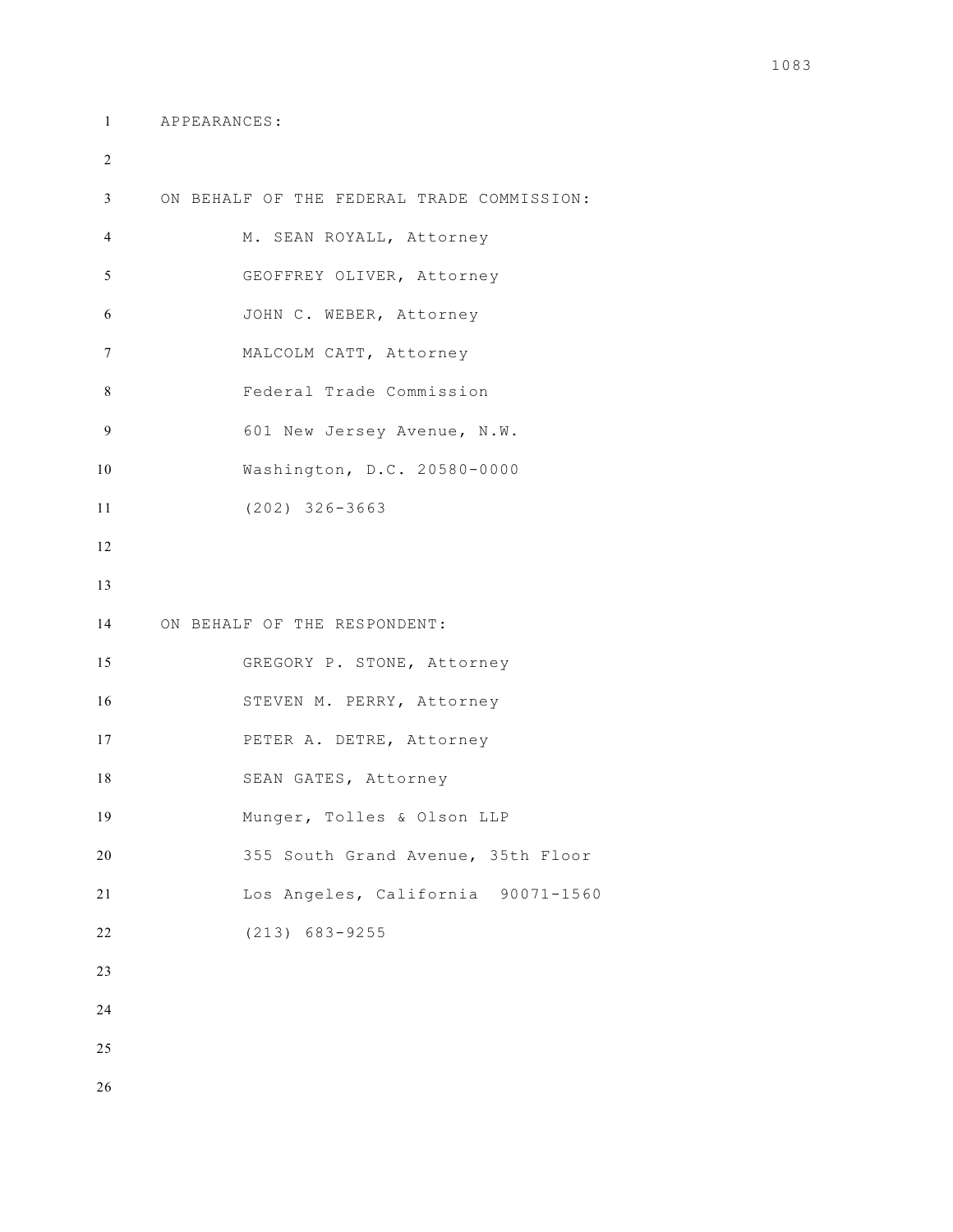```
1 APPEARANCES:
2 
3 ON BEHALF OF THE RESPONDENT:
4 
5 A. DOUGLAS MELAMED, Attorney
6 Wilmer, Cutler & Pickering
7 2445 M Street, N.W.
8 Washington, D.C. 20037-1420
9 (202) 663-6090
10 
11 
12 
13 
14 
15 
16 
17 
18 
19 
20 
21 
22 
23 
24 
25 
26
```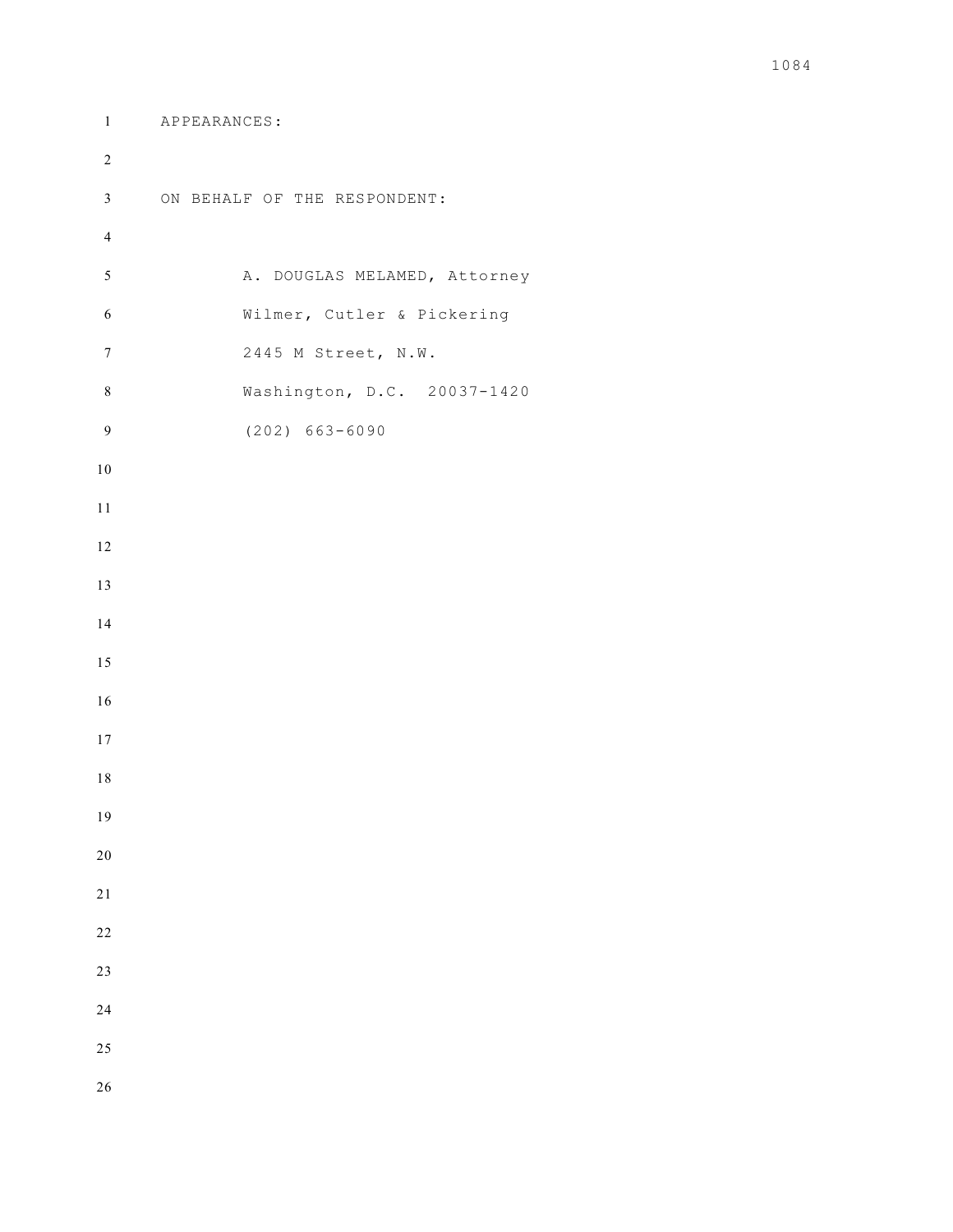P R O C E E D I N G S 2 - - - - - - - - -  $-$  JUDGE McGUIRE: This hearing is in order and convened at 9:30 a.m. Before we start today, are there any housekeeping tasks that need to come to the Court's attention? MR. STONE: Just a couple, Your Honor. The first is we signed the stipulation yesterday, it will be filed this morning, on exhibits. Hopefully that meets with Your Honor's approval. 12 JUDGE McGUIRE: Okay. MR. STONE: You will have it later today to look at. I neglected to move in the exhibits I used yesterday. JUDGE McGUIRE: I was going to ask you all about that today, because I thought there were quite a few items that were at least introduced that were not admitted. So, we'll go through that at this time. MR. STONE: That's correct. The ones I would like to move into evidence are RX-507. JUDGE McGUIRE: All right, let's take them one at a time. Does complaint counsel have any objection? MR. STONE: That was the members' manual.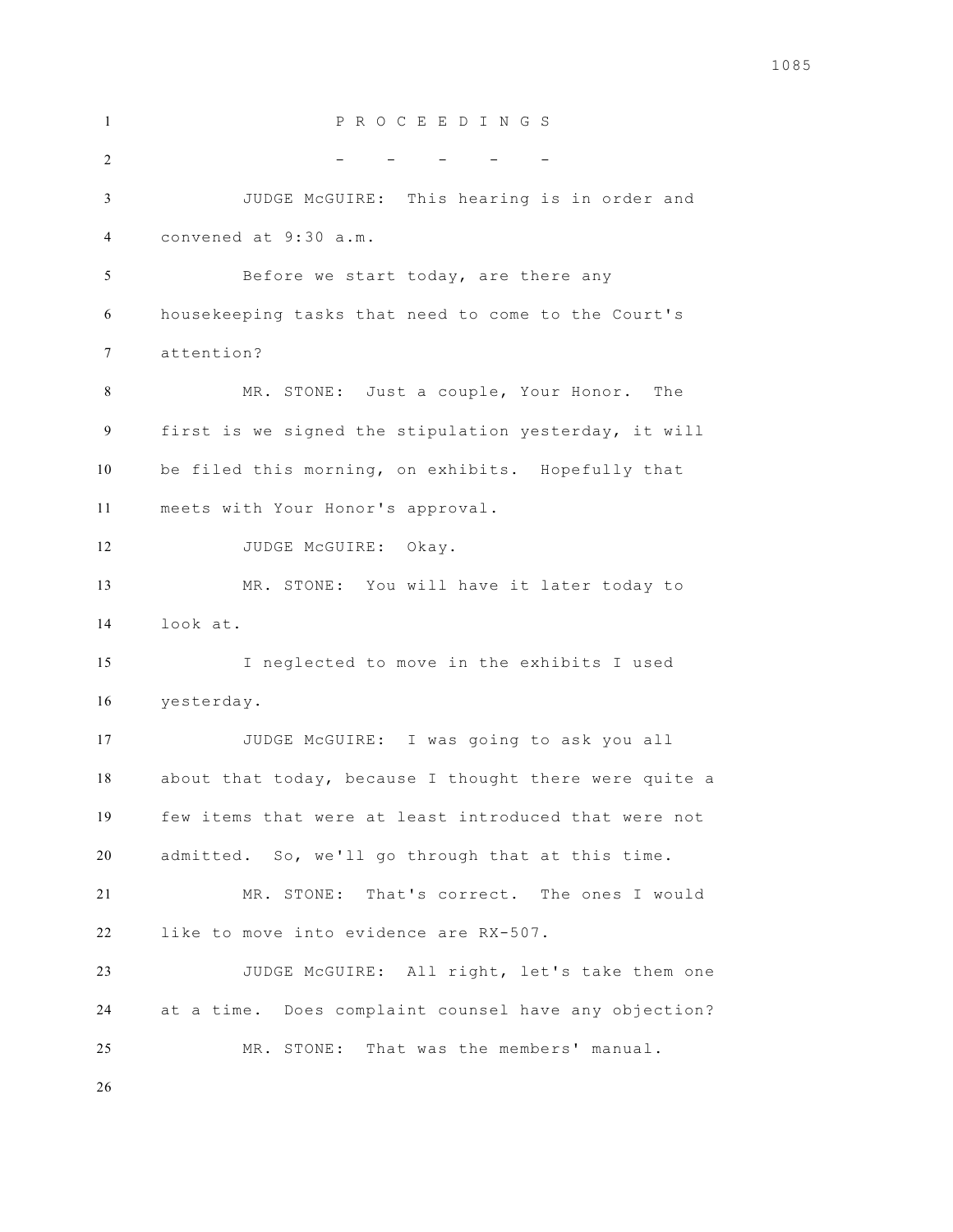MR. OLIVER: If you could just remind me what they were. MR. STONE: That was the members' manual. MR. OLIVER: No objection, Your Honor. 5 JUDGE McGUIRE: Entered. (RX Exhibit Number 507 was admitted into evidence.) MR. STONE: RX-805 was the first of the Intel road maps I showed Mr. Calvin. MR. OLIVER: No objection. 11 JUDGE McGUIRE: Entered. (RX Exhibit Number 805 was admitted into evidence.) MR. STONE: RX-868 was the second road map. MR. OLIVER: No objection, Your Honor. 16 JUDGE McGUIRE: Entered. (RX Exhibit Number 868 was admitted into evidence.) MR. STONE: RX-904 was the third. MR. OLIVER: No objection. 21 JUDGE McGUIRE: Entered. (RX Exhibit Number 904 was admitted into evidence.) MR. STONE: RX-888 were the minutes. MR. OLIVER: No objection.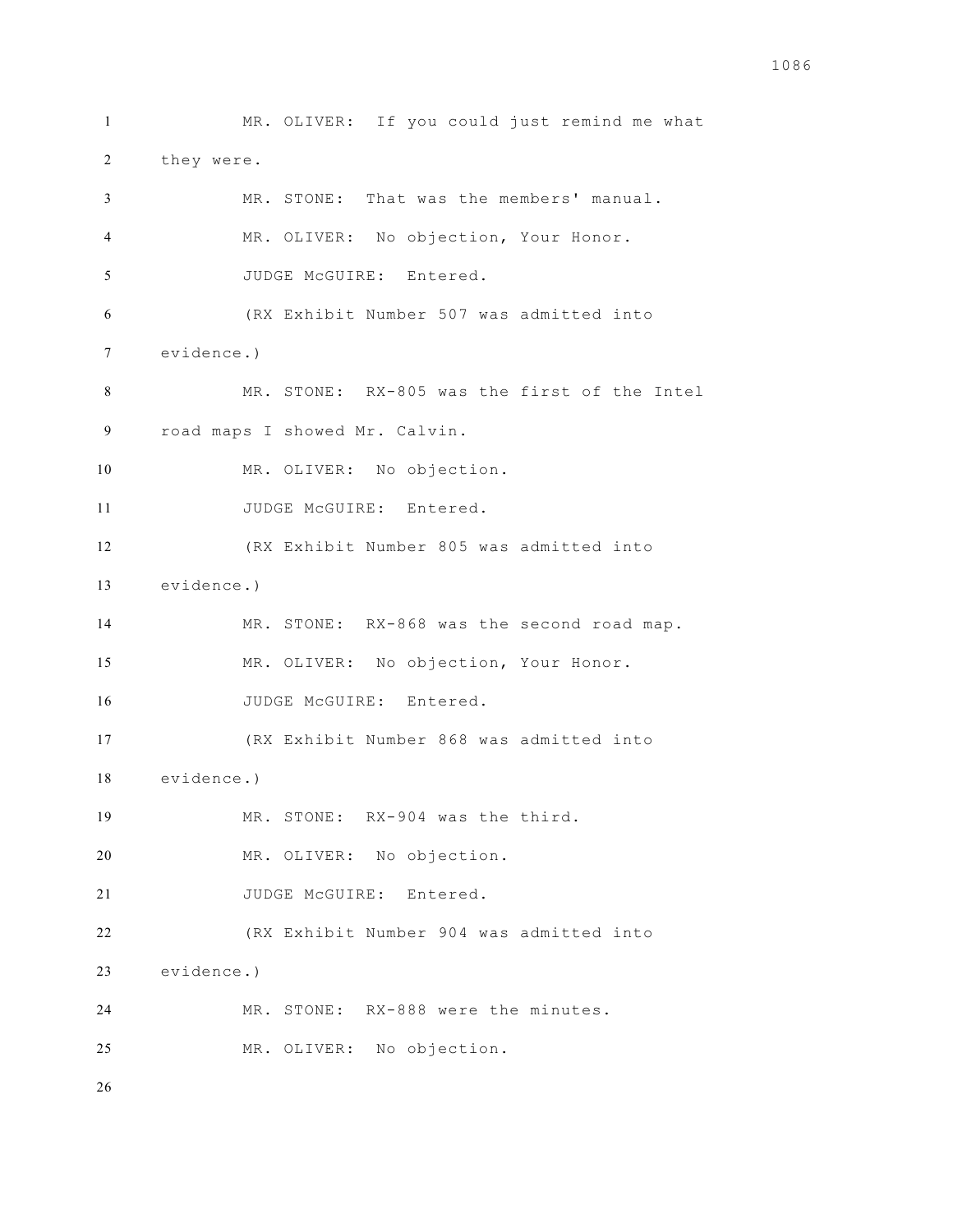```
1 JUDGE McGUIRE: Entered.
2 (RX Exhibit Number 888 was admitted into 
3 evidence.)
4 MR. STONE: RX-920 was the email that 
5 referenced ^ Mr. Machiato. 
6 MR. OLIVER: No objection. 
7 JUDGE McGUIRE: Entered. 
8 (RX Exhibit Number 920 was admitted into 
9 evidence.)
10 MR. STONE: And RX-742 was the document from 
11 McGhee to Townsend regarding the Dell decision. 
12 MR. OLIVER: No objection.
13 JUDGE McGUIRE: Entered.
14 (RX Exhibit Number 742 was admitted into 
15 evidence.)
16 MR. STONE: Thank you, Your Honor.
17 JUDGE McGUIRE: Anything else from the other 
18 side? 
19 MR. OLIVER: No, Your Honor. 
20 JUDGE McGUIRE: Perhaps it's a good time to 
21 take up a point that we have touched upon a couple 
22 times and decide what we want to do. As the parties 
23 know, at one point at the start of this hearing, I had 
24 brought out the idea of perhaps taking every other 
25 Friday off, every two weeks, and then this topic came
```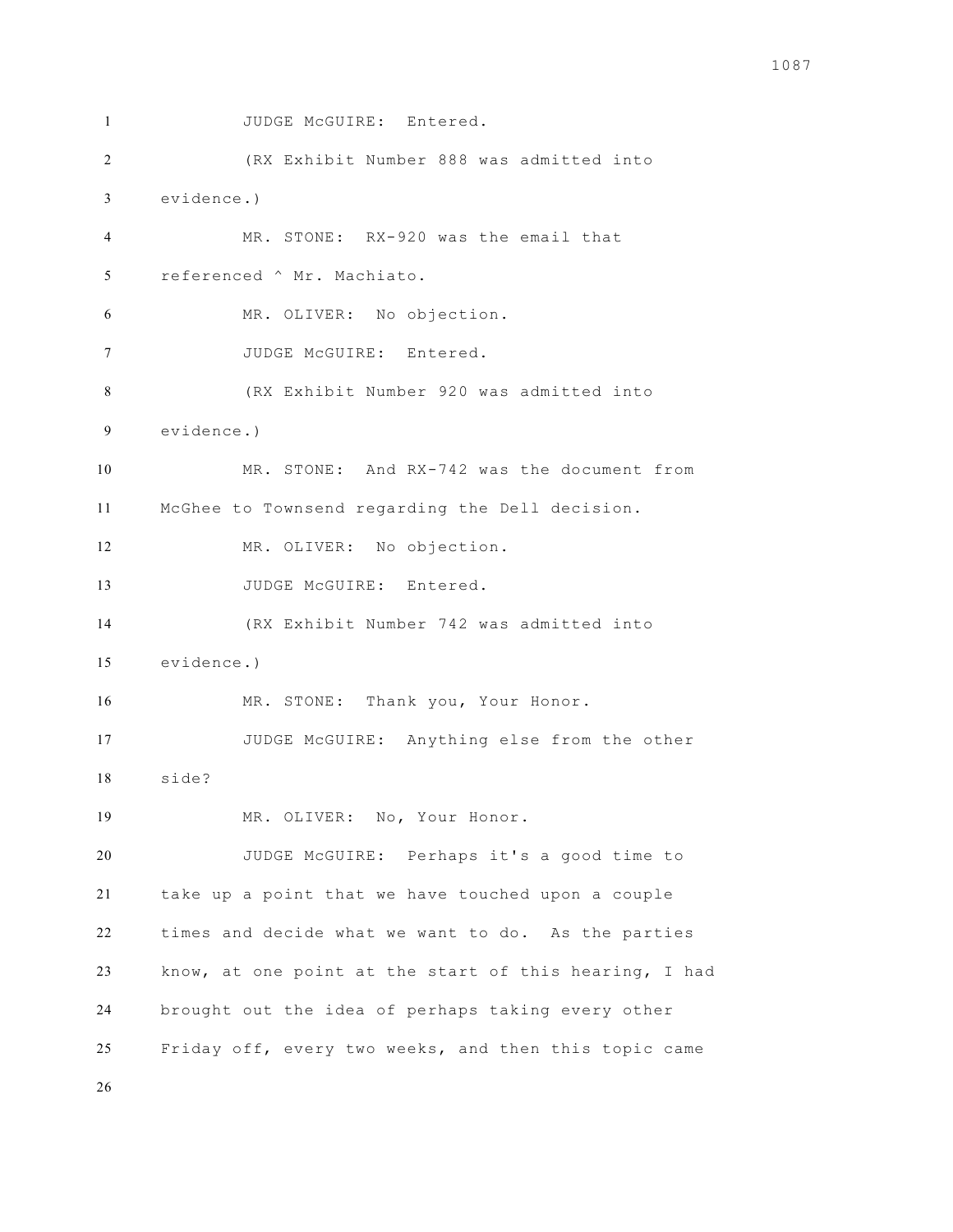up in short on Monday, but yet there appears to be some conflict between the sides. Perhaps this is a time we should discuss that and sort of get an understanding as to how we want to proceed. Go ahead, Mr. Oliver. MR. OLIVER: Thank you, Your Honor. I guess the best way to put it at this point is simply that we had originally put together a schedule not contemplating Fridays off, and as I think I probably indicated, we did have a fairly tight schedule. In response to the suggestion that we do take some Fridays off plus some concern from the other side that certain of our initial witnesses or the schedule of the initial witnesses may not give them sufficient time for cross, we had expanded that. The issue that we now face, having completely re-arranged our schedule, of course, we find it difficult to bring witnesses in from around the country on short notice. So, the next week or so will be fairly spaced out because we did push witnesses off and we do have some gaps in our schedule. So, I think the next week or so -- we are contemplating a Friday off, for example, this week, plus a fairly loose schedule next week, which we expect to fill with deposition transcripts.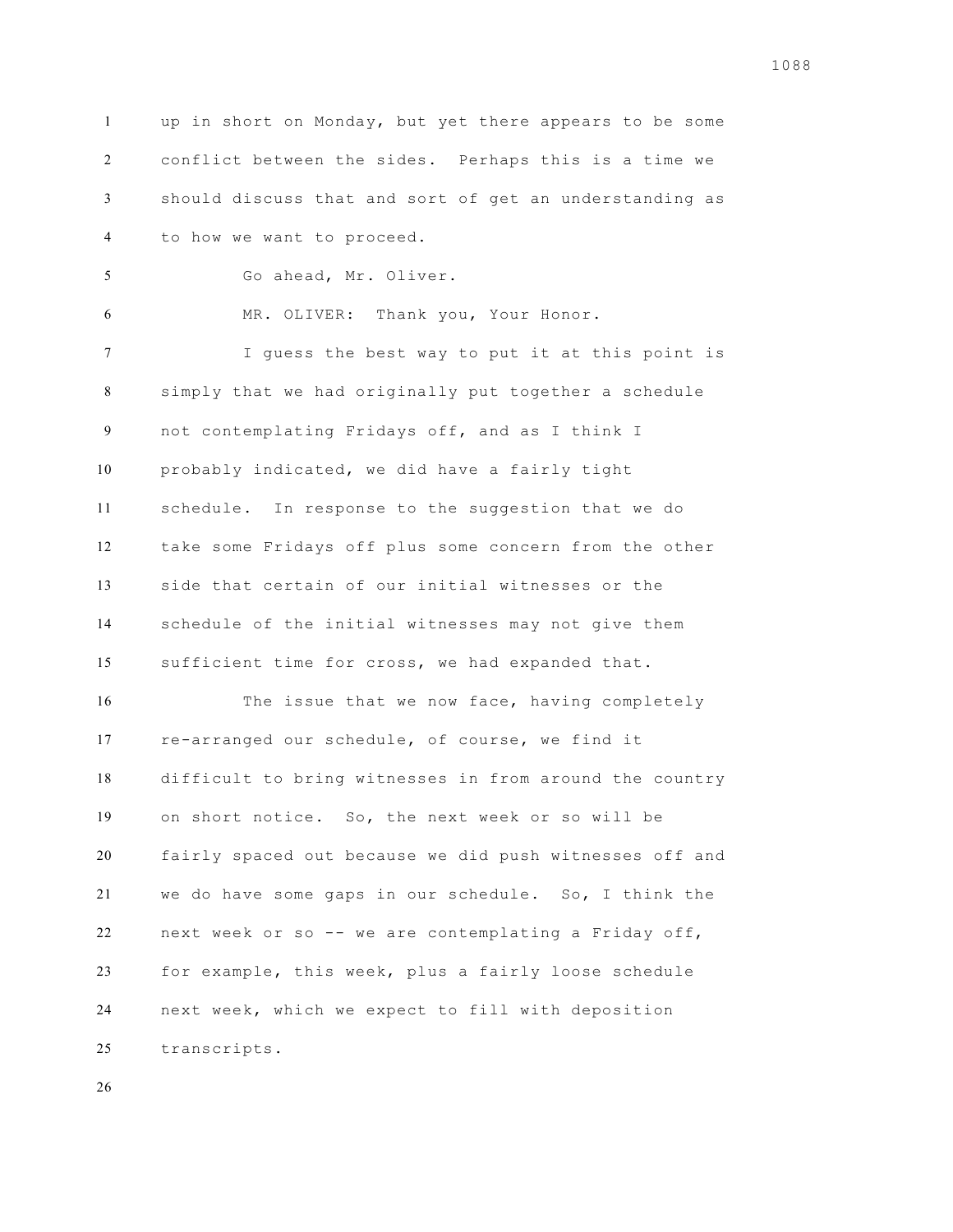JUDGE McGUIRE: Okay, now, you say you're contemplating having off this coming Friday, was that your point? MR. OLIVER: Friday of this week. JUDGE McGUIRE: Okay -- now, Mr. Stone -- well, go ahead, Mr. Oliver. MR. OLIVER: If I could simply continue, I think we have continued to have discussions with the other side, and I think we have a better understanding now of both what we and what they need by the way of scheduling, and I think once we get a couple of weeks down the road, we and they will be much more in sync in terms of the scheduling. JUDGE McGUIRE: Mr. Stone, do you want to comment? MR. STONE: Your Honor, we did meet yesterday afternoon after court concluded. I think we are trying to work out a schedule that accommodates all of our concerns, and we all share the interest of moving the hearing forward as expeditiously as we can to a conclusion, but we did agree that we have this Friday off if that meets with Your Honor's approval. JUDGE McGUIRE: Yeah, that would be fine. I know we talked early on in the proceeding about the 23rd, I believe is two weeks from this Friday, that's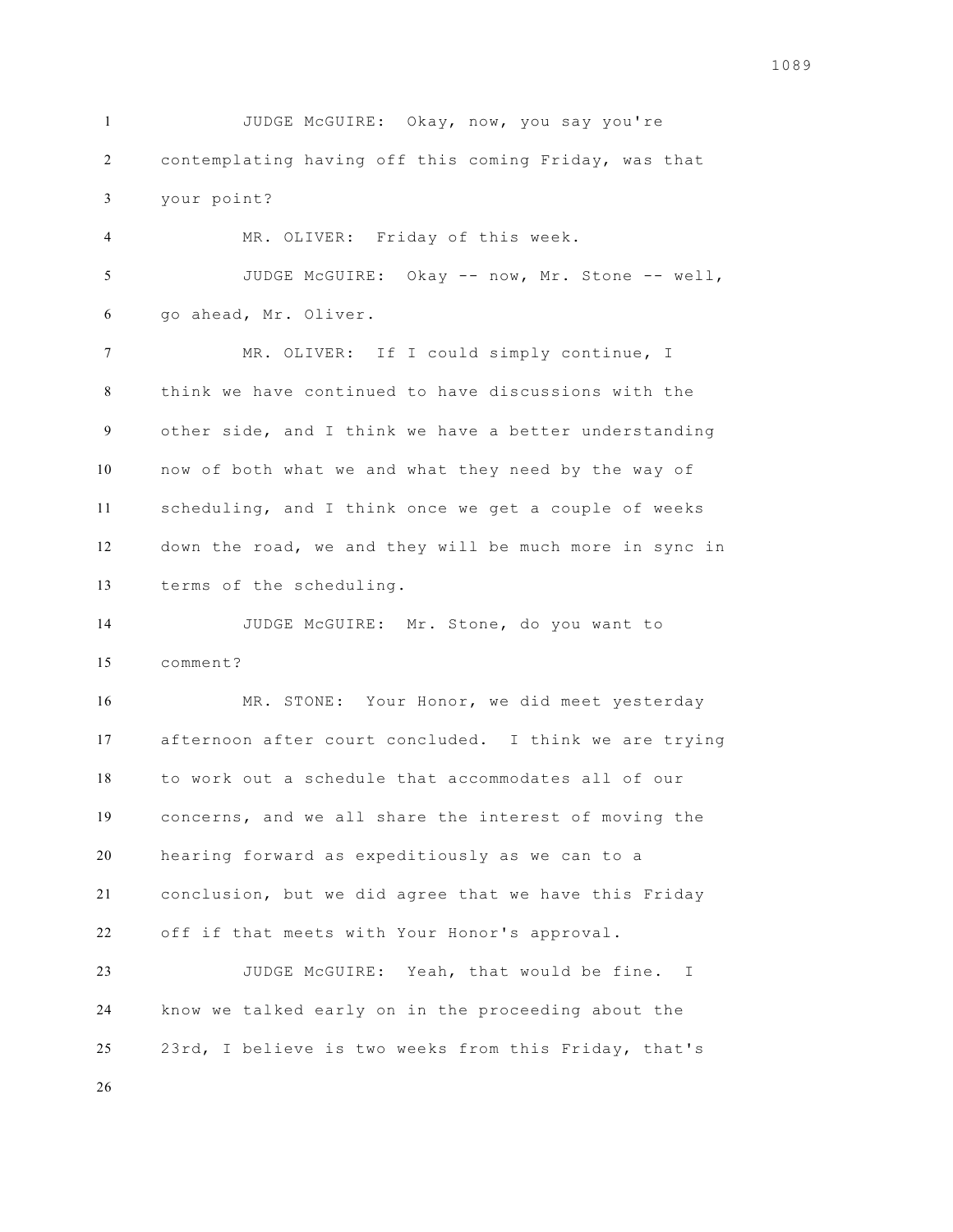1 the holiday weekend, and I think we had an

 understanding at least in part that we would take off the 23rd. From the Court's point of view, you know, we all have other affairs we have to attend to. I have an office I have to oversee in the meantime, so I try to put things off. So, I need some time, and a day every two weeks would certainly I think give the Court the time it needs to handle its other affairs.

 I would like -- and we -- it doesn't have to be every other Friday, but at least take a day off every two weeks. I was contemplating that that might be an excellent day, because I know some counsel is from out of town, you may want to go home and see your family or whatever. You have other of your own affairs you have to tend to.

 So, it would be the Court's desire to go ahead and attempt to schedule to take off every other Friday starting with this Friday, and then we'll be off on the 23rd, and I guess it would be June 6th and then June 20.

 MR. STONE: Could I ask you about that week that -- because that's the week my son graduates, as I had mentioned to you.

 JUDGE McGUIRE: Maybe we can make an adjustment.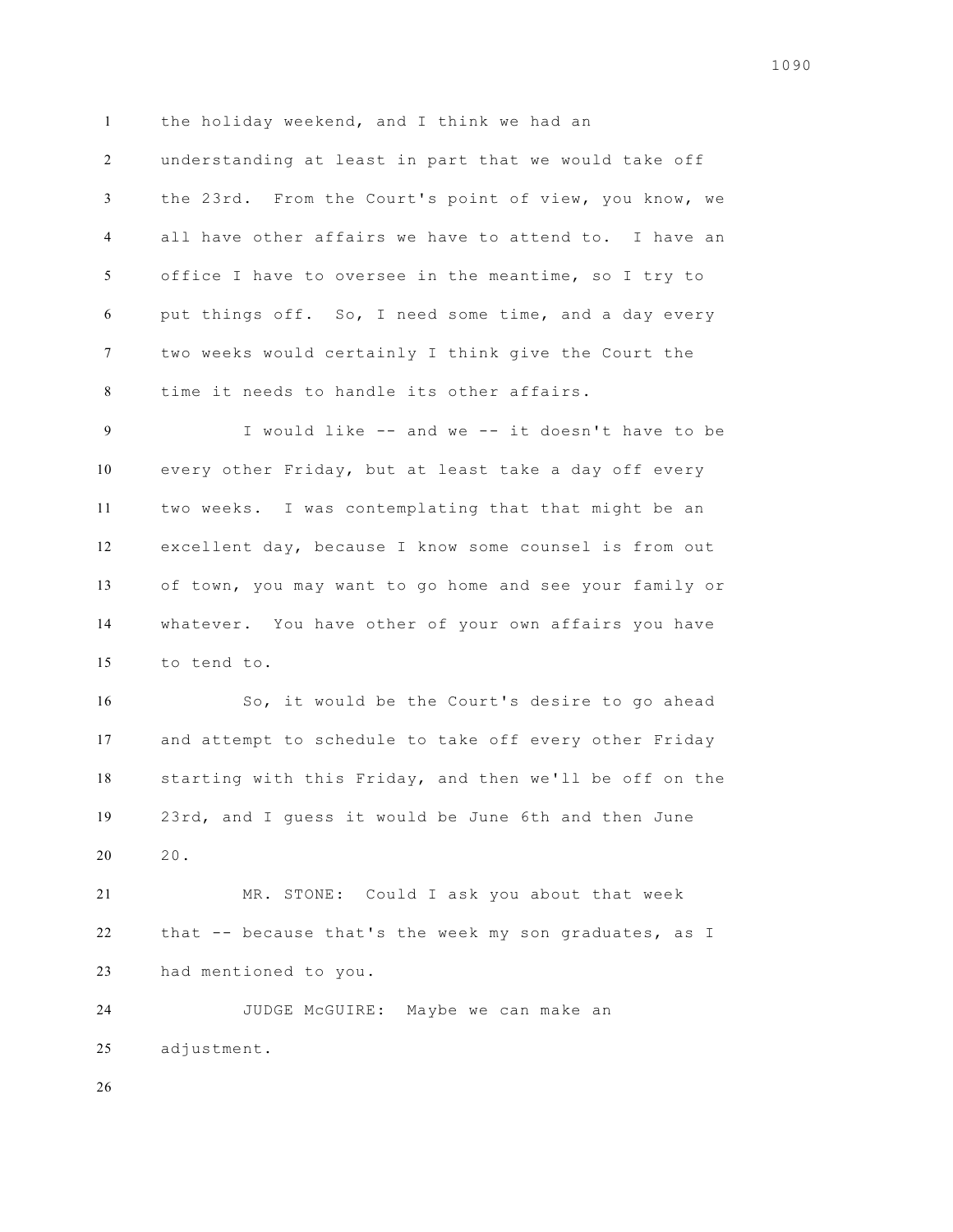MR. STONE: I had talked with complaint counsel about that, and at least tentatively -- again, subject to your approval -- had thought about the Tuesday and Wednesday, the 9th and 10th, taking off. He graduates Tuesday evening, and with the flights -- JUDGE McGUIRE: That would be fine, Mr. Stone. I have no problem with that. Just get some agreement with opposing counsel, and we will do that. MR. STONE: I appreciate that. JUDGE McGUIRE: So, let's plan on then at least taking off this Friday and then the 23rd, and then we'll work out after the 23rd, you know, how we want to proceed. It's my hope, and certainly we will see how things transpire, that given the outlines that the parties have indicated, the time to present their cases in chief, that hopefully we could get this hearing completed by 4th of July. Now, if we can do that, that's fine. If we can't, we can't, but you know, just given what we have talked about earlier, that may be somewhat of a tightened schedule, but we're certainly not going to hold the parties to that.

 MR. OLIVER: Your Honor, I obviously want to indicate that because of the changes we have recently made in our schedule in order to accommodate open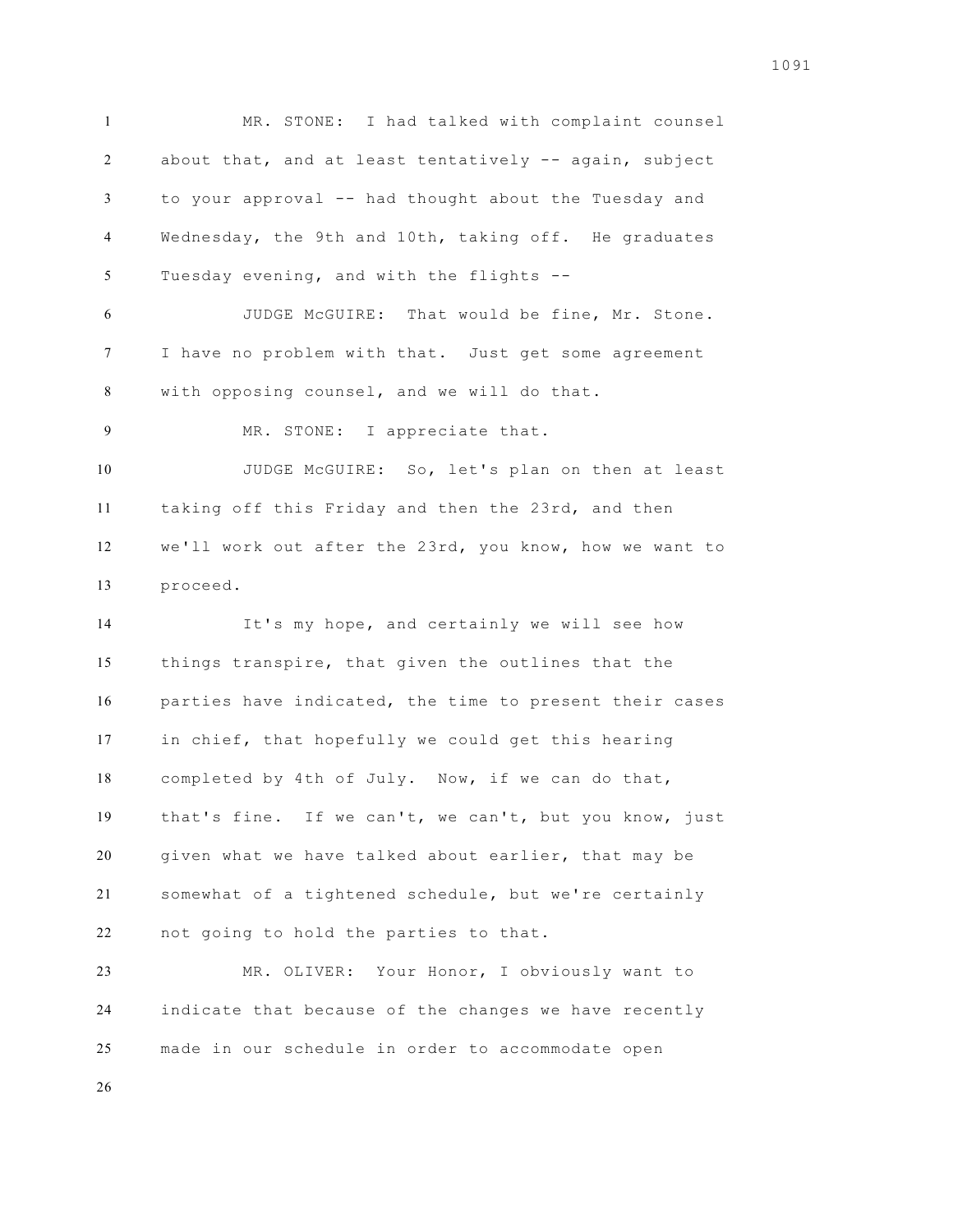Fridays and to accommodate more time for respondents with certain of our early witnesses, that has extended the length of our case, and I think it's likely that we will go most of the way through June in our case. JUDGE McGUIRE: Okay, you will go through June with your case. MR. OLIVER: Yes. JUDGE McGUIRE: So, we are talking probably through the end of July almost before we are going to complete this hearing, correct? MR. STONE: Yes, we're afraid that's what it looks like. JUDGE McGUIRE: Okay, that's why we're talking about it. All right, are there any other housekeeping tasks that we need to address? 17 MR. STONE: Not for us, Your Honor. 18 JUDGE McGUIRE: Okay. At this time, then, complaint counsel may call its next witness. MR. CATT: Good morning, Your Honor. I'm Malcolm Catt. I'm representing complaint counsel today. JUDGE McGUIRE: And how is that spelled, Mr. Catt? MR. CATT: C-A-T-T.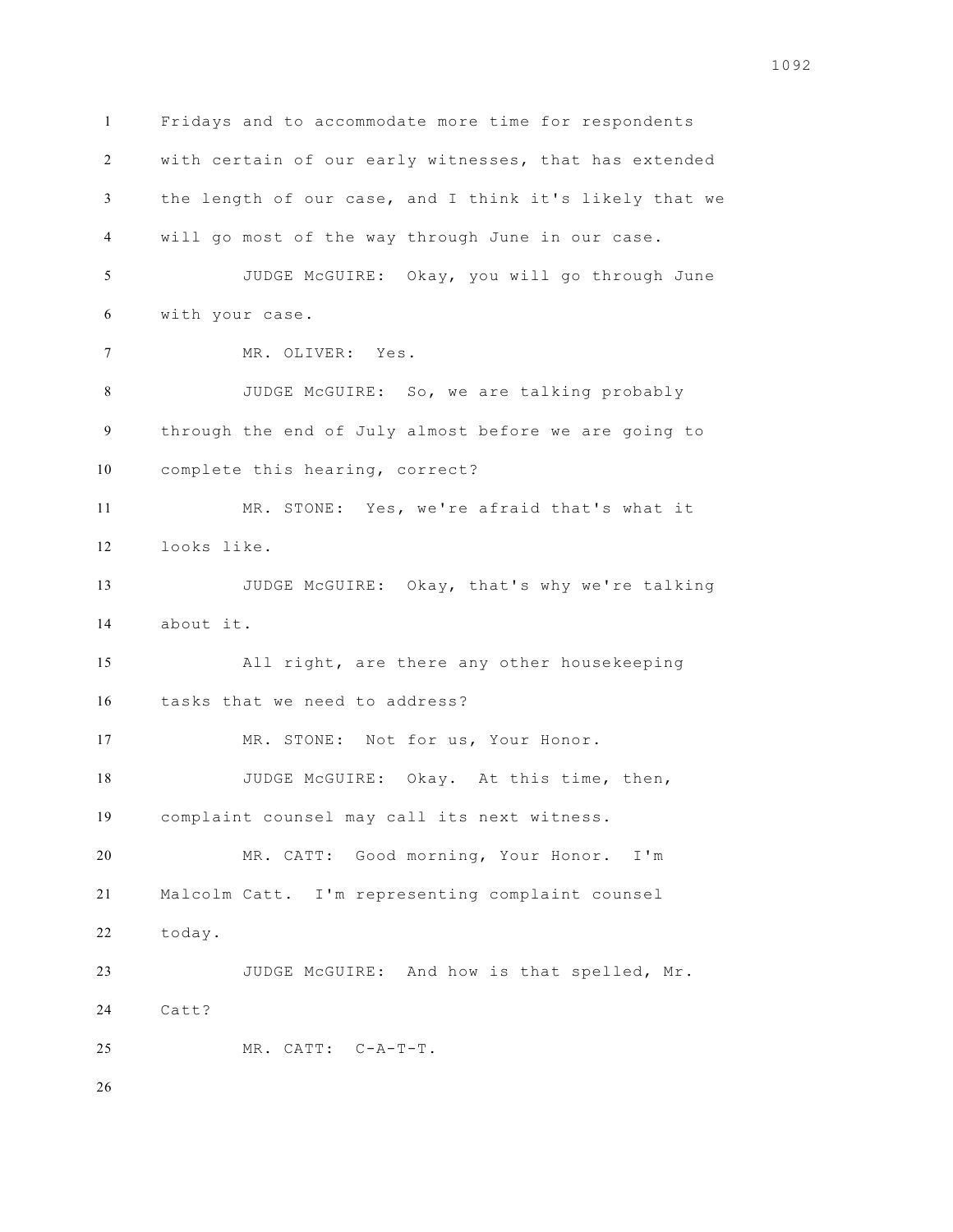1 JUDGE McGUIRE: C-A-T-T, okay. MR. CATT: Complaint counsel would like to call to the stand Henry Becker. JUDGE McGUIRE: Mr. Becker, could you please approach the Bench and you will be sworn by the court reporter. Whereupon-- HENRY SCOTT BECKER a witness, called for examination, having been first duly sworn, was examined and testified as follows: DIRECT EXAMINATION BY MR. CATT: Q. Good morning, Mr. Becker. A. Good morning. Q. Can you state your full name for the record, please? A. Henry Scott Becker. Q. And what's your current occupation? A. I'm vice president and managing director for the Infineon Technologies Richmond factory. Q. What does Infineon Technologies do? A. Infineon produces and manufacturers semiconductors. Q. Have you ever testified before, Mr. Becker? A. Yes, I have.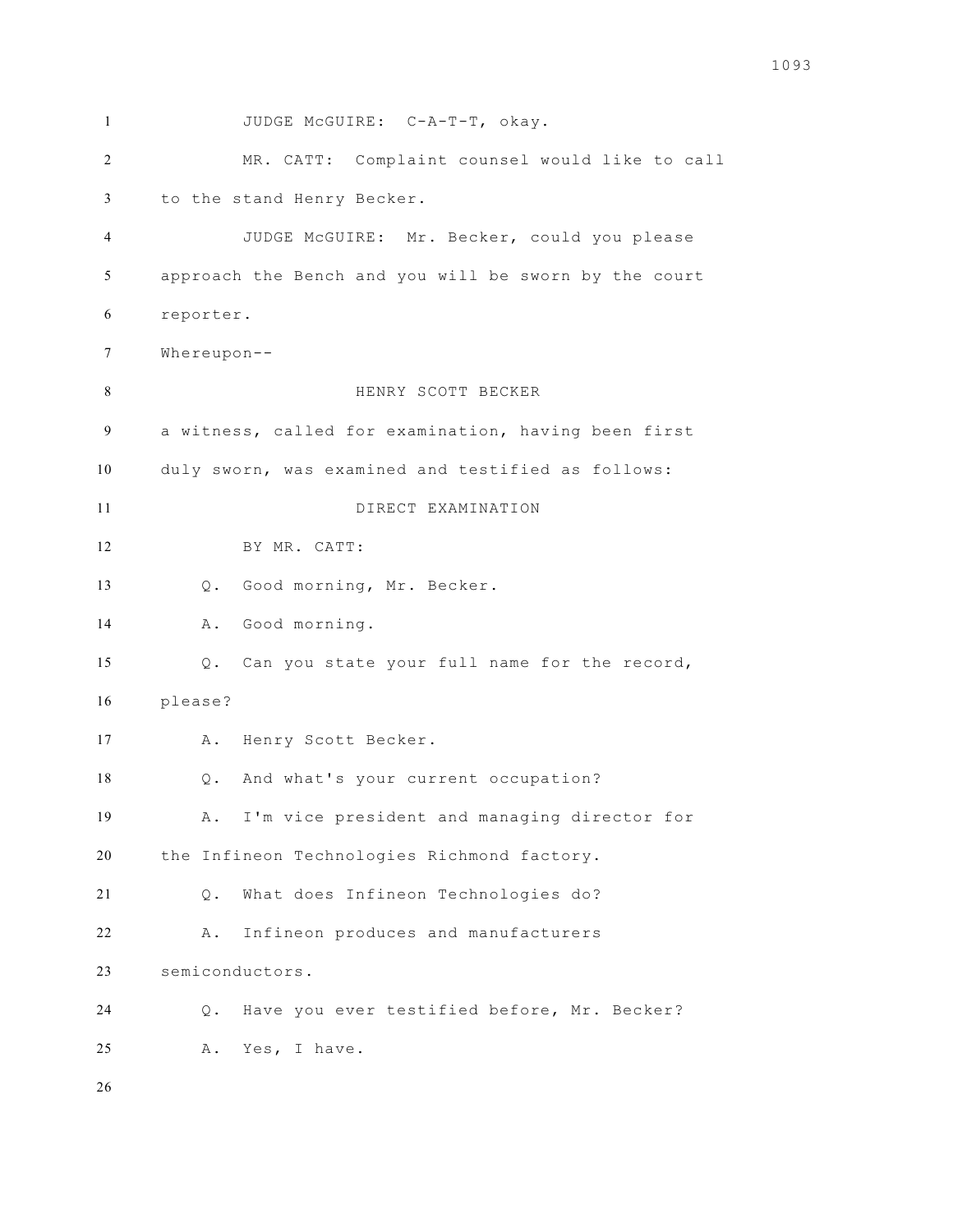- 
- Q. When was that?

| 2  | Two years ago in a case between Infineon<br>Α.                 |
|----|----------------------------------------------------------------|
| 3  | Technologies and Rambus in Richmond District Court.            |
| 4  | Q. Other than testifying, did you attend other                 |
| 5  | days of that trial?                                            |
| 6  | I attended the entire trial, about two weeks.<br>Α.            |
| 7  | And why was that?<br>$\circ$ .                                 |
| 8  | I was the corporate representative.<br>Α.                      |
| 9  | Do you have any ongoing involvement in the<br>$Q$ .            |
| 10 | Infineon-Rambus litigation?                                    |
| 11 | A. Personally, no. You know, I follow it through               |
| 12 | the newspapers and things like that.                           |
| 13 | Q. Okay. I want to go back in time now. Can you                |
| 14 | start by giving me your educational background?                |
| 15 | Yeah, I graduated from Ohio State University in<br>Α.          |
| 16 | 1984 with a Bachelor of Science in electrical                  |
| 17 | engineering.                                                   |
| 18 | And after you completed your degree, what did<br>$Q_{\bullet}$ |
| 19 | you do then?                                                   |
| 20 | I went to work for Motorola, relocated to<br>Α.                |
| 21 | Phoenix, Arizona, and worked in one of their                   |
| 22 | manufacturing areas.                                           |
| 23 | Q. Can you give me a little more specifics on what             |
| 24 | you did?                                                       |
| 25 | Yeah, I sure can. I worked in one of their<br>Α.               |
| 26 |                                                                |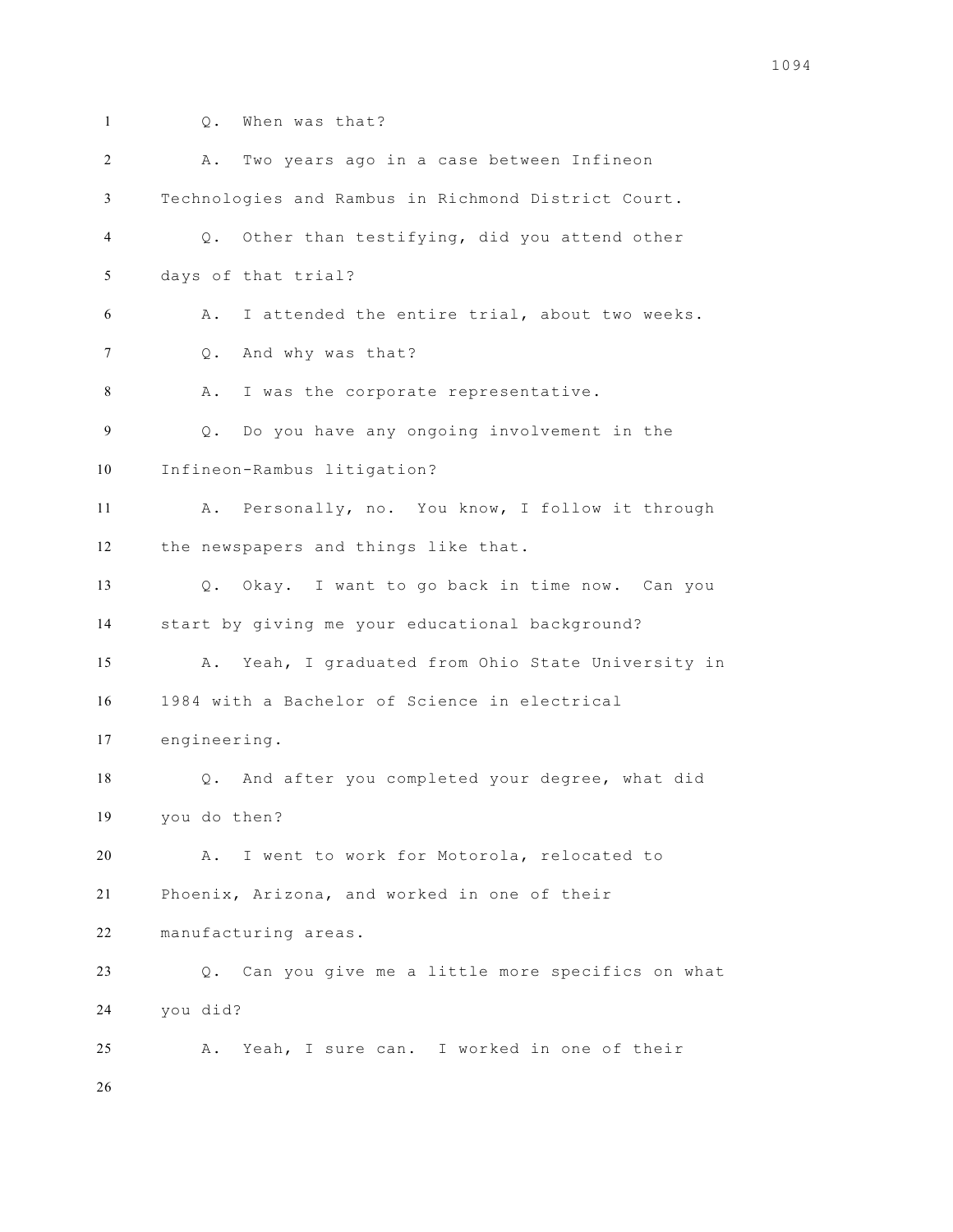manufacturing plants in Phoenix, Arizona for about eight or nine years. I held various jobs. I started off as a device engineer, moved into manufacturing and various positions in management through that time frame. Q. After that eight or nine years, what did you do then? A. At that point Motorola decided that it needed to upgrade the factory that I was working in and decided to build a new factory, and I was assigned to that project as one of the engineering managers. Q. And where was that factory? A. That was also in Phoenix, Arizona. Q. And can you give me some more detail on your involvement in that? A. Yeah, as the -- as one of the engineering managers, there was -- there were two of us who were responsible for the fab or the wafer fabrication area, and our duties entailed to work with the architectural and engineering firm to design the buildings, size them, put the support rooms, the adjacencies, their function, what should go in them. We really started from a clean sheet of paper from a design standpoint. We interfaced eventually with the construction people and the project managers to answer their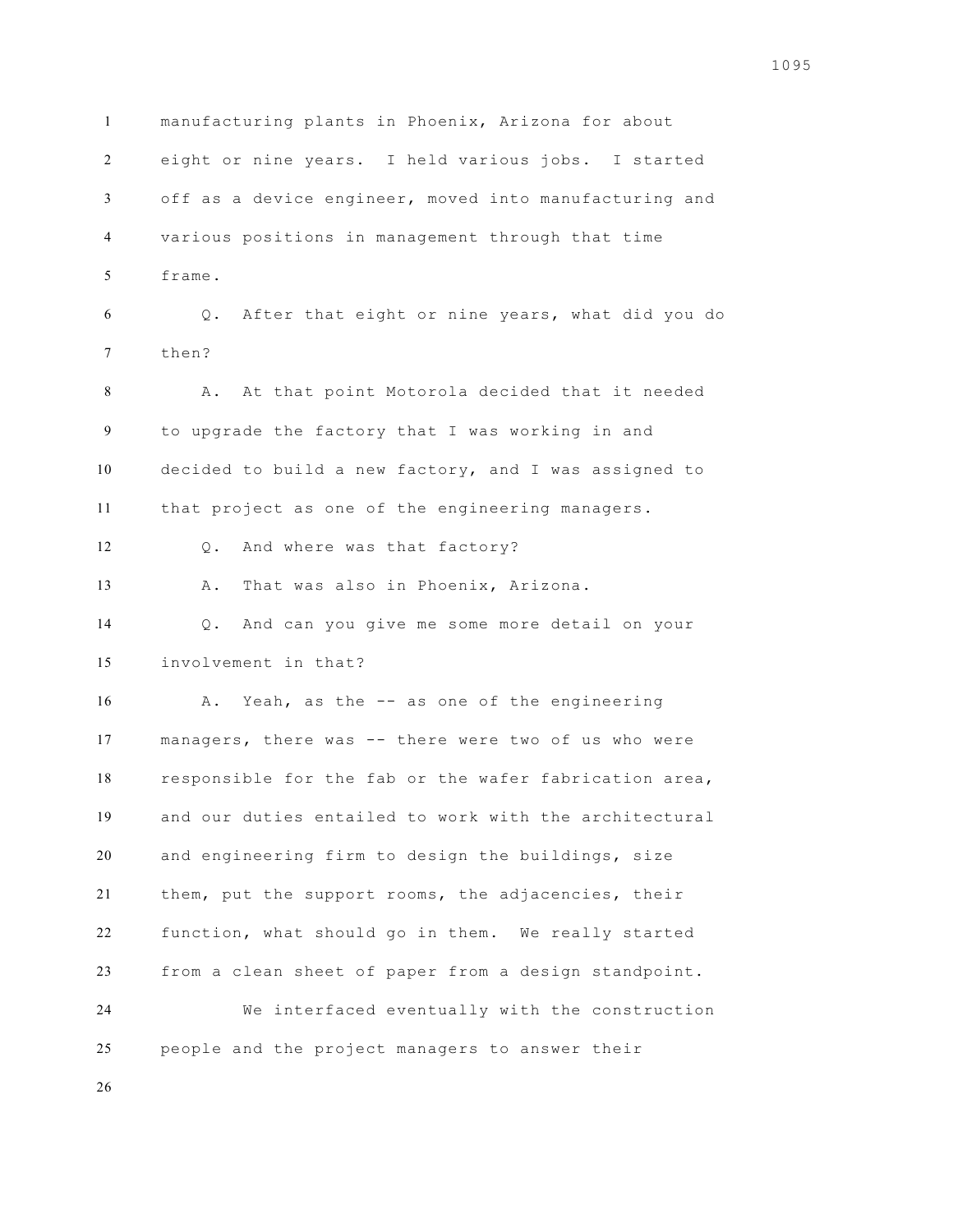questions and keep the project on track. In parallel with that, I was responsible, as I said, for half the factory, which meant that I needed to hire a fairly large number of engineers and technicians to be responsible for that part of the operation, evaluated process equipment, made decisions on what equipment to purchase and negotiated those deals. Q. And how long did that go on for? A. I was involved with that project for about two years. Q. Was that -- that factory was actually finished then? A. I wouldn't say finished. It was at the point where we were running silicon and producing product, but it wasn't anything that we could actually ship to the customer yet. We were in the process of working out the engineering issues and getting the product qualified for shipment to customers. Q. And then what did you do after that? A. After that, I relocated with Motorola to Austin, Texas, briefly worked with their 300-millimeter wafer team, and after that, I was assigned to another fab startup project that was targeted for the Richmond, Virginia area. Q. Can you give me some more details on the -- on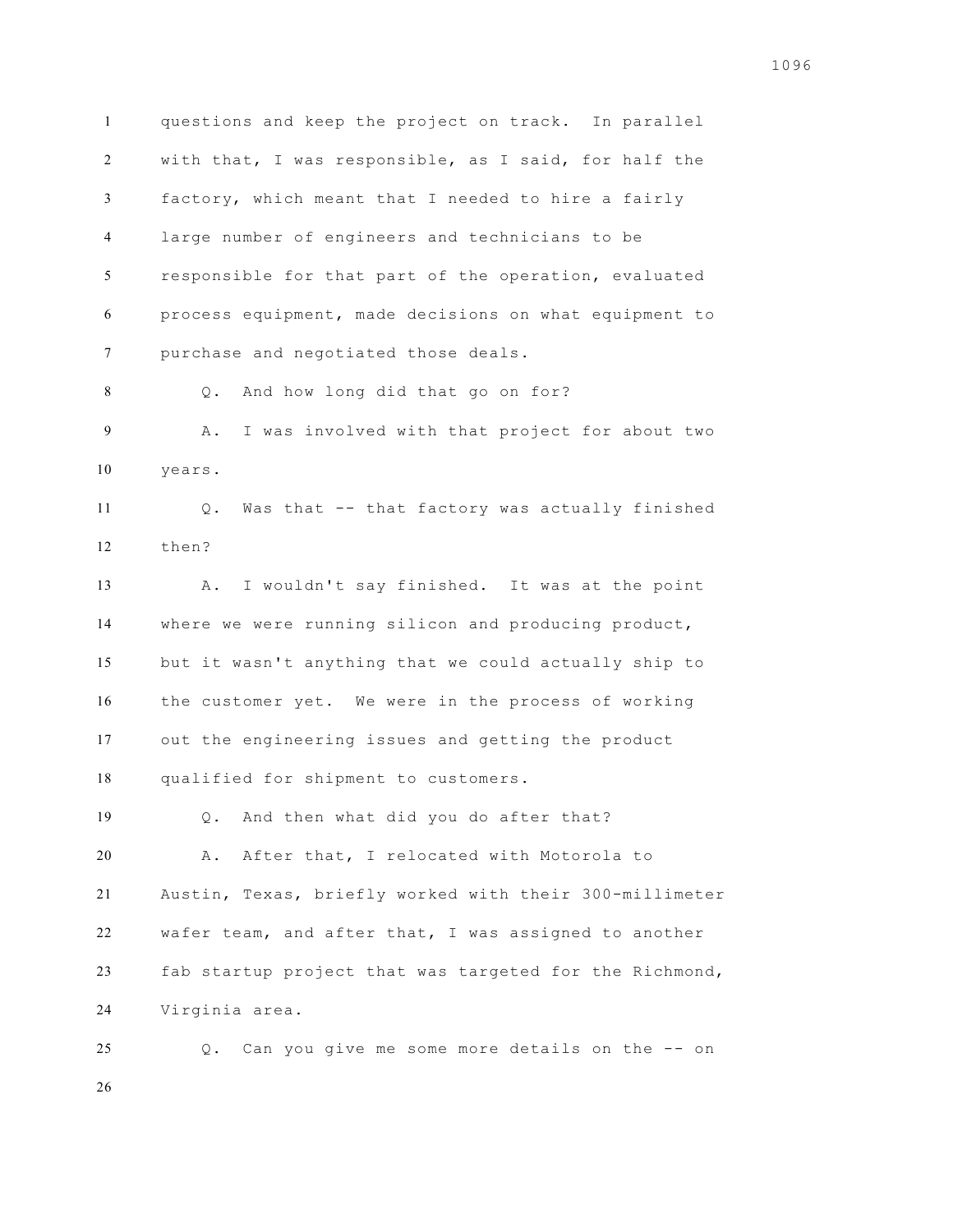that project?

| $\overline{c}$ | A. Yeah, once again, I was an engineering manager       |
|----------------|---------------------------------------------------------|
| 3              | assigned to that project. This time I was one of three  |
| 4              | people, so we took the factory and divided it into      |
| 5              | three pieces, worked very closely with the architecture |
| 6              | and engineering firm. Again, we started with a clean    |
| 7              | sheet of paper, defined the size of the factory, the    |
| 8              | support spaces, the adjacencies, everything that needed |
| 9              | to function.                                            |
| 10             | I worked on that for about six months. So,              |
| 11             | we -- in that six-month time frame, we got fairly far   |
| 12             | along with the design, but we hadn't started anything   |
| 13             | else at that point.                                     |
| 14             | And what was that factory going to produce?<br>$Q$ .    |
| 15             | That was intended to be a microprocessor<br>Α.          |
| 16             | factory.                                                |
| 17             | Q. Okay. And what sort of microprocessors were          |
| 18             | going to be produced?                                   |
| 19             | Well, the main customer was Apple Computer, and<br>Α.   |
| 20             | Motorola at the time was selling power PC type          |
| 21             | microprocessors to Apple.                               |
| 22             | Did Motorola go ahead and complete that plant?<br>$Q$ . |
| 23             | No, they didn't. In late 1995 early 1996, the<br>Α.     |
| 24             | customer demand went away, and there was no need in     |
| 25             | Motorola's eyes to build that factory.                  |
| 26             |                                                         |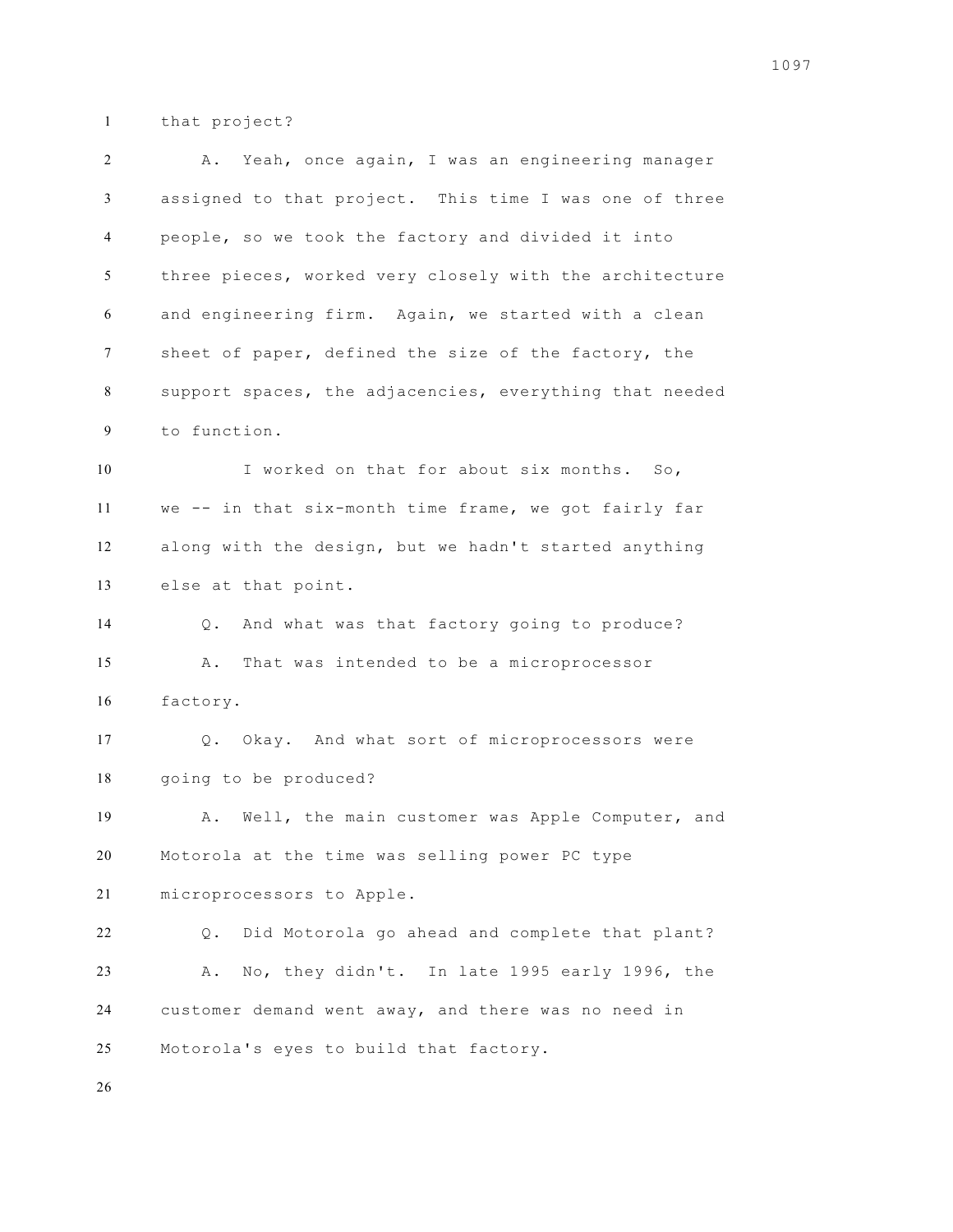Q. So, with that project then at an end, where did you go then?

 A. After that project, I got assigned to a joint venture project between Motorola and Siemens Semiconductor, and Siemens Semiconductor eventually became Infineon Technologies, and the joint venture was intended to manufacture DRAMs. It also was located in Richmond, Virginia.

 Q. And when did you actually join that project? A. Summer of 1996, in the June or July time frame. Q. So, can you give me a little more specifics on your duties as that project got underway?

 A. Once again, I was brought on as an engineering manager. Once again, I was responsible for a third of the factory, interfaced very closely with the engineering and architectural firm. We started with a clean sheet of paper once again to define the size of the clean room, the support -- the support spaces, the adjacencies, the functionality, the things that went in there and answered questions for them, interfaced with the construction team and the project managers once again to keep the project on track, answer their questions and make sure it was headed in the right direction.

 As engineering manager, I was in the process or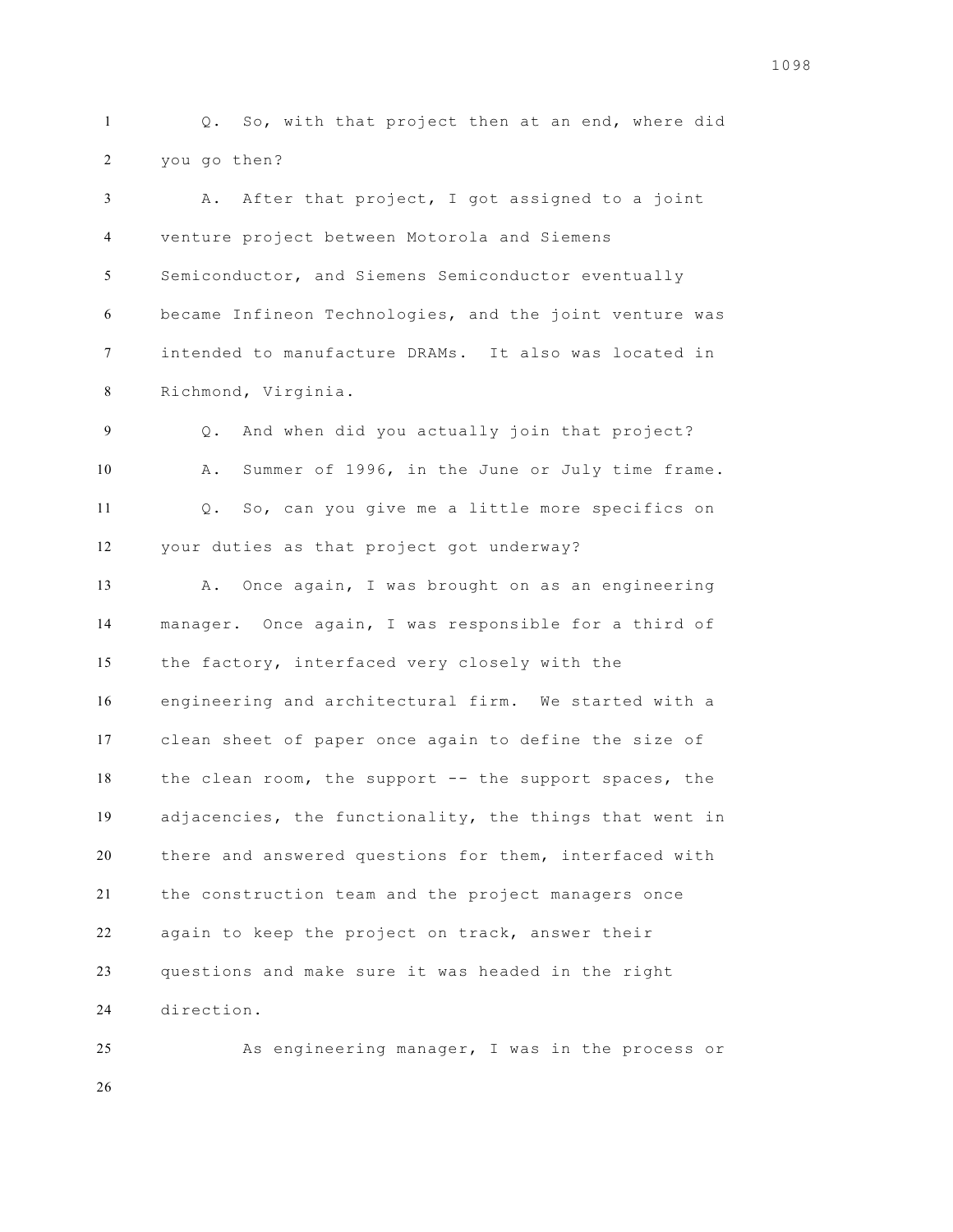in parallel was responsible for hiring a large number of engineers and technicians for my part of the factory. Also, with the equipment selection, negotiations and purchase of that equipment. Q. Did your duties change as the project progressed? A. Yeah, they did. I had that -- that responsibility for about the first year. At that point, we were probably three or four months away from the building being completed to a point we could take

 delivery of the process equipment, the equipment that actually runs the wafers, and our hookup team needed a little bit of guidance to be successful, and I was asked to take over that responsibility. And what the hookup team does is when the equipment -- the processing equipment gets to the factory and the factory gets to a point where it's ready to accept that equipment, there's a team of people responsible for hooking those two things together, connecting it up, running the electrical, the power, the water, the exhaust, those kinds of things, and I was responsible for the entire factory for that part of the project. Q. So, it's an ongoing project or did you move on to different duties?

A. Well, I had that specific project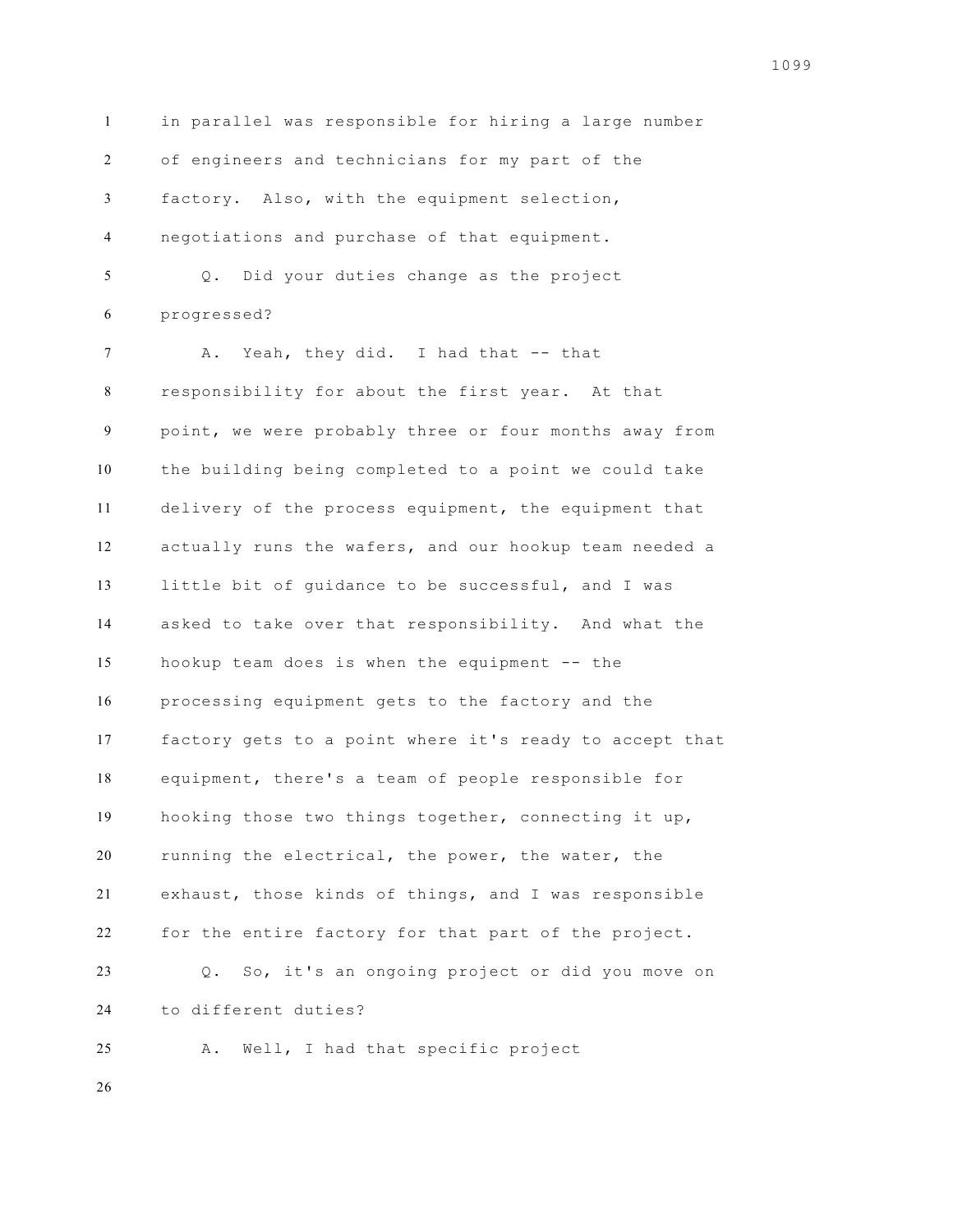responsibility for about nine months, although we still 2 don't have the equipment up today at the factory, so it's really an ongoing concern.

 After that nine-month period, I picked up additional responsibility. In addition to the hookup team, I had responsibility for the rest of the facilities organization, which meant that the facilities engineering team who's responsible for engineering the facility systems, had that organization. I had the operations people, the people who operate the buildings and the facility systems, like the exhaust systems, power systems, the water systems, things like that. I also had responsibility for environmental safety and industrial hygiene. Q. And while all of this is going on, is the factory still being built? A. The factory was still being built. In the January '98 time frame, we produced our first working silicon, and that's a pretty major milestone in the construction of a new factory in that we probably sunk more than \$500 million at that point, and it's good to see that you can produce something that works, that represents in this case a DRAM, but it's certainly not anything that you can sell to a customer yet. There's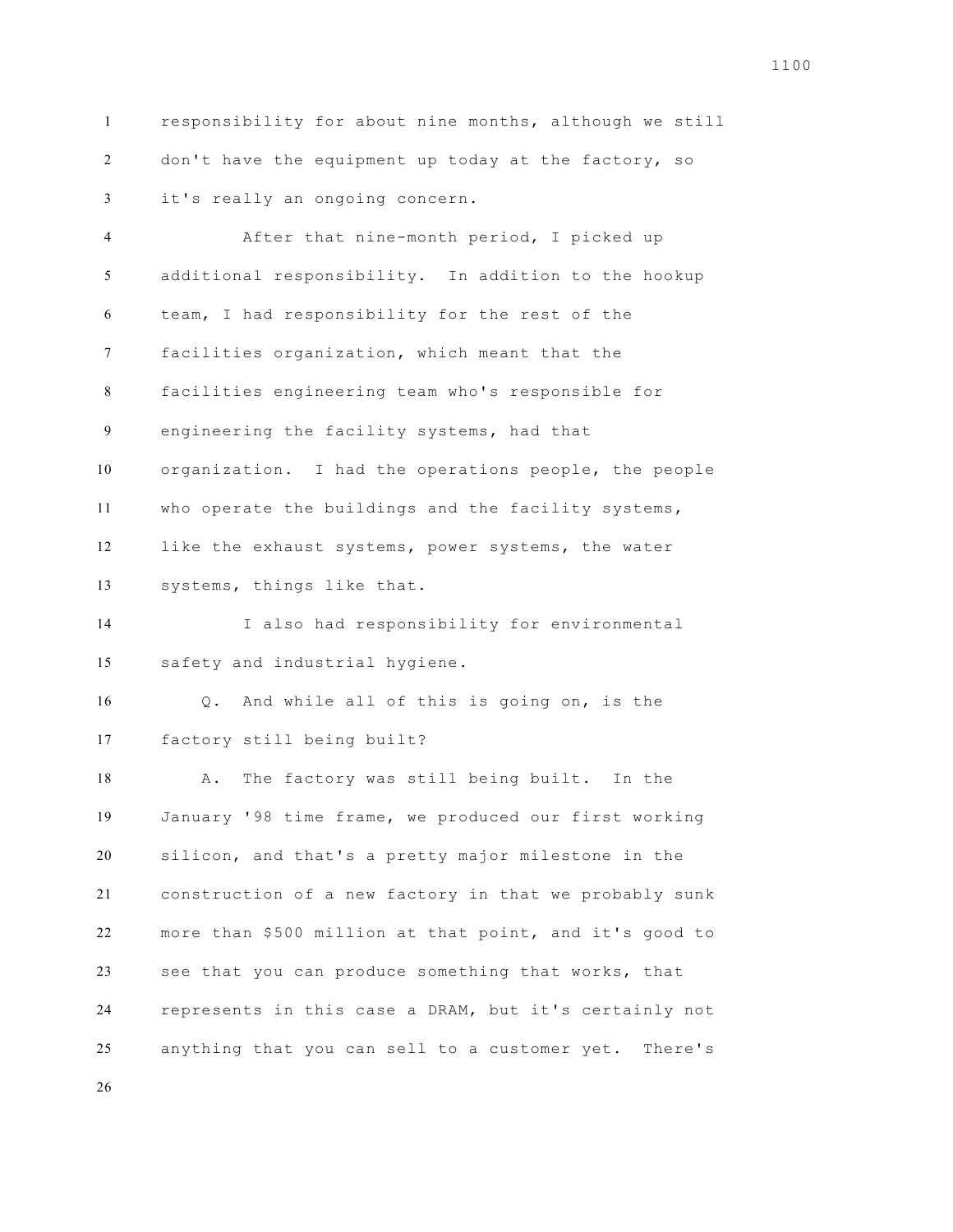still a lot more work to be done.

 Q. Okay. So, once you did that first run, did you continue in the same duties or did they change? A. After being facilities manager for about nine months, in the March of -- I think it was March of '99, I got responsibility for the whole wafer fab, engineering, maintenance and manufacturing. Q. When you say the whole wafer fab, are you -- you've used the term "fab," and I think you said it was a -- how did you -- what did you say that term means, actually? A. Fab is semiconductor short-term for wafer fabrication plant or facility. It's the manufacturing building where we produce semiconductors. Q. Okay. So, you had a responsibility for that -- the fab at that time, then? A. That's right. Q. Did your duties change after that? A. Sometime after that, I believe it was in July of 2000, I got the job that I have today as the overall site manager, the managing director for the site. Q. And so all the project we've been talking about of building and creating a factory, that is the fab that you are currently managing director of? A. That's correct.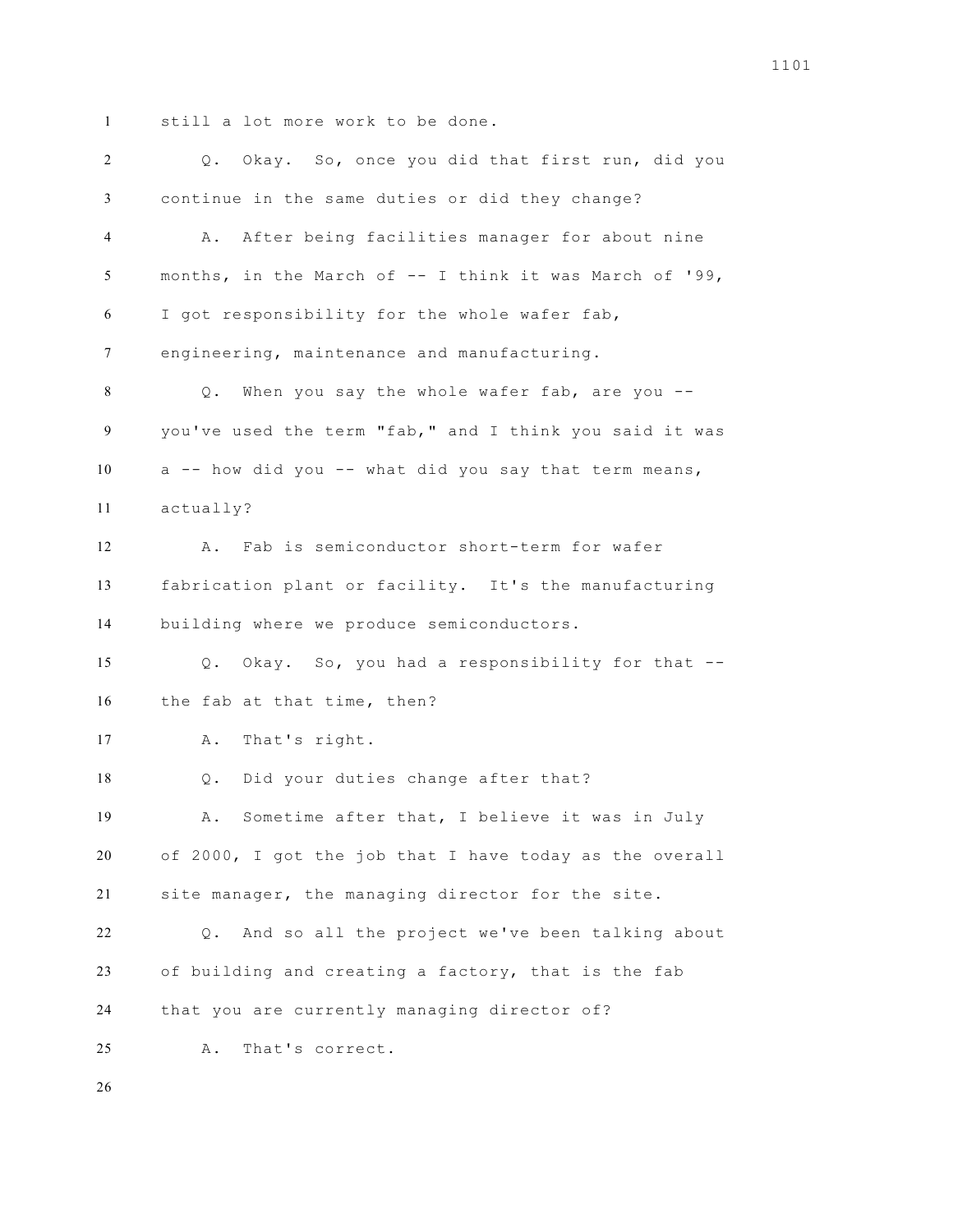Q. Okay. So, once you became managing director, what were your duties then?

| 3              | Well, in addition to being responsible for the<br>Α.    |
|----------------|---------------------------------------------------------|
| $\overline{4}$ | fab and it meeting its production commitments, we also  |
| 5              | have a back-end assembly and test area where we do      |
| 6              | component manufacturing. I'm responsible for that. We   |
| 7              | also have a memory module assembly and test             |
| 8              | manufacturing area that I'm responsible for. And then   |
| 9              | all the support functions that go along with an overall |
| 10             | site, such as HR, finance, information technology, all  |
| 11             | those kinds of things. So, I'm responsible for all      |
| 12             | those aspects as well.                                  |
| 13             | Have you ever had experience actually designing<br>Q.   |
| 14             | DRAMs?                                                  |
| 15             | No, I've never been a designer.<br>Α.                   |
| 16             | Q. Now, you've brought some slides with you today       |
| 17             | to help with your testimony?                            |
| 18             | To explain some of the things that I think<br>Α.        |
| 19             | you're going to ask questions about, yes.               |
| 20             | $Q$ .<br>Okay. Well, let me see if I can get these      |
| 21             | pulled up. You'll have to bear with me, because this    |
| 22             | screen actually seems to have gone off here. I'll need  |
| 23             | someone who actually knows how to work this stuff to do |
| 24             | it.                                                     |
| 25             | All right, the other side. I have to be a               |
| 26             |                                                         |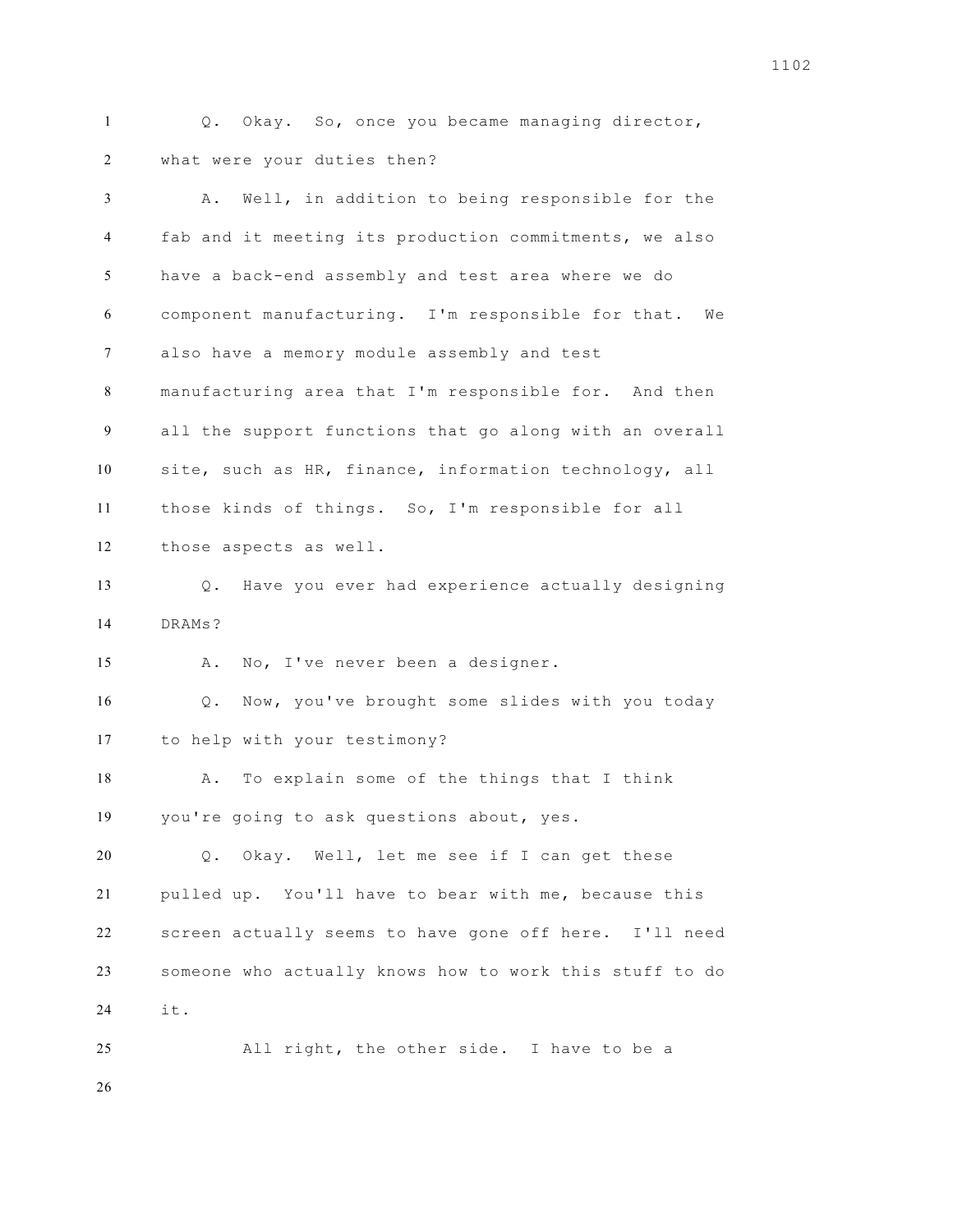little quicker, huh?

 All right, I think we have pulled up a slide here. Can you tell me -- describe to me what this slide is showing us? A. This is intended to demonstrate what a fully integrated manufacturing site looks like, and I briefly touched on that just a couple of minutes ago where I talked about we do front-end wafer processing, component and memory module. 10 If you look at the -- if you look at the screen, the white wafer labeled bare wafer on the far left is what we start with. We purchase those from -- from bare wafer suppliers around the world, and that's how we start our process. 15 The second one that says processed wafer, that's to represent what a finished wafer that's been through our front end of the manufacturing looks like, and you can see the cross-hatched pattern on there is to indicate that there's a lot of individual DRAM chips on that single wafer. As you move to the right, you can see that the wafer has been modified a little bit, and it's labeled individual chips. What we do next, after we finish the front-end wafer fab processing, we electrically test each chip that's on the wafer. We cut the wafer up to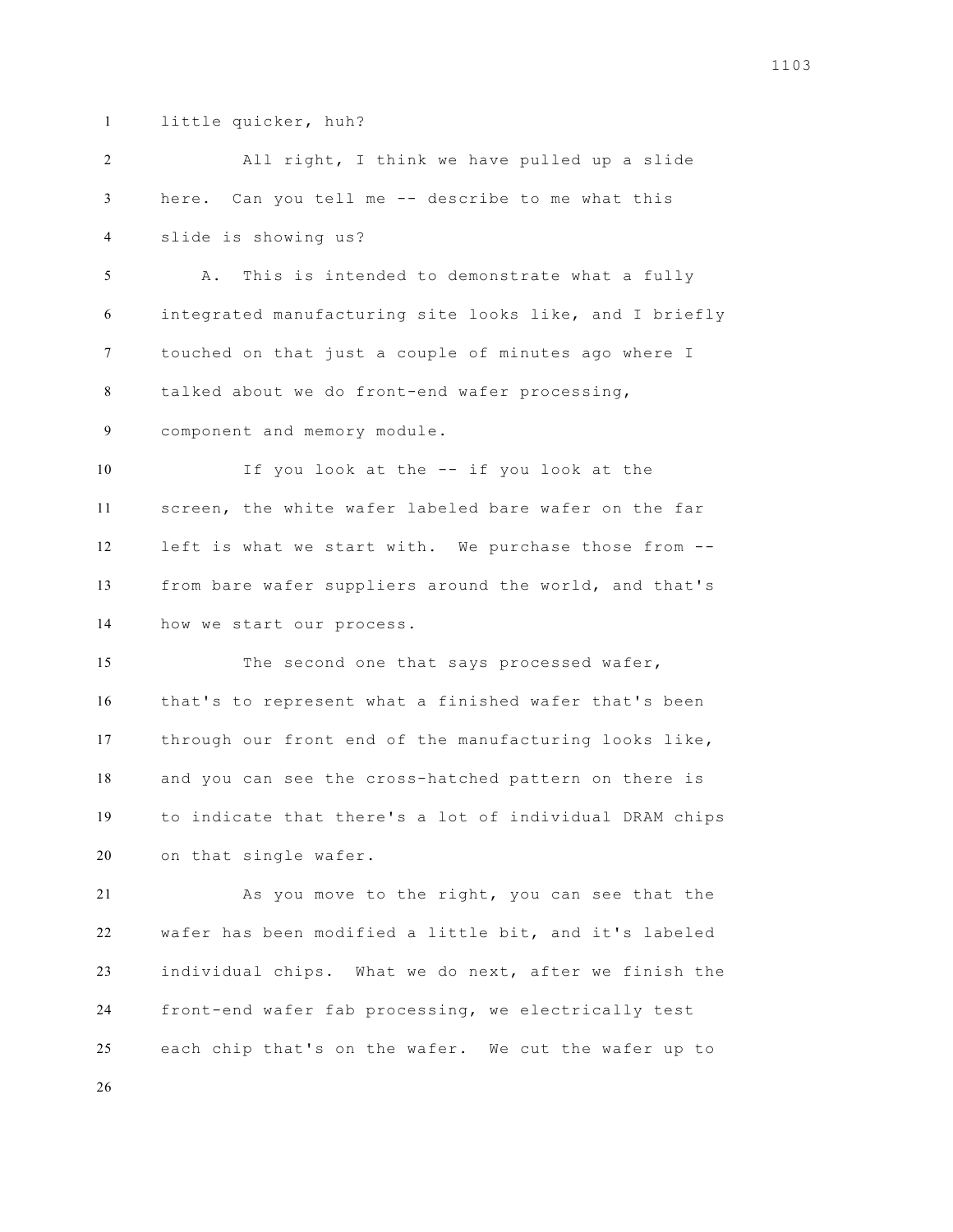release the individual chips. We then take the good ones and process them further.

 Further processing, we take those individual chips and we put them into a -- what's labeled a packaged chip or also known as a component. Those are tested, and those good ones then are ultimately built into a memory module, which is at the bottom labeled finished module, and that's something that you can put directly into your PC or that we would sell our customers.

 Q. I think that while you described them there, you mentioned the term "front end." Can you tell me where that fits into here?

 A. Yeah, on this demonstrative, bare wafer and processed wafer, those two would be part of the front end of the process. The other three pieces that you see, individual chips, packaged chips and finished module, would be part of what we term back-end manufacturing.

Q. Okay, we can pull up the next slide.

 Can you describe to me what this is showing us? A. Yes, this is an aerial photograph of the Infineon Richmond plant.

 Q. Can you -- I see there's different labels on the buildings. Can you tell me what they all mean?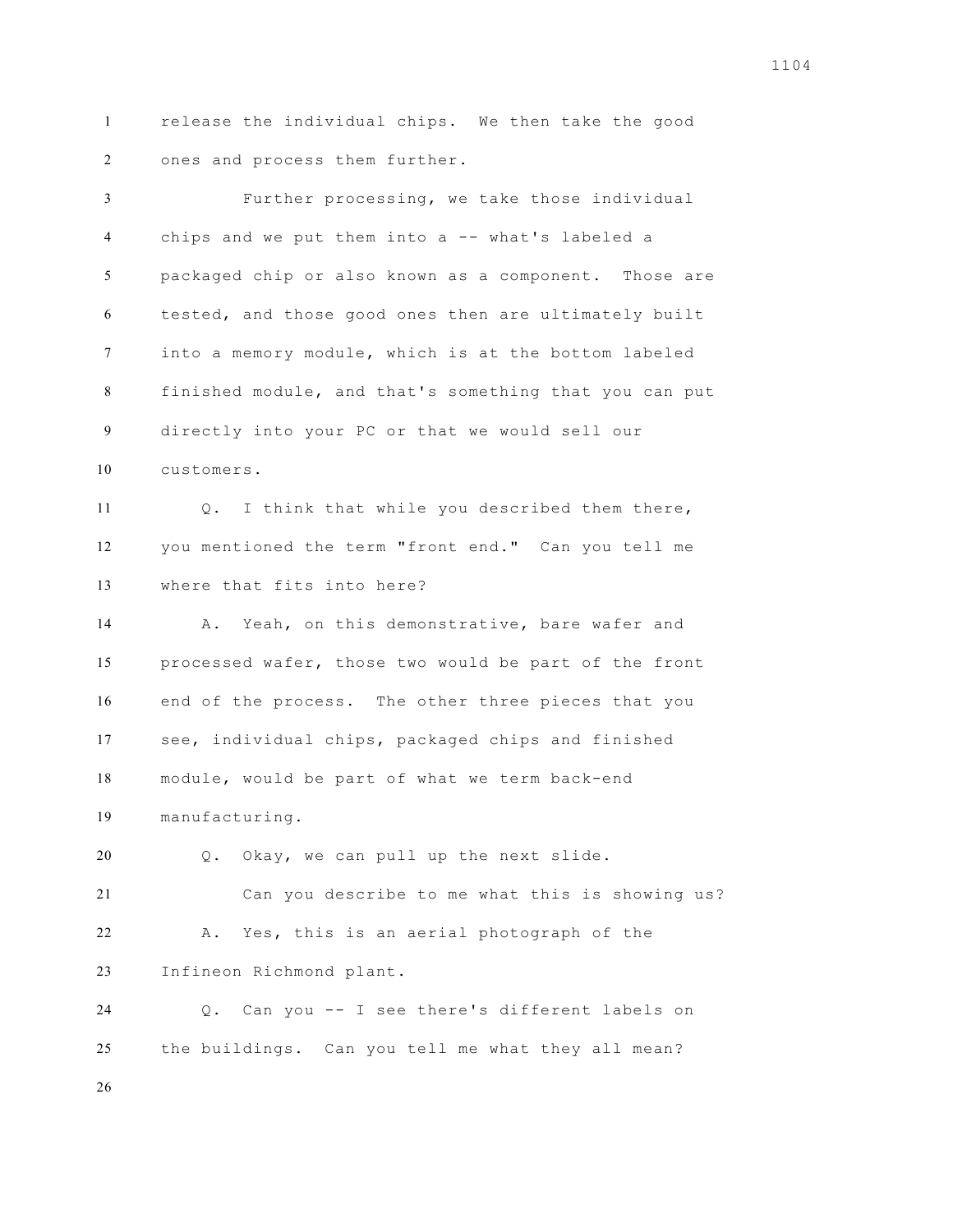A. Yeah, if you look, the building towards the -- in the foreground is labeled Admin Complex. Those are our office buildings. That's where the office personnel, support organizations, engineers, technicians have their desks and offices. The building on the far right labeled Fab 1 is our 200-millimeter front-end wafer processing building, before we make the wafers. The building in the middle labeled PATM is our probe assembly test module manufacturing building, where all of our back-end manufacturing takes place. In addition to that, we have got some support functions in there, like failure analysis labs, characterization labs. Parts storage, some of our logistics, shipping and receiving are in that building as well. The building in the far left labeled Fab 2 is a second fab building that we started construction of in 2000 but has currently been put on hold. Q. So, the Fab 1 building is where the front end happens and the PATM is where the back end happens? A. That's correct. Q. Okay. At the back of the buildings, I see a couple of things. I see some towers up there and something even beyond those towers. Can you tell me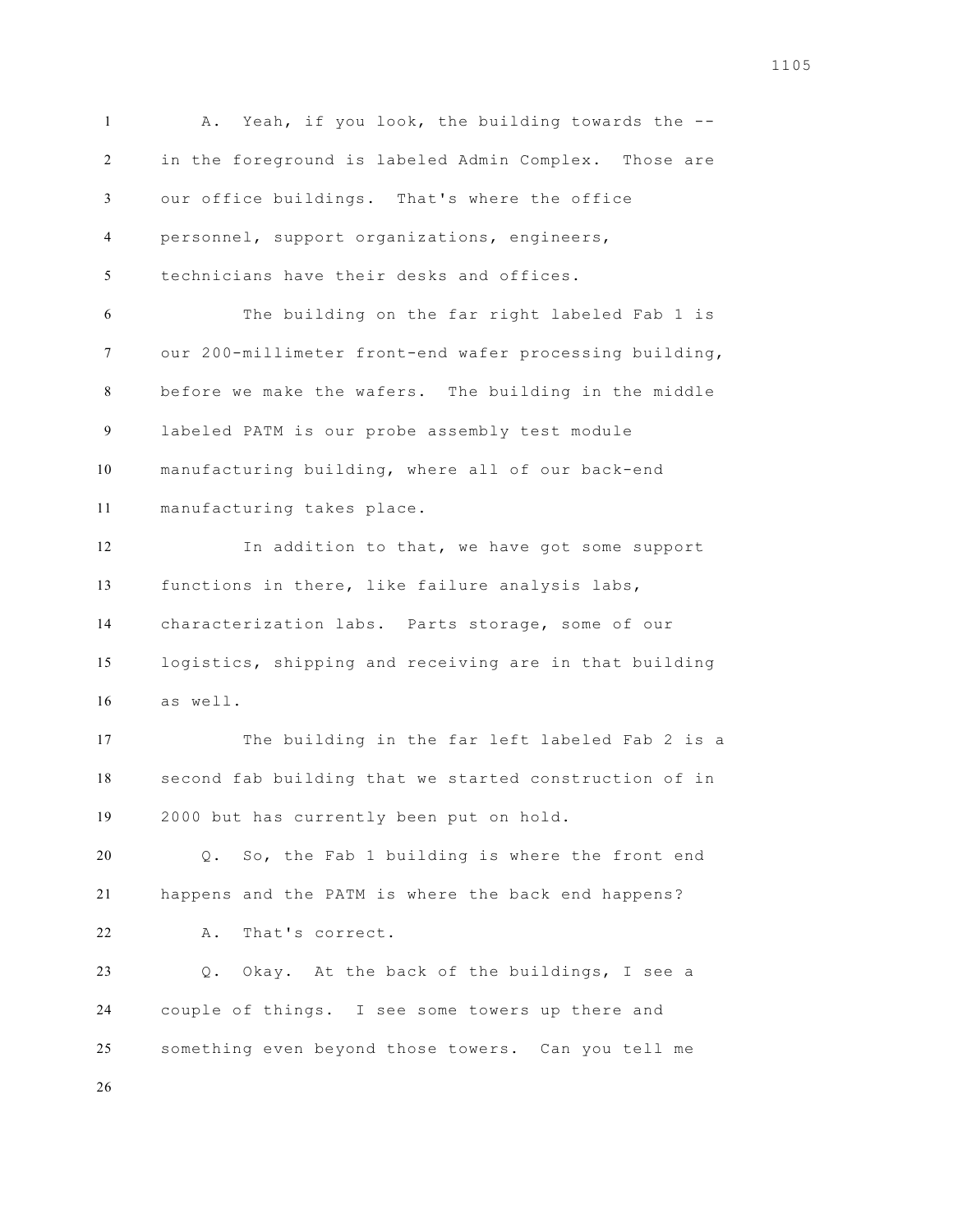what those are?

| 2  | Yeah, all the way in the back of the site near<br>Α.    |
|----|---------------------------------------------------------|
| 3  | the tree line that you can see towards the back center, |
| 4  | that's the -- our electrical substation that's on site. |
| 5  | When we started here, there was nothing literally but   |
| 6  | trees, and that's how power was brought into the site.  |
| 7  | I suppose you use quite a lot of power.<br>Q.           |
| 8  | We use a lot of power, the equivalent of about<br>Α.    |
| 9  | 4500 homes.                                             |
| 10 | Before that, those white towers there, what are<br>Q.   |
| 11 | those?                                                  |
| 12 | That's some of our gas infrastructure. Those<br>Α.      |
| 13 | are part of our bulk gas back pads. The white towers    |
| 14 | specifically are air separation plants. They take the   |
| 15 | air and turn it into high purity nitrogen and high      |
| 16 | purity oxygen to be used in the manufacturing process.  |
| 17 | Any other stuff back there that I've missed?<br>Q.      |
| 18 | Some other buildings in the background that are<br>Α.   |
| 19 | a little bit harder to see, behind the Fab 1 is a       |
| 20 | building known as the CUB or the Central Utility        |
| 21 | Building for that side of the factory. That's where we  |
| 22 | make our hot water, our cold water for temperature and  |
| 23 | humidity control. That's where we make our ultra clean  |
| 24 | water, some emergency generation power systems back     |
| 25 | there for emergency situations, and a handful of other  |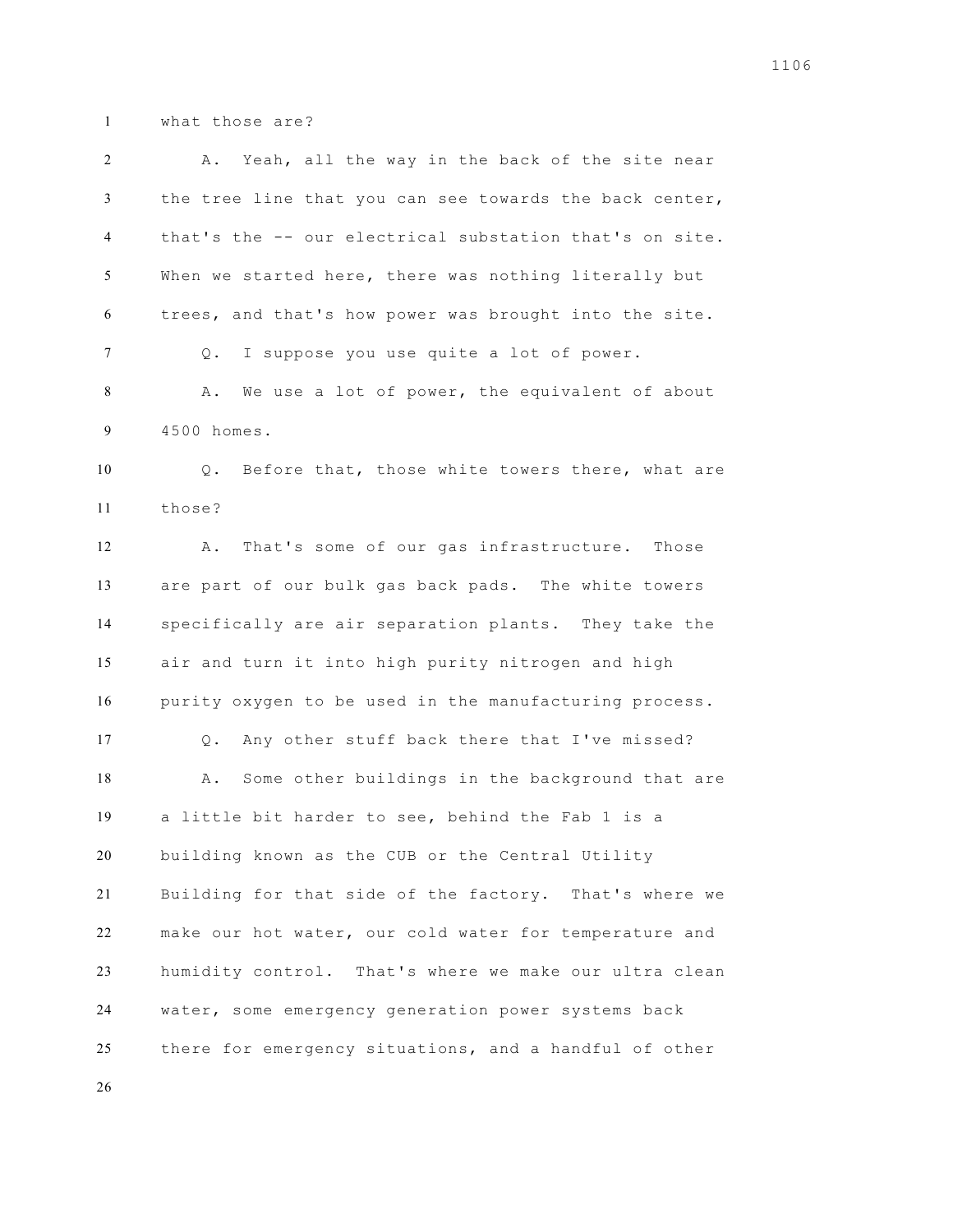facilities-related processes are in that building. Next to it, beside the PATM building, is an industrial building. That's where all our liquid waste goes to be treated or hauled away. And then there is another building that you can't see behind the Fab 2. That's the Central Utility Building in support of that part of the expansion. It has the same function as the other CUB building. Q. And how big actually is this whole factory? A. Total site under roof is about 1.35 million square feet. Q. Okay. And then how many people are working in this building? A. Just under 1750. Q. And how long did it take to -- from cutting down the trees to actually getting this building where it is today? A. Well, it took us a little over a year just to build the buildings, and it took us another -- another ten months to qualify the product coming out of the building, but all in all, from start to having qualified product, was about two years. Q. Two years? A. About two years, yes. Q. And how much did all of that cost?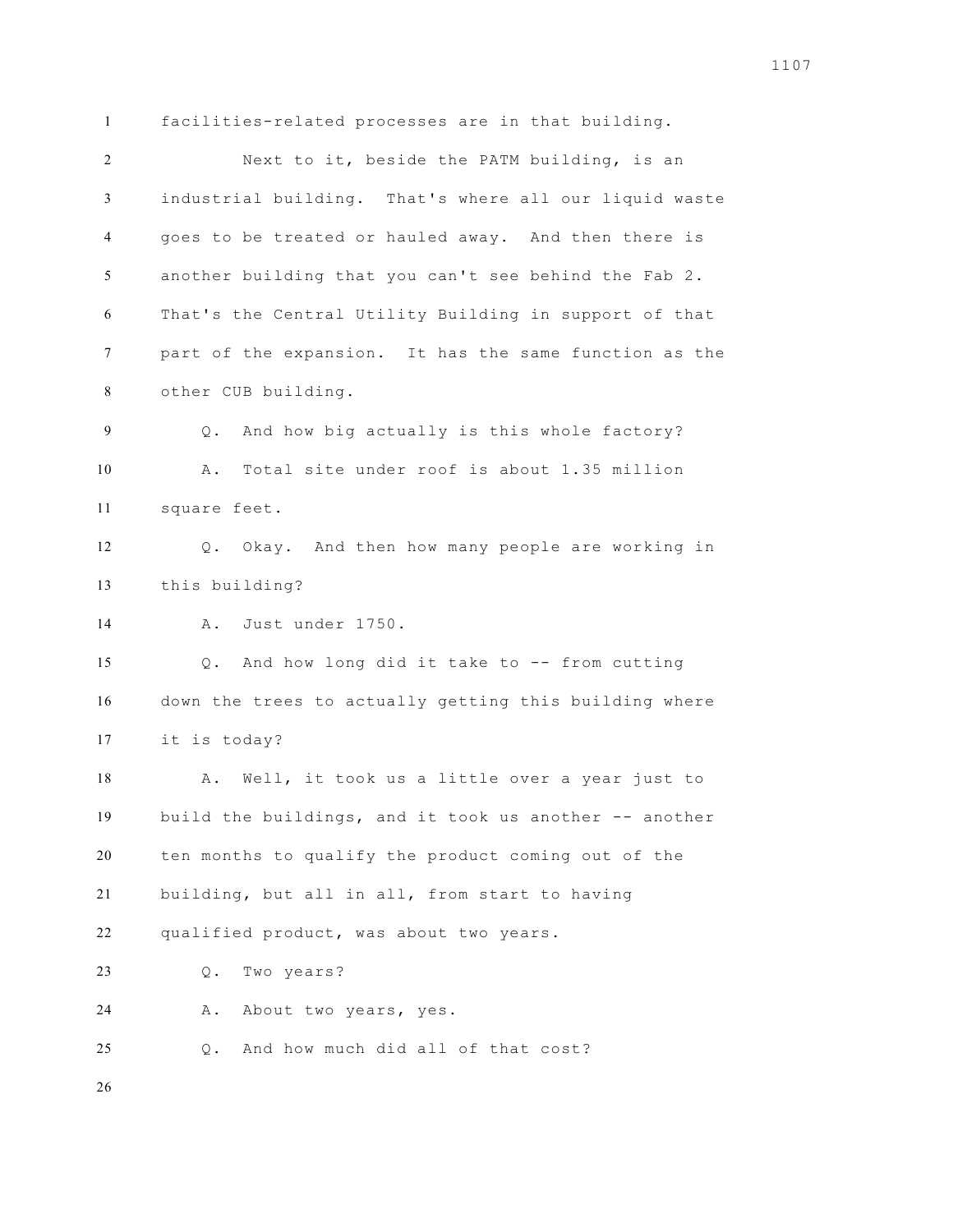- 
- 1 A. Phase one --

 JUDGE McGUIRE: All right, Counsel, how is that of any importance to this proceeding? MR. CATT: Your Honor, the -- part of what the case I believe is about is the cost involved in actually making the products and the big investments that these companies have to put in that affects their ability to actually -- to move -- to get out of the business or to change the business. JUDGE McGUIRE: Okay, go ahead. THE WITNESS: The total investment on the site is about \$1.7 billion. Phase one that's currently operational is a little bit over 1.5. BY MR. CATT: Q. Okay. What actually -- what does that money actually go into? Why is it so expensive? A. Well, if you look at the \$1.5 billion on phase one that's currently operational and exclude the expansion portion, about \$350 million was for the buildings and the building infrastructure, office furniture, computer systems, facilities systems, things like that. The balance, about \$1.2 billion, is in the actual processing equipment that we would manufacture the components and the modules with. Q. Let's go to the next slide.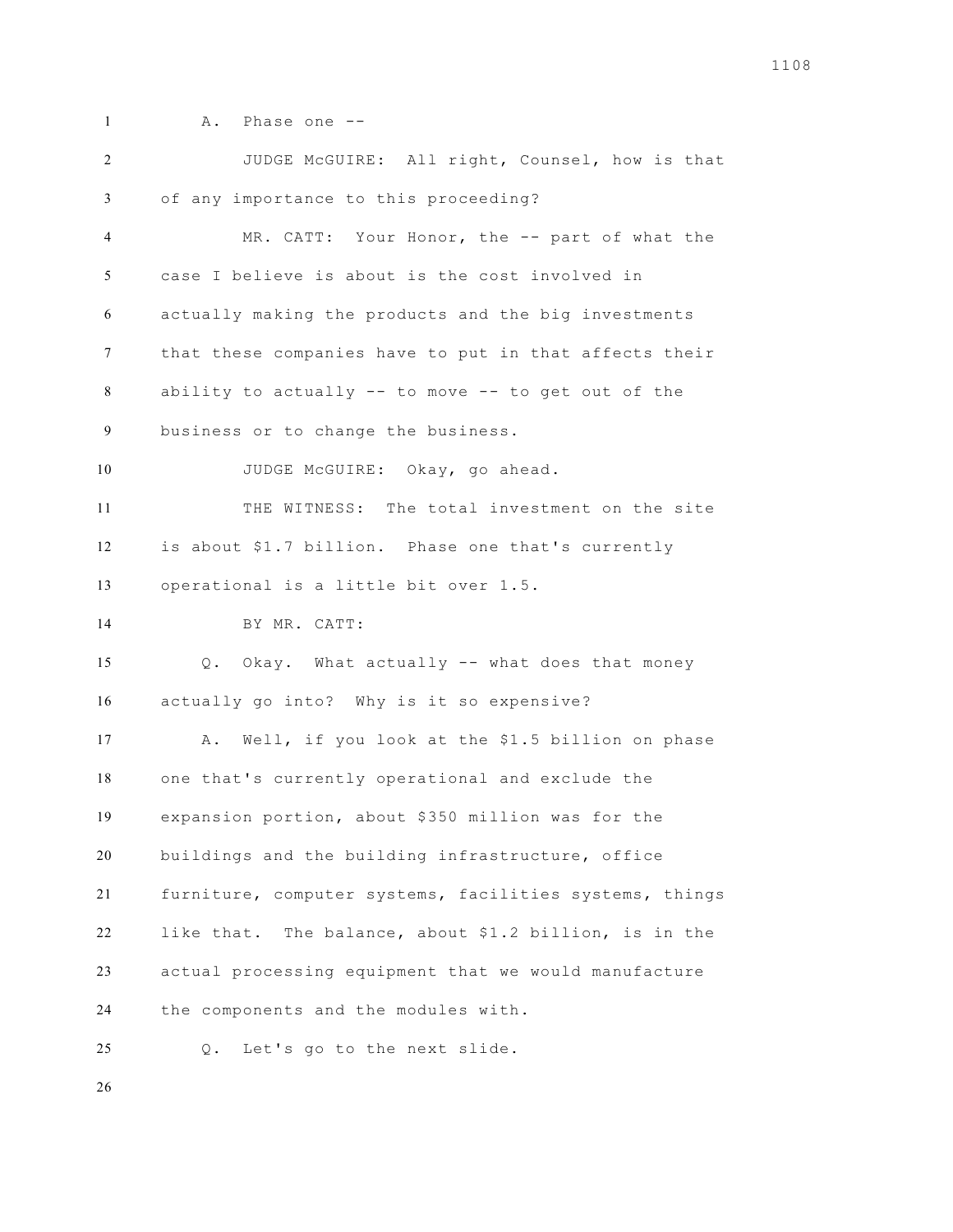Can you tell me what this depicts? A. Yeah, this is an architectural drawing of the clean room for the wafer fab manufacturing space that we saw labeled Fab 1 on the previous demonstrative. The small red boxes are individual pieces of process equipment. I guess the fuscia or the purple color lines are interior walls. And then each of the functional process areas are labeled, such as films, etch, wets and so on. Q. Can we go to the next slide? What's this depict? A. This is that same building but now a cross-section depicting the three levels within the building. The -- moving from top to bottom, that would be the interstitial, the clean room and the sub-fab. Q. What happens in the sub-fab? A. The sub-fab is kind of like the basement in your house, you know, where you have your furnace, your hot water heater. The sub-fab contains the support equipment that allows the actual process equipment that's on the clean room level to function. You might have pumps down there, you might have chillers, heat exchangers, point-of-use abatement systems, those kinds of things. The other thing that the sub-fab is used for is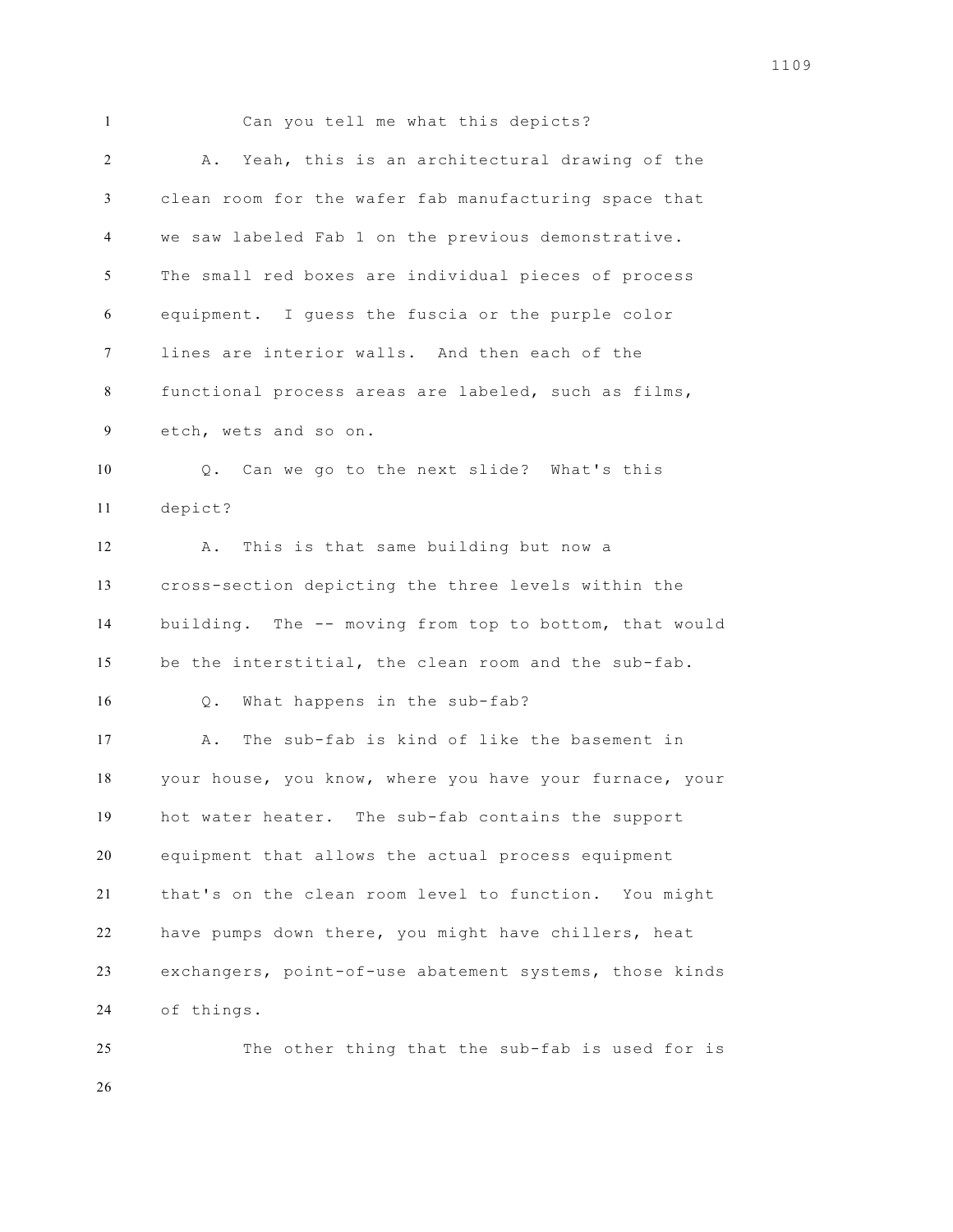you can see the gray lines and the blue arrows are trying to demonstrate the air circulation within the building, and the sub-fab is used for the air to return down from the clean room and eventually back up to the top level or the interstitial and the clean room. Q. So, what happens up at the top level, the interstitial level? A. Well, the interstitial is very much just a wide open ballroom and is there to allow the air to come back up and to completely cover the clean room. It's under pressure. It goes down into the clean room through the ultra filters. The ultra filters are at the interface between the clean room and the interstitial. So, if you were standing in the clean room and you looked up at the ceiling, that's where the filters would be, and the purpose of the filters is to keep the clean room clean and to keep any particles and dirt from getting in there.

 Q. You have talked about the clean room, you have mentioned that a number of times. Why is it actually called a clean room?

 A. It's called a clean room because it needs to be extremely clean. On average, a clean room is about 10,000 times cleaner than a hospital operating room.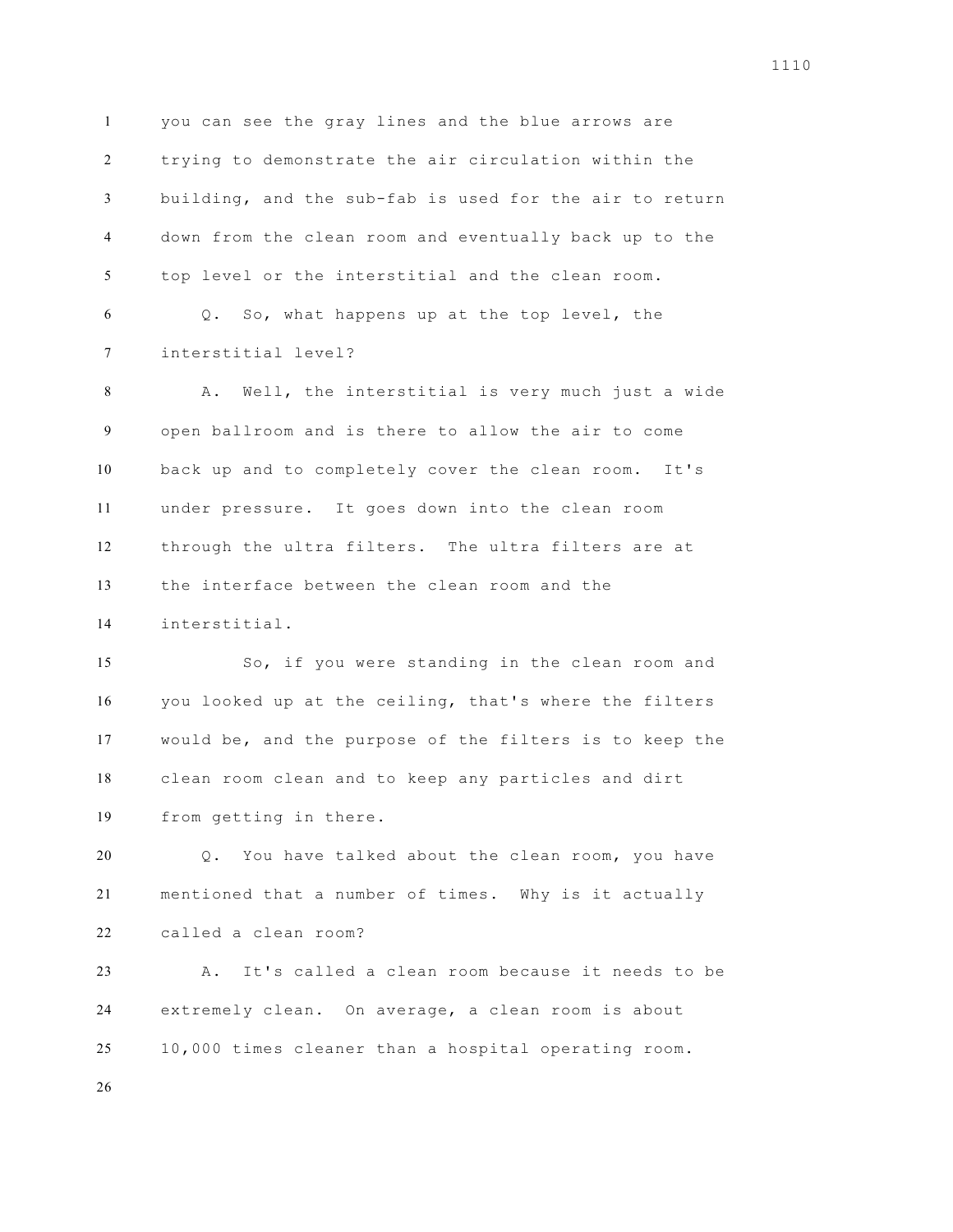Q. How many times?

A. 10,000.

 Q. 10,000 times cleaner than a hospital operating room?

A. Yes.

 Q. And why do you need to have so much cleanliness?

 A. The reason for the cleanliness is any kind of particle that may be in the clean room has an opportunity to get on a wafer, and if it gets on a wafer, chances are very high that it will become a defect in that chip and keep that chip from being able to function and I will have to throw that chip away. Q. Now, let's put up our next slide. Can you describe this?

 A. Yeah, this is intended to be an illustration to talk about how small is small as far as trying to keep the clean room clean. The larger circle is intended to represent the diameter of the human hair. That's about 75 microns across. The slightly smaller circle depicted in white is about 50 microns across, and that's about the smallest thing that we can see with our human eyes, unaided, without any kind of microscope or anything like that.

 And if you follow the yellow arrow into the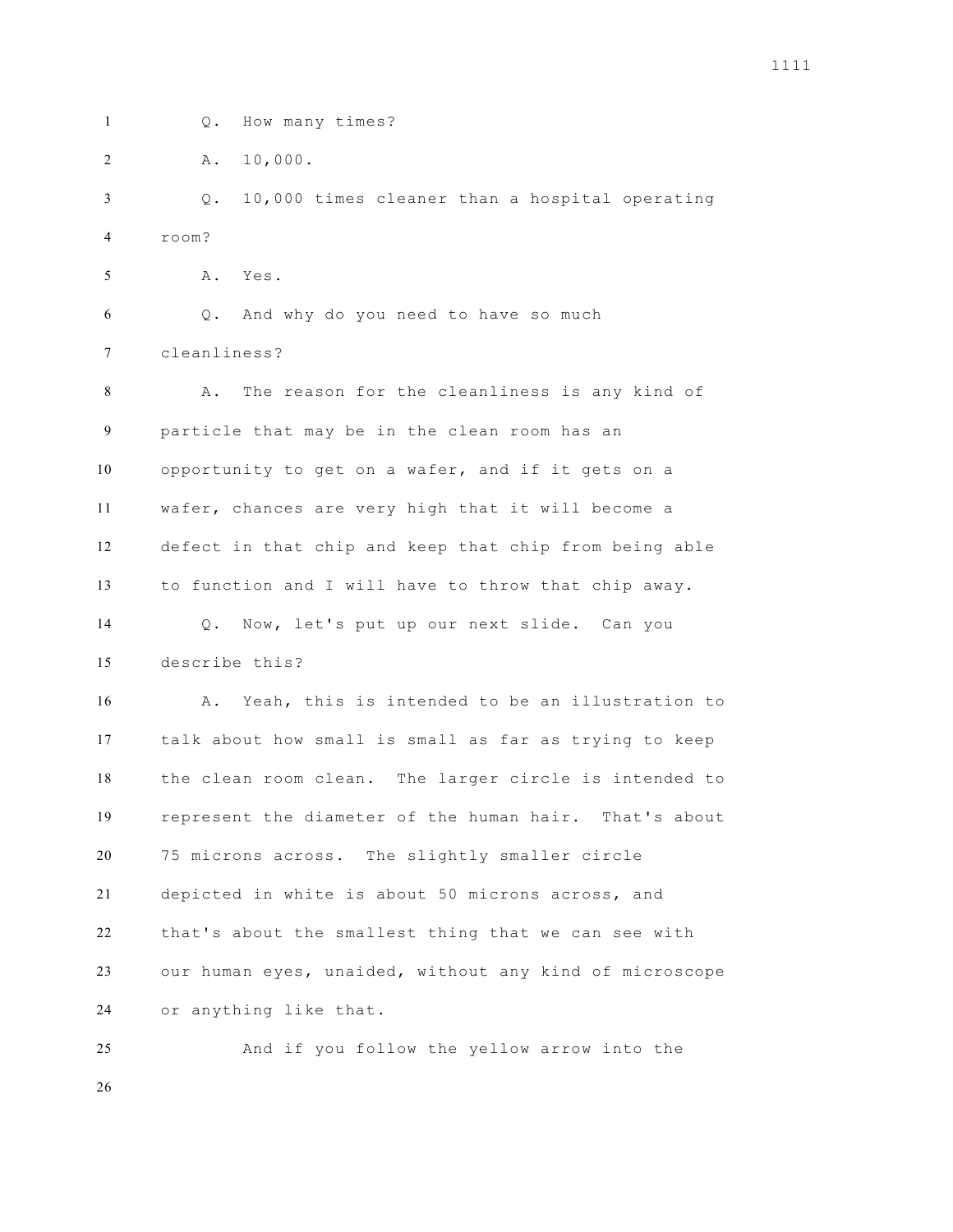center there, there's a very small yellow circle labeled "DRAM Chip Killer Defect," and that's at 0.3 microns, and that's more than large enough to cause a defect on a chip that would render it inoperable and we would have to throw it away. Q. Let's go to the next slide. What are you showing here with this? 8 A. Well, this demonstrative is -- attempts to depict how those defects, when they land on a wafer, how they affect the wafer and cause it to no longer work. There's three groups of images here. The first one is labeled three-micron technology, the second one is 1.5-micron technology, and the third one is labeled 0.14-micron technology. If we shift our focus to the three-micron technology, the two gray lines are intended to represent metal lines or part of the circuit on the chip, and when we talk about a three-micron technology, that talks about the minimum feature size or the smallest line width that you'll see within that technology, and those two metal lines are supposed to be that three-micron technology. The other thing that you see on there is three particles at different sizes, a one-micron particle, a

two-micron particle and a five-micron particle. You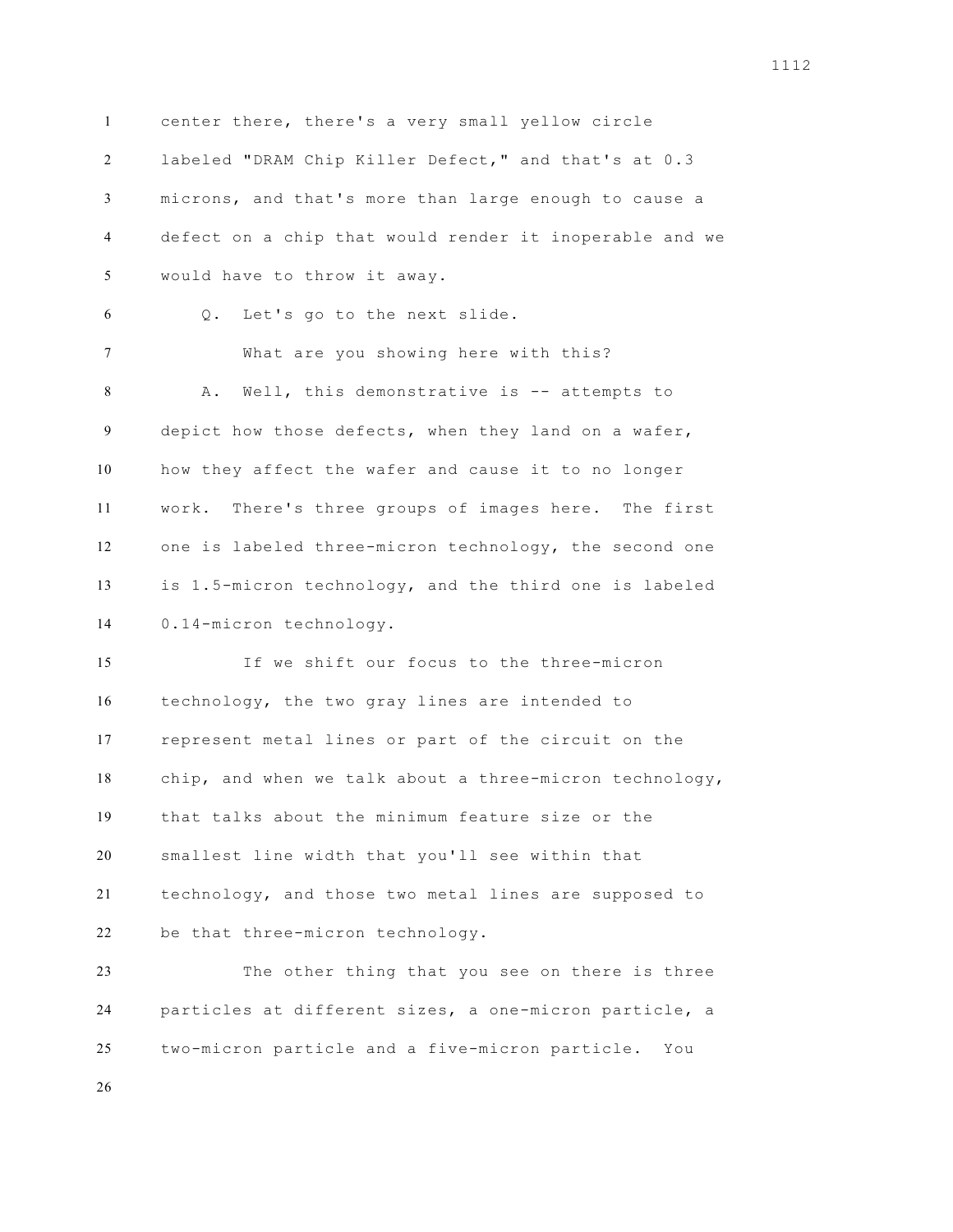can see that if the one-micron particle falls on the three-micron technology, chances are pretty good it's not going to cause a problem. It's not going to bridge those two lines together, is not going to create a problem.

 When you get to a two-micron particle or certainly a five-micron particle, that's certainly big enough to cause an issue. So, if that five-micron particle fell on those two three-micron lines prior to the patterning and the creation of that image, chances are that we would have metalization underneath that five-micron particle, thus shorting those two lines out and creating a defect that would cause the chip to be no longer good.

 As you shrink the technology and we move down to the 1.5-micron technology example, we now have three 1.5 micron lines with the same one-micron, two-micron and five-micron defects laying on top. You can see that the five-micron is even more than big enough, has no chance of falling anywhere where it won't create a problem, will always be a killer defect. The two-micron could create a -- is more than big enough to create a problem with that center metal line, and even a one-micron particle may cause some problems.

If you go to the bottom and look at the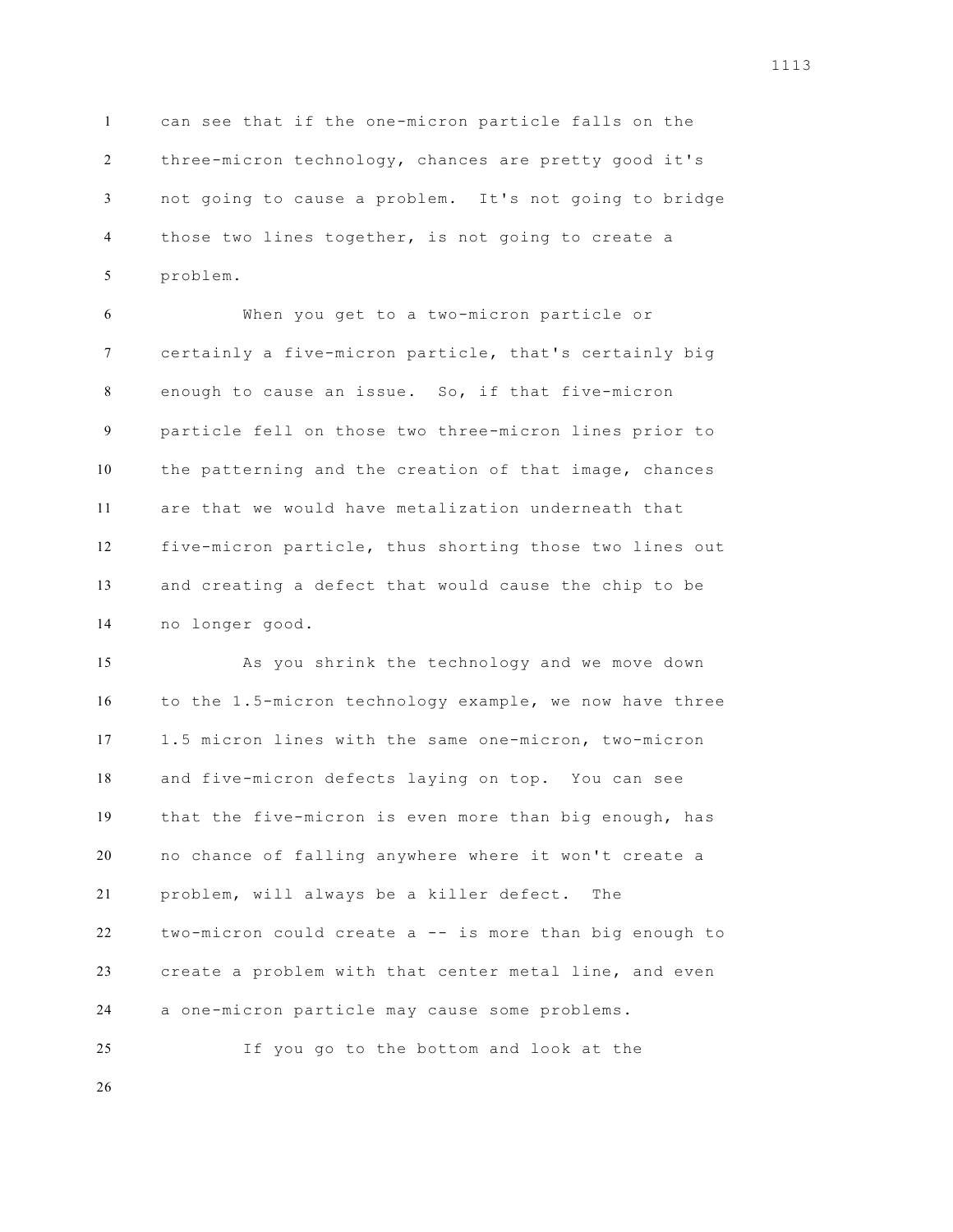0.14-micron technology, which is what we manufacture in Richmond, it may look like one big fat line, but in reality it's a bunch of small lines. The technology is now small enough where it's hard to differentiate those things, and all three of those particles, all would be killer defects and render the chip inoperable.

 Q. So, how do you keep these particles out of the clean room?

 A. We do a number of different things. The first thing we try to do is prevent particles from getting in the clean room. We prevent or disallow things like cologne or makeup from being in the clean room. Makeup you can see, and we talked about 50-micron particles are visible. Those are much bigger than the example here. If you can smell it, it's probably big enough to be a killer defect as well.

 The second thing we do is we dress the people in what we call bunny suits, and a bunny suit is an outfit that we wear in the wafer fab manufacturing area that covers you from head to toe and leaves just a small portion of your face open. And the reason for that is that all of us, myself just sitting here talking, thousands of killer defects are flying off my body. We can't see them necessarily, but they're there, and so the bunny suits are designed to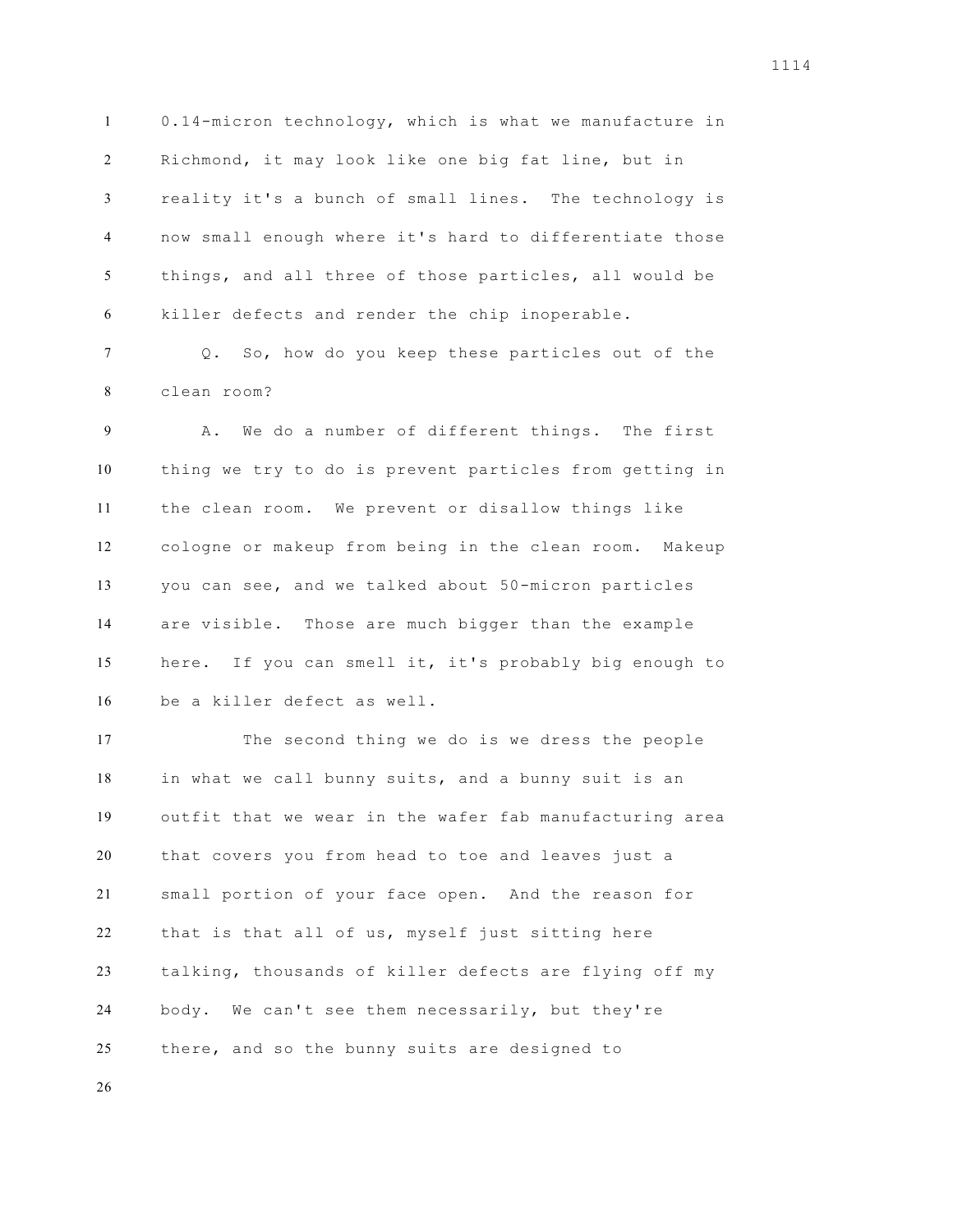reasonably keep most of those particles in.

 Q. So, when I'm waving my hand around here, my particles are landing on Mr. Stone over there? A. They are landing somewhere. Q. Okay. A. The -- the -- to finish my answer, the third thing we do is we move a lot of air through the clean room, and we briefly touched on that when we looked at the cross-section of the building demonstrative, and the idea is there that we know that we can't prevent all the particles from becoming present in the clean room, but when they do present themselves there, the air is moving at about 70 feet per minute straight down from the ceiling to the floor in a laminar flow direction, and that particle immediately is washed away so it doesn't have the opportunity to land on a wafer. Q. So, the air carries the particles away? 18 A. Carries them away immediately. Q. Okay, another couple of things here. Your Honor, may I approach? 21 JUDGE McGUIRE: Yes. MR. CATT: Here, Your Honor. 23 JUDGE McGUIRE: Thank you. MR. CATT: Your Honor, what I've just given you, one of those I think Infineon would like to get in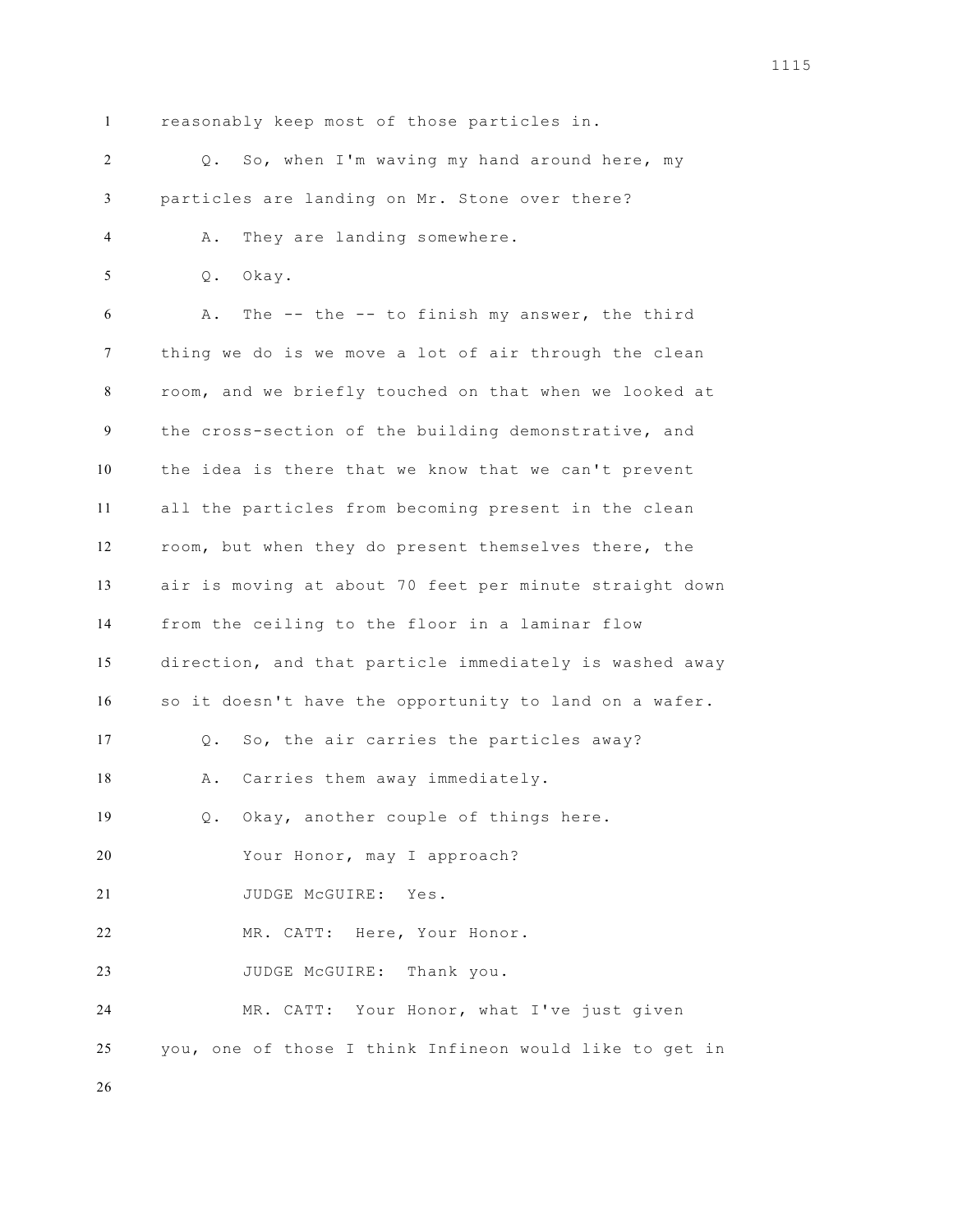camera treatment for it. They don't want to have the courtroom cleared, but they just want to make sure if we hold onto it, it gets -- JUDGE McGUIRE: You mean in camera in terms that we are not going into it here today in the public session or in camera meaning you want me to keep these in my office secure? MR. CATT: I think that's what we mean. They -- Infineon's lawyers are here, and they could orally argue about that if -- JUDGE McGUIRE: As far as I'm concerned, at the end of the testimony, you know, you can have these back. I don't think, you know, I'll need to keep them here, but now I want to be clear, we're not -- the testimony is not at this point to be treated as in camera. Is that correct? MR. CATT: Yes, that is, that's correct. 18 JUDGE McGUIRE: Okay, then I don't see any purpose in me having to hold onto these necessarily. So, at the end of the testimony or at the end of the day, I'll offer them back to you, and you can store them. MR. CATT: Okay, thank you, Your Honor. BY MR. CATT: Q. Now, Mr. Becker, can you explain what these are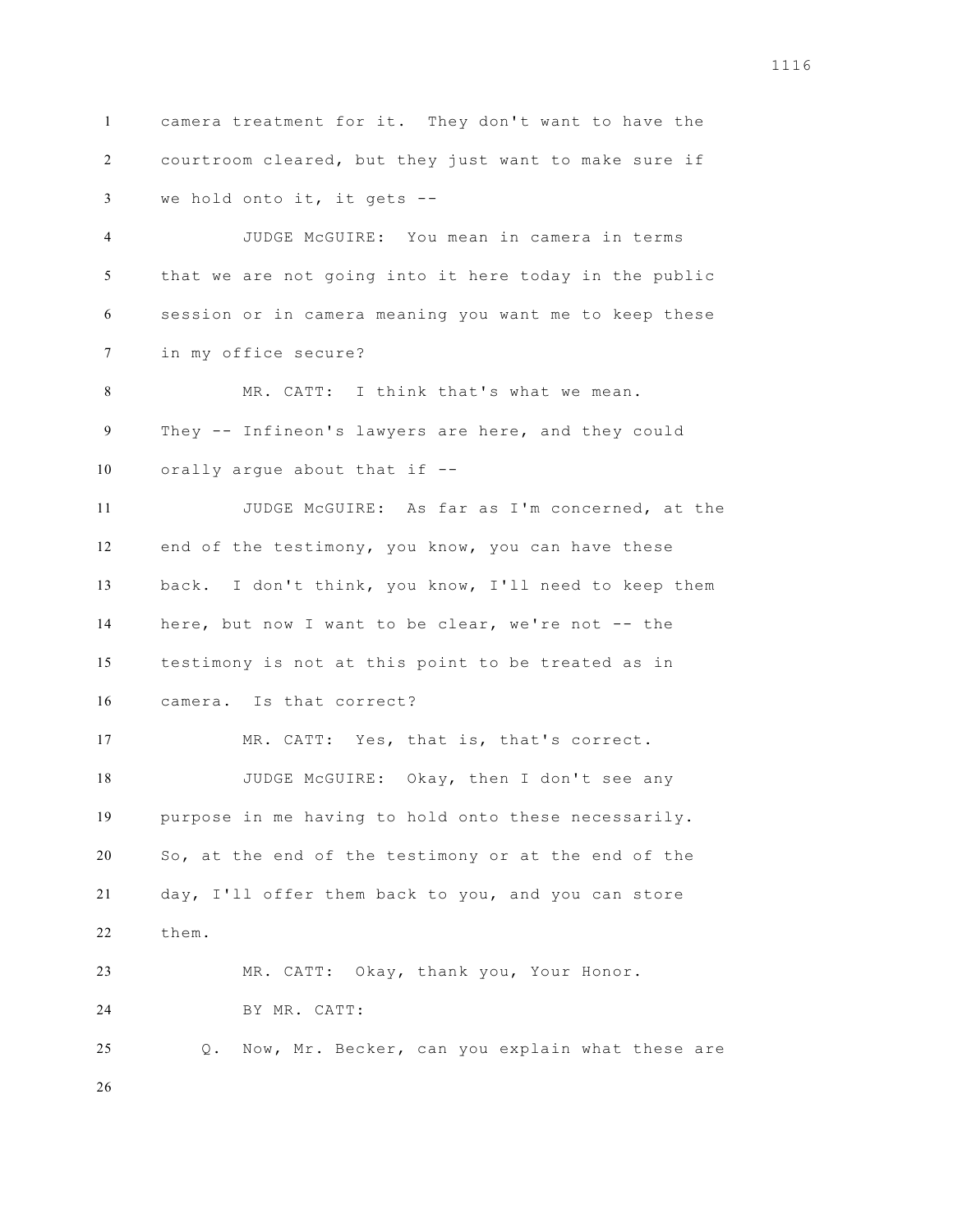that I've just handed up?

 A. Yeah, you've handed me two silicon wafers. The first one, labeled Bare Silicon Wafer, is what I referred to as what we purchase as our starting point for the manufacturing process. There's no patterning on here. It's a very shiny mirror finish, very smooth, very flat and defect-free.

8 Q. Okay. And the second one?

 A. The other one that you handed me is a finished wafer. This is what they look like fully processed at the end of the front end or the wafer manufacturing process, and if you look on the -- if you look on the wafer, you can see that there's a lot of patterning on here, and there's literally hundreds of in this case 256-meg double data rate DRAM chips on the wafer. Q. Okay. Now, does the manufacturing in a DRAM fab work like a traditional assembly line? 18 A. No, actually, that's an example I use on tours to tell you what it's not like. Most people can picture an automobile factory assembly line where you start at one end with the frame and it slowly moves from one end to the other end of the factory and you add pieces to it until you get a finished car and you drive it off the end of the assembly line.

If you recall from the demonstrative of the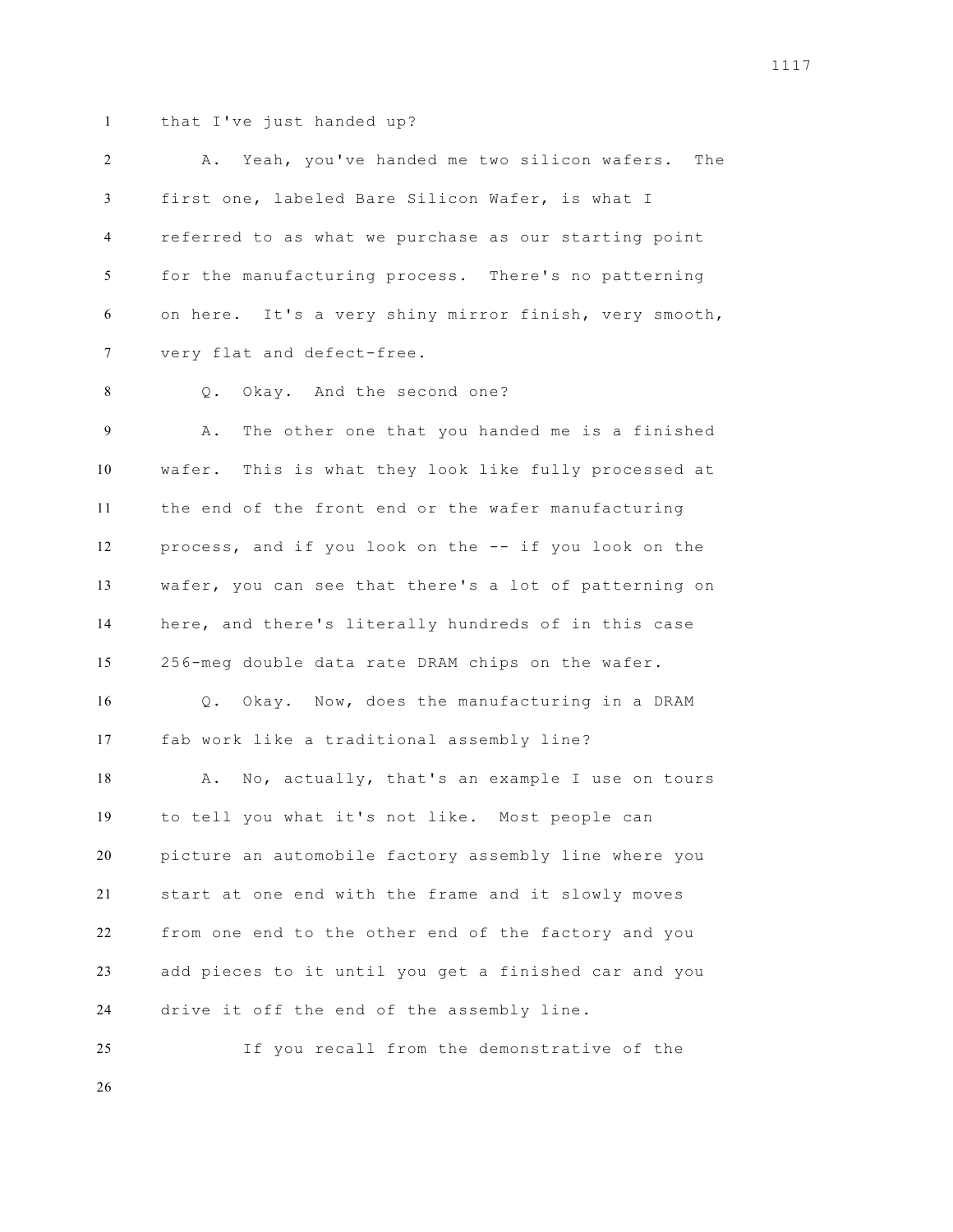clean room, we had process areas, and for instance, the films area, the one in the upper left-hand corner I believe was labeled, is an area of light process equipment performing light processes but not necessarily in any sequential order. Instead of having a linear flow through our factory, we have what we call re-entrant flow, which means that we go to one process area, then another process area, then possibly a third process area, and then we will re-enter maybe that first process area, go to a fourth, re-enter that second, and we do that throughout the wafer fab to the tune of about 400 steps. Q. Okay, I believe we have some slides that you've brought which should help us get through that process. What's this first slide? A. This is the first of a series of demonstratives that we put together to try to demonstrate how to make a simple transistor and how that would function through a factory like mine. What you see here is -- in the big white box to the left side, there's a gray wafer, and you can see it's -- in trying to depict that there's multiple chips on that wafer. One of those chips in purple has been blown up, and then there's a small gray byte or square in the upper right-hand corner that's been shown there.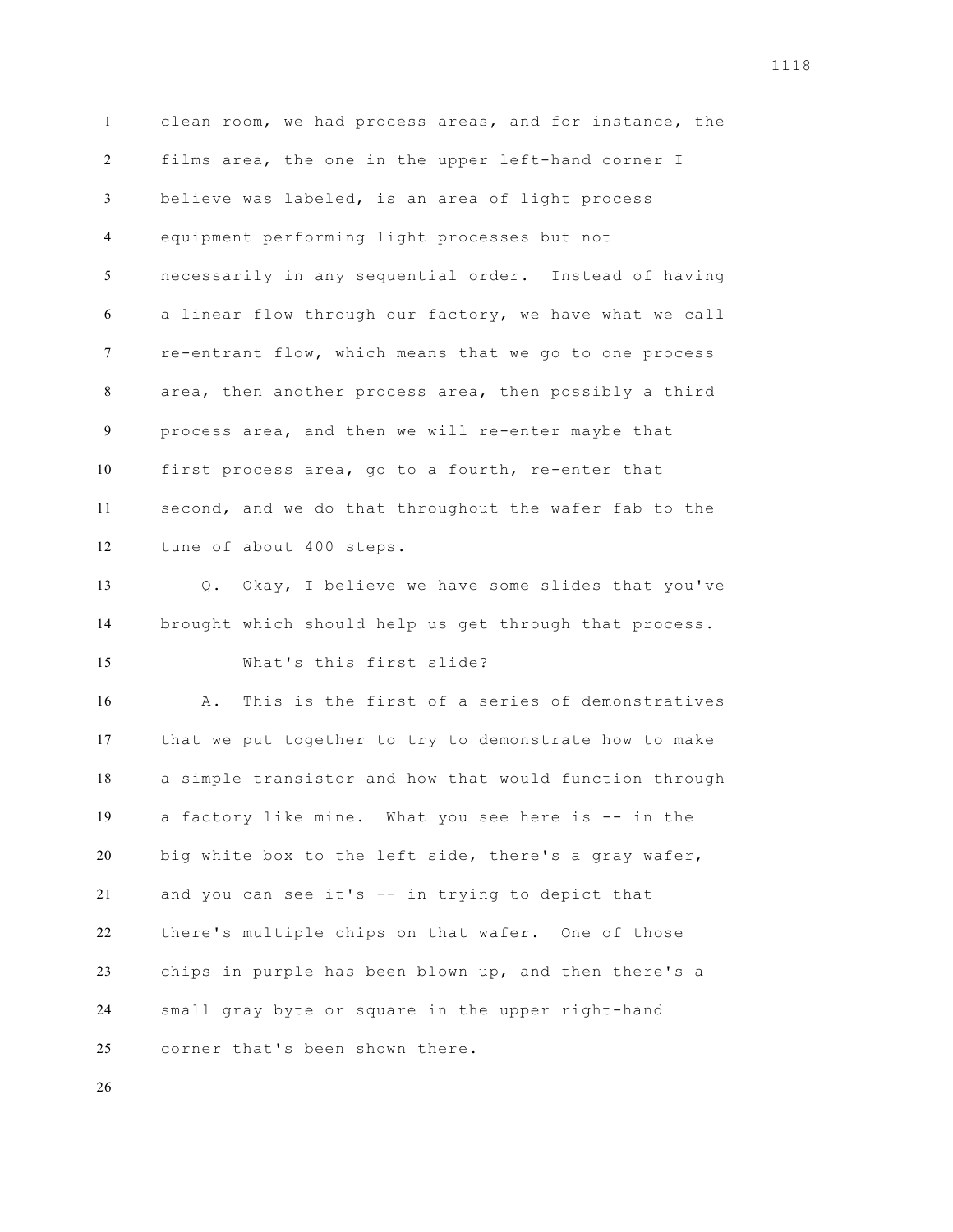All we're trying to demonstrate with this demonstrative, and we will take that very, very small piece of that wafer of that chip and show you what might happen to that as we manufacture a single transistor, and that would represent that gray box at the bottom of the demonstrative.

Q. Okay, let's go to our next slide.

 A. The second demonstrative has the same layout as probably the next seven or eight do, and what it tries to show is in the upper left-hand corner is a scaled-down version of the clean room schematic, but in this case we have highlighted one of the areas, and that's the diffusion area that we are going to do some processing in.

 The photograph below there is a photograph of the -- one of the bays in that particular Richmond diffusion area. Down there you see the equipment mounted flush along the walls. You see the people in the bunny suits in the middle of the picture working. The black boxes you see are lot boxes. Inside those lot boxes are the product or the work in process, and each box contains 25 DRAM wafers that are being processed.

 The two squares towards the right side of the demonstrative, the gray block represents the piece of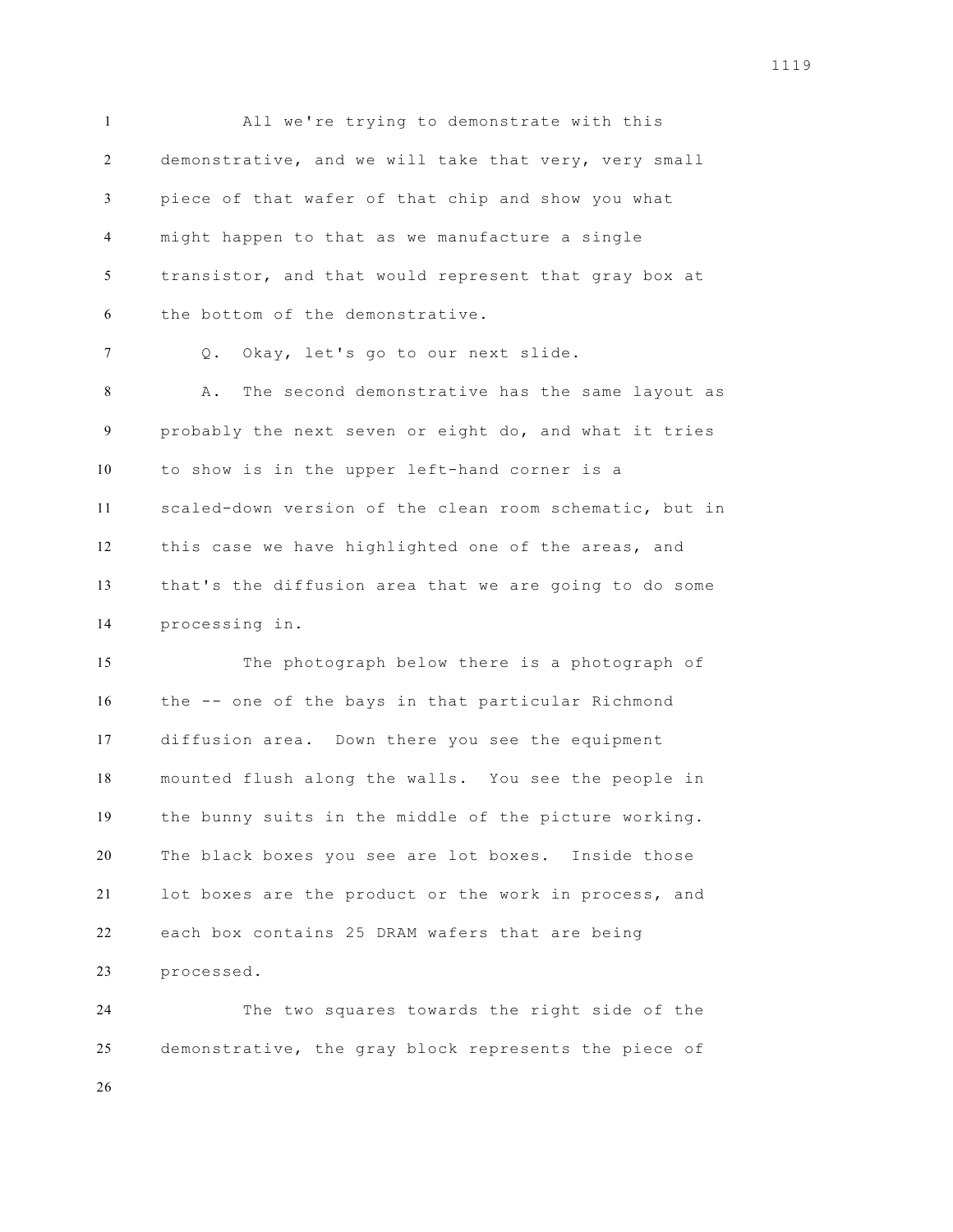silicon that we started with on the previous page, and then the first step we do is we go ahead and grow a silicon dioxide in the diffusion area, and it's represented by the orange film that is now blanketed across the wafer. Q. What do you mean? How do you grow something? A. Well, it's kind of like growing rust on metal, you know, you expose metal to air, and you get the right environmental conditions, you can assume some of that metal and you create iron oxide. Silicon dioxide is done just the same way but in a much more controlled manner. What we do is we put the wafers in a diffusion furnace, elevate the temperature to over a thousand degrees C, we introduce some oxygen into the environment and we do a controlled growth or a controlled chemical reaction on the surface of the wafer. Q. Okay. So, this is -- so far we -- this slide is showing that you've grown an oxide layer. Let's go to the next slide. A. So, as we proceed on with the production or the manufacture of a simple transistor, we've now highlighted the lithography area, which is in the lower left-hand corner of the schematic layout. Below there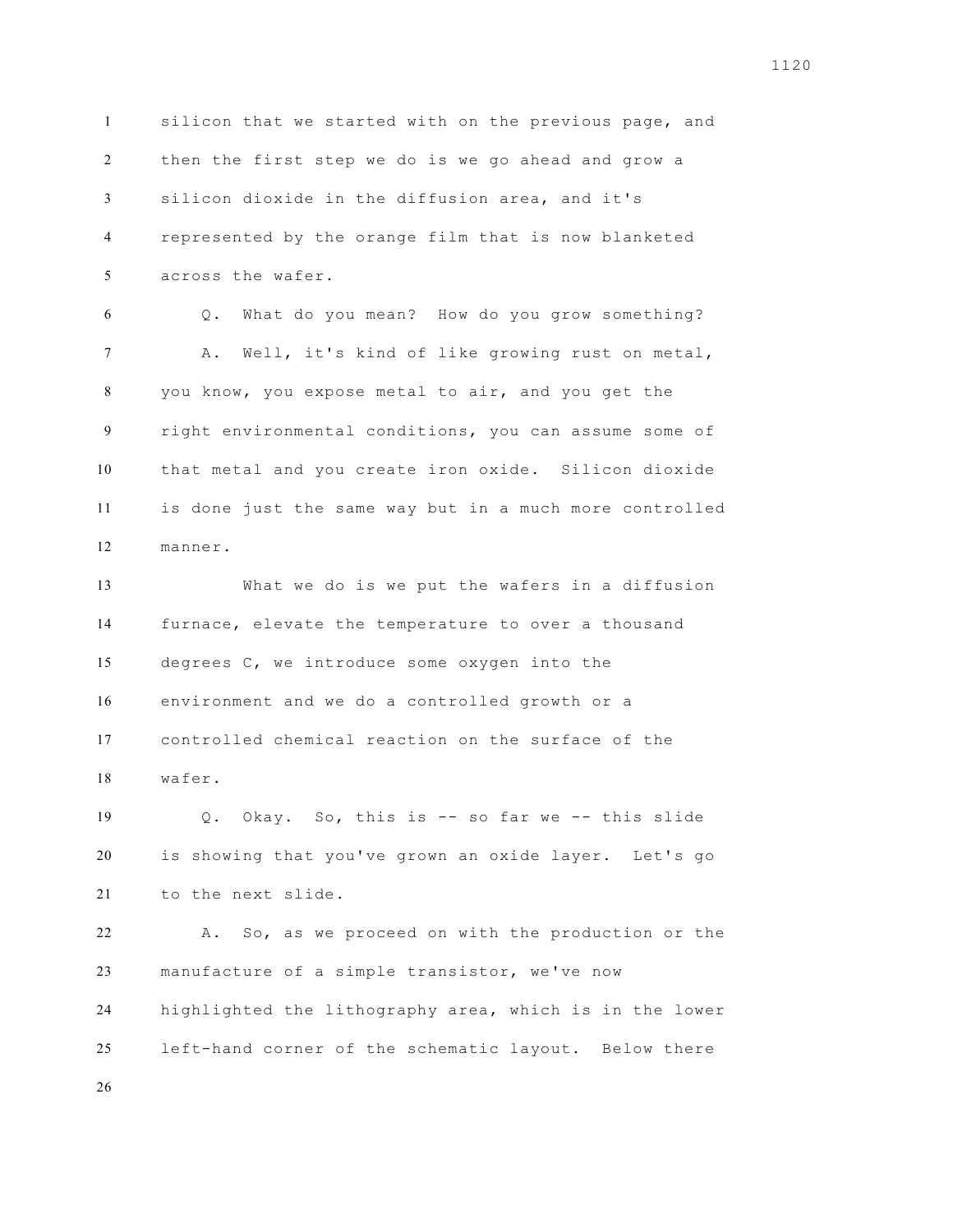is a picture of the Richmond lithography area. It may look like a bad picture because it has a yellow haze to it, but in actuality the room is yellow, and it's yellow because in the lithography area we use materials that are sensitive to light and could be negatively impacted by white light. So, this light here in the courtroom, for example, we couldn't have in there, so everything has got a yellow filter on it in that area. As we go to the right side of the demonstrative, now that oxide has had that photosensitive material, also known as photo resist, applied as a blanket across the wafer. If we move to the block to the right of that one at the top row, we have introduced a mask. Q. Okay, let me interrupt you now, because I think we actually have a mask, too. MR. STONE: I feel cheated that I don't get my own set, but I guess -- MR. CATT: They are so expensive, we can't afford to give you one. I will give one to the Bench, we can describe it, if you can be a little careful with this one. JUDGE McGUIRE: I'm careful with everything. BY MR. CATT: Q. Can you describe what we've just handed up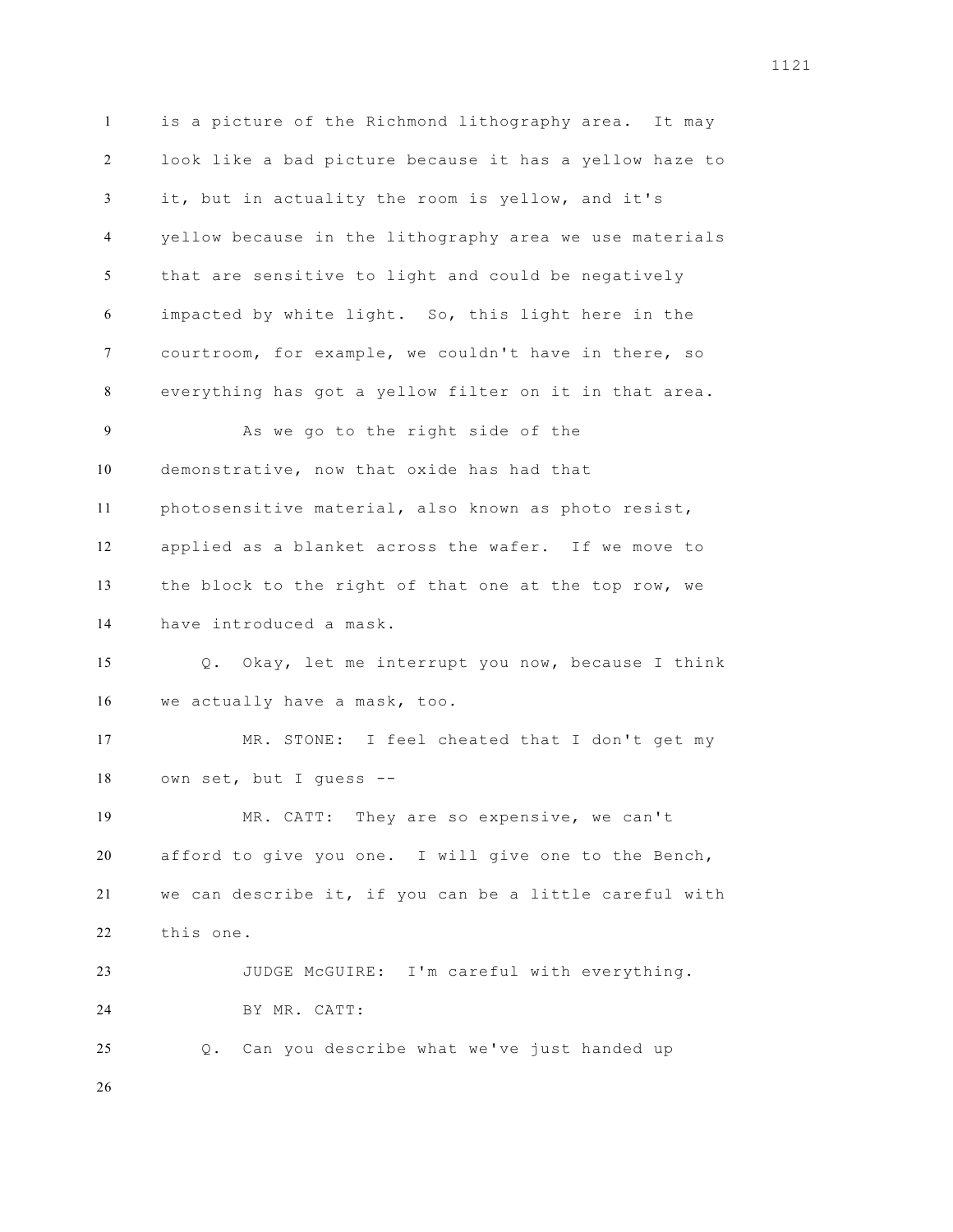there?

| 2      | That's a mask. They are also sometimes known<br>Α.      |
|--------|---------------------------------------------------------|
| 3      | as a reticle. There's an image on that mask that we     |
| 4      | eventually want to transfer to the wafer, and that's    |
| 5      | one of, say, 22 masks that are required to build a      |
| 6      | DRAM, a typical process flow. The image on the mask is  |
| $\tau$ | four times larger than what ends up on the wafer.       |
| 8      | The mask will go into a photolithography                |
| 9      | exposure tool, and it will sit well above the wafer.    |
| 10     | The wafer will sit down here, and in between there      |
| 11     | there's a series of lenses, what are also known as a    |
| 12     | lens column, that will reduce that image, clean it up   |
| 13     | and make it very, very clean so that when it gets       |
| 14     | exposed on the wafer, it's in focus and it does what it |
| 15     | needs to do.                                            |
| 16     | I don't know how many chips are on there, but           |
| 17     | we don't -- when we use the mask like that, we don't    |
| 18     | expose the entire wafer, at a time we expose a portion  |
| 19     | of the wafer and do maybe three, six or eight chips at  |
| 20     | a time, and then we will step to the side of that, do   |
| 21     | that exposure process again in step until we cover the  |
| 22     | wafer.                                                  |
| 23     | And how much is a wafer like that worth?<br>Q.          |
| 24     | A wafer or a mask?<br>Α.                                |
|        |                                                         |

Q. I'm sorry, the mask.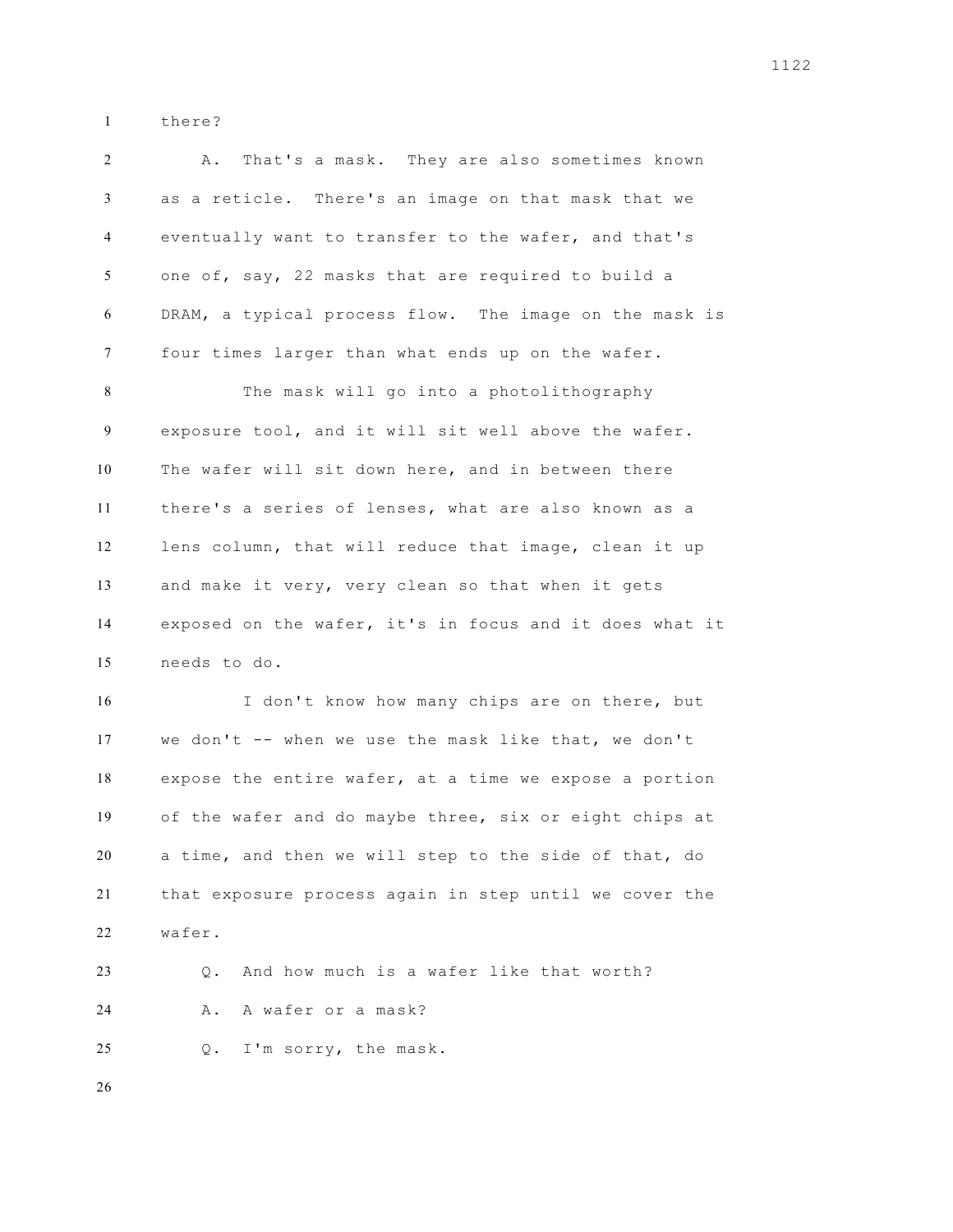A. At today's technology levels, an entire mask set costs about a million dollars.

 Q. A million dollars. And how many masks are in a set?

A. Anywhere from 20 to 25 to make DRAMs.

 Q. Okay. So, it's important we don't drop it. Okay, let's continue on with that slide we've got up, and -- no, going back to the last one. I think you were talking about the mask.

 A. Yes, so we introduce the mask, and that's represented by the second block to the right, and you can see it's got a U-shaped pattern to it. The next thing we do is we shine a light over the mask onto the wafer itself, and you can see -- underneath the mask, you can see the shadow of the mask is projected onto the wafer and onto that photosensitive material.

 After we do that, we go ahead and develop the wafer, and the photo resist that was exposed to light is basically washed away, its chemical properties have been changed by the light, and where the light didn't touch it, it's been left behind. So, we have transferred the pattern from the mask onto the photo resist that's sitting on top of the orange oxide on the silicon.

 Q. Let's go to -- is there anything else you want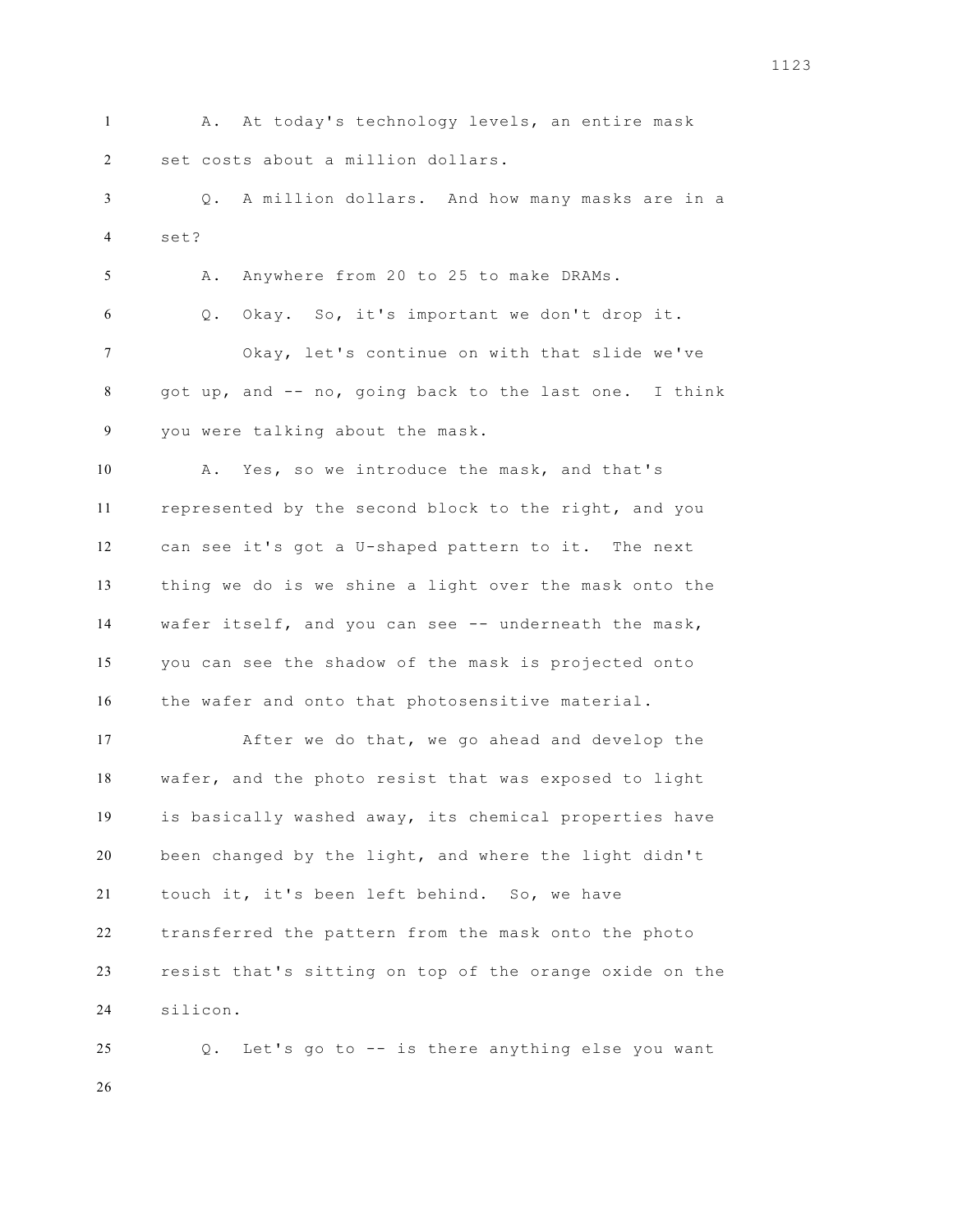to describe on that slide?

 A. No, I think if we go to the next demonstrative, we will continue on with the process.

Q. Okay.

 A. Now we've highlighted the etch and the wets area. The picture below is part of the etch area. If you look to the right, you can see we've got that same photo resist U pattern sitting on the oxide at the beginning. The next thing we do is we go to the etch area, and we use that photo resist to mask the etch on the wafer. And what we do is we take that wafer, put it into an etch chamber, introduce a specific gas or chemical that preferentially reacts with the silicon dioxide but at the same time does not react with the photo resist, thereby etching away any exposed oxide. After the etch area, we go to the wets area, and we clean that photo resist off, and now we have effectively transferred the pattern from the mask through the sacrificial photo resist onto the silicon wafer and form the pattern on the oxide as you can see at the bottom.

 Q. The slide, that is at the etch area or the wets area?

A. That's the etch area.

 Q. Okay. I've noticed the guys in the bunny suits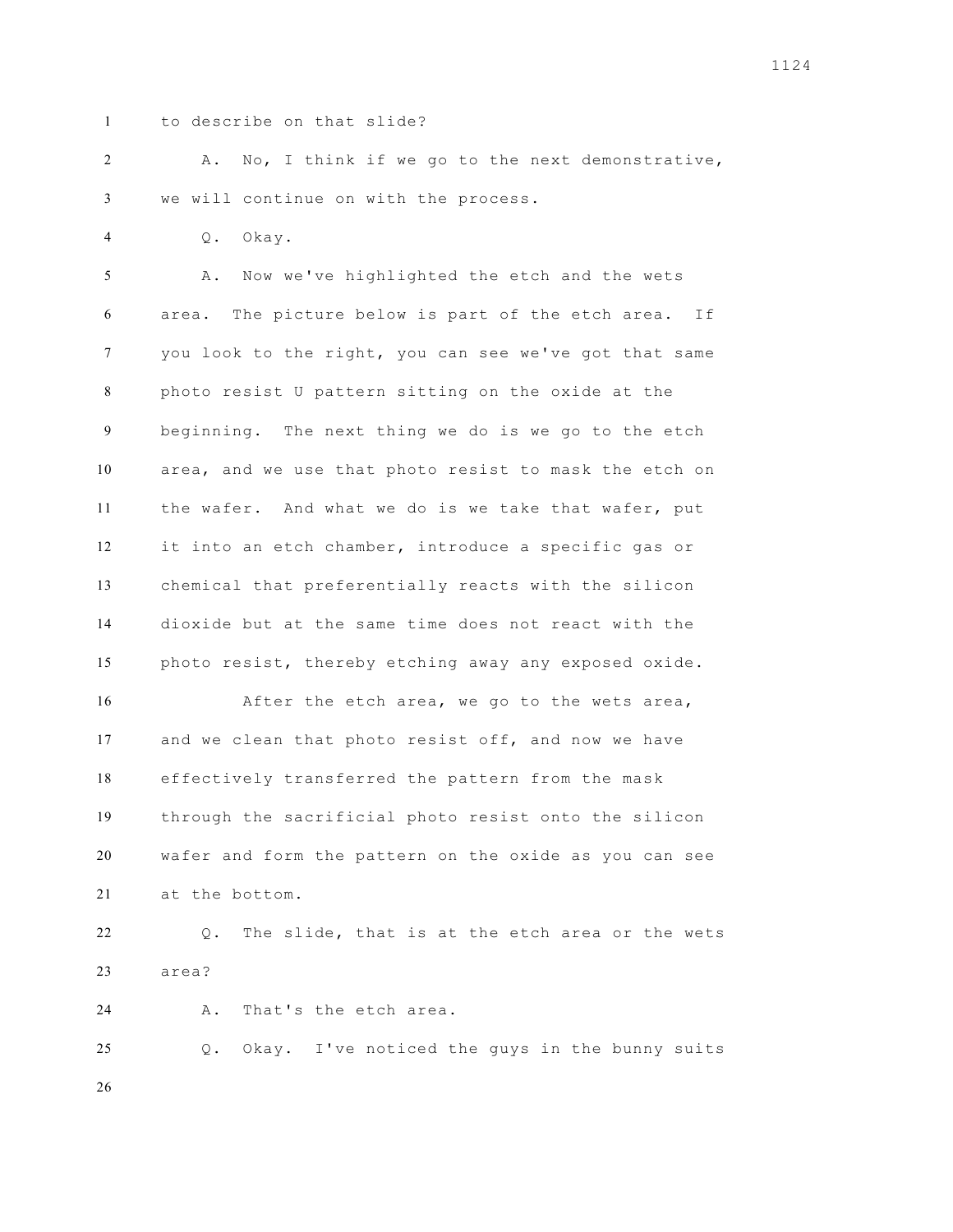there, they seem to always be wearing glasses of some type. Why is that?

 A. That's for safety considerations. Q. Okay. And along the top of the room there, I see some sort of bars going along. What's that? A. That's actually a kind of a monorail system that we use to automatically move the lot boxes from one part of the factory to another. Q. So, that's how the wafers get around through the process? A. That's how we get from one processing area to another. The manufacturing associates or operators that you see there in the bunny suits actually take the boxes and carry them to the individual tools. Q. Okay. Are we ready for the next slide? 16 A. Yeah, if we can go to the next demonstrative, we've highlighted the films area here. Underneath there's a picture of our films area, part of our films area. We start with the same patterned oxide. We now in the films area deposit a couple of different blanket films. The first one is a deposited oxide, as depicted by the very light yellow blanket layer. The one after that is a type of silicon called polycrystalline silicon depicted by the blue color. So, in the films area, we have just deposited two films on top of the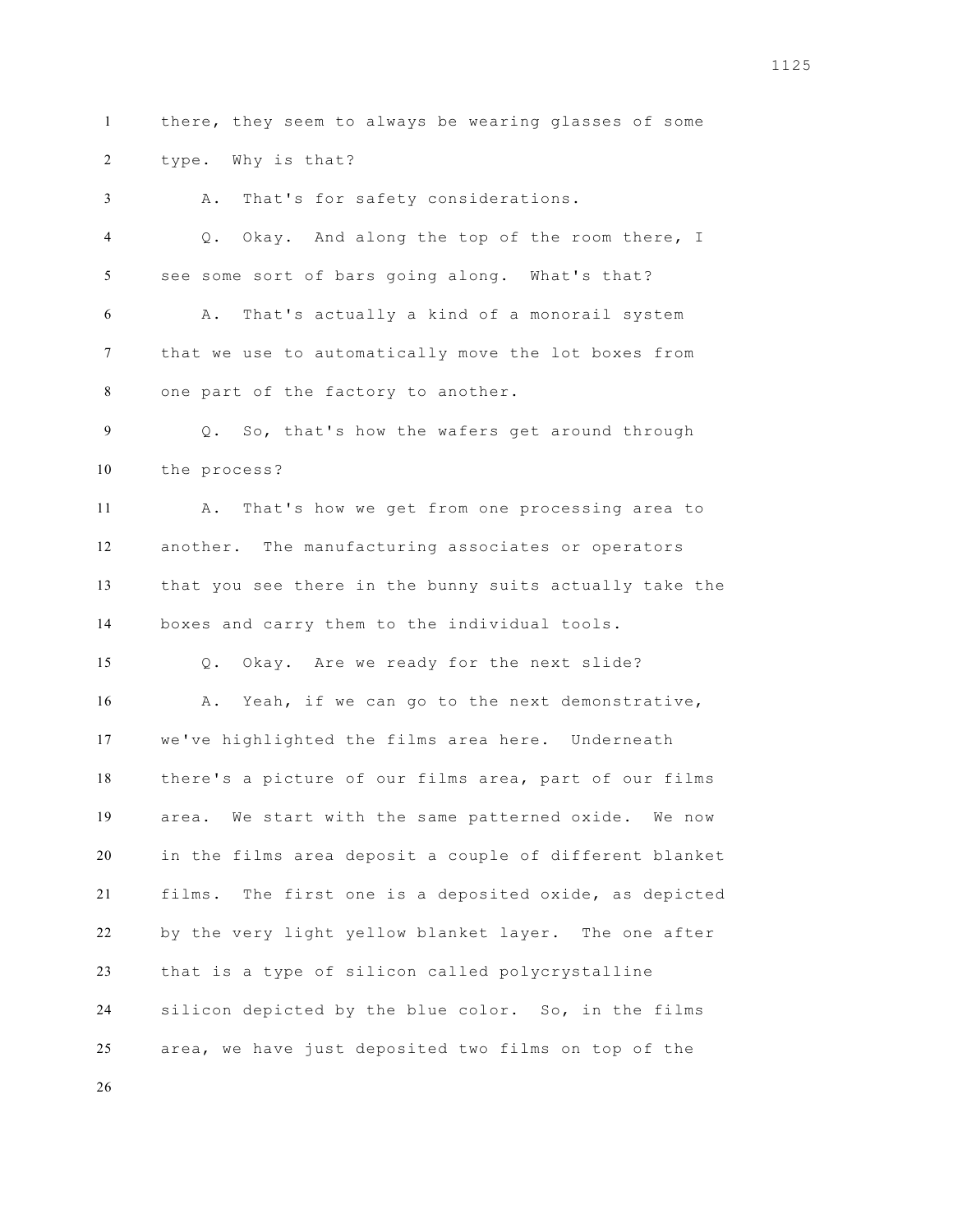wafer.

|  | Okay. |
|--|-------|
|  |       |

 A. If we go to the next demonstrative, we have highlighted the etch, wets and lithography area again. The picture below there is a picture of the wets area. Those are two big wet hoods on either side of the manufacturing associate. If you look over to the right, we've introduced a second mask. It has a different pattern than the first mask.

 When you're making semiconductors, it's very critical that we align one mask to the one below it and the other features very, very carefully and very, very correctly, both from the X/Y direction and from a rotation standpoint. We go ahead and expose that with light again, treating the photo resist. We develop the photo resist away, leaving that green stripe in the middle.

18 We then go to the etch area. We have a -- we select our chemistries such that they don't touch the photo resist, but they will etch away the blue polysilicon and the yellow -- light yellow oxide that was deposited, but also at the same time not touch the thermally grown silicon dioxide. So, the second picture is what's left after the etch.

 Then if you go to the third picture at the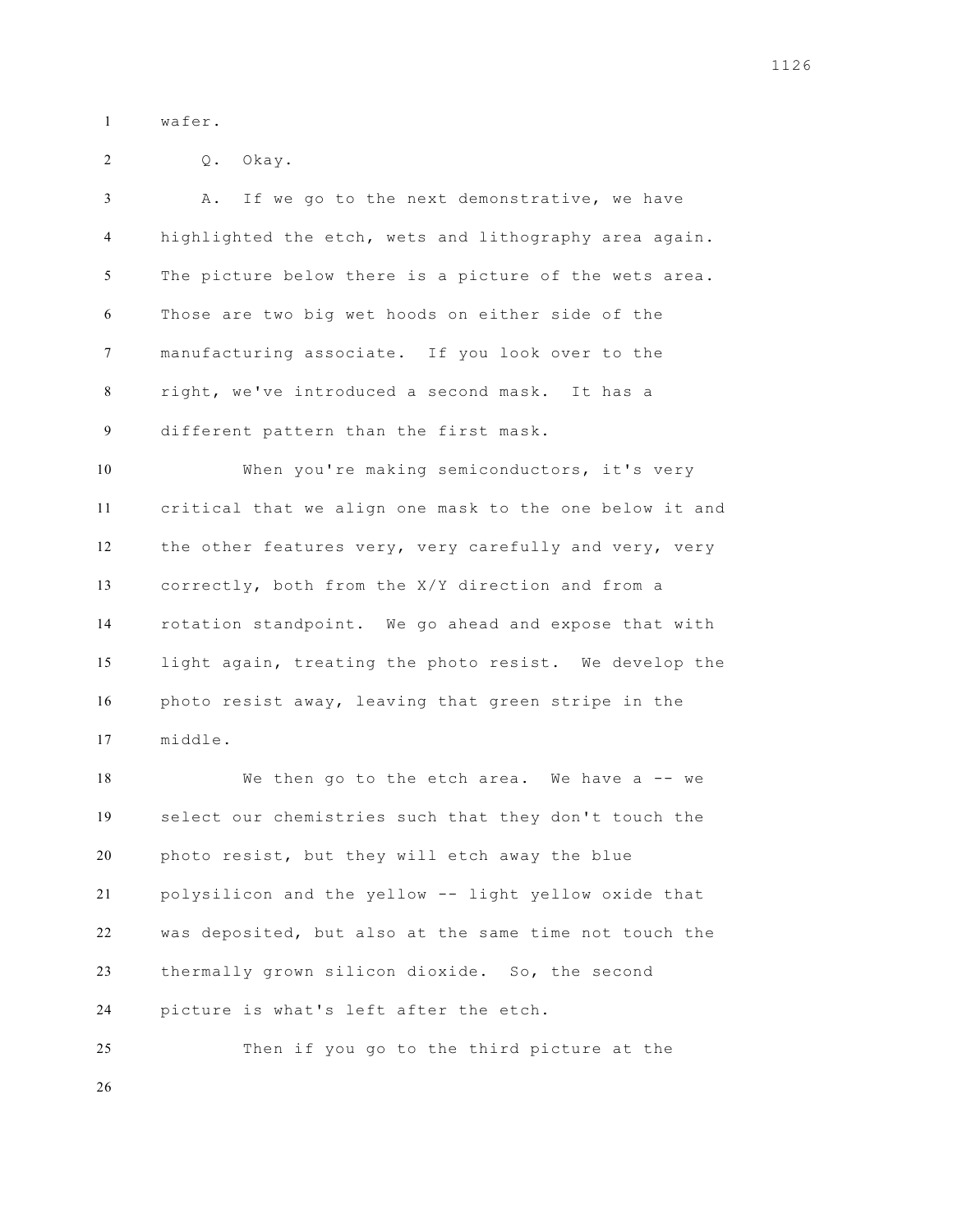bottom right, that's after we've been to the etch area to clean off the photo resist, thus successfully transferring the second pattern onto the wafer aligning it with the first. Q. Okay, so now we have got a second mask within the process. A. Yes. Q. Let's go to the next one. A. In this one we've highlighted the implant area and the etch area. Below is a picture of the implant area. Q. Before you go on, one question I want to ask you, those little traffic lights, what are those? A. Those are indications of the state of the equipment, green, yellow and red. If they're lit green, that means the equipment is running and producing wafers. If it's red, that means the equipment is broke, it needs to be fixed or it's faulted out. And if it's yellow, it needs to have a dialogue with the manufacturing personnel. It's asking a question, do you want me to continue, you know, those kinds of things. Q. And I see one of those guys in the photo has a different color bunny suit on. A. Yeah, he's in a navy blue bunny suit, and he's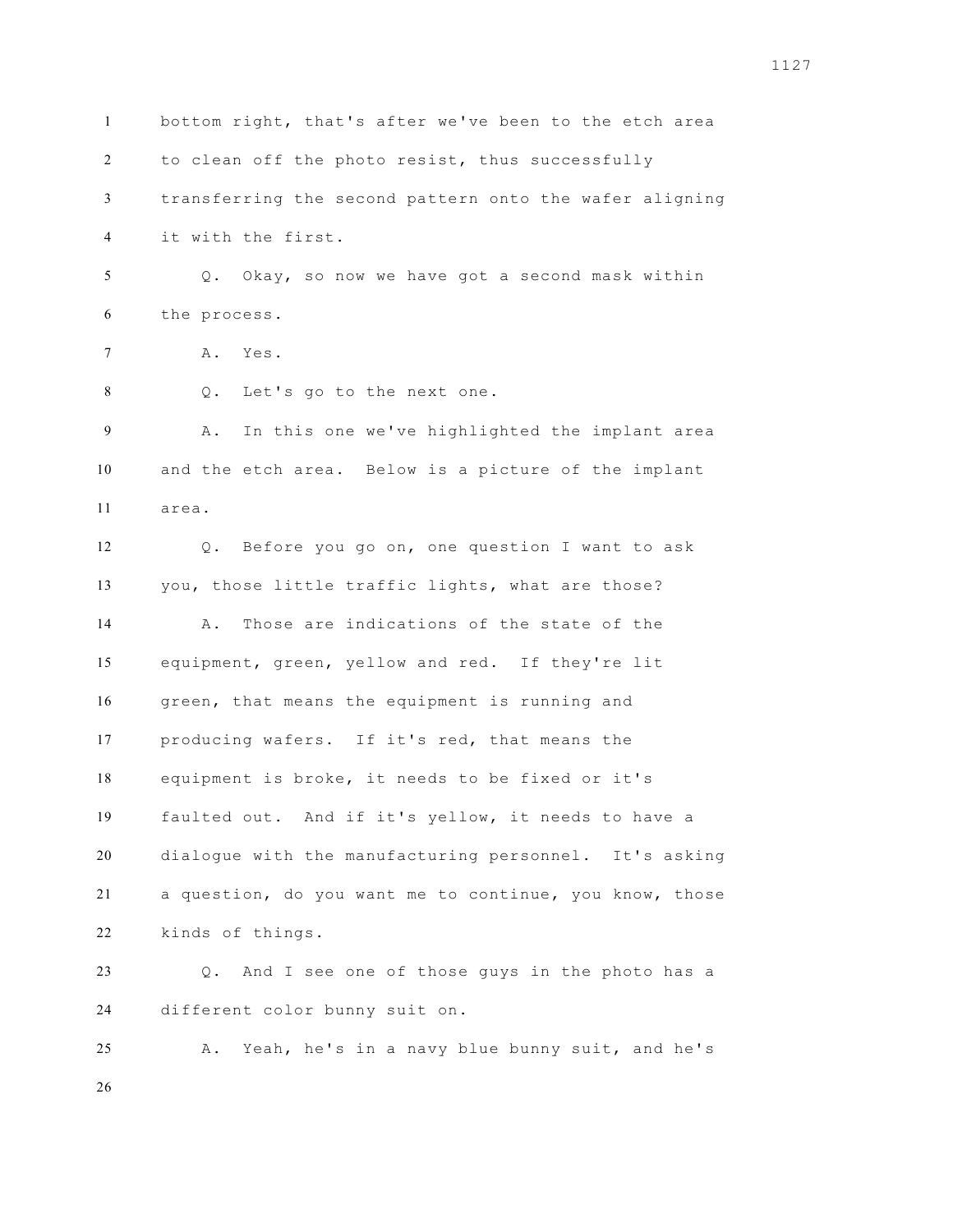a maintenance technician.

 Q. Okay, all right. Okay, you were explaining on the right, I guess.

 A. Okay, if we go to the right, the first picture in the upper left-hand corner is where we left off in the previous demonstrative. The next one is -- it looks like it's in the middle of a sand storm kind of a picture, and that's to illustrate that we're ion-implanting the wafer, and what we're doing there is we're taking a positively or a negatively charged ion, for this case let's just assume it's positively charged, and we're accelerating it, purifying it and literally slamming it into the wafer. We're implanting it into the wafer, and the oxide and the polysilicon will keep the ions from doing anything or affecting the wafer at all, but where it has the gray silicon stripes on either side of the blue stripe, that's where we want to put that dopin or those ions.

 And you can see in the third photograph, we've now got a grainy, sandy type of color there, and that's a stripe that we've now implanted in that section, but when we implant it, we really haven't made that impact effectively until we anneal it, and we anneal it for two reasons. One, we want to make the ions electrically active, and the other reason is that when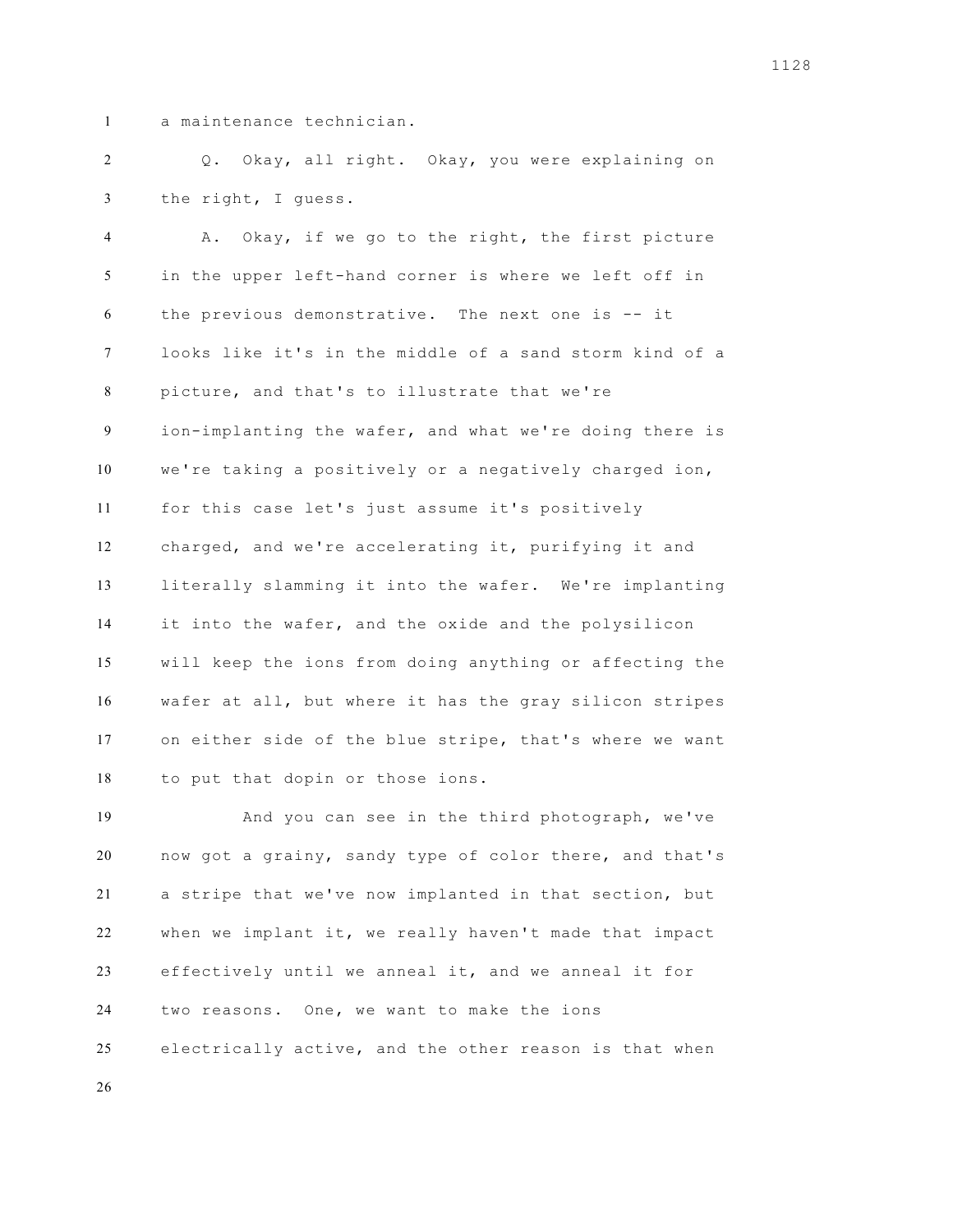we slam those ions into the silicon, we literally damage the silicon, and putting the wafer or the silicon at high temperature for a period of time will anneal out that damage. Q. Okay. A. After that, after the implant, we go back to the films area and we deposit another film, in this case it's known as the dielectric, kind of a modified oxide with some different modified properties. Q. That's the purple? A. That's the purple area, yes. Q. Okay, all right, the next slide. A. If we go to the next one, we've highlighted the lithography, the etch and the wets area again. We're going to put another pattern on the wafer. There's a different part of the lithography area below. If we go to the -- to the simple transistor cartoons to the right, you can see we've put photo resist, green photo resist on the wafer again. We have come in now with a third mask, and this mask has three small openings in it. We expose that with light, treating parts of the photo resist. We develop the parts that have been hit with light away, leaving those three openings. We then go to the etch area, and once again we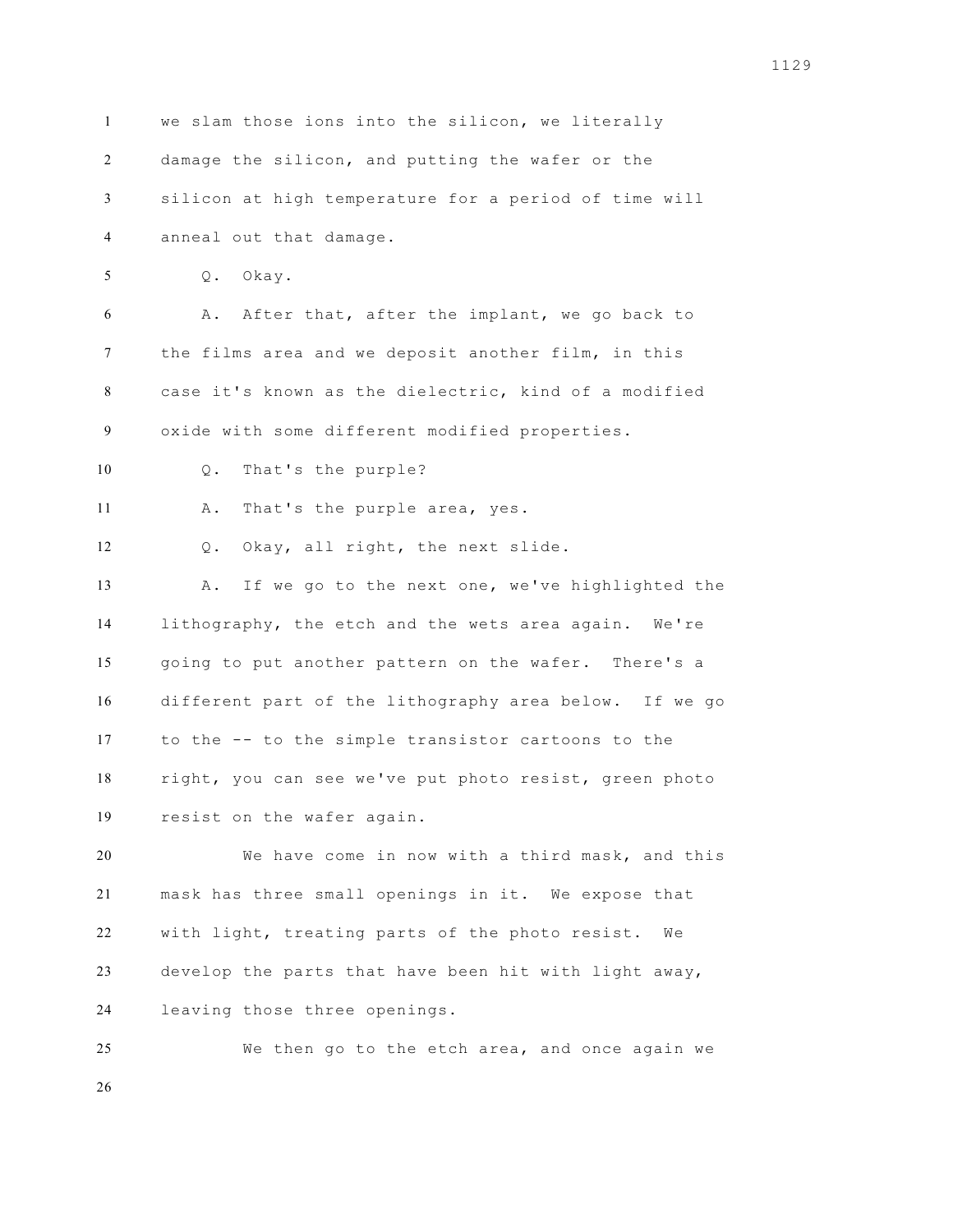select probably a different chemistry to etch away the dielectric underneath, but at the same time not etching through the implanted silicon or etching the polysilicon in the back side through the little square. Then we go into the wets area, we clean that sacrificial photo resist mask off again, and we end up with those three openings patterned in the dielectric that you see on the right there. Q. And the next slide? A. The next thing we do is go back to the films area. We're almost done producing that simple three-terminal transistor. The photograph you see below there is a different part of the films area, and as I've I think pointed out before, a lot of the equipment in the wafer fab is mounted flush with the wall, and you've seen people in bunny suits working with the equipment. This is the other side of the wall, the back

 side of where the equipment is, and this is the actual equipment that we put the metalization down with, and that's what we do at the very next step. What we have shown here is we do a blanket covering of the wafer with the metalization, which is required to get the electrical signals in and out of the transistor.

If we go to the next demonstrative --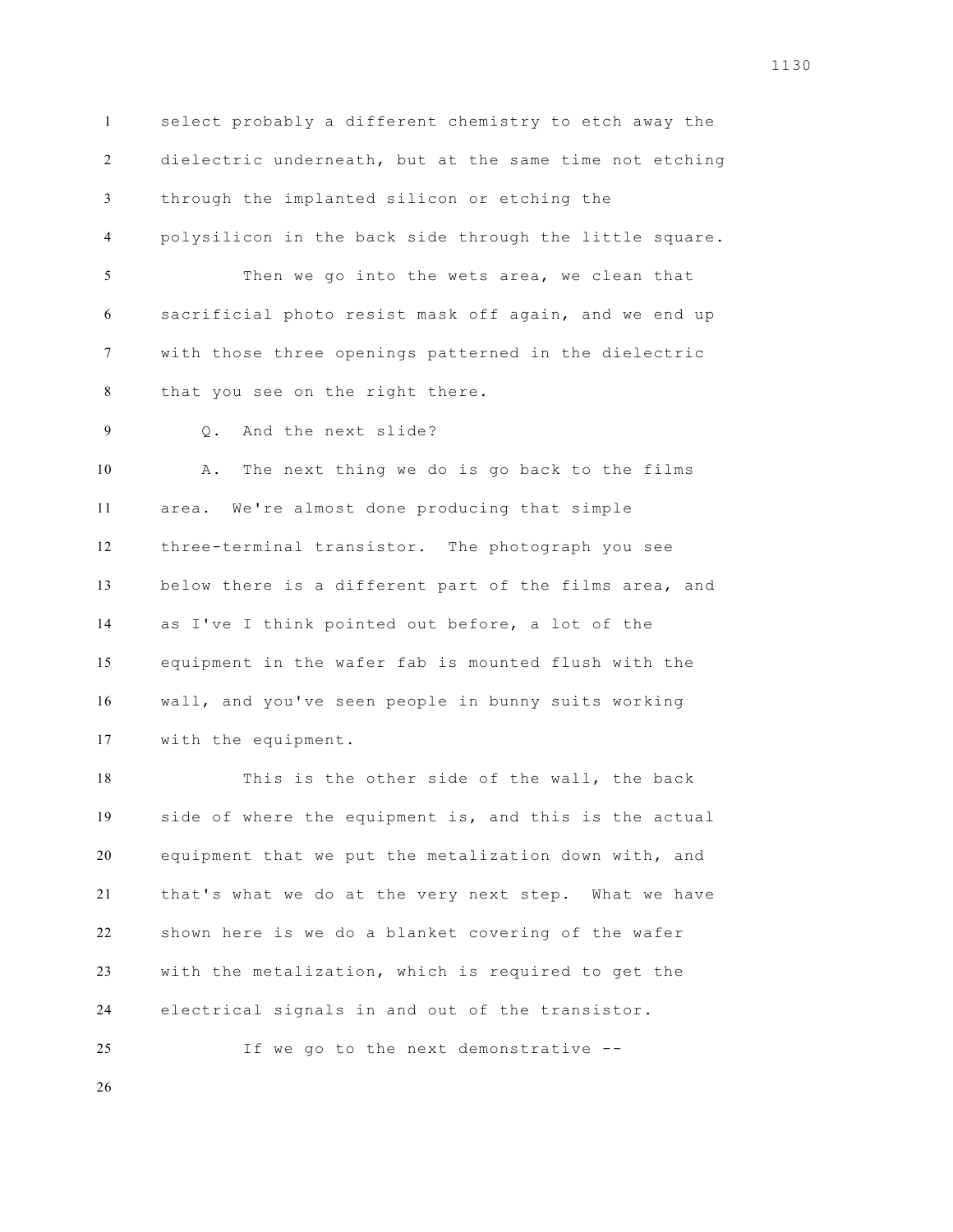Q. Sure.

| $\overline{c}$ | -- we've highlighted the lithography, the etch<br>Α.    |
|----------------|---------------------------------------------------------|
| 3              | and the wets area again, because we are going to repeat |
| 4              | that patterning process, another picture of the         |
| 5              | lithography area, and then we take the chip that's --   |
| 6              | or the transistor that's covered with metalization, and |
| 7              | we would come in with a fourth mask. We would pattern   |
| 8              | that mask, expose it, develop it. We would etch it      |
| 9              | with the preferential chemistry to etch the metal but   |
| 10             | not touch the dielectric, and then we would clean the   |
| 11             | photo resist off, and we would be left with these three |
| 12             | metal terminals, if you will, that would now form a     |
| 13             | finished transistor.                                    |
| 14             | Okay. And so is that -- is there more to the<br>$Q$ .   |
| 15             | front-end part of the process, or is that it?           |
| 16             | This was a very simple example of making a<br>Α.        |
| 17             | simple transistor on a very small part of that wafer,   |
| 18             | but in actuality, when we make DRAMs, instead of four   |
| 19             | masking layers and maybe 25 steps that we went through  |
| 20             | here, we'll have 22 masking layers and about 400        |
| 21             | process steps. So, it's a lot more complicated, and     |
| 22             | you're making a lot more than just one transistor.      |
| 23             | You're making literally hundreds of millions of them    |
| 24             | per chip at the same time.                              |
| 25             | And how long does it take to get through that<br>Q.     |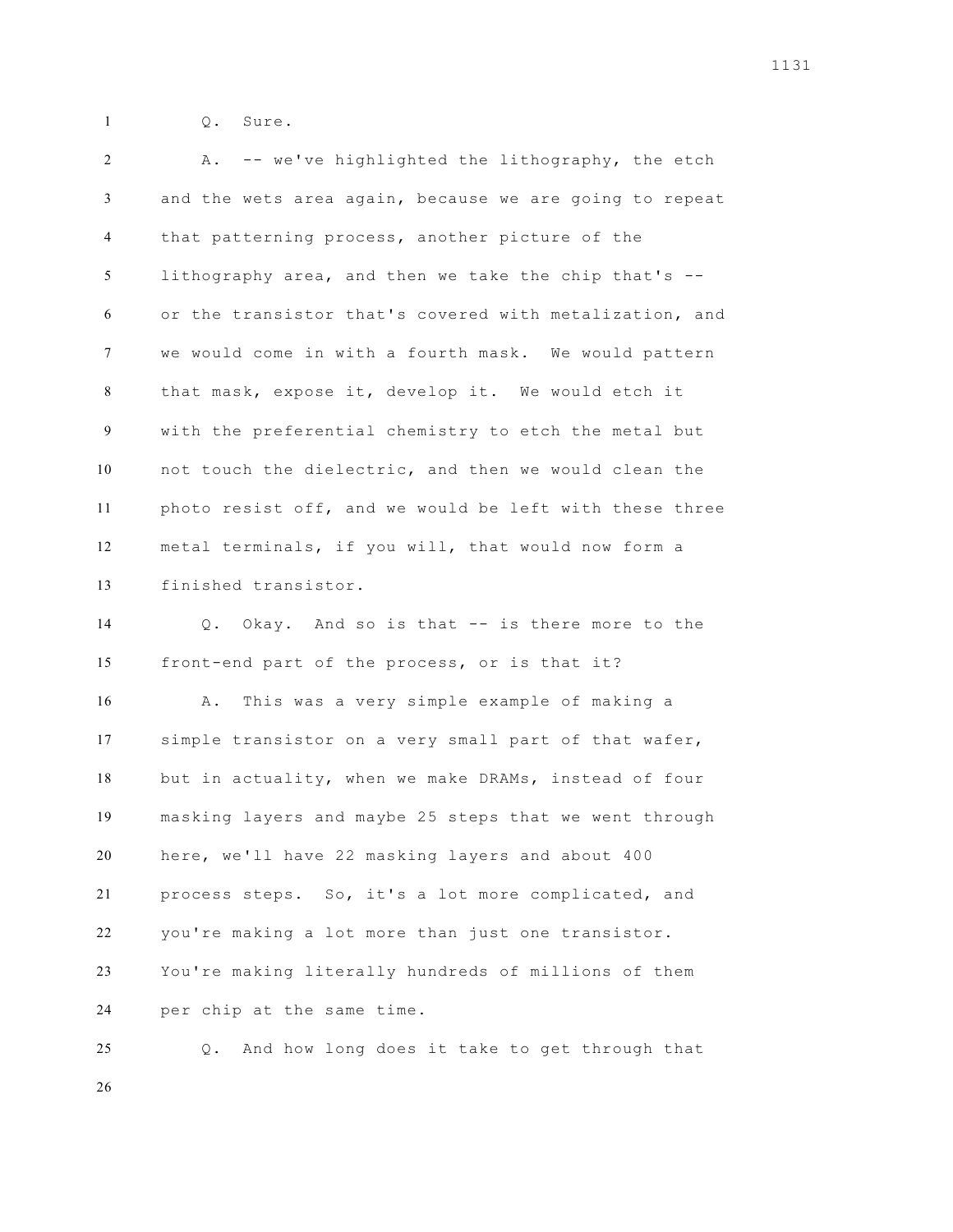process?

 A. It takes me about 60 days. Q. Okay. And when you finish that part, what happens next? A. After you've finished the wafer processing, I think as I indicated before, we electrically test those, and then the good ones are built into components. We would test those, and the good components are built into memory modules. Q. Okay. We have something else here that I'd like to show you. This time we can actually give one to Mr. Stone. MR. STONE: Thank you very much. MR. CATT: May I approach, Your Honor? 15 JUDGE McGUIRE: Yes, you may. BY MR. CATT: Q. Okay, can you explain to me what this block depicts? A. This lucite block tries to depict all the various process steps from beginning of the front end of the process through the end of the back end of the process. If you look at the lucite, there's a piece of a bare silicon wafer in the upper left-hand corner. In the middle at the top is a partially processed piece of a wafer, somewhere in the middle of the process. And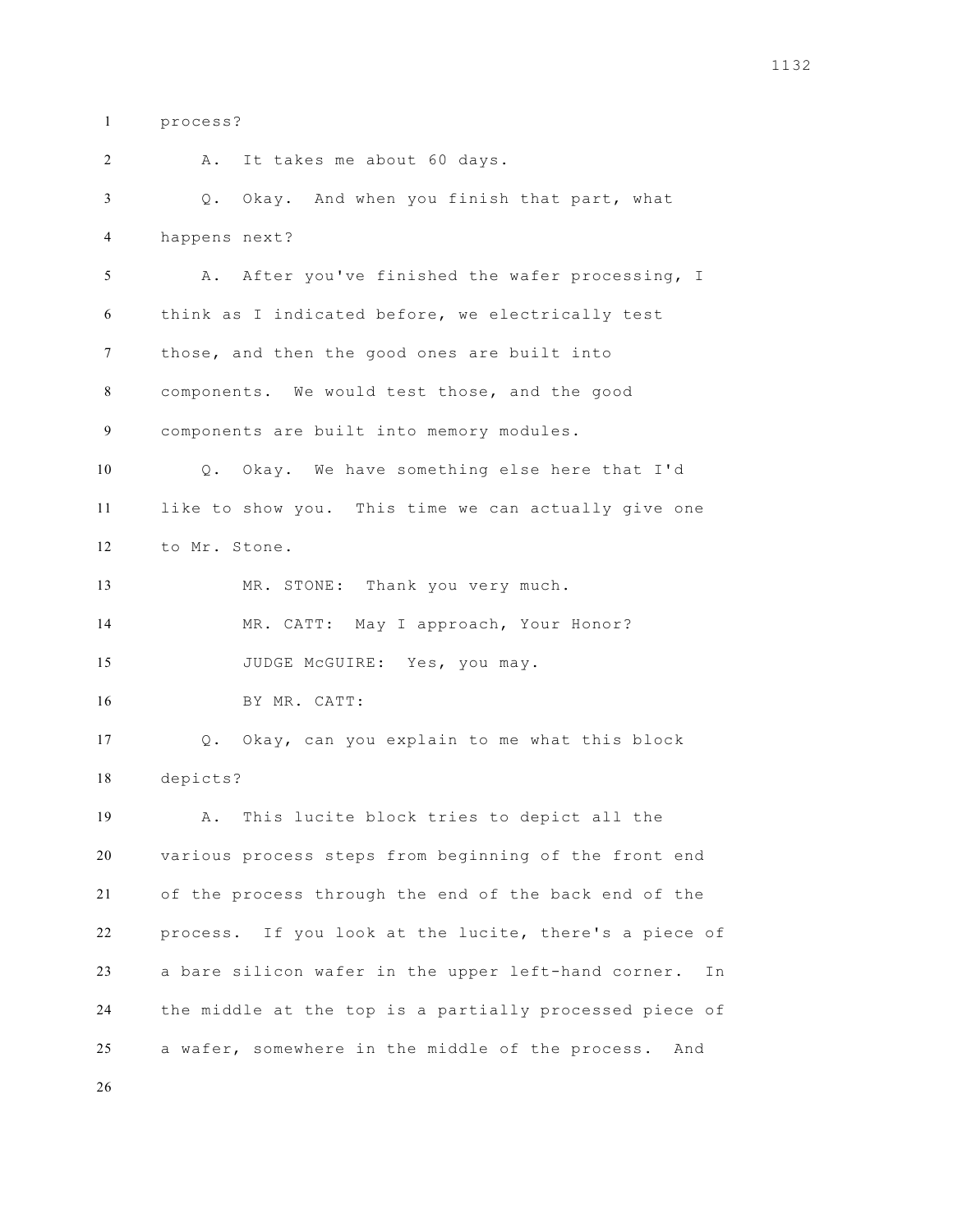then on the right is a piece of a finished process wafer in the upper right-hand corner. Once again, after that, we would electrically test it and dice them up and build into a component the good chips. If you look across the bottom of the lucite, we try to go into a little bit more detail on how the

 component in the module process works. If you look at the bottom on the left-hand side, you will see this kind of a metal lattice-looking like structure. There's four locations. In the first location -- well, first of all, this metal lattice thing is -- we call it a lead frame, and if you look on here, the first location is just the lead frame by itself.

 The second location has a chip that's been cut up from the wafer and bonded to the lead frame, or what we would call die-bonded. The third location has that same chip bonded to the lead frame. It's very hard to see, but if you look very closely, you will see there's some wires connecting the chip to the lead frame, and that's how we get the signal from the chip to the lead frame and eventually out of the package and into the circuit.

 The fourth location now has a black hard plastic mold compound put around the chip and the wires, and that's there to mechanically protect the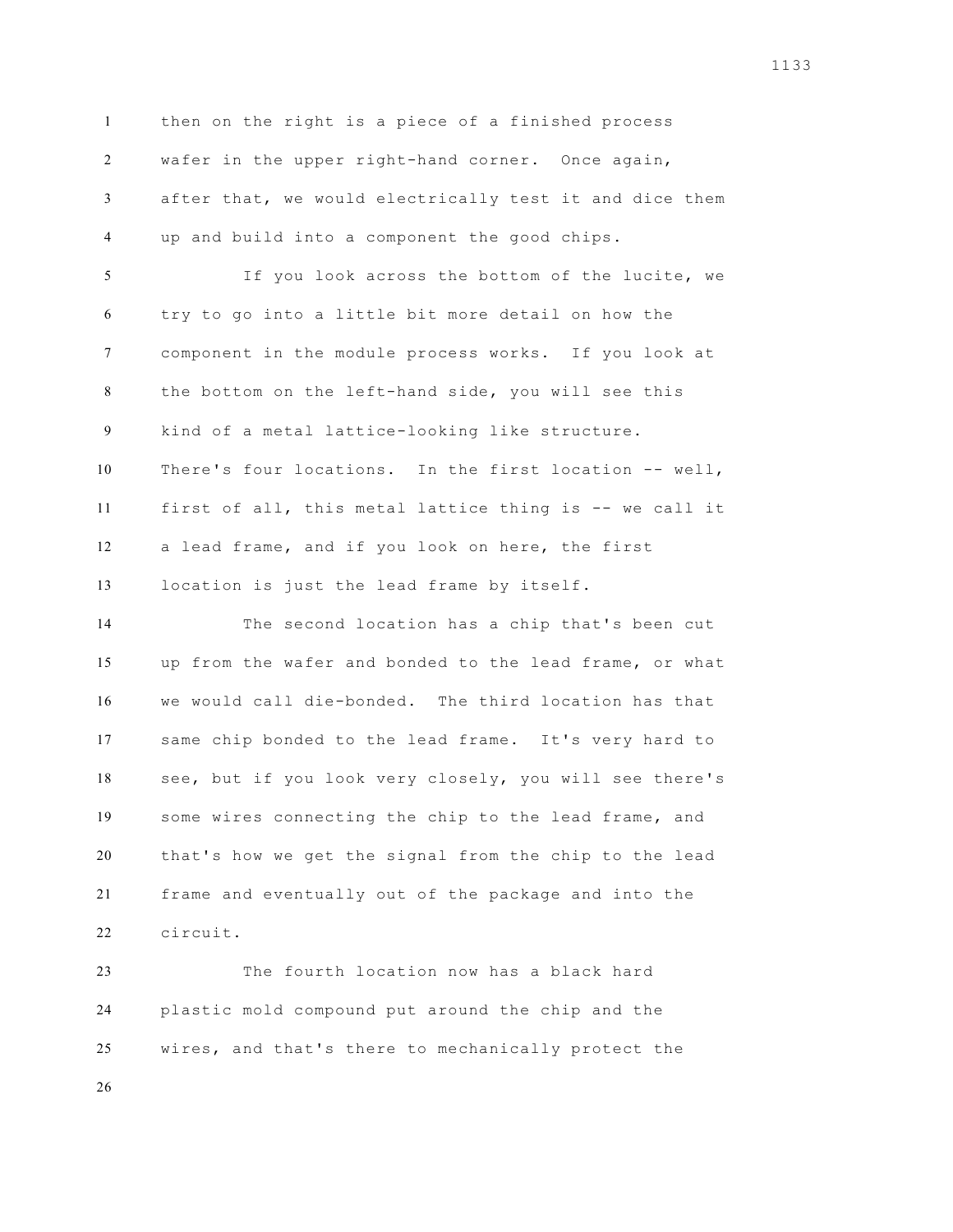wires and the chip from damage. A couple of steps that are missing basically are tool and die type of mechanical punch operations that separate the individual chips from the lead frame and bend the leads and cut them, and you can see the thing in the middle at the bottom labeled a component is what we would have at the end of that.

 Now, after we assemble them, we do a lot of testing to ensure that those components are still good after that assembly process. We will do functional testing, we will do what we call burn testing, which is a functional test followed by an over-stress situation. We may increase the voltage that we bias the part at and increase the temperature at which it operates. Then we will functionally test it again in after-burn and try to find any early failures or what we would call infant mortality, and we want to make sure we weed those out before we ship them to the customer.

 The third thing we do, kind of testing that we do at the component level is to do what we call speed-sorting, to bin them into the different various speed specifications that our customers will buy from us.

 Q. So, do chips from the same wafer, do they come out at different speeds?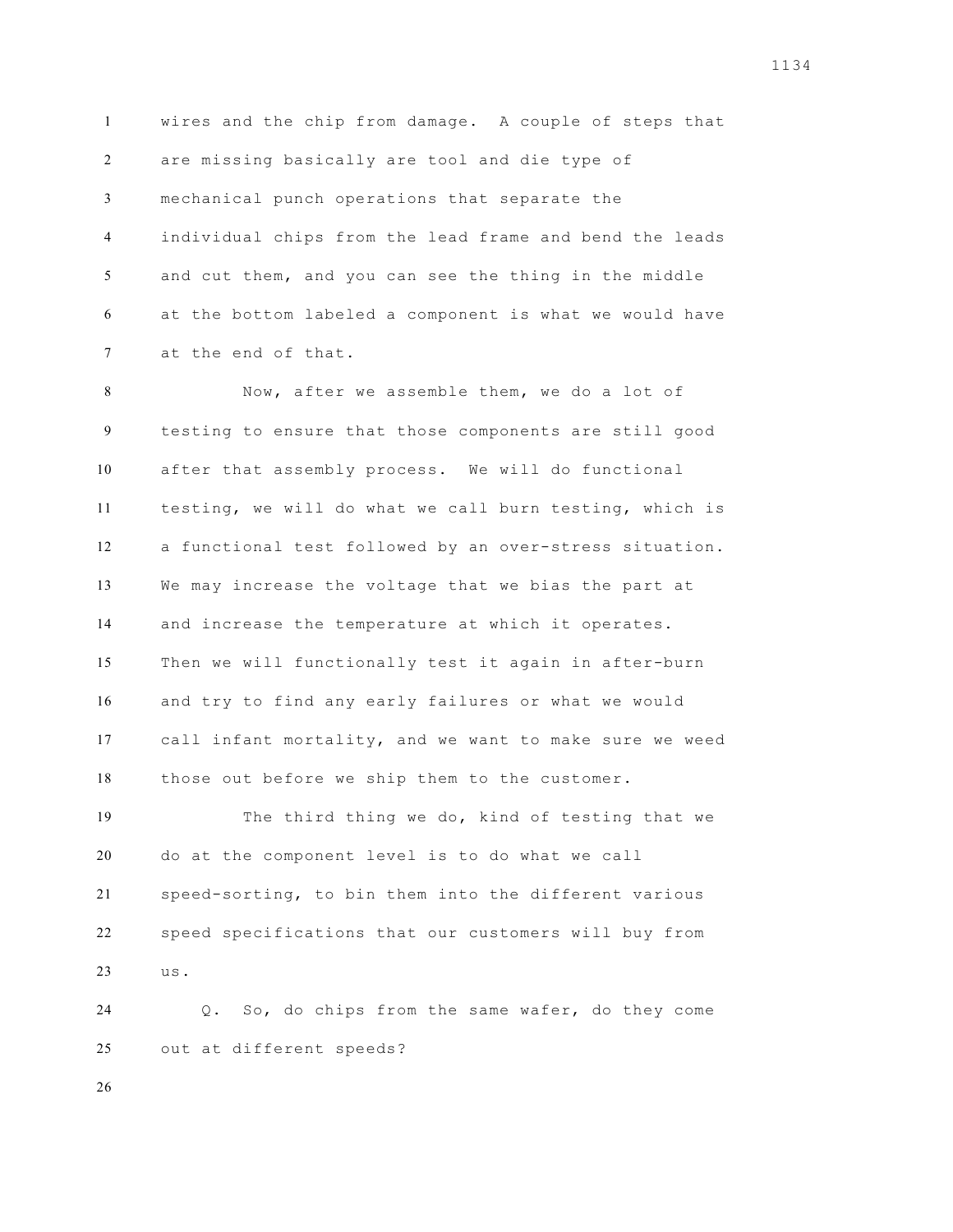A. They can. There is certainly a distribution across the wafer.

 Q. Okay. And then -- so, after you've done that testing, what next?

 A. Well, then, if you look to the far right at the bottom, that's a piece of a memory module, and actually it's just half, was cut in half to fit on there. The way that process works is we start with a circuit board that kind of looks like it does on the back with nothing on it. It goes through a screen printing operation where they squeegee through a screen printing mask some solder dots where you want them.

 Then the components and other passive elements, like capacitors and resistor networks, are placed onto those solder dots. It then goes through a reflow oven to reflow the solder and to actually affix all the components on there.

 And then after we do that assembly process, we will test these as well. We'll do functional tests and we'll probably do some level of application tests where we actually put this into a PC and make sure that it works. Q. Okay. Do your customers do testing on them,

too?

 A. They assemble them into, say, a PC, like Dell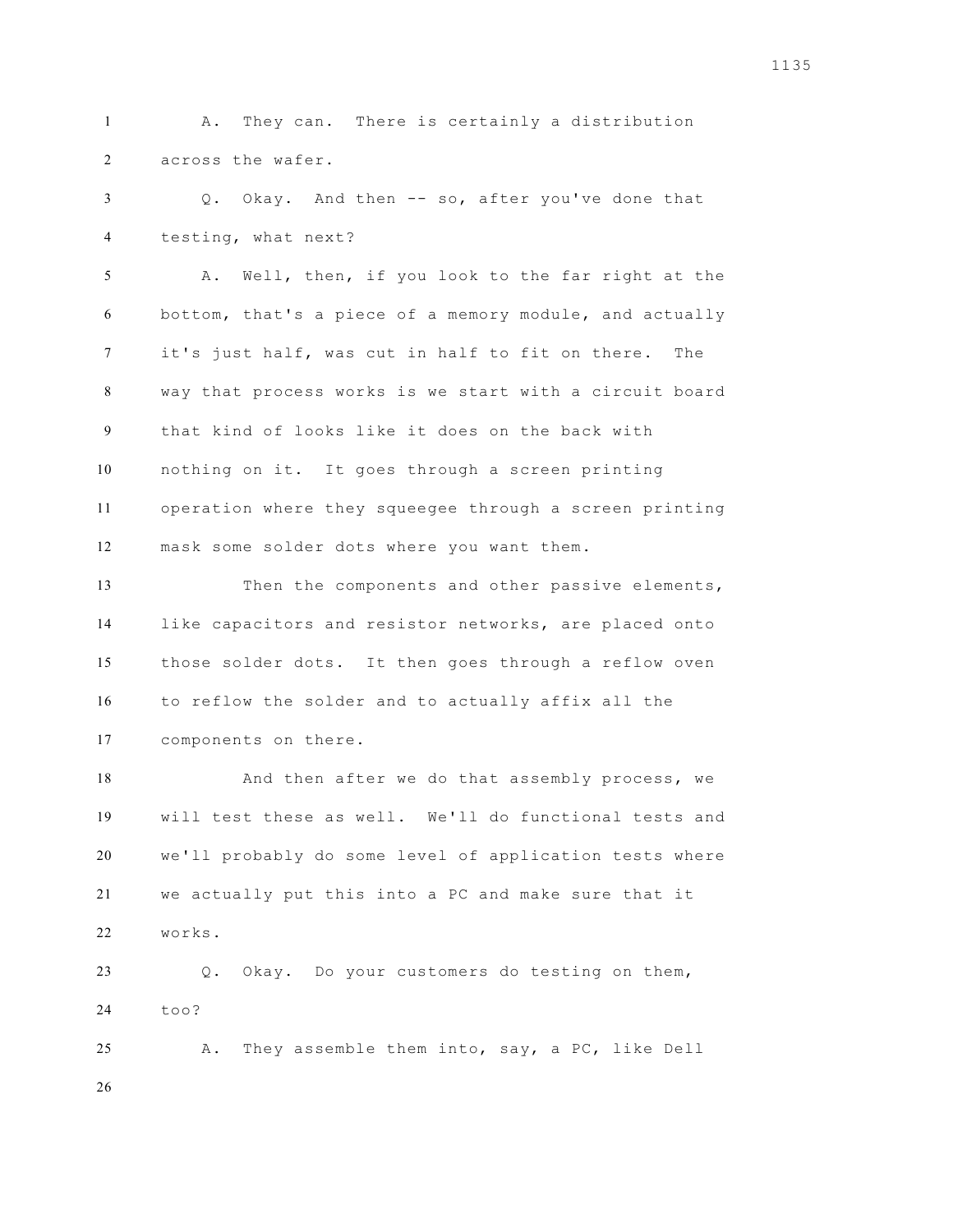would assemble it into a PC, and then they test their PCs. So, it's a component of their overall system that they would test. Q. Okay. Now, how long does the process take from when you've actually got the finished wafer that I've handed you up before to actually getting them out to your customers? A. The actual component assembly and test process is about two weeks. The module assembly and test process is about a week and a half. Depending where you're doing that manufacturing, if -- and wait times in between, you know, it can be anywhere, if you're in a hurry, three to three and a half weeks to as many as six. Q. Okay. Do you ever actually stop production at the fab? A. Not intentionally. Q. So -- A. We try to operate our factory seven days a week, 24 hours a day, 365 days a year. Q. You don't close down for the holidays? A. We don't close down for the holidays.

 Q. Okay. And you said not intentionally. Has it actually happened, then?

A. Yeah, we have had to shut the factory down --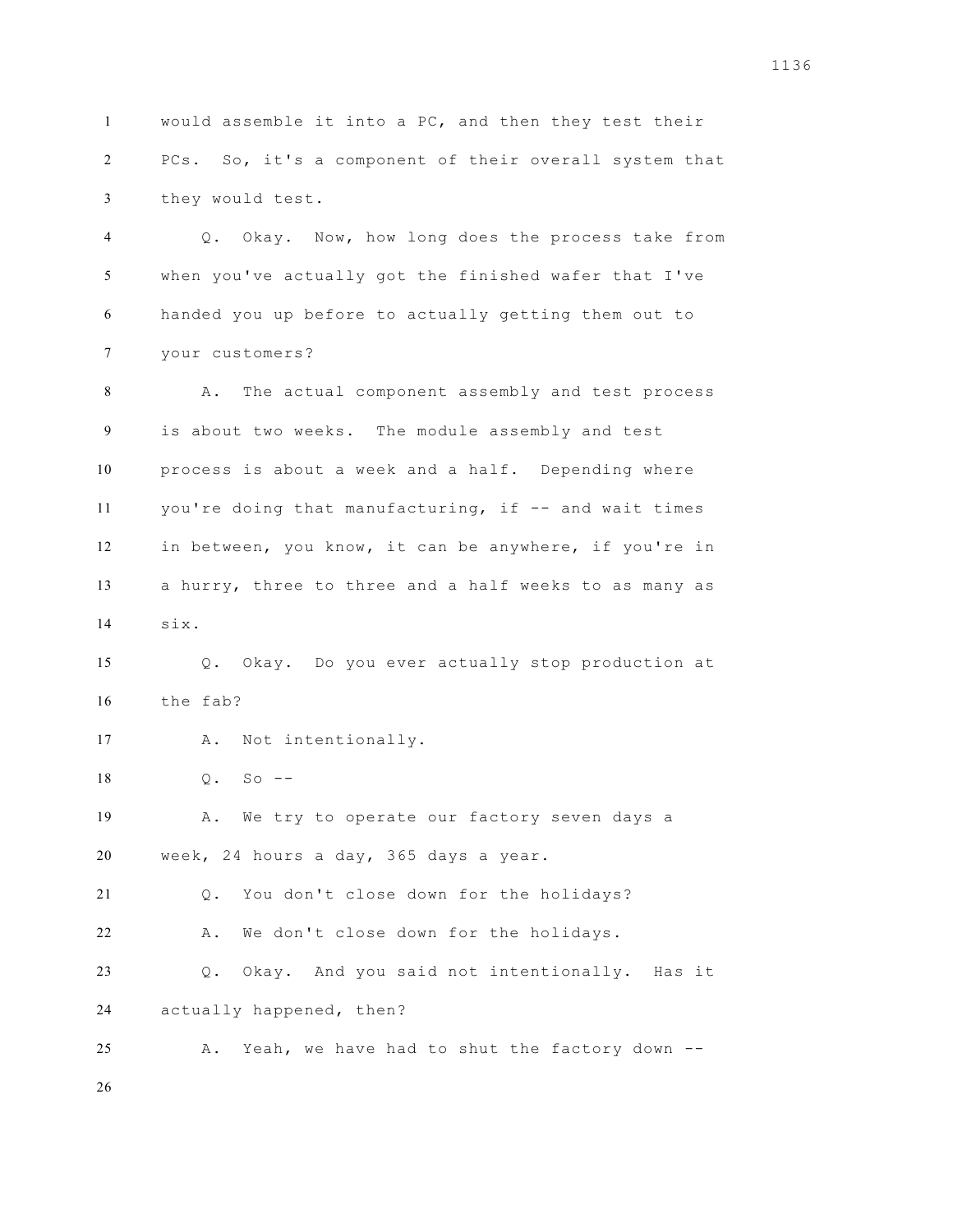when I say shut it down, we have had to idle the factory. We haven't actually turned the power off, turned off the lights and walked away. We have had to shut the factory down twice for inclement weather, once two years ago and once just recently this past winter. Q. And what happens when that happens? A. Well, if we look at the example from this past winter, we officially idled the factory for about one day, for a 24-hour period, but in reality, it takes a long time for us to shut the factory down, put it in an idle state and to start it back up. It's kind of like a thousand-car train. When a big long train has to come to a stop, you know, he actually starts that process miles before he gets to the station, and then it's a very slow start-up process. Because the process flow is not linear, it's not an assembly line, it all moves at the same rate, some processes take 20 minutes, other processes take 10 or 12 hours, and you have to be very, very careful to shut those things down. Some processes last longer, so they take longer to shut down. But what's most important, when you start the factory back up, you have to do it in a very coordinated manner, because you don't want part of that train to get ahead of other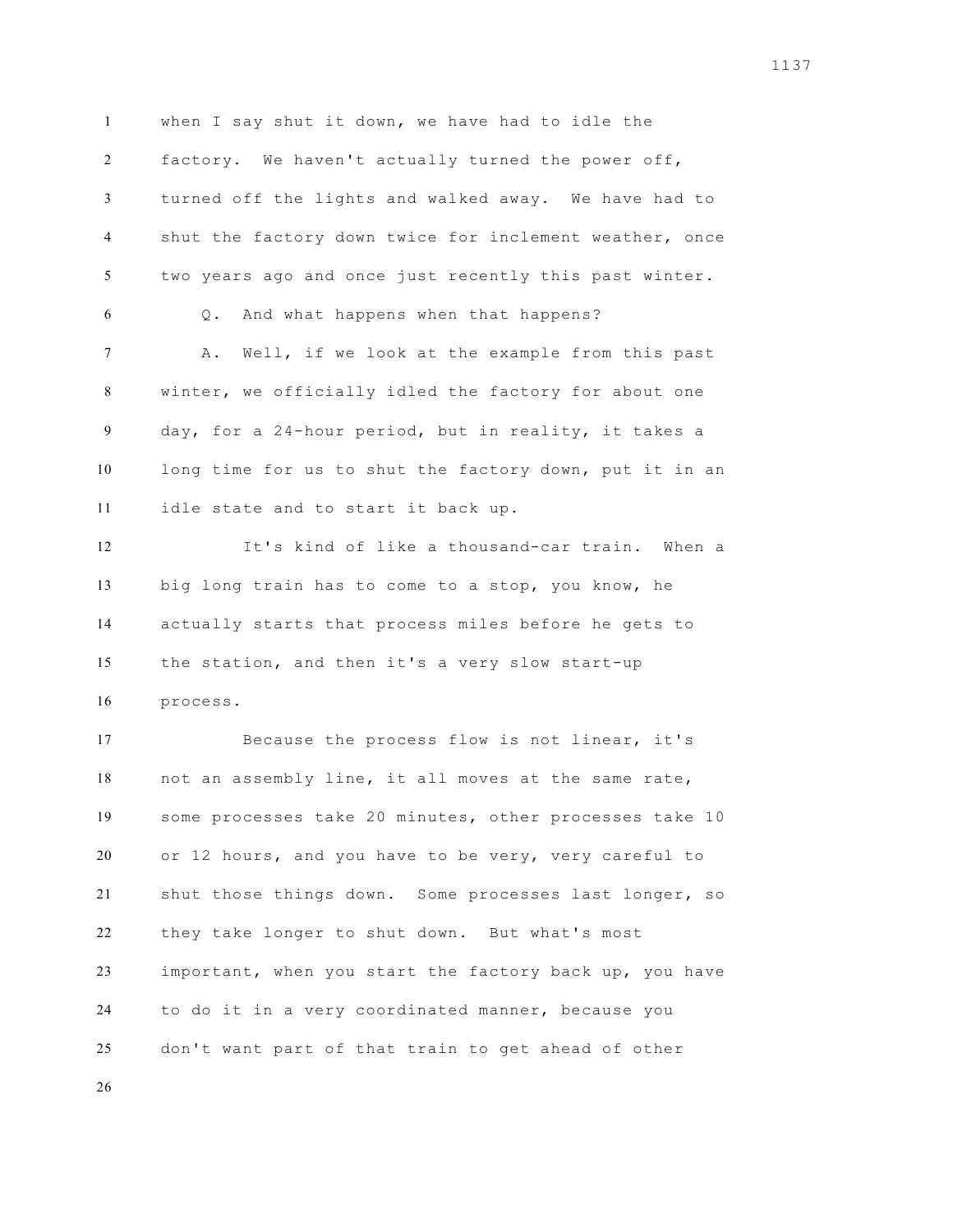parts of that train.

| 2              | And also, when you're shutting down, it's               |
|----------------|---------------------------------------------------------|
| 3              | critical not to leave wafers in certain conditions or   |
| $\overline{4}$ | in certain process steps, so you have to process them   |
| 5              | on a little bit ahead to make sure that they're in a    |
| 6              | state where they can be safe for a couple days.         |
| 7              | Q. So, what was the actual effect on your               |
| 8              | production of the chips?                                |
| 9              | With both those shut-downs, you know, we<br>Α.          |
| 10             | actually idled the factory for one day but lost         |
| 11             | productivity was on the order of two to two and a half  |
| 12             | days.                                                   |
| 13             | Why is it so important to keep the fab up and<br>$Q$ .  |
| 14             | running constantly -- have your water first.            |
| 15             | That's okay. Your question again, please?<br>Α.         |
| 16             | Yeah, I was asking why it was so important to<br>$Q$ .  |
| 17             | keep the fab going constantly.                          |
| 18             | Well, it's important because we really do need<br>Α.    |
| 19             | to keep our costs as low as possible. DRAMs are -- the  |
| 20             | DRAMs that we build in the manufacturing factory or the |
| 21             | Richmond facility are considered commodity parts, and   |
| 22             | as such, we have very little influence over how much    |
| 23             | our customers are willing to pay for that. That's       |
| 24             | really set by the open market through the supply and    |
| 25             | demand relationship, how much supply and demand is out  |
|                |                                                         |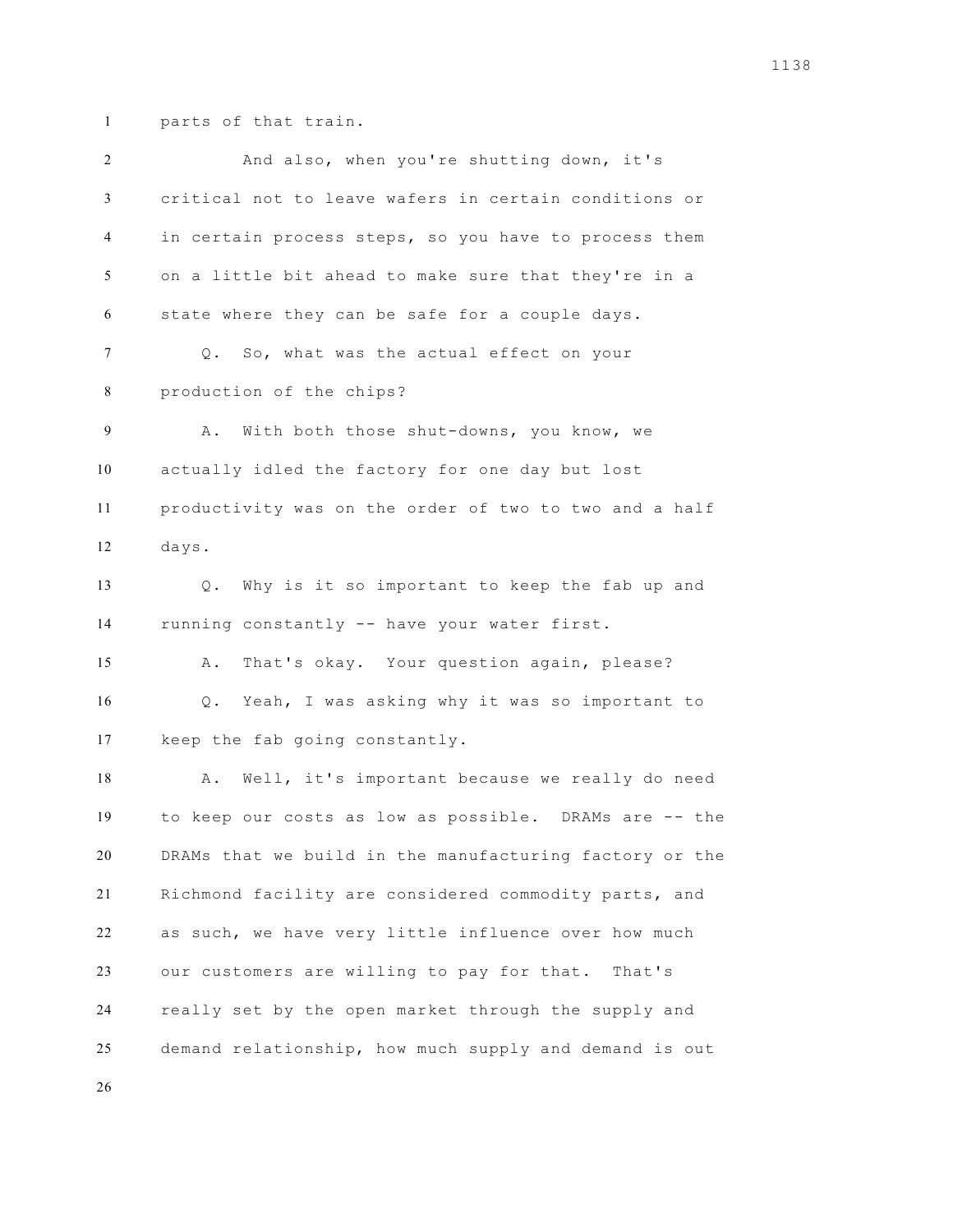there.

 What we can control and what we can influence is what it costs us to manufacture those chips, and the lower our manufacturing costs, especially compared to our competitors, the better off we are, and one of the ways we do that is we leverage that \$1 and a half billion investment is by running it constantly. If it's sitting there not producing anything, then it's costing me money, and I'm getting no return on it. So, that's why it's very important to keep the factory running. Q. And how many chips do you actually produce at the fab a week? A. Given the product mix we're producing today and the production volumes, we produce about 3 and a half million chips a week. Q. And what type of chips are you producing? 18 A. We're producing 256-megabit SDRAM and 256-megabit double data rate. Q. Of those 3 and a half million that you're putting out a week, how many of those would be SDRAM and how many at the double data rate? A. Current production quantities, it's about one-third SDRAM and two-third double data rate. Q. Okay, I had something else to show you.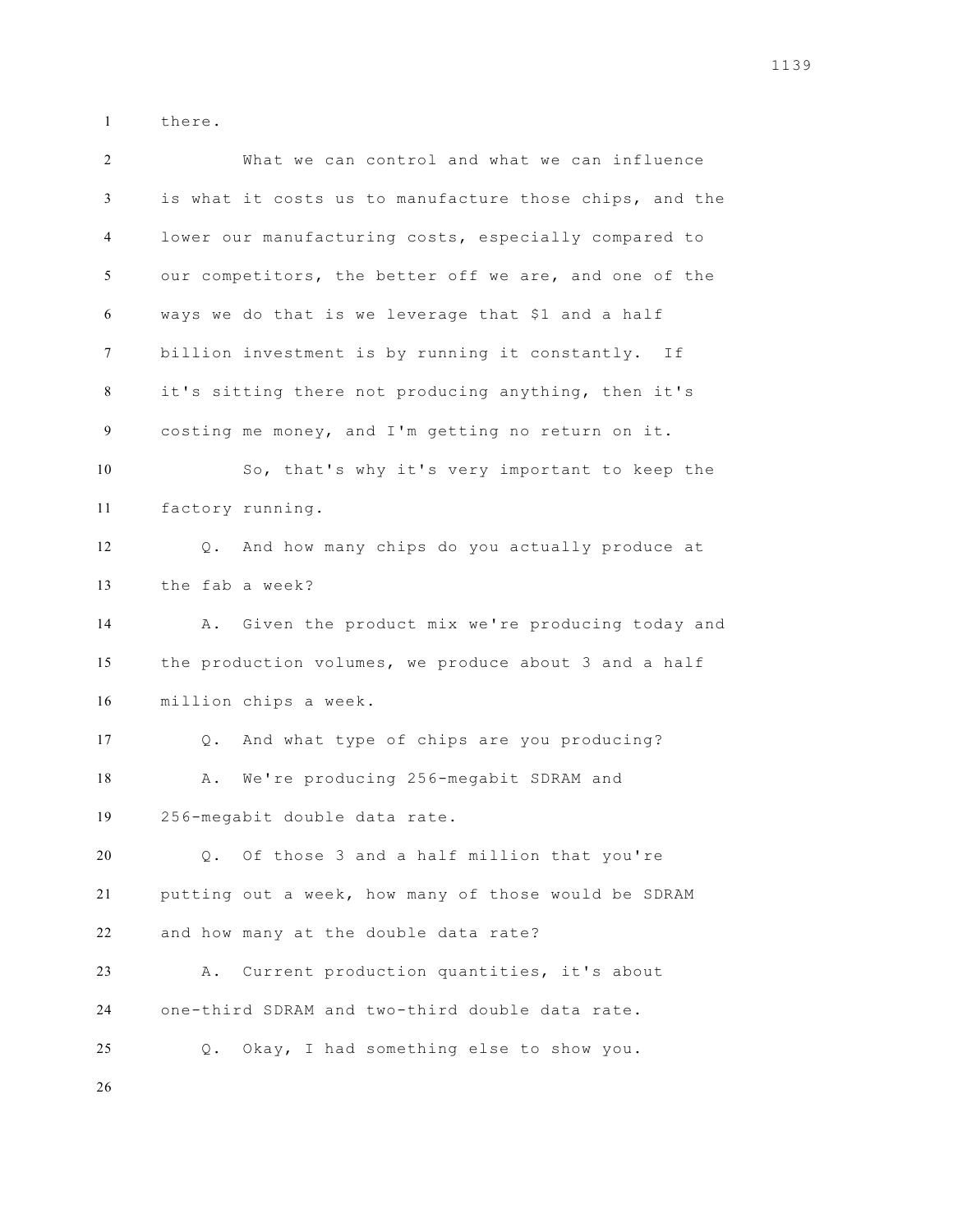```
1 May I approach, Your Honor? 
2 JUDGE McGUIRE: Yes, you may. 
3 BY MR. CATT:
4 Q. I have handed you what's been previously marked 
5 for identification as CX-2466. Can you identify for me 
6 what CX-2466 actually is? 
7 A. Yeah, this looks like a product information 
8 guide from 2002 that Infineon Technologies puts out. 
9 Q. Is this a document that they put out on a 
10 regular basis? 
11 A. Yes. 
12 MR. CATT: Your Honor, I would like to move to 
13 offer this into evidence. 
14 MR. STONE: No objection. 
15 JUDGE McGUIRE: Okay, now, this is, what,
16 CX-2466? 
17 MR. CATT: 2466. 
18 JUDGE McGUIRE: All right, so entered.
19 MR. CATT: Thank you. 
20 (CX Exhibit Number 2466 was admitted into 
21 evidence.) 
22 BY MR. CATT:
23 Q. I'd ask you to turn to page 6, and can you tell 
24 me what this is showing? 
25 A. Well, the header at the top of the page says 
26
```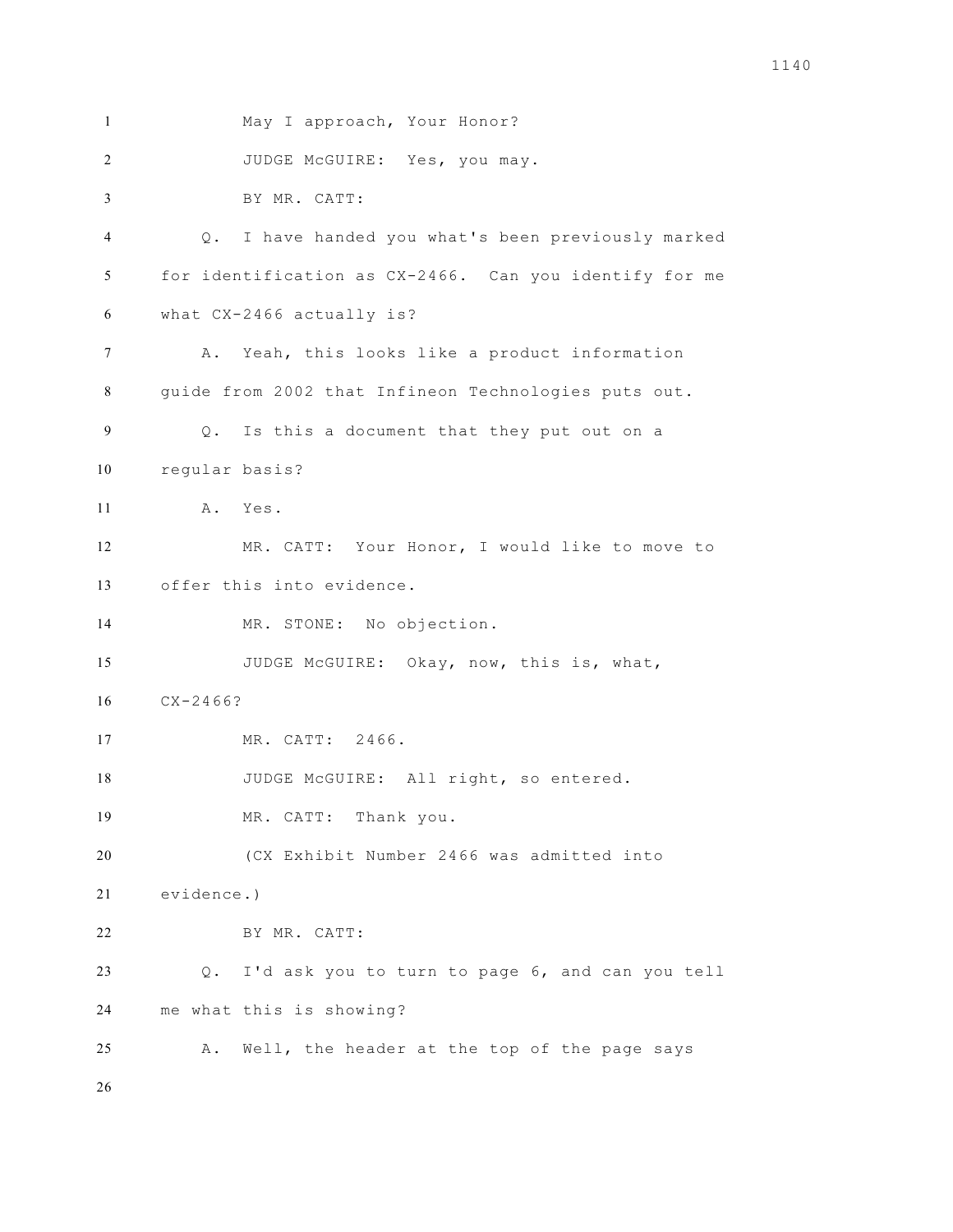Single Data Rate (SDR) Synchronous DRAM. Page 6 shows some product offerings that we have on the Synchronous DRAM side.

 Q. I'd like you to help me with some of the terms here. The first column is headed Density. Can you tell me what that describes? 7 A. Well, density describes how much memory capacity the -- in this case the component has. So, the first one listed there is 128-megabit or it can store 128 million pieces or bits of memory. Q. 128 million pieces? A. 128 million ones and zeroes, yes. Q. Okay. And then the bottom would be able to store 256 -- 15 A. That's right, it would have twice the density or twice the memory. Q. Okay. The second column is headed Organization. What's that referencing? A. Where it says 32M, then 16M, and 8M and so on, that's describing the number of bits of memory that will come out on a review quest. X4 means four bits will come out, X8 means that eight bits will come out and so on, and that's to -- that's how the component is configured. Q. Okay. The package?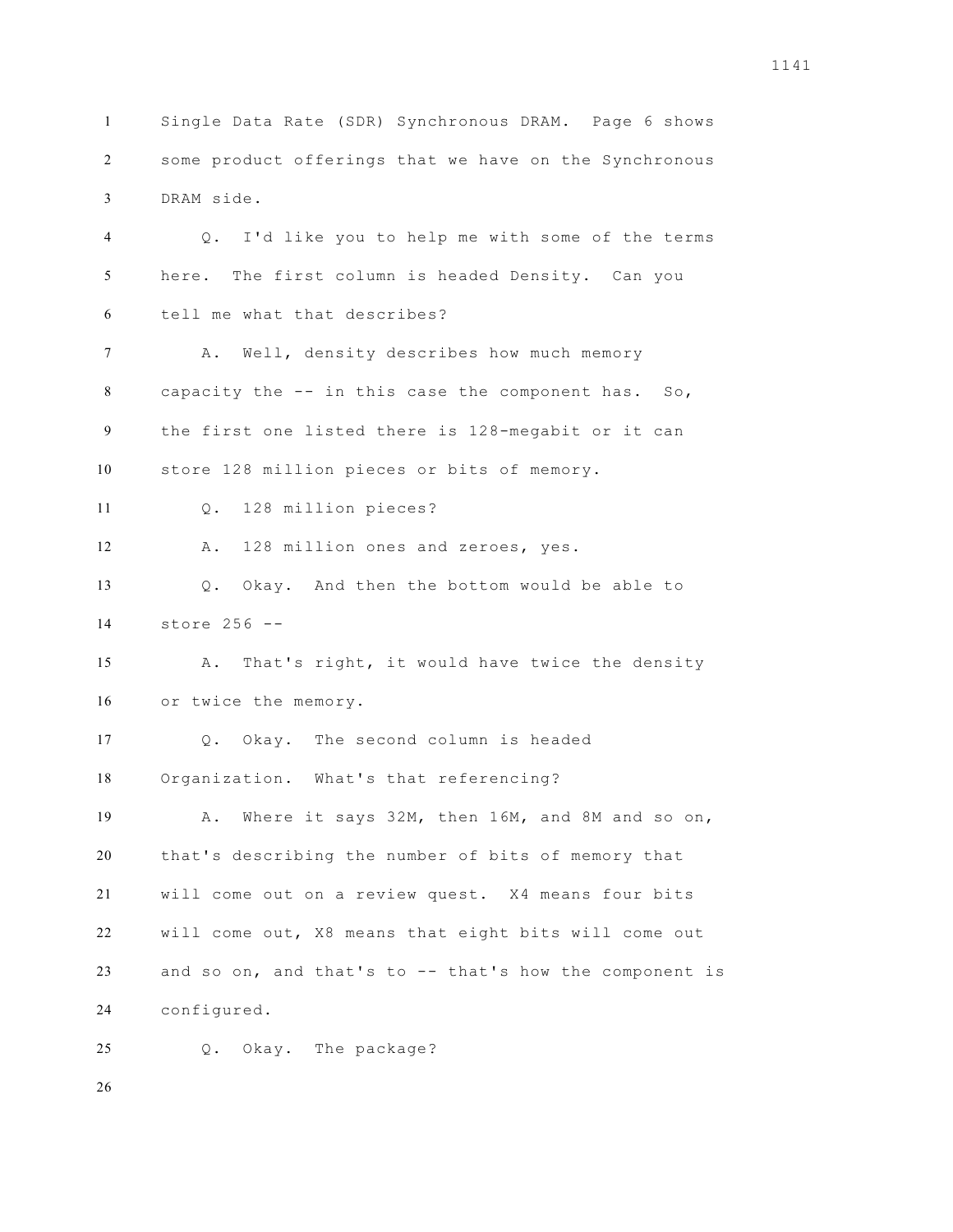A. Under Package, that's a description of the package type, P-TSOP-54 describes an SDRAM TSOP package, and the 54 is how many pins are on that package. Q. Okay. And then Speed? A. Speed is -- you see some things that indicate PC100, PC133, PC166. That's an indication of how fast the component will operate. PC100 indicates it will operate at 100 megahertz. PC133 is 133 megahertz and so on. 11 0. And the next column, Latency? A. I'm not very familiar with latency. Q. Okay. The part number, I guess that's pretty self-explanatory. A. I think somewhere in here, maybe earlier on in the document, it describes how the part numbers -- here it is on page 4. It talks about the nomenclature for the part number, and it shows you what each of those pieces mean and how Infineon labels their parts. 20 0. And the Dash Number? A. According to page 4, that's the speed performance, so I guess that would be a speed indicator. Q. And the Q-Number column? A. I don't know what the Q-number is.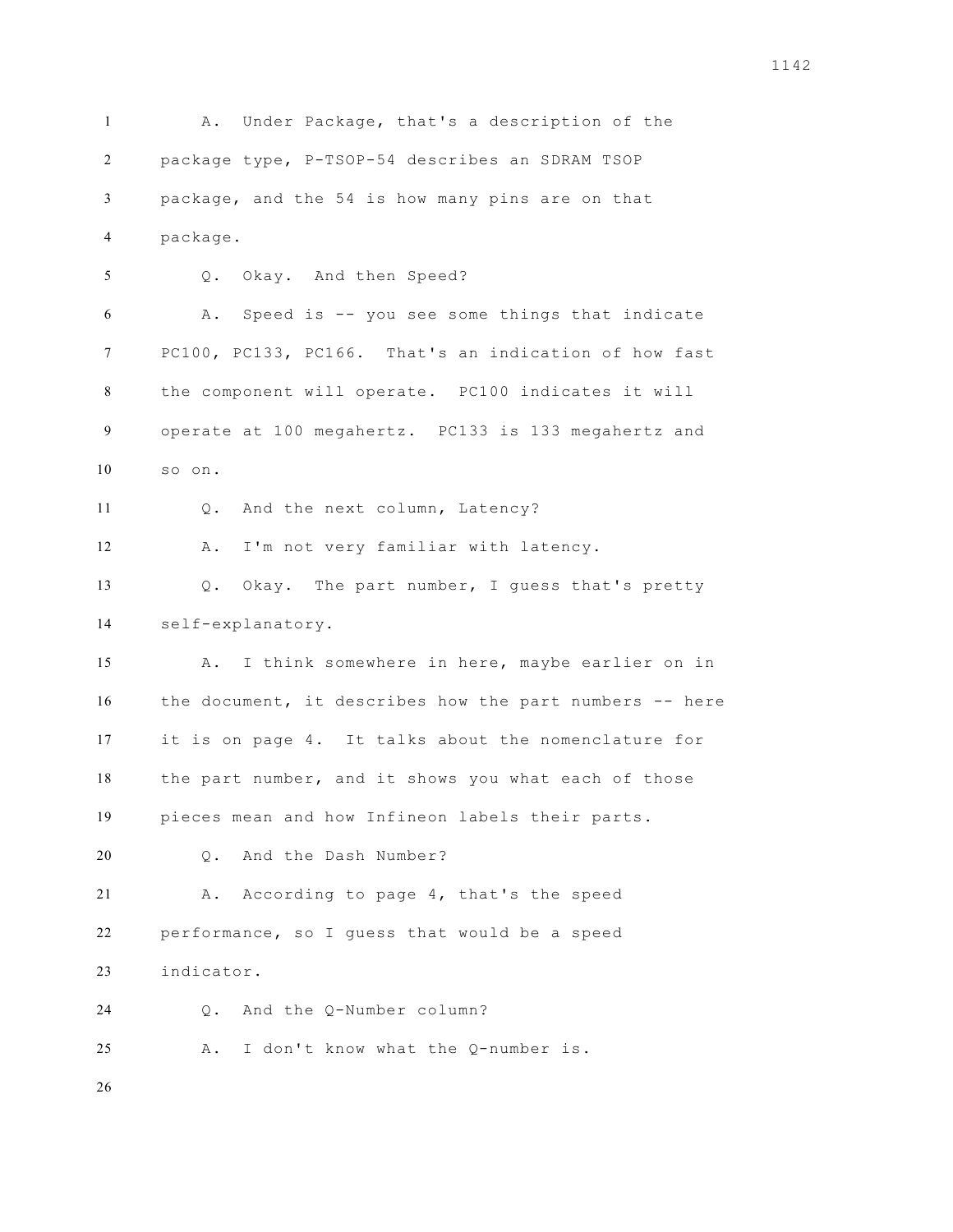1 Q. And the last column, Production? A. There's some -- I guess some acronyms in there under production. It says EOL, which this page indicates means end of life. "Now" I assume means that it's in full production. If you look across to page 7, it's got dates in there, like 3Q 02 would be third quarter '02, which I guess is a forecast when these will be available in production. Q. And which of the SDRAMs on this -- these two pages do you actually currently produce at Richmond? A. Just the 256-megabit one at the bottom half of page 6. Q. Do you manufacture all those different types and those different organizations and speeds? A. Yes. Q. All right. Now, if you turn back to page 5, it seems like a similar kind of diagram, and I won't ask you to go through what these all are again, but what's the -- these concern double data rate Synchronous DRAMs, correct? A. That's correct, that's what the header has at the top. Q. Do you manufacture the double data rate DRAMs in this list? A. Just the components under 256-megabit, the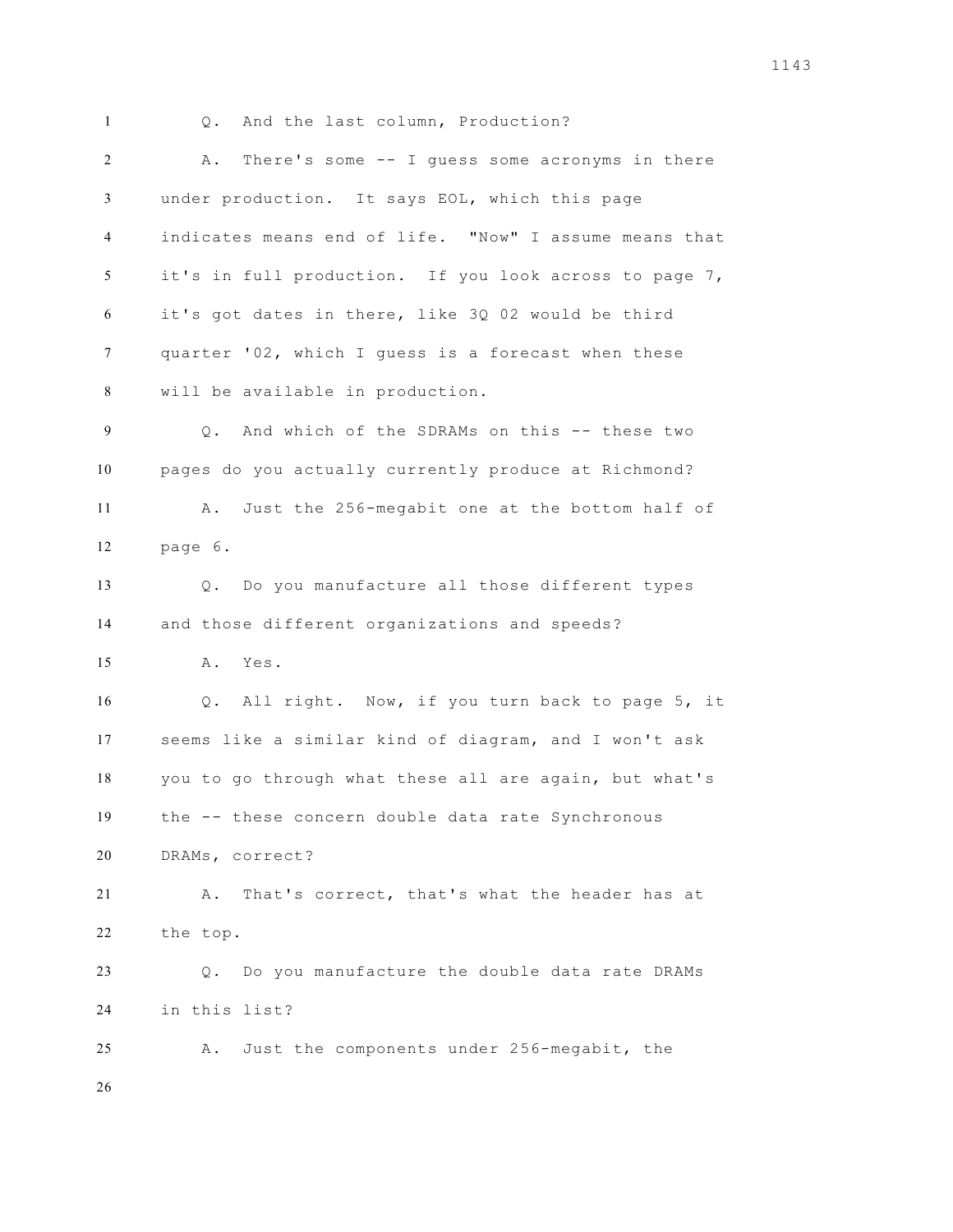second group down.

| 2  | Does that include the ones that are FBGA?<br>Q.              |
|----|--------------------------------------------------------------|
| 3  | No, that's a different kind of package that we<br>Α.         |
| 4  | don't manufacture in Richmond. We just manufacture the       |
| 5  | TSOP-66 indicated above.                                     |
| 6  | And what does the FBGA stand for?<br>Q.                      |
| 7  | Α.<br>BGA is ball grid array.                                |
| 8  | Are there any DRAMs that you manufacture at<br>Q.            |
| 9  | Richmond that we haven't talked about in these two           |
| 10 | pages?                                                       |
| 11 | Α.<br>No.                                                    |
| 12 | Have you ever heard the term "ramp up" and<br>$\mathsf{Q}$ . |
| 13 | "ramp down" used in relation to DRAM manufacturing?          |
| 14 | Yes, I have.<br>Α.                                           |
| 15 | Can you explain to me what those terms mean?<br>Q.           |
| 16 | Well, when you talk about ramping up or ramping<br>Α.        |
| 17 | down, you're talking about ramping up or ramping down a      |
| 18 | product or a technology or -- or something that you          |
| 19 | intend to sell. When you talk about ramp up, you're          |
| 20 | talking about going from either no volume in production      |
| 21 | or a small volume in production and increasing the           |
| 22 | amount that you manufacture or produce, so you would         |
| 23 | ramp up that part or that technology, and you would          |
| 24 | create more or produce more volume.                          |
| 25 | And ramp down is just the converse of that,                  |
|    |                                                              |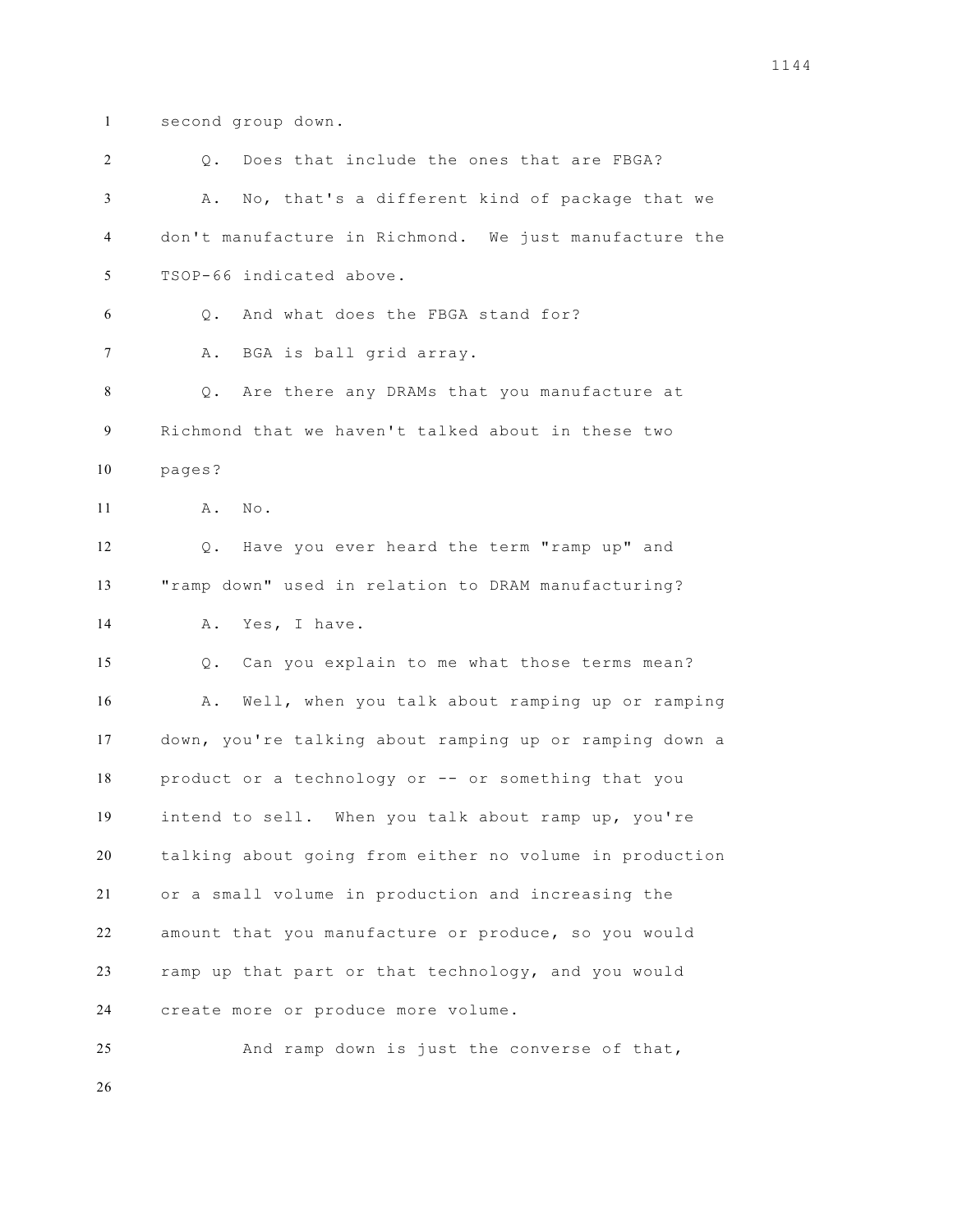where you go from a very large volume or quantity of production, and you ramp that down either to a very low rate or you ramp it down completely to nothing.

Q. Why do you do ramping up?

 A. Well, you would ramp up or ramp down based on what the needs of the customer were. You want to make sure that you're producing what the customer wants, so you would want to ramp those products up, if you will, and if there's no more demand for something that you're manufacturing or you've forecasted that demand to go away or you've decided to get out of that business for whatever reason, you would ramp down that product.

 Q. Does that have an effect on your ability to manufacture efficiently by having this ramping process? A. It can. It depends what you're changing, what you're moving from -- what you're ramping up and what you're ramping down. If you're ramping up and down things that are very, very similar, it would have a minimum impact on your factory. If you're ramping up and ramping down two things that are dissimilar, there's big changes, then it may have a major impact on how you go about doing that and what the ramifications are.

 Q. Okay. Now, you just -- a moment ago when we were looking at the document I just handed up to you,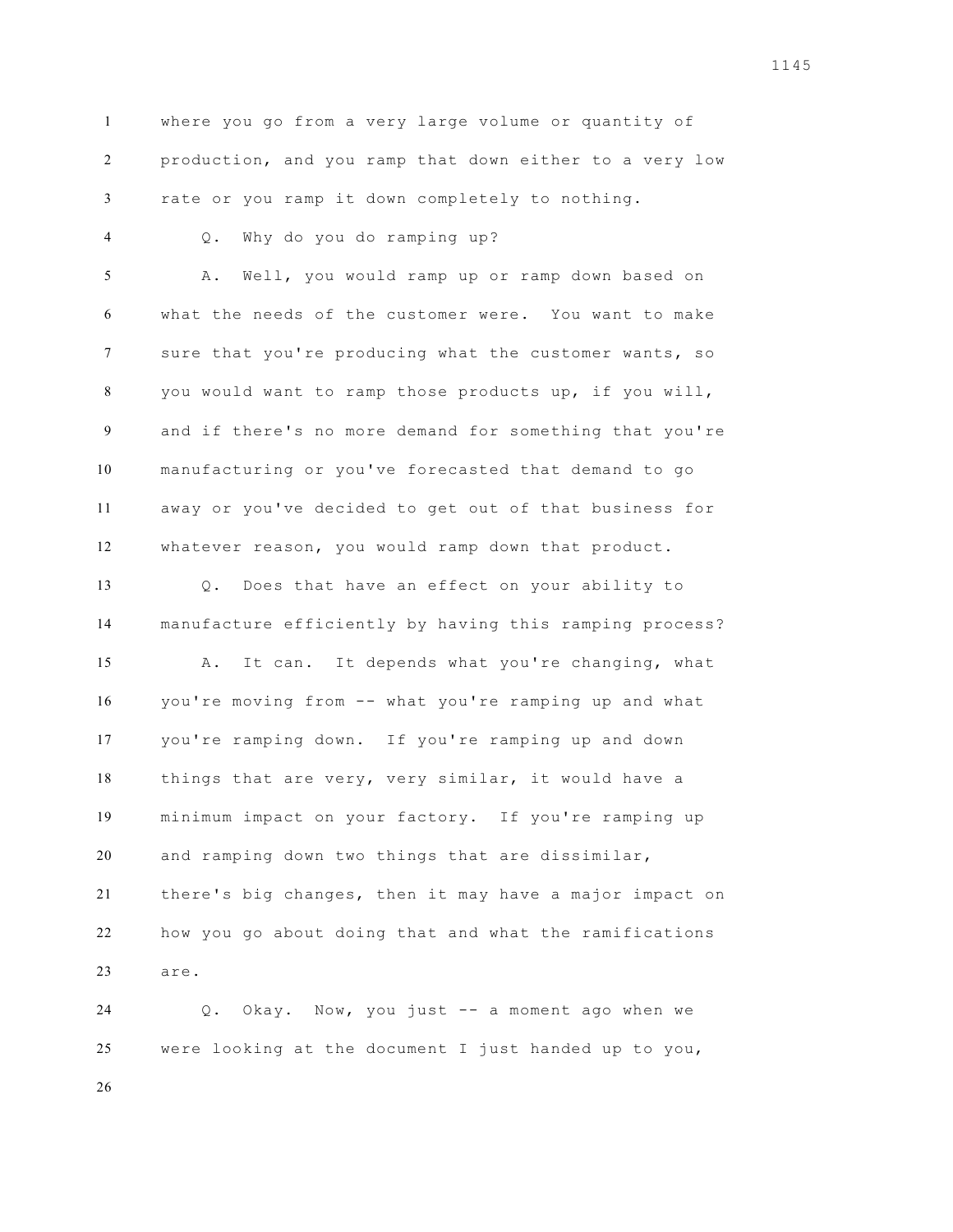CX-2466, you mentioned that there's different densities. What do you need to do when you're preparing to start producing a chip at a different density?

 A. Well, you have to go in and plan for it for 6 starters. If  $I - -$  if I look at what we do at the Richmond site, we're not the actually -- we're not actually the first person to do any work on a new part or a new product. We're known within Infineon as a transfer site. Our reference site or the factory that would touch it first has to go in, understand what new things have to be developed, have to be characterized, have to be understood and put in place in order to facilitate that new part or that new technology, and they typically work on that for six to nine months before we even see it.

 Also, up front there needs to be a design done, assuming it's a new part or a new technology, and the design part of our organization, not in Richmond but somewhere else, either in the United States or in Europe, would do the design for that part, and that's a two to four-month process as well.

 When we get it, we would order masks. When we order masks, an entire mask set takes us anywhere from two to four months to get. We would -- in parallel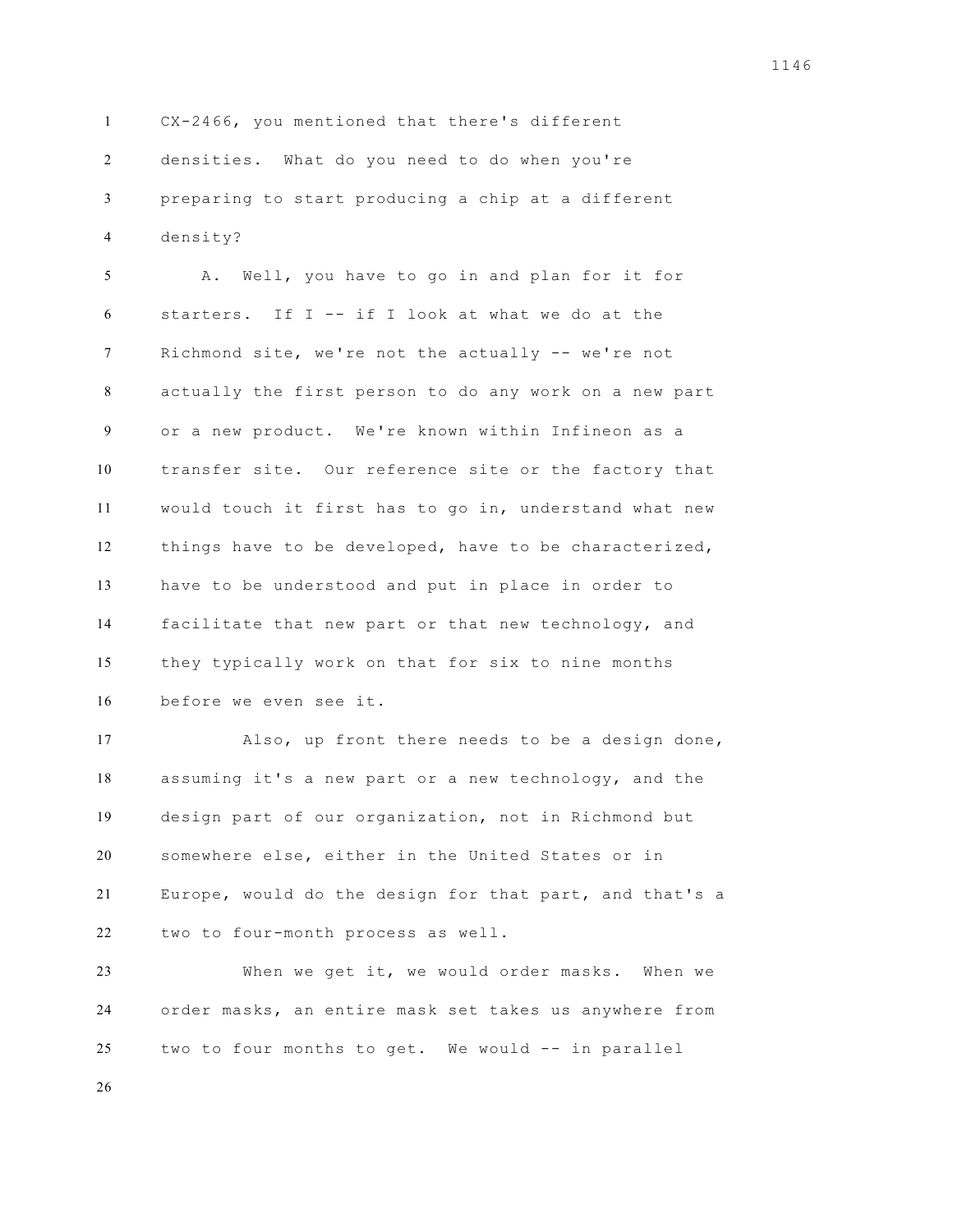with ordering the mask, we would work on the individual process changes that might need to be put in place, if appropriate. We would run silicon through our line. We would get it out. We would electrically test it. We would characterize it. We would understand what worked well in there, what didn't work well. We may have to give feedback to the design organization to make some design changes, get some new masks.

 Then we go through what -- a very iterative process, as we make the changes to the mask or we have to make changes to our process to either fine tune or center the processes or make them compatible with one another until we get product out the end that has a sufficient yield that we are comfortable to send it through our back end for a component and module assembly and test.

 So, ultimately we want to put it through about six to eight weeks of reliability testing to make sure that it meets the reliability expectations of our customer. Only at that point will we then send it to the customer for qualification, and depending on the customer, depending on their application, it will take anywhere from one month to five or six months to get fully qualified by the customer.

 And at that point, we would be in a position to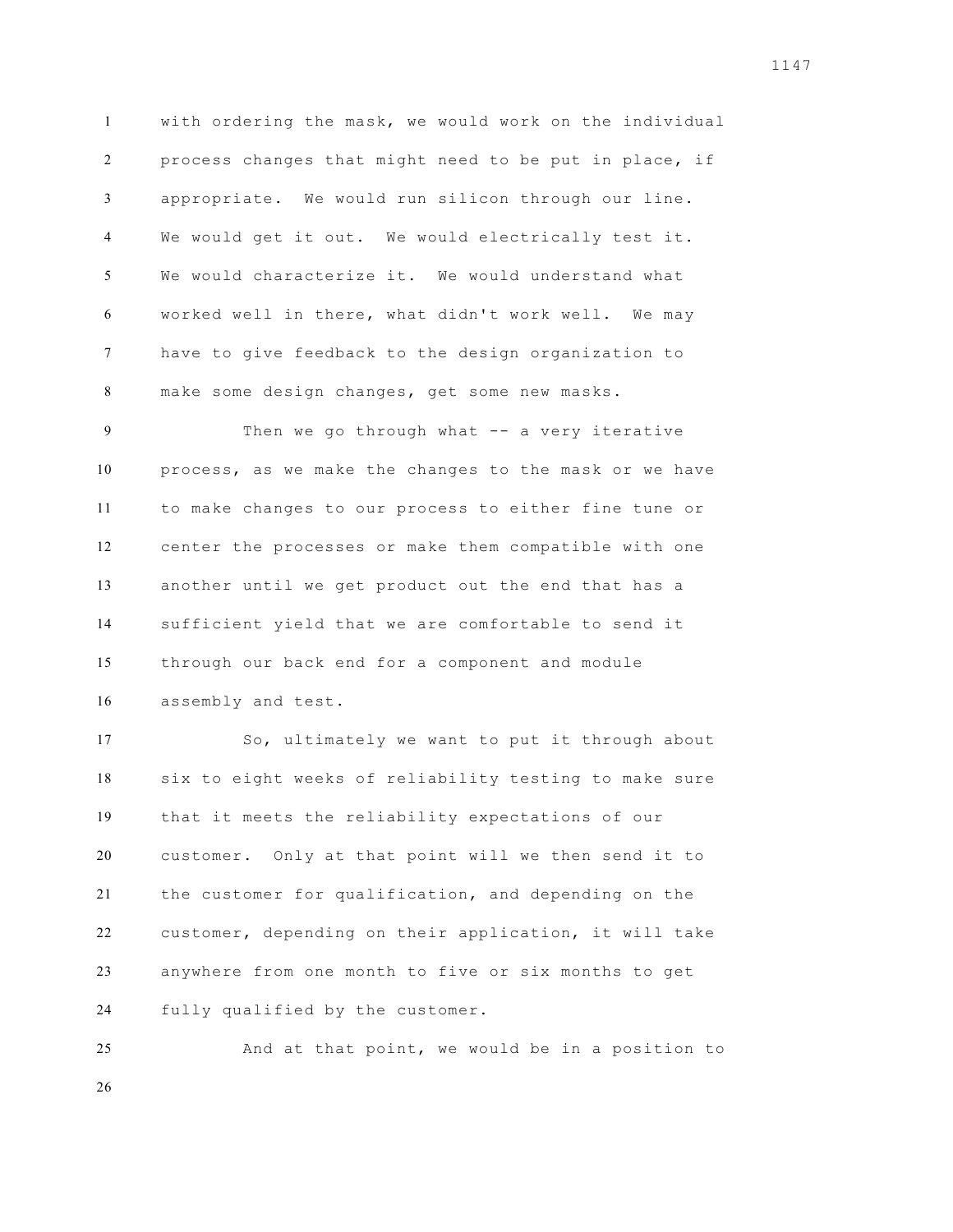actually start shipping and to begin the ramp-up, if you will, of that product or technology. Q. So, how long does that whole process take, then? A. Over the last five years, all the technology and product changes we've made at the Richmond facility, we've averaged about 14 months. Q. It takes 14 months -- A. Fourteen months for the portion we're responsible for. Q. Okay. How about when you're not actually increasing density but you're increasing the speed of a chip? A. That's something that could be very easy to do. If we have a natural distribution to a higher speed that we're testing to, then maybe we get that very easily. If we have to make process changes, tweak some of the implants, for example, on the transistors to speed the transistors up a little bit, we will have to go through, make that change, get the wafers out, test it, make sure it does what we want, then carefully introduce that into volume across the rest of the wafers that we're manufacturing, and that could take, you know, on the order of three or four months to do something like that. If we had to go change a mask to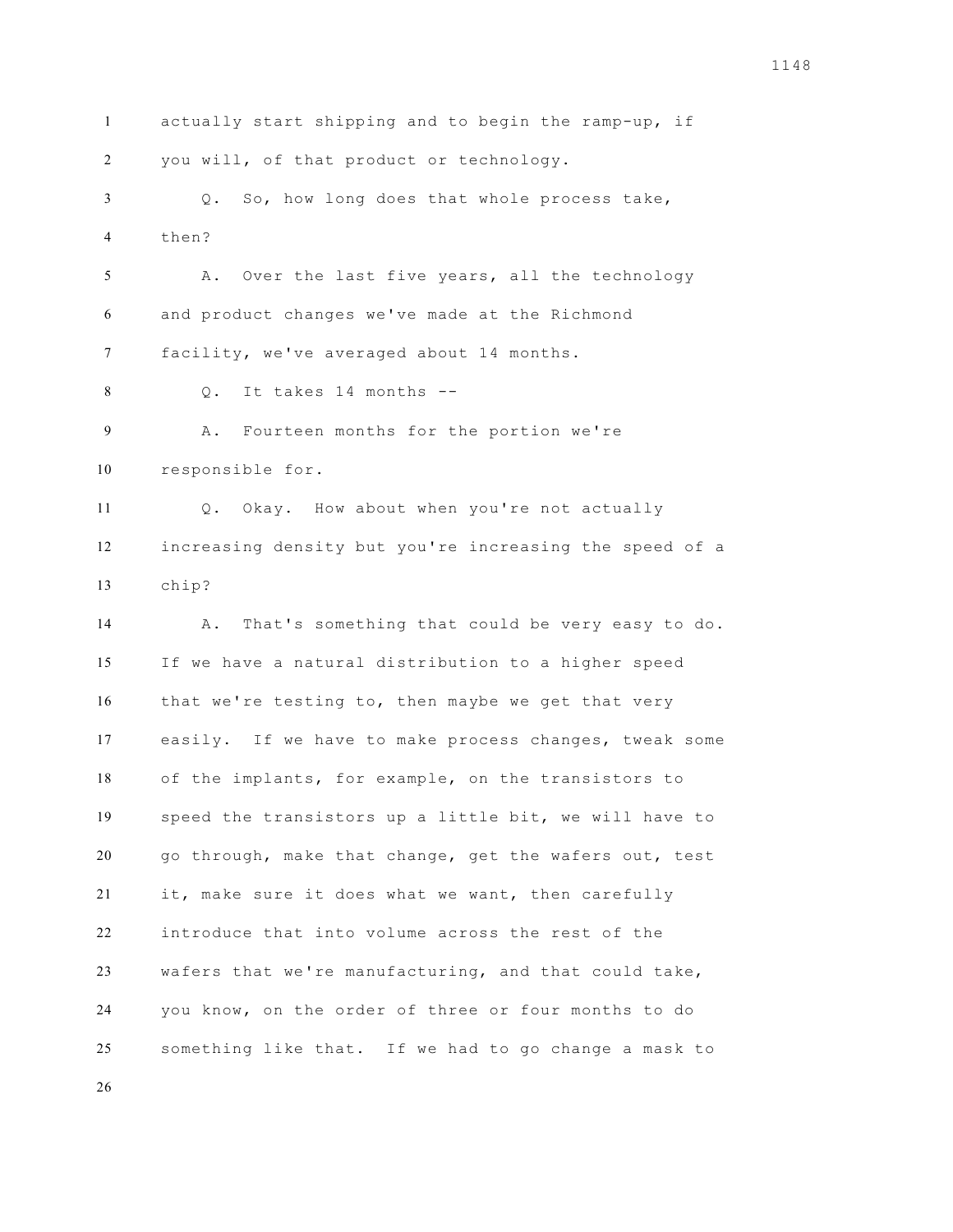speed it up, that would take a little bit longer.

2 0. Okay. How about when you -- you mentioned double data rate SDRAMs, that you manufacture those. What did you actually have to do when you -- to get ready to start manufacturing the double data rate SDRAMs?

 A. Well, I know there's some specific processes that are required for double data rate that don't -- that are not required for SDRAM, so we had to develop those processes. We had to buy some equipment that we didn't have to perform those processes, so we had to increase the planning time up front to get that equipment in. The equipment has a six, sometimes twelve-month lead time on it.

 We have to get the equipment in, start the equipment up, characterize that new process, have it ready for when the silicon gets to that part of the process, and then we would go through the steps I've previously described.

 Q. And when you say "characterize" the process, what do you mean by that?

 A. Well, you have to understand the film you're trying to put down. If we go back to the example that -- one of the films we put down on that simple transistor, that film has to be the right thickness, it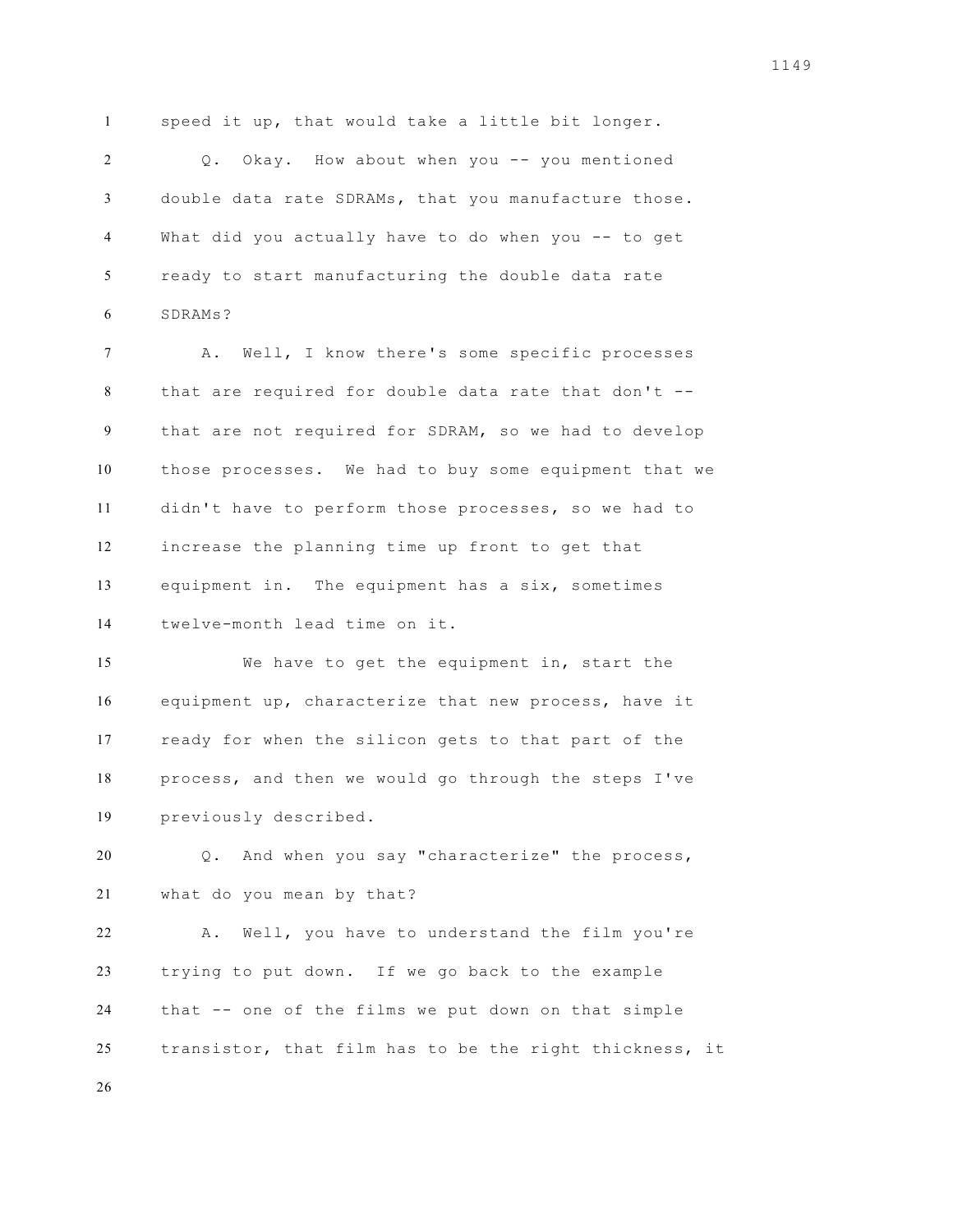has to be defect-free, it has to have the right uniformity all the way across the wafer, it has to have the right etch characteristics, and so you have to run various number of wafers to prove all that out and to characterize that tool, putting down that film, and from an engineering perspective, understand all the nuances and make sure that it's a very robust process that's centered and very stable. Q. So, for your part of the process for getting

 ready for DDR SDRAMs, how long did that take? A. It -- I think I said earlier we've been averaging about 14 months. I know that one took two or

three months longer.

 Q. Now, when you get your first mask sets, are those the same mask sets that you'll end up using when you're actually manufacturing the products that you're selling?

18 A. I've never seen the first one work and not have to make changes to it. So, the answer would be no.

 Q. Do you have an idea of how many you go through, how many sets?

 A. Each product and technology you change is a little bit different. Typically we'll do at least one all layer redesign, so we'll buy 22 layers, run those, we will find issues, and we will have to do a redesign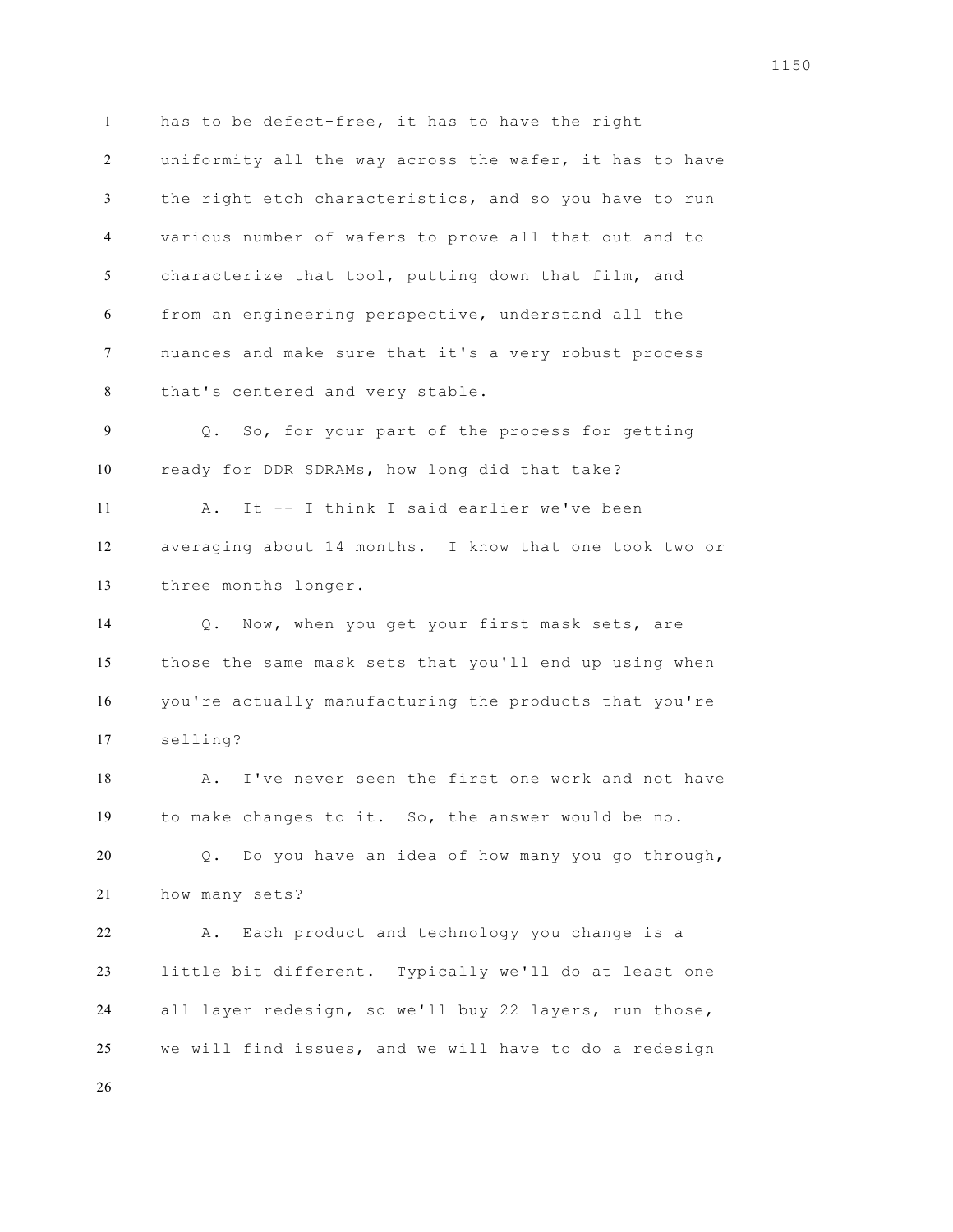of all 22 layers. We will order those 22 layers again with correction.

 And then typically we will have to do some end of -- we will have to redesign maybe four or five of those layers two or three or four times after that to finetune the performance. Q. Okay, I think you said that a set costs around a million dollars. A. Yeah, that's true. Today, that's true. Q. Does the mask -- do the mask manufacturers assume the risk for all these different times you have to go back, or do you have to pay for that as well? 13 A. No, we have to pay for that. Q. Okay. Who actually determines what kinds of DRAMs you're making? A. Well, the process starts with our sales and marketing people talking to the customer. We try to understand what the customer's interested in buying, in what time frame. They take that information, feed it back into our operations personnel. They eventually decide what they think they want to manufacture and what they want to produce and in what time frame.

 They get with the production control people. They determine which factory is going to run which product makes over what time frame, and then I get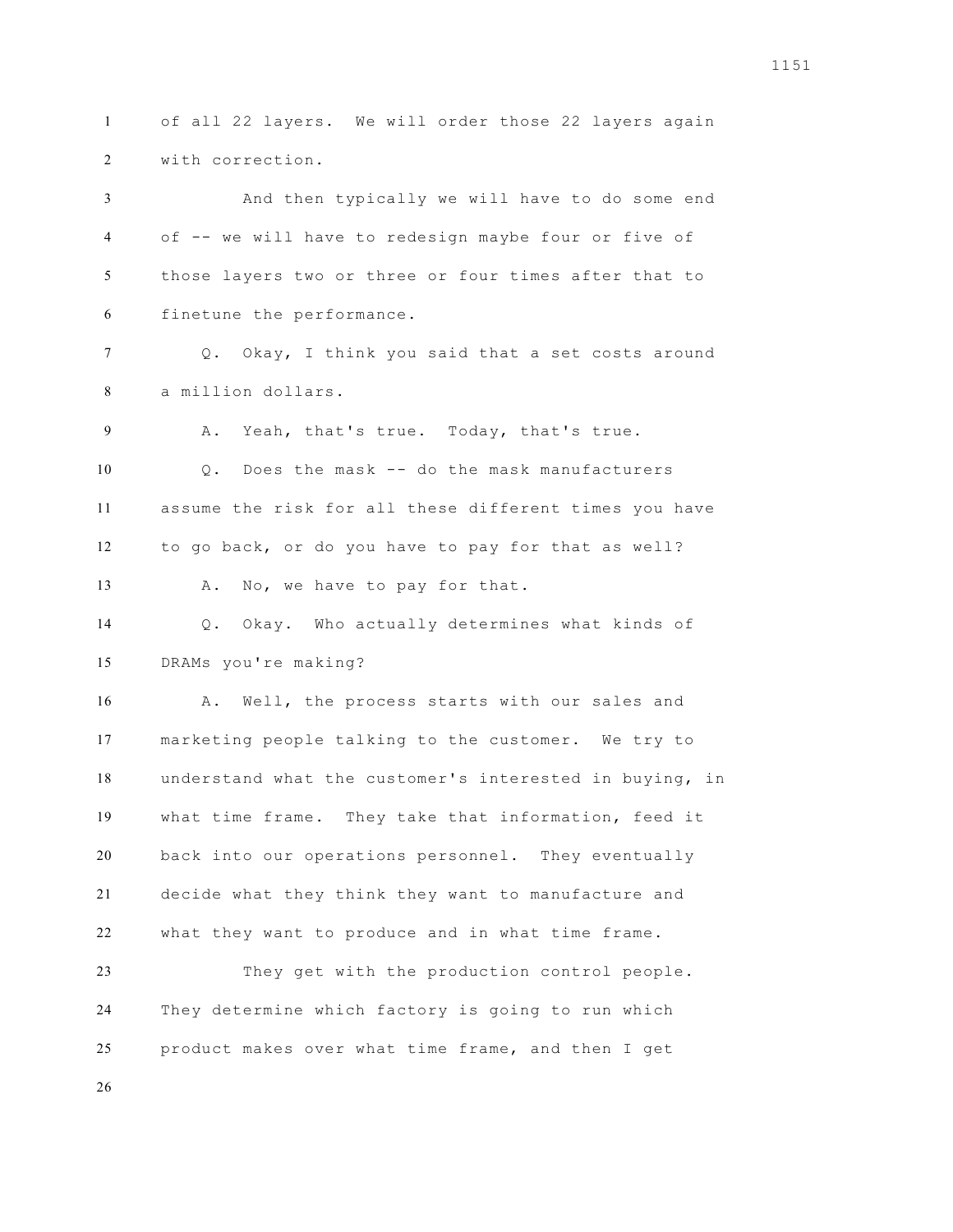direction from them on what I need to do or what I need to fulfill from a production schedule standpoint. Q. Have you heard of an organization called JEDEC? A. Yeah, I've heard of JEDEC. Q. Do you have an understanding of what JEDEC is? A. Yeah, I think JEDEC is an industry-wide standard-setting group that tries to build a consensus across the industry to produce a specification or an industry standard that everybody manufactures and conforms their products to. Q. And do the DRAM -- the DRAMs that you manufacture at Richmond comply with JEDEC standards? A. I believe they do. Q. Is that all the products you manufacture comply with JEDEC standards? A. I only produce two products at the Richmond factory, and both do. Q. Okay. Do you have an understanding as to why it is you only manufacture JEDEC-compliant products, DRAMs? A. My understanding is that that's all our customers are willing to buy. We talked about the DRAMs I manufacture as being a commodity product. Our customers, customers like Dell, IBM, Compaq, they're interested in buying DRAM modules or components from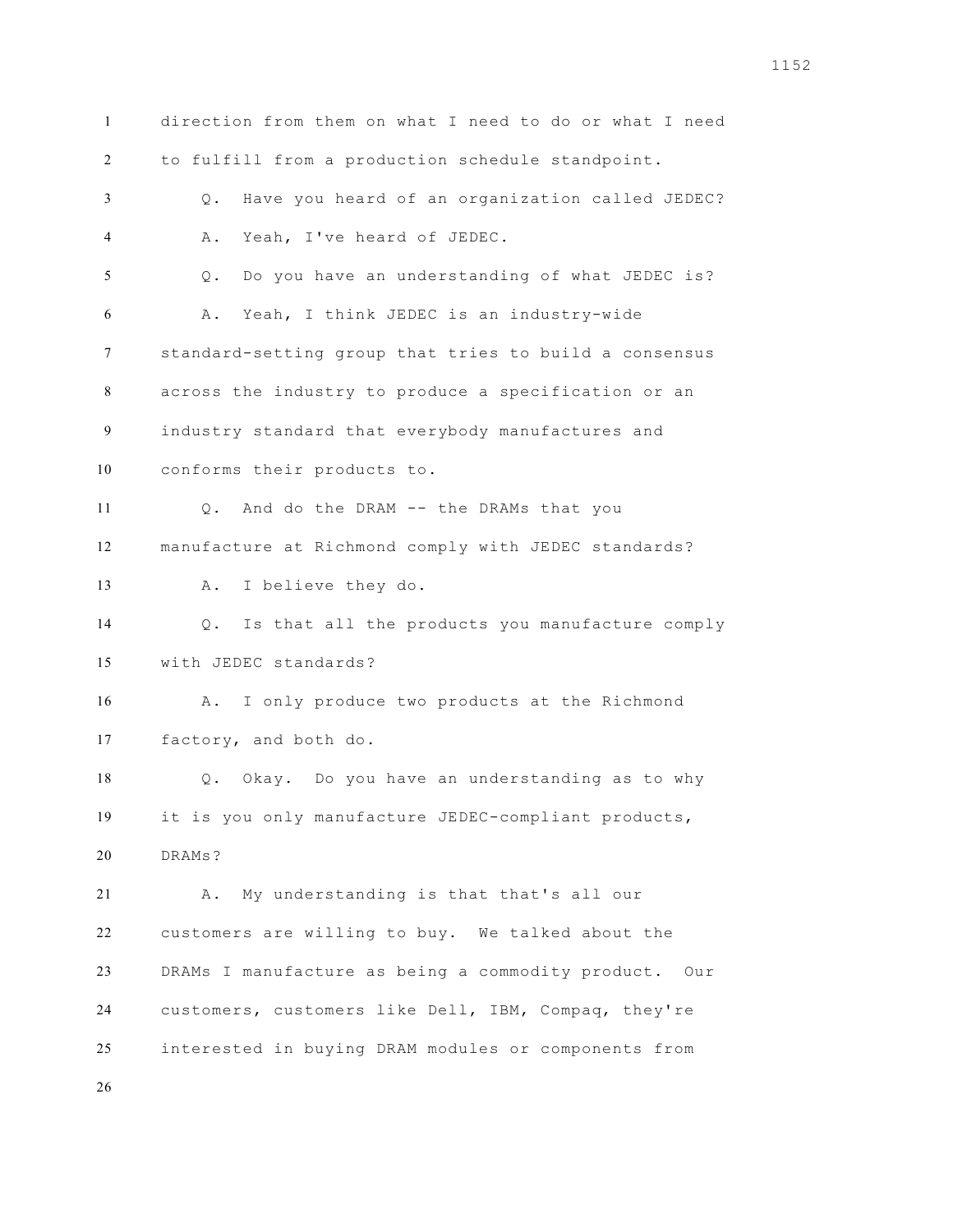me, but not just me. They want to be able to buy my parts or Samsung's parts or Micron's part and use them interchangeably, and through the standards process, they get that benefit. Q. Have you ever actually manufactured any parts in the factory that are not JEDEC-compliant? A. I -- no. Q. Do you have an understanding of what Infineon produces at its other fabs? A. Yeah, I have a general understanding. Q. Does Infineon, as far as you're aware, produce any SDRAMs or DDR SDRAMs at any of the other plants that are not JEDEC-compliant? 14 A. No. Q. Are you aware of Infineon ever producing a DRAM where it turned out that there was less demand for the DRAM than Infineon was expecting? 18 A. Yeah, we had that particular experience at the Richmond facility. Q. What happened? A. We were currently manufacturing 64-megabit SDRAMs, and it was our belief or desire that the next density would be 256-megabit SDRAM, so we went from 64 -- production of the 64 to developing the 256. We went through that whole process, got it qualified with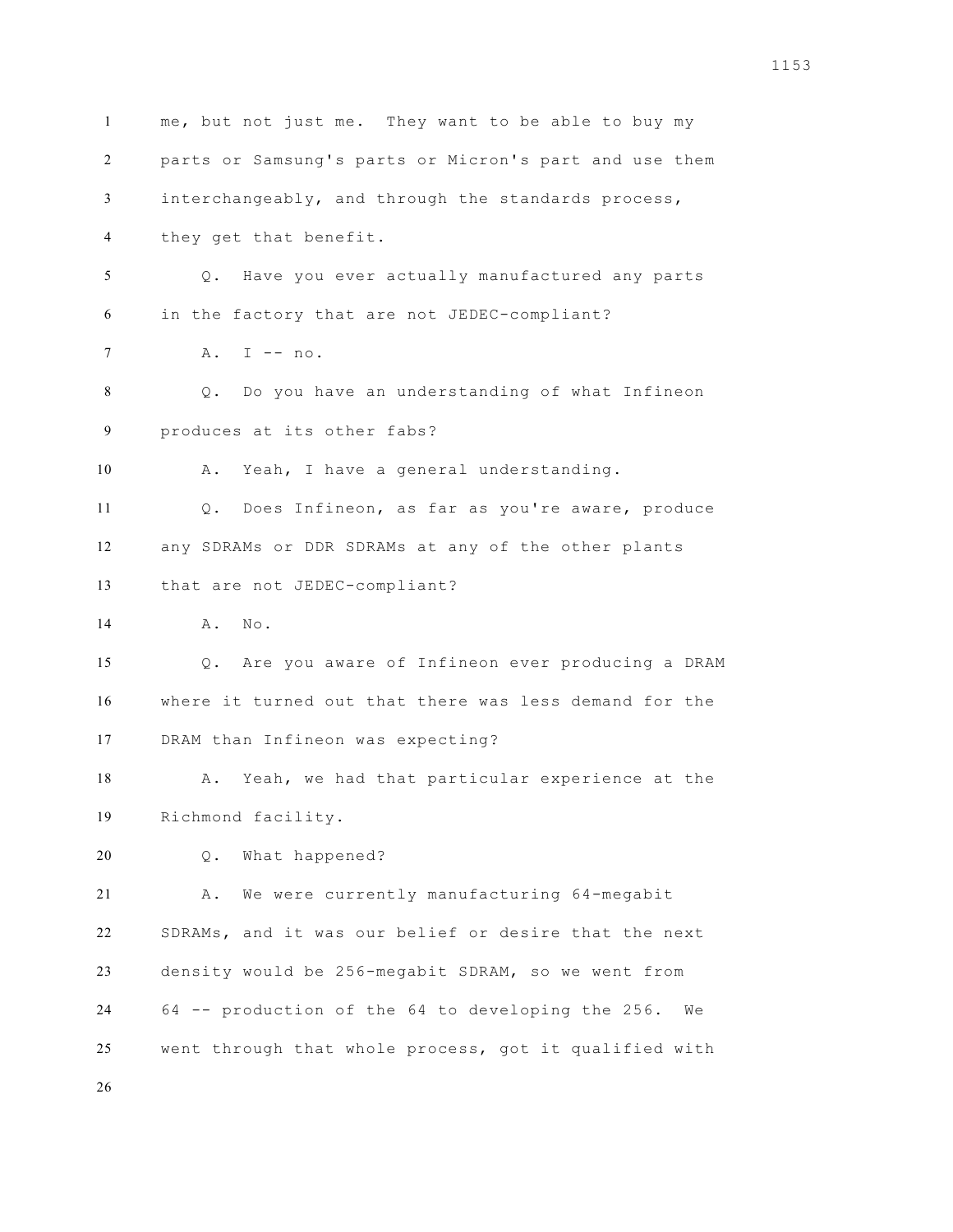a couple of customers, but it turned out that the big demand that we thought or wanted to be there didn't exist, and in reality, our customer base really wanted to purchase 128-megabit density. So, we then had to go back and do the work on 128-megabit SDRAM density after we did the 256.

 Q. And what was the effect of that? A. Well, the -- the big effect was that Infineon was -- was late to market with 128-megabit density. Our -- and when I say late to market, that's relative to some of our competitors. So, our competitors were able to produce 128-megabit SDRAMs before us and satisfy the customer demand for that density before we did.

Q. Were there other effects?

 A. Well, we did the engineering work on the 256 and weren't able to get the full benefit of that up front. We had to wait for that market or our customers to demand that density in a larger -- in the larger quantities, and that took longer to get to that point. Q. Okay. Is part of your job trying to contain the cost of the chips at the Richmond plant? A. That's a major part of my job. Q. Why is that a major part of your job? A. Well, as I testified a little bit earlier, we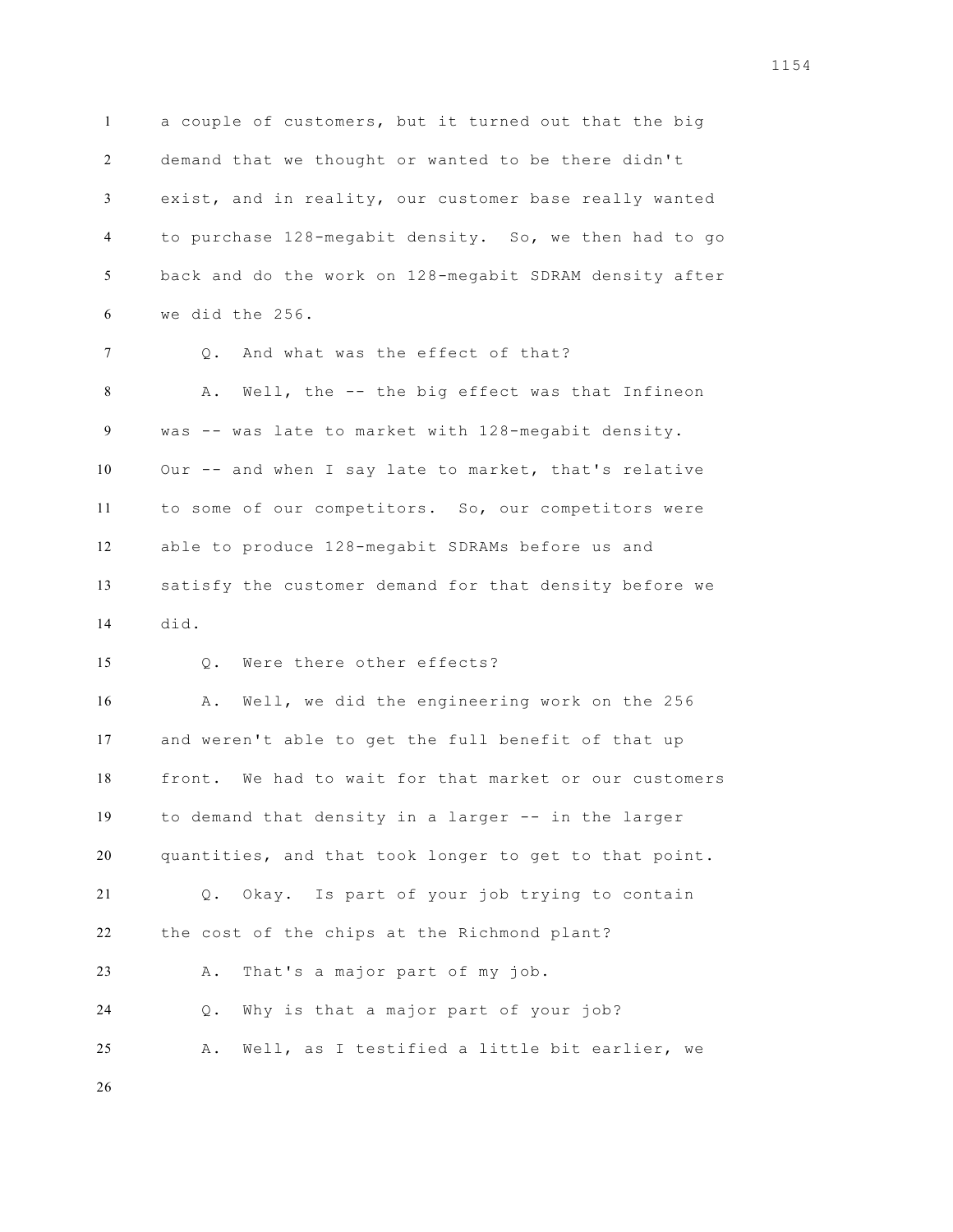build a commodity product, and the fact that we can't control the selling price but can only control the cost, that means we have to do a very good job of controlling those costs. We have to be very aggressive to keep those costs down. Secondly, within our industry, over the last 25 years or so, we have had to -- or our industry has had to reduce its cost per bit or cost per piece of memory by about 30 percent per year just to remain competitive, and so that's always right there at the top of my list of things to work on. Q. And how do you actually go about containing those costs? A. Well, we look at all aspects and all contributions to what our costs are, you know, we look at how do we increase our yields? How do we get more good chips out for every chip that we start? We look at those things very aggressively. We look at how do we increase our volumes? You know, we talked about this huge capital investment that we made, you know, if I can get more volume out for that investment, you know, that helps me tremendously with my costs. We talked about running the factory 24 hours a day, seven days a week, 365 days a year. We look at how to make the people more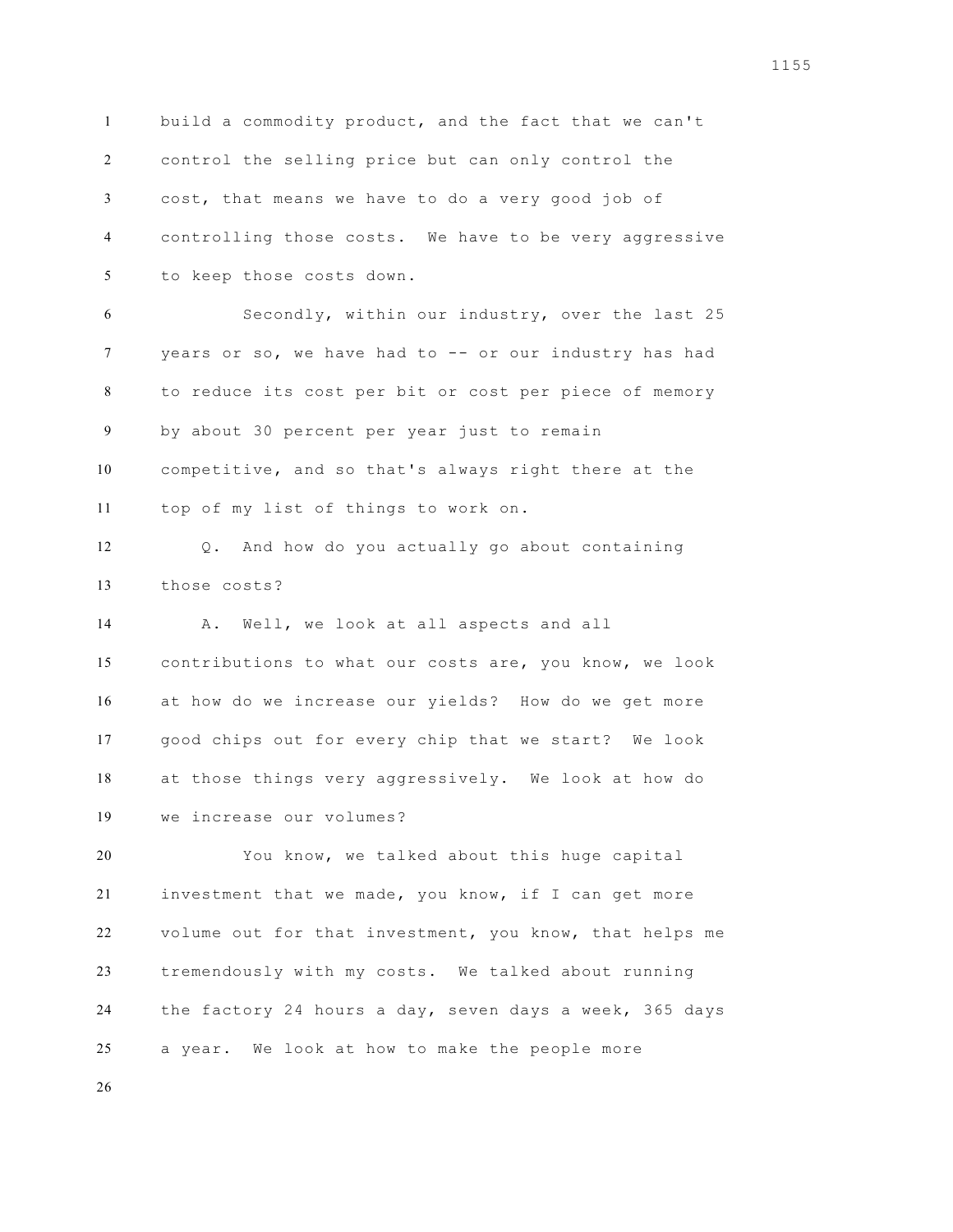productive, increase our productivity.

 We look at how do I use less chemicals and gases, because they tend to be very expensive. How do I simplify my process, have fewer process steps, those kinds of things. But probably the biggest thing we do to influence or to decrease our costs on a regular basis is we shrink the technology, and the reason that that works so well is we're able to produce the same part with the same function, for example, a 64-megabit SDRAM, but we can produce it on a smaller chip, because we're using a smaller technology, and the wafer size doesn't change for us. So, if you have a smaller chip, you can fit more of those chips on a wafer, and if you get more of those chips on a wafer, your cost per chip is greatly reduced, but we have to look at all of those things to be successful. Q. I believe we actually have a slide on that, too. Can you describe that to me? A. Yeah, these are photographs of actual parts. The row on the -- I'm sorry, the column on the left side are all 256-megabit SDRAM chips at various technologies, and the ones on the right are all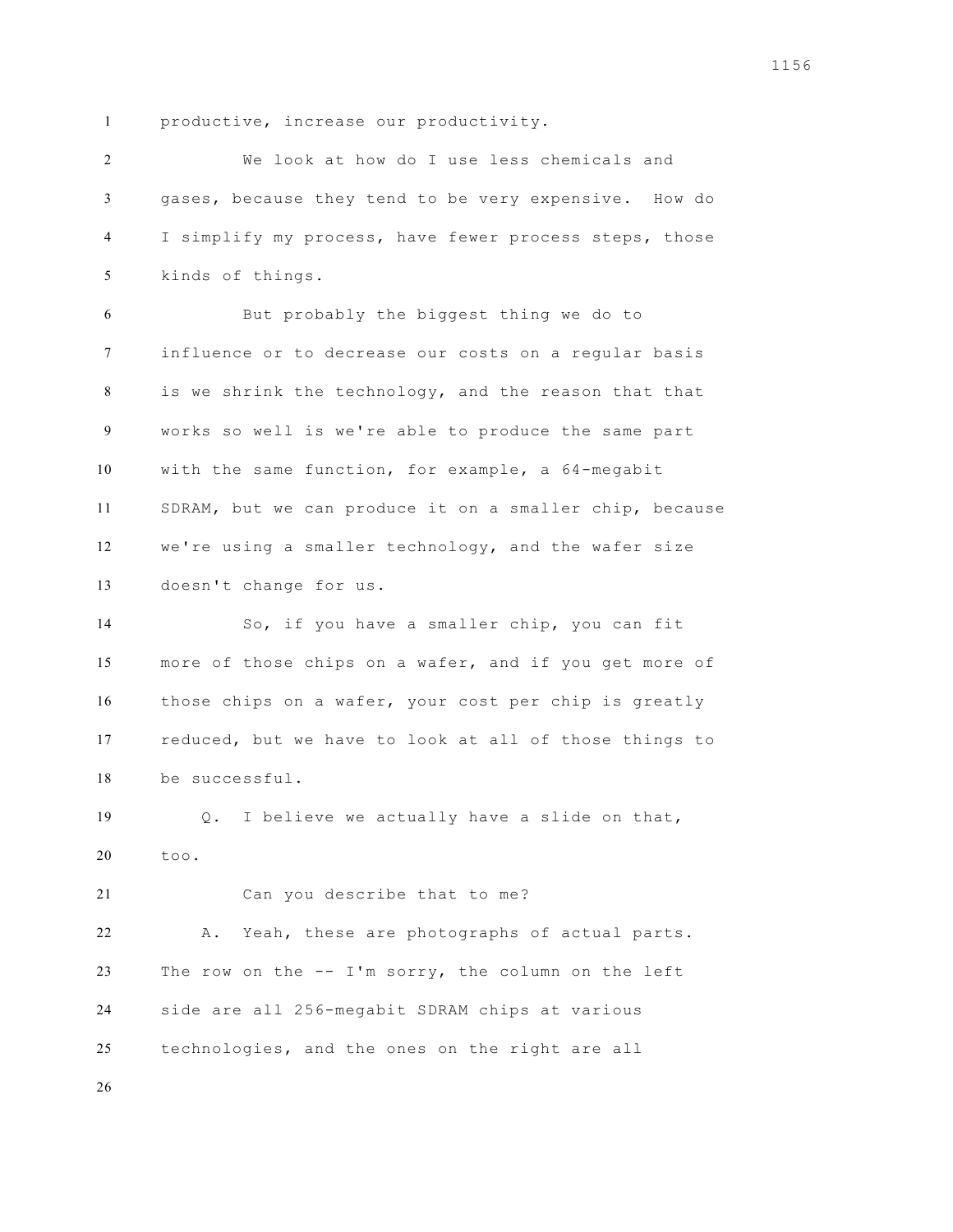64-megabit SDRAM chips at different technologies. If we look at the column on the right, focus over there, the one at the top, you can see that that chip is much larger than the chip below it, which is larger than the chip below it and so on.

 The top one is built at a 0.24-micron technology, and in parentheses I have tried to indicate -- I have normalized the number of chips that would be on a wafer at 100 percent. As we shrink down from 0.24 to 0.20, we get about 44 percent more chips on that wafer. And if you keep going all the way down to the bottom at 0.17, we get more than two times as many chips as what we started with.

Q. Okay.

 A. From a -- from a customer standpoint, our customers don't care if they're buying the 0.24 chip or the 0.17 chip, because they all function the same, and he gets the same reliability, same performance, but we care. We would much rather be producing the smaller chip and selling that because our costs are lower.

 Q. Okay. And what do you actually have to do to prepare to do one of these shrinks?

 A. Typically when you do a shrink, you like to do it on a product that you're already producing so that you don't create -- you don't change too many things at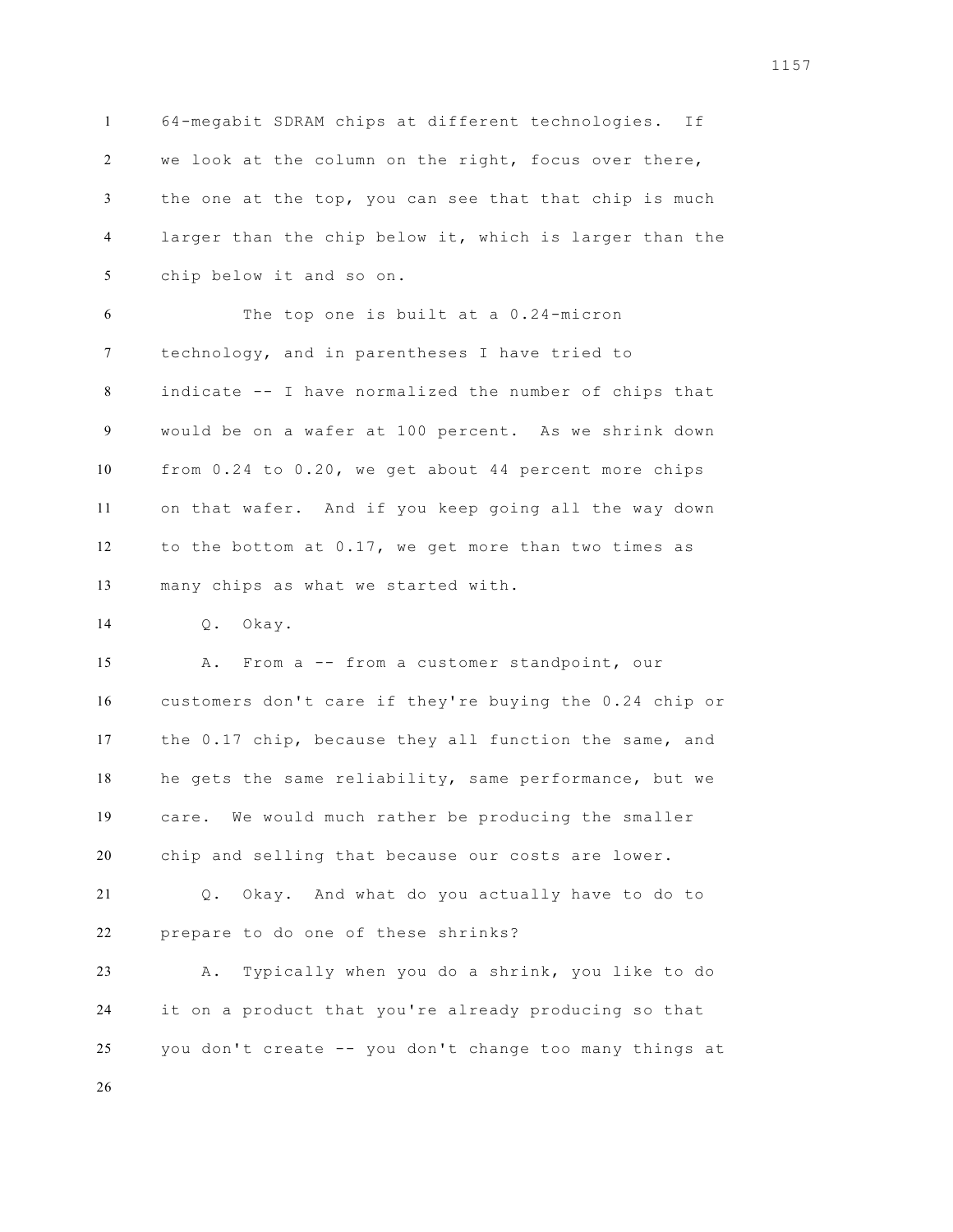once. So, you would -- for instance, when we went from 0.24 to 0.20, we did that with the same 64-meg SDRAM. So, we did all of our product learning at 0.24, we had to do all of our process and technology learning at 0.2, but we did it with a product we already knew. So, we probably introduced new equipment, introduced new processes, put in the capability to run the wafers. Once again, we processed those wafers, we got electrical performance, we fed that back into both the wafer fab, tweaking the processes. We probably had to tweak the designs, do some redesigns and so on and so forth through that iterative process, and eventually we get all those issues worked out. We then build them up into components and modules. We do reliability testing. We send them off to the customer once again for qualification, and then they give us feedback some months later. Q. How long does that whole process take? A. On average, about 14 months for us. Q. You talked about ramping a little bit before. Why do you ramp up rather than just switching straight to the new type of DRAM? A. Well, there's -- there's a couple of reasons for that. One, and we talked about the importance of cost, so a DRAM factory is always running at full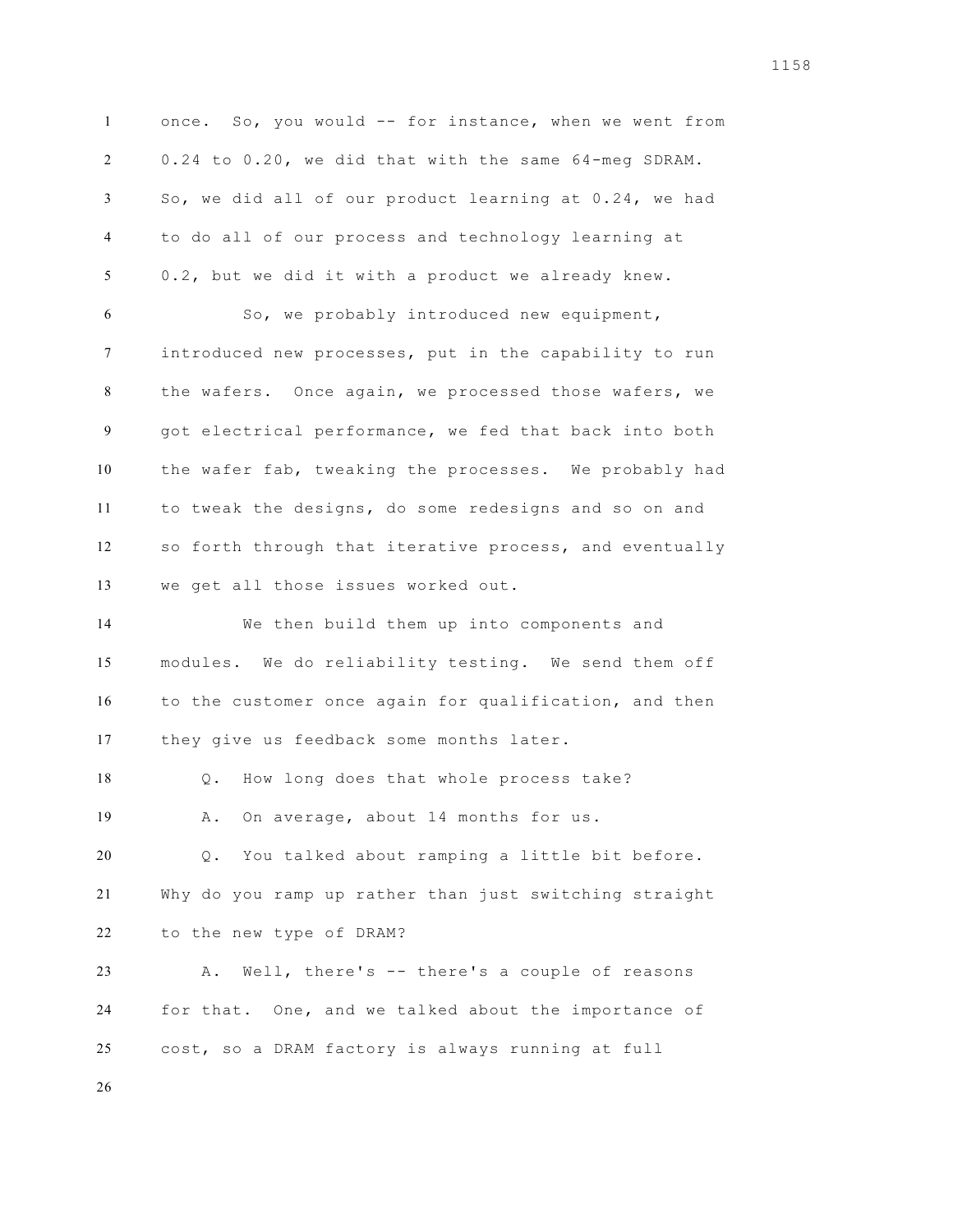capacity, okay, so there is no extra capacity margin there to do extra things, if you will.

 The other thing is that any time you make a change, you have to do it in a very controlled manner, so when we talked earlier about ramping up, we typically ramp things up over time. So, if we're introducing a new part or a new technology, the first time we run that silicon, we do it with a one-of-a-kind equipment set, but quickly we want to add a second-of-a-kind equipment set so we have some flexibility, so if one piece of equipment is down to maintenance, we have another route to run that product through that step so it doesn't have to wait.

 As you ramp the production quantities up, you add more and more pieces of equipment, and every time you add another piece of equipment, you have risk, and you've got to mitigate that risk. So, what we'll do is we'll run -- we'll take -- the first time we add an extra piece of equipment, we will run a split lot, which means that half the wafers will go through a known, good tool and half will go through the new tool, and we will take it all the way to the end of the line to get electrical performance.

 And when we add the third-of-a-kind or fourth-of-a-kind tool, we may add a little more risk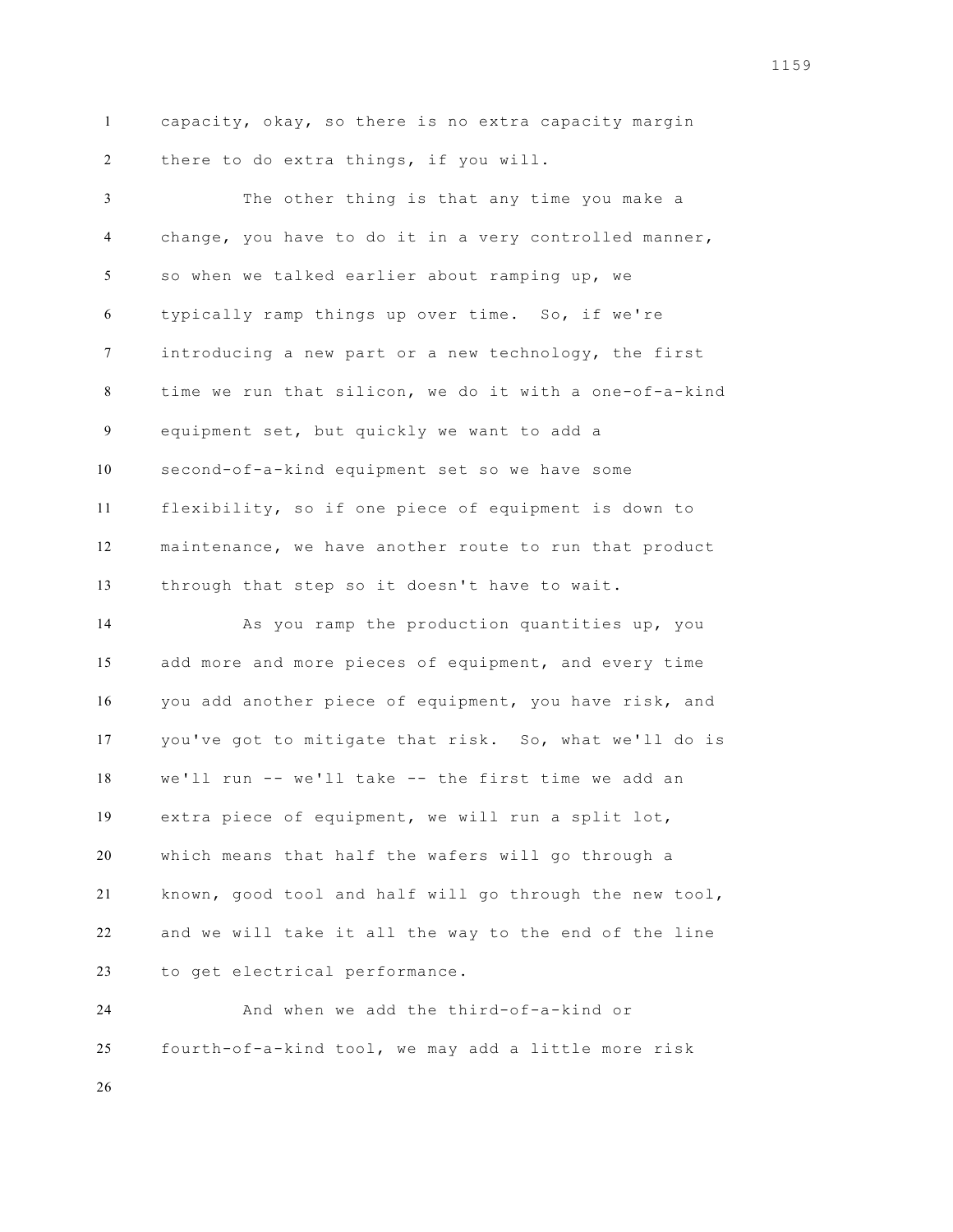and get close in data instead of going way out to the end, but as we add more equipment, we then take the next step to mitigate our risk by only allowing, say, a third of our production to go through that tool for a period of time until we get enough data or enough history to be comfortable that that tool looks like the previous tool, and then we will eventually turn that on.

 And you have to do that very carefully, very purposefully, and it takes time. It takes months to ramp one product from -- to ramp a product or a technology from a low level to a very high level because of those things.

 Q. Okay. Earlier I believe you said that Infineon has to reduce costs by 30 percent per year. Is that what you said?

17 A. On average, about 30 percent per year. Q. Then why do you need to make such big reductions?

 A. That's the -- that's the historical ASP or average selling price curve that we get for our memory, and that's been for the last 25, almost 30 years.

 Q. So, what happens if you reduce your costs by, say, 25 percent?

A. My costs are significantly higher than my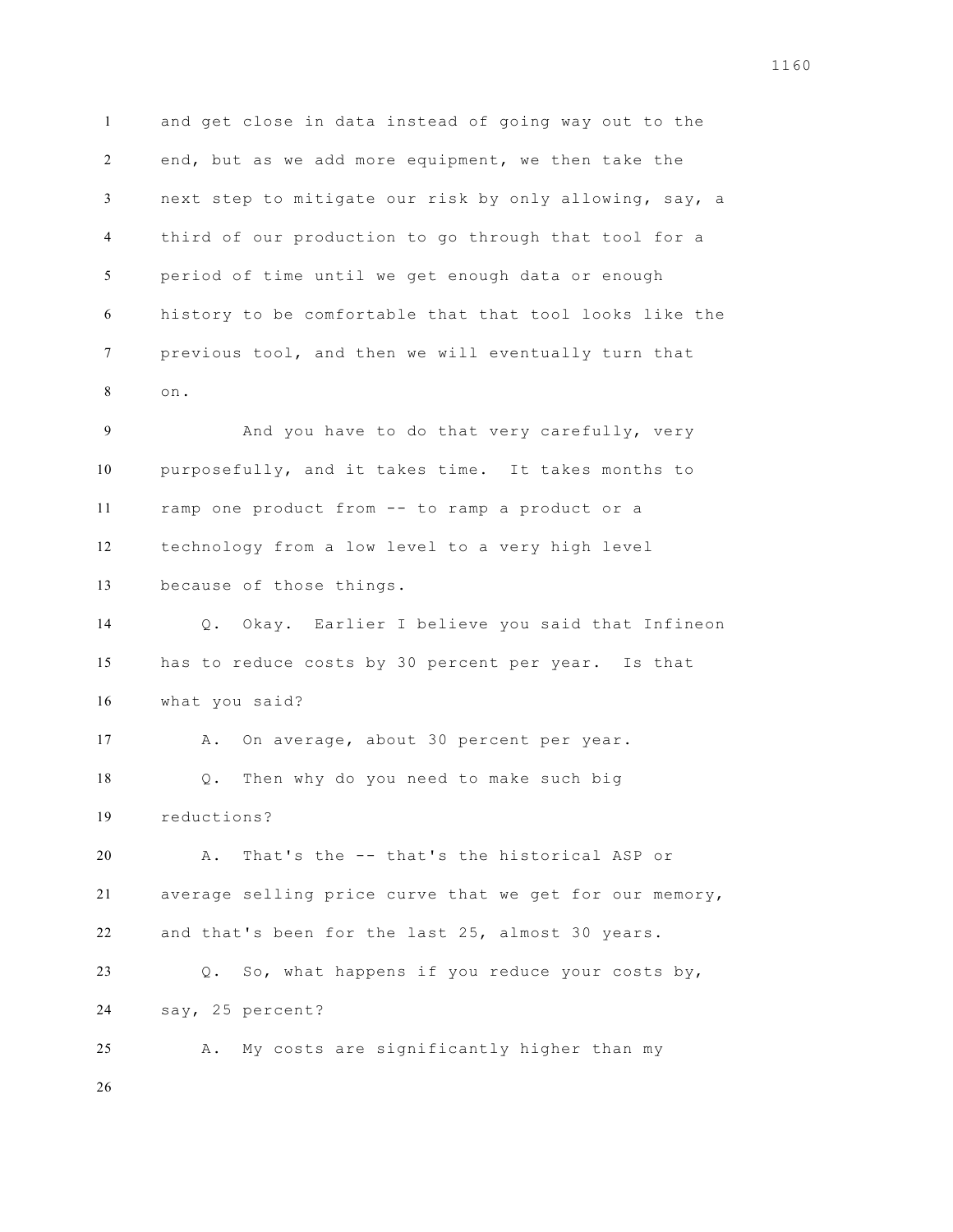competitors, and I slowly go out of business.

 Q. Okay. Under what circumstances do you actually make changes to the DRAMs you produce?

 A. There's two kinds of -- generally speaking, there's two kinds of things that or two reasons that we make changes. One, we'll make a change -- and we've talked about it -- to build a product that the customer wants. You know, we take that input and that feedback from the customer and he tells us what he's interested in buying, and we make changes based on our assessment of that and as we go through our process and our production control system.

 The other reason that we make process or make changes is if I can improve my cost situation or my productivity.

Q. Okay.

 A. For all those things that I talked about earlier.

 Q. Are there any other reasons for making changes to the DRAM?

A. Not any other good reasons.

Q. Okay.

 Your Honor, that's all I have. You obviously were shown some slides and various things I've handed up. Maybe we can move those into as demonstratives.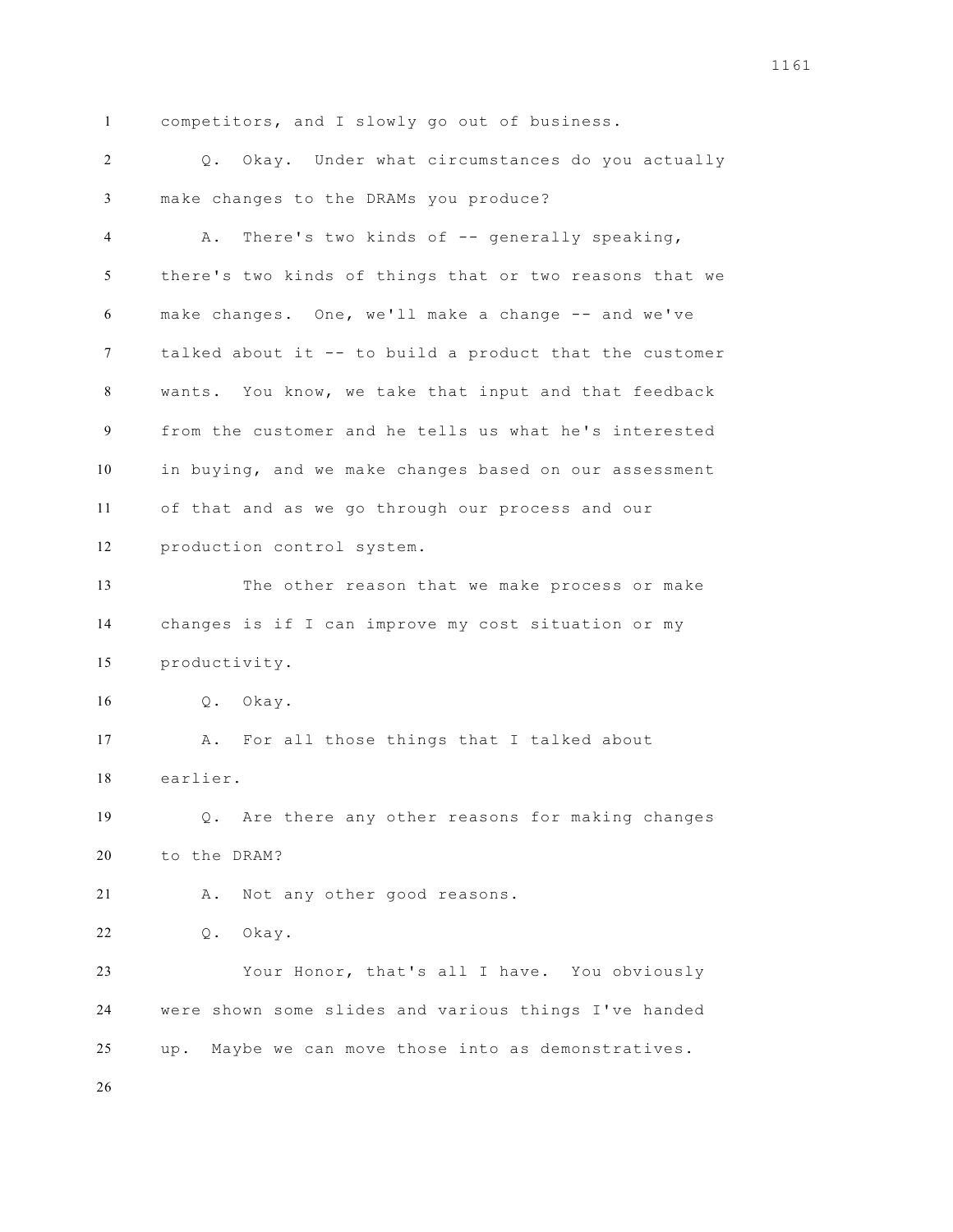JUDGE McGUIRE: Yeah, we will have those marked. How do you want to mark those, each one, or do you want to mark them as a group? MR. CATT: Whatever your preference, but I thought we could at least -- we have hard copies of the slides we have shown. We could mark that as a demonstrative. 8 JUDGE McGUIRE: Okay. MR. CATT: And then the others we can mark individually. JUDGE McGUIRE: Okay, let's start then with the slides. Do you want to mark them DX-7, I believe it is, at this point? MR. CATT: I'm afraid I'm not sure quite where we are. JUDGE McGUIRE: Mr. Stone, is it DX-7? MR. STONE: I believe it is, Your Honor. JUDGE McGUIRE: Okay, we will mark those as DX-7. (DX Exhibit Number 7 was marked for identification.) JUDGE McGUIRE: And how do we want to address these other demonstratives? MR. CATT: We can -- I know you said you don't need to keep those, so --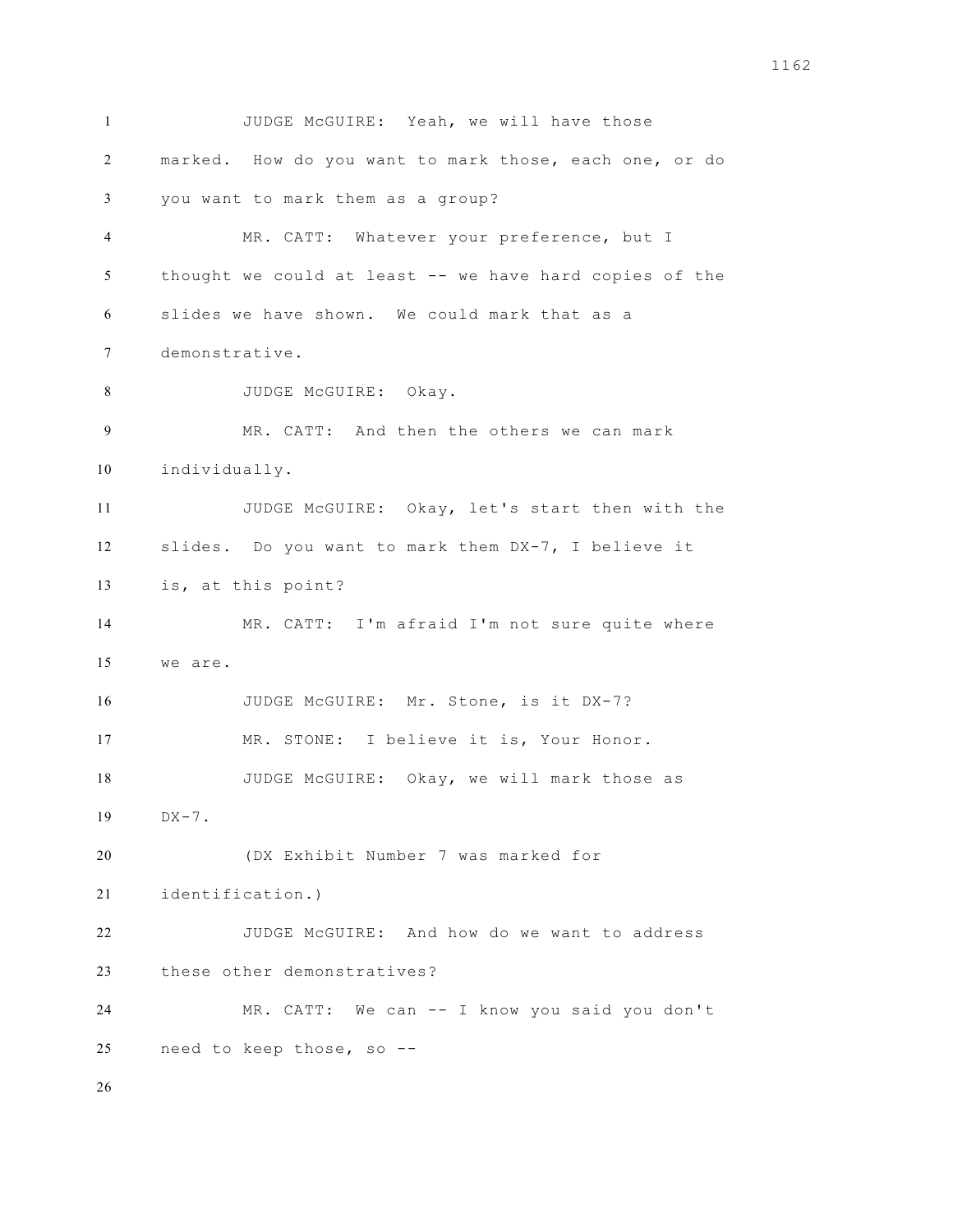JUDGE McGUIRE: Especially this one. If anything happened, it would take me a long time to pay that off, so... Let's describe, then, these two wafers. Do you want to mark them as DX-8 and DX-9? MR. CATT: That would be fine, I think. (DX Exhibit Number 8 was marked for identification.) (DX Exhibit Number 9 was marked for identification.) JUDGE McGUIRE: And I'm sorry, I'm not sure what the terminology is for this particular -- 13 THE WITNESS: That's a mask. JUDGE McGUIRE: That's the mask. We will mark that as DX-10. THE WITNESS: And you're okay, we are not going to use that in manufacturing anymore. They wouldn't have given it to me in the first place if they wanted it back. JUDGE McGUIRE: No, I feel much better. (DX Exhibit Number 10 was marked for identification.) MR. CATT: I think we also have the block. JUDGE McGUIRE: Yes, we will mark that as DX-11.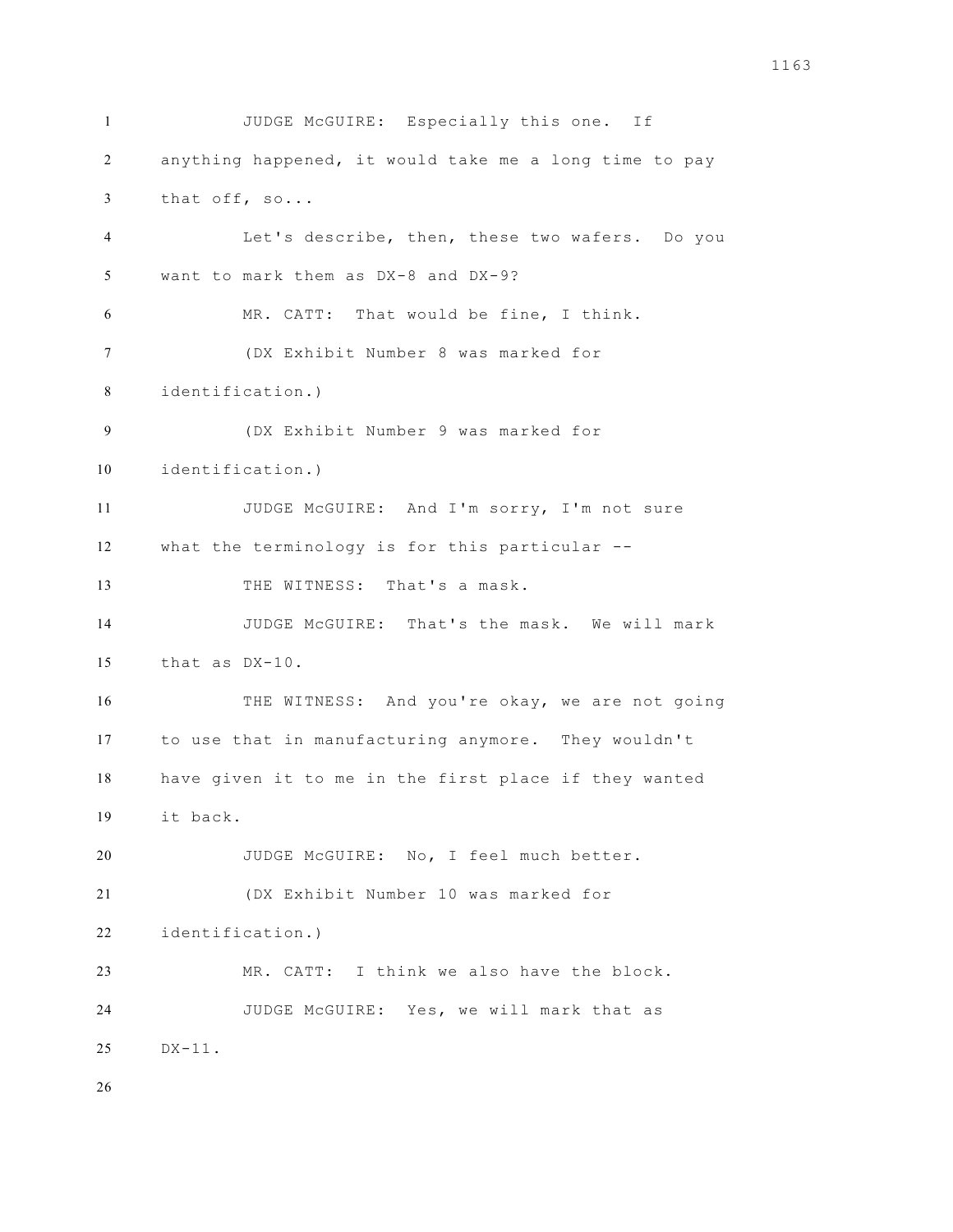(DX Exhibit Number 11 was marked for identification.) MR. CATT: Okay, I believe that was all. I don't think I passed anything else up. JUDGE McGUIRE: Then does that conclude your examination of the witness? MR. CATT: Yes. JUDGE McGUIRE: Why don't we take a ten-minute break, and we will come back for the cross examination. (A brief recess was taken.) JUDGE McGUIRE: It's been brought to the Court's attention off the record and during the break that certain items that have been marked but not entered, there is still a practice and an obligation by the Court at the end of the hearing to see that those items are transferred to the Office of the Secretary. It's my understanding that at the conclusion of I think today's testimony, that two of the items that have been entered -- have been marked today, DX-8 and DX-9, are I guess going back with the witness. 21 Is that correct? MR. CATT: That's correct, Your Honor. JUDGE McGUIRE: So, with that conflict of us being charged with maintaining all items that have been marked, how do the parties at this point want to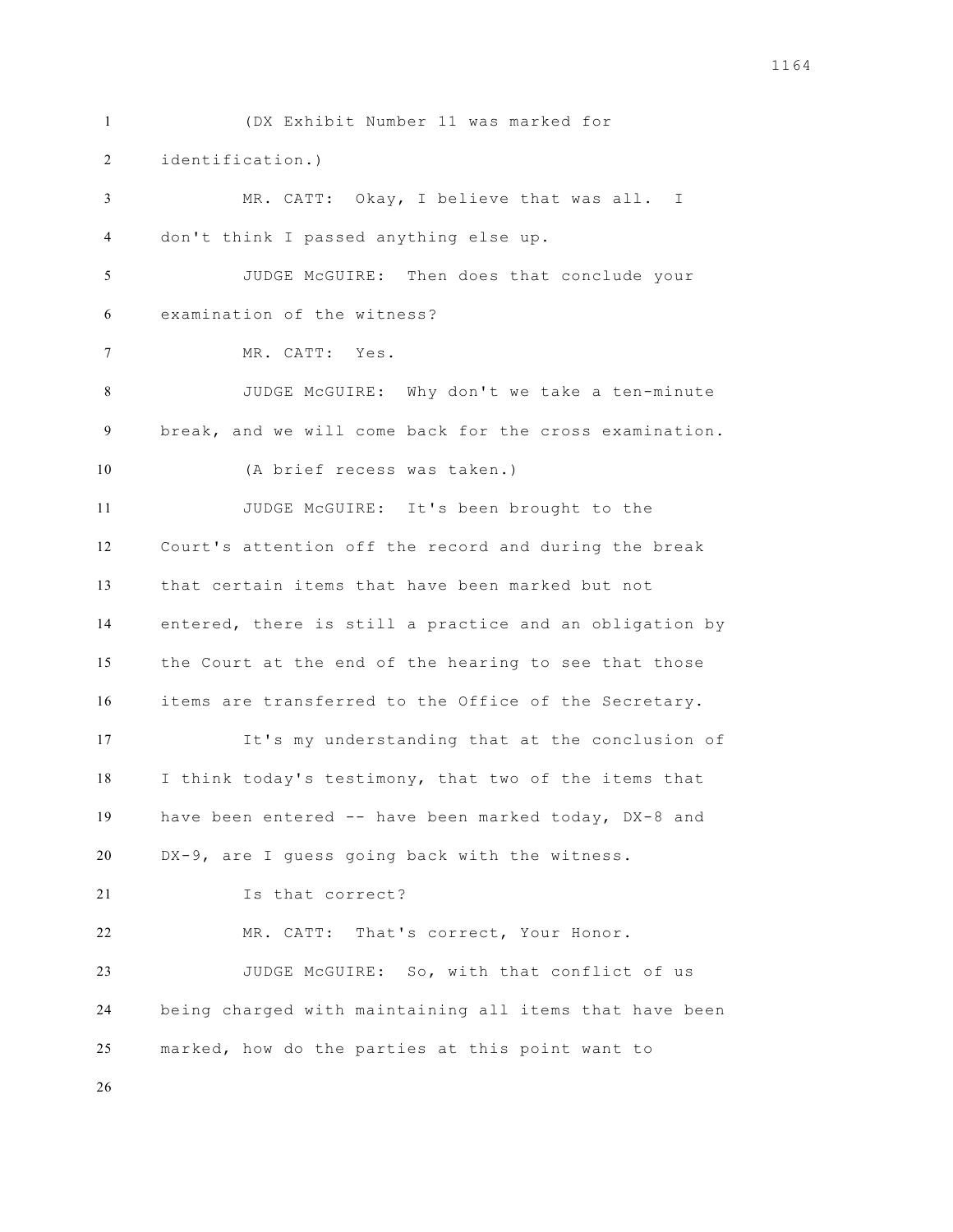proceed?

 MR. STONE: Maybe since complaint counsel doesn't seem to want them to be part of the record, maybe they should simply withdraw them. JUDGE McGUIRE: I personally don't know why, unless it's been offered and excluded, why anything that's merely been marked needs to be preserved, because it won't be part of the record for purposes of appeal. Now, that's my interpretation of this. It's only those items of evidence that have been offered but excluded am I obligated to maintain, so if it goes on appeal, then at that point, that evidence can also be considered, but I don't know what the prior practice is here. So, I think 8 and 9 could be I think withdrawn, and that would take care of the problem immediately. MR. CATT: Yes, we will withdraw them, Your Honor. 18 JUDGE McGUIRE: Okay, so withdrawn. (DX Exhibit Number 8 was withdrawn from the record.) (DX Exhibit Number 9 was withdrawn from the record.) JUDGE McGUIRE: What we will do is we will make it a practice perhaps at the end of the hearing to gather all of the evidence that has been marked DX and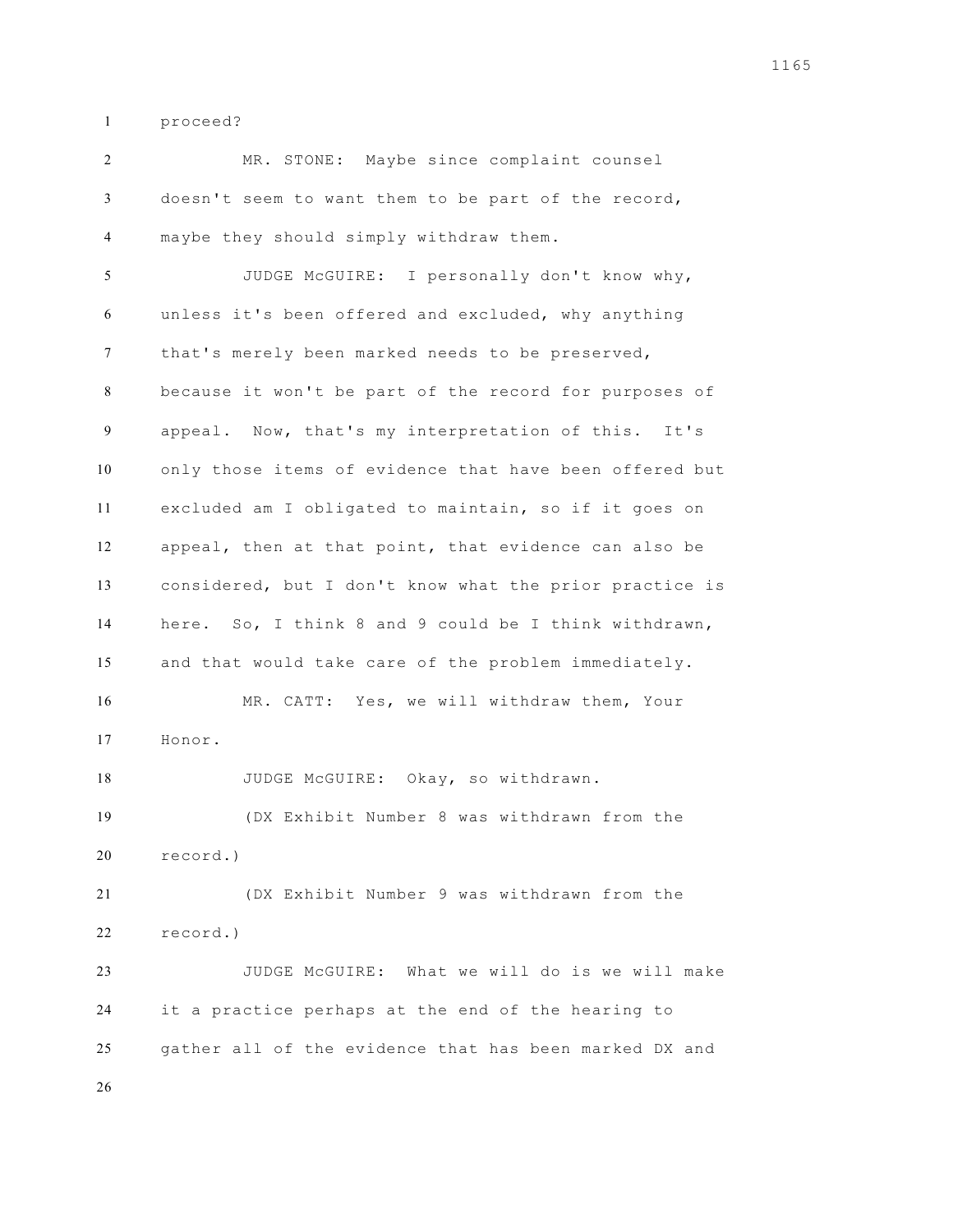compiled, and then at that point, we'll put them in a box or something and to ensure that they go on down to the Office of the Secretary, and it won't be the obligation of the court reporter to actually have custody of these items. So, are we clear on that, everybody? MR. STONE: That makes sense to me, Your Honor. MR. CATT: Yes, Your Honor. JUDGE McGUIRE: Okay, good enough. Then at this time we will proceed with cross examination of the witness. CROSS EXAMINATION BY MR. STONE: Q. Good morning, Mr. Becker. A. Good morning. Q. Thank you for coming up from Richmond to be with us today. We appreciate it. When you first moved to Richmond, who were you employed by? A. Motorola. Q. And how long did you continue to work for Motorola? A. I worked for Motorola in Richmond from 1996 until the middle of 1999. Q. Was the plant that was in Richmond, was that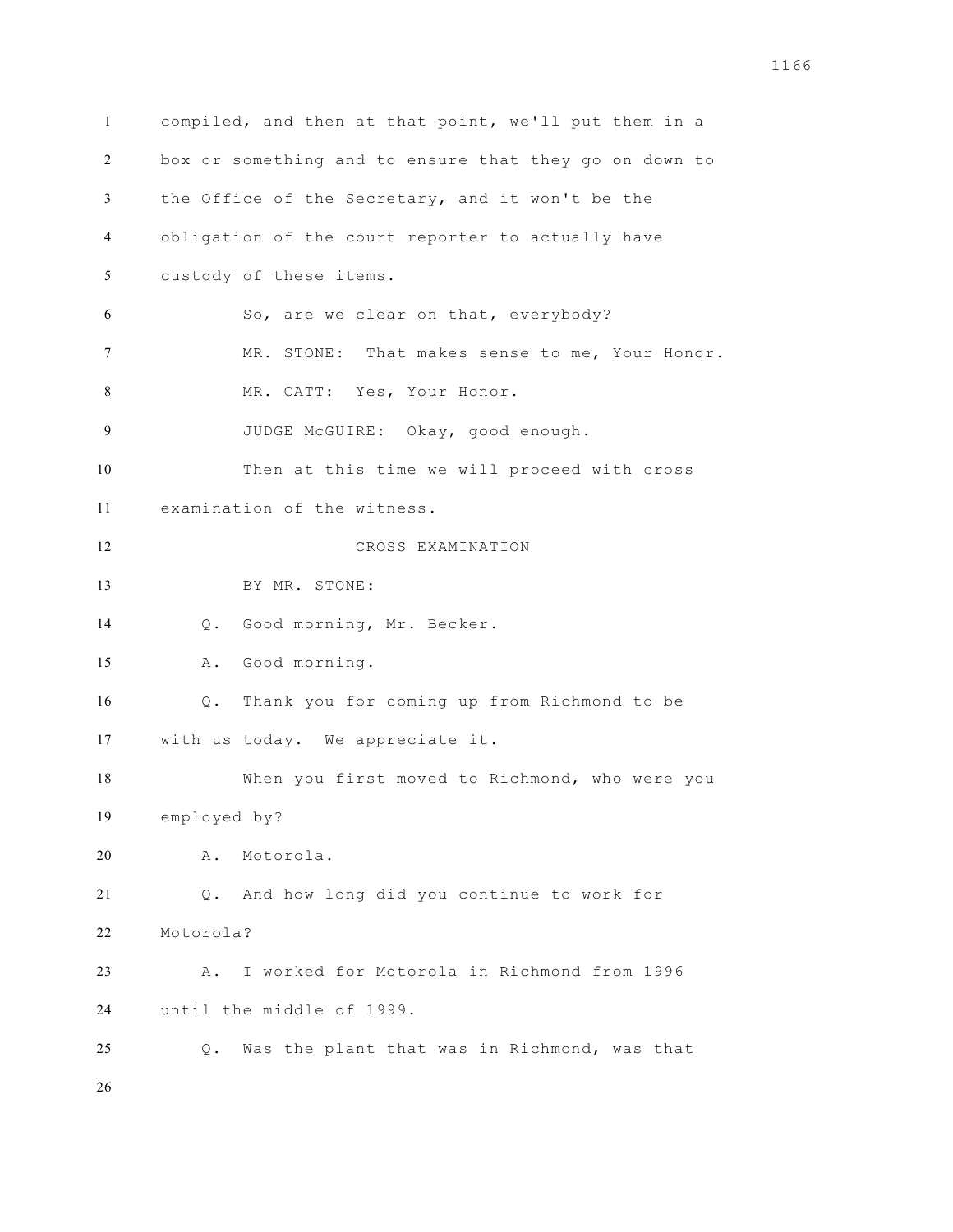called the White Oaks Plant then? A. It was called White Oaks Semiconductor, a joint venture between the two companies. Q. So, Infineon bought out Motorola's interest? A. Yes, they did. Q. That was the summer of '99? A. No, they actually concluded the transaction contractually and made payment in April of 2000. Q. Okay. So, the trial you told us about earlier, the trial you sat through in Richmond -- A. Yes. Q. -- was that -- how long was that after Infineon had for the first time purchased that interest in Motorola's plant? A. Well, as I recall, that trial was in April two years ago, so 2001. Q. So, they had owned the plant for, what, about a year? A. Wholly owned the plant for about a year. Q. You gave us some dates earlier, and I just want to make sure I can -- I track them on this easel, if I can. Tell me when you first started producing silicon. A. Where? Q. In Richmond. A. In Richmond? The first silicon came out in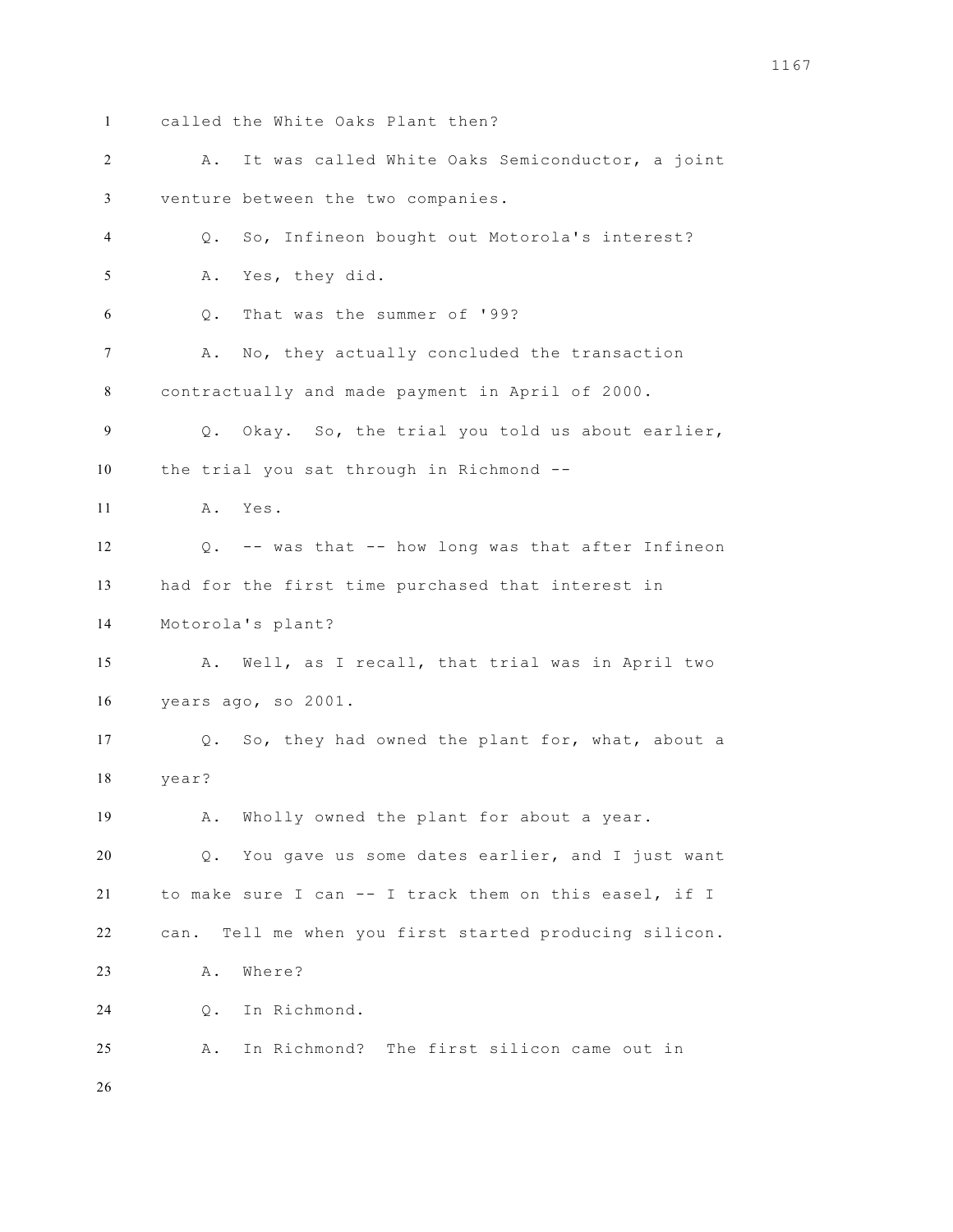January of 1998. Q. And those are -- the pictures you showed us were all of Richmond, right? A. Yes. Q. Okay. And then when did you start actual manufacturing for purposes of producing a product to sell? A. Our product was considered qualified in August of '98. Q. And what product was that? 11 A. That was the 64-meg SDRAM. Q. And is that one you're still manufacturing? 13 A. No. Q. Is that something that you've -- it's gone through its end of life? Is that the phrase you use in the industry? A. Yes. Q. And I see that in your catalog, that you have a whole bunch of products that have gone through end of life? A. There are some in the catalog, yes. Q. Okay. About half of the SDRAMs in your catalog are shown to be end of life. Isn't that right? A. I'd have to go back and look to see if it was half. I mean, I know there's some in there.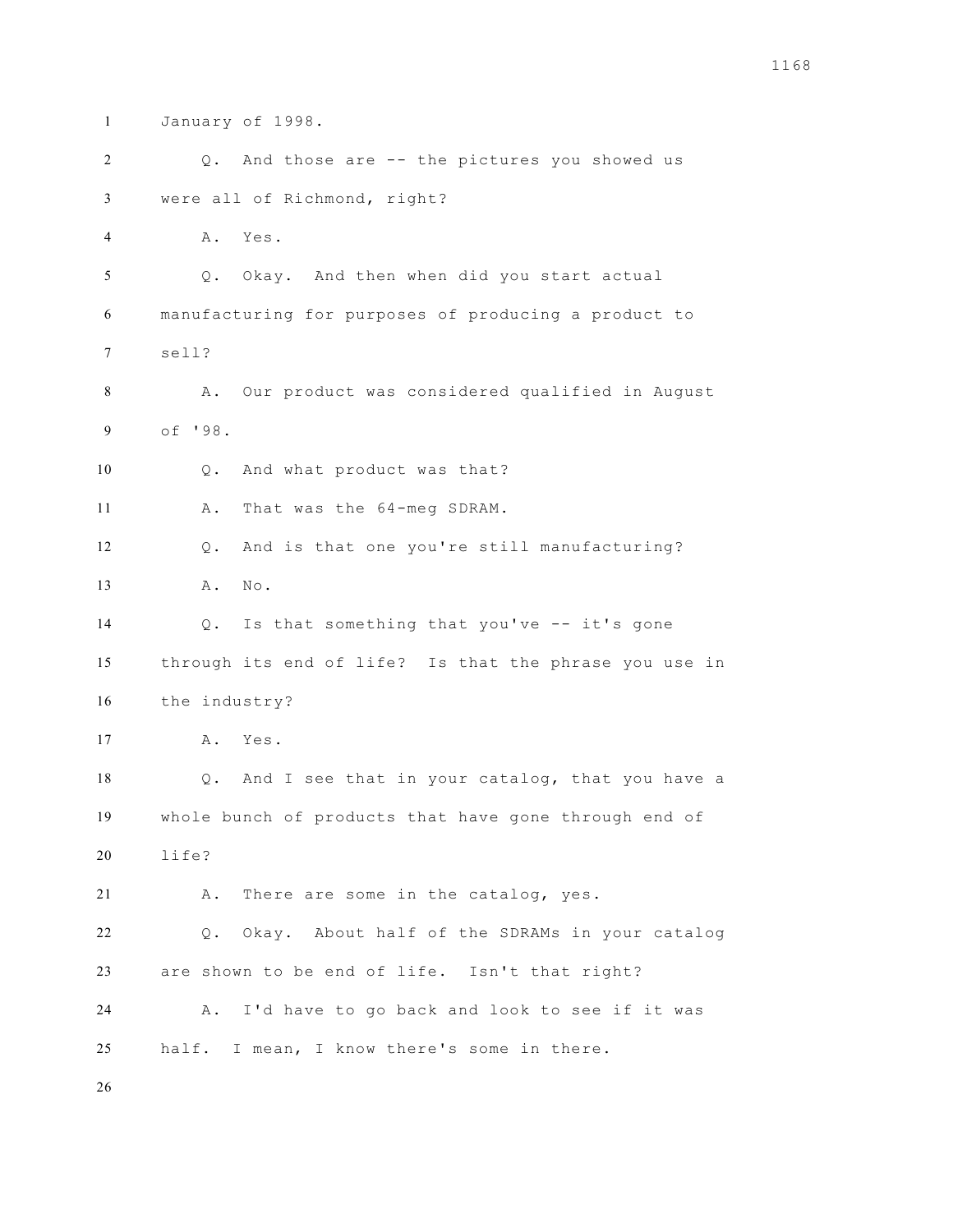Q. Okay. How many 64-meg SDRAM products were produced in Richmond? A. How many chips? Q. Chips, is that how you keep count? A. Well, I don't know the answer to that question off the top of my head. Q. Can you give us an approximation? A. I really can't. Q. How many sets of masks did you use when you were producing those? A. 64-meg SDRAM? Q. Yes, sir. 13 A. We built that at 0.24, we built that at 0.20, we built that at 0.19, we built that at 0.17, so four separate mask sets by technology, and at 0.24, we probably had at least one -- we probably had at least one complete redesign for each one of those and a handful of partial redesigns for each one of those as well. Q. Okay. So, that would mean, if I -- and just so I make sure I understand, when you say 0.24, you mean 0.24 microns? A. Yes. Q. That's the same as 240 nanometers? A. Yes.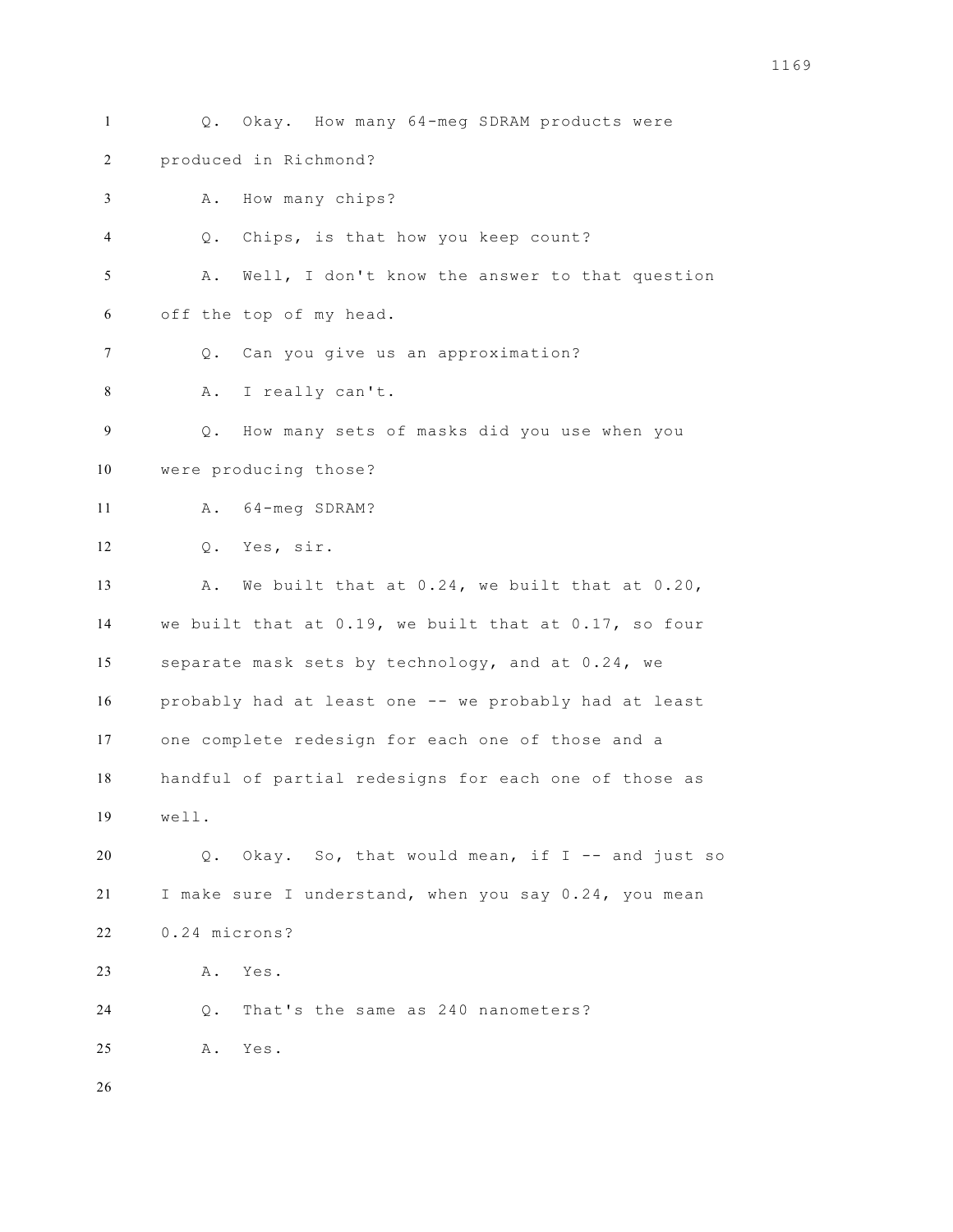Q. And every time you shrink it, you have to do a new mask set? A. Yes. Q. Okay. And when did you stop production of the 64-meg SDRAM? A. Probably in 2000 or 2001. Q. Okay. A. Probably 2001. Q. So, you maybe manufactured the 64-meg SDRAM for something a little under three years? A. Yes. Q. And in the three years, you did it in four different processes or four different shrinks? A. Yes. Q. And for each of those, you would have done at least two complete sets of masks? A. Yes, more than likely. Q. Okay. So, that averaged out to, what, sort of like two and a half mask sets a year? A. Assuming we weren't building any other products. Q. Just for this one product. A. Yeah, that's probably a reasonable average. Q. Okay. So, like every four months or so -- A. Well, let me correct that.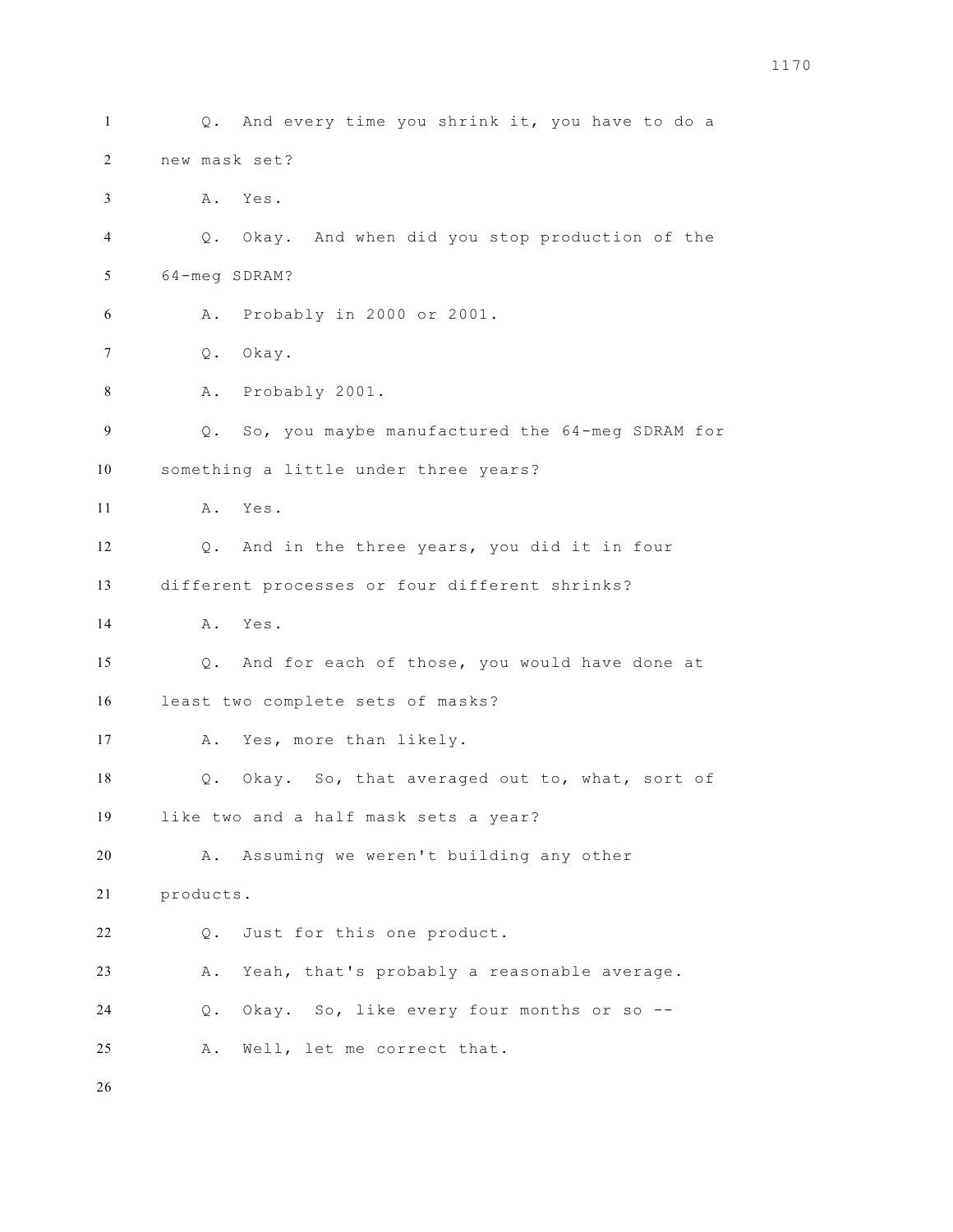Q. Sure.

 A. You need multiple mask sets depending on how much volume you're running.

 Q. Do you remember how many mask sets you needed -- I know you didn't remember the volume, but -- A. Well, you always want to have at least two in case you break a mask or you damage a reticle or something like that, so at least two, and if you're running full volume in the factory, in that time frame, there was probably at least three, potentially four of those mask sets at a time. Q. And for a while, did you run full volume for the 64-meg SDRAM? A. Yes. Q. And what's full volume at the Richmond plant? A. Today, it's about 12,000 wafer starts per week. Q. And how many chips is that? 18 A. With the -- as I testified earlier, it's about 3 and a half million chips per week. Q. Okay. 3.5 million chips per week, right? A. Yes. Q. So, let's go back to this mask issue that you talked about. So, when you were manufacturing the 64-meg SDRAM at a 0.24 micron process, you would have had at least two full sets of masks, maybe three?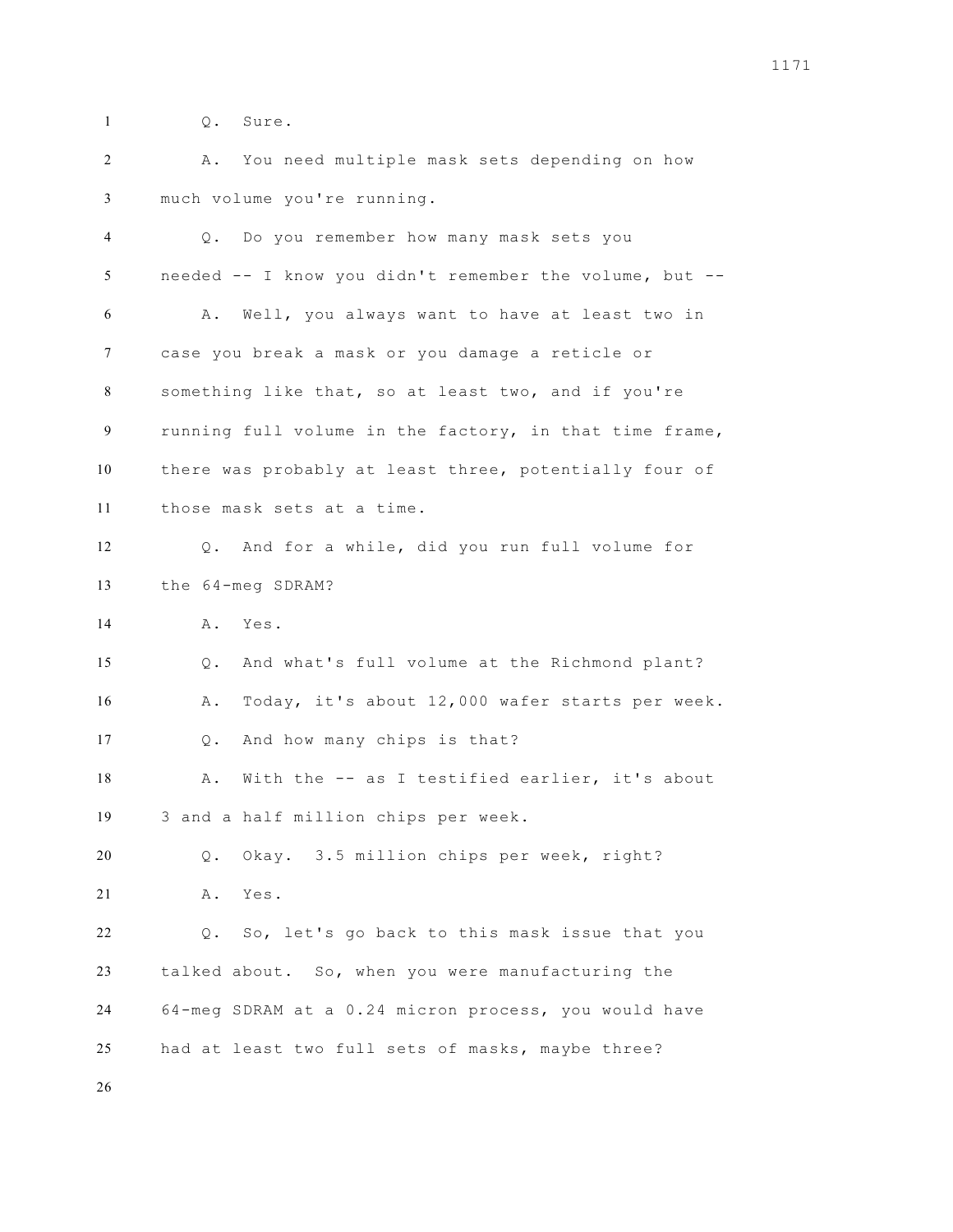**A.** Yes.

| 2  | And then you transitioned to the 0.20, and you<br>Q.    |
|----|---------------------------------------------------------|
| 3  | would have had another two or three full sets of masks? |
| 4  | Α.<br>Yes.                                              |
| 5  | But there would have been a redesign on the<br>Q.       |
| 6  | 0.24 as best you recall, so you would have had another  |
| 7  | two or three for that?                                  |
| 8  | Well, it depends at what point in your<br>Α.            |
| 9  | qualification, in your ramp you have to do the          |
| 10 | redesign.                                               |
| 11 | Well, $I'm --$<br>$Q$ .                                 |
| 12 | Typically, you do a full mask redesign as<br>Α.         |
| 13 | you're going through the learning process up front, so  |
| 14 | at that point you've got one full mask set, you         |
| 15 | redesign it, you have another full mask set.            |
| 16 | Q. Okay. Just give me your best estimate for how        |
| 17 | many mask sets you would have had during the time, the  |
| 18 | three years or so, two and a half years, that you were  |
| 19 | manufacturing 64-meg SDRAM.                             |
| 20 | Well, if on average we had three mask sets plus<br>Α.   |
| 21 | a redesign, that would be four mask sets per, plus some |
| 22 | partial redesigns. We're pushing probably the           |
| 23 | equivalent of five per technology mode. So, at least    |
| 24 | 20 mask sets.                                           |
| 25 | Okay, well, let me write down 20 mask sets, and<br>Q.   |
| 26 |                                                         |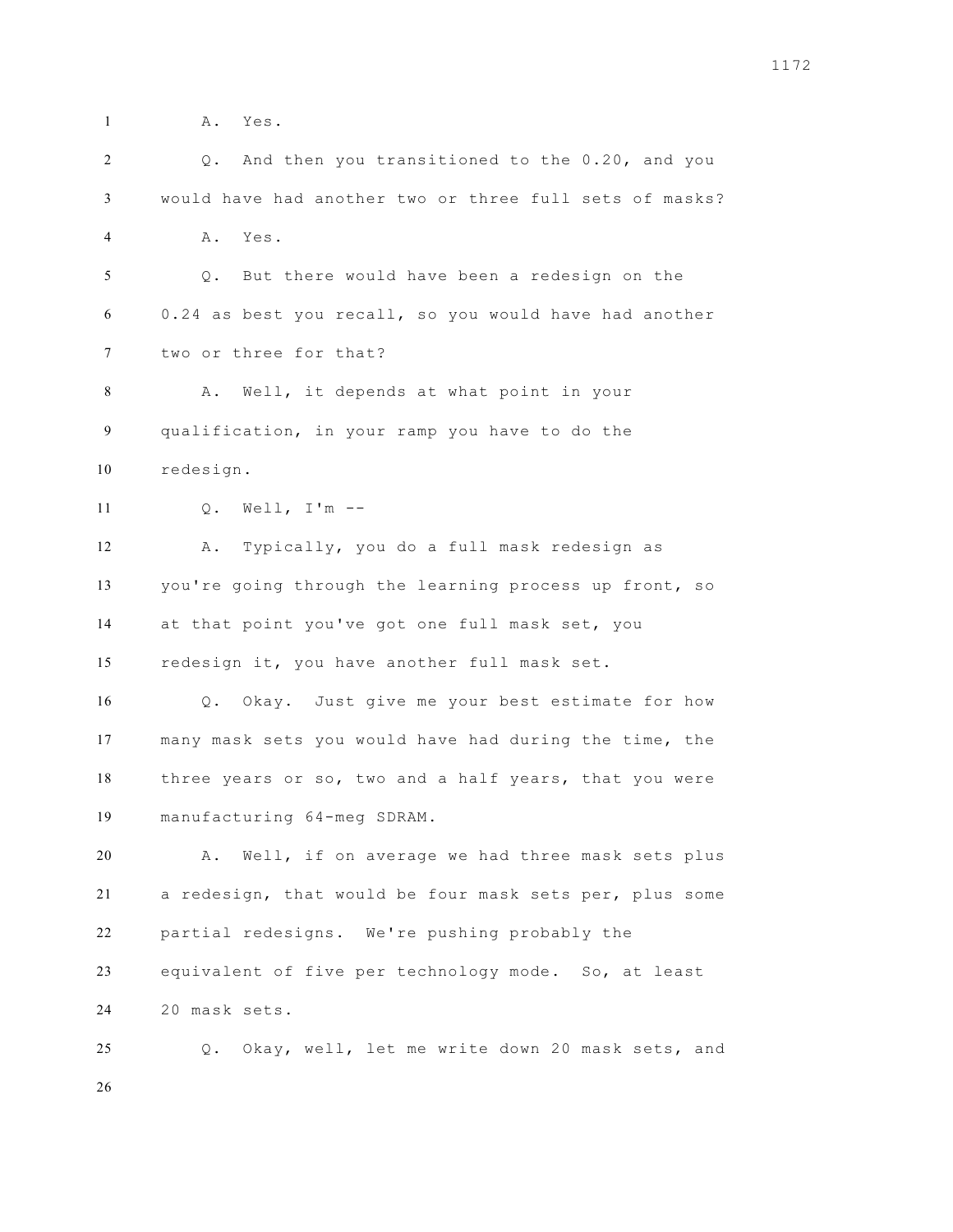we understand that's your approximation. Then after you got started with the 64-meg SDRAM, which you qualified in August of '98, did you move on to another product? A. Yes. Q. What was that? A. Our next product was a 256-meg SDRAM. Q. Okay. And when did you start -- when did you qualify that? A. I don't know an exact date. Q. Can you give me an approximation? A. I think we started work on that in early 2000, sometime -- sometime in early 2001. I would be guessing. Q. Is that when it was qualified or when you started production? A. Well, I don't know that I -- Q. Or are those the same? A. I'm not sure how you're using the terms. Q. I was just trying -- earlier you told me you qualified the 64-meg SDRAM in August of '98. A. I use the word "qualification" as the culmination of the development process at my site, and at that point, that's a milestone where we've done all of our internal work, we've proven it internally, that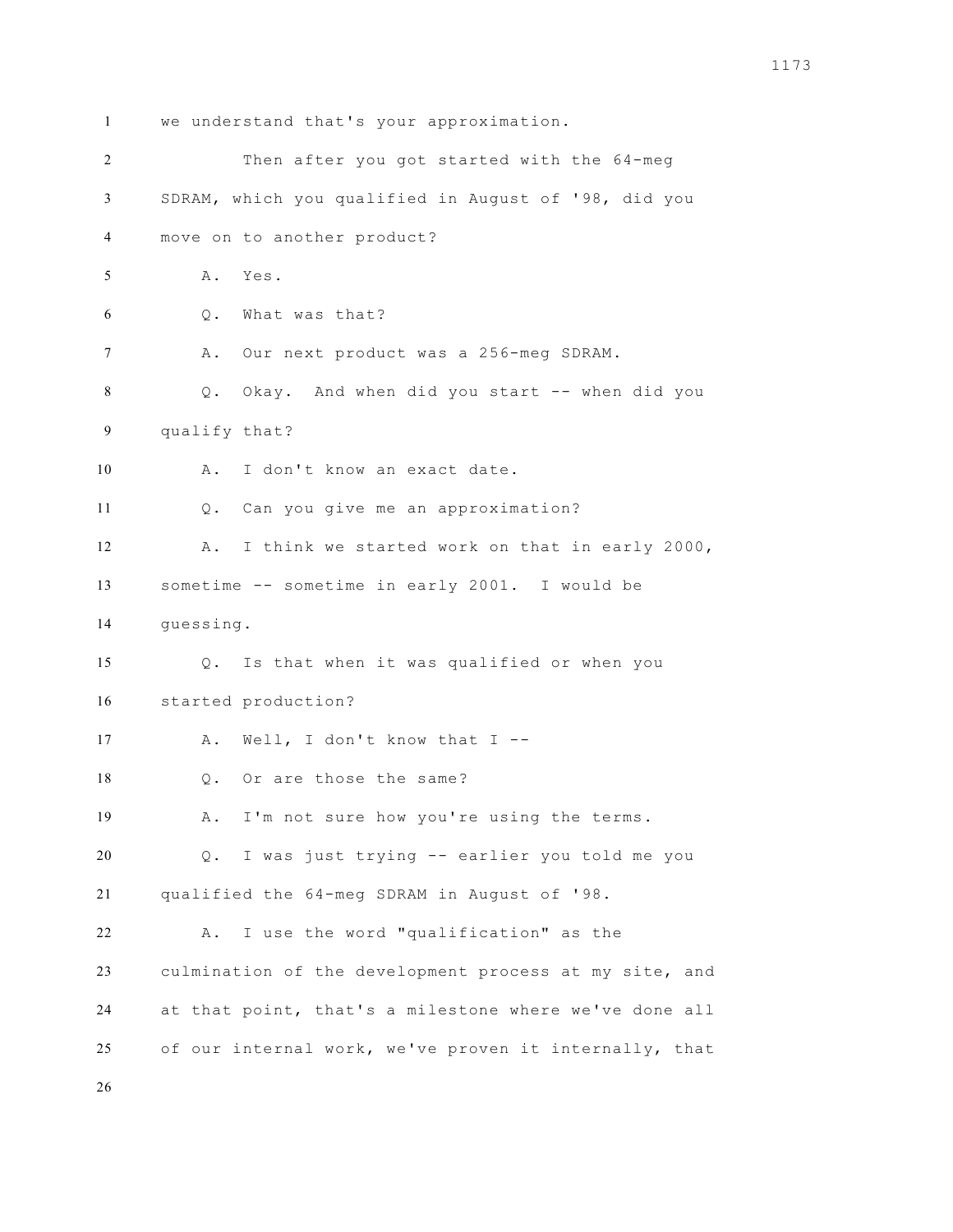it's reliable and meets all the performance requirements, we've sent it off to our customer, and he or she has given us feedback validating that product. So, that's how I would define "qualified." Q. Okay. And who was the customer who qualified the 64-meg SDRAM? A. I don't recall. Q. You don't know which customer? A. No. Q. Did this 64-meg SDRAM, did it meet the Intel specification PC166? A. I'm not sure what the Intel specification is. Q. Which JEDEC specification did it meet? A. I don't know which specific JEDEC specification. Q. Well, you know, don't you, there's a conflict for some of the SDRAMs between the Intel specs and the JEDEC specs? A. No, I don't know that. Q. Do you know which specification your product satisfied? A. Not specifically. Q. So, earlier when you told us that the products all manufactured -- all satisfied a JEDEC specification, what's the basis for your testimony?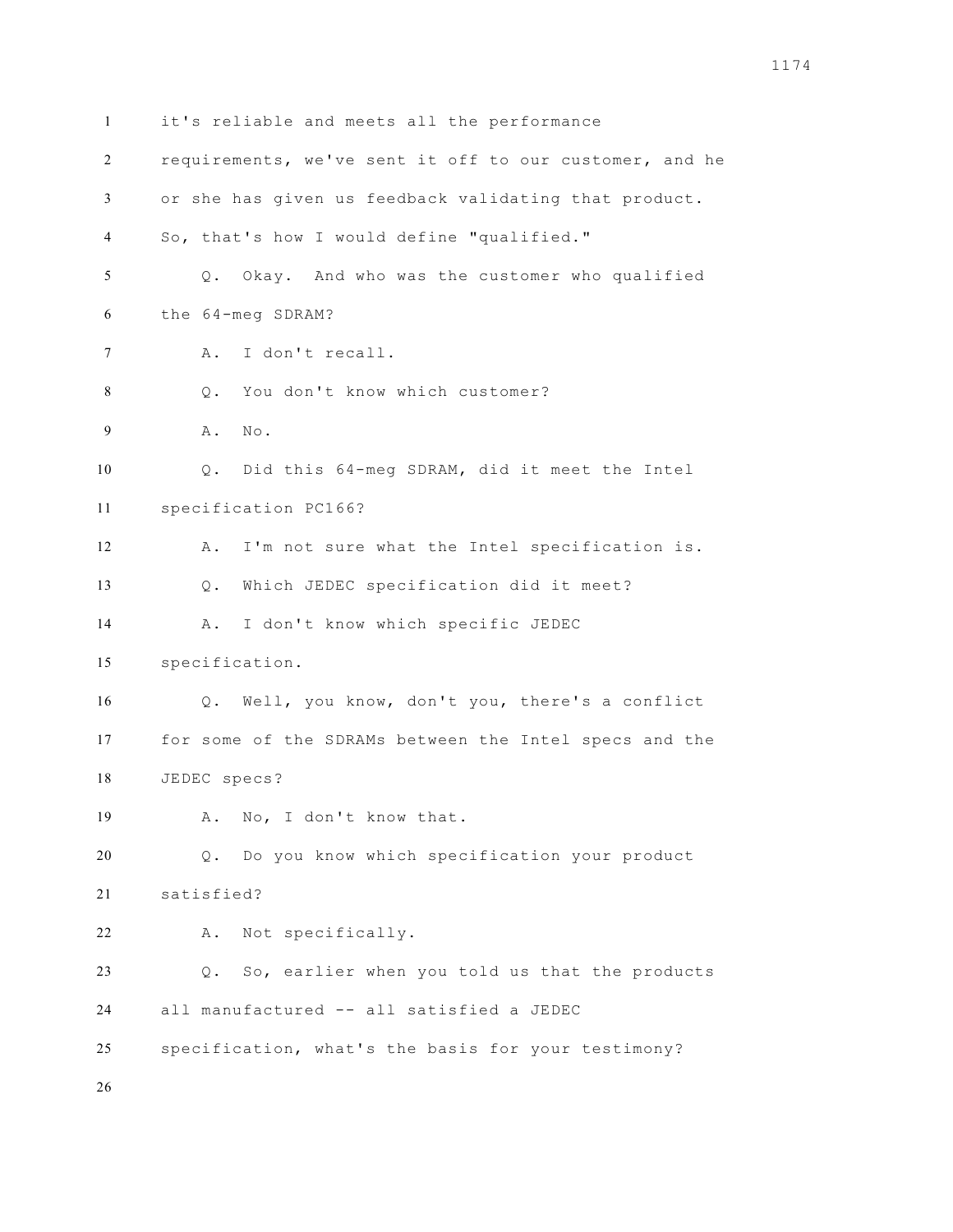A. General business knowledge and conversations that I have in my day-to-day operation. Q. In your catalog, CX-2466, does this tell us whether the products meet a JEDEC specification? A. I don't know. Q. Does everything in this catalog meet a JEDEC specification? A. I haven't looked through the entire catalog. Q. Do you know for a fact that everything you manufacture at Richmond meets a JEDEC specification? A. It's my understanding that they do. 12 0. Do you know it for a fact? A. I -- I haven't compared a design to a specification, no. Q. Have you ever spoken with Intel about their specifications? 17 A. No, I have not. Q. Do you intend that some of your DRAMs be used with Intel chipsets? A. Yes. Q. And you understand to be used with Intel chipsets, they have to meet the Intel specification, correct? A. One could reach that conclusion. I -- I -- you know, I --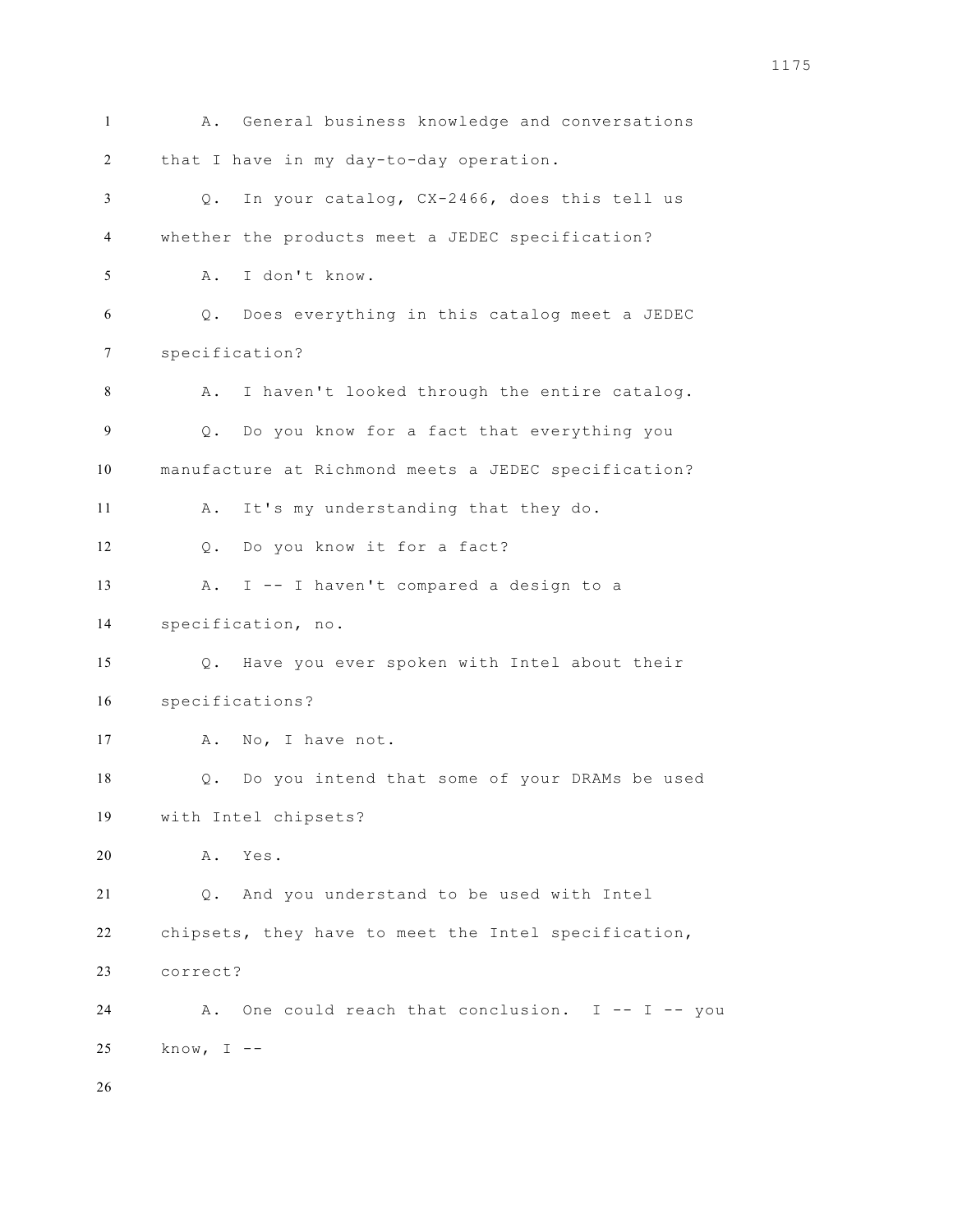Q. Do you have enough experience in the field to know whether they do or don't? A. I do not. Q. Okay. And do you know whether it's a policy at Infineon that they only make products that meet JEDEC specifications? 7 A. I don't know that I've seen a policy that says that. Q. And you know for a fact, don't you, that Infineon manufactures products that don't meet JEDEC specifications? A. I think we manufacture a lot of logic parts, for example, that are custom to a customer's application. Q. Well, you manufacture DRAM that doesn't meet any JEDEC specification, don't you? A. Me personally in Richmond? Q. No, I mean Infineon, the company. A. I'm not sure if we do or don't. I mean, if you're talking about something other than commodity DRAMs now? Q. Well, I'm just -- the products in your catalog. Are you familiar with this catalog that Mr. Catt showed you earlier? A. Vaguely familiar. I mean, I can look at it and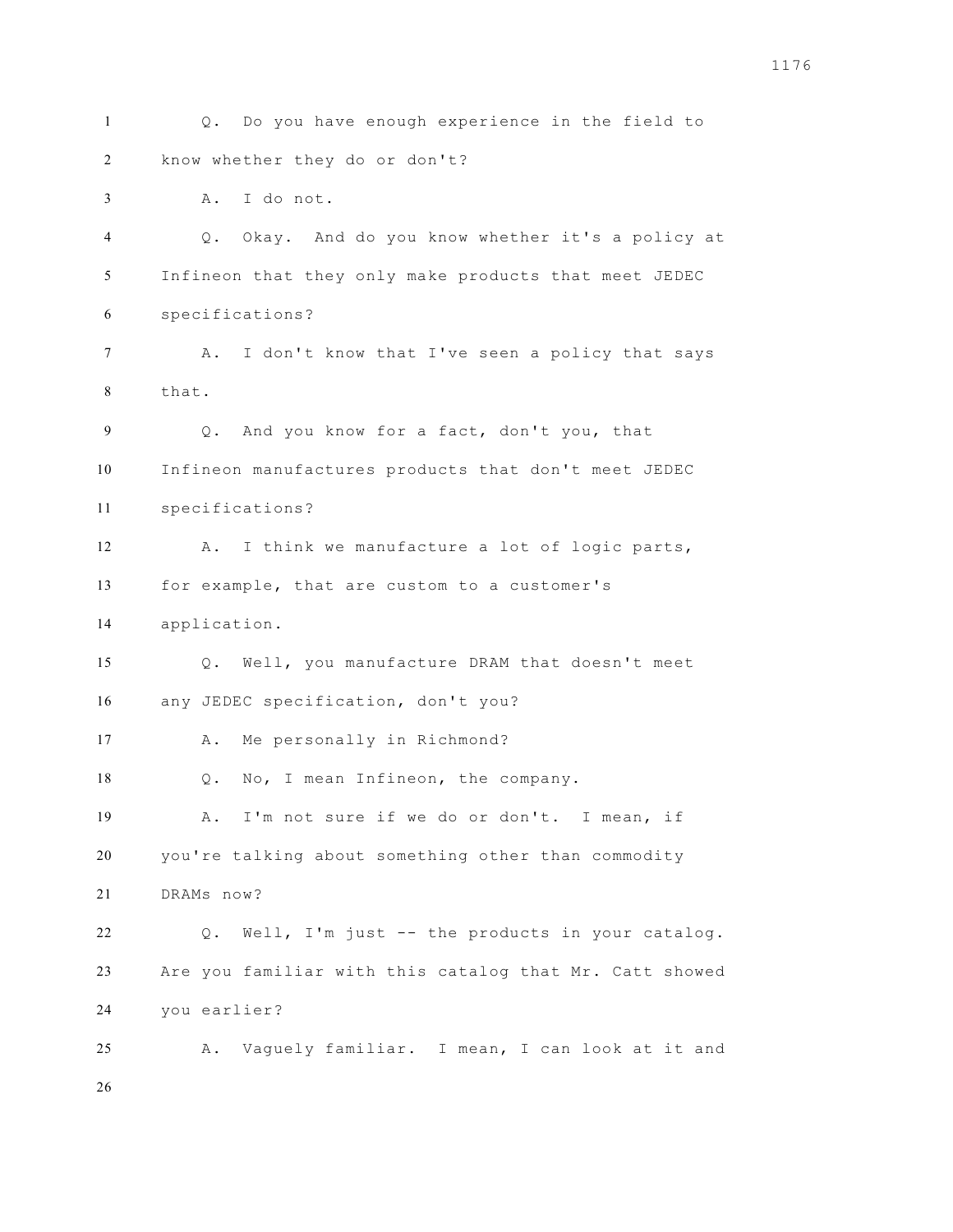talk about it.

 Q. Is it something you use in the normal course of your business?

 A. No, it's not. Q. Well, does everything in your -- in the catalog, all the DRAMs and all the DRAM modules, do you know if they all meet a JEDEC specification or not? A. I think the SDRAM and the double data rate do. I really don't have an opinion on anything else that's in this catalog as to whether it's JEDEC-compliant or not. Q. And you think the SDRAM does because other people have told you that? A. That's right. Q. And -- but you can't tell me what specification it meets? A. No, I can't. Q. And as part of what -- the quality control at your plant in Richmond, who's in charge of making sure that the products meet a JEDEC specification, if, in fact, they do? Who does that? A. Ultimately, that's my responsibility. Q. Well, I mean, don't you have a quality assurance person who has the JEDEC manual and who compares the JEDEC manual and the specifications to the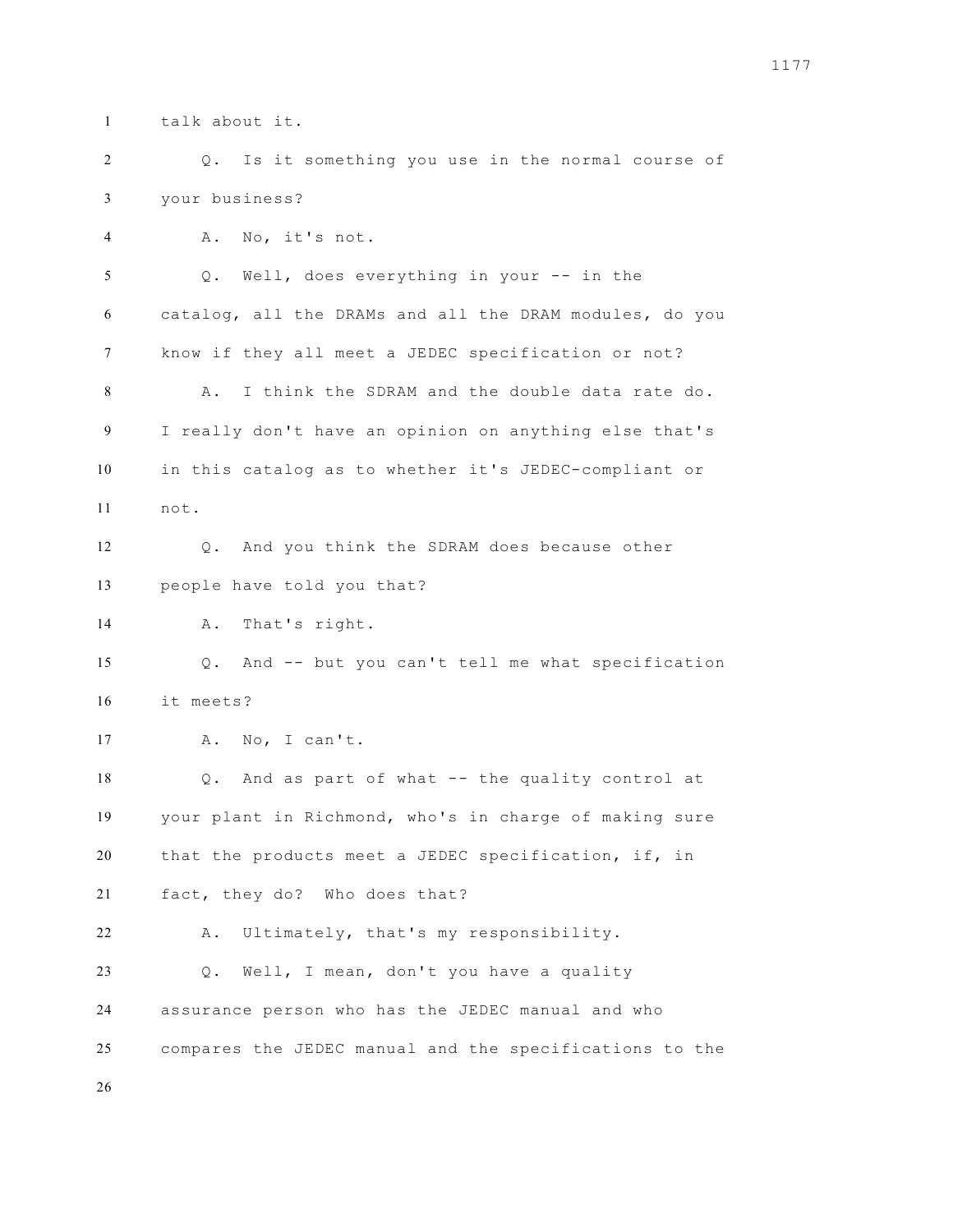products to make sure they meet it? A. No, my quality people don't do that. Q. Okay. And it's not important enough that a product meets or doesn't meet a JEDEC specification for a reference to whether it meets or doesn't meet it to show up in this catalog, is it? A. I'm not -- please repeat your question. I'm not sure I understand it. Q. Certainly. The catalog doesn't indicate whether a product meets or doesn't meet a JEDEC specification, does it? A. I'd have to look through it in more detail to give you that answer. Q. Please feel free if you can do it. A. Okay. (Document review.) I don't see any reference to JEDEC in here. Q. Okay. Going back to my little chart, which I guess I should mark as DX -- 19 JUDGE McGUIRE: Twelve. MR. STONE: -- 12 just so we can keep going here. (DX Exhibit Number 12 was marked for identification.) BY MR. STONE: Q. Going back to DX-12, in early 2000 when you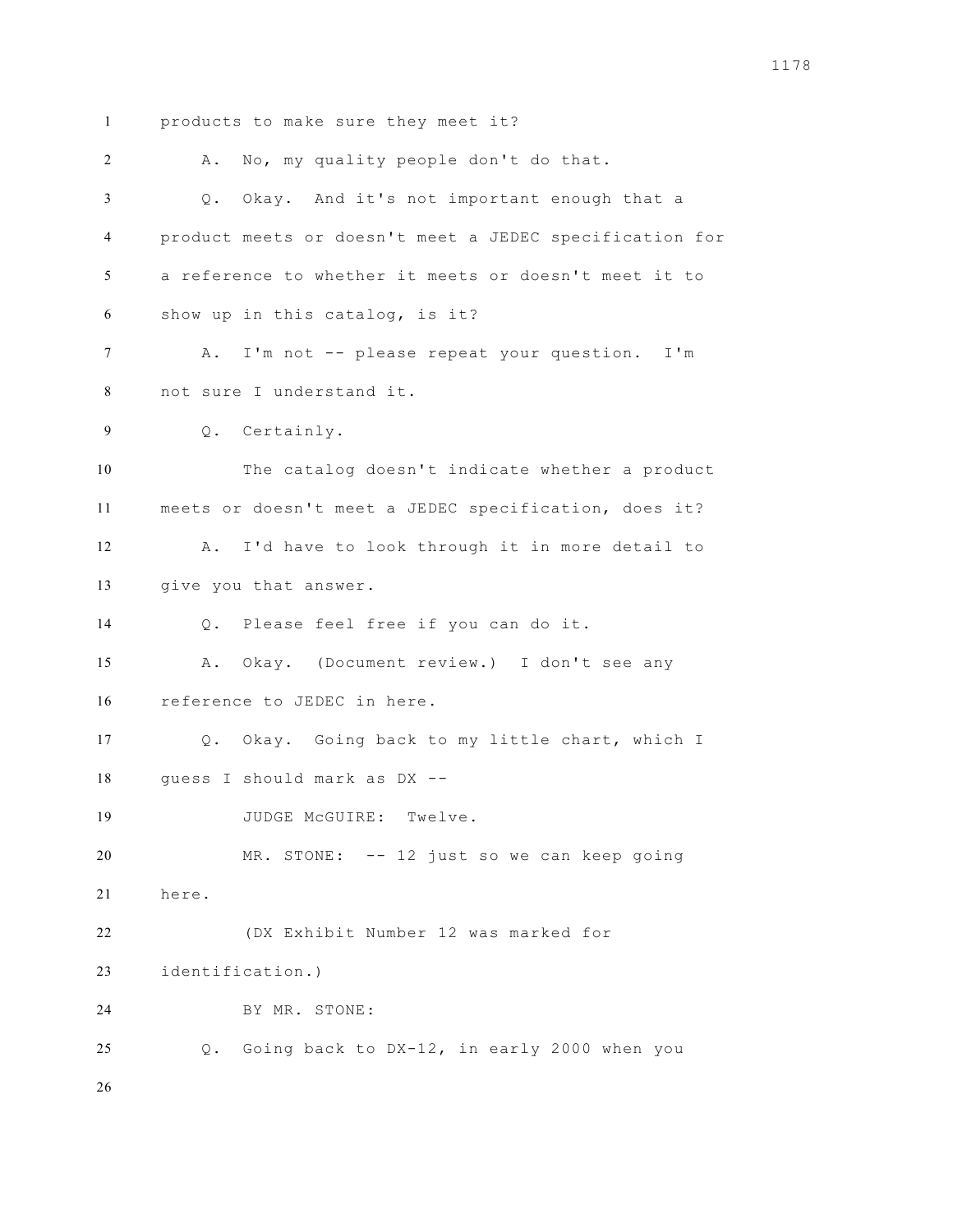qualified the 256-meg SDRAM, was there a particular customer who passed on that product? A. I'm not sure I understand when you say "passed." Q. That you qualified it -- earlier you told us you qualified it to meet a customer's specifications. Did I misunderstand? A. Well, we go ahead and build it to our internal specifications. We have test programs and parametric tests and things like to ensure the quality and the functionality and the performance, and then we send it off to the customer, and he does what he does with it, basically puts it into his computer system, goes through his internal set of tests, whatever that is, and either validates that it works and performs and functions as it's supposed to or gives us feedback otherwise. Q. Okay. And you still manufacture this 256-meg SDRAM that you started in early 2000? A. A shrink version of that, yes. Q. What different versions has it gone through? A. 0.17, 0.14, and 0.14 is what we build today. Q. Okay. And then when you started building the 256-meg SDRAM, did you do that in the same plant that was being used to build the 64-meg SDRAM?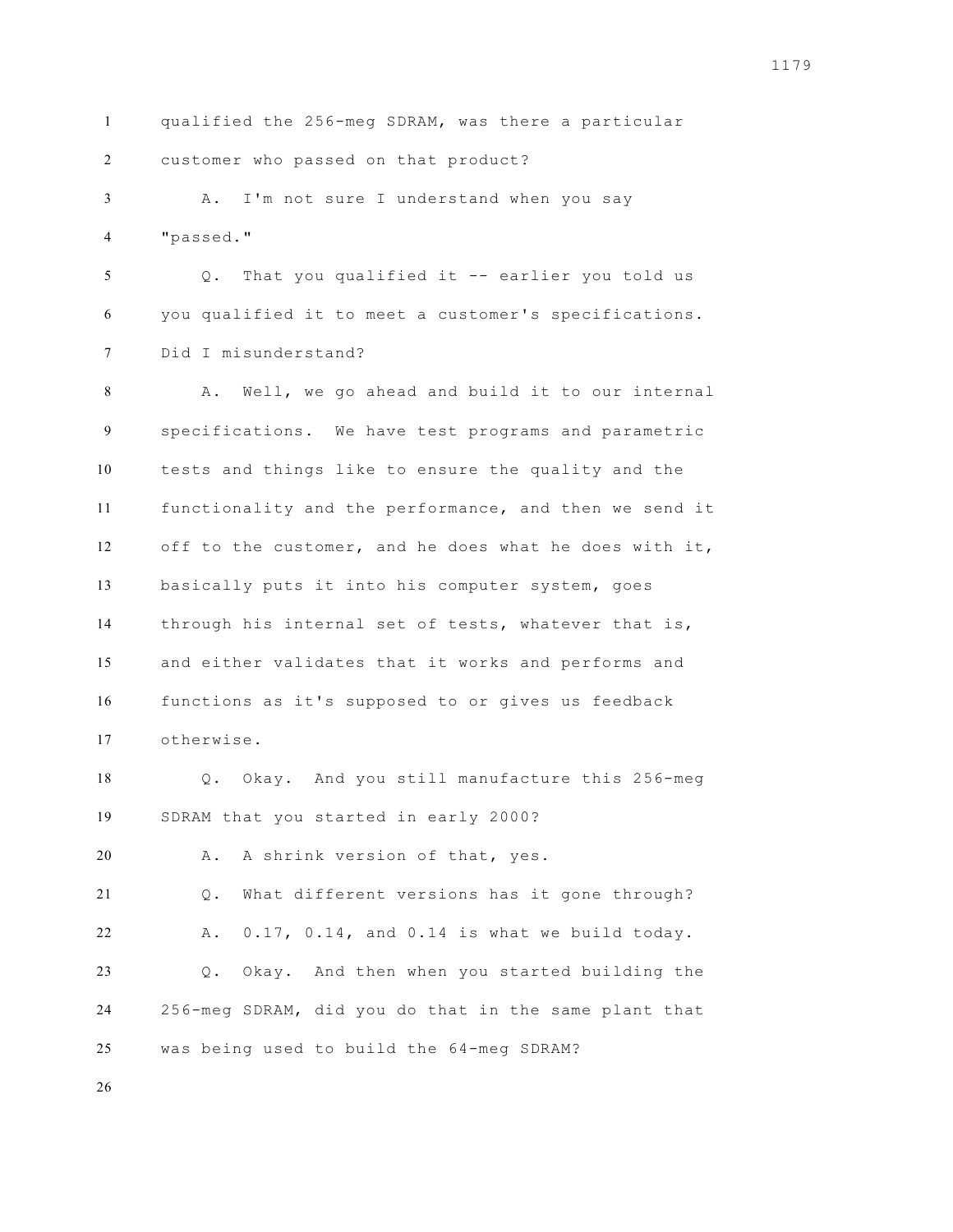**A.** Yes. Q. So, the plant can make multiple products, right? A. Yes. Q. Okay. And then have you made any other products besides these two SDRAMs in the plant in Richmond? 8 A. For -- yeah, we've made -- historically, we have manufactured some 128-meg SDRAM. Q. Okay, so -- and when did you start the 128-meg SDRAM? A. It would have been after the 256-meg SDRAM, so I'd be guessing in 2001. Q. Okay. And is that something you're still making today or -- 16 A. Not at the Richmond plant, no. Q. So, that's end of life already? 18 A. It is for the Richmond plant. Q. How long was the -- how long was the life of the 128-meg SDRAM in the Richmond plant? A. It was probably a little more than a year. Q. Can I put one-plus year, is that accurate? A. Yeah. Q. Now, when you told us earlier that you did about 12,000 wafer starts a week or 3.5 million chips a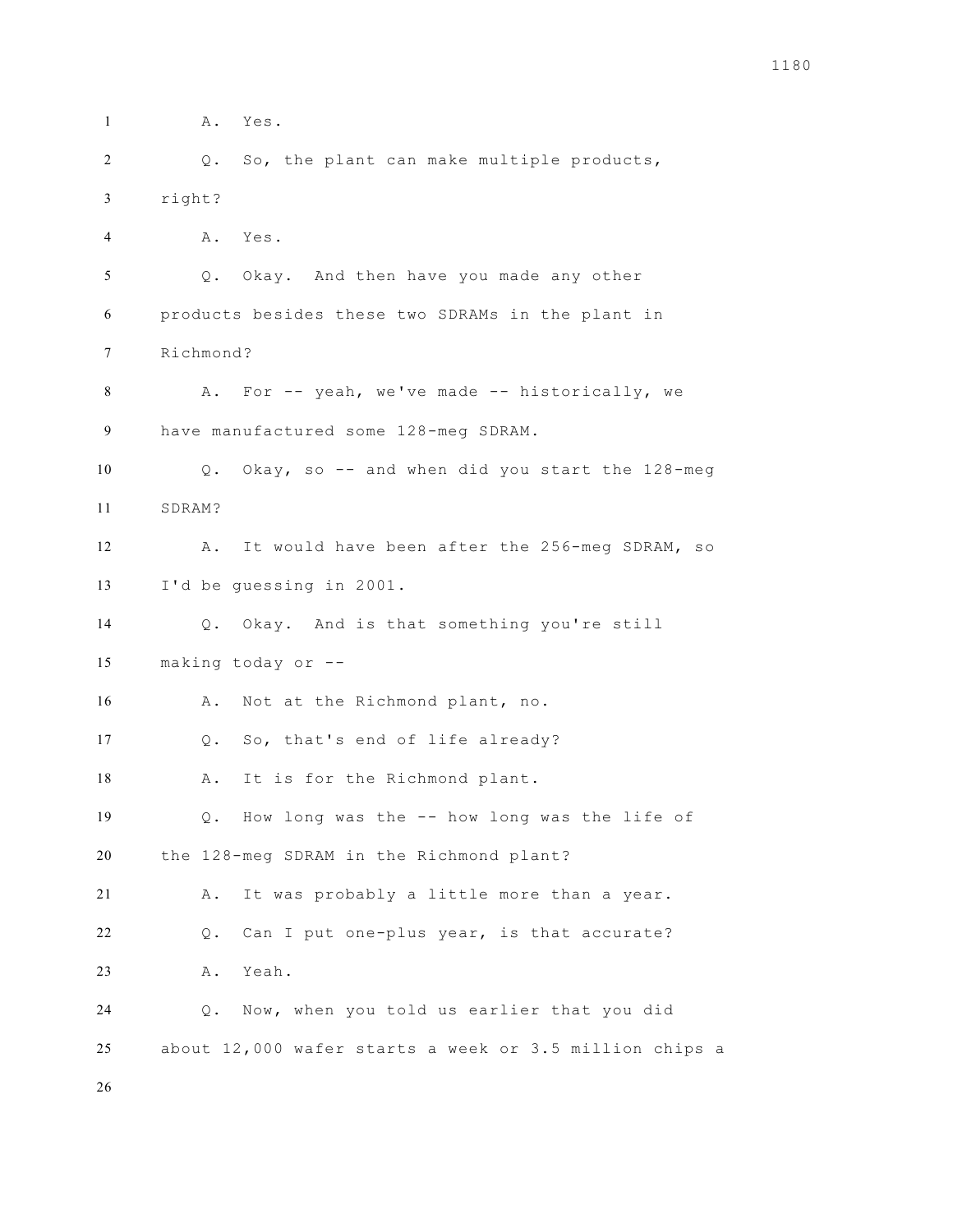week, that depends on the wafer size, doesn't it, the equivalency of those two numbers? A. It depends on the wafer size and it depends on the chip size and it depends on the yield. Q. And have you always used the same wafer size in Richmond? A. Yes. Q. And that's, what, 300 millimeters? A. No, it's eight-inch. It's 200 millimeters. Q. 200 millimeters. What's sort of state of the art today in terms of the wafer size? A. Our industry is beginning to transition from 200-millimeter to 300-millimeter or from eight to 12-inch. Q. And is there a plan to do that in Richmond? A. We started an expansion in 2000 to do just that but put it on hold. Q. Okay. Now, in addition to the 64-meg SDRAM, the 256-meg SDRAM and the 128-meg SDRAM, are there any other products that have been manufactured in the Richmond plant? A. Yes. Q. What would be another one? A. 256-meg double data rate. Q. I'm sorry, that's lousy, let me try it this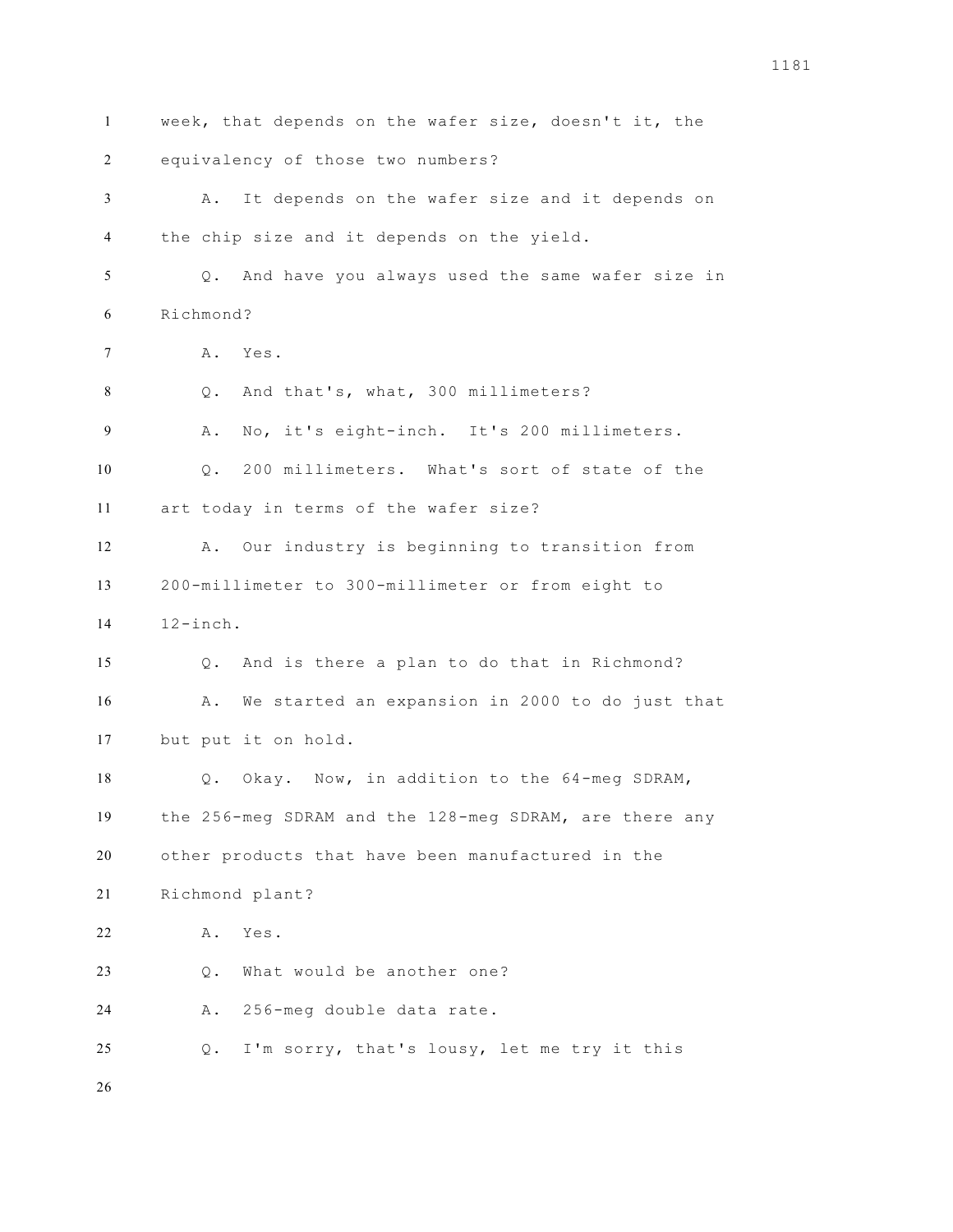way.

| 2  |                | And when did you start manufacture of that?             |
|----|----------------|---------------------------------------------------------|
| 3  |                | A. After the 256-meg SDRAM. I -- if we go back, I       |
| 4  |                | think we said we started that one in --                 |
| 5  |                | Q. Yep, we can do that. What you said was early         |
| 6  | $2000 for -$   |                                                         |
| 7  | Α.             | Early 2000, so it would have been middle or             |
| 8  |                | late 2000 that we would have started that.              |
| 9  |                | Q. So, I'll write mid to late 2000 if that's okay.      |
| 10 |                | And that one you're still manufacturing today?          |
| 11 |                | A. Yes.                                                 |
| 12 | $\mathsf{Q}$ . | And this is the one you told us there was a few         |
| 13 |                | extra months it took to get up to speed on that because |
| 14 |                | you had to buy some more equipment?                     |
| 15 |                | A. Yeah.                                                |
| 16 | Q.             | Why did you need additional equipment for the           |
| 17 | DDR?           |                                                         |
| 18 | Α.             | It requires additional processes that the SDRAM         |
| 19 |                | doesn't require.                                        |
| 20 | $Q$ .          | What are those?                                         |
| 21 | Α.             | The one I know about sitting here is dual gate          |
| 22 | oxide.         |                                                         |
| 23 | $Q$ .          | Dual data oxide?                                        |
| 24 | Α.             | Dual gate oxide as opposed to a single gate             |
| 25 | oxide.         |                                                         |
| 26 |                |                                                         |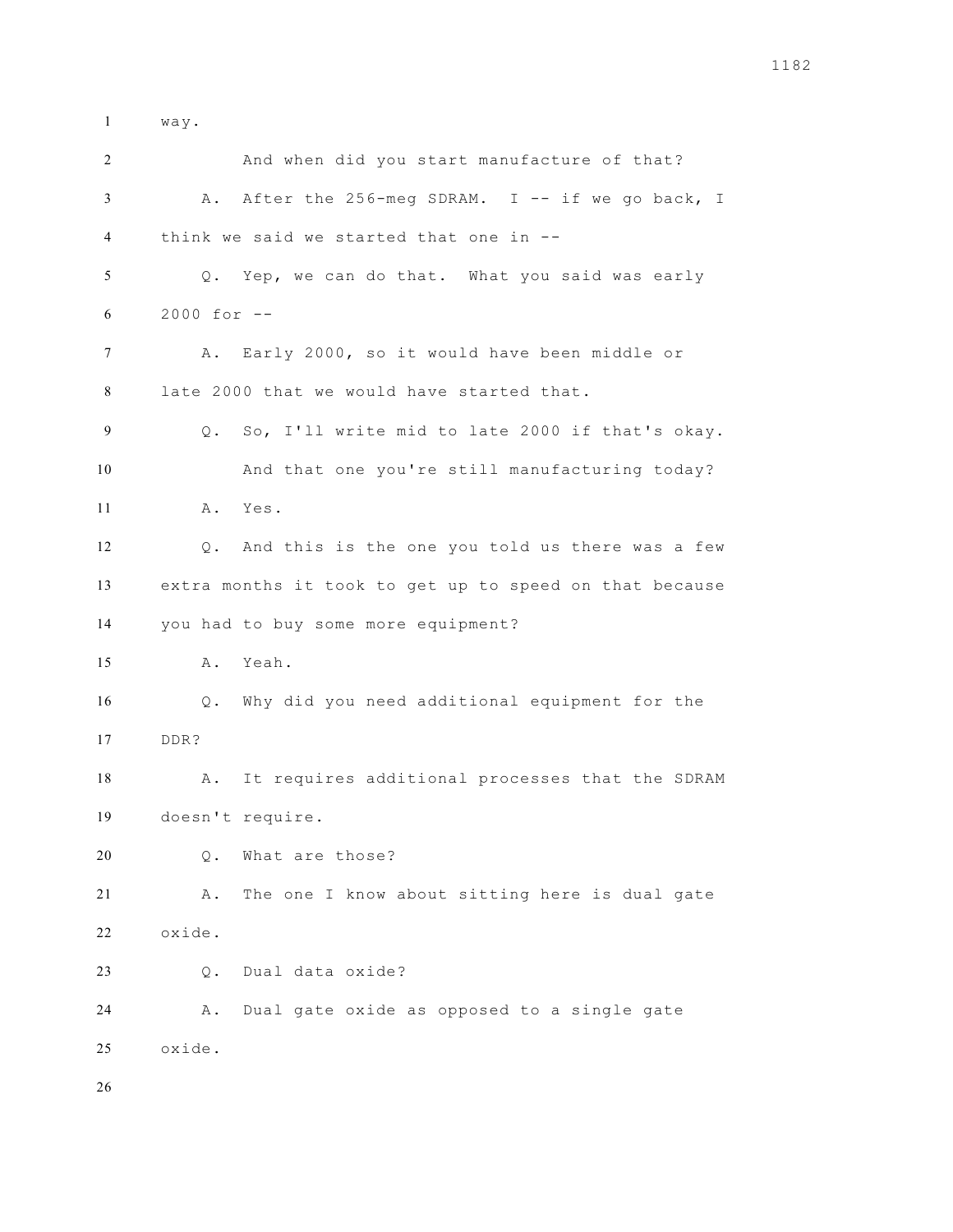Q. Okay. But there were some other things that it needed as well? A. I believe there were, but I can't give you a list. Q. Okay, okay. In what different shrinks did you manufacture the 256-meg DDR? A. 0.17 and 0.14. Q. Now, are there any other products that have been -- and just so I'm clear, the DDR was manufactured in the same processing facility as the SDRAM? 11 A. The same factory, yes. Q. Okay. And except for the additional equipment you had to order, it uses the same processing equipment? A. Generally the same, yes. Q. Are there any other products that you've manufactured in Richmond other than those that we have now listed on DX-12? A. No. Q. You told us earlier that building and running a fab plant is very expensive, right? A. Yes. Q. And you wouldn't expect a company the size of Rambus to be able to afford a fabricating plant, would you?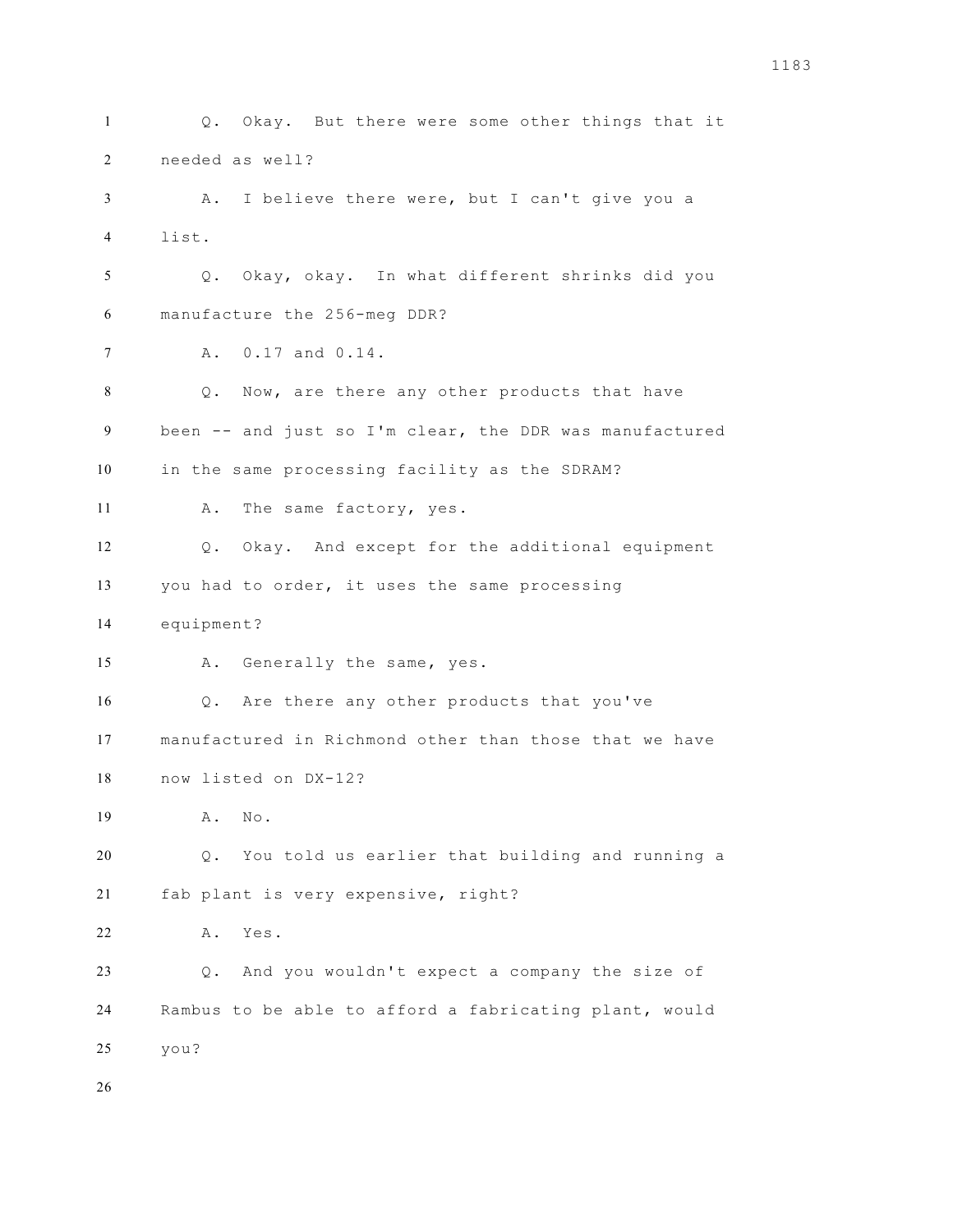A. No. Q. And you -- the -- when were you told that a decision had been made to manufacture 256-meg DDR at your plant in Richmond? A. I'm sorry, I don't understand the question. Q. When did you learn from somebody at Infineon that they wanted you to manufacture 256-meg DDR in Richmond? A. It would have been some months prior to when we started. Q. So, early 2000? A. At least early 2000. Q. And at the time when they told you that they wanted you to manufacture 256-meg DDR at the Richmond plant, did they talk to you about the possibility that based on what they knew then that Infineon's manufacture of DDR at the Richmond plant might infringe on patents owned by Rambus? A. No. Q. Did they ask you to share with them your views as to what it might cost you if you started making 256-meg DDR and then were later found to infringe and needed to switch to a product that didn't infringe? 24 A. No. Q. Nobody asked you to do any kind of analysis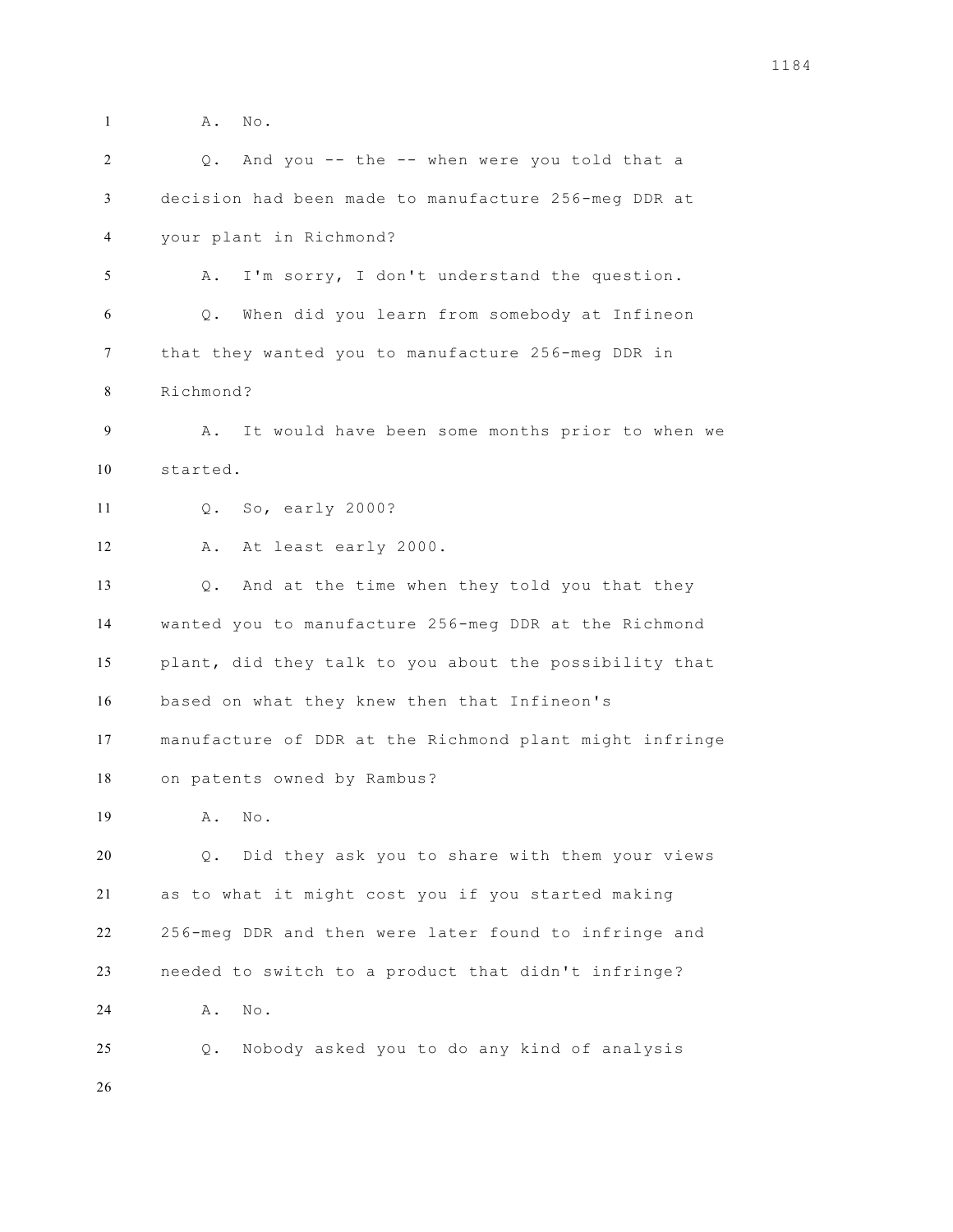like that, did they?

 A. No, they didn't. MR. STONE: I have no further questions of this witness, Your Honor. JUDGE McGUIRE: Okay, thank you, Mr. Stone. Mr. Catt, any further redirect? 7 MR. CATT: No redirect, Your Honor. JUDGE McGUIRE: Okay, then sir, you're excused. Thank you very much for your testimony, and if you want to take back your two wafers, feel free. THE WITNESS: Sure. Do you want me to take these back? 13 JUDGE McGUIRE: Yes, thank you. MR. STONE: Does he need the mask set, too, Your Honor? JUDGE McGUIRE: Yeah, do you want the mask back, too, Mr. Becker? 18 MR. CATT: He said we can keep that, Your Honor. JUDGE McGUIRE: Okay, I will have FTC keep custody of the mask. How do the parties want to proceed at this point? Do you want to take a break now for lunch or go ahead and continue the cross examination of Mr. Rhoden? MR. PERRY: I'm flexible, Your Honor. I don't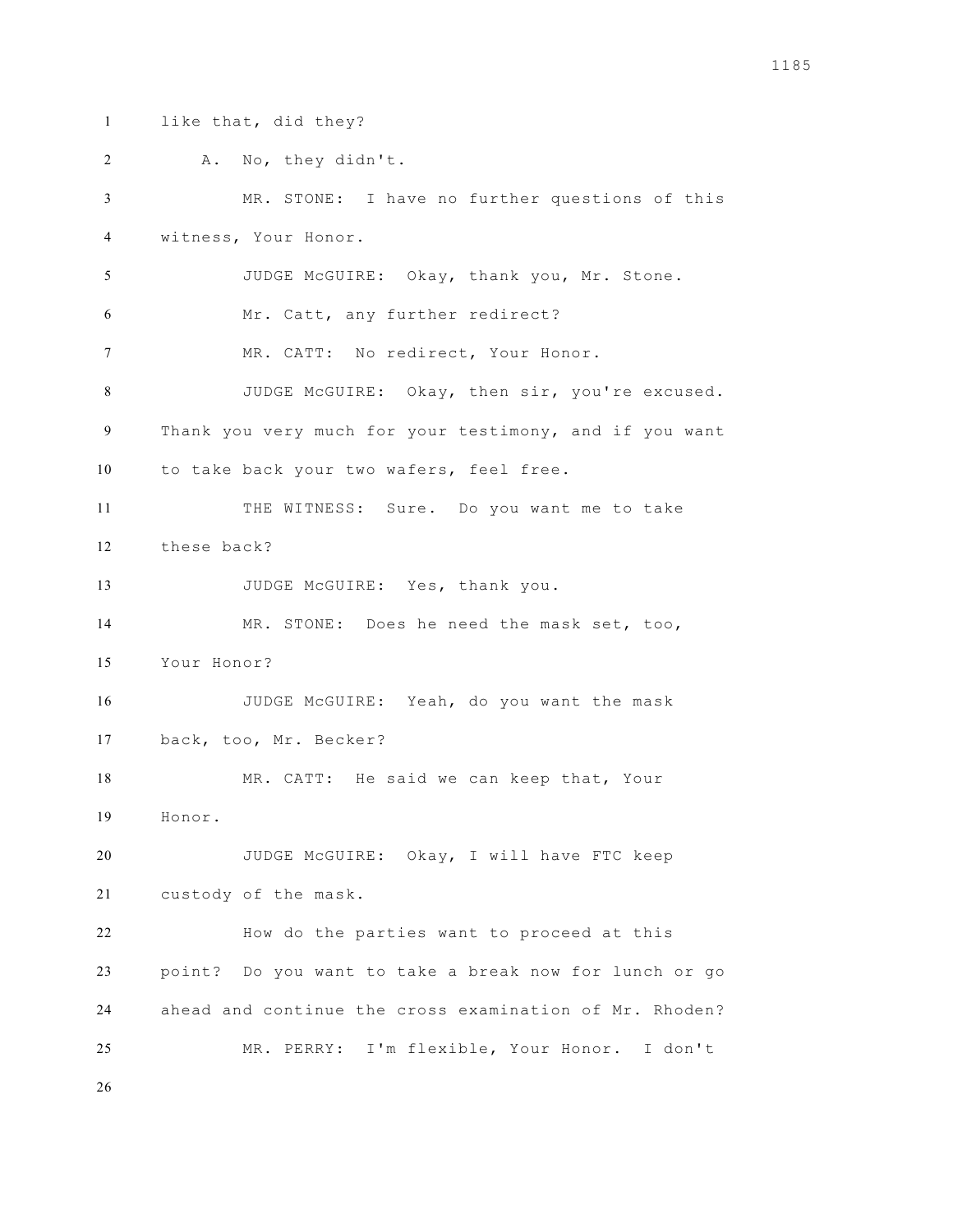see the witness here. I can start now. It doesn't -- I can go until 1:00 or wait until 1:00, Your Honor. JUDGE McGUIRE: Mr. Oliver, any thoughts? MR. OLIVER: Yes, not knowing how long we would be this morning, I told Mr. Rhoden to be here at 1:00. JUDGE McGUIRE: I thought you said you saw him here already. MR. PERRY: No, I said I didn't see him. JUDGE McGUIRE: Okay, then let's take a break. It's 20 to 12:00, and let's reconvene at 1:00, then. Off the record. (Whereupon, at 11:40 a.m., a lunch recess was taken.)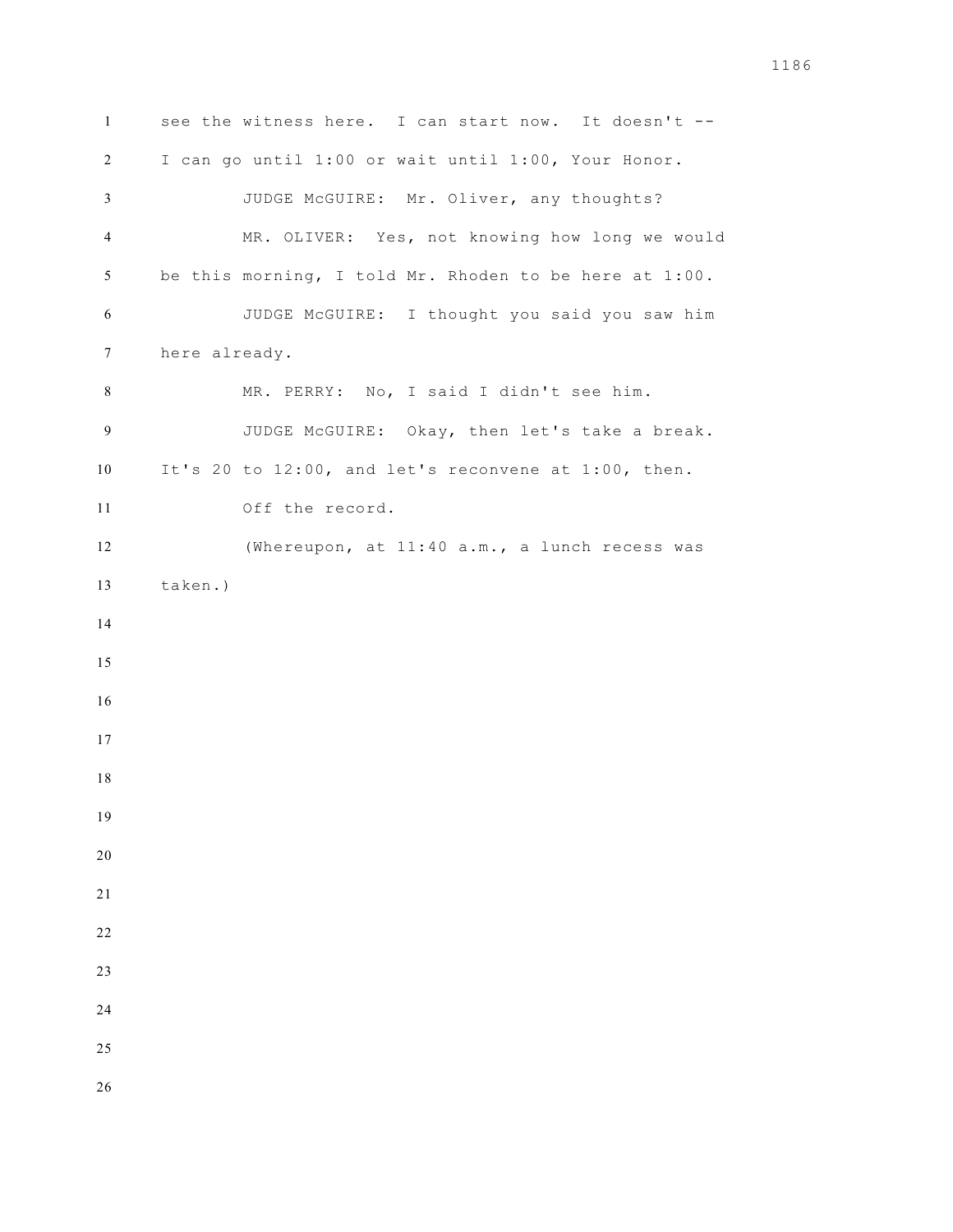| 1  | AFTERNOON SESSION                                       |
|----|---------------------------------------------------------|
| 2  | (1:00 p.m.)                                             |
| 3  | JUDGE McGUIRE: This hearing is now in order.            |
| 4  | At this time, complaint counsel may call its            |
| 5  | next witness.                                           |
| 6  | MR. OLIVER: Your Honor, this afternoon we had           |
| 7  | planned for the continuation of cross examination of    |
| 8  | Mr. Desi Rhoden.                                        |
| 9  | JUDGE McGUIRE: Okay, Mr. Rhoden, would you              |
| 10 | please approach, and I caution you, you are still under |
| 11 | oath from the other day.                                |
| 12 | THE WITNESS: Yes, sir.                                  |
| 13 | JUDGE McGUIRE: All right, have a seat. Thank            |
| 14 | you.                                                    |
| 15 | Mr. Perry, you may proceed.                             |
| 16 | MR. PERRY: Thank you, Your Honor.                       |
| 17 | $When$ - $-$                                            |
| 18 | DESI RHODEN                                             |
| 19 | a witness, called for examination, having previously    |
| 20 | been duly sworn, was examined and testified further as  |
| 21 | follows:                                                |
| 22 | CROSS EXAMINATION (cont.)                               |
| 23 | BY MR. PERRY:                                           |
| 24 | Mr. Rhoden, there's fresh water for you in case<br>Q.   |
| 25 | you need it.                                            |
| 26 |                                                         |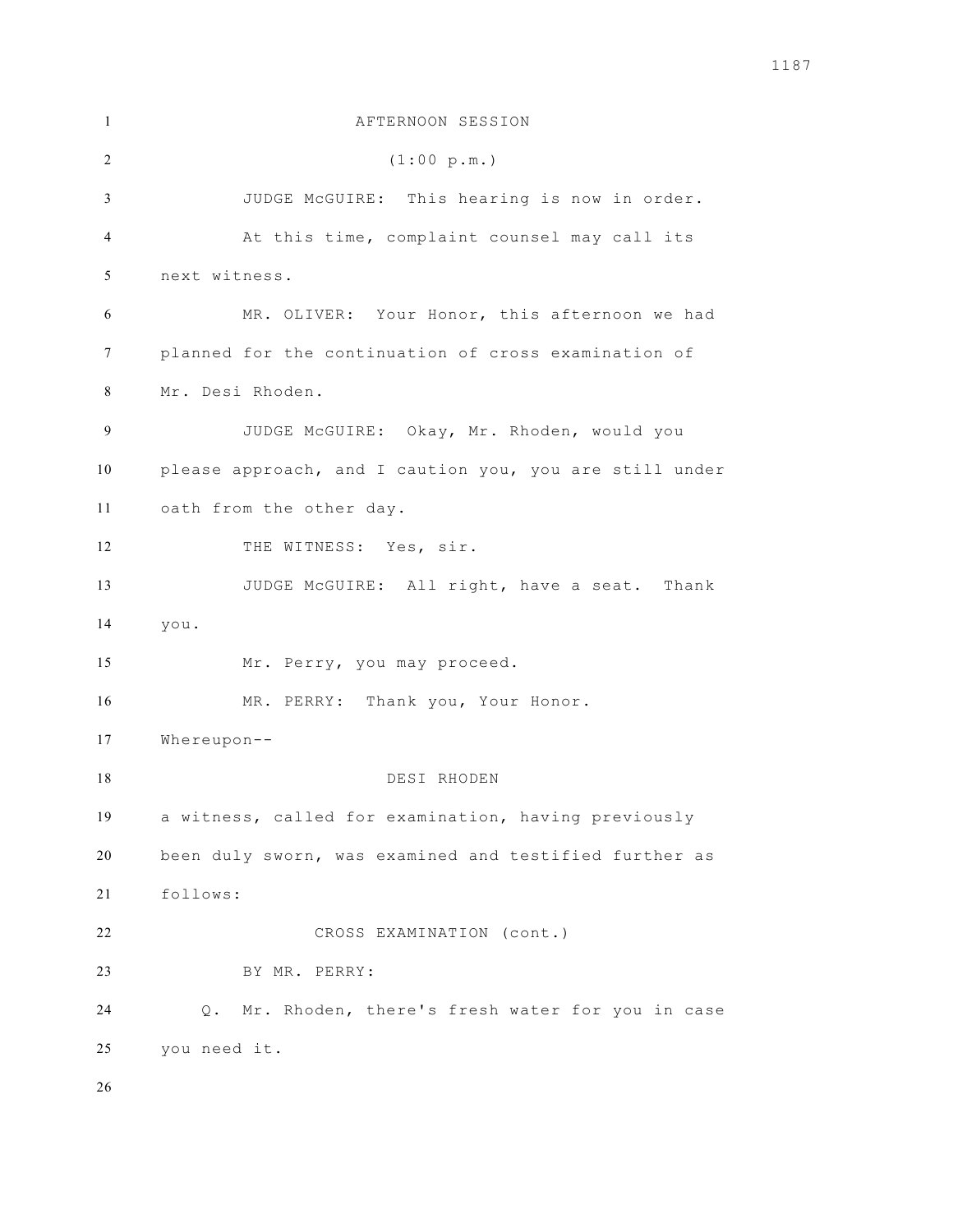A. Yes, I see. Q. And I've also put in front of you the deposition transcript from this matter -- JUDGE McGUIRE: Okay, Mr. Perry, I'm having trouble. I can't hear you now. Maybe it's just -- MR. PERRY: How is this, Your Honor? JUDGE McGUIRE: -- I'm not used to hearing your voice maybe is part of it. MR. PERRY: It's been too long, Your Honor. 10 JUDGE McGUIRE: Yeah. MR. PERRY: I'll speak up. 12 THE WITNESS: Okay. MR. PERRY: I have also put the deposition transcript from this matter in front of you in case you need to refer to it, and Your Honor, there is one up on the Bench, as well. 17 JUDGE McGUIRE: Right, okay. 18 THE WITNESS: Okay. BY MR. PERRY: Q. When we left off last Friday, we were talking about the DDR SDRAM standardization process at JEDEC, and I wanted to talk a little bit more about that. I think we established that the official JEDEC publication of that standard occurred in June 2000. We can look at it if you'd like. It's RX-1655.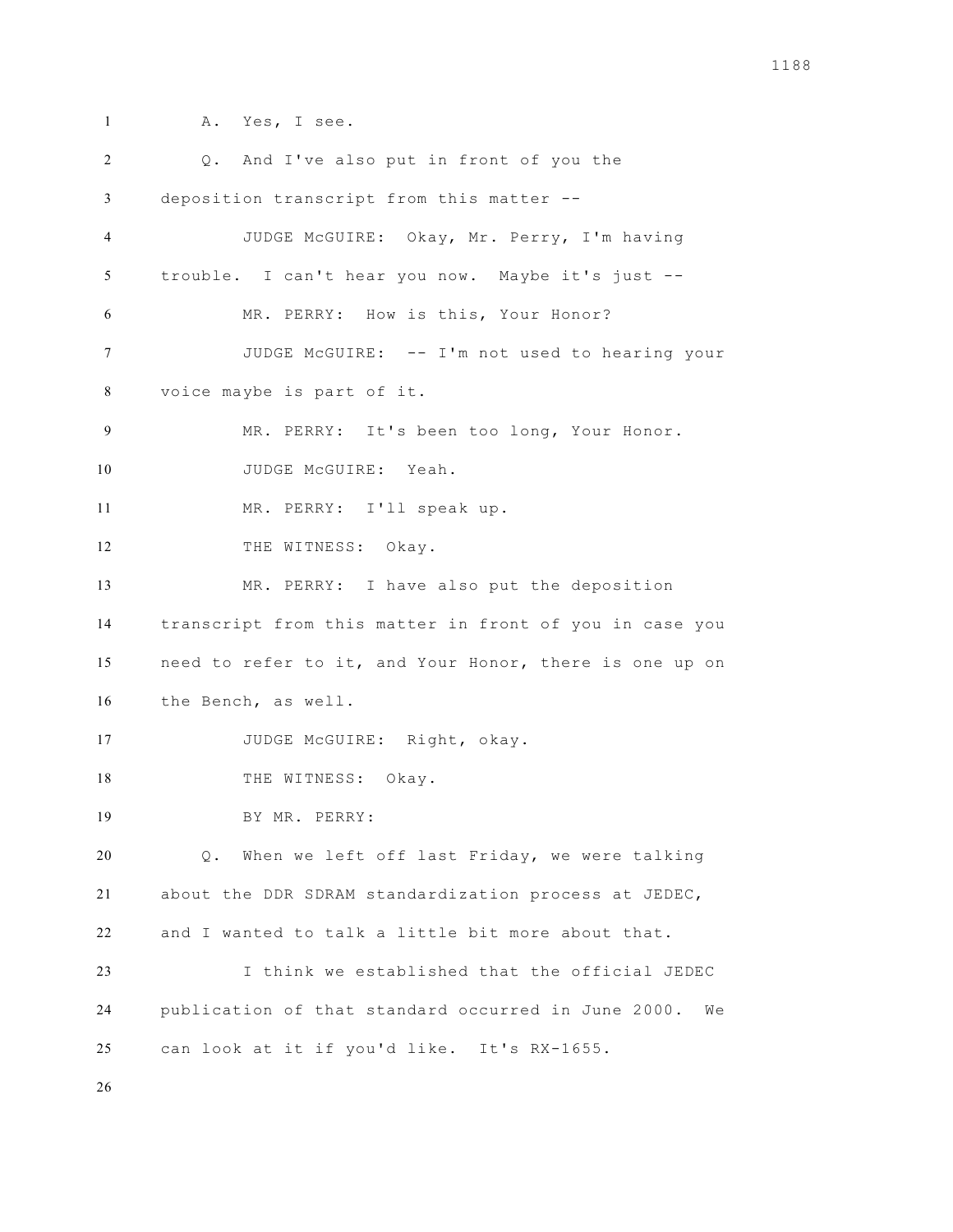- 
- A. It's okay with me.

| 2  | Q. Okay. And it's the case that it takes a while        |
|----|---------------------------------------------------------|
| 3  | after the JEDEC board of directors actually approves a  |
| 4  | standard before it gets formally published, right?      |
| 5  | That's correct.<br>Α.                                   |
| 6  | And I believe you told us on Friday that the<br>Q.      |
| 7  | JEDEC board had approved the DDR SDRAM standard back in |
| 8  | 1999, correct?                                          |
| 9  | I believe that's correct, yes.<br>Α.                    |
| 10 | Q. And that, moving backwards in time, the JC-42        |
| 11 | committee had approved the DDR standard and sent it on  |
| 12 | to the board back in 1998, correct?                     |
| 13 | I believe that's correct.<br>Α.                         |
| 14 | You mentioned that really long meeting in San<br>$Q$ .  |
| 15 | Diego in December 1998, right?                          |
| 16 | Not -- not the -- not relative to DDR. That<br>Α.       |
| 17 | meeting, the really long meeting in San Diego was       |
| 18 | relative to SDRAM some years earlier, okay?             |
| 19 | Q. You're right, my mistake, I mixed them up.           |
| 20 | Is it your recollection that the DDR standard           |
| 21 | was approved by the JC-42 committee at the December '98 |
| 22 | meeting?                                                |
| 23 | I -- I'd have to check to make sure, but that<br>Α.     |
| 24 | sounds about right, yes, sir.                           |
| 25 | Okay, we just need an estimate for this<br>$\circ$ .    |
| 26 |                                                         |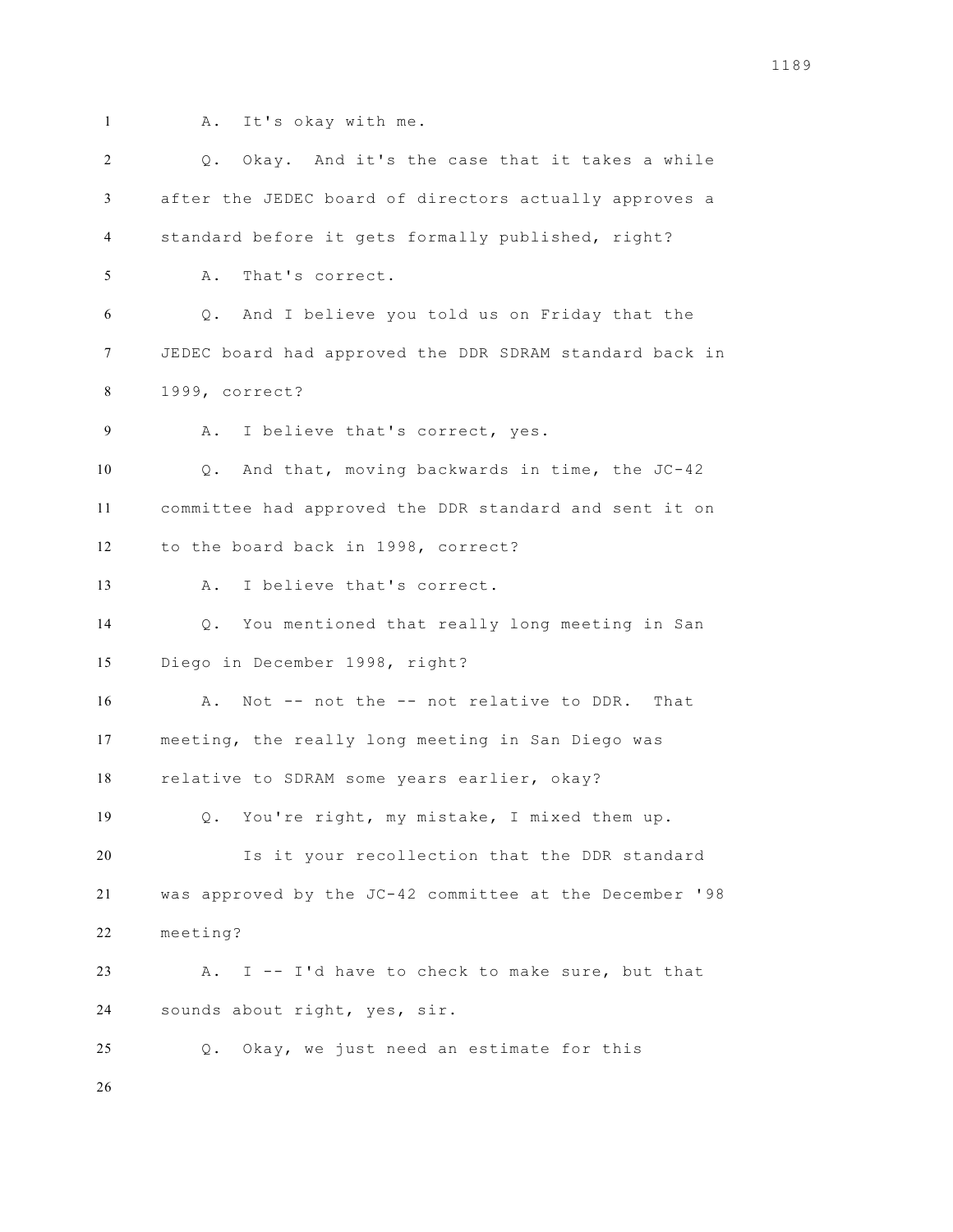purpose.

| 2  | Now, at that time, in the fall of '98, did you          |
|----|---------------------------------------------------------|
| 3  | have a leadership position within JEDEC?                |
| 4  | In the fall of 1998, I was a -- I was chairman<br>Α.    |
| 5  | of the board of directors, and in the fall of 1998, I'm |
| 6  | not sure if I was -- which committee chair I was. It's  |
| 7  | possible I was a chairman of one of them. I have had    |
| 8  | many functions off and on with JC-42.3 or JC-42.        |
| 9  | Probably 42.3, which would have been the DRAM           |
| 10 | committee, it's possible I was leader of that committee |
| 11 | at that time.                                           |
| 12 | Q. Just to back up for a second, the 42 committee       |
| 13 | has some subcommittees?                                 |
| 14 | A. Yes.                                                 |
| 15 | Q. Is that correct?                                     |
| 16 | And the 42 committee overall is about memory?           |
| 17 | About all types of storage products, yes,<br>Α.         |
| 18 | that's correct.                                         |
| 19 | Q. And the 42.3 committee that we talk about, and       |
| 20 | we can talk about the others, but is focused on DRAM?   |
| 21 | Yes.<br>Α.                                              |
| 22 | You've been chairman of 42.3 at some times,<br>$Q$ .    |
| 23 | right?                                                  |
| 24 | I have.<br>Α.                                           |
| 25 | Are you now?<br>Q.                                      |
| 26 |                                                         |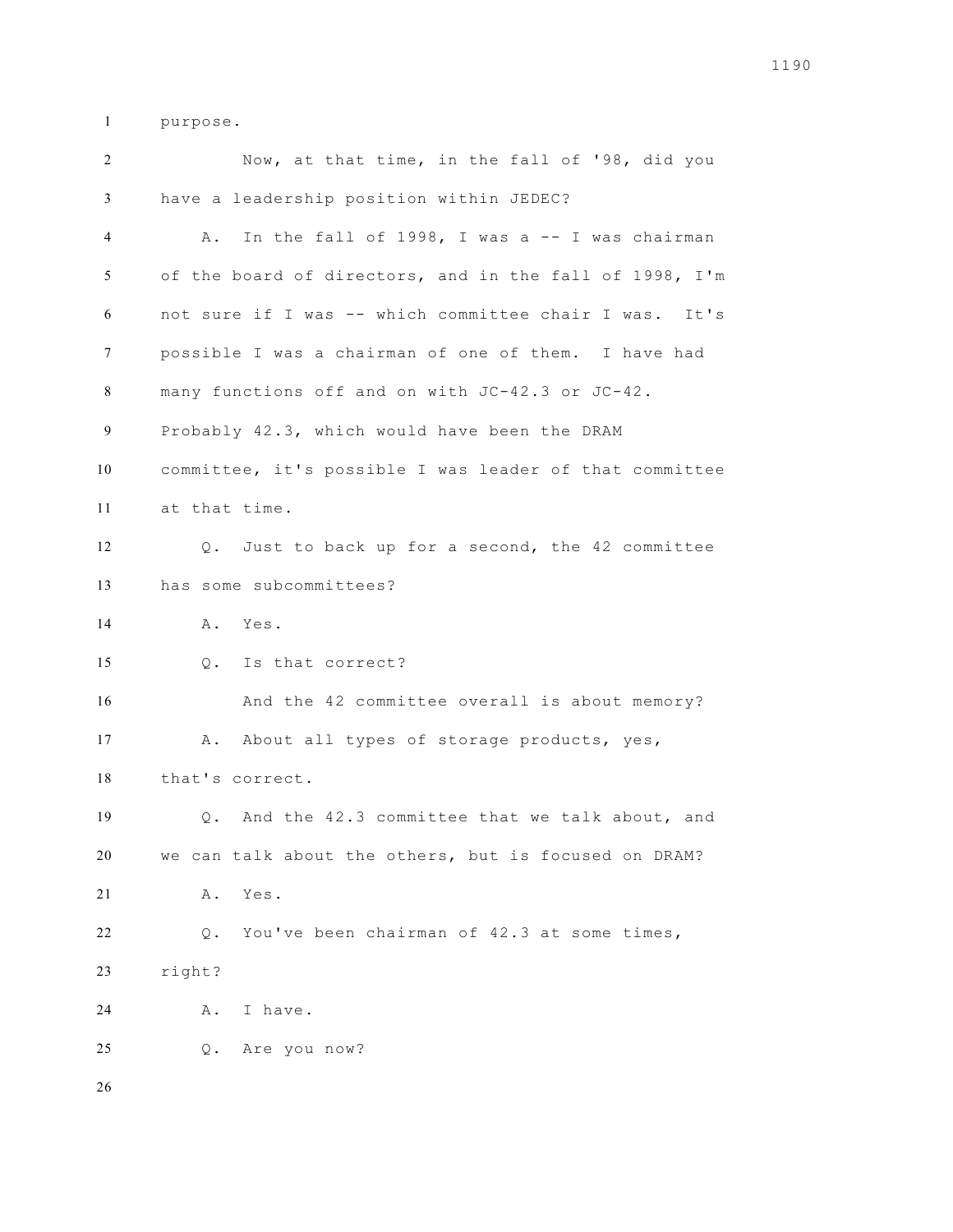- 
- 1 A. No, I am not.

| 2  | Q. And you've been chair of the overall 42              |
|----|---------------------------------------------------------|
| 3  | committee at some times, right?                         |
| 4  | That is correct.<br>Α.                                  |
| 5  | Q. Are you now?                                         |
| 6  | A. I am.                                                |
| 7  | Q. All right. And you might have been in '98; you       |
| 8  | just can't remember.                                    |
| 9  | I don't remember -- I've had a leadership role<br>Α.    |
| 10 | for various committees for quite some time.             |
| 11 | And with respect to the DDR SDRAM<br>Q.                 |
| 12 | standardization process within JC-42, did you have some |
| 13 | kind of management role? Were you managing that         |
| 14 | process?                                                |
| 15 | A. Well, JEDEC is run by volunteers, and I would        |
| 16 | hesitate to use the term "management," if you will, but |
| 17 | perhaps coordinating is -- maybe facilitating is a      |
| 18 | better terminology to use, okay?                        |
| 19 | Did you view yourself, at least in '98, as<br>Q.        |
| 20 | leading the DDR SDRAM standardization process within    |
| 21 | the 42 committee?                                       |
| 22 | I was one of the people that was involved in<br>Α.      |
| 23 | There were other people also very actively<br>that.     |
| 24 | involved in that, yes.                                  |
| 25 | But at least you were very actively involved?<br>Q.     |
| 26 |                                                         |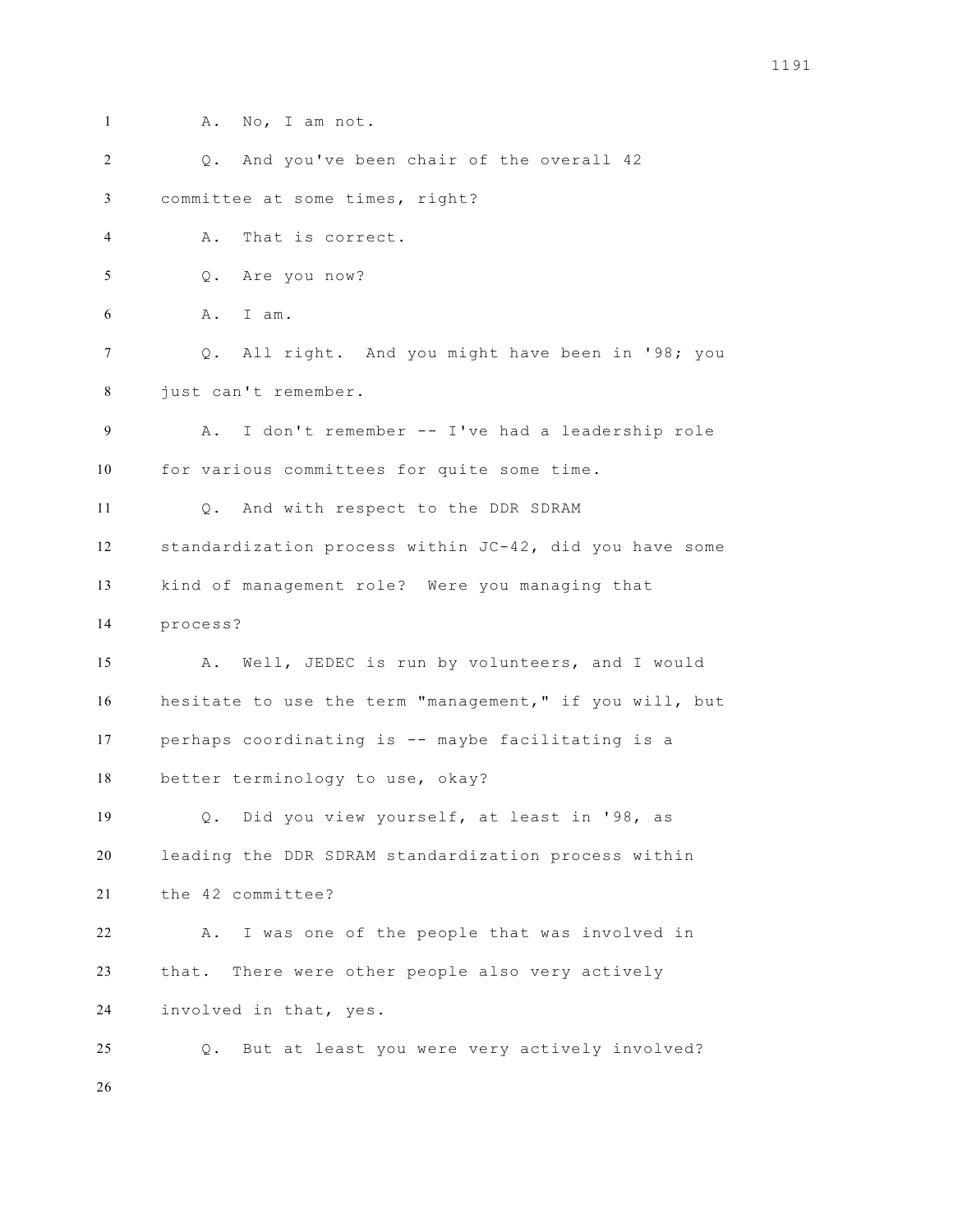- 
- **A.** I was.

| 2              | Q. Okay. Well, I want to talk some more about the          |
|----------------|------------------------------------------------------------|
| 3              | process that led up to the committee approval, and I       |
| $\overline{4}$ | want to show you a memo or an email that you wrote back    |
| 5              | in March 1998. Let me get that.                            |
| 6              | If I can approach, Your Honor?                             |
| 7              | JUDGE McGUIRE: You can.                                    |
| 8              | BY MR. PERRY:                                              |
| 9              | Q. This is CX-375. I'll give a copy to counsel.            |
| 10             | Now, you can take a minute to look at this. I              |
| 11             | think the first page is up on the screen.                  |
| 12             | Just from the heading, do you see that it                  |
| 13             | appears to be something that Ken McGhee, the JEDEC         |
| 14             | secretary, sent to Mr. Tabrizi at Hynix?                   |
| 15             | A. I do.                                                   |
| 16             | Q. Now, if you look at the -- and it's dated March         |
| 17             | 9, 1998. Do you see that?                                  |
| 18             | A. Excuse me?                                              |
| 19             | Q. It's dated March 9, 1998?                               |
| 20             | Yes, I do see that.<br>Α.                                  |
| 21             | If you will look at the salutation at the end<br>Q.        |
| 22             | of the memo, page 3, do you see that it says, "Regards,    |
| 23             | $Desi"$ ?                                                  |
| 24             | Yes, I do.<br>Α.                                           |
| 25             | And is this an email that you sent to Ken<br>$\mathbb Q$ . |
| 26             |                                                            |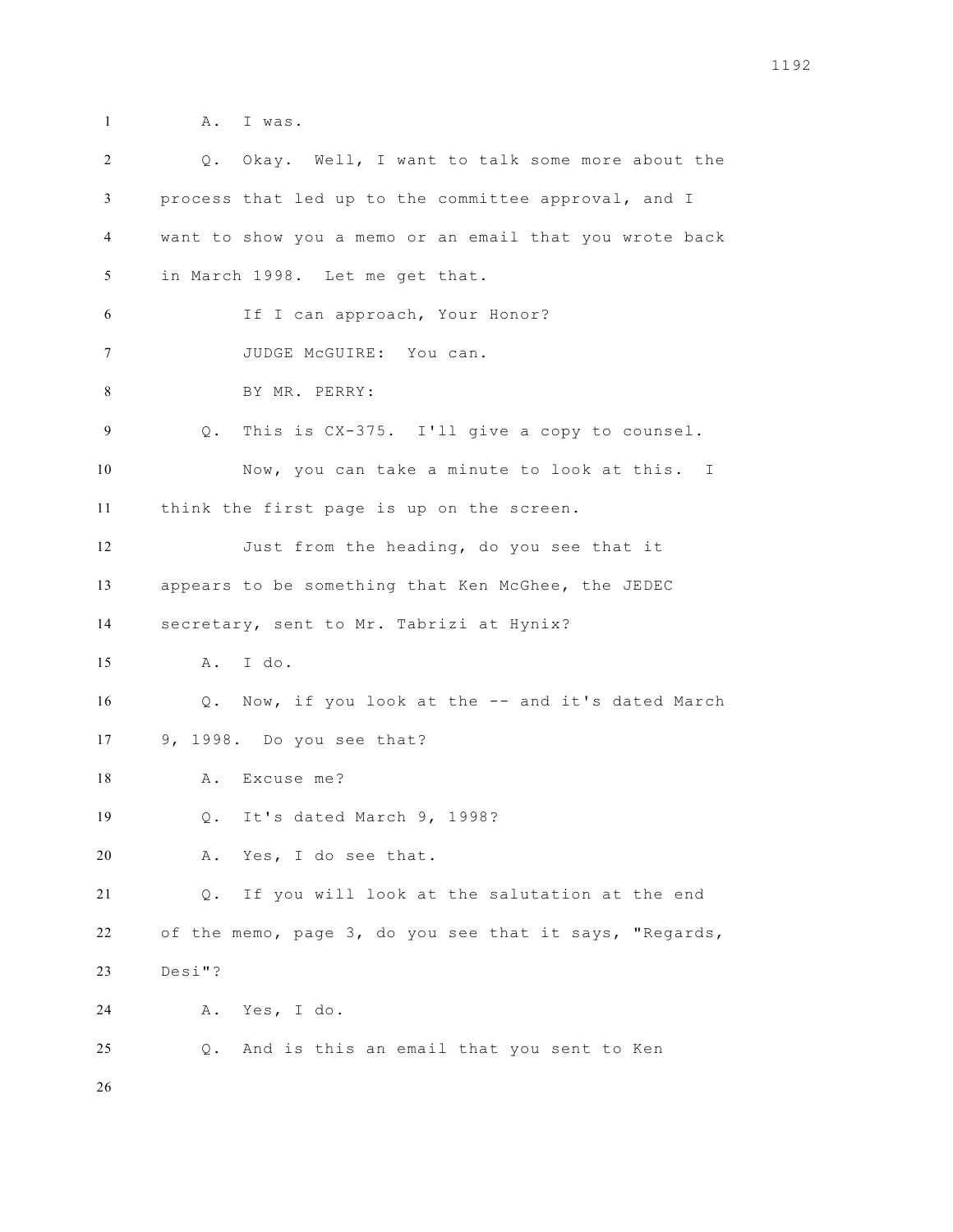McGhee, the JEDEC secretary, and asked him to send on to all JC-42 members? A. It looks like that's correct, yes. Q. I think I showed you one at your deposition that was in much smaller type and much harder to read. It's RX-1118, which I'll show you, if I could, Your Honor. 8 JUDGE McGUIRE: Go ahead. BY MR. PERRY: Q. And can you just from a rough comparison of the two see that this RX-1118 is the original one that you sent to Ken McGhee and a smaller group of people, and you said, "Could you please forward the attached to the entire membership?" A. Yes, I do. Q. All right. So, going back to the one that's easier to read, CX-375, it says in the first paragraph, it says, "Dear JC-42 Members and Alternates." What is an alternate? What does that mean? A. Well, within JEDEC, every company has one vote that would be represented by the member, a member company, and companies can appoint alternates to the -- there in place of the member or in addition to the member. It's up to whatever the company wants to do. So, members and alternates all could usually attend,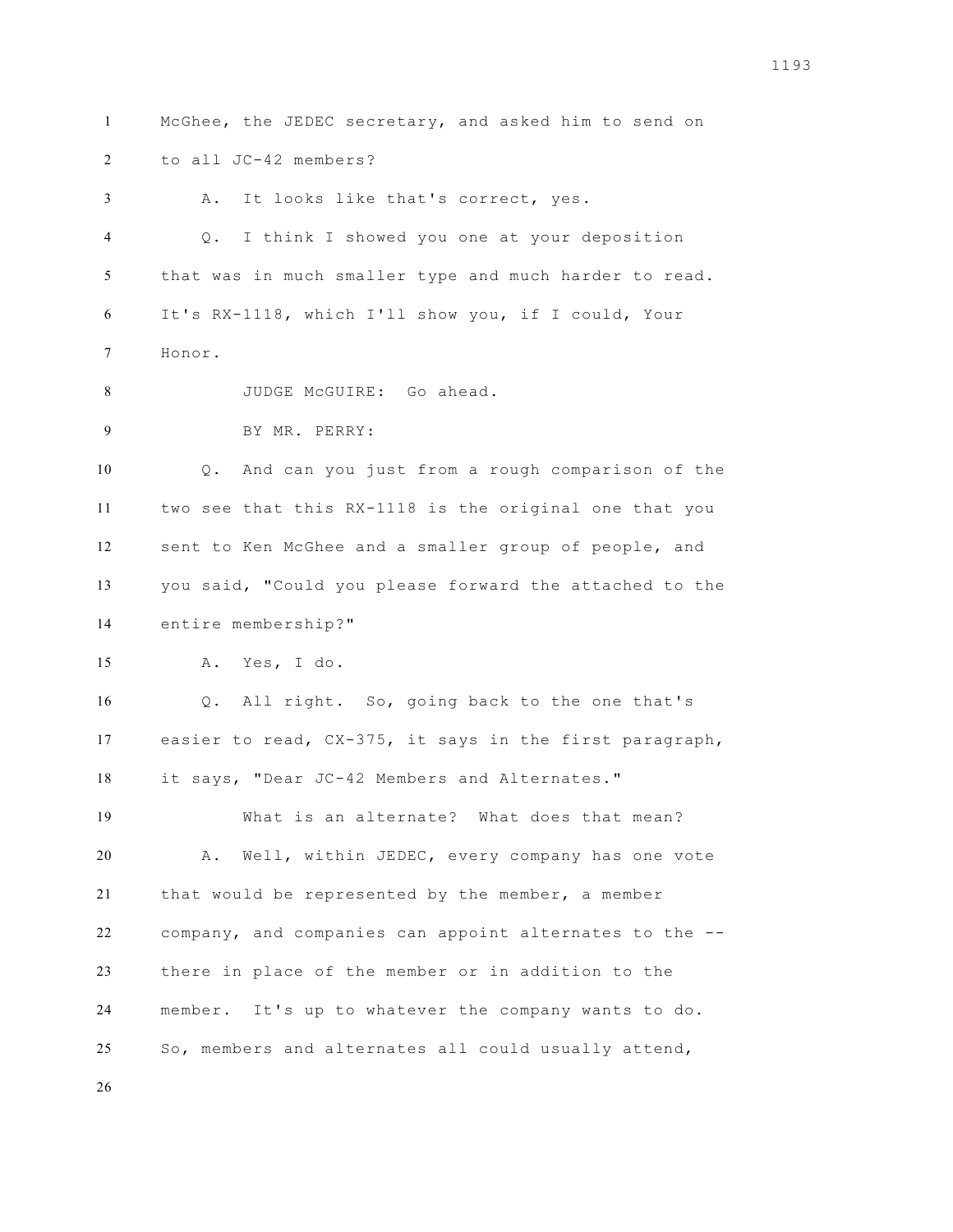okay?

| 2  | Q. And it's your understanding that the JEDEC           |
|----|---------------------------------------------------------|
| 3  | office tries to collect email addresses of members and  |
| 4  | alternates so that they could send out a mass email     |
| 5  | like this?                                              |
| 6  | A. Well, JEDEC office sends it out to a list that       |
| 7  | has been requested by the companies typically.          |
| 8  | All right. So, the companies ask for<br>Q.              |
| 9  | communications to be sent to certain people, and they   |
| 10 | provide the email addresses to JEDEC?                   |
| 11 | That's correct.<br>Α.                                   |
| 12 | Okay. So, you were writing to the JC-42<br>Q.           |
| 13 | members and alternates.                                 |
| 14 | That's correct.<br>Α.                                   |
| 15 | In the first two sentences it says, "With the<br>$Q$ .  |
| 16 | successful conclusion of the last meeting, JC42 reached |
| 17 | another in a long list of very significant industry     |
| 18 | milestones. Make no mistake, the standardization of     |
| 19 | DDR did not come without its own distribution of        |
| 20 | animated debate and well fought compromise."            |
| 21 | Do you see that?                                        |
| 22 | A. Yes, I do.                                           |
| 23 | And what were you referring to by the word<br>Q.        |
| 24 | "milestone"? What was the milestone?                    |
| 25 | A. We had reached a -- at the last meeting, the         |
| 26 |                                                         |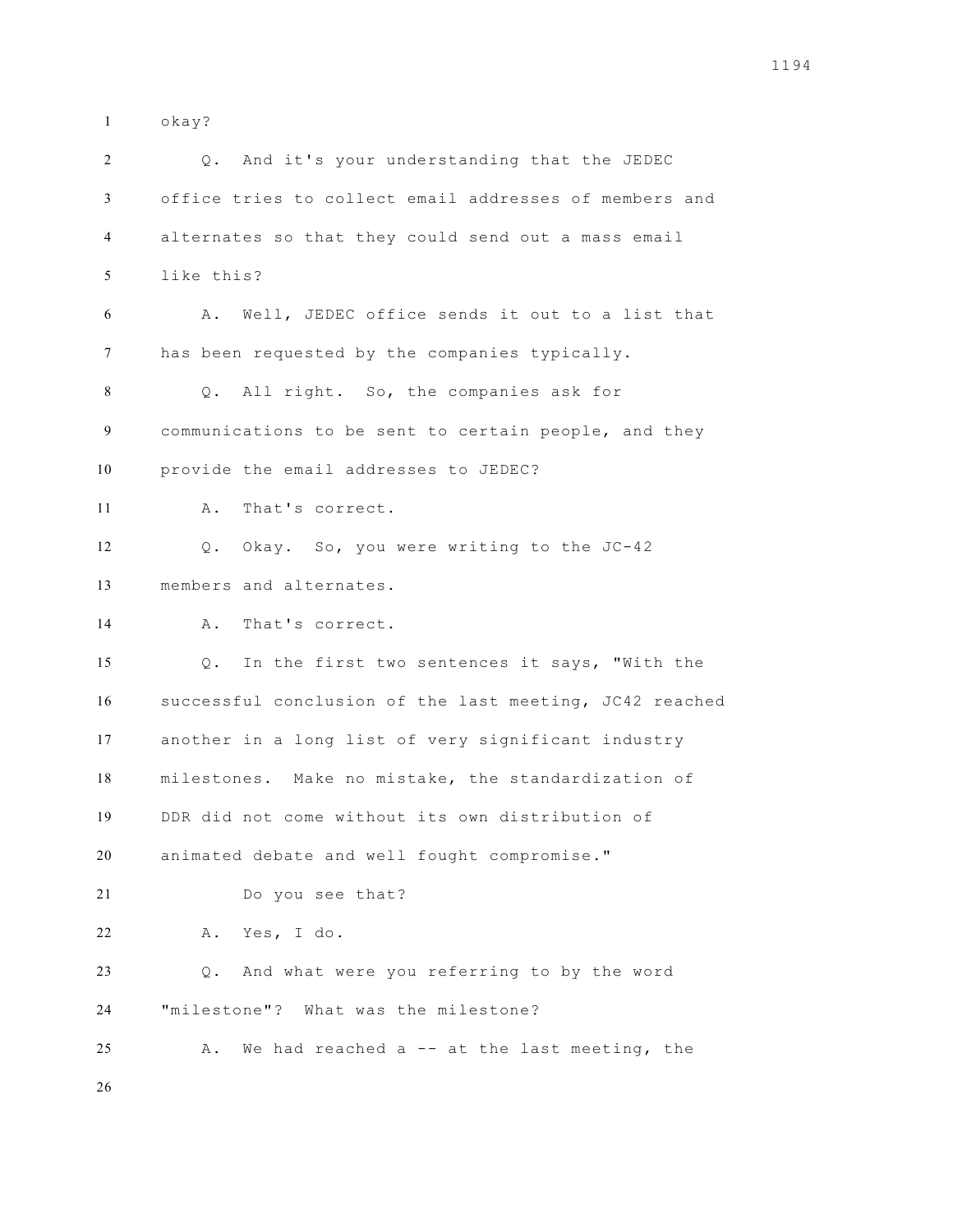basic feature set had been approved in committee. That would have been the milestone that I would be referring to. Q. And the basic feature set of what? A. Of -- oh, of -- and I'm referring here to DDR, to the DDR SDRAM standard. Q. So, was this memo -- is it fair to say this memo was an effort to recap what had transpired with DDR? A. Reasonably. Q. Okay. Let's look down, if we could, to the bottom of the page, that last full paragraph that starts, "There are several in the industry and some on the committee, who think JEDEC is too slow." Do you see that? A. Yes, I do. Q. Were you in part writing this memo to respond to some people who were saying JEDEC went too slow in developing standards? A. I don't think that was my intent. This was a discussion that has taken place. Q. All right. Well, you go on to say, "Indeed, we could have finished the DDR standard sooner if only we had started earlier. Let us recap what has transpired with DDR."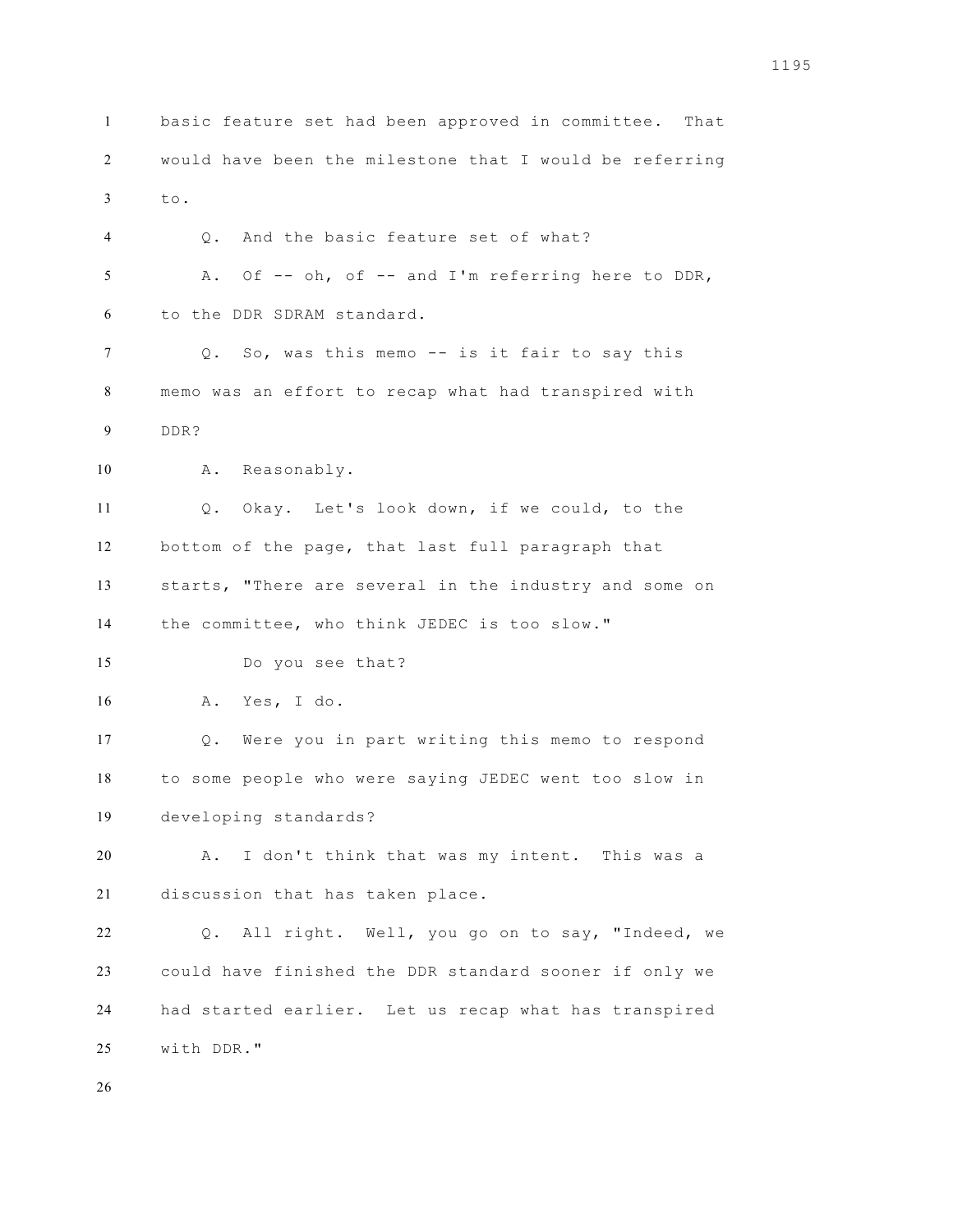Do you see that? A. I do. Q. And then you've got some numbered paragraphs, right, or numbered sentences? A. Yes. Q. Sentence number 1 is, "A lot of private and independent work outside of JEDEC for most of 1996 (here is where we missed a good opportunity to start early)." What did you mean by "work outside of 1996 --" whoops, sorry, Your Honor. What did you mean by "work outside of JEDEC" in 1996? What's that mean? A. The feature set that we had been discussing in many meetings throughout JEDEC in -- during 1996, various people had worked -- had taken that feature set in pulling it together. Rather than trying to pull the feature set that was under discussion under JEDEC during '96, they waited until later to bring these features that had been under discussion in the industry and within JEDEC for -- for, I don't know, for the better part of the last decade and put it together and create a codified proposal that would encompass the framework, if you will, of the next generation. Q. It's accurate, isn't it, then, that when you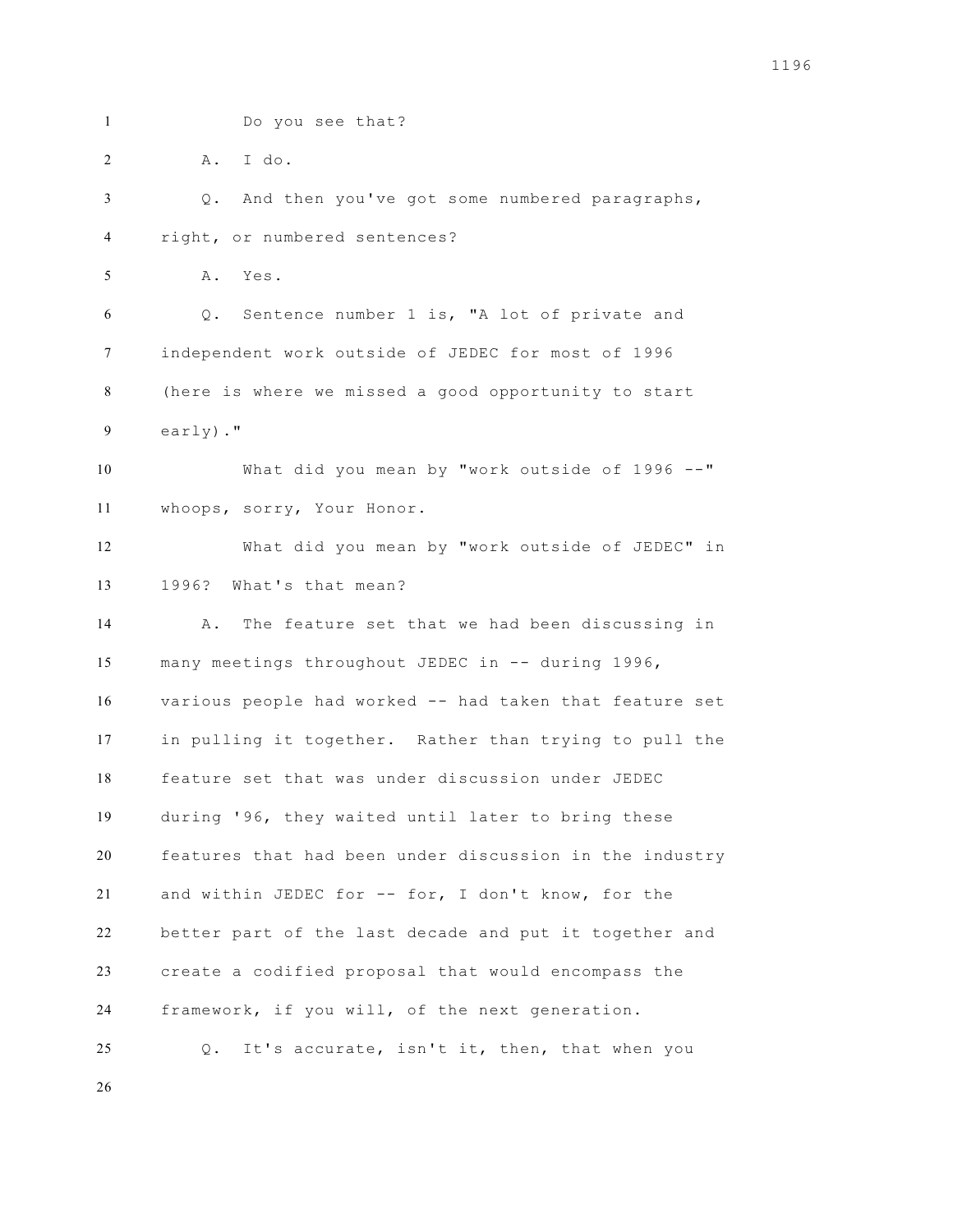wrote this memo to recap what has transpired with DDR, you didn't start with a lot of work that had gone on within JEDEC prior to 1996? A. Oh, that's not true at all, sir. Q. When you wrote this memo, you didn't say anything about the work that had occurred prior to 1996 within JEDEC that your answer just referred to. Isn't that right? A. Well, I -- I said a lot of private and independent work has gone into creating the -- the collection of features. I did not say anything about where the discussion of those features had taken place. Q. Well, look back at item 1. You just quoted the private and independent work part. The next three words are, "outside of JEDEC." So, you did say "outside of JEDEC"? A. Yes, I did. Q. Okay. A. And  $-$  and  $-$  Q. And you didn't talk about the work that had gone on inside of JEDEC before 1996 in this memo. Isn't that right? 23 A. I -- correct. Q. Okay. Well, let's move on to item number 2. It says, "December 96 - A single overview presentation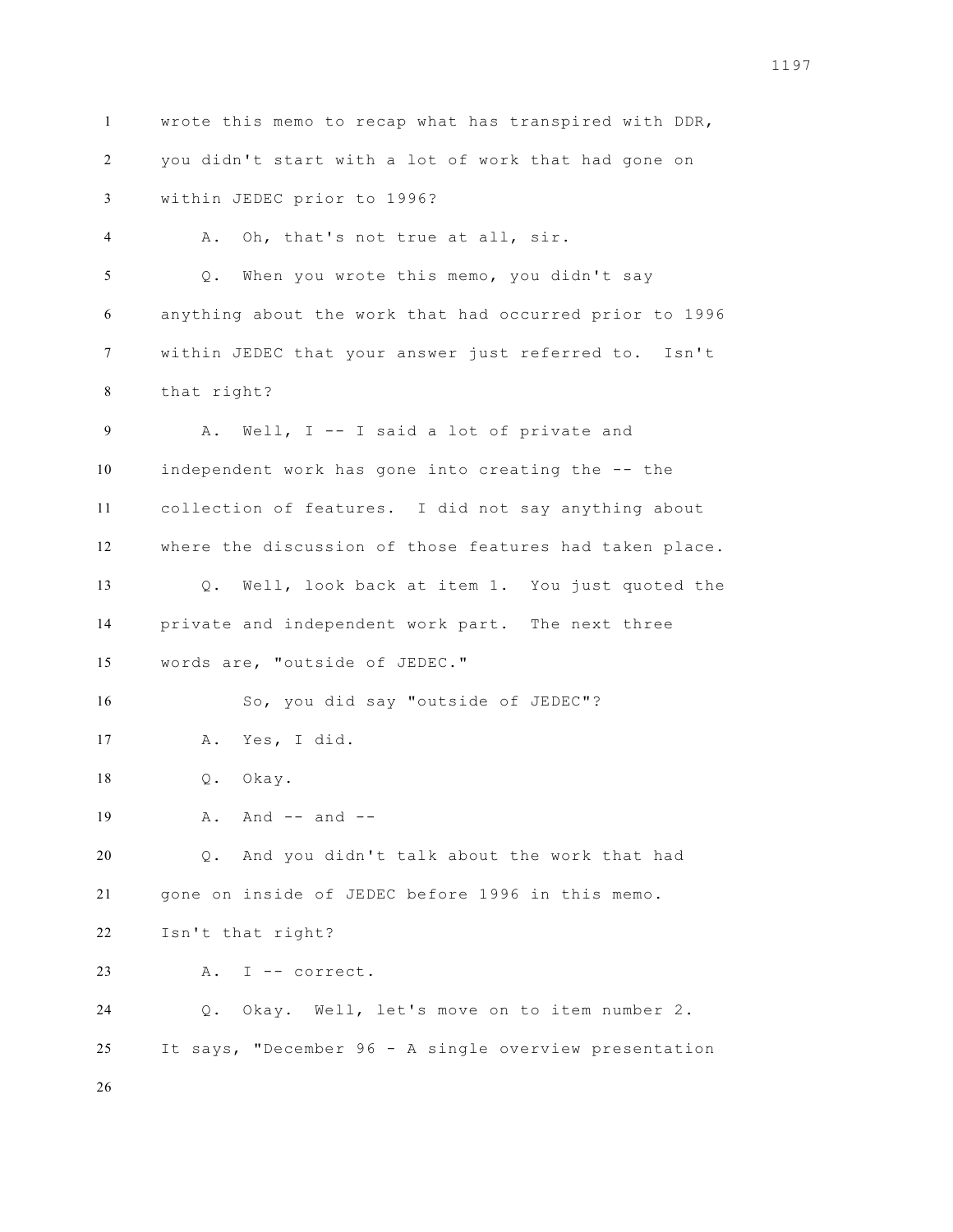of a DDR proposal at a JC 42 meeting." Do you see that? A. I do. Q. What -- do you remember what proposal you were referring to, by what company? A. Yes, I do. 7 Q. What company was it? A. This was the Fujitsu presentation where they had taken a collection of the discussions that had taken place throughout -- in -- within previous meetings for the past decade or so, and they had pulled them together in a unified approach to the next generation part. Rather than talking about these features independently, they actually pulled them together, and that is a presentation from Fujitsu. They also happened to coin the name DDR. That's the first time that the DDR name shows up, is in the Fujitsu presentation. Q. So, when you wrote this memo, you were trying to say standardization had happened pretty fast. Wasn't that one of your goals in writing this? A. Well, I was trying -- I was trying to represent some of the things that had taken place, yes. I -- I don't know if I had -- pretty fast was the goal. It was just purely informative. Perhaps pretty fast is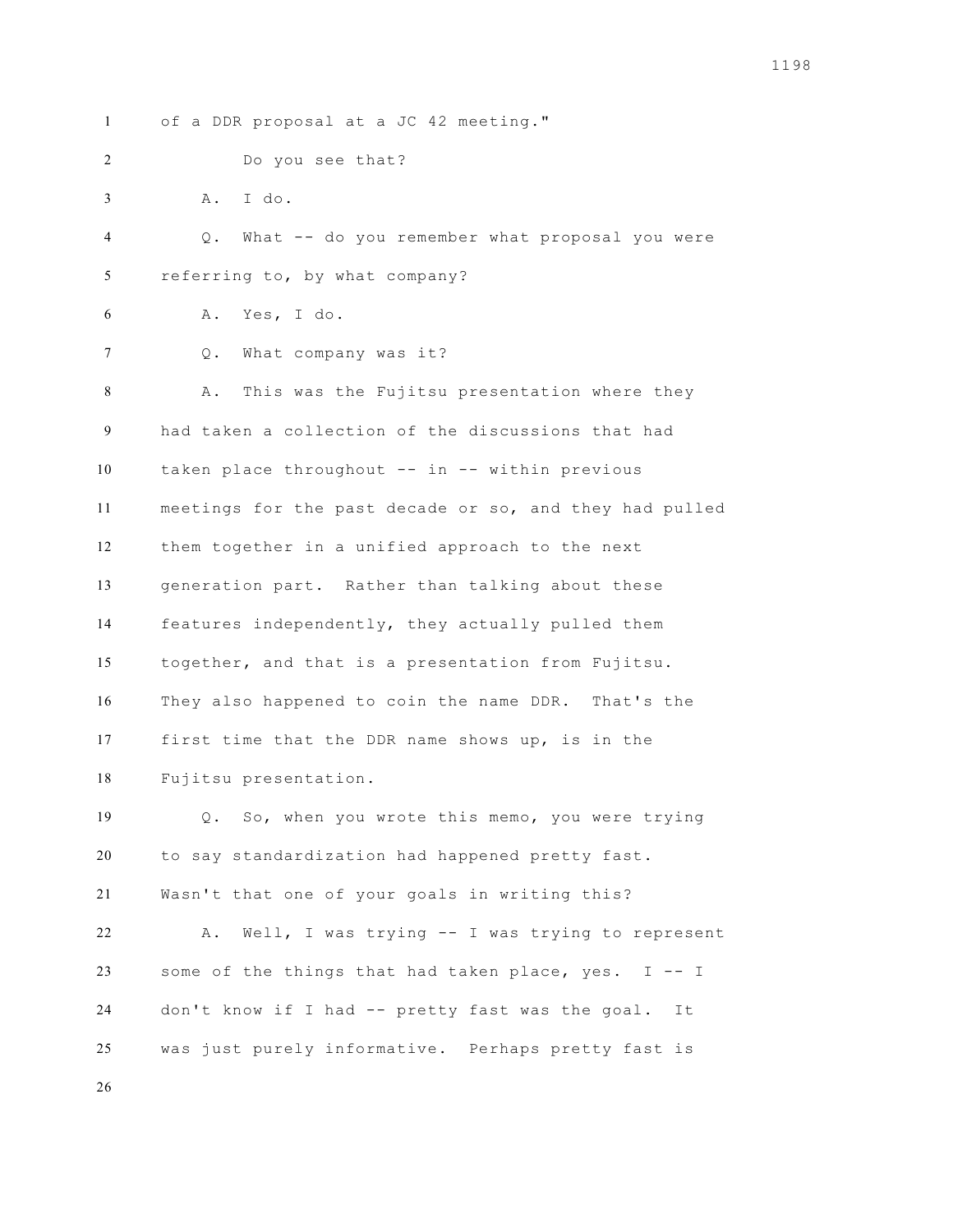one way to look at it.

| 2  | Q. Well, let's talk about that Fujitsu                             |
|----|--------------------------------------------------------------------|
| 3  | presentation that you were referring to in item 2. You             |
| 4  | don't say in item 2 that that presentation was a                   |
| 5  | collection of stuff that had been talked about for                 |
| 6  | years. That's not what you say in number 2, right?                 |
| 7  | A. I do not.                                                       |
| 8  | Is it accurate to say that DDR was introduced<br>$\mathsf{Q}$ .    |
| 9  | at JEDEC in December 1996?                                         |
| 10 | A. No, it's not.                                                   |
| 11 | Q. All right, I want you to look at RX-911. I'll                   |
| 12 | give you a copy.                                                   |
| 13 | May I?                                                             |
| 14 | JUDGE McGUIRE: Yes.                                                |
| 15 | BY MR. PERRY:                                                      |
| 16 | Q. Now, if we could bring up the first page, look                  |
| 17 | at the top. This says, "Why SLDRAM? Desi Rhoden."                  |
| 18 | Do you see that?                                                   |
| 19 | Yes, I do.<br>Α.                                                   |
| 20 | Q. This is a Power Point presentation you prepared                 |
| 21 | about SLDRAM, correct?                                             |
| 22 | Yes, it is.<br>Α.                                                  |
| 23 | It has a date on it that's almost illegible.<br>Q.<br>$\mathbb{I}$ |
| 24 | believe it says 4/11/97. And if you look on page 3 of              |
| 25 | this Power Point presentation that you prepared, do you            |
| 26 |                                                                    |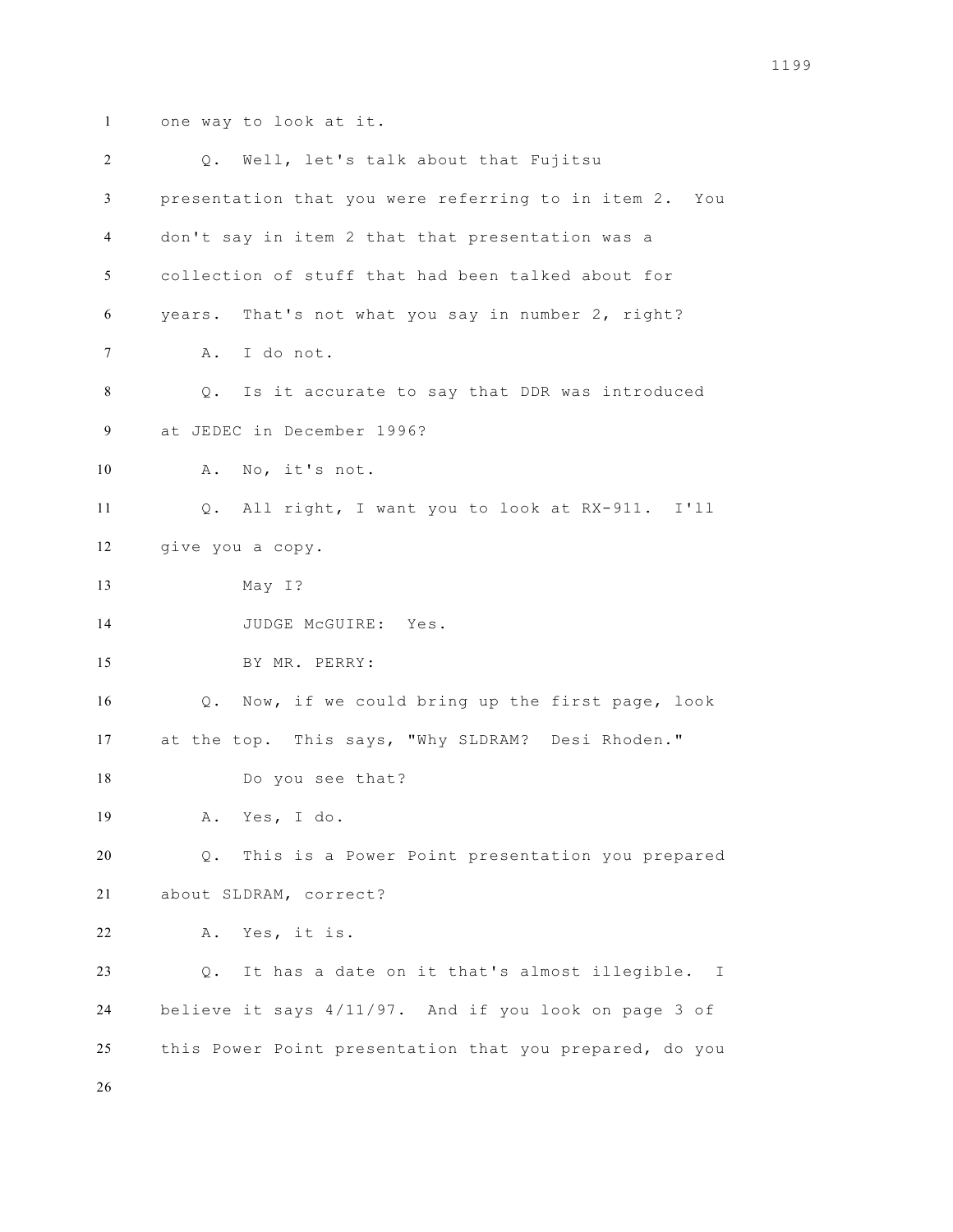see the heading in the bottom part of the page, the second bullet point, if we could pull that up, the second bullet point -- A. Yes, I do. Q. -- "DDR & SLDRAM were introduced in JEDEC in December 1996." Was that an accurate statement when you made it in April 1997? A. The -- the name DDR was created and invented in December of 1996. Prior to that time, we were talking about individual features. The collection of those features into a unified proposal took place in the Fujitsu presentation. Q. So, the DDR standardization process actually took about eight years. Is that your testimony? 16 A. Well, it -- it -- if you look at it from the individual feature description, perhaps longer than that, but from the presentation of the collection of features -- I'm not sure the question that you're asking me. Q. It's fair to say that you didn't look at it from the individual feature point of view when you were writing your recap to the JC-42 members back in March 1998, right? A. I was looking at it from the collection -- when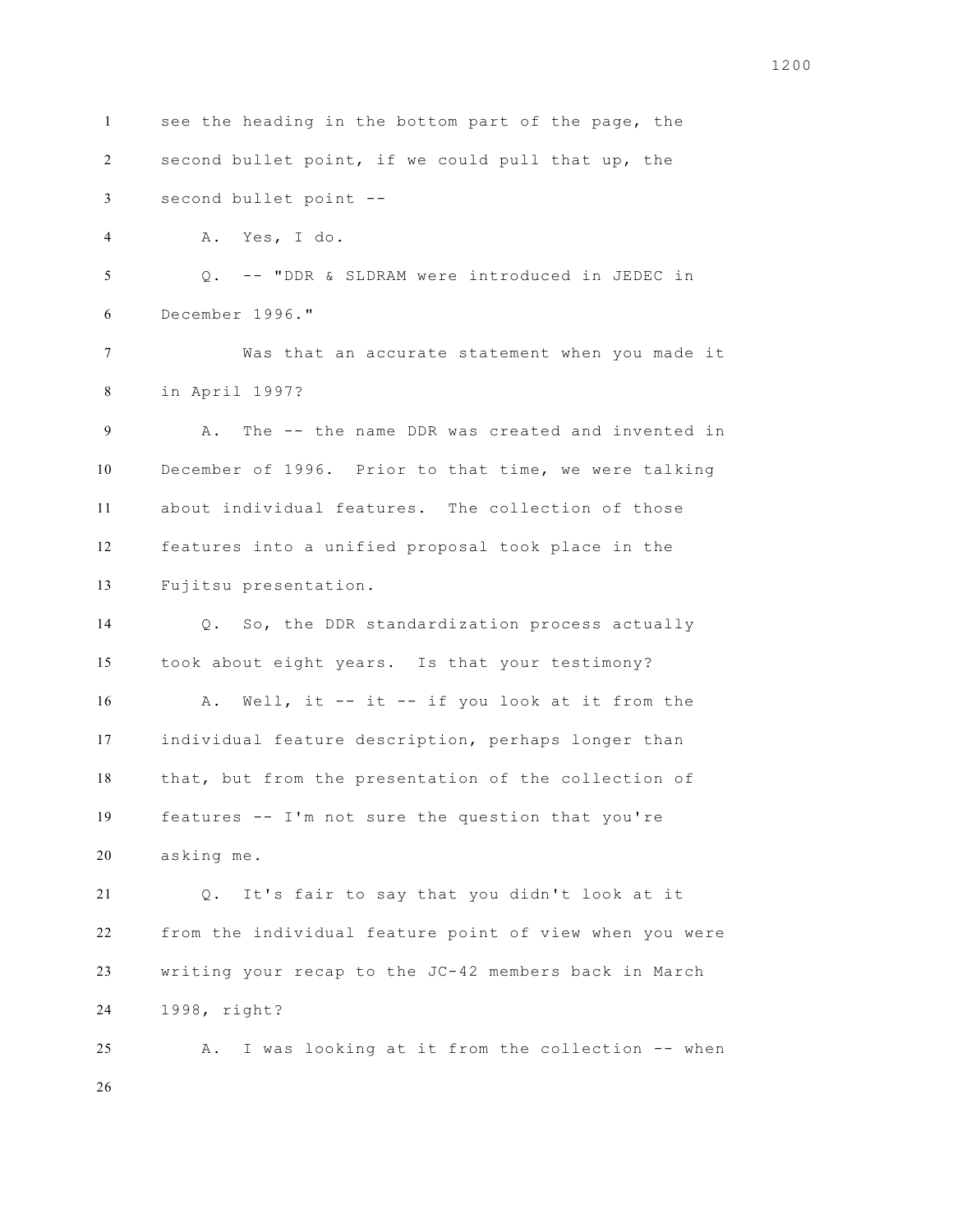the presentation was made that was the collection of features, yes. Q. All right, let's go back to CX-375, if we could, which was your March 1998 memo or email to all JC-42 members recapping what had transpired with DDR. If you will look at item 3, it's March 1997. Do you see that? A. Yes. Q. And you say, "Many (5 as I remember) presentations of very different proposals at JEDEC (nowhere near the consensus that was supposedly built outside of the --" and we will go to the top of the next page -- "committee). None of these were compatible with each other." Do you see that? A. I do. Q. "At this meeting, the decision was made to finally get serious." Do you see that? A. I do. Q. Was that a true statement? A. It was. Q. Let's look at item 4, April '97, the top of page 2. It says, "Real, focused, dedicated work begins at a special meeting."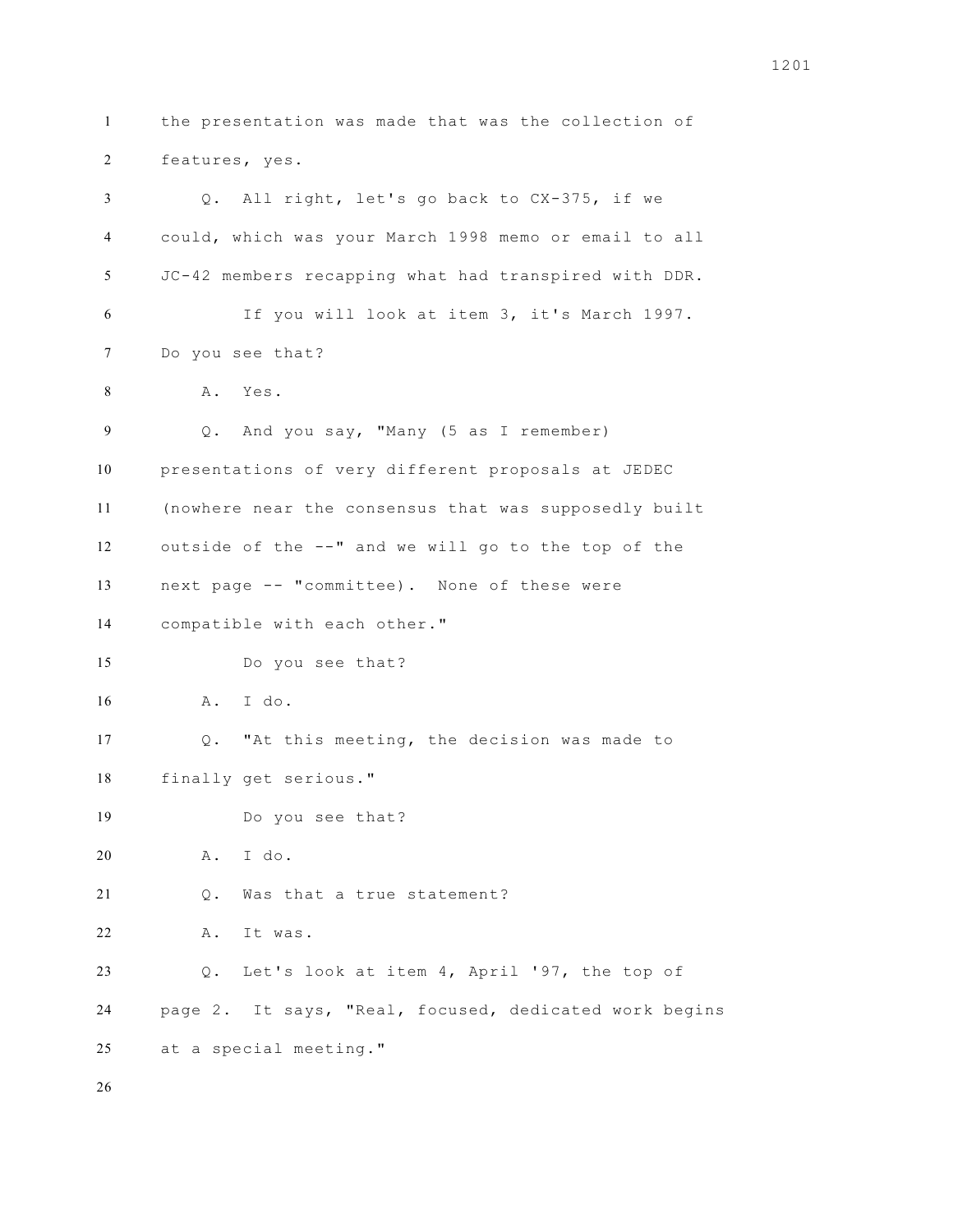Do you see that? A. I do. Q. And that was true when you wrote that, right? A. Yes. Q. June '97, you say, "First ballots on DDR pass committee." Do you see that? A. I do. Q. And moving ahead to September '97, that's when you say, "The diamond in the rough took its basic shape." Were you referring to the basic shape of the DDR standard that ultimately was arrived at? A. That's correct.  $Q. Now, I want to --$  First I want to move in, Your Honor, CX-375. 17 JUDGE McGUIRE: Any objection? 18 MR. OLIVER: No objection. JUDGE McGUIRE: Entered. (CX Exhibit Number 375 was admitted into evidence.) MR. PERRY: As well as RX-911. MR. OLIVER: No objection, Your Honor. JUDGE McGUIRE: Entered. (RX Exhibit Number 911 was admitted into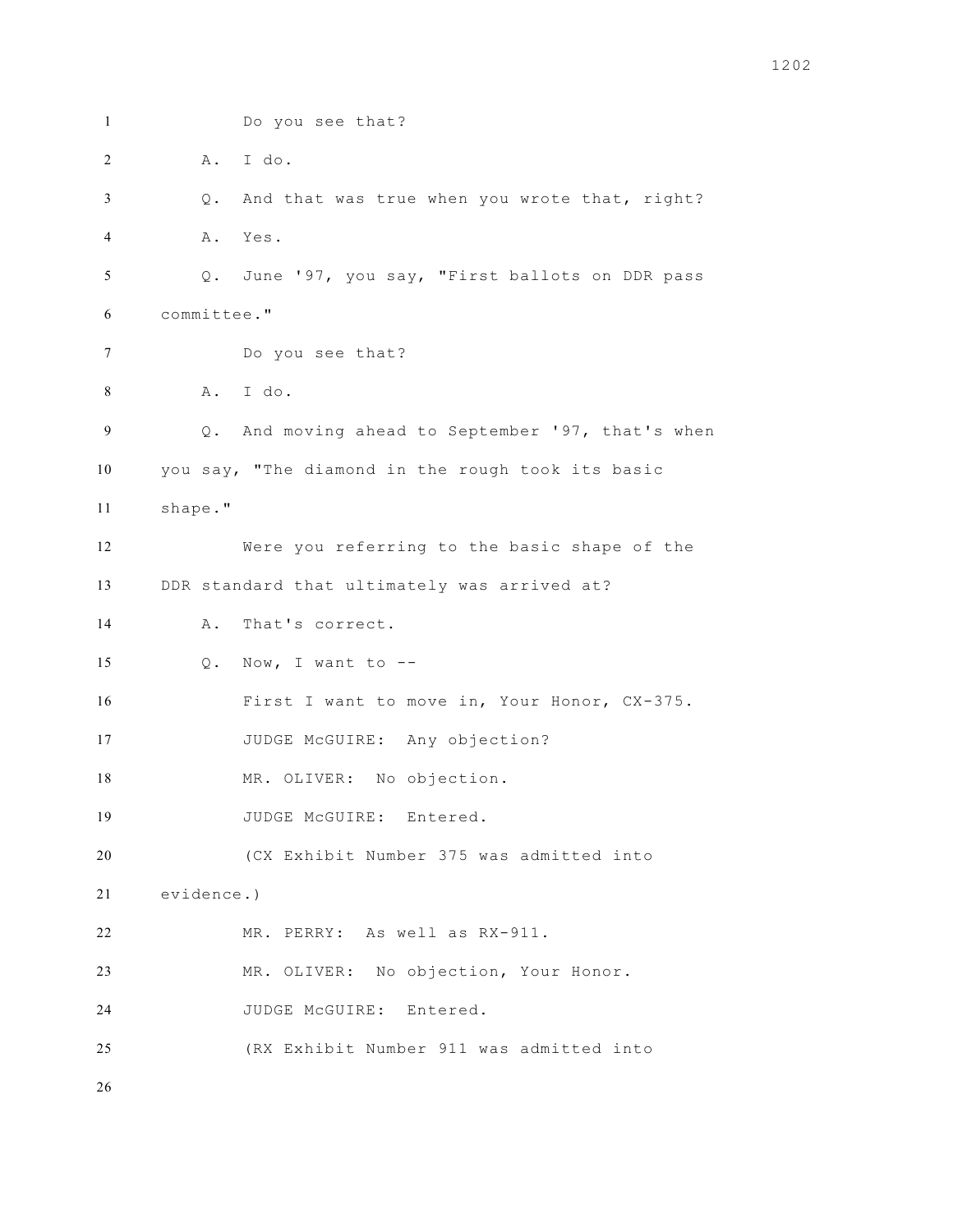evidence.)

| $\overline{c}$ | BY MR. PERRY:                                           |
|----------------|---------------------------------------------------------|
| 3              | Q. Now, let's change our focus a bit. That memo         |
| 4              | was written in March of '98, and I did show you         |
| 5              | something that referred to SLDRAM. JEDEC was also       |
| 6              | considering SLDRAM at about that same time period,      |
| 7              | right?                                                  |
| 8              | A. Yeah, some presentations I think had taken           |
| 9              | place sometime earlier, and it was one of the things    |
| 10             | under discussion at that time, yes.                     |
| 11             | Q. Can you give us just a minute on what the            |
| 12             | SLDRAM device was? We've been talking about it some.    |
| 13             | What was it?                                            |
| 14             | A. Okay, the SLDRAM was a -- was a DRAM device          |
| 15             | that had independent data and a packet-based address    |
| 16             | and command, and we showed some of that at the          |
| 17             | beginning when I referenced the difference between the  |
| 18             | standard approach versus packet-based kind of -- where  |
| 19             | we -- where you collect address and command packet.     |
| 20             | You're referring to that demonstrative you went<br>Q.   |
| 21             | through with Mr. Oliver?                                |
| 22             | That's correct, yes.<br>Α.                              |
| 23             | And it was an alternative memory device?<br>Q.<br>It    |
| 24             | was some kind of different -- it wasn't an SDRAM.<br>Is |
| 25             | that right?                                             |
| 26             |                                                         |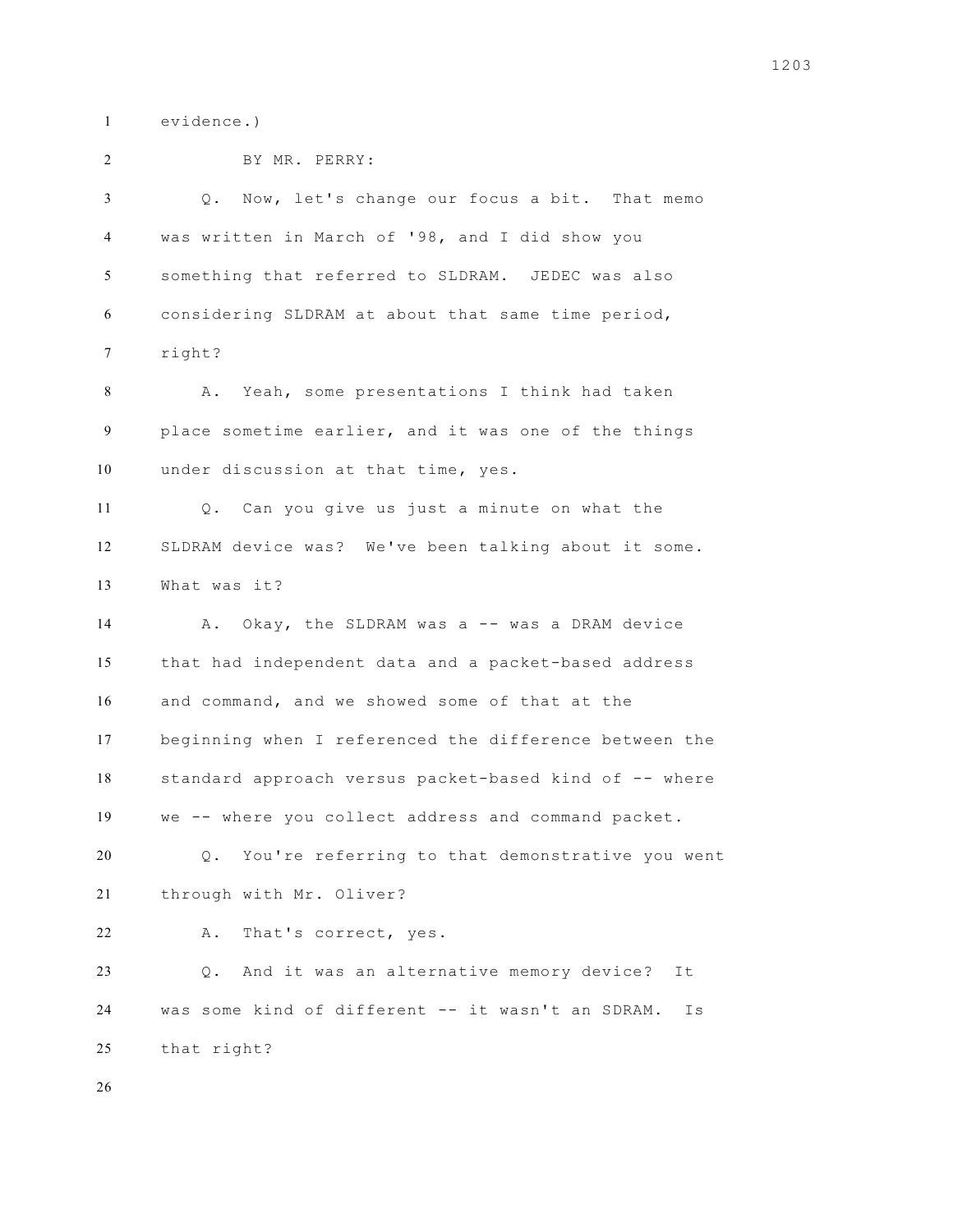A. It was not.

 Q. Well, what were the major differences between an SDRAM and an SLDRAM?

 A. The SLDRAM had a different protocol interface and a different -- and the interface was quite different in the way that the signaling took place and the way operation of the device in terms of how signals were -- how commands were -- command and address were packetized, and so that's a different approach.

 Q. And by being packetized, did you view SLDRAM as being somewhat more similar to RDRAM than SDRAM was to RDRAM?

 A. I think the -- that would be generally correct. RDRAM was packet -- at the time RDRAM was, as I recall, packet, but it had command, address and data all together. SLDRAM had command and address packetized, 17 and then data was -- was separate.

 Q. And the SLDRAM technology was being developed within a group called SLDRAM, Inc. Is that right? A. Actually, I think it started in the SyncLink consortium and later that became SLDRAM, Inc. Q. There was a name change, right? A. Well, no, actually it was formally -- it formally became a corporation when it became SLDRAM, Inc. Prior to that, it was just a consortium.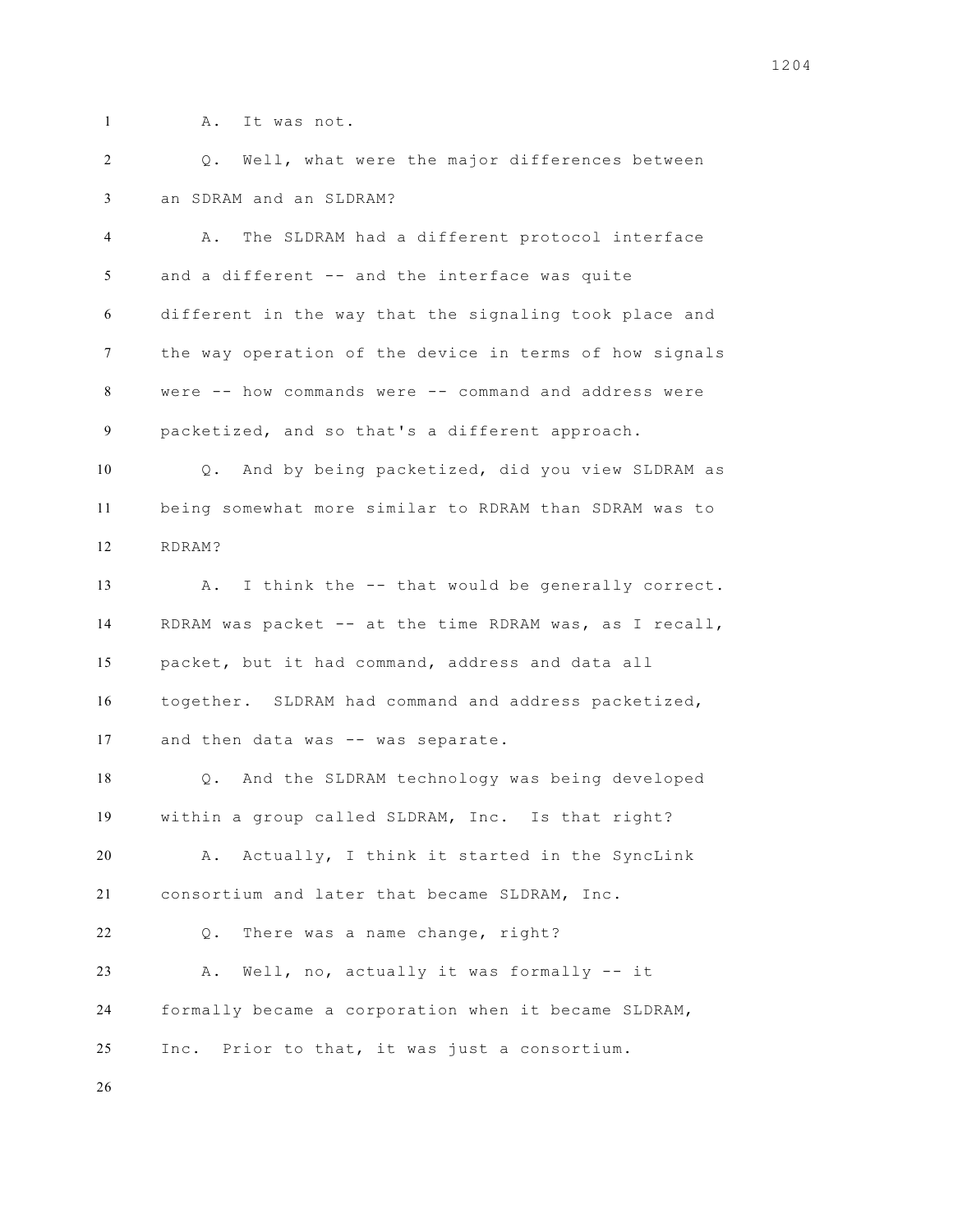Q. Okay. And the SLDRAM, Inc. became AMI2, right? A. Yeah, as I explained before, we used a corporate structure there rather than re-invent it, yes. Q. Right, you did say that. And you went to SLDRAM meetings, maybe not all of them, but you did go to some SLDRAM meetings, correct? 9 A. I did attend some of them, yes. Q. Were you on the board of directors of SLDRAM, Inc.? 12 A. No, I was not. Q. Okay. Did the -- strike that. Did you view SLDRAM, the device, as competitive with RDRAM? In other words, was it trying to serve the needs of the same kinds of customers as the RDRAM device? 18 A. The RDRAM that I was familiar with at the time was, as I explained, different because address, command and data were all on one bus. The SLDRAM had address and command on -- on one collection of lines, and the data on a different. So, it was somewhat different. But could they approach similar customers? I assume they could, yes. Q. Well, weren't you present for discussions at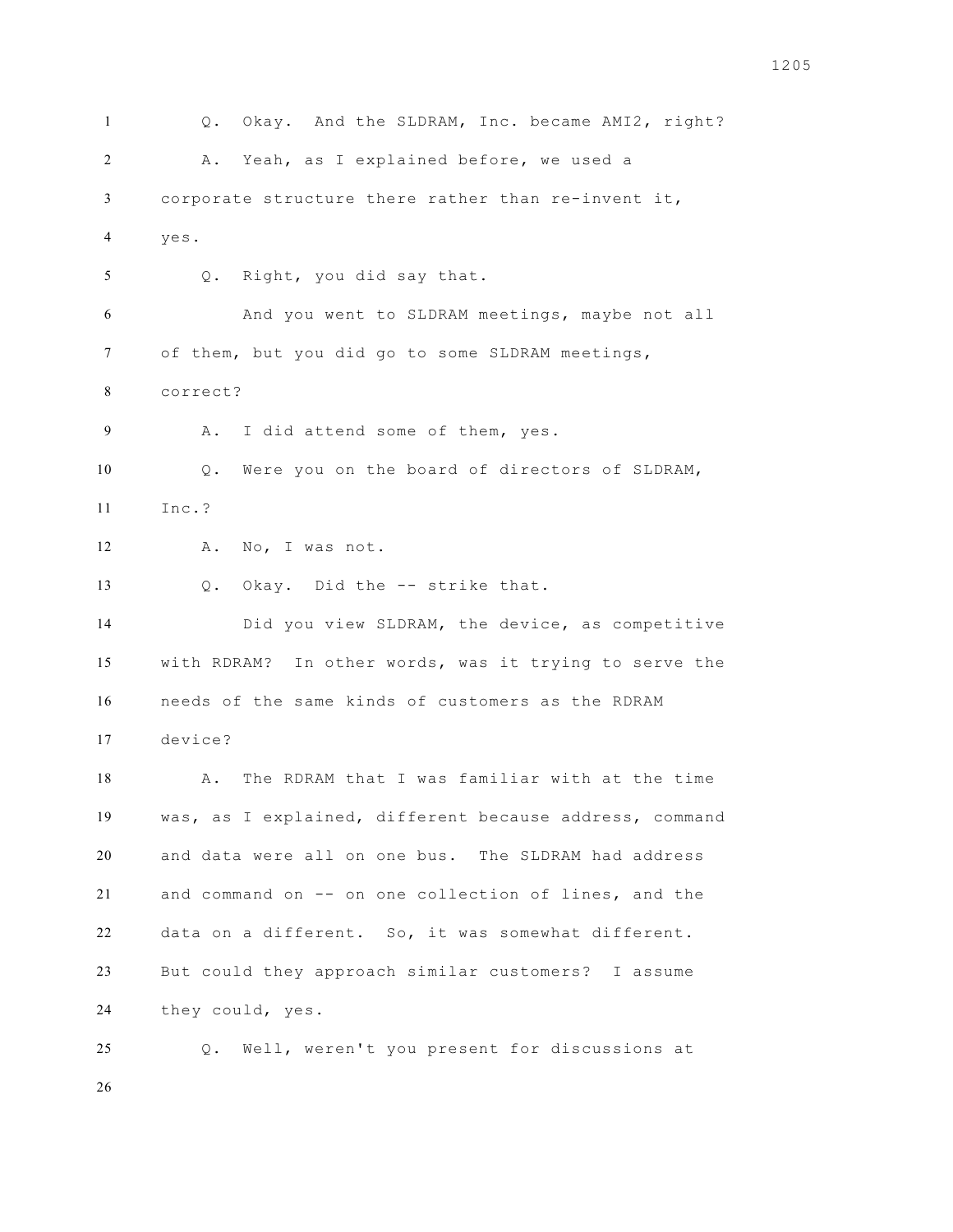SLDRAM meetings about how that device would serve the needs of the same customers that RDRAM was competing for?

 A. They could have been similar markets, that's correct, and again, as a packet-based DRAM, as I explained the difference, though, from the interface. Q. Let me go back to the JEDEC standardization process as it touched on SLDRAM. That's where I'm heading right now. A. Okay. Q. And I want to show you a copy of what appears to be something from a news story. It's RX-1114. May I? 14 JUDGE McGUIRE: Yes. BY MR. PERRY: Q. Now, this appears to have been an email to you where someone sent you in the email a story that had been posted on -- at a news site, but I'll let you take a look at it. A. (Document review.) Q. Why don't we pull up the heading, if we could, with the "To" and the "From." The "To" part, too, the whole top. There you go, thanks. A. (Further document review.) Q. Now, you have had a chance to read it. Do you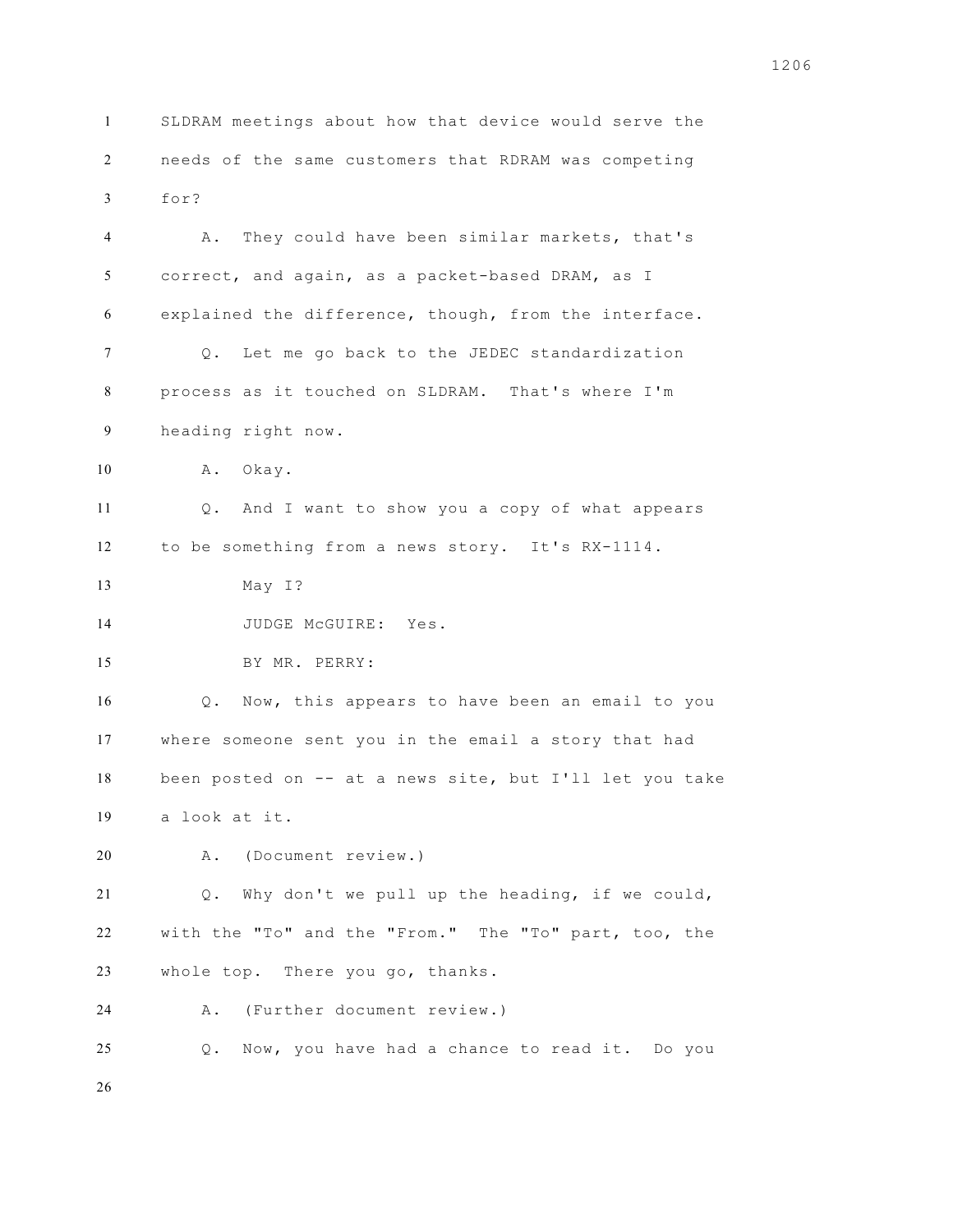see that it appears to have been an email sent to you and others by Mr. Ford at a PR firm called PRSavvy? A. Yes, I do. Q. And that was SLDRAM, Inc.'s PR firm, correct? A. I believe that is correct. Q. And the story that he sends you and others is entitled JEDEC Committee Passes Pinout Proposal for SLDRAM, right? A. Yes, that's correct. Q. And the first -- I'll just read the first sentence of the news story. "Memory consortium SLDRAM, Inc. here said the SLDRAM packaging pinout specification has been approved by the Solid State Engineering Counsel of JEDEC." (Sic) Do you see that? A. I do. Q. And is it correct that JEDEC did standardize the SLDRAM pinout? A. That is correct. Q. Can you briefly describe for us what a pinout is? A. A pinout is a -- I'm going to say a physical representation of the location and the names of the pins, the names of the signals, if you will, for a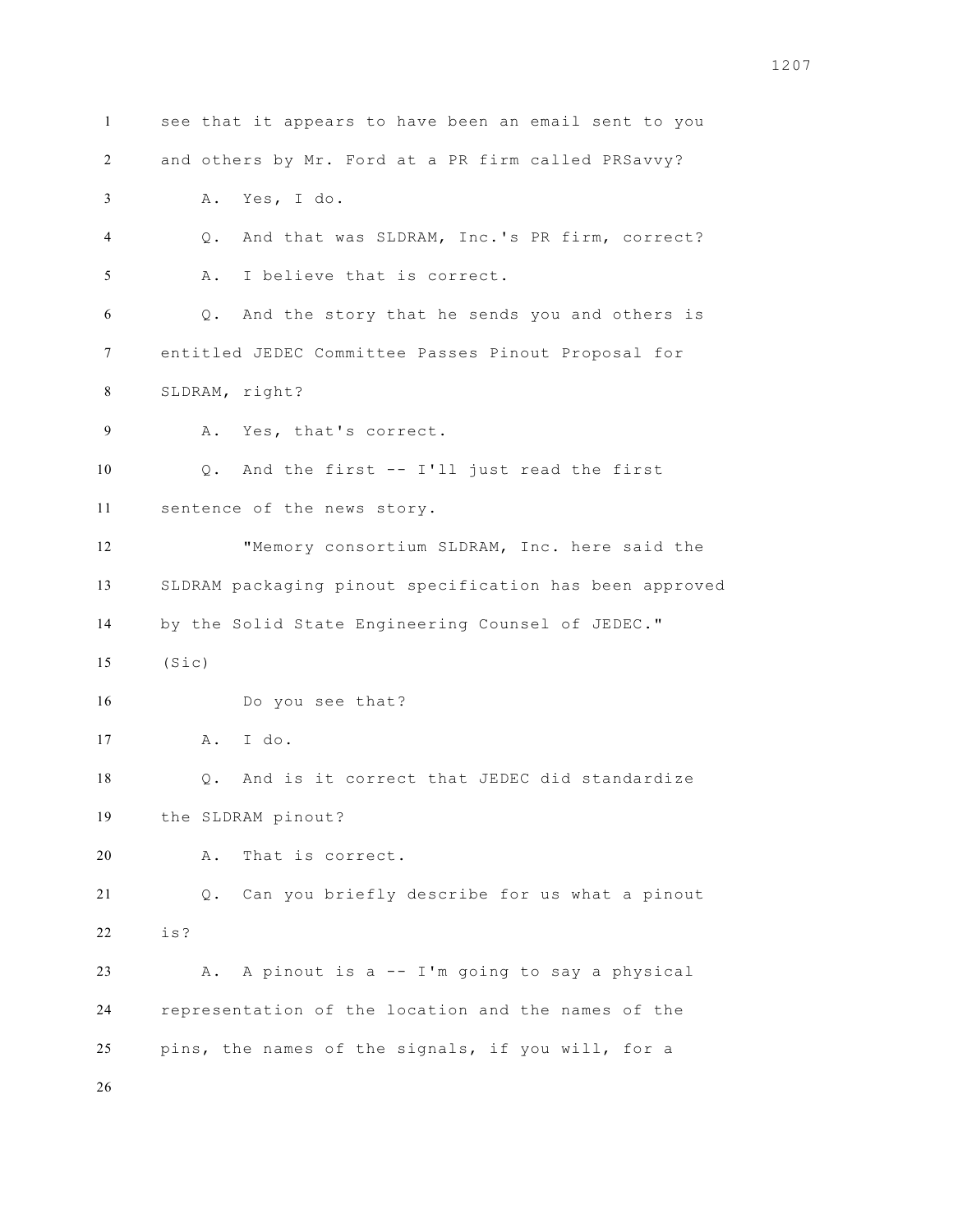device. So, it's basically a picture of the package with the pins labeled. Q. So, in order to produce an SLDRAM device that was compliant with that JEDEC standardization of the pinout, you'd have to conform to the pin locations that were in the standard? 7 A. That would be correct, yes. Q. Now, it's true, isn't it, that SLDRAM never disclosed to JEDEC that it had filed patent applications relating to the pinout, correct? A. I'm not sure what -- I believe it was disclosed in the general terminology. I'm not sure specifically. I have -- I have no recollection exactly the specifics of whether they disclosed pinout or not. I'm sorry, I can't answer that question. Q. Well, you do know that SLDRAM applied for a patent that covered the pinout itself; you do know that. A. I suppose that's possible, yes. Q. It covered the actual specifications for the pinout, didn't it? MR. OLIVER: Objection, Your Honor, lack of foundation. JUDGE McGUIRE: Sustained. MR. PERRY: Let me lay a foundation, Your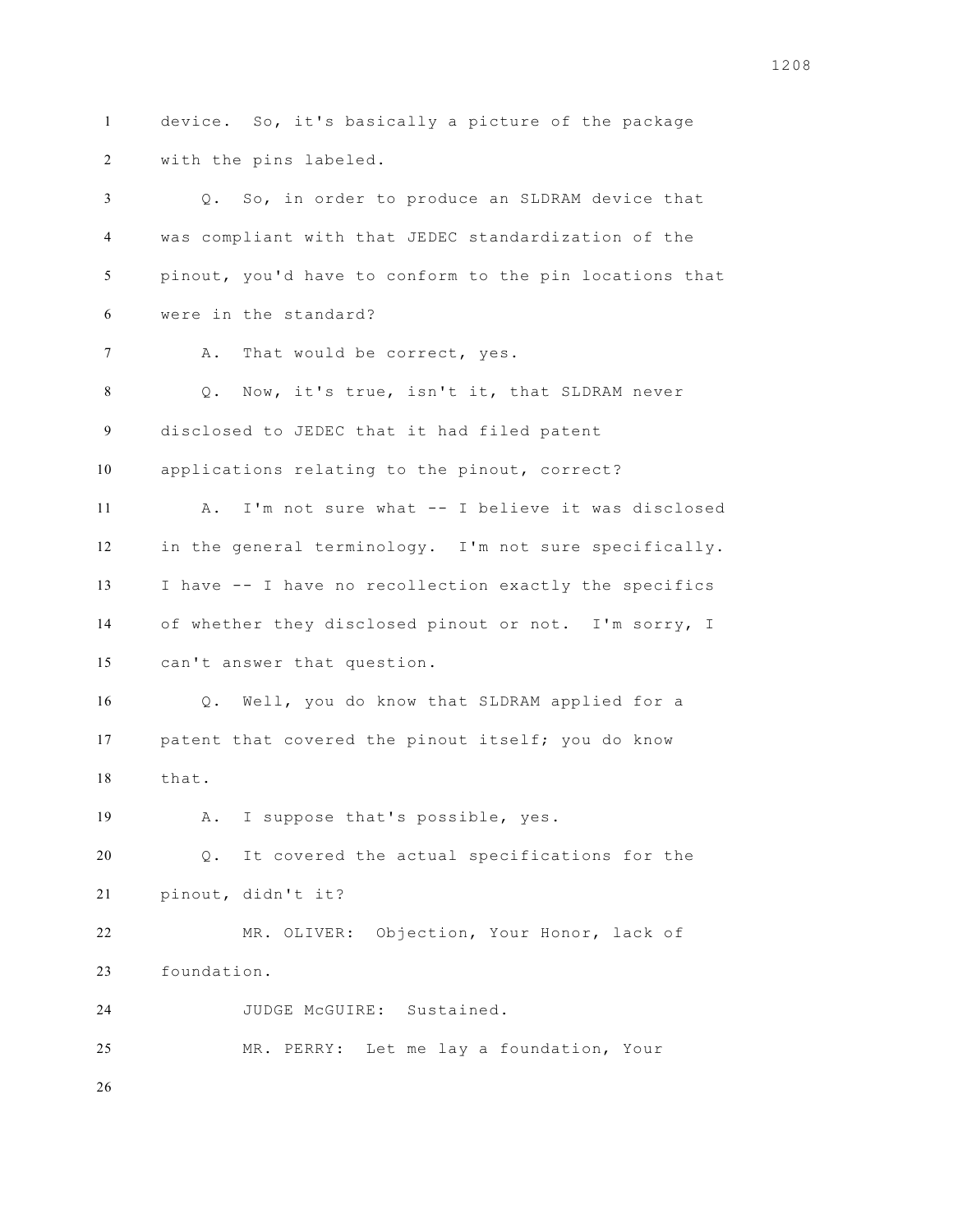Honor. BY MR. PERRY: Q. Aren't you a named inventor on the SLDRAM patent that covers the pinout? A. I am a named inventor on several SLDRAM patents, sir. Q. Let me show you Exhibit RX-2086. May I? 9 JUDGE McGUIRE: Please. BY MR. PERRY: Q. You can take a moment. Let's pull up the names of the inventors, if we could. A. (Document review.) Okay. Q. Are you named as an inventor on this patent, the '644 patent? A. It looks like everyone that was present in the meeting was probably named on this patent. Q. Are you named -- 19 A. And yes, I am named. Q. Thank you. In addition, Mr. Kevin Ryan from Micron is named as an inventor on this patent? A. That's correct. Q. He was a Micron JEDEC rep, wasn't he? A. Yes.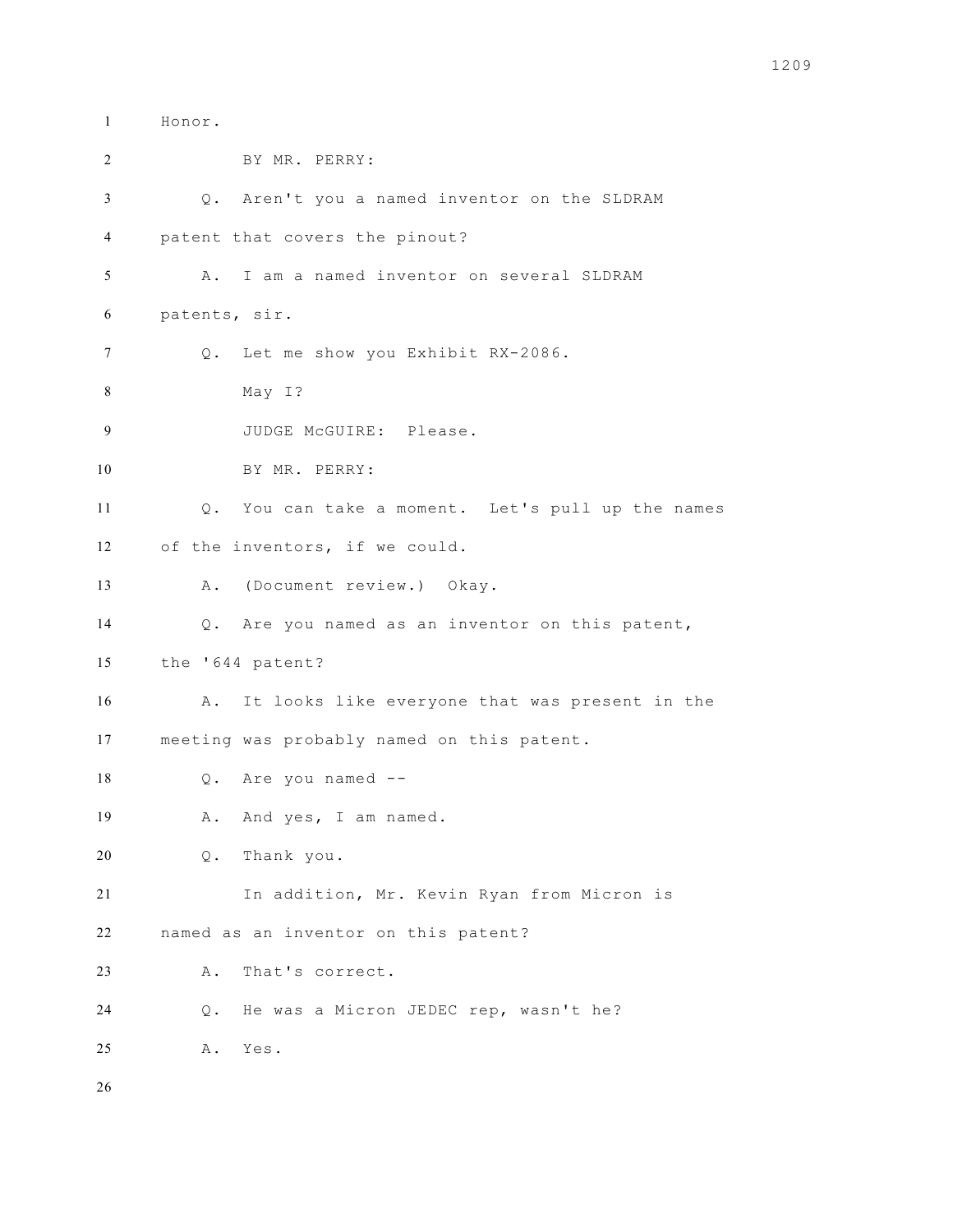Q. Yes? A. Well, I'm not sure if he was the JEDEC rep. He -- he is employed by Micron. The Micron representation has changed over time, and I'm not -- I don't have a recollection of exactly who was the Micron representative at the time. Q. You've seen Mr. Ryan at quite a few JEDEC meetings, haven't you? A. Yes, I have. Q. Terry Lee is also named as an inventor on this patent, correct? JUDGE McGUIRE: All right, Counsel, again, may I inquire for you to lay a proper context as to the time frame that we're talking about here? MR. PERRY: Yes, Your Honor, I was going to get to the application history, but I'll do that. BY MR. PERRY: Q. You understand, don't you, Mr. Rhoden, that a patent needs to describe the history of the application process when it's published? A. Yes. Q. Do you see that on the first page of this, that the -- that this patent was filed, it says, August 10, 1998? Do you see that? A. Yes, I do.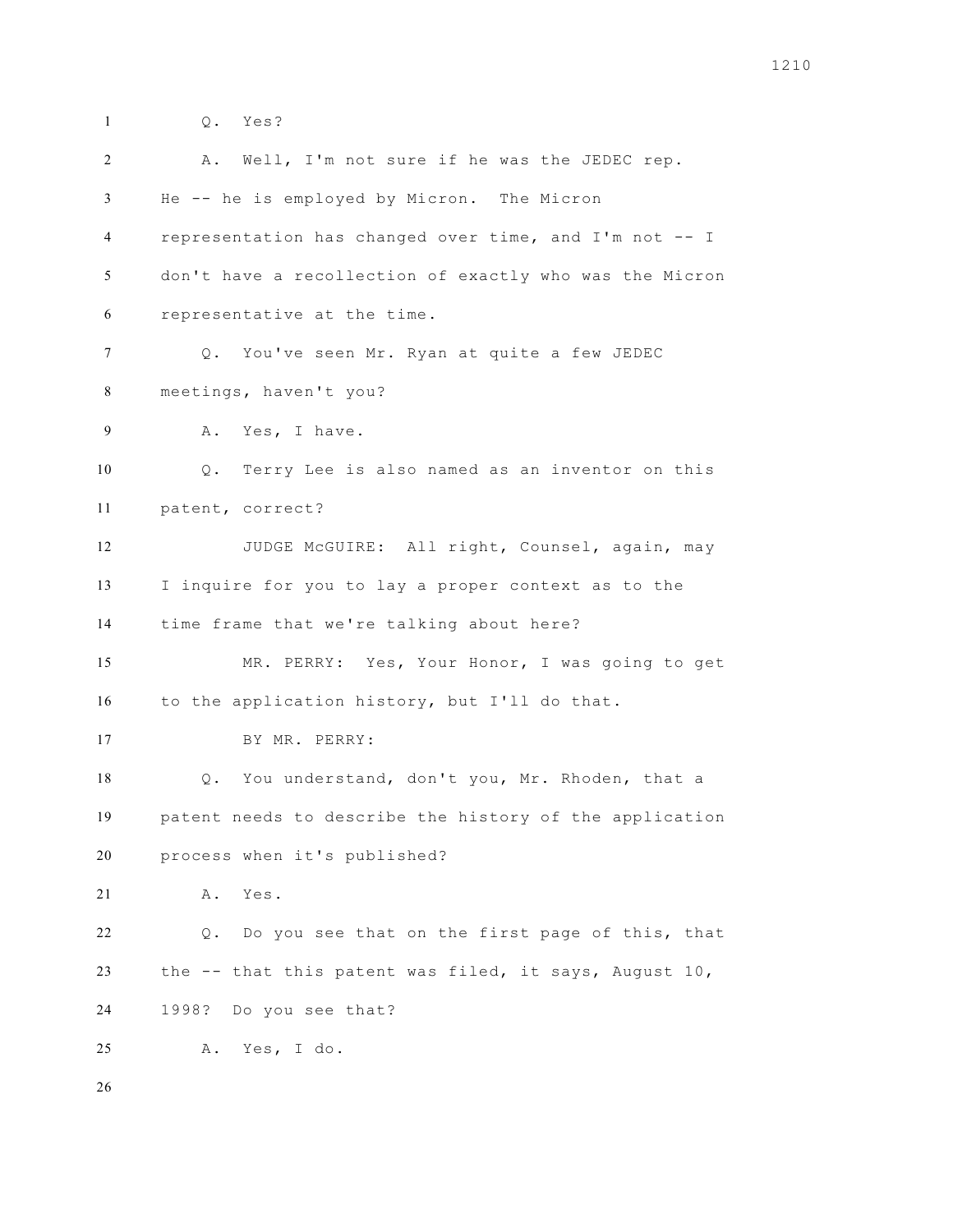| $\mathbf{1}$ | And do you see that related U.S. applications<br>Q.        |
|--------------|------------------------------------------------------------|
| 2            | go back to August 11, 1997?                                |
| 3            | Yes, I do.<br>Α.                                           |
| 4            | Do you see that the patent didn't actually<br>Q.           |
| 5            | issue out of the patent office until August 2002?          |
| 6            | Α.<br>Yes.                                                 |
| 7            | And sometimes patents take a long time to<br>Q.            |
| 8            | issue, don't they?                                         |
| 9            | Α.<br>True.                                                |
| 10           | Well, this patent claims the SLDRAM pinout that<br>Q.      |
| 11           | was standardized at JEDEC, doesn't it?                     |
| 12           | It does.<br>Α.                                             |
| 13           | Now, isn't it true that neither you nor any of<br>$Q$ .    |
| 14           | the other JEDEC representatives that are named             |
| 15           | inventors on this patent disclosed either an intent to     |
| 16           | patent the pinout or the fact that a patent application    |
| 17           | had been filed to cover the pinout during JEDEC            |
| 18           | meetings in connection with discussions of the pinout      |
| 19           | standardization?                                           |
| 20           | I -- I do not know. I do not remember.<br>Α.<br>The        |
| 21           | dates for when we standardized and when the actual         |
| 22           | application was filed are -- I'm not sure of the work      |
| 23           | that was taking place at that time.                        |
| 24           | If an application is filed after the standard<br>$\circ$ . |
| 25           | is passed --                                               |
| 26           |                                                            |
|              |                                                            |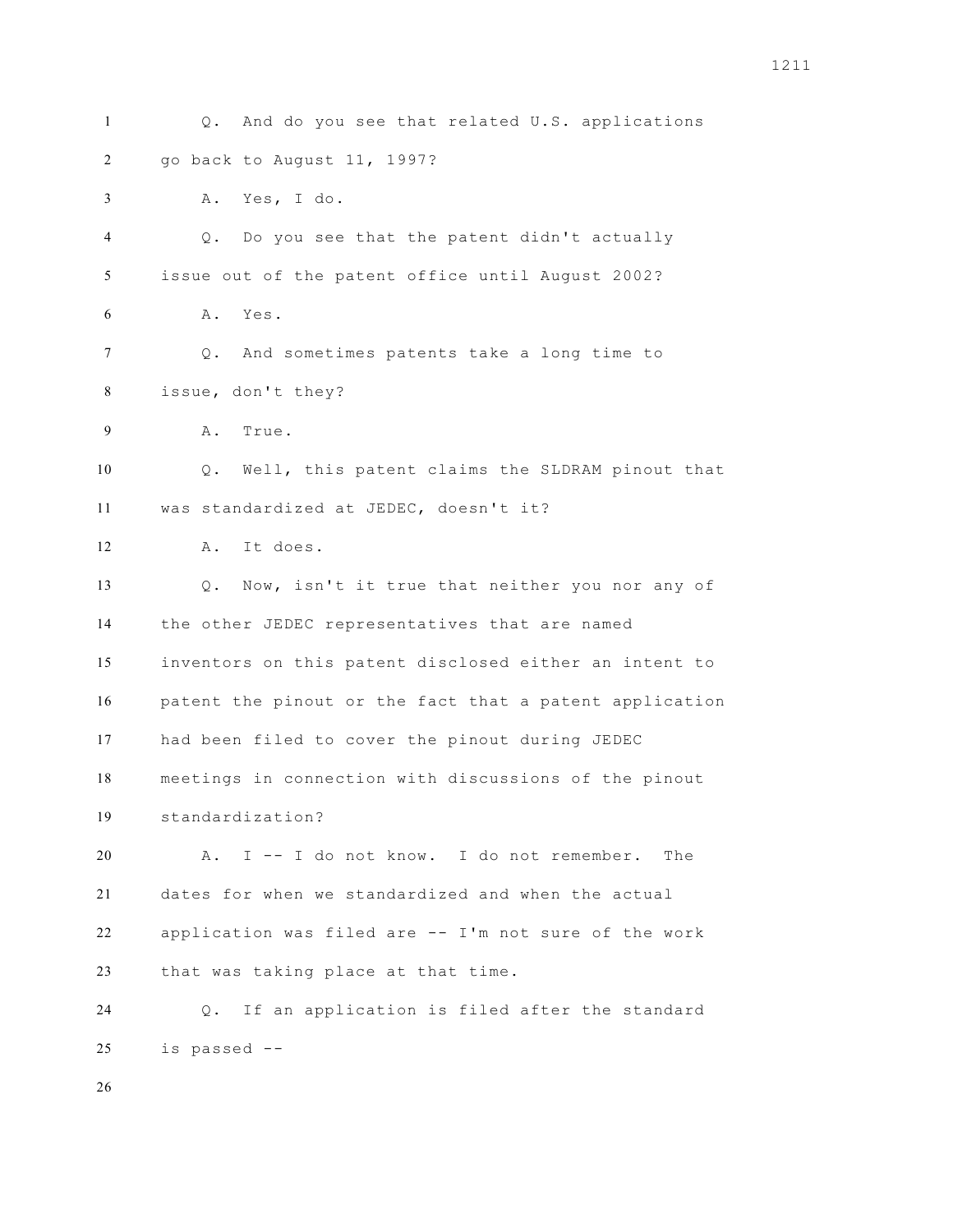A. Right.

| 2              | Q. -- and the application claims the exact              |
|----------------|---------------------------------------------------------|
| 3              | technology that had been standardized --                |
| $\overline{4}$ | Α.<br>Yes.                                              |
| 5              | -- and a JEDEC representative is a named<br>Q.          |
| 6              | inventor on the application --                          |
| 7              | A. Yes.                                                 |
| 8              | Q. -- does that JEDEC representative, in your           |
| 9              | understanding of the patent policy, have an obligation  |
| 10             | to inform JEDEC of the filing of the application even   |
| 11             | though the standard was passed some time before?        |
| 12             | The -- the requirement is for disclosure, and<br>Α.     |
| 13             | the -- the disclosure of the application is -- would be |
| 14             | necessary during the patent -- excuse me, during the    |
| 15             | standardization process. And as I explained earlier,    |
| 16             | it's my belief that if you fail to disclose it during   |
| 17             | that period of time, then -- then you have violated the |
| 18             | policy.                                                 |
| 19             | Q. So, if, in fact, Mr. Gillingham -- you know him      |
| 20             | to be a JEDEC rep, correct?                             |
| 21             | Yes, I do.<br>Α.                                        |
| 22             | Mr. Wiggers, he's an HP JEDEC rep, and he's<br>Q.       |
| 23             | listed as an inventor, right?                           |
| 24             | Yes.<br>Α.                                              |
| 25             | He was on the JEDEC Council at the time, wasn't<br>Q.   |
| 26             |                                                         |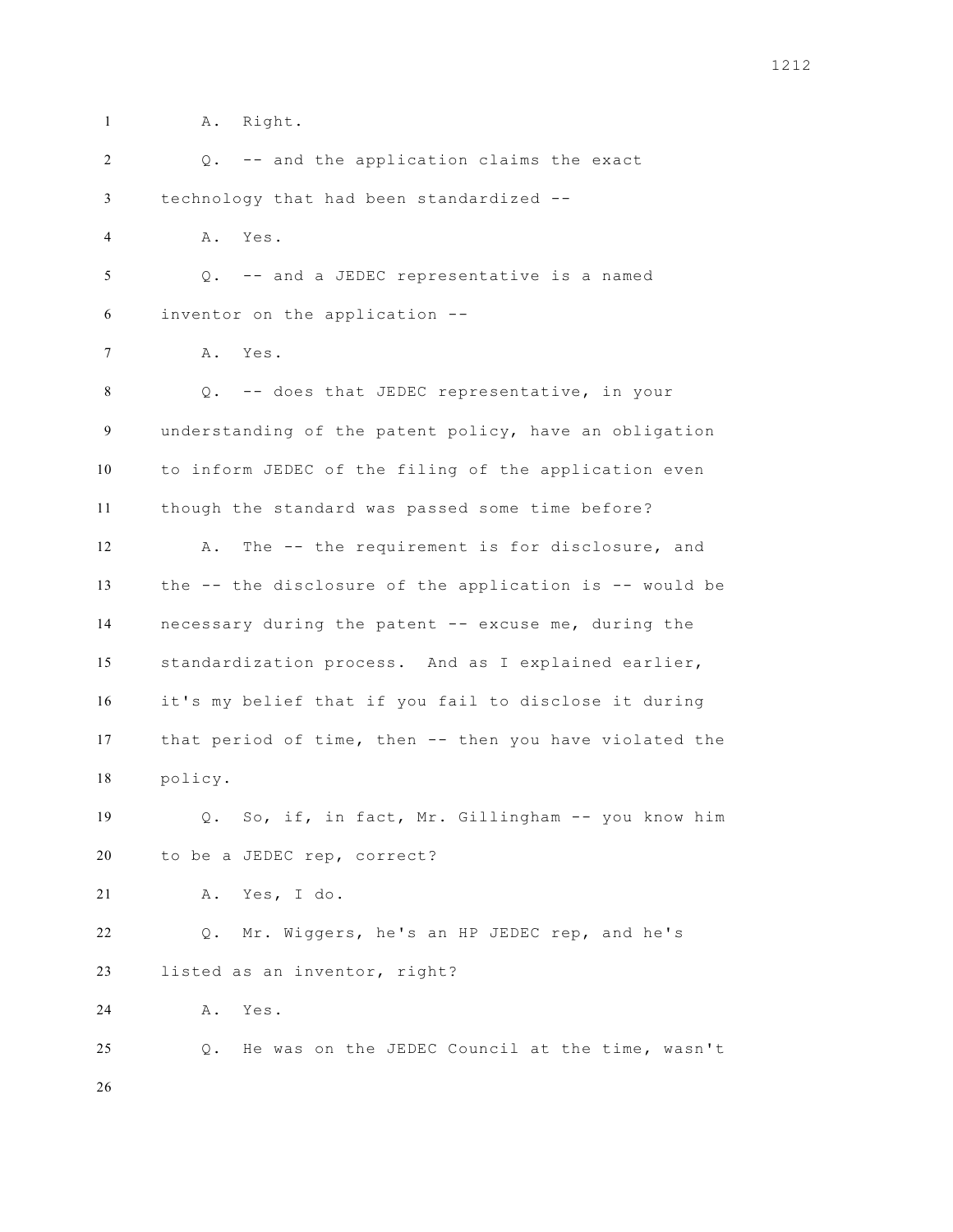he?

 A. I'm not sure. Possibly. Q. If, in fact, none of the JEDEC reps, none of the JEDEC representatives who are named inventors on this pinout patent, ever disclosed the fact of the application to JEDEC, they all violated the patent policy. Is that your testimony? A. The -- that would -- that would be a -- it is a violation not to disclose, yes. Q. Why didn't you disclose the fact that this application had been filed? A. I'm not sure that I did not disclose it. I -- as -- in my recollection, in the discussion that we always had within the committee, is that SLDRAM and all of the outcome from SLDRAM intended to follow the JEDEC patent process, and I explained I think Mr. Peter Gillingham was the first one that I recall making that statement, but I know that I have made that in connection with discussions about SLDRAM, and I know others have made that as well. Q. And in fact, you told JEDEC SLDRAM was royalty-free, didn't you? A. I'm not sure I ever -- I'm not sure that I ever said royalty-free or not. I certainly said that it was going to follow the JEDEC patent process. Perhaps.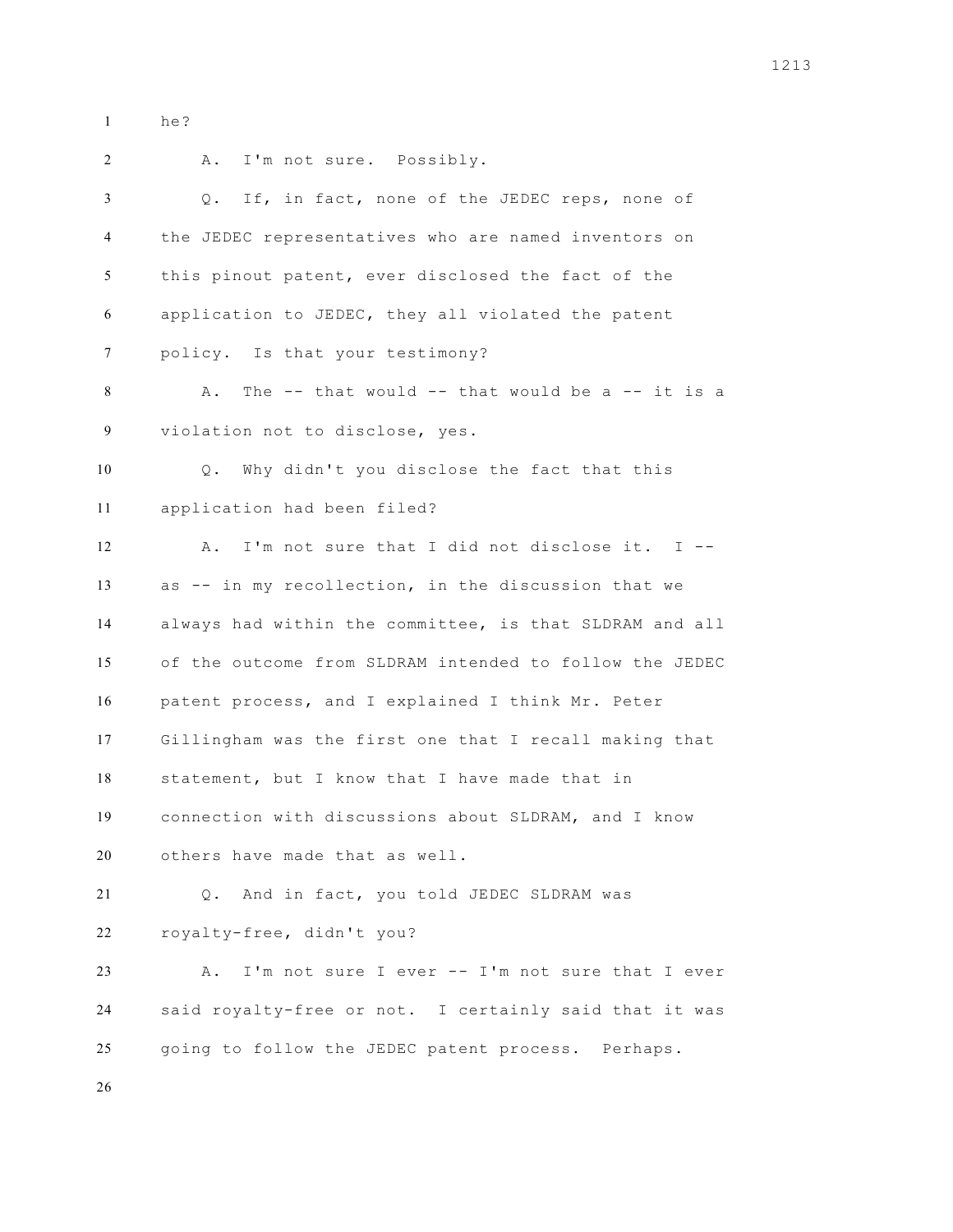Q. Well, let's bring back up your Power Point presentation that's 911, RX-911.

A. Okay.

 Q. Focus on the first page, the bottom part. This presentation, entitled Why SLDRAM?, you prepared, and it says, "Industry standard interface (no royalties). A. I do see that.

 Q. Weren't you telling the world in 1997 there would be no royalties associated with an SLDRAM? 10 A. That was the statement that I was making, yes. Q. And that would mean that any intellectual property held by SLDRAM, Inc. would be free for everyone to use? Is that what you were telling the world?

 A. I'm not sure that no royalties necessarily means free, sir, okay? Reasonable nondisclosure -- reasonable, nondiscriminatory, perhaps that's what it means, and perhaps that's -- that would be the interpretation, but the intent was to disclose that the standard interface itself as described, as I was trying to describe, would be without royalties, and free would be -- certainly -- free -- understand, reasonable and nondiscriminatory, free is certainly reasonable and nondiscriminatory, okay?

 Q. You were telling the world it was free, right?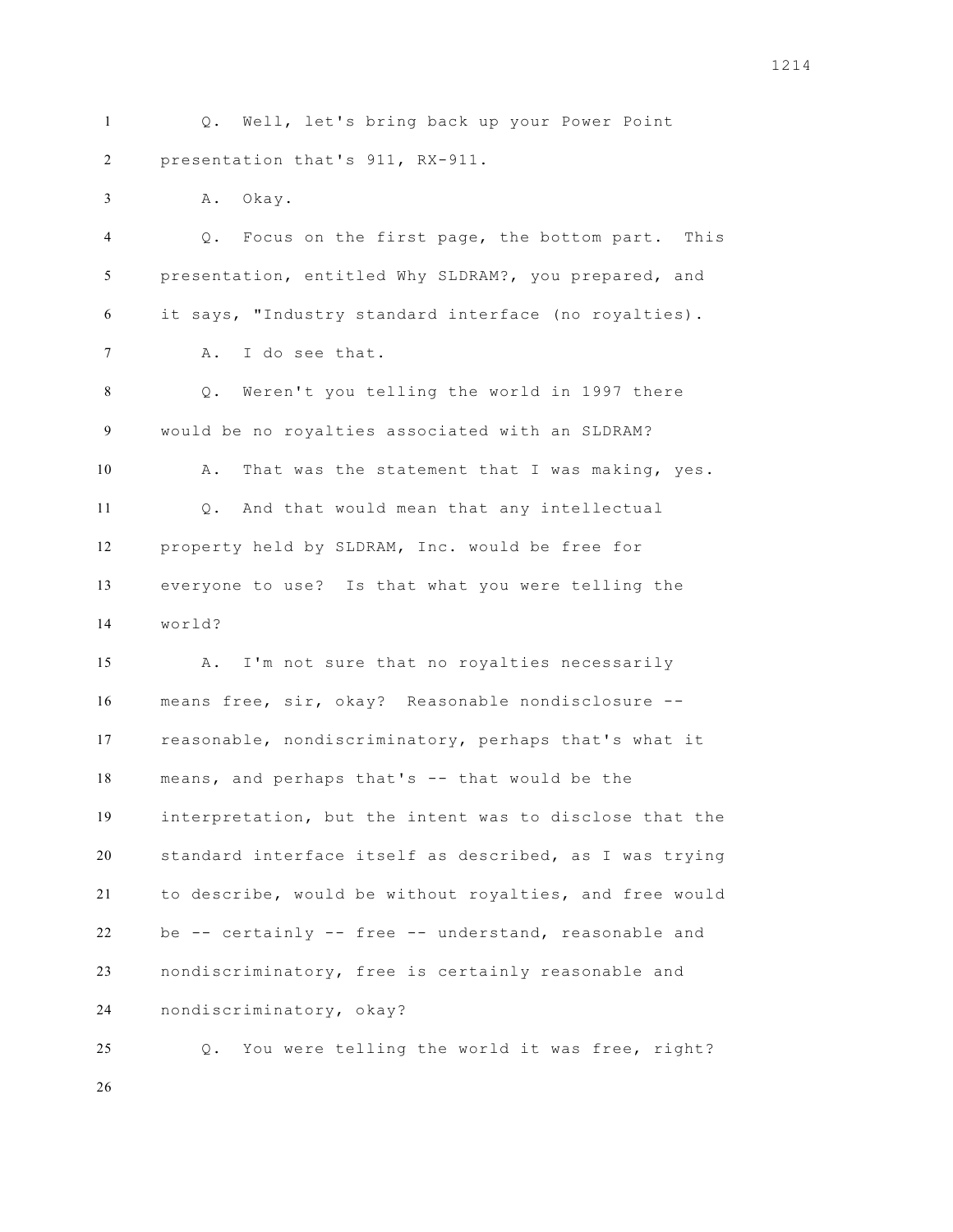A. In this case I was telling it it was no royalties. Q. Okay. You didn't use the phrase "reasonable royalties" in that presentation, Exhibit 911, right? You said no royalties. A. I said no royalties, that's correct. Q. And this patent, this pinout patent that's the '644 patent, that has been assigned to AMI2, correct? A. That is correct. Q. It's now a corporate asset of AMI2, right? A. That is correct. Q. Well, let me go back and try to understand the disclosure issue. I think you told us that the disclosure obligation included disclosing technical information. Didn't you say that? 17 A. If requested, that's true, yes. Q. If requested? A. Well, the -- when a patent is disclosed, you're obligated to disclose sufficient technical information such that a -- such that the IP involved could be designed around, and in reality, the way that works is if -- if someone requests that, that's when it's provided. If no one ever requests it, it -- whether or not you actually provide the technical information is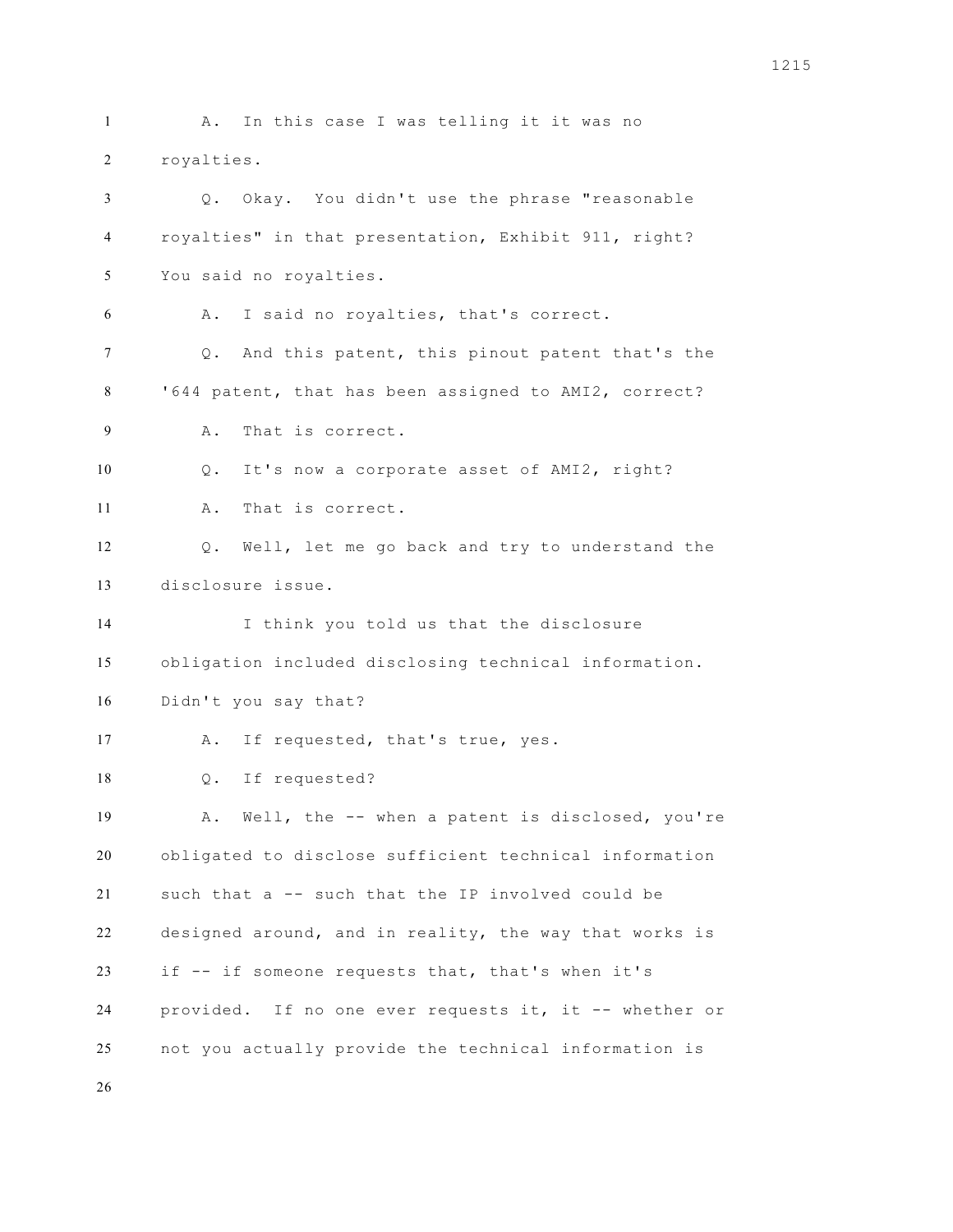almost a moot point.

 Q. Isn't it true that SLDRAM, Inc. decided not to disclose any details of its pinout application because they didn't want to disclose any technical details about its technology? A. I have no knowledge about that approach, no, sir. Q. Isn't it true that there were discussions within SLDRAM, Inc. of enforcing SLDRAM, Inc. patents against people who wanted to use the technology to build competitive devices? 12 A. I have no -- no recollection of such a discussion. Q. Did you ever talk to any of the JEDEC representatives listed as inventors on this patent about whether or not the application seeking a patent on the SLDRAM pinout that had been standardized should be disclosed to JEDEC? A. I don't recall if I had that conversation or not. Q. Did you make a conscious choice not to tell JEDEC that a patent application under your name had been filed for the pinout? A. I did not. To be honest, I was not sure -- I didn't know my name was named on this until you showed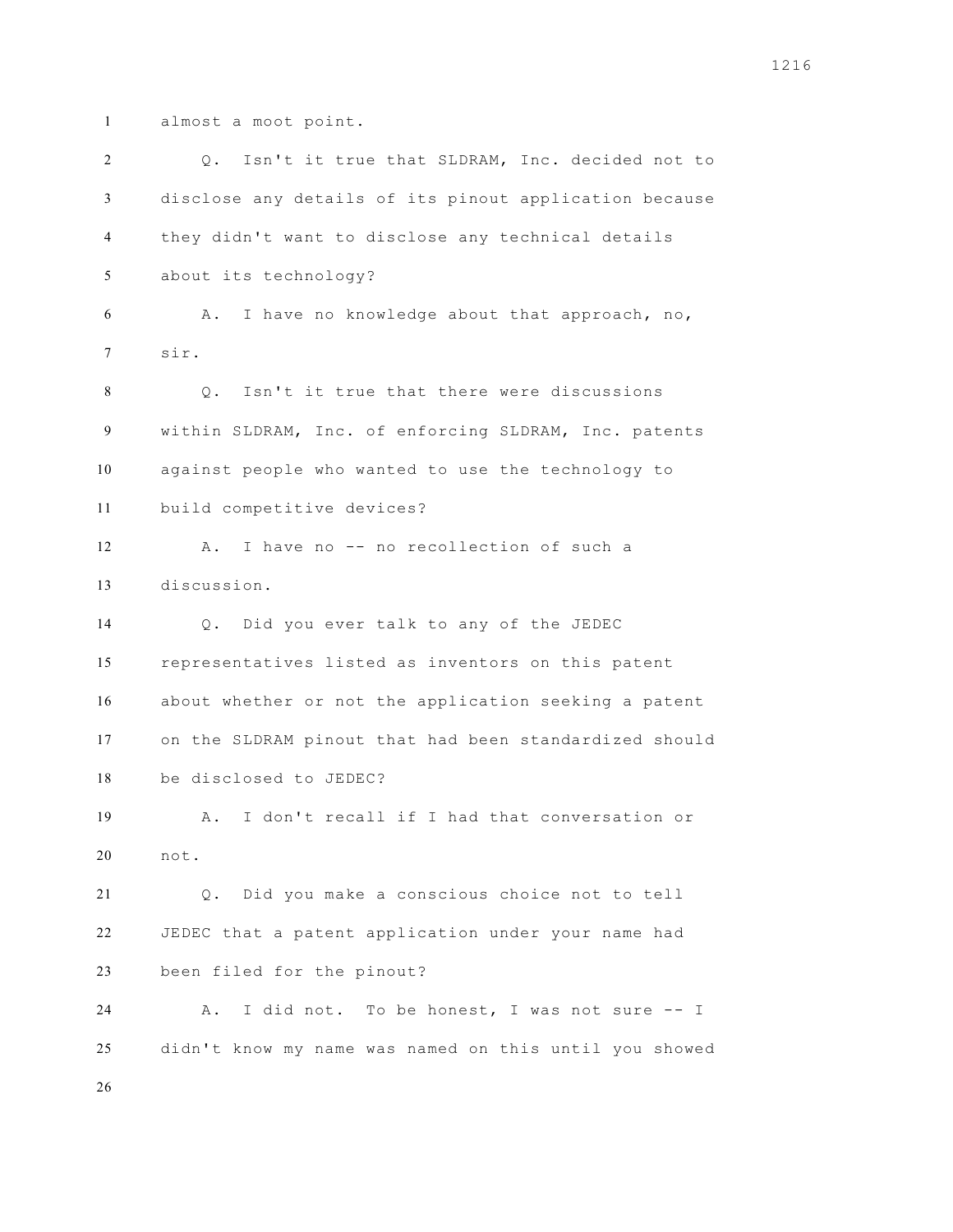it to me just now.

 JUDGE McGUIRE: All right, can we talk about that just for my understanding? I'm not sure I'm clear as to what does it mean when you have your name as an inventor. Does that mean that perhaps -- you said you didn't even know that your name -- so, are you -- 7 THE WITNESS: Well -- JUDGE McGUIRE: -- perhaps not an inventor? I mean, what's the point to this? THE WITNESS: As it turned out in this particular consortium, Your Honor, all of the people that I see listed here were people that were participating in the consortium at the time. JUDGE McGUIRE: Could we put that back up on the screen so I can take a look at that? MR. PERRY: RX-2086, please. THE WITNESS: And you see a long list of people that are named here. 19 JUDGE McGUIRE: Right. THE WITNESS: And the patent applications were handled, as I recall at the time, by SLDRAM, Inc., and there would be filings made. Specifically, this particular filing, pinout or not pinout, I was -- in terms of did I help invent the patent or did I help invent the IP that is the particular pin location, I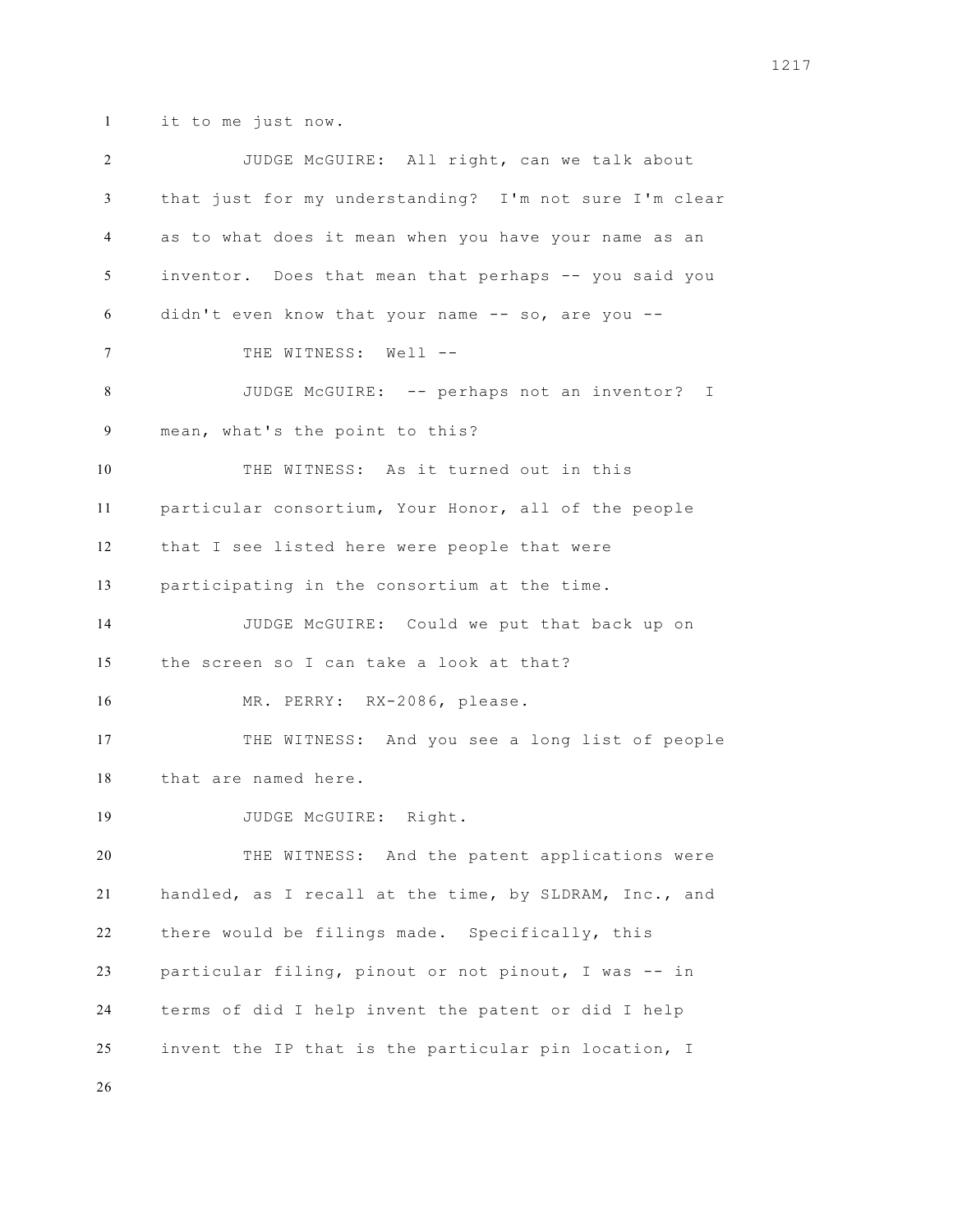was certainly in the room, and so is -- does that make all of the people that are there and part of the discussion, discussing locations and things? Certainly, you could look at it from that perspective. Did I review the patent or did I review the application? I have no knowledge of reviewing it before -- JUDGE McGUIRE: So, are you saying, then, that because you were in the room, so to speak, that somehow that could be interpreted as you also being a co-inventor of that particular pinout? 12 THE WITNESS: Yeah, I -- pinout is pretty simple -- JUDGE McGUIRE: I'm trying to understand what the correlation is to your involvement with this patent and being in the room, so to speak. THE WITNESS: Yeah, the -- I believe all of the people that were part of the discussion to create the pinout are actually named here, because there's a number of different companies and individuals involved. I don't know for sure everyone in the room, but certainly all of the people that I can remember being there are here. So, I was in the room at the time the discussion was taking place. Did I participate? Yes, I participated. I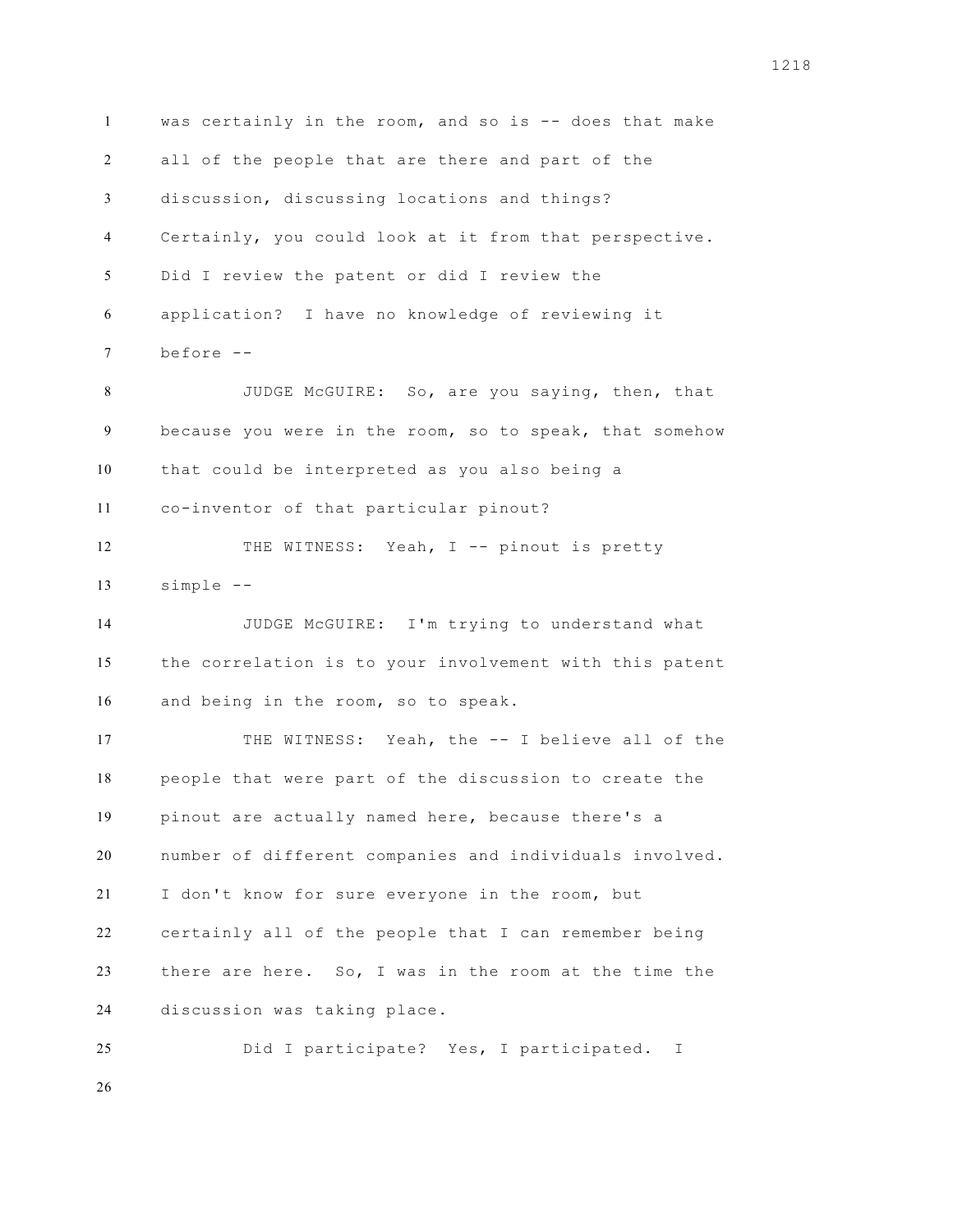think all of the people that were here had various comments. And that's a -- so, were they co-inventors? They were part of the creation of this pinout. So, I assume you can call them co-inventors. JUDGE McGUIRE: All right, Mr. Perry, proceed. BY MR. PERRY: Q. Do you understand that inventors have to sign affidavits? A. I do. Q. You signed an affidavit with respect to this particular patent application, correct? A. I'm sure I probably did. Q. It states under penalty of perjury or under oath that you are, indeed, an inventor of something claimed by this patent, correct? A. Yes, it does. Q. You're not denying that you're not an inventor on this patent, are you? A. No, I'm not. Q. I think I said that with too many negatives in it. JUDGE McGUIRE: I understand. BY MR. PERRY: Q. Do you deny that you're an inventor on this patent?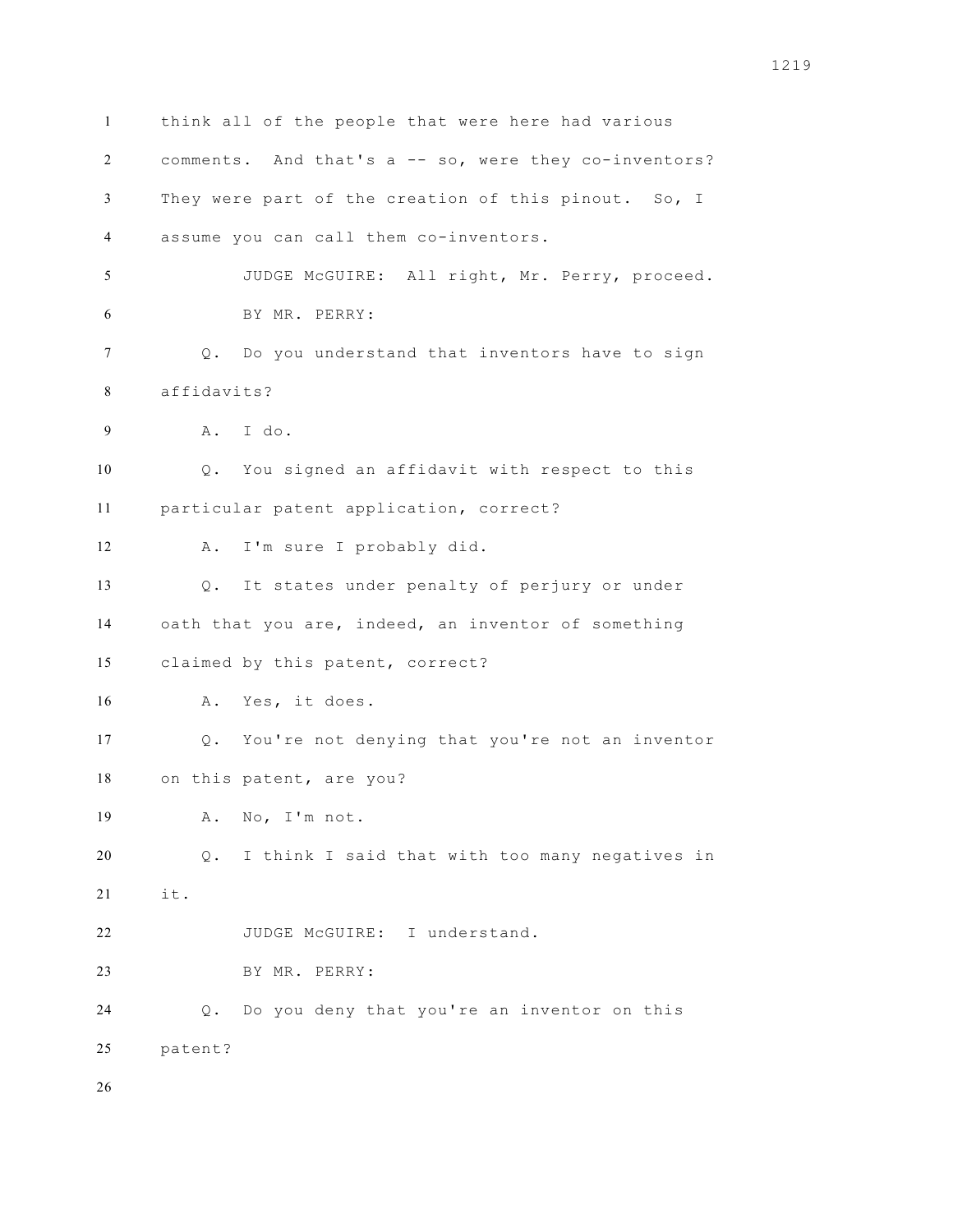1 A. No, I do not deny I'm an inventor on this patent. JUDGE McGUIRE: Wait a minute. THE WITNESS: Let me say it in the positive. I am an inventor as listed here. BY MR. PERRY: Q. Thank you. Well, let's talk about some discussions within SLDRAM about what should be disclosed. I want to show you some of that, and my focus really is on the -- what should be disclosed to JEDEC. That's what I'm going to try to focus on. A. Okay. Q. So, first I wanted to establish when you started going to SLDRAM meetings, because I think we talked about in the deposition that some of the SyncLink consortium meetings you weren't going to in the '95 to '96 time frame. A. That's correct. Q. We established that. And let me just show you a February '97 meeting minute from the SLDRAM Consortium. It's RX-870. May I? JUDGE McGUIRE: Yes. BY MR. PERRY: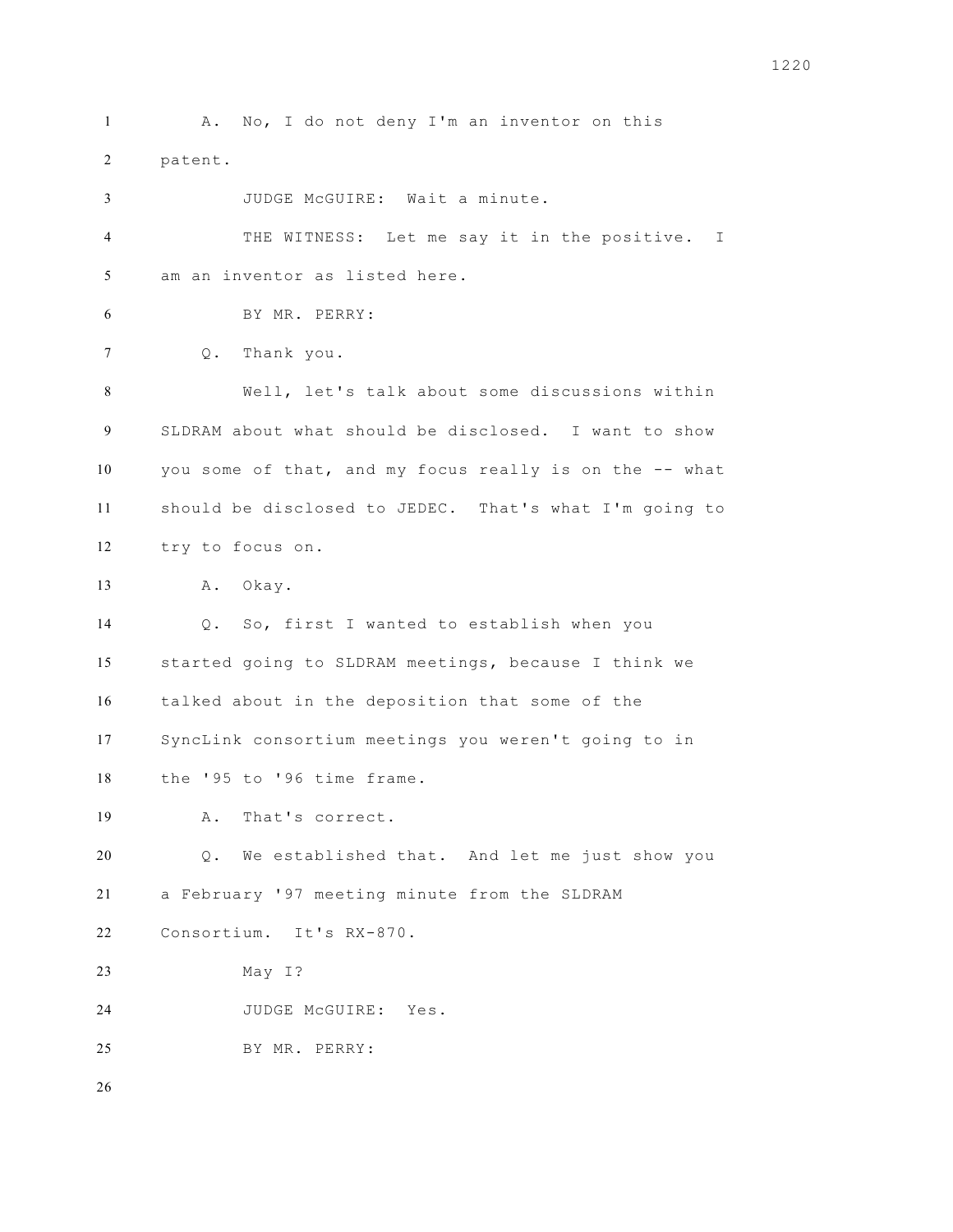Q. Now, do you see that this says it's the minutes of the February 11-12, 1997 meeting of the SLDRAM Consortium? A. Yes, I do. Q. Do you see your name is listed for all three sessions? A. I do. Q. It seems to be alphabetical. Do you see that? A. Yes, I do. Q. And you understood that Mr. Gustavson was taking these notes or minutes at this meeting? A. Yes, I do. Q. That was -- he was the secretary? A. Yes, that's correct. Q. And just down at the very first paragraph, do you see the word -- the sentence that starts, "Intel"? Can we bring that up, those two sentences? It says, "Intel wants to come for an hour next time to tell us why they chose Rambus. "Desi: Intel won't change course unless Rambus fails. Don't waste our time if that's all they will tell us at next meeting." Does that refresh your recollection that you were actually at that meeting, February '97? A. Sure.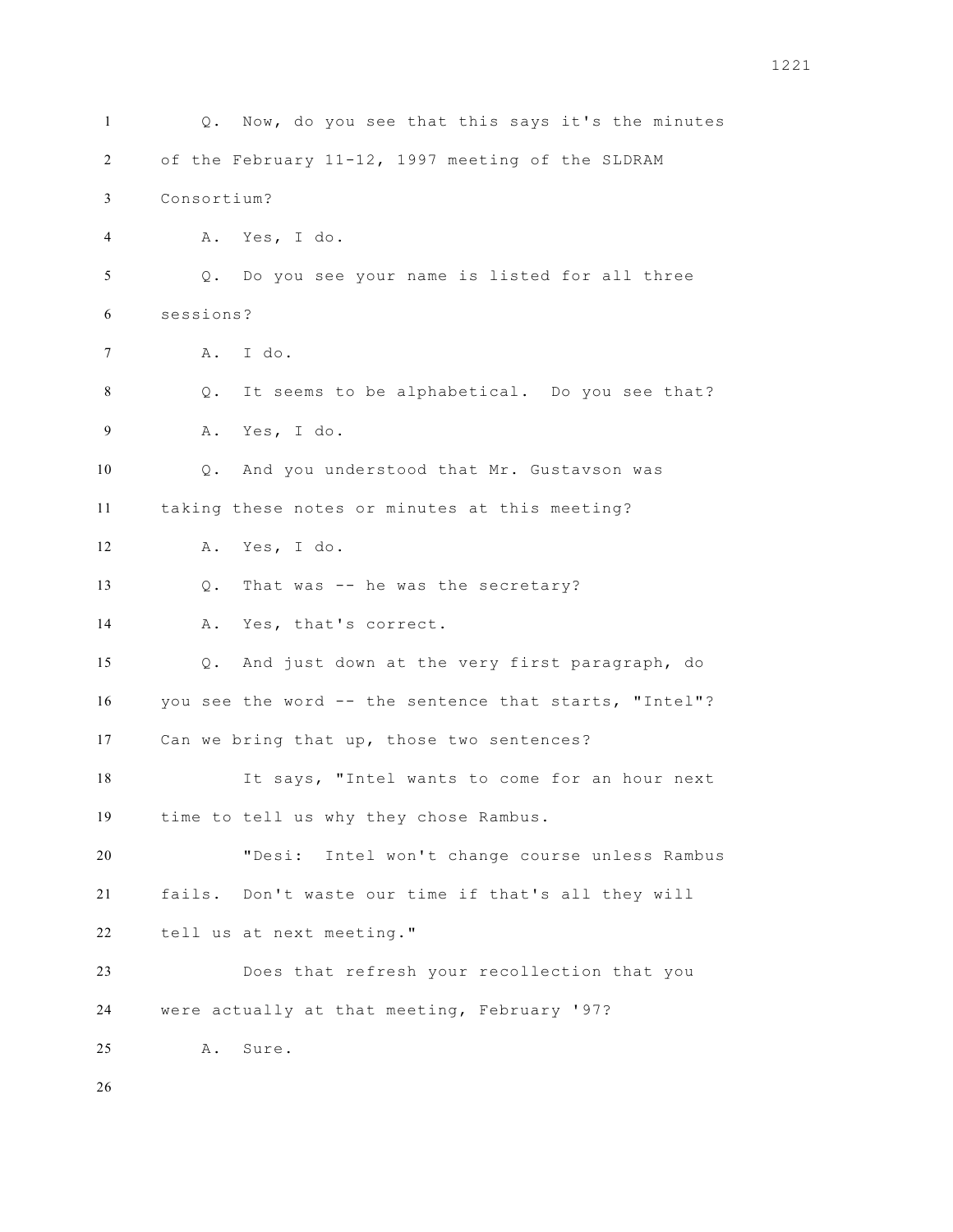Q. And is it correct that you started attending SLDRAM meetings right about the time that Intel announced that it had selected the RDRAM to be its next generation memory device that it was going to put into its chipsets or it was going to design its chipsets to interact with? A. I'm not sure about the correlation of time frame there. Q. Well, it does say here that Intel wants to come to tell us why they chose Rambus. A. Yes. Q. Do you remember a discussion within the SLDRAM Consortium of whether or not Intel should visit to explain why they made that choice? A. I remember my -- my opinions at the time relative to such a meeting, yes. Q. And your opinion was that it would be a waste of time? A. It would be, yes. Q. And that Intel wouldn't change its course unless Rambus failed? A. Correct. Q. Well, look on the second page, to get back to intellectual property, and I'm going to point you -- these minutes are kind of hard to use, but I'm going to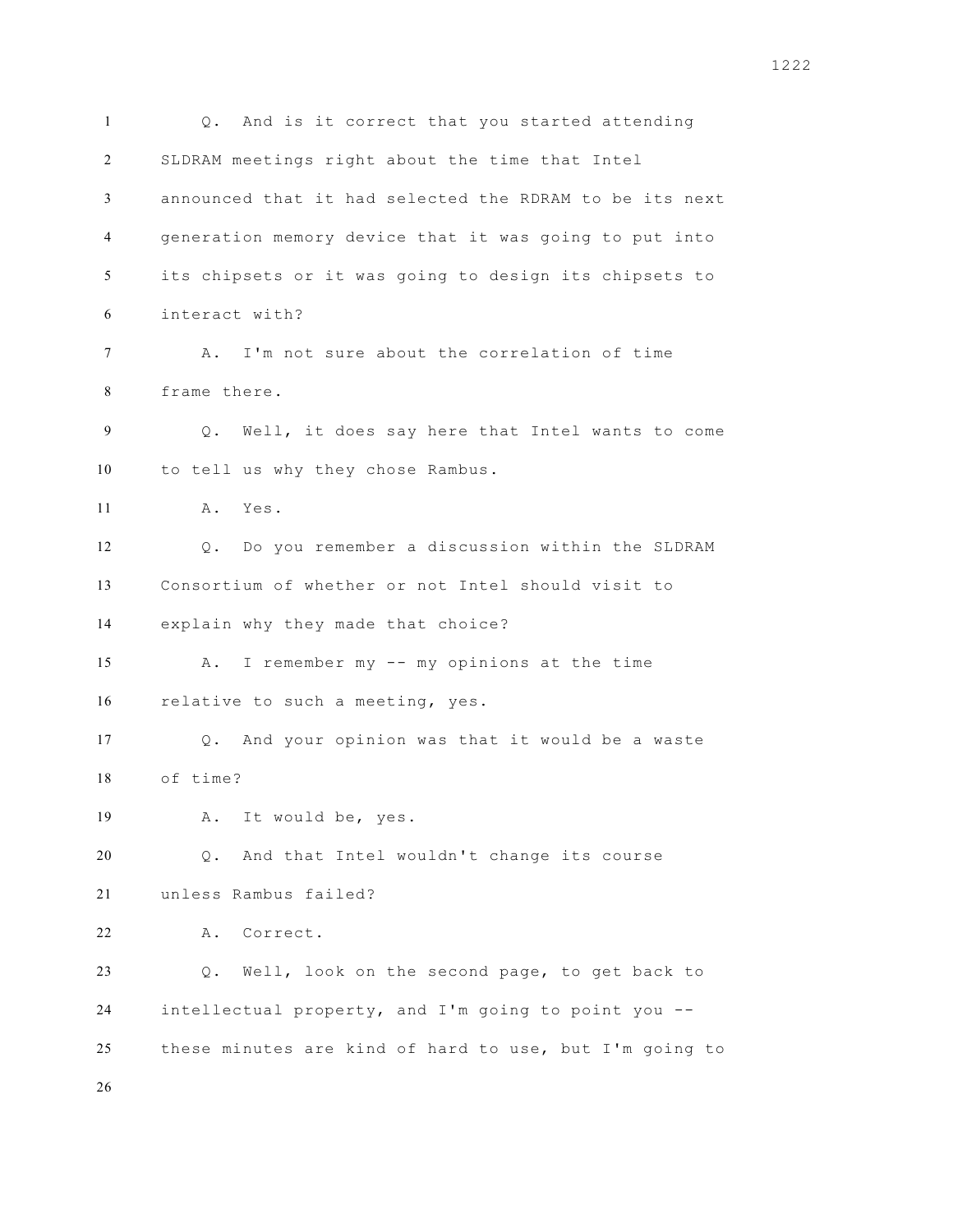point you to somewhere about two-thirds of the way down to something that's attributed to a fellow named Kilmer. I believe that's Art Kilmer. I'll let you find it. Do you see it says, "Kilmer: How do we fence this IP off from Rambus patent pool -- if one company is participating in both SLDRAM and Rambus, hard to prevent leaks." Do you see that? A. I do. Q. Now, can you explain to us why there were concerns raised in this meeting about fencing off the SLDRAM intellectual property from Rambus? A. I don't think that I can. Q. Okay. The next line says, "We can make this a nontransferable license, our IP can only be used on SLDRAM products." Do you see that? A. I do. Q. Was that generally discussed, that concept, at SLDRAM meetings, that the IP, the patents, would be -- they would be licensed only for use on SLDRAM devices? A. I believe that was a concept that has been discussed, yes. Q. Well, I think that's all I wanted with that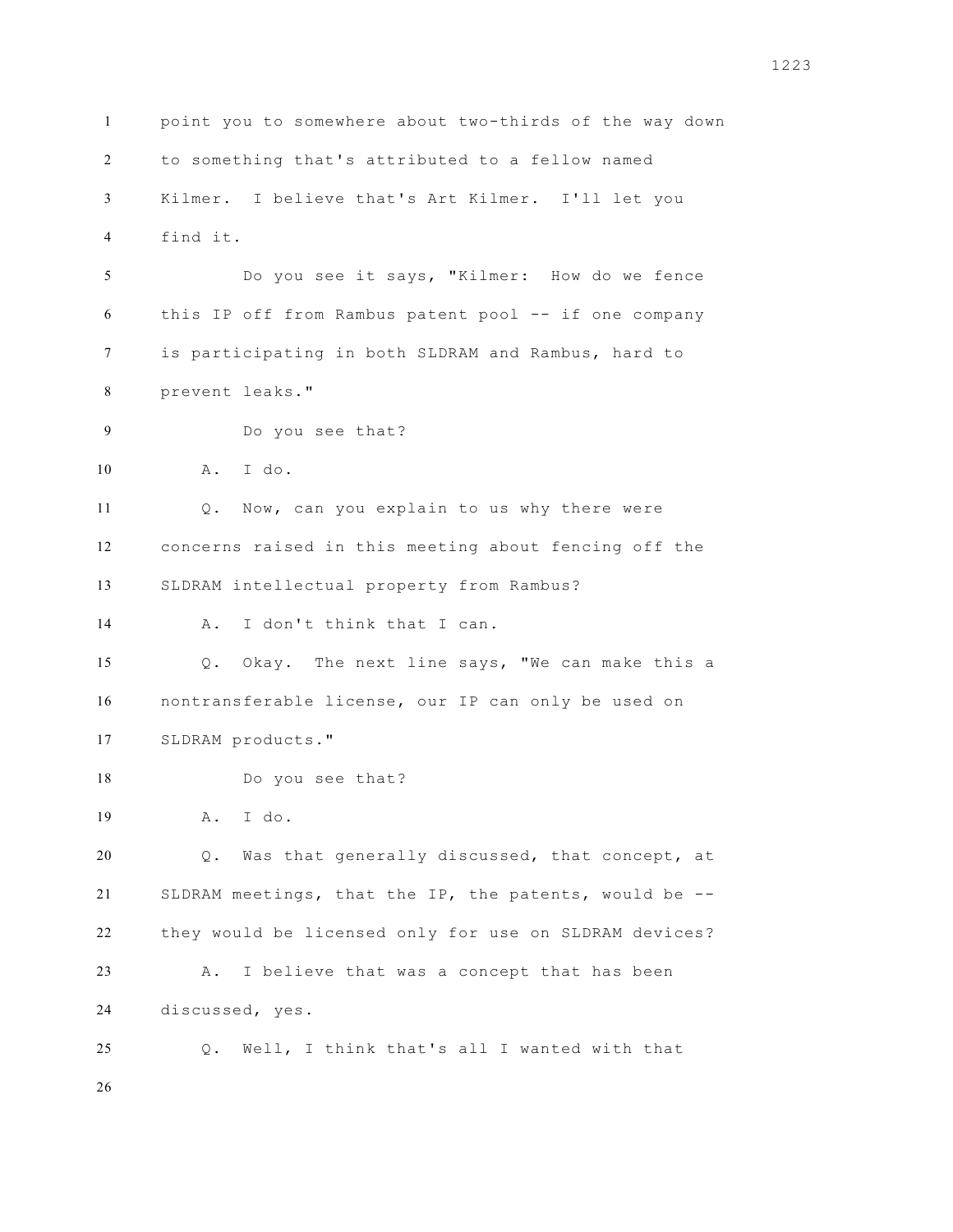February '97 minutes.

| 2              | Let's look at July 1997, and on this one I'm            |
|----------------|---------------------------------------------------------|
| 3              | afraid I only have one copy, so I'm going to give you   |
| $\overline{4}$ | my one copy, and then we will look at it on the screen, |
| 5              | and I'm going to give counsel time to look at it. I     |
| 6              | apologize for that. This is RX-966.                     |
| 7              | May I?                                                  |
| 8              | MR. OLIVER: Could I take a quick look before            |
| 9              | you give it to the witness?                             |
| 10             | MR. PERRY: Sure.                                        |
| 11             | MR. OLIVER: Thank you.                                  |
| 12             | BY MR. PERRY:                                           |
| 13             | Q. Now I've lost my place. Take a look at that,         |
| 14             | please. Thank you.                                      |
| 15             | Do you recognize -- at least do you see your            |
| 16             | name there as attending the July 15-16, 1997 meeting of |
| 17             | the SLDRAM Consortium?                                  |
| 18             | A. Yes, I do.                                           |
| 19             | They typically met in Santa Clara. Is that<br>Q.        |
| 20             | right?                                                  |
| 21             | Yeah, at Santa Clara University is where they<br>Α.     |
| 22             | met.                                                    |
| 23             | Is that where Mr. Gustavson had an office or<br>Q.      |
| 24             | two?                                                    |
| 25             | I believe that's correct.<br>Α.                         |
| 26             |                                                         |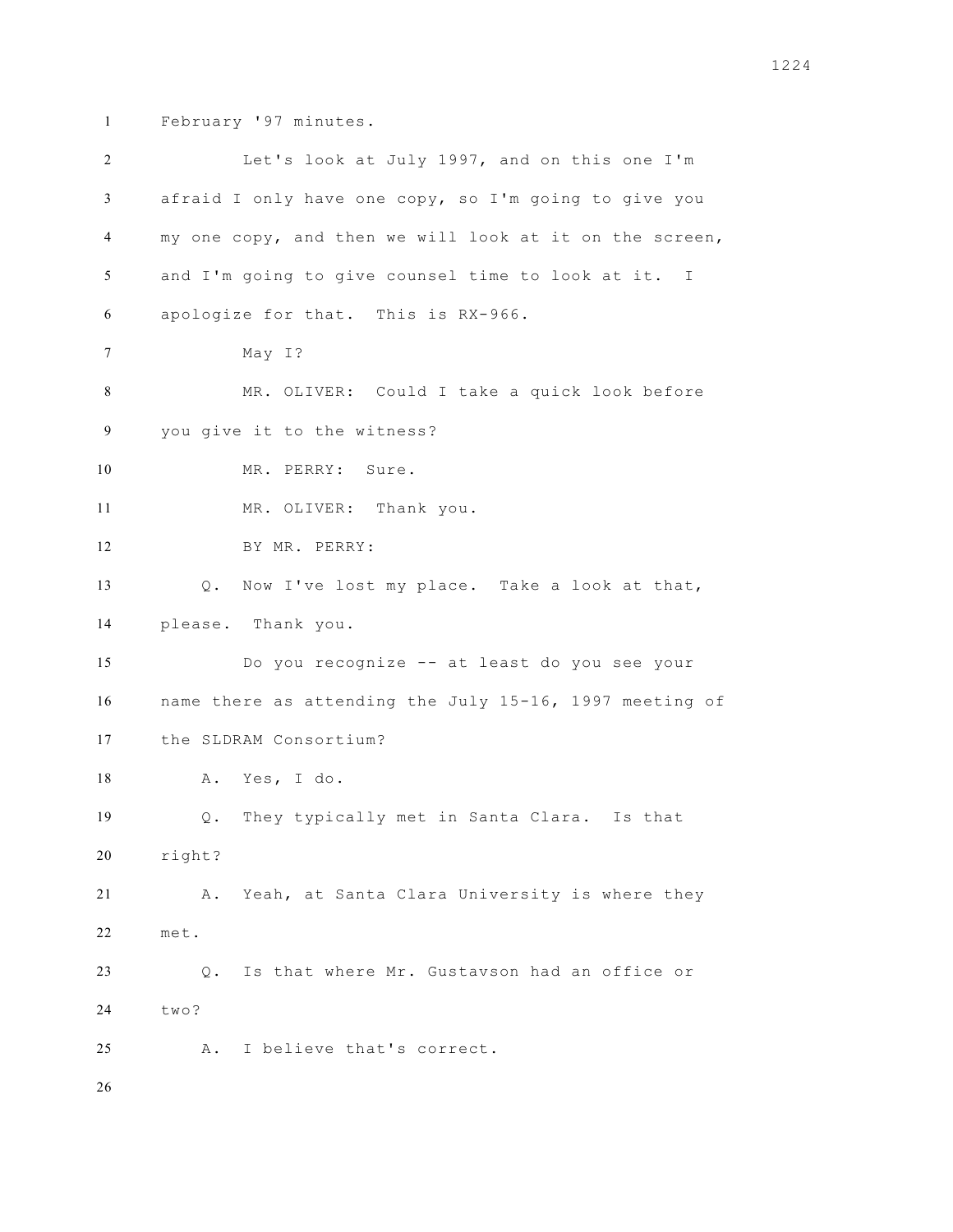Q. Would you look on page 7, please, and let's 2 blow up the picture. It's not you, it appears -- let's blow up the whole part of it that tells us who that was. Thanks. I was not specific enough. Do you see this appears to be a picture of Larry Bassuk of TI on patent issues? A. I do. Q. And he was a Texas Instruments attorney. Is that right? A. I believe that's correct. Q. And he came to some SLDRAM meetings? 12 A. I believe -- yeah, he -- he was here at this one. I'm not sure how many or if he attended any others or not. Q. And he was an intellectual property lawyer, as you understood it? 17 A. As I understood it, yes. Q. And the first line under his picture is, "Are we going to sue anybody?" Do you see that? A. Yes, I do. Q. Let's pull it out and see a little bit more, if we could. No, forget the picture, if we could go down below the picture for about six lines. Thank you. Then it says, "Mainly we want not to get sued,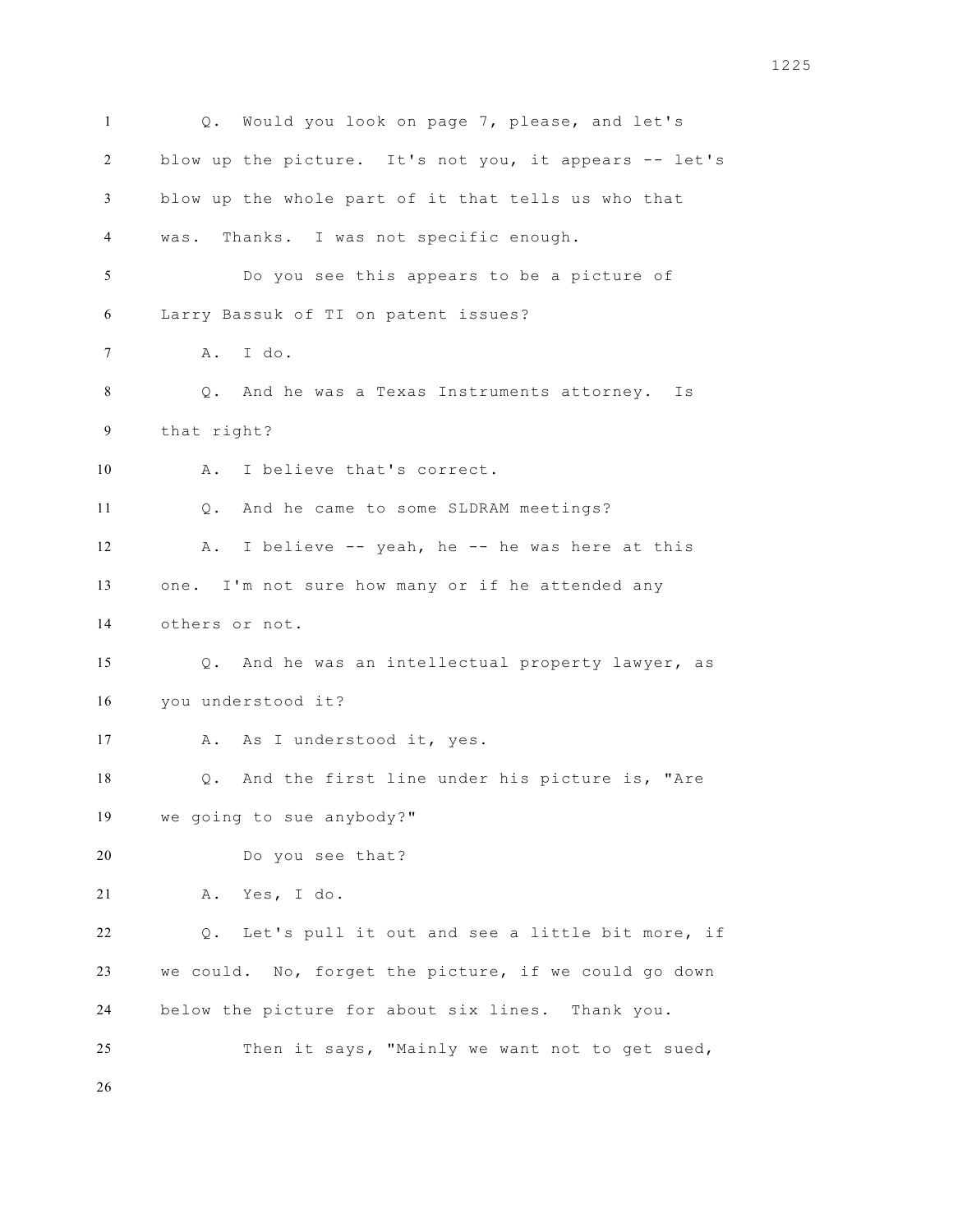to be prevented from using our own technology." Can you explain to us what concept was being discussed that mainly SLDRAM wanted to have patents so it wouldn't be sued? A. Yes. Q. Explain that. A. Well, I'm not sure that I can. I can give you my opinion, if you like. Q. Well, I'm really looking for your understanding from being at the meetings, but if you can't remember -- I don't want you to just base it on the words in the document. A. Okay. Q. If you have an independent recollection of being in these SLDRAM meetings and what people were talking about in terms of using the patents to avoid being sued, tell me that. A. I -- I don't have a specific recollection about that particular aspect, about -- I mean, there was some discussions about it when Mr. Bassuk came. Q. Well, and then do you see down a little bit further, it says, "DR: No, we do wish to stop nonmembers from using this." Do you see that? A. Yes, I do.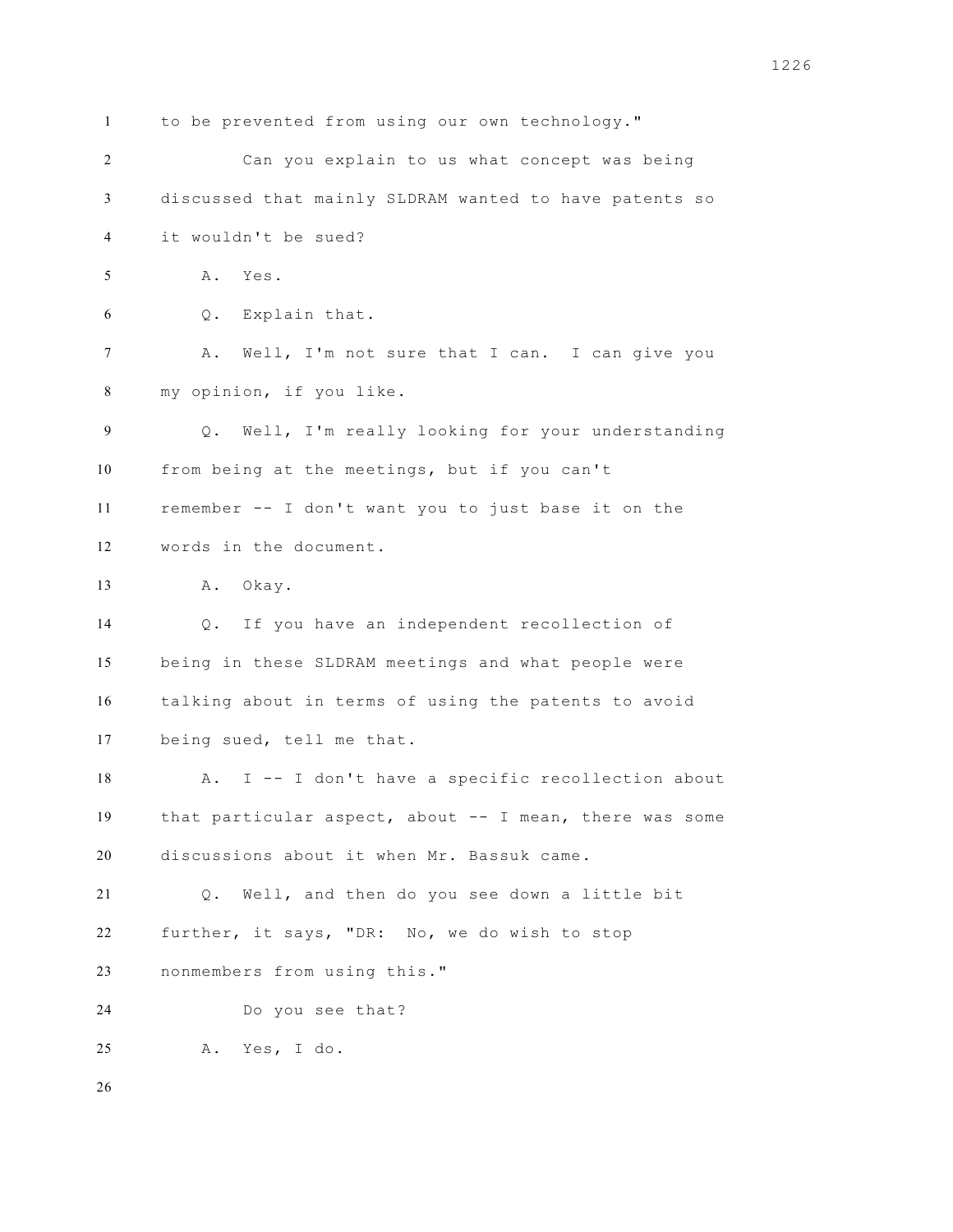Q. Is that a statement that's been attributed in the minutes to you?

A. It would appear so, yes.

 Q. Was it your position in July 1997 that the SLDRAM patents should be used to stop companies that weren't members of SLDRAM from using that intellectual property? 8 A. That was not my -- that was not my opinion at the time, and I'm not sure exactly what context the words were taken in here, but I have never had exactly that for anything that would go through JEDEC obviously. I have been a supporter for open standardization for my entire career. Q. So, you think Mr. Gustavson got this wrong if he attributed this to you? A. I wouldn't say that he necessarily got it wrong. It may -- it may be that the context is -- is taken -- it's taken out of context in the discussion. Obviously this -- I doubt whether he got all of the words that were spoken. Q. All right. Well, let's look at some additional SLDRAM documentation on this issue. Moving to June 1998, let's look at RX-1196. Pardon me. JUDGE McGUIRE: Go ahead.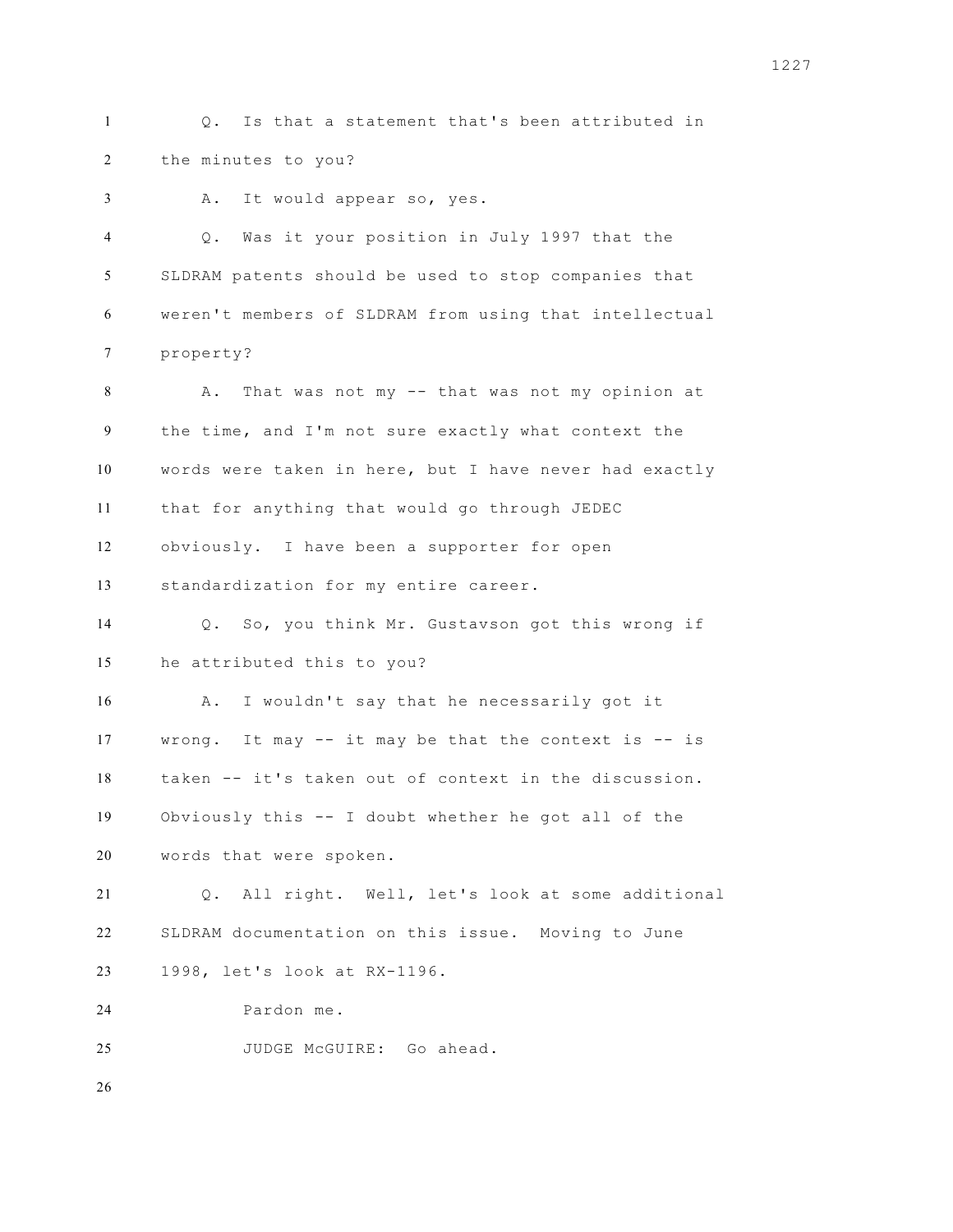BY MR. PERRY:

| 2  | Q. And page 2 is where the text begins, and I'm         |
|----|---------------------------------------------------------|
| 3  | focused on the part of the email chain that is in the   |
| 4  | lower half of the page 2, and if you could just confirm |
| 5  | that you're listed as one of the recipients on this     |
| 6  | email from Mr. Bassuk, B-A-S-S-U-K, the lawyer from     |
| 7  | Texas Instruments.                                      |
| 8  | Do you see that?                                        |
| 9  | A. Yes, I do.                                           |
| 10 | Q. And it's entitled, "Email to SLDRAM --" pardon       |
| 11 | me. "Email to SLDRAM members for patents."              |
| 12 | Do you see that?                                        |
| 13 | I do.<br>A .                                            |
| 14 | Mr. Bassuk says, "SLDRAM, Inc. needs to file<br>$Q$ .   |
| 15 | some patent applications to protect your investments in |
| 16 | time and money. Primarily, these patents will be        |
| 17 | defensive to protect your right to do business, to      |
| 18 | make, use and sell SLDRAM products. These patents will  |
| 19 | also help us encourage competing non-members to join    |
| 20 | SLDRAM, Inc. "                                          |
| 21 | Do you see that?                                        |
| 22 | Yes, I do.<br>Α.                                        |
| 23 | Now, did you have an understanding in June 1998<br>Q.   |
| 24 | when you got this email from Mr. Bassuk how SLDRAM's    |
| 25 | patents could be used to encourage nonmembers to join   |
| 26 |                                                         |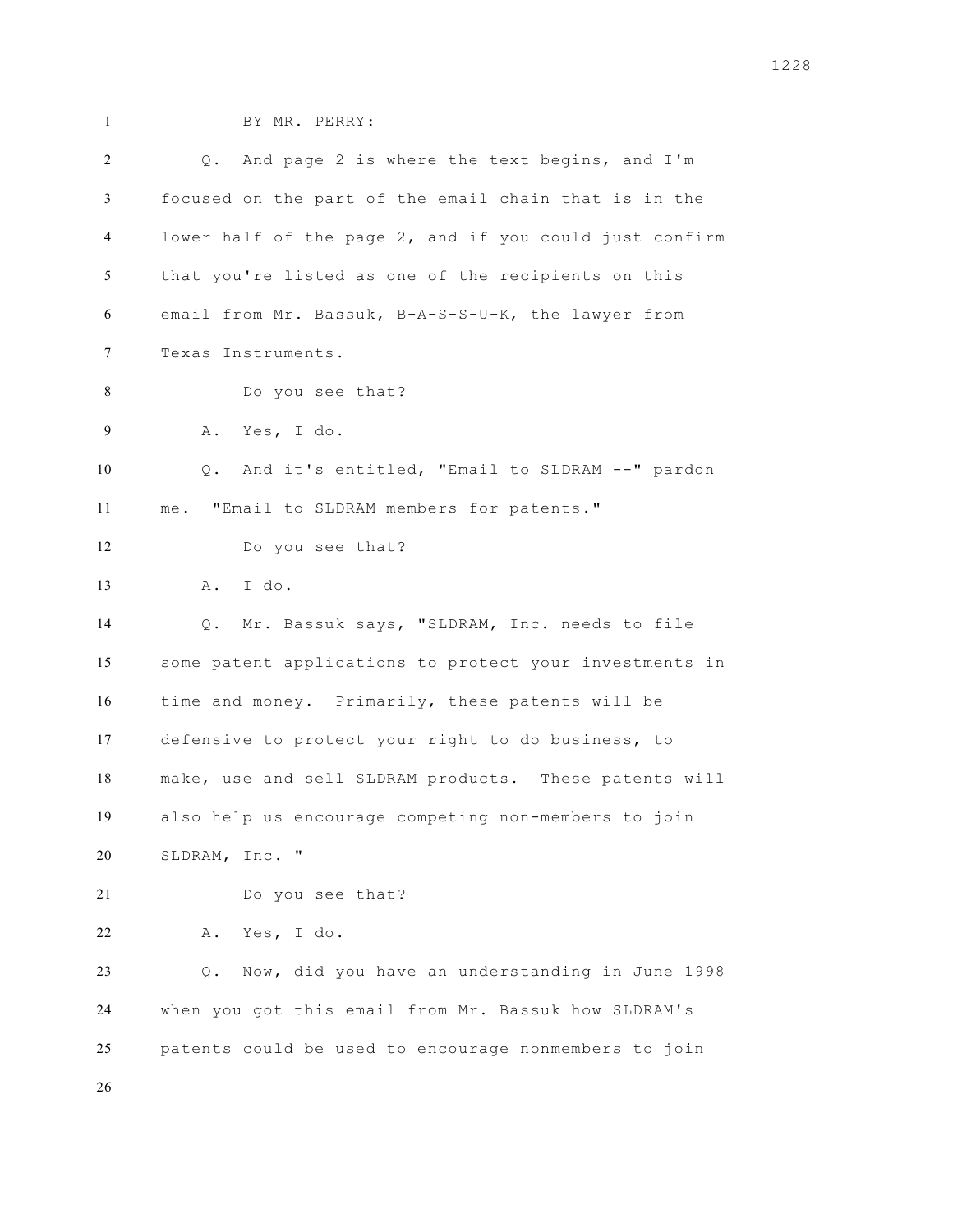SLDRAM?

| $\overline{c}$ | Well, I'm not sure that $I$ -- that I actually<br>Α.    |
|----------------|---------------------------------------------------------|
| 3              | read this from Mr. Bassuk. I was not in the habit of    |
| $\overline{4}$ | reading his particular email, but I did have an         |
| 5              | understanding of the -- some of the words that he uses  |
| 6              | here, defensive, so that we could make and sell the     |
| $\tau$         | devices. That I do remember.                            |
| 8              | Q. Now, at that time, in June '98, you held             |
| 9              | leadership positions at JEDEC, right?                   |
| 10             | I did.<br>Α.                                            |
| 11             | And you saw from this email that SLDRAM had<br>$Q$ .    |
| 12             | identified about 50 patentable inventions -- that's     |
| 13             | what it says there, right?                              |
| 14             | I believe that's correct.<br>Α.                         |
| 15             | Did it occur to you that given that there were<br>Q.    |
| 16             | parts of the SLDRAM device that were going through the  |
| 17             | standardization process at JEDEC, that there ought to   |
| 18             | be a review of those 50 patentable inventions to see if |
| 19             | any of them related to the work of JEDEC?               |
| 20             | MR. OLIVER: Objection, Your Honor, assumes --           |
| 21             | assumes facts not in evidence. So far, the only facts   |
| 22             | in evidence are that the pinout was a JEDEC             |
| 23             | standardization.                                        |
| 24             | JUDGE McGUIRE: Mr. Perry, a response?                   |
| 25             | MR. PERRY: Well, Mr. Oliver took the witness            |
| 26             |                                                         |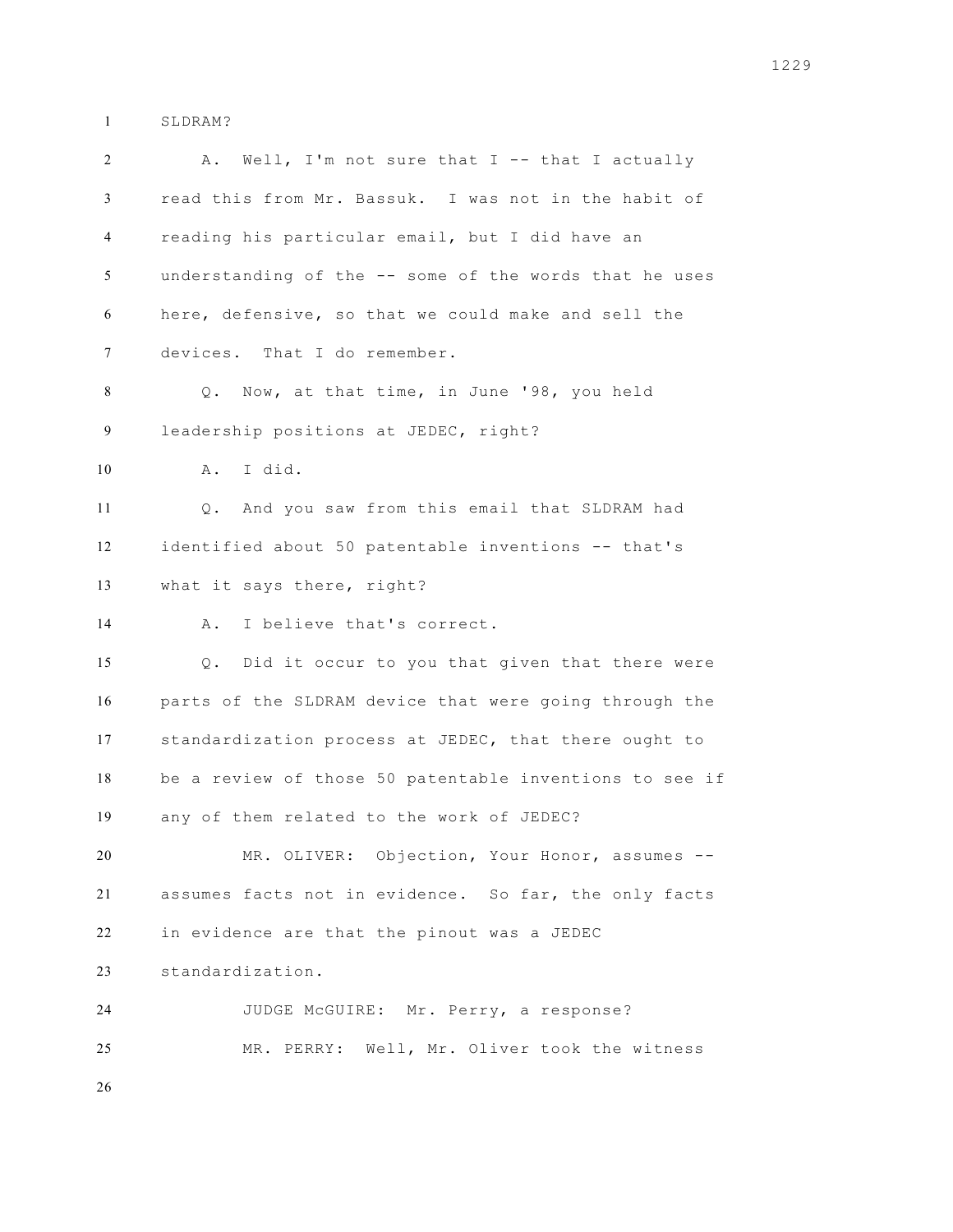through various SyncLink presentations that were made at JEDEC on day one of the direct examination with the inference that Rambus was supposed to stand up and say it had intellectual property with respect to those various SyncLink presentations in 1995, and some of these patents fall from those presentations, Your Honor.

 MR. OLIVER: Your Honor, those presentations are dated from 1995. This relates to 1998. There is a significant difference in the work that was going on within JEDEC over those three years.

 MR. PERRY: There was also -- we can go through the minutes and find the reference to the SLDRAM bits and pieces that were being standardized.

 JUDGE McGUIRE: All right, I am going to overrule the objection and allow you an inquiry into that if you go back into redirect, Mr. Oliver.

18 MR. OLIVER: Thank you, Your Honor.

 JUDGE McGUIRE: You may answer the question if you still understand the question, Mr. Rhoden.

 MR. PERRY: It was a long question. Can we have it read back?

 THE WITNESS: Perhaps we can read it back. JUDGE McGUIRE: Yes, court reporter.

MR. PERRY: Thank you.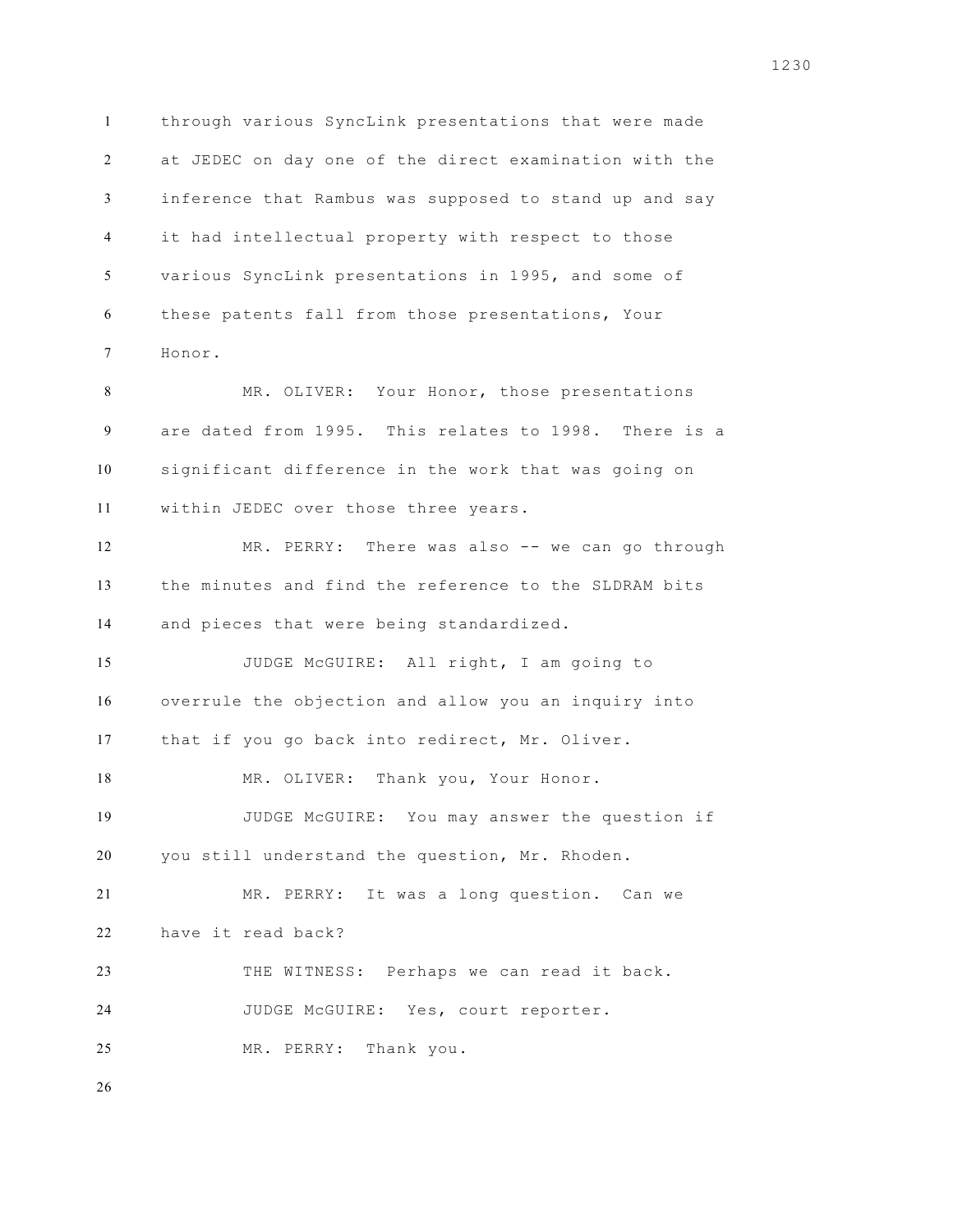(The record was read as follows:) "QUESTION: Did it occur to you that given that there were parts of the SLDRAM device that were going through the standardization process at JEDEC, that there ought to be a review of those 50 patentable inventions to see if any of them related to the work of JEDEC?" THE WITNESS: The -- did it occur to me that we should review these at the time? Right -- at the -- the 50 were just proposals, I believe, that came from I would assume Mr. Bassuk. I'm not sure where they came from. And the -- the review of that, I believe that it would be more applicable to review what ultimately was filed, because anything not filed obviously is in the public domain, I would expect. So, I believe, as I say, that SLDRAM made the representation that they intended to follow the JEDEC patent policy with all of the IP that was created in association with this device at this time. BY MR. PERRY: Q. You may recall that on Friday we were talking about the letter from Secretary Clark of the FTC in June of 1996. A. Yes. Q. And there's a sentence in there about --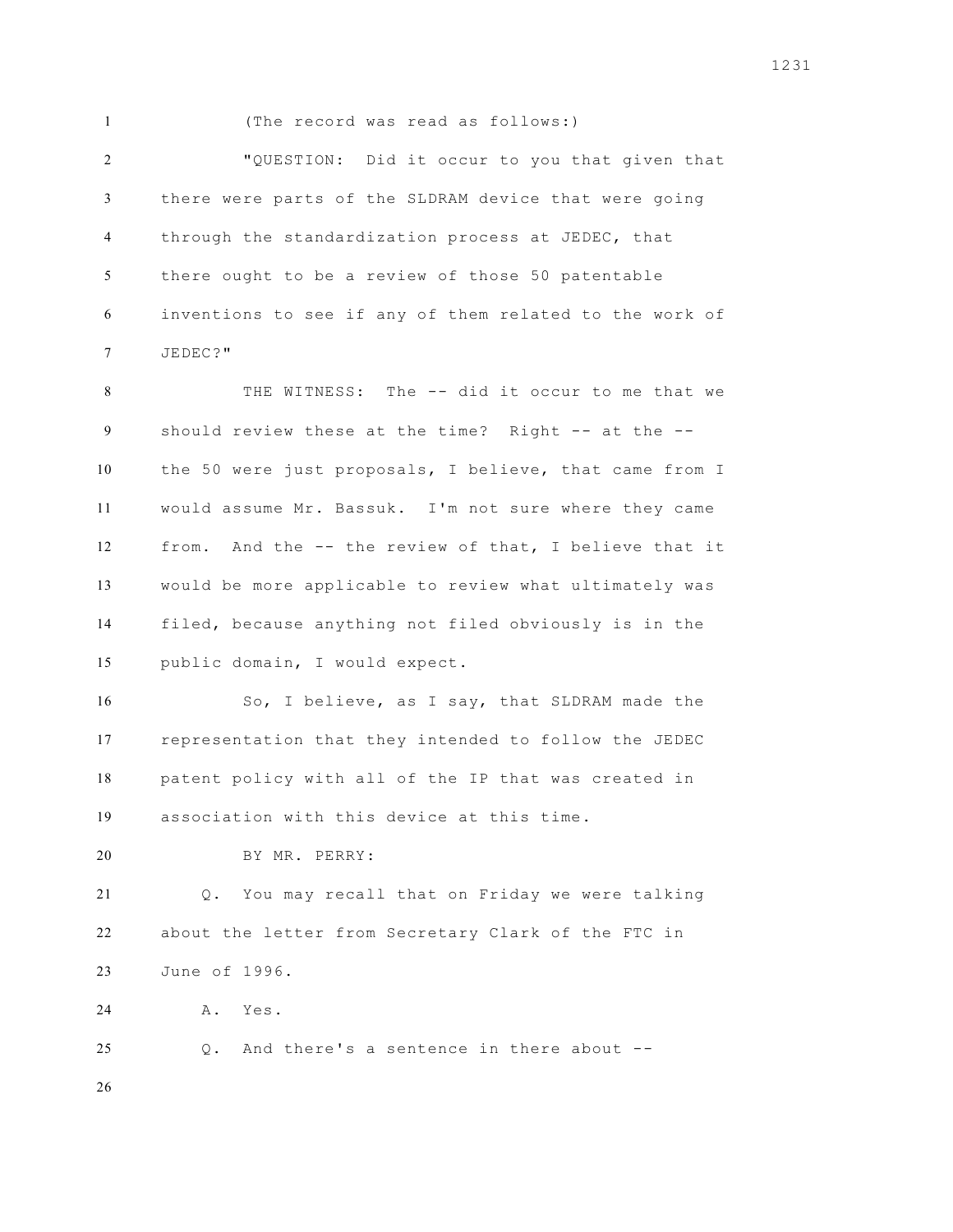something like the important thing is that the patented technology is available on a reasonable and nondiscriminatory basis, and I asked you if that was the important part of the JEDEC patent policy as well, and as I recall it, you said that disclosure of the technical details was also important. Do you have a memory of this discussion? A. I believe what I said was that disclosure of the intellectual property during the standardization process was the -- from my perspective the most important. Q. Now, you know, don't you, that some of the ideas that developed out of SLDRAM, some of those patentable inventions were then incorporated into the DDR II standard, weren't they? 16 A. I'm not sure. I do not know whether they were or were not. Q. Did you ever look to see if any AMI2 patent -- you're the chairman -- any patent held by AMI2 related to the standardization work of JEDEC with respect to DDR II? 22 A. I have not. Q. Well, let's move forward, if we could, to that time period. You understand that DDR II -- that DDR II specification was standardized at JEDEC in 2001,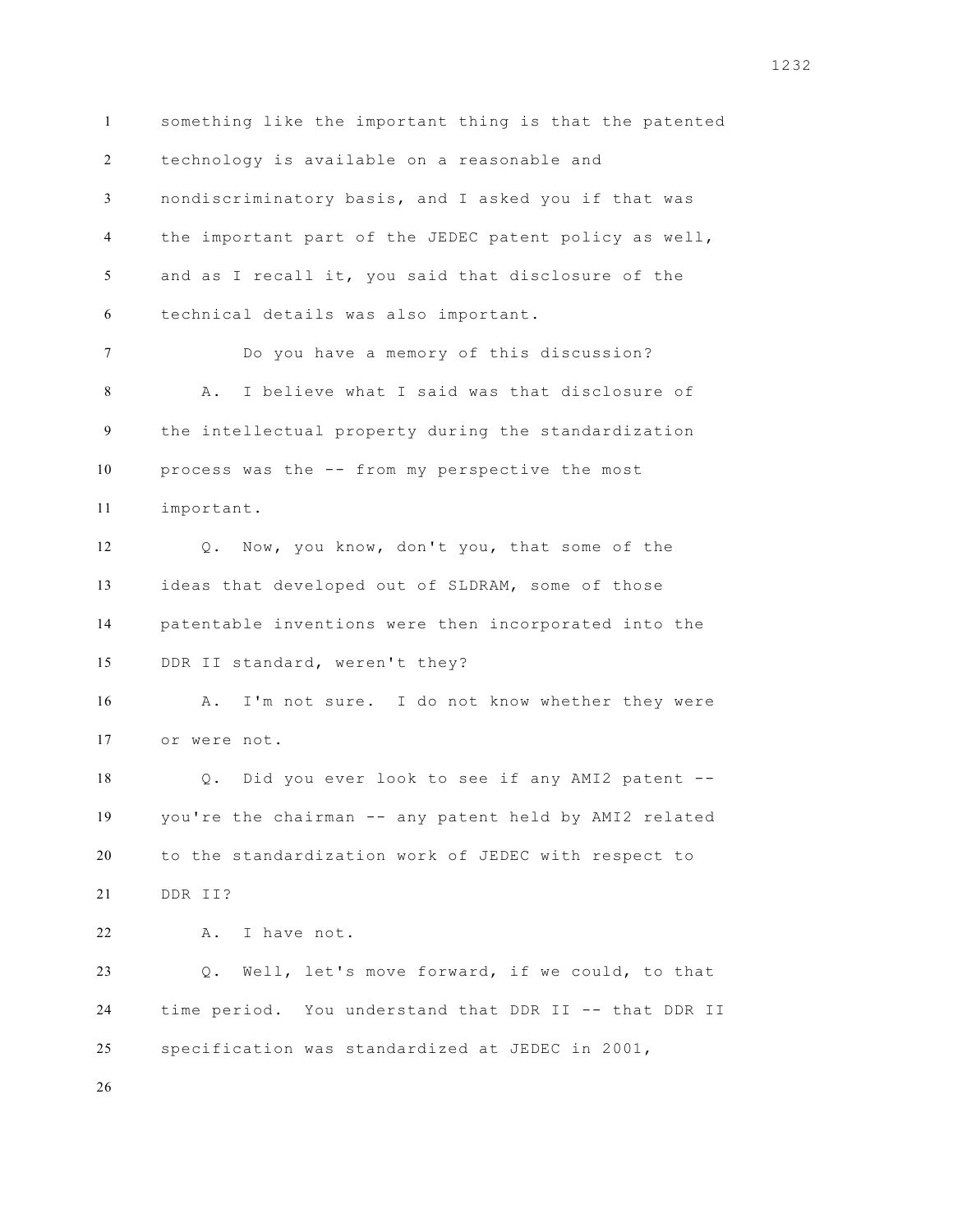correct?

 A. In that time frame, that's reasonable, yes. Q. That's at the 42 committee level, right? MR. OLIVER: Objection, Your Honor, if I could ask for a clarification. My understanding is the work went on for some period of time. Are you referring to the time period in which it was completed or are you referring to another time period? MR. PERRY: I was going to try to get the witness to explain, but what I was talking about was -- JUDGE McGUIRE: Well, he can't explain what you're talking about. You need to explain what you're talking about. MR. PERRY: I'll get there. I'll try to get there, Your Honor. BY MR. PERRY: Q. There was a point in time at which the JEDEC 42 committee approved preliminary specifications for the DDR II device, correct? A. That's correct. Q. And that was sometime in the summer of 2001, wasn't it? A. That sounds reasonable, I believe. Q. And up until that point, there were various bits and pieces of that specification that were going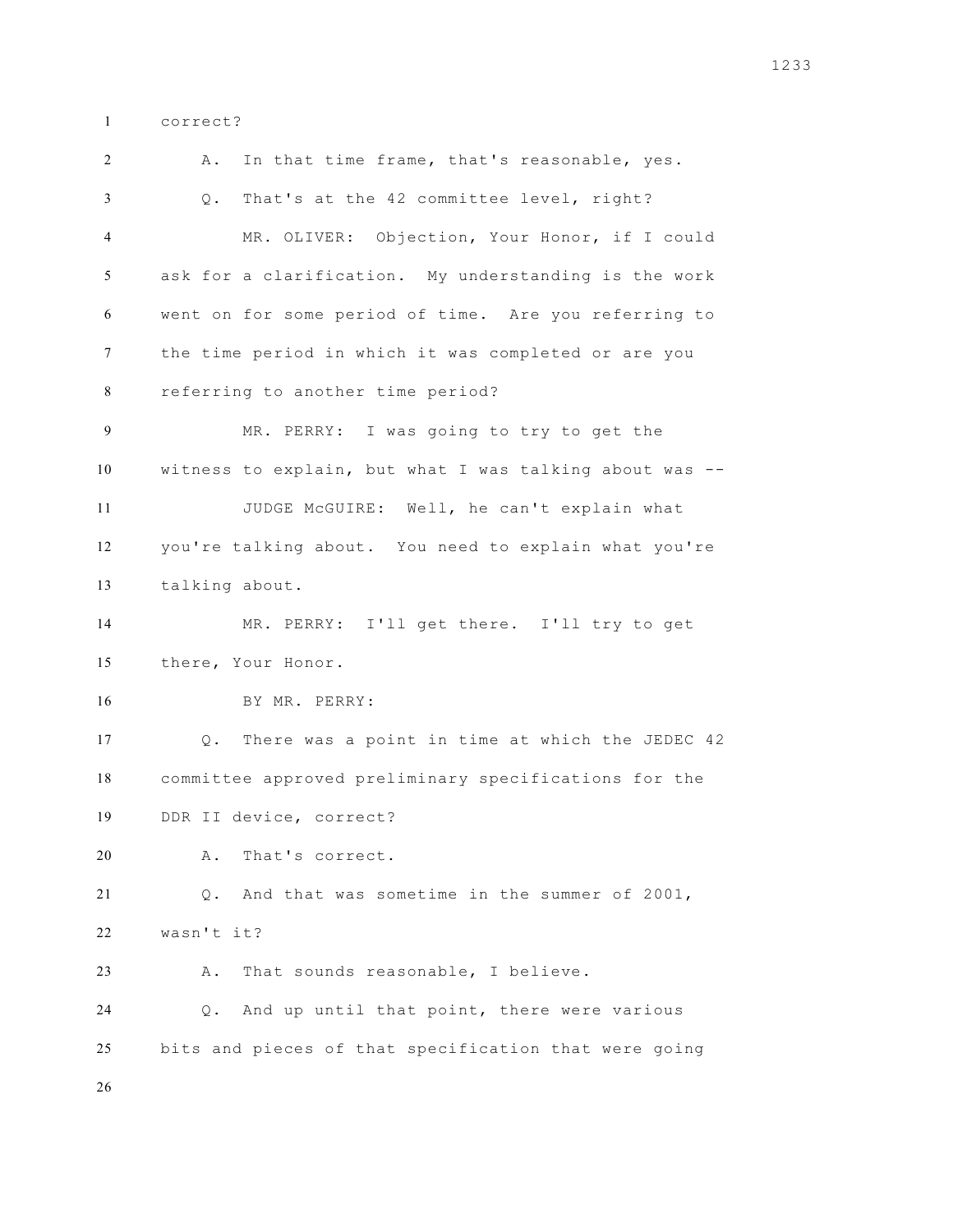through the approval process within the 42 committee, correct? A. For a long period of time, as we discussed. Q. Well, let me show you an AMI2 memo dated March 12, 2001. It's RX-1773. May I? Now, this is an email and some attachments that appear to have been sent by someone named Lisa Rhoden. That's your wife, right? A. That is correct. Q. And she worked for AMI2 at the time? A. Yes, I believe she did. Q. And it says, "Dear AMI2 Executive Members." Is this something that she sent to the AMI2 executive members in March 2001? A. That would be correct. Q. And I think we established on Friday the executive members were all DRAM manufacturers. Is that right? A. I believe that's correct, yes. Q. And it's entitled Patent Summary Presentation. It says, "Attached is a presentation that Desi and I created which contains a more concise summary of the patents issued to and filed by AMI2." Do you see that?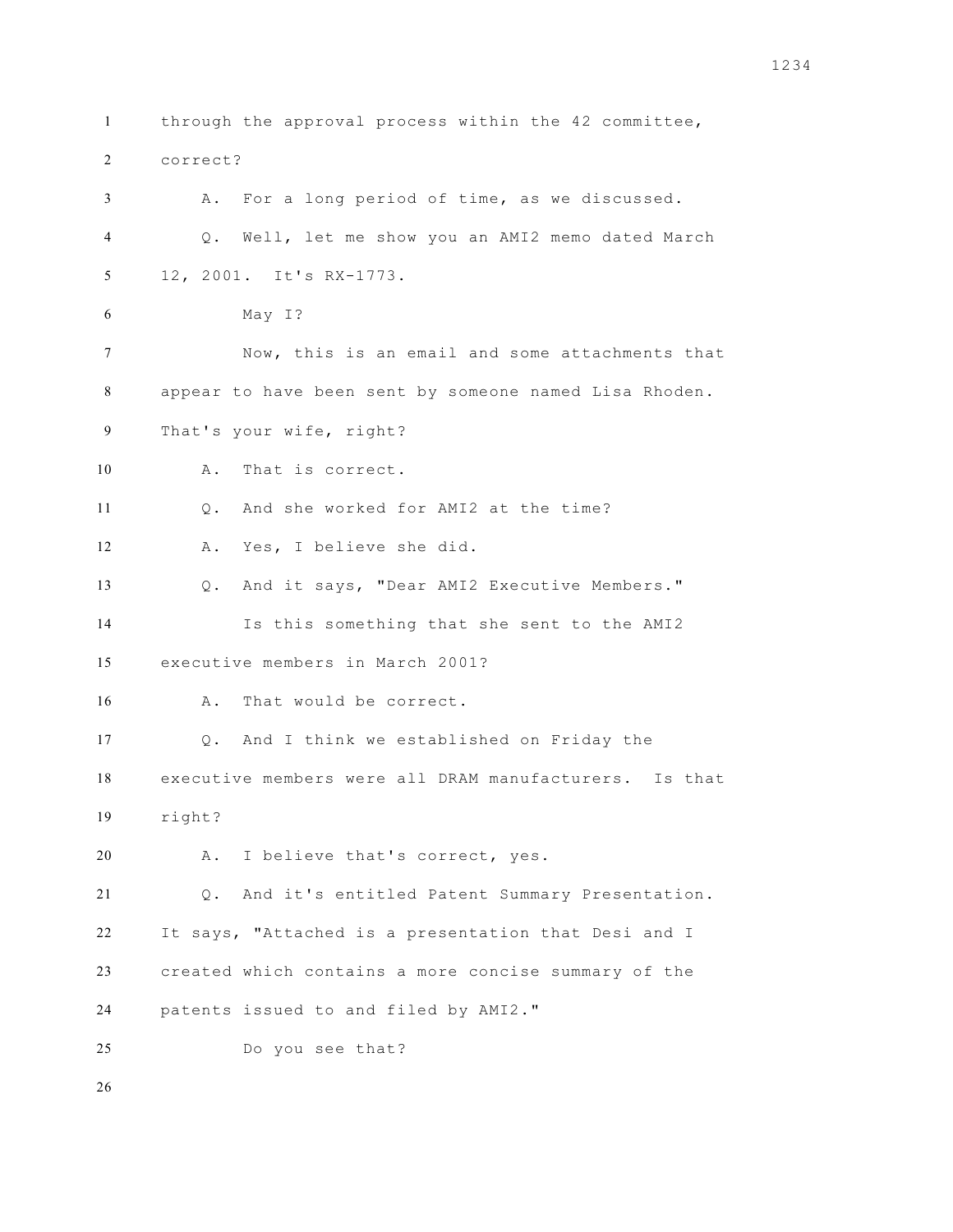A. Yes. Q. Now, it's correct, isn't it, that all the patents held by AMI2 came out of the work done at SyncLink and SLDRAM, correct? A. That's correct. Q. AMI2 has been more of a marketing-focused organization. Is that right? A. As I said before, AMI has been coordinating. Marketing is one of the things, but coordinating infrastructure development is the primary focus of AMI. Q. And AMI inherited, as it were, or had in its corporate assets the patent portfolio of SLDRAM, Inc., right? 14 A. As a result of inheriting the name -- inheriting the corporate identity, yes, that is correct. Q. And the presentation is entitled Patent Portfolio Update, if you see on page 2. Do you see that? A. I do. Q. The third page says, "AMI has been pursuing a number of patents for several years." Do you see that? A. I do. Q. And then there's -- the next page, page 4 --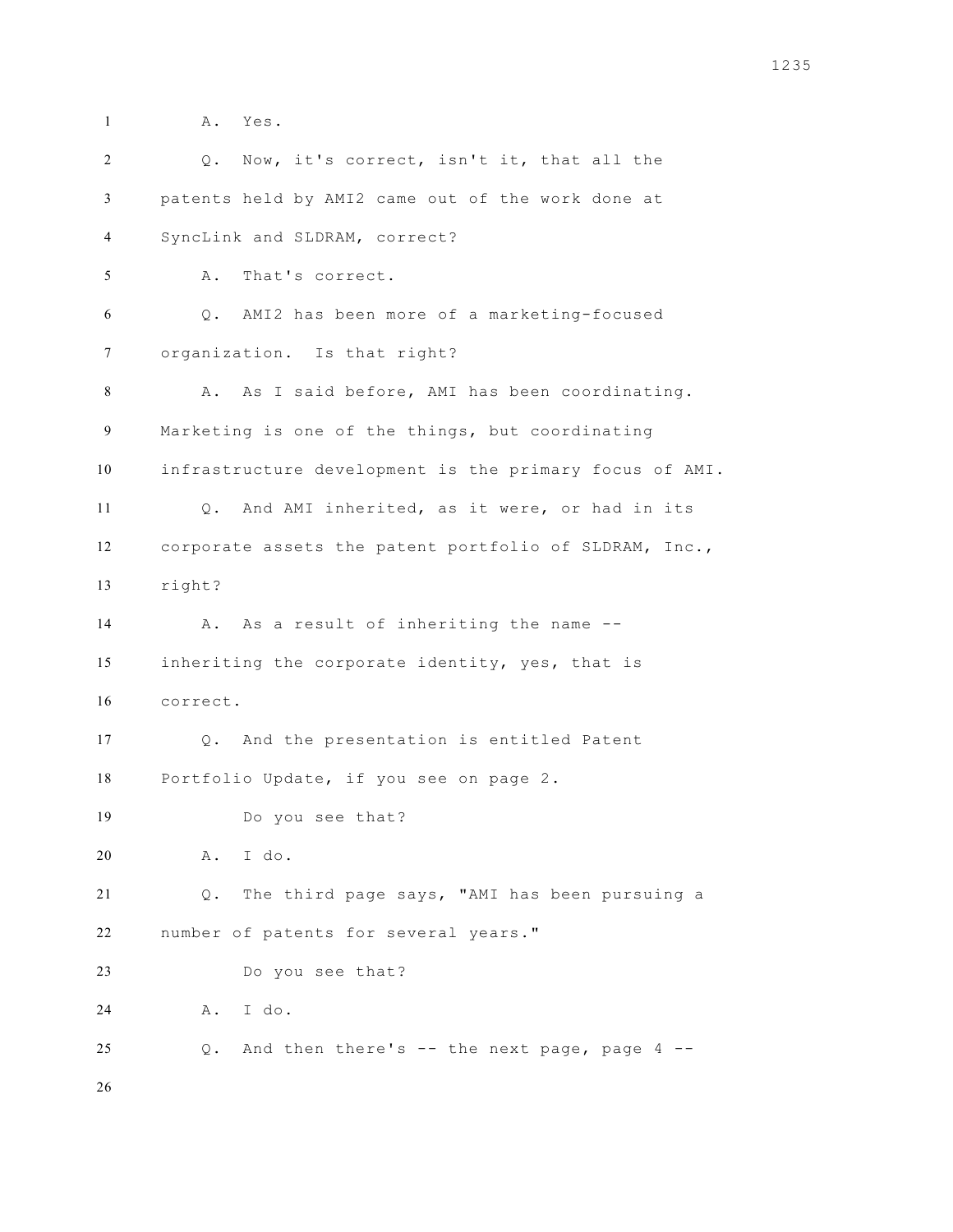I'm sorry I'm going so fast, but on page 4, it's entitled Legal Rights. It's a presentation that you and Ms. Rhoden put together. It's entitled Legal Rights, correct? A. I do. Q. And it says, "All patents are filed under the corporate entity, AMI." They are all assigned to AMI. Then it says, "Current Executive members have rights to use all patents for all products." Do you see that? A. I do. Q. And those are the DRAM manufacturers that are the executive members of AMI, correct? A. That's correct. Q. And, "By individual company agreement, current adjunct members have access to the patents for everything except the manufacture of memory devices." Do you see that? A. I do. Q. And does that mean that if you were an adjunct member of AMI, you couldn't use the AMI patents to manufacture memory devices? A. Well, the -- the adjunct members, since they were not memory manufacturers, would have no reason to do so, and -- but your statement in its face value was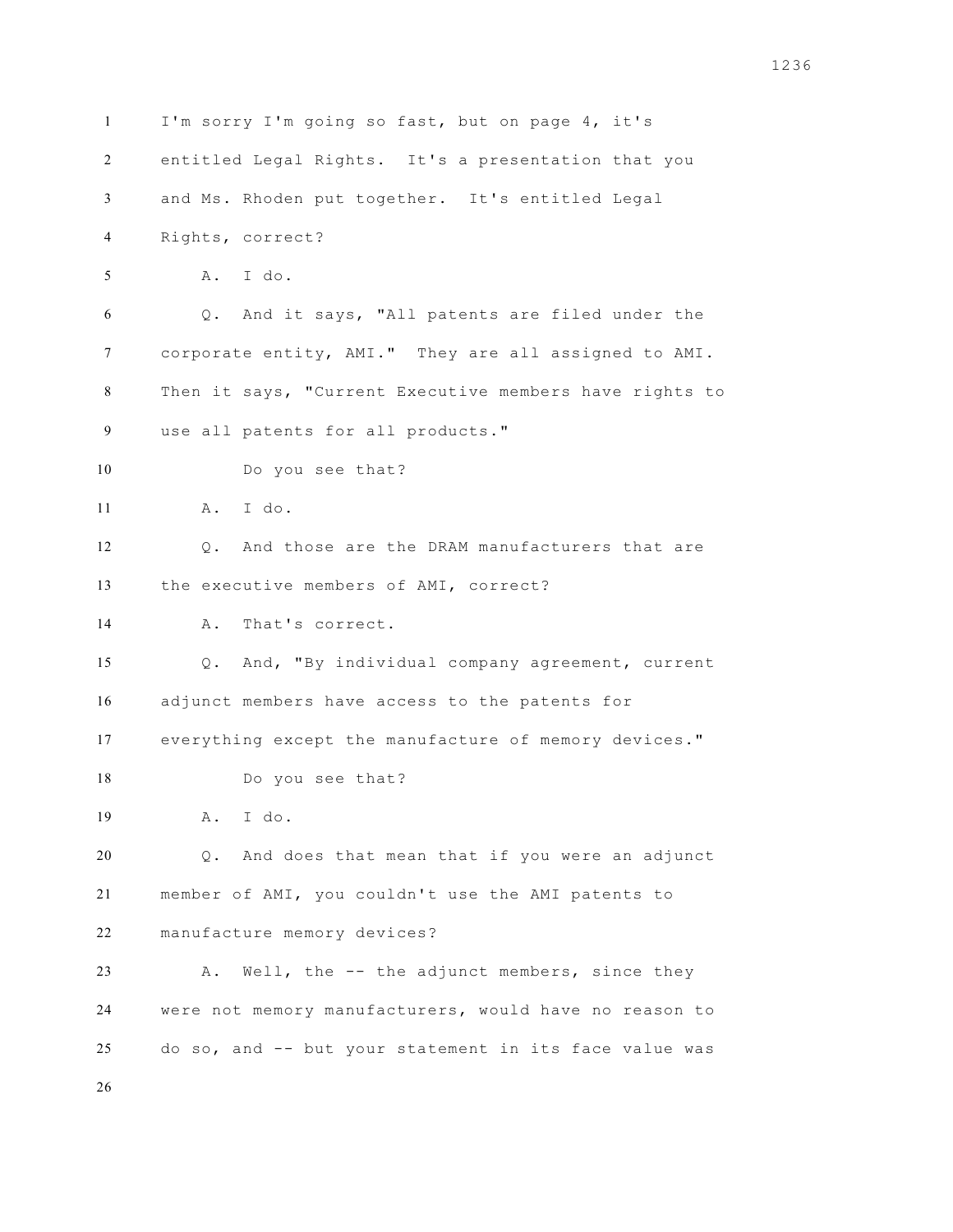correct, but they were not in the business of manufacturing memory, so they would have no reason to ever use them for that. Q. If they wanted to get into the manufacturing business, they couldn't -- at least under the current state, as of March 2001, they couldn't use the patents to do that? A. Well, they certainly could pay the same fees that the executive members paid and use the patents. No problem. Q. And then on the next page, this would be page 5 of the exhibit, there's three patents listed as issued. Do you see that? A. I do. Q. And those patents were all filed in September '97, and two of them issued in 1999, and one in 2000, right? 18 A. Yes, that's correct. Q. And then there's another list on the next page of patents allowed awaiting issue, and then if you'll turn to page 7, you'll see patents still pending. A. Yes, I do. Q. Now, one of them, the second one, "Memory System Having Synchronous Link DRAM (SLDRAM) Devices," that's the pinout patent, right, which you were an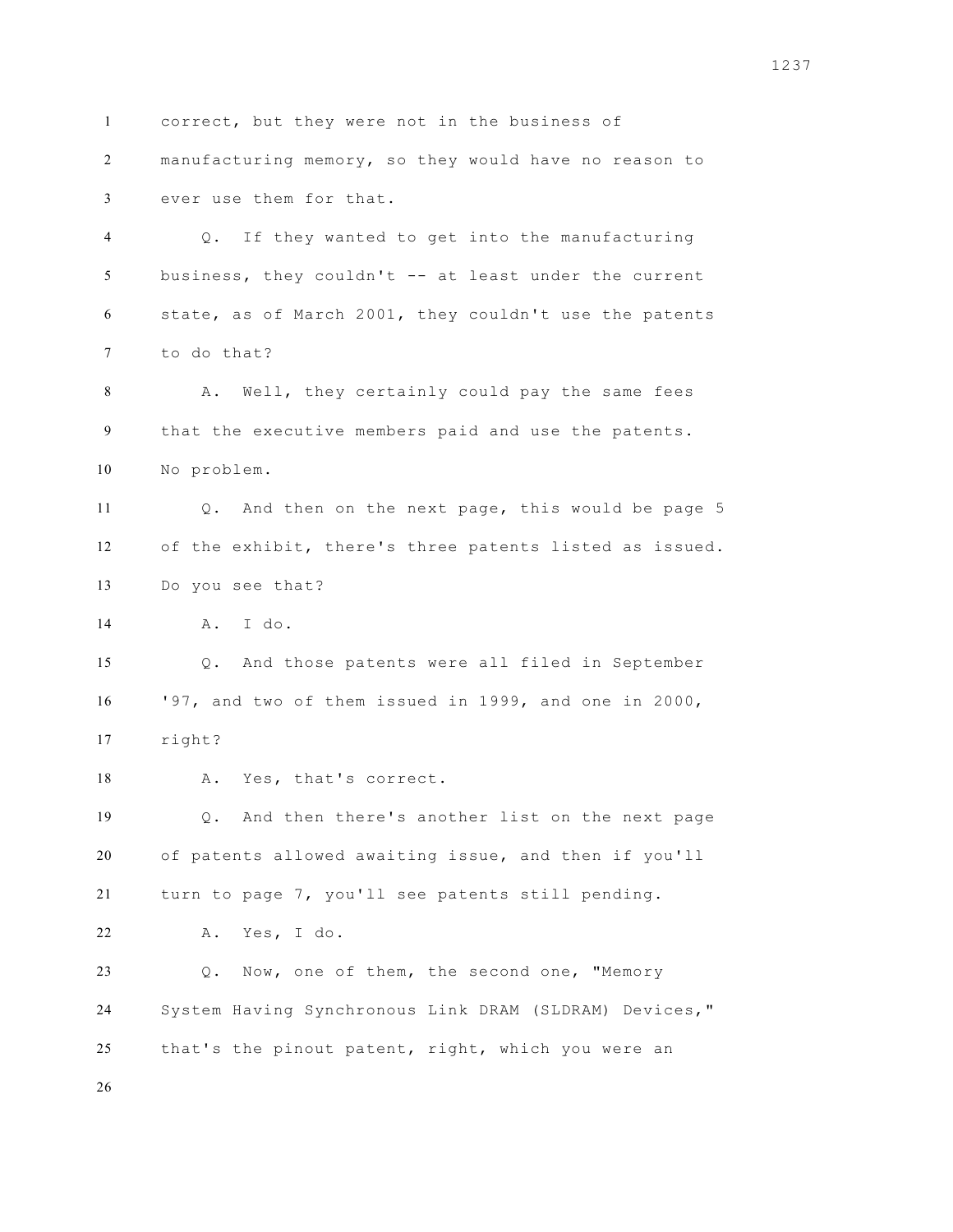inventor on?

A. I do not know.

Q. Do you have the patent in front of you?

A. Okay.

 Q. The '644 patent. It's got the same title, doesn't it?

A. I see it, yes.

 Q. Did AMI have two patents in its portfolio with the same name?

 A. I'm not sure. I was not responsible for managing the portfolio. It is possible that this is a piece of that or a divisional or I have no idea. This may be the only one. I do not know, sir.

 Q. The cover memo had said this presentation was put together by you and your wife.

A. That's correct.

 Q. Did you play any role in putting it together? A. I played a role in helping her put it together, yes, I did.

 Q. By this time, had you looked at the patents in the portfolio?

A. I had not.

 Q. By this time, did you know that your name was an inventor on any of them?

A. I knew my name was an inventor on some of them,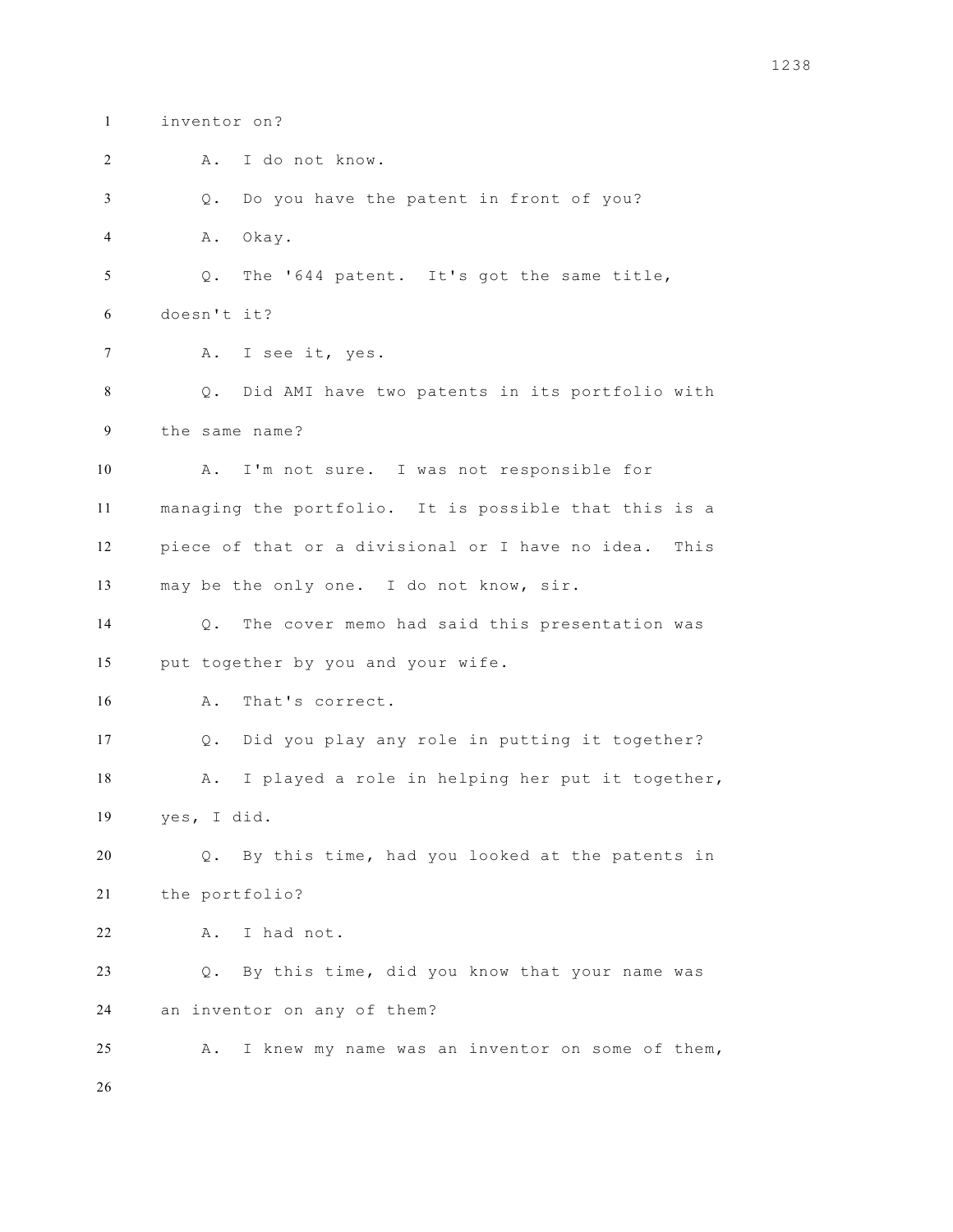because I had participated in -- during the time that the development work was going on, and I had signed rights to that over to then SLDRAM by the signature page. So, yes, I was aware of that. Q. Well, on the cover memo, on the first page of the exhibit, if you'll bring up the third line down, "I will put links --" that whole -- it says, "I will put links to our issued patents on the AMI2 web page. Also, we are not publicizing details of any pending patents outside of Executive members." Now, why did AMI2 make a decision not to publicize the details of its pending patents outside of the DRAM manufacturers? A. I believe this was the details that was contained in the filing jacket itself, which is a huge volume of paper. It actually was held in the -- at least the part that we had was held in the AMI office. The disclosure of the pending patents themselves was not withheld, just that jacket information. Q. Isn't it true that you didn't want to disclose the details of these pending patents because JEDEC was considering the standardization of DDR II, and you didn't want to tell the JEDEC members who weren't DRAM manufacturers about the patents held by AMI? A. That is not true at all, sir, absolutely not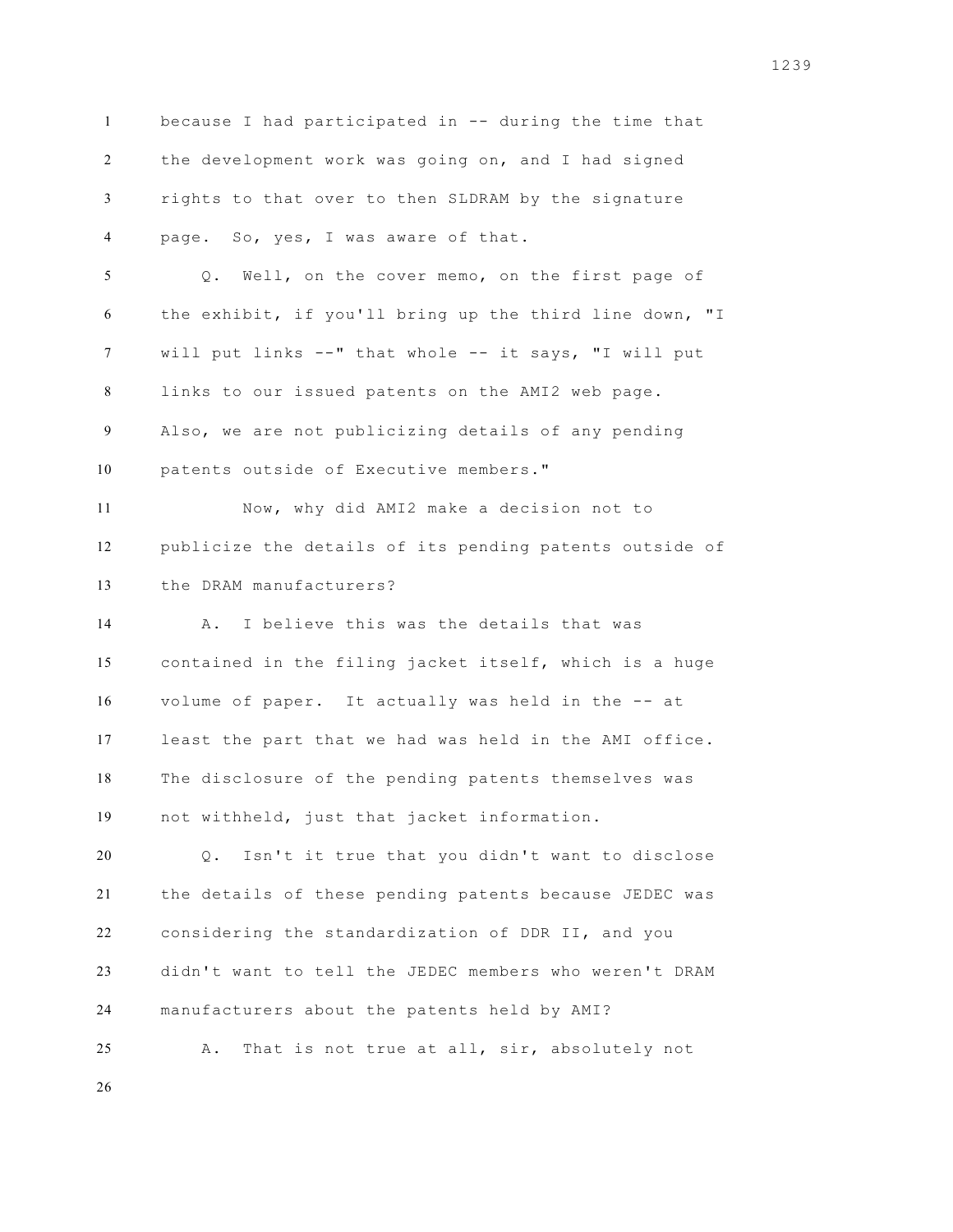true. Q. Well, let me show you -- let me show you a letter signed by you dated July 4th, 2001, RX-1858. May I? JUDGE McGUIRE: Go ahead. BY MR. PERRY: Q. You wrote this to JEDEC, correct? A. I did. Q. It says, "Attention: John Kelly and Ken McGhee." Mr. Kelly was the president of JEDEC, right? A. That's correct. Q. Mr. McGhee was the secretary, right? A. That's correct. Q. It says, "Re: AMI Patents and Patent Applications." Do you see that? A. I do. Q. And this letter contains a list of patents issued to AMI, patents allowed awaiting issue and active patent applications pending. Do you see that? A. Yes, I do. Q. In the first paragraph on the first page, we will pull that up, the second sentence says, "As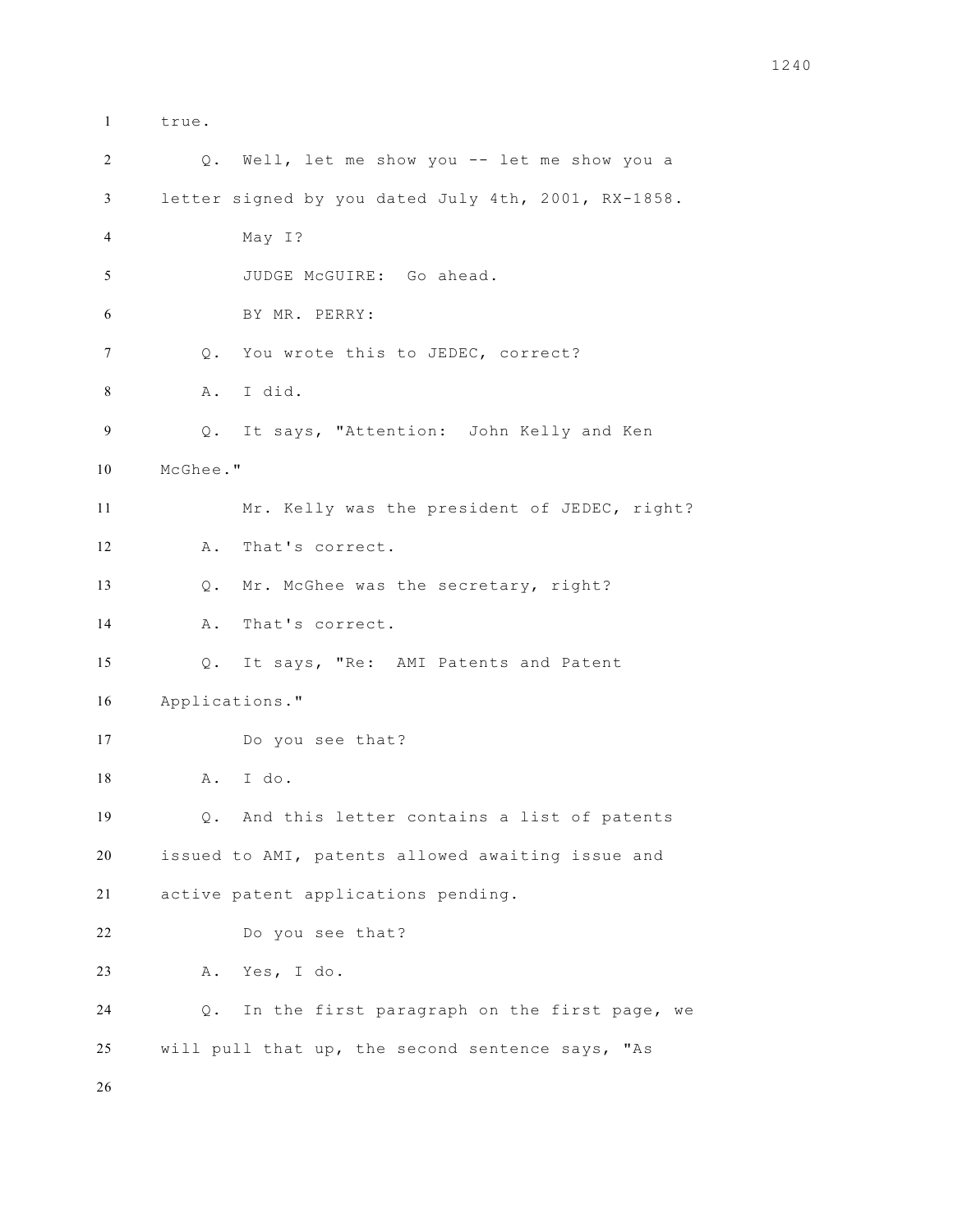virtually all of AMI's patents and applications relate to memory and memory sub-systems, it is possible that these patents or applications may apply to items including DDR II currently under consideration in JEDEC." Do you see that? A. I do. Q. Had anyone done any analysis of the -- any of the patents or applications to see if, in fact, they did relate in some general way to any of the DDR II specifications? 12 A. Not to my knowledge. I have not. Q. Why did you wait until a month after JEDEC completed the balloting and approval within the 42 committee of the preliminary spec for DDR II before disclosing to JEDEC the patents and applications listed in this letter? 18 A. Sir, I did not wait. As you see on the very first line, it says that I'd like to take this opportunity to reiterate our previously stated policy regarding patents and patents -- recorded patents filed and owned by AMI. Q. And the policy that you're talking about is that any IP owned by AMI2 would be available on reasonable and nondiscriminatory terms, correct?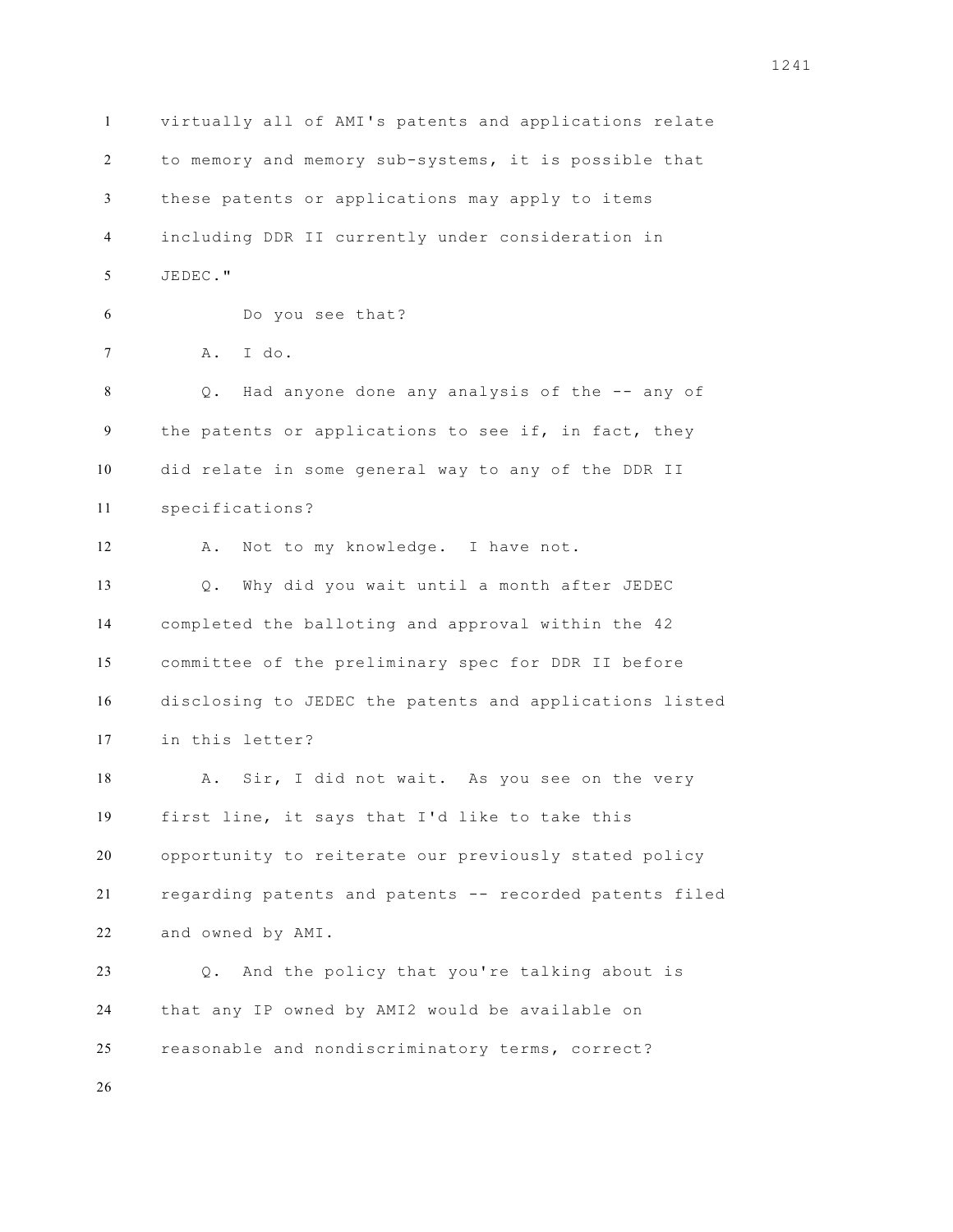1 A. That -- that the -- it is the stated policy of AMI that they would follow the JEDEC patent policy, yes, that's correct.

 Q. But this is the very first time the existence of these patent applications was disclosed to JEDEC. Isn't that correct?

7 A. I don't believe so, sir, no. The -- the patent application -- the -- it was -- it has been disclosed, previously discussed, that everything that was there was available and would be available -- would be made available on reasonable and nondiscriminatory basis. The letter itself -- this is -- this is the assurance letter, and the only reason that I filed it at this time is because I became aware that it had not been previously filed by my predecessor in the then SLDRAM, Inc.

 I was under the impression that it had already been sent to the JEDEC office, and so someone brought it to my attention -- I don't remember who -- that they did not have a letter on file, and so I provided this letter in that time frame.

 Q. You understood in that time frame that if someone wanted to use technology contained in the patent applications or patents to build non-compatible devices, in other words, to build memory devices that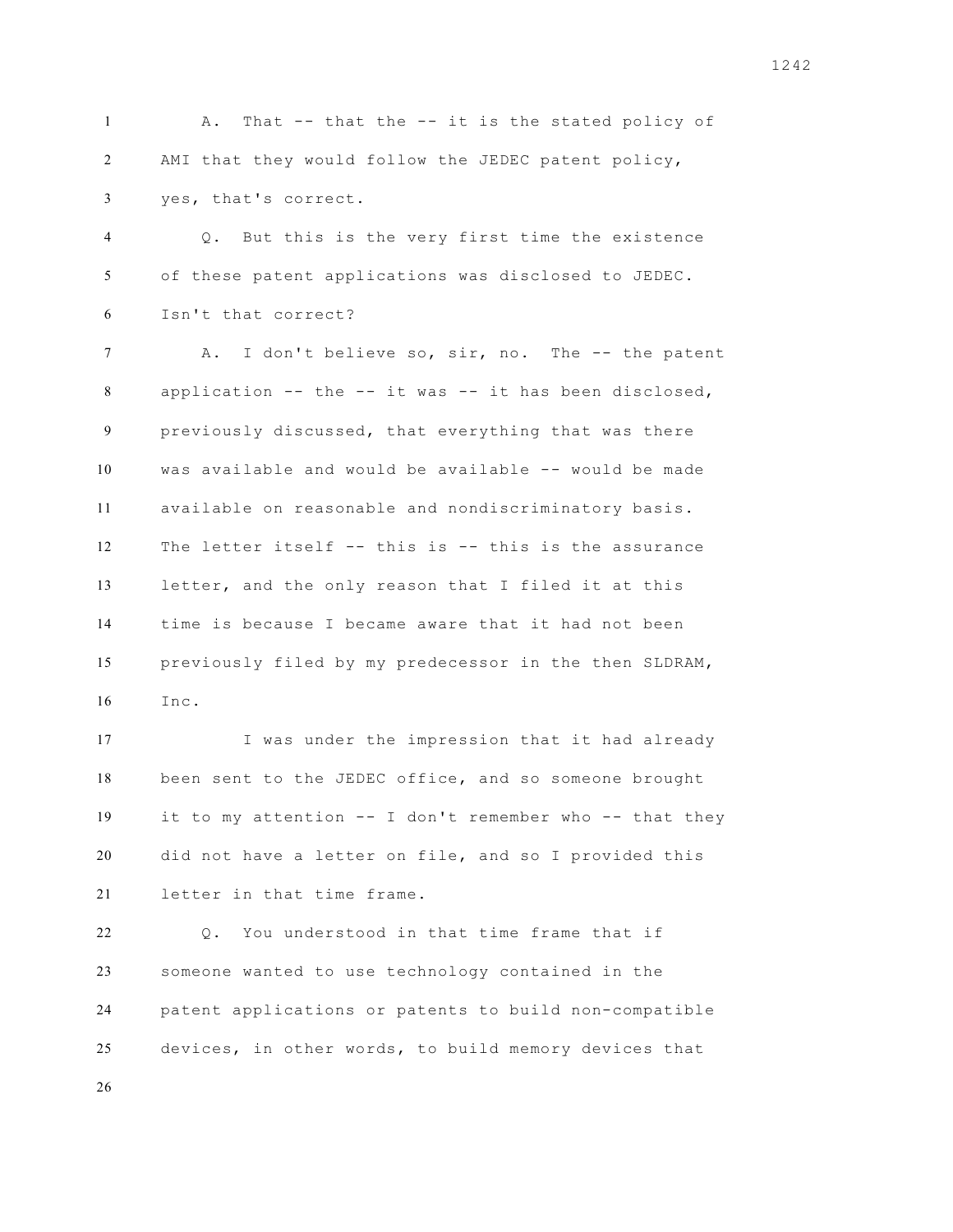were not SLDRAM, that they would need a license from SLDRAM, from AMI? A. Did I understand that? Q. Yes. A. No, I understood that we had filed -- we had committed to JEDEC that we would follow the JEDEC patent policy. That's what I understood. Q. Isn't it true that in the March 2001 memo, adjunct members didn't have access to the patents to manufacture memory devices? Isn't that true? A. As I explained, they could have access for the change in their membership status, if they -- or -- it was not necessary to be a member; it was merely necessary to pay the same amount of money. Q. Well, if Intel wanted to get in the business of manufacturing SLDRAMs, it couldn't do it without your permission, right? 18 A. They would have been invited -- they would have been required to negotiate, that is correct. Q. All right. So -- A. Negotiate with the -- with AMI at the time and follow the same policy, same exact -- that everyone else was following. Q. Didn't SLDRAM members repeatedly tell JEDEC that the SLDRAM device was royalty-free?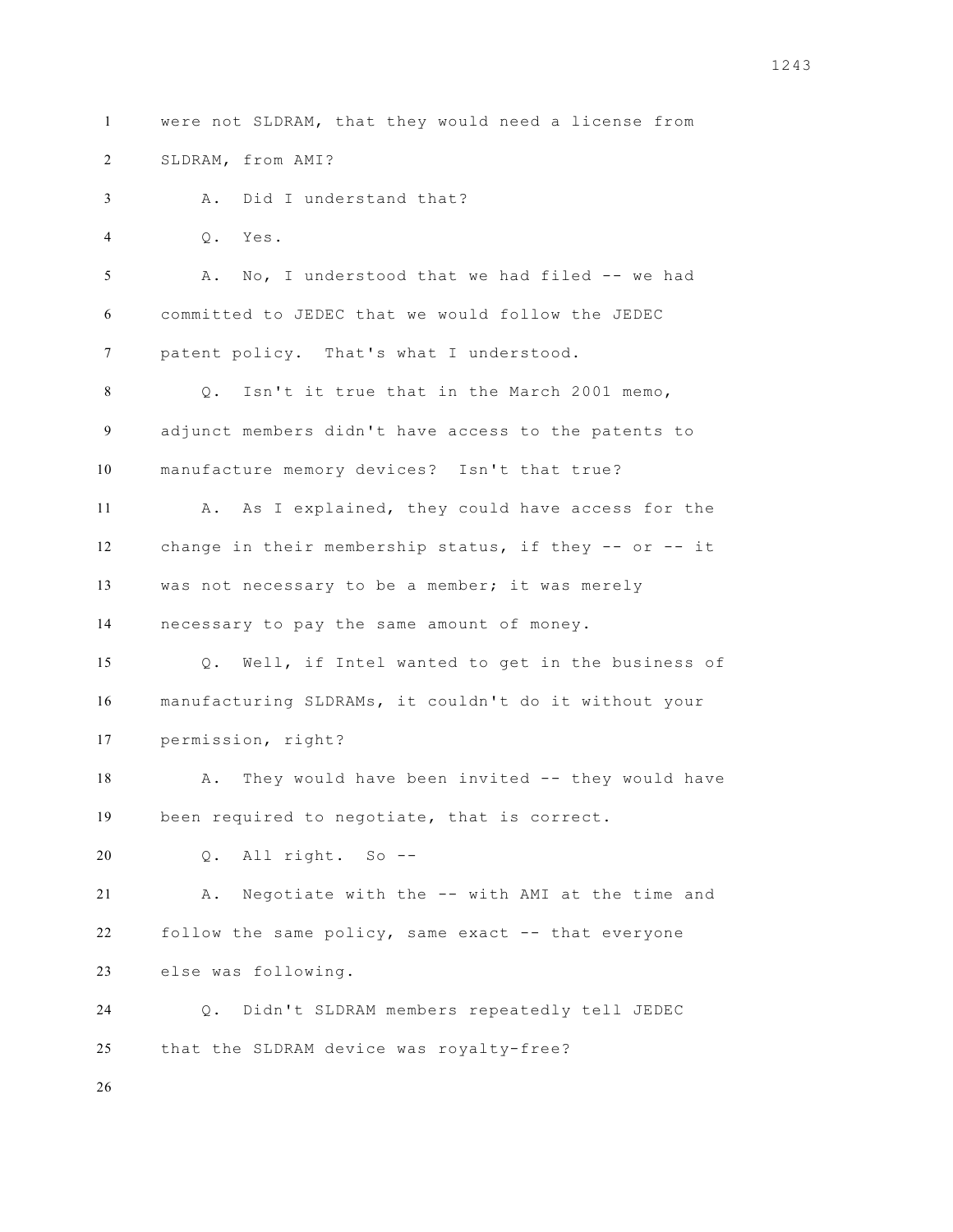```
1 A. I do not know. 
2 MR. PERRY: Your Honor, could we take a short 
3 break? 
4 JUDGE McGUIRE: Okay, yeah, we'll break for ten 
5 minutes. 
6 MR. PERRY: Thank you. 
7 JUDGE McGUIRE: Thank you.
8 (A brief recess was taken.)
9 JUDGE McGUIRE: On the record. 
10 Mr. Perry, you may proceed with your cross 
11 examination. 
12 MR. PERRY: Thank you, Your Honor. 
13 BY MR. PERRY:
14 Q. I want to change focus now and talk about what 
15 you understood about Rambus' intellectual property in 
16 the same time period that we've been talking about. 
17 That's going to be the focus of these questions, and 
18 I'm still going to be focusing on SyncLink and SLDRAM 
19 meetings while discussions were being held there. I'm 
20 just giving you a little introduction. 
21 Now, we saw that you were attending SLDRAM 
22 meetings at least by February of '97, correct? 
23 A. Correct. 
24 Q. I want to show you some minutes that were from 
25 a meeting you didn't attend, and I can represent for 
26
```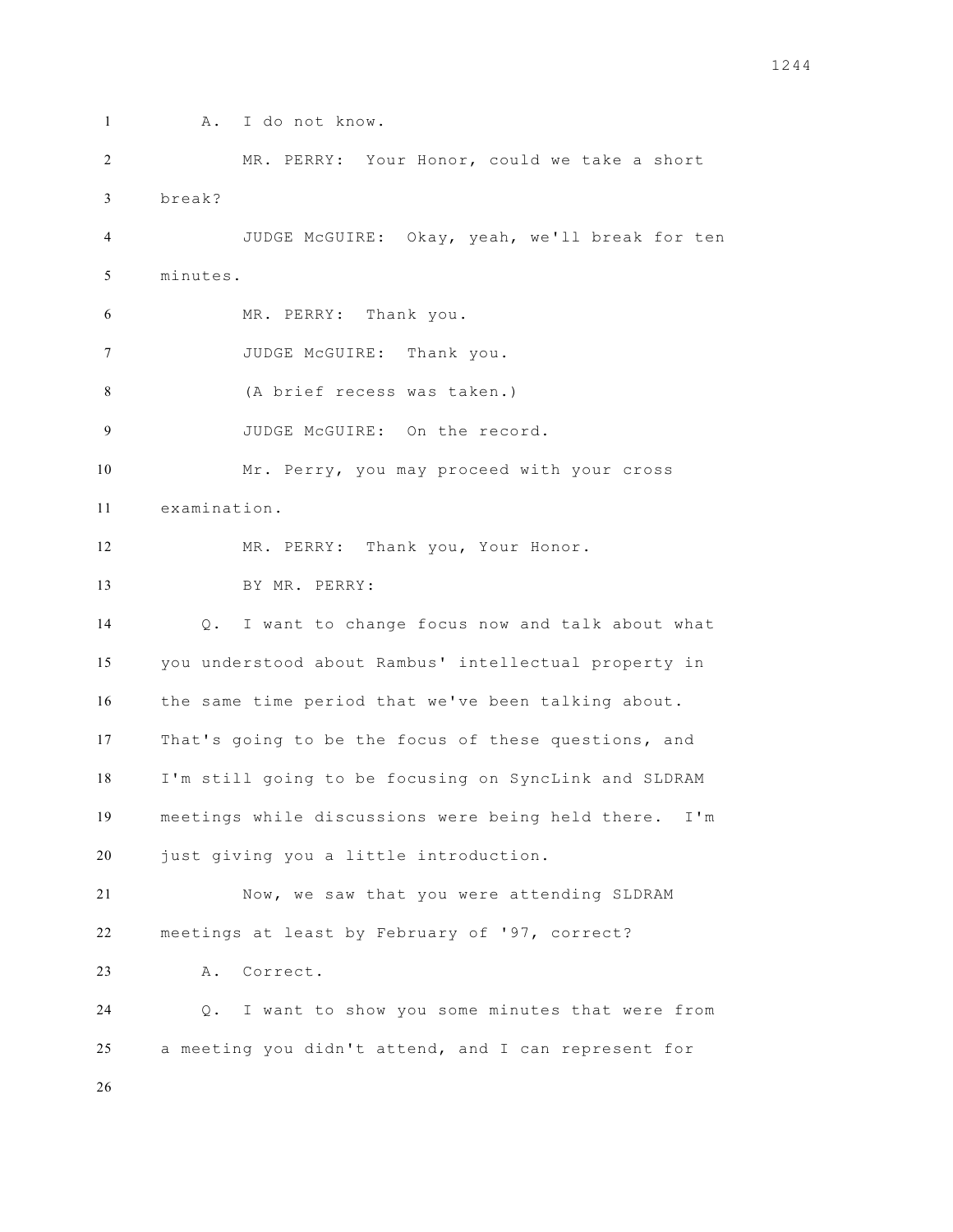the record that there will be testimony in this proceeding that members did have access to earlier minutes, and I'll just see if he's seen them or not or if he heard some of the statements. Let me start with Exhibit 589, RX-589. May I? JUDGE McGUIRE: Go ahead. BY MR. PERRY: Q. Now, these purport to be minutes of a SyncLink meeting from August 21, 1995. Do you see that? A. Yes, I do. Q. And do you see that Mr. Wiggers, Mr. Tabrizi, some other names that you recognize as JEDEC representatives were present, correct? Mr. Crisp was present as well. Do you see that? A. That's correct. Actually, Tabrizi I think and Wiggers and Crisp were perhaps the only JEDEC representatives at this meeting. Q. Mr. Cosoroaba was a JEDEC rep at that point, wasn't he? A. Yes, could be -- he has been a JEDEC rep on occasion. Q. And if you look on page 2 of these SyncLink minutes and let's bring up the paragraph that starts, "Richard Crisp," and that says, "Richard Crisp of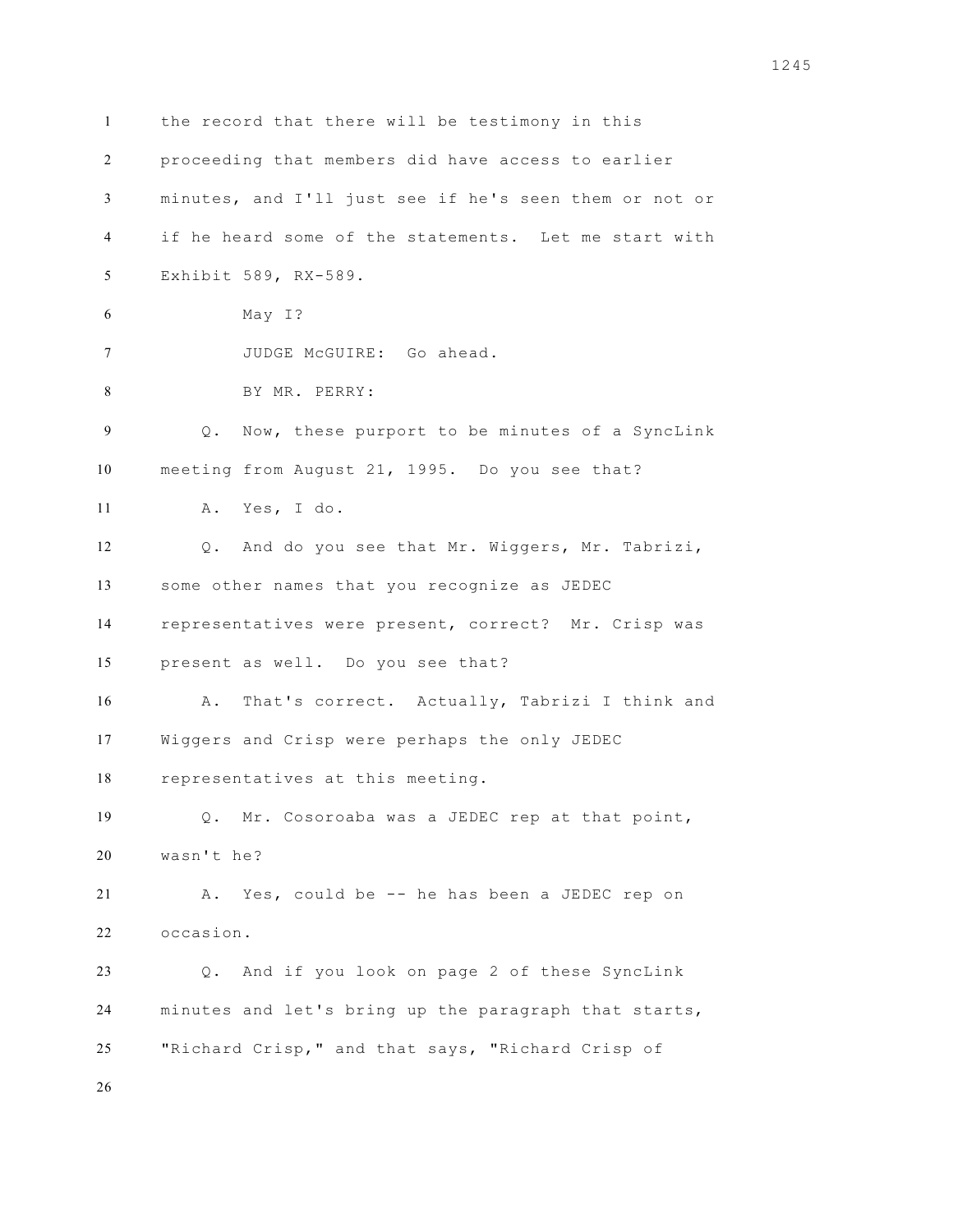Rambus informed us that in their opinion both RamLink and SyncLink may violate Rambus patents that date back as far as 1989. Others commented that the RamLink work was public early enough to avoid problems, and thus might invalidate such patents to the same extent that they appear to be violated. However, the resolution of these questions is not a feasible task for this committee, so it must continue with the technical work at hand." Do you see that? A. I do. Q. Now, at any point in time when you were going to -- later on, when you were going to SLDRAM meetings, were you present for any discussions about any concerns about SLDRAM avoiding infringement of Rambus intellectual property? A. I -- I don't have a recollection about that. It's possible. Q. Do you remember people talking in SyncLink meetings, in SLDRAM meetings, about Rambus patents or about Rambus intellectual property? A. I don't recall, sir. Q. When you started going to SLDRAM meetings, you were representing your company, right, VLSI? A. That's correct.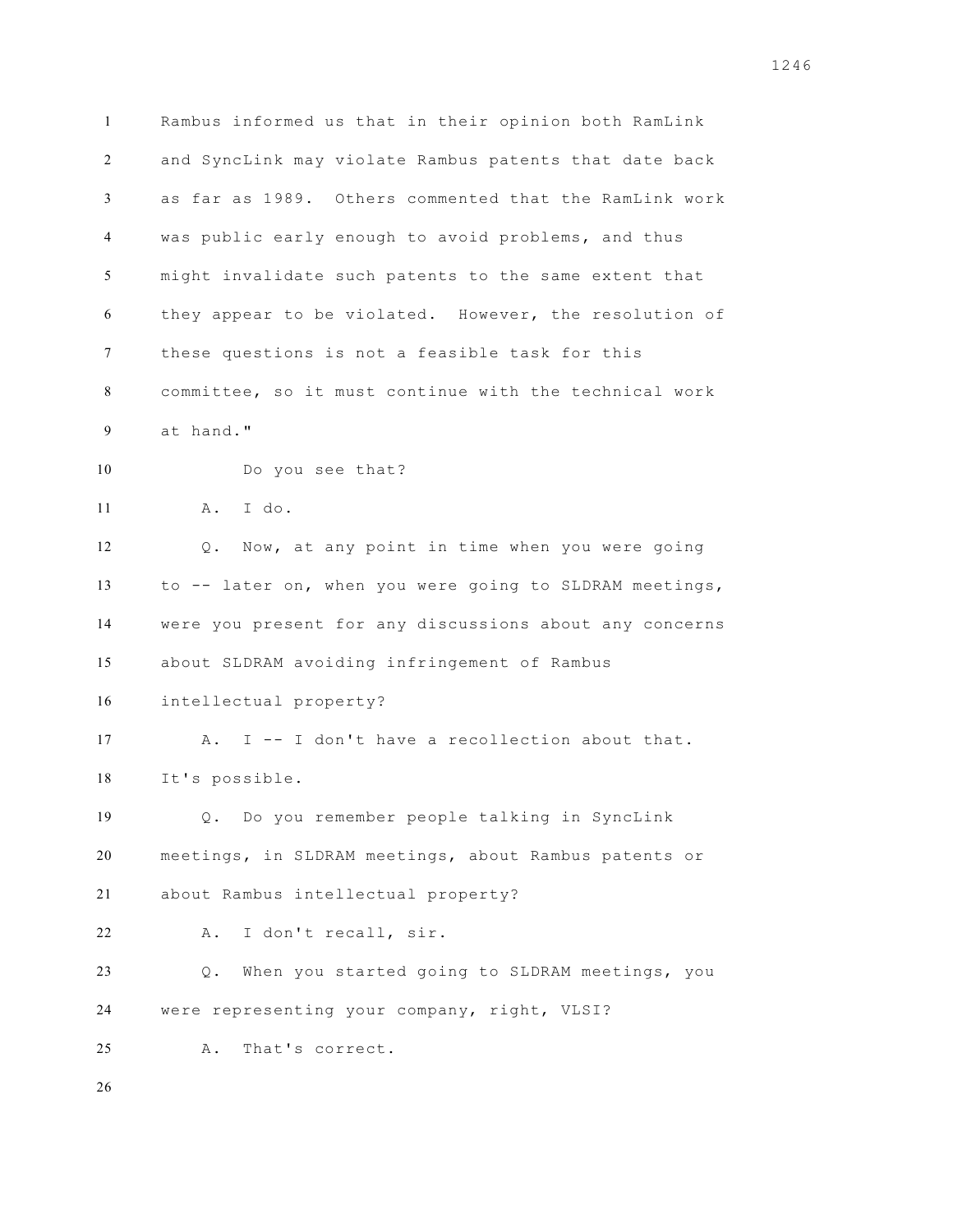Q. Did you do anything on behalf of VLSI to try to determine whether or not the SLDRAM device did or did not infringe on anybody's intellectual property? A. I did not. Q. Was there someone on behalf of SLDRAM whose job it was to try to avoid infringement of intellectual property in the memory manufacturer or design area? A. I do not know. Q. All right, well, let's look at some additional minutes. I'll show you CX-488, which is January 1996, if I could approach. JUDGE McGUIRE: Go ahead. BY MR. PERRY: Q. Now, again, Mr. Rhoden, this is before you started going, and I want you to know that right up front, but if you look on the second page, it says, "Minutes of January 11, 1996 meeting of the SyncLink consortium." Do you see Kevin Ryan and Terry Walther from Micron are listed as being there? A. I -- yes, I do. Q. And they've been to a lot of JEDEC meetings that you've seen, correct? A. They have. Q. And Mr. Crisp is no longer listed here, right?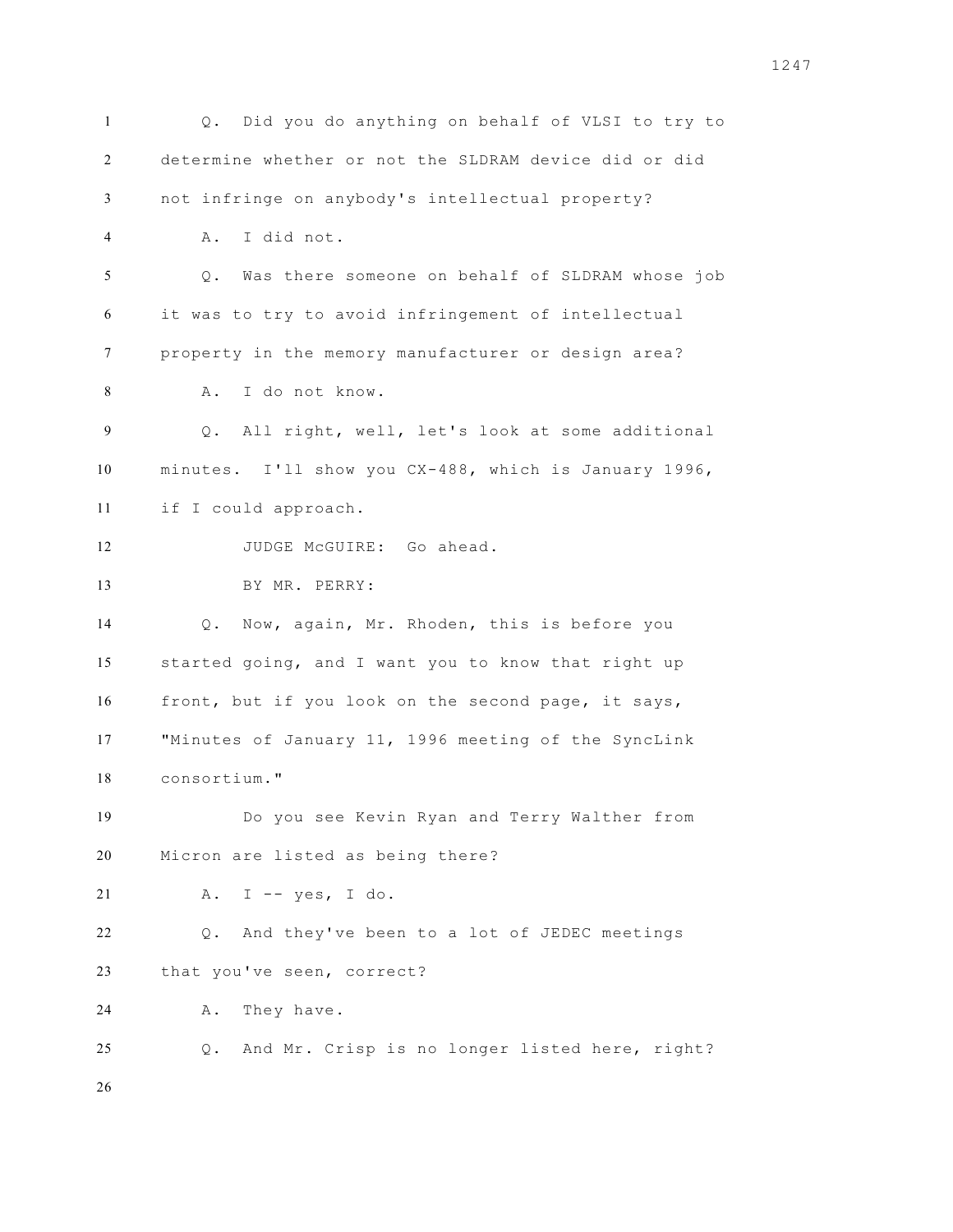```
1 A. I do not see his name, no.
2 Q. Okay. Let me just point you to the first 
3 paragraph, and I'll ask you if you've ever seen or 
4 heard this before, if we could pull that up. 
5 It says, "Rambus has 16 patents already, with 
6 more pending." 
7 Do you see that? 
8 A. I'm -- which page? 
9 Q. I'm sorry, I'm on page 2. 
10 A. I have a page 2, and my page 2 --
11 Q. First paragraph? 
12 A. Oh, it says comments -- oh, I see, never mind. 
13 Thank you. 
14 Q. "Rambus has 16 patents already, with more 
15 pending." 
16 Do you see that part? 
17 A. I do. 
18 Q. Then it says, "Rambus says their patents may 
19 cover our SyncLink approach even though our method came 
20 out of early RamLink work." 
21 Do you see that? 
22 A. I do. 
23 Q. Have you ever seen this page of these minutes 
24 before? 
25 A. I have in my deposition, yes. 
26
```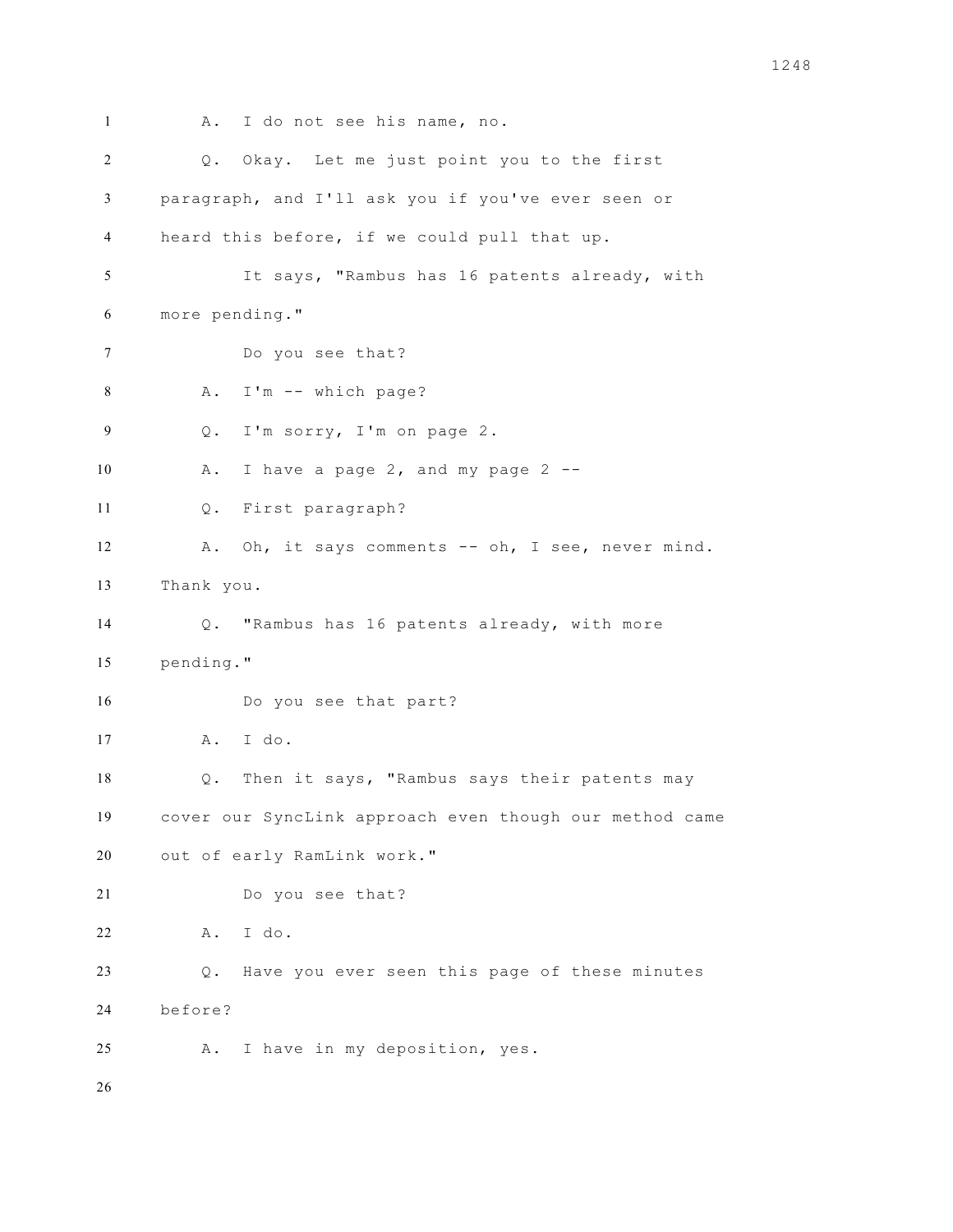Q. Putting aside your deposition, have you ever seen -- before this lawsuit was started, have you ever seen this page of these minutes? A. I don't recall ever having seen this, no, sir. Q. When you started going to SLDRAM meetings, did you get any kind of collection of official documents, minutes, policies, bylaws? A. I -- I did not get any meeting minutes. I'm not sure if I got anything else. It's possible I got some other stuff, but I don't recall. Q. Did somebody say, we've been meeting for a year or two, and the minutes are available if you want them? A. I never asked the question. I don't recall anybody having said that. Q. Well, looking at this, does this at all refresh your recollection that there was some discussion in your time period, when you were going to meetings, of Rambus' intellectual property? A. I have no recollection. Q. Now, going back to how you understand the operation of the JEDEC patent policy, did the -- did any of the JEDEC representatives in the room at these meetings, putting aside Mr. Crisp for the moment, did any of them have any obligation, as you understand the operation of the JEDEC patent policy, to tell JEDEC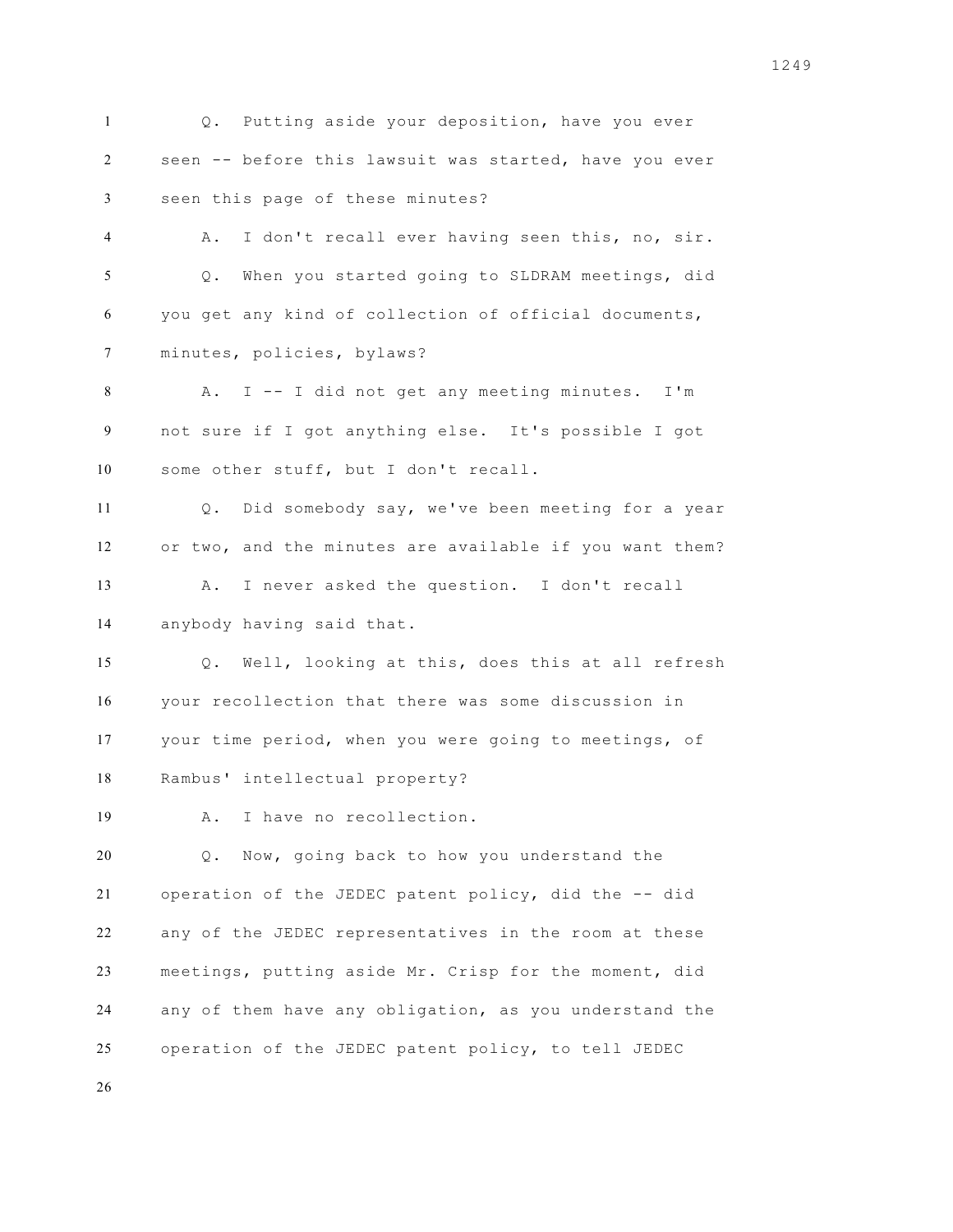about any of the statements that were being made in the August '95 meeting or the January 11, '96 meeting? MR. OLIVER: Objection, Your Honor, lack of foundation. He has testified he was not present for the meetings and did not see the minutes before the litigation. JUDGE McGUIRE: Sustained. BY MR. PERRY: Q. Let me ask you to assume that the statements recorded in the minutes were made at the meeting in front of these gentlemen who were JEDEC representatives. As you understood the operation of the JEDEC patent policy in late '95 and early '96, were any of those representatives obligated to tell JEDEC about the statements that had been made? MR. OLIVER: Objection, Your Honor, lack of foundation. The witness has no idea of the context in which any of these statements reflected in the minutes were given or if they were accurate. MR. PERRY: He can tell me he doesn't know, but he was a member of this organization, and he's testified about the state of mind that he believes a JEDEC representative needs to have before a disclosure obligation is triggered, and I'm just trying to find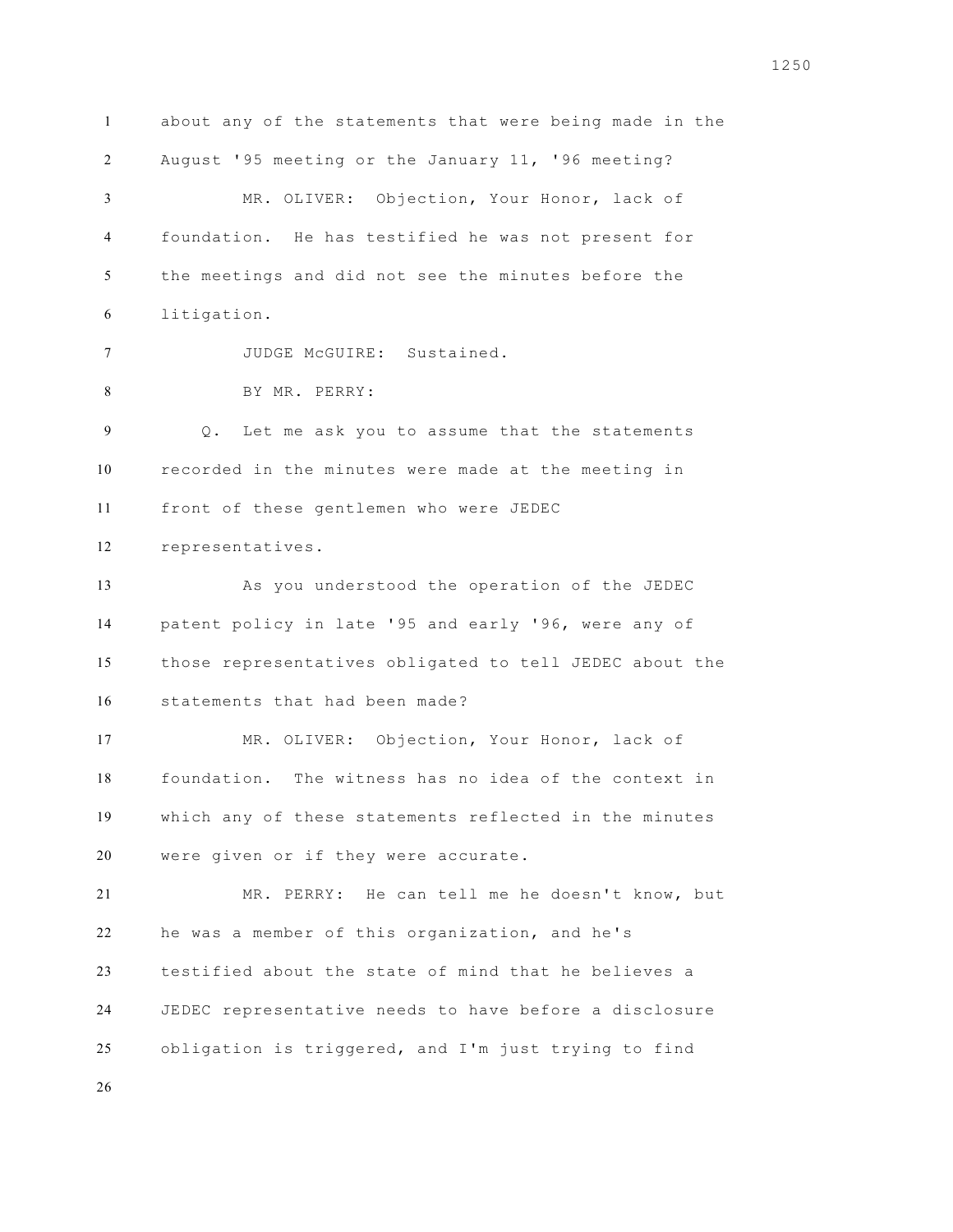out if in his view that it applies to this.

JUDGE McGUIRE: Sustained.

MR. PERRY: All right.

BY MR. PERRY:

Q. Let's try it a different way, Mr. Rhoden.

 If you had been present in a SyncLink or SLDRAM meeting, putting aside these minutes, and you had heard someone say that Rambus had intellectual property claims with respect to a certain feature, understanding -- with your understanding of the JEDEC patent policy and the SyncLink bylaws, is there anything in the SyncLink bylaws that would have prevented you from making a statement at JEDEC about what you heard about Rambus' intellectual property? A. First, there is nothing that would have prevented me from reiterating a rumor, and I think that's what you're referring to, because I mean this is -- this would be I've heard that such and such may be true. There wouldn't be anything that would prevent you from saying something like that. I'm not -- I'm not aware of anything that prevents you from saying whatever you want.

Q. Okay, thank you.

 Now, let me show you the December '96 meeting minutes from the SyncLink Consortium just to provide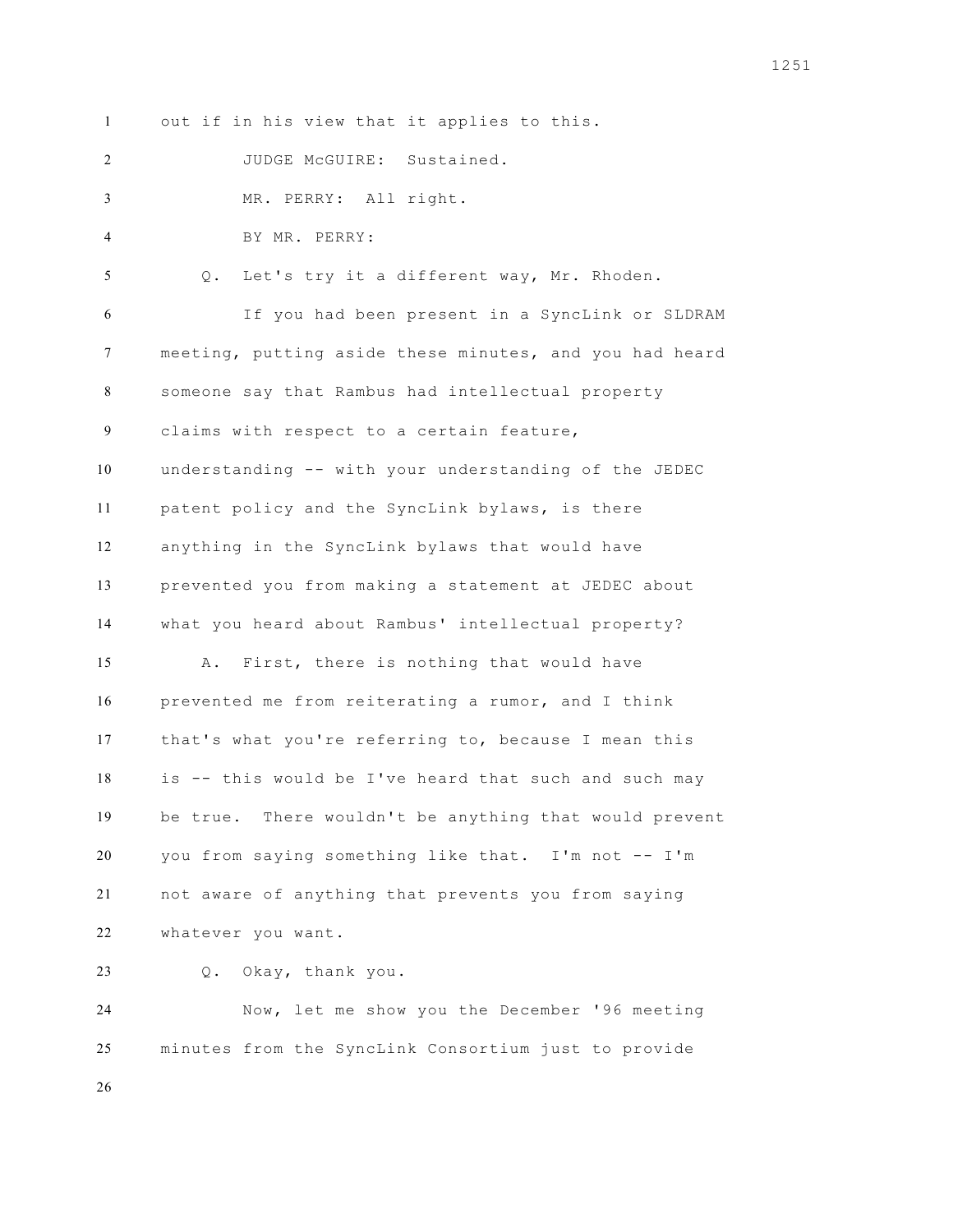some context, because now you're going to start to show up at these meetings. This is RX-808. May I? JUDGE McGUIRE: You may. BY MR. PERRY: Q. And do you see that you're listed as having attended all three sessions? A. Yes, I do. Q. Let me ask you to read to yourself the first paragraph, and what I'd like to know is if this refreshes your recollection that this was the first time you went to a SyncLink Consortium meeting. A. I'm not sure if this was the first time or not, sir. Q. Look at the top of the second page, because there's a reference to you -- I think it's to you. I'm sorry, it says, "Desi of VLSI." Do you see that? A. I do. Q. It says, "We're evaluating our endeavor based on a single customer." Does reading that refresh your recollection as to whether this was your first SyncLink meeting? A. I do not recall whether this was my first or not, sir.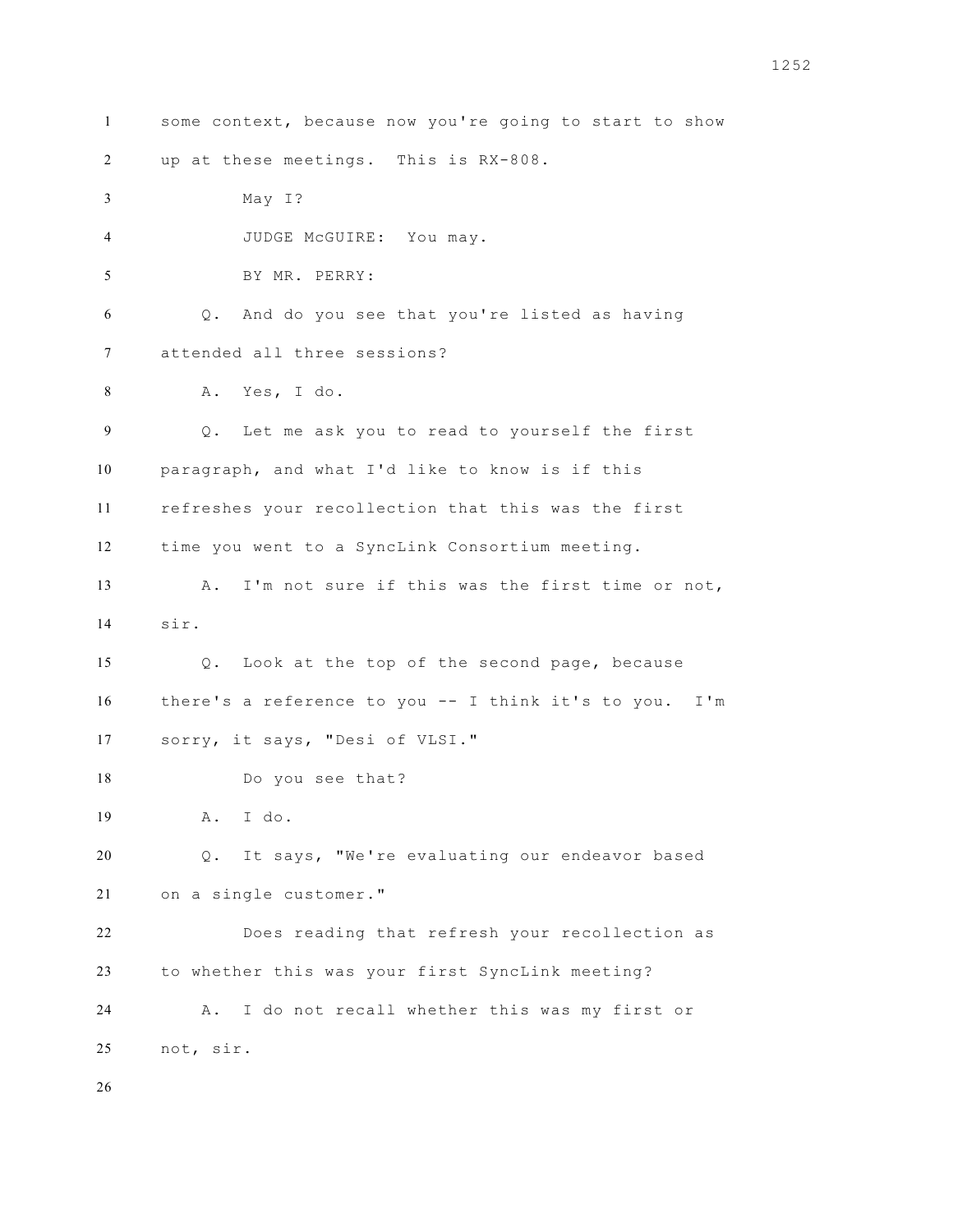Q. Up above that, it says something about suppliers being paranoid. Do you see that? Does that refresh your recollection? A. I do not recall if this was my first meeting or not, sir. Q. Did you hold any leadership position at any time within the SyncLink Consortium or SLDRAM, Inc.? A. I don't believe I ever held a leadership position, per se. I certainly was one of the people that participated. Q. Were you on any committees, patent committee, marketing committee? A. Possibly. Q. Was there a chairman of the SLDRAM, Inc., a president? A. At the time, yes, Mr. Farhad Tabrizi was president. Q. Now, let me show you another set of minutes when you were actually there. It's 855. 20 JUDGE MCGUIRE: RX-855? MR. PERRY: RX-855, thank you, Your Honor. May I? 23 JUDGE McGUIRE: Go ahead. BY MR. PERRY: Q. Now, do you see your name listed as attending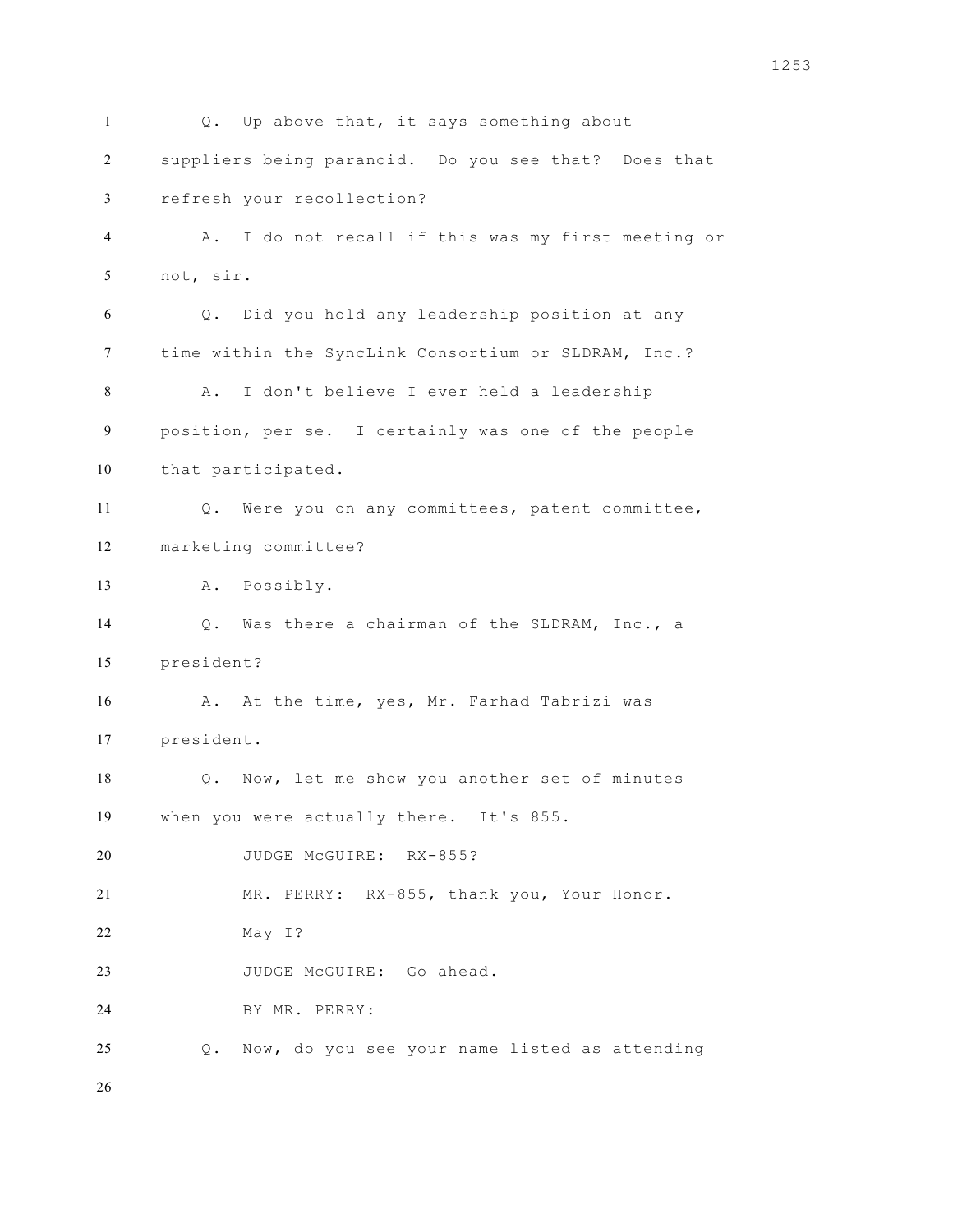the January 14 to 15, 1997 -- A. Yes, I do. Q. -- SLDRAM meeting? There's a reference in the first line to a Tokyo meeting of executives. Did you attend the meeting of SLDRAM company executives in Tokyo in 1997? A. I don't believe I did. Q. If we could talk about some of the intellectual property issues on page 6. Let's pull up the first ten lines or so starting with, "Desi: 4 questions." It says four questions, but I see five listed. If you could read that to yourself, those five questions. A. (Document review.) Q. Do you see after the questions there's a statement attributed to FT? A. I do. Q. And you understood when you were reading these minutes that FT was a reference to Mr. Tabrizi? A. It's possible. Q. Do you see that one of the things listed in that statement is, "Consider Rambus patent issues"? A. Yes, I do. Q. Does that refresh your recollection that there was discussion in the January '97 or any other SLDRAM meeting that you were present for about Rambus patent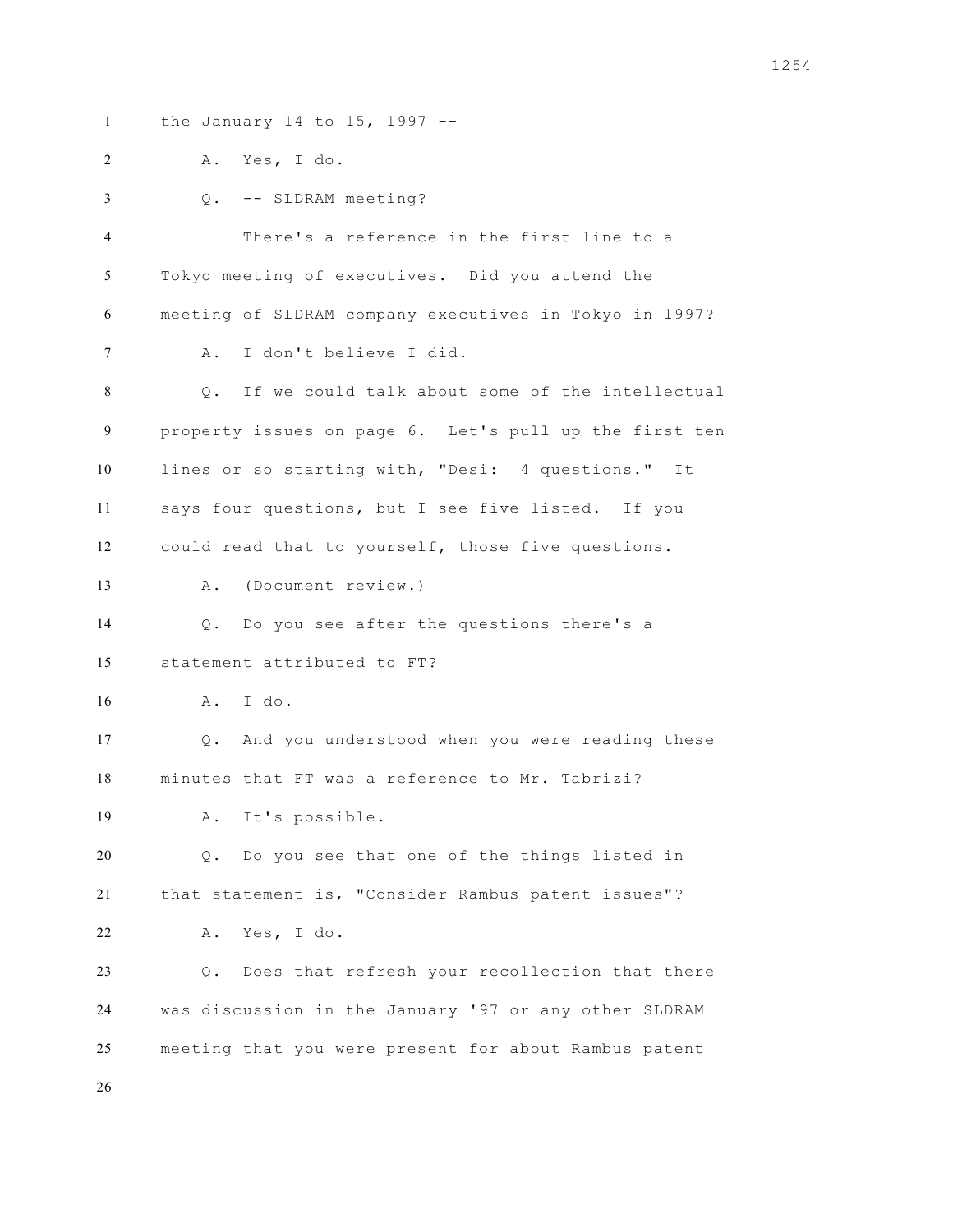issues?

 A. I don't -- I don't recall, sir. Q. Then it says, "Need to file patents daily!" Was there an emphasis within SLDRAM, Inc. of filing patents on the ideas that were being discussed? A. I don't recall a specific interest. I mean, I'm sure people made particular statements about patents, but I myself don't recall it being either significant or memorable. Q. There was a company called MOSAID, M-O-S-A-I-D. A. MOSAID. Q. MOSAID, and they were designing the SLDRAM device under contract with SLDRAM, correct? A. I think that's partially correct. Q. And do you remember discussions about having MOSAID do a prior art search or do a patent search to determine whether or not the device it was designing would infringe Rambus patents? A. I don't recall that particular discussion, no. Q. Well, let me point you to one more set of minutes on that issue. This will be RX-966. May I? JUDGE McGUIRE: Go ahead. BY MR. PERRY: Q. And do you see that you're listed as being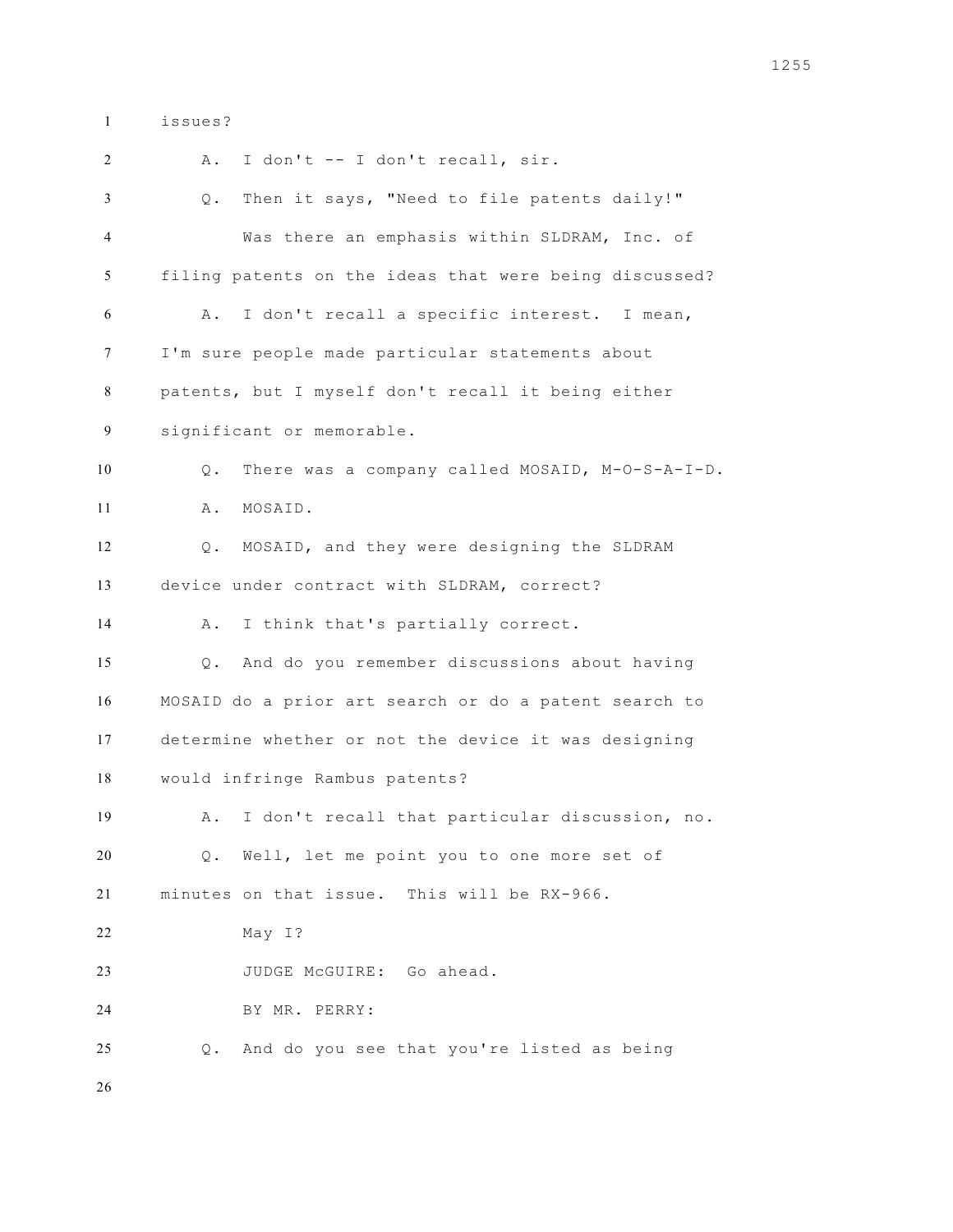present at the July 15 and 16, 1997 sessions of the SLDRAM Consortium meeting? A. Yes, I do. Q. Well, I want to point you to page 3, and if you will look at the fifth line and then pull up about eight lines below that. Start with the fifth line. It says, "Consortium." There you go. "Consortium should collect information relevant to prior art and Rambus filings and??" Do you see that? A. I do. Q. "Not an opinion, just collect material for all members to use. "Dig out early minutes of RamLink, et cetera. "Rambus will sue individual companies instead of Consortium." Do you see that? A. I do. Q. Was there a discussion of Rambus suing member companies of SLDRAM for patent infringement because of the features or technology being incorporated within the SLDRAM device? A. I don't recall if there was a discussion. Q. Do you have any idea what this refers to, "Rambus will sue individual companies instead of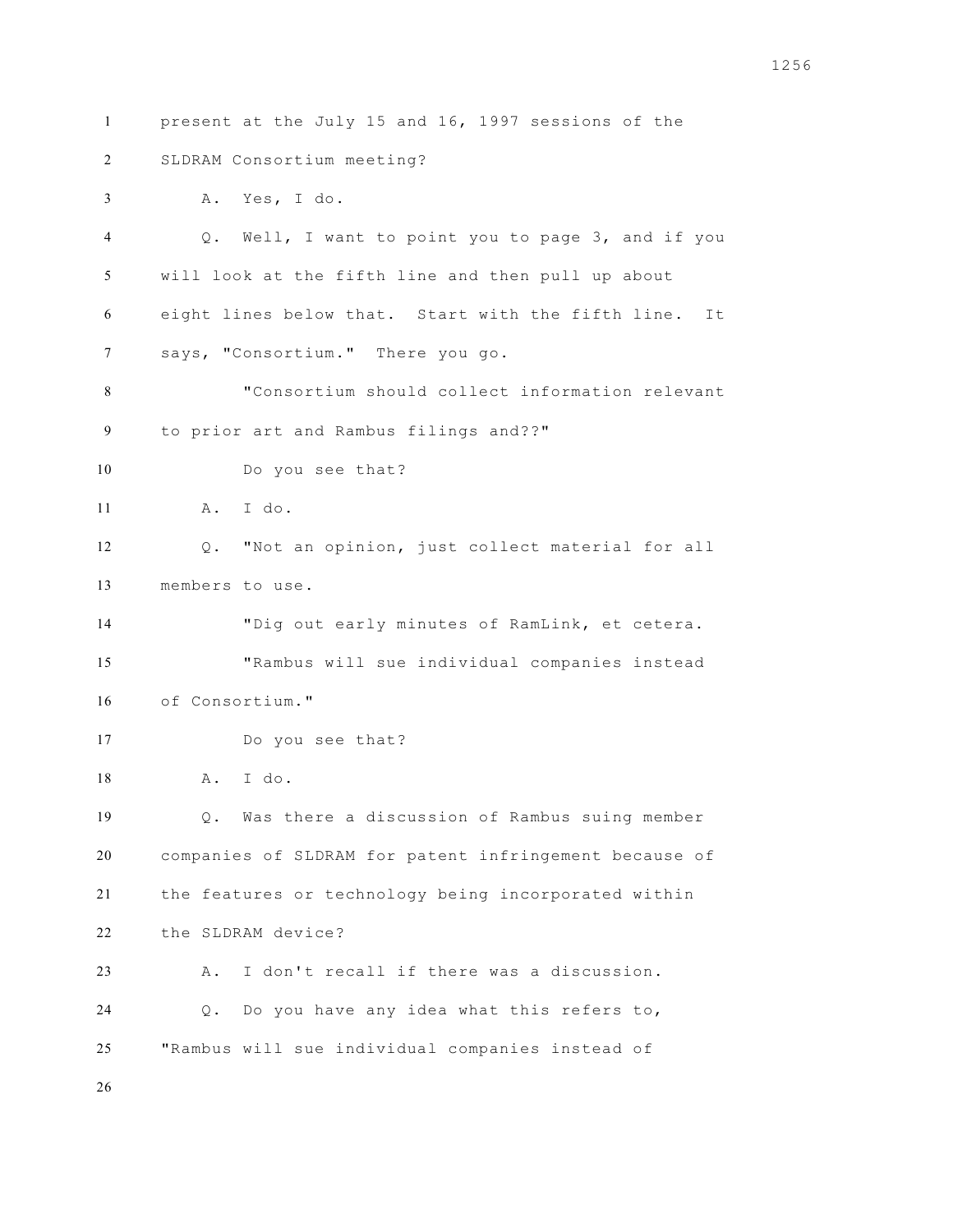Consortium"?

| 2  | I can speculate, but I have no direct idea.<br>Α.       |
|----|---------------------------------------------------------|
| 3  | Did you talk to anyone at VLSI, your employer,<br>Q.    |
| 4  | in the '97 time period about the possibility that       |
| 5  | Rambus might sue VLSI?                                  |
| 6  | I did not.<br>Α.                                        |
| 7  | Do you remember a discussion at the end of<br>Q.        |
| 8  | which the SLDRAM Consortium or SLDRAM, Inc. decided not |
| 9  | to undertake a review of Rambus intellectual property   |
| 10 | because of a concern that if they learned too much,     |
| 11 | they might be liable for willful infringement of Rambus |
| 12 | patents?                                                |
| 13 | I don't recall a specific discussion like that.<br>Α.   |
| 14 | Do you understand that someone who uses a<br>$Q$ .      |
| 15 | patented technology after learning of the patent might  |
| 16 | be liable for triple damages?                           |
| 17 | I have heard that, yes, sir.<br>Α.                      |
| 18 | Was there ever any discussion at an SLDRAM<br>Q.        |
| 19 | meeting of the possibility of companies being liable    |
| 20 | for triple damages to Rambus for infringing on its      |
| 21 | patents?                                                |
| 22 | I don't recall, sir.<br>Α.                              |
| 23 | Let me show you the minutes from the September<br>$Q$ . |
| 24 | '97 meeting, RX-1001. Do you see that you're listed as  |
| 25 | being in attendance for the Thursday, September 17      |
| 26 |                                                         |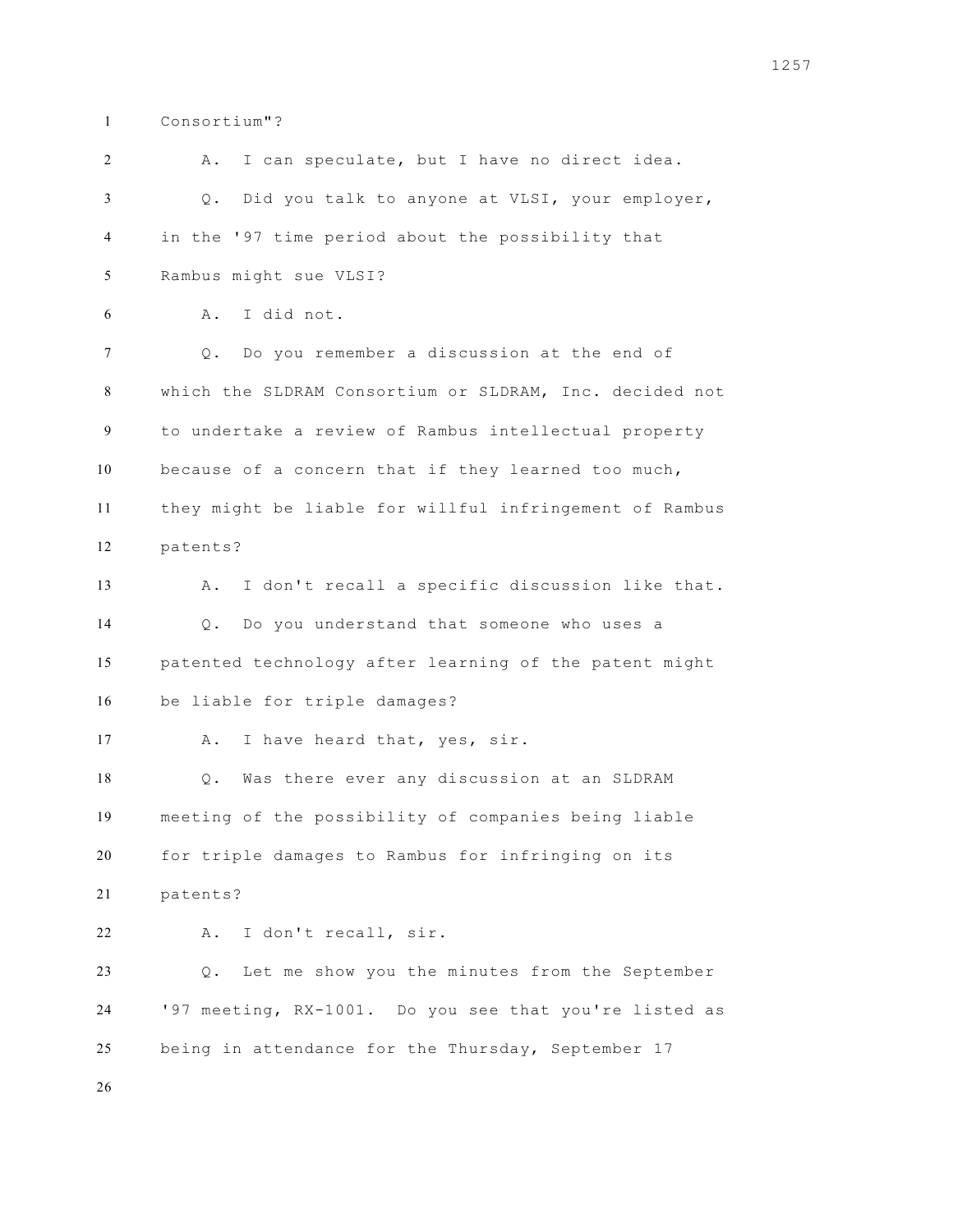and -- I think that's 18, it's a typo -- and Friday, September 19, 1997 meeting?

 A. It says 17 and 19, but I assume it's 18-19. Q. All right. You'll see you're listed as being in attendance?

```
6 A. I do.
```
 Q. I am going to point you to a discussion at the bottom of page 4 of the minutes, and there's a reference to someone named JK or whose initials might be JK, and it says, "There was discussion yesterday on bylaws, whether incorporation resolved IBM's concerns or not; indemnification issue;" then it says, "Art: Need MOSAID -- MOSAID -- to guarantee best effort not to use others' IP. Just want same guarantee one always gets from a supplier."

 If you look at the top of the next page, there's -- do you see there's something attributed to you that says, "Let the legal staffs work this out, move it outside this meeting"?

A. Yes, I do.

 Q. Do you remember saying that in this discussion? A. I -- I don't remember specifically this case, but it would be something I would normally say, yes. Q. Well, look down a little bit further to a

reference to somebody named Chad Mar.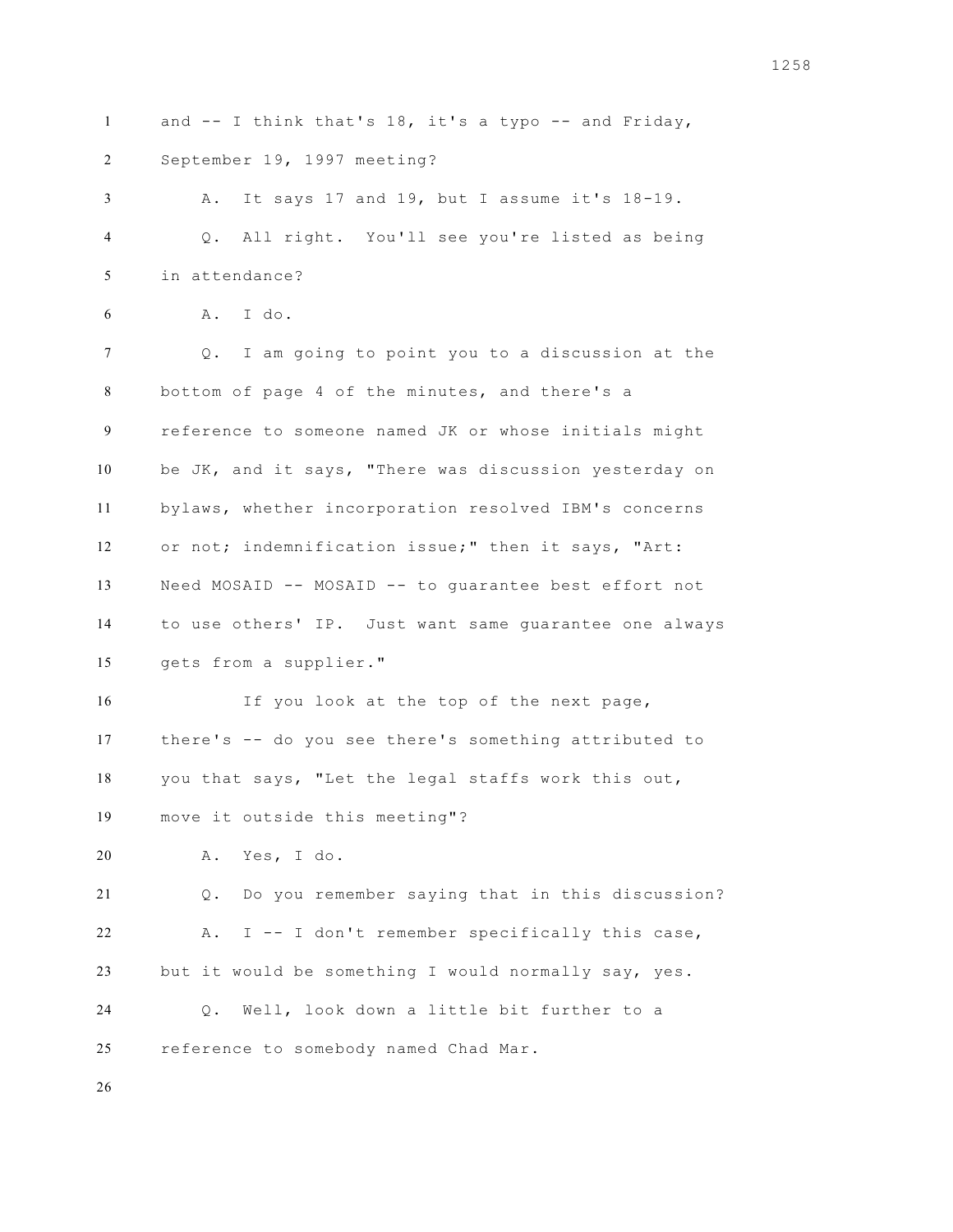Do you see that? A. Yes, I do. Q. And he was with Compaq? A. I don't recall, sir. Q. And it says, "Compaq attorneys sometimes say it costs soo much," or too much, "and besides you may not want to know because that multiplies the damages." Do you see that? A. I do. Q. Does looking at that refresh your recollection that there was any discussion within SLDRAM meetings of not wanting to know too much about Rambus' intellectual property portfolio because of a risk that the individual companies might face triple damages? A. It does not. Q. Now, does anything we've seen refresh your recollection about any discussion of Rambus patents or potential patents within the SLDRAM meetings? A. It does not, sir. Q. Now, if we could change gears for a second, I just had a couple of questions about that Power Point presentation that you delivered on Thursday. Do you remember that, the one that had the lines that explained about how a DRAM works and then you talked some about the SDRAM versus the RDRAM? Do you remember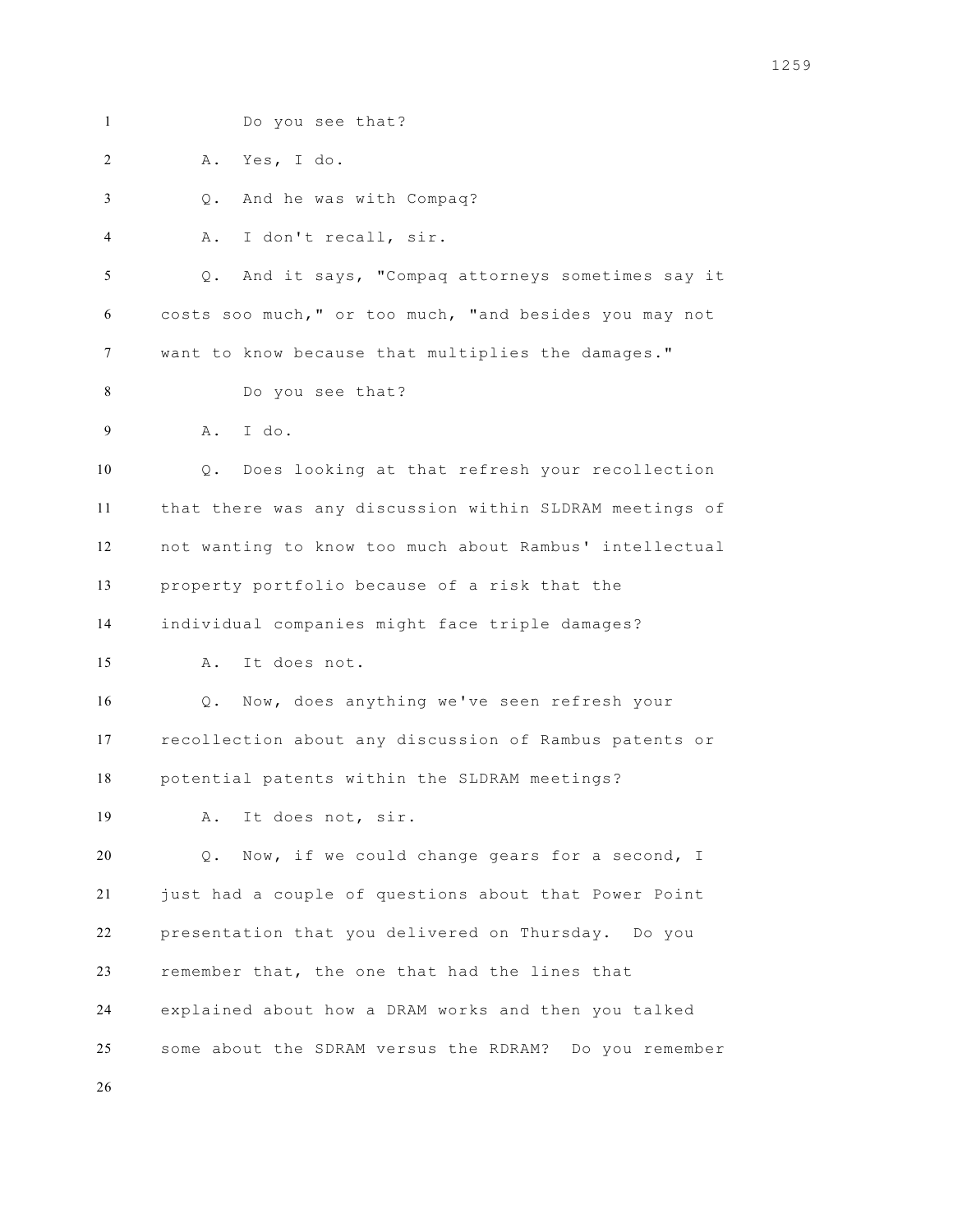that? A. I think so, yes. Q. Was that something you prepared yourself or did you review it after it had been prepared? A. I reviewed it after it had been prepared. Q. Now, did you know when you were testifying Thursday who had prepared it? A. No, I did not. Q. Are you aware that it was Hynix who prepared it? A. As I said, I don't know who prepared it. I have no knowledge. Q. Did you intend to suggest through your testimony that you had played any role in preparing it? A. No, I did not. Q. Did you talk to anyone representing Hynix, a Hynix lawyer, about the presentation? A. No, I did not. Q. Did you intend to suggest that the portion of the presentation that had to do with the RDRAM was based upon your knowledge of RDRAM acquired from a presentation you saw back in '90 or '91? A. The -- I think, based on the presentation and discussion, I could represent that for the device itself, yes.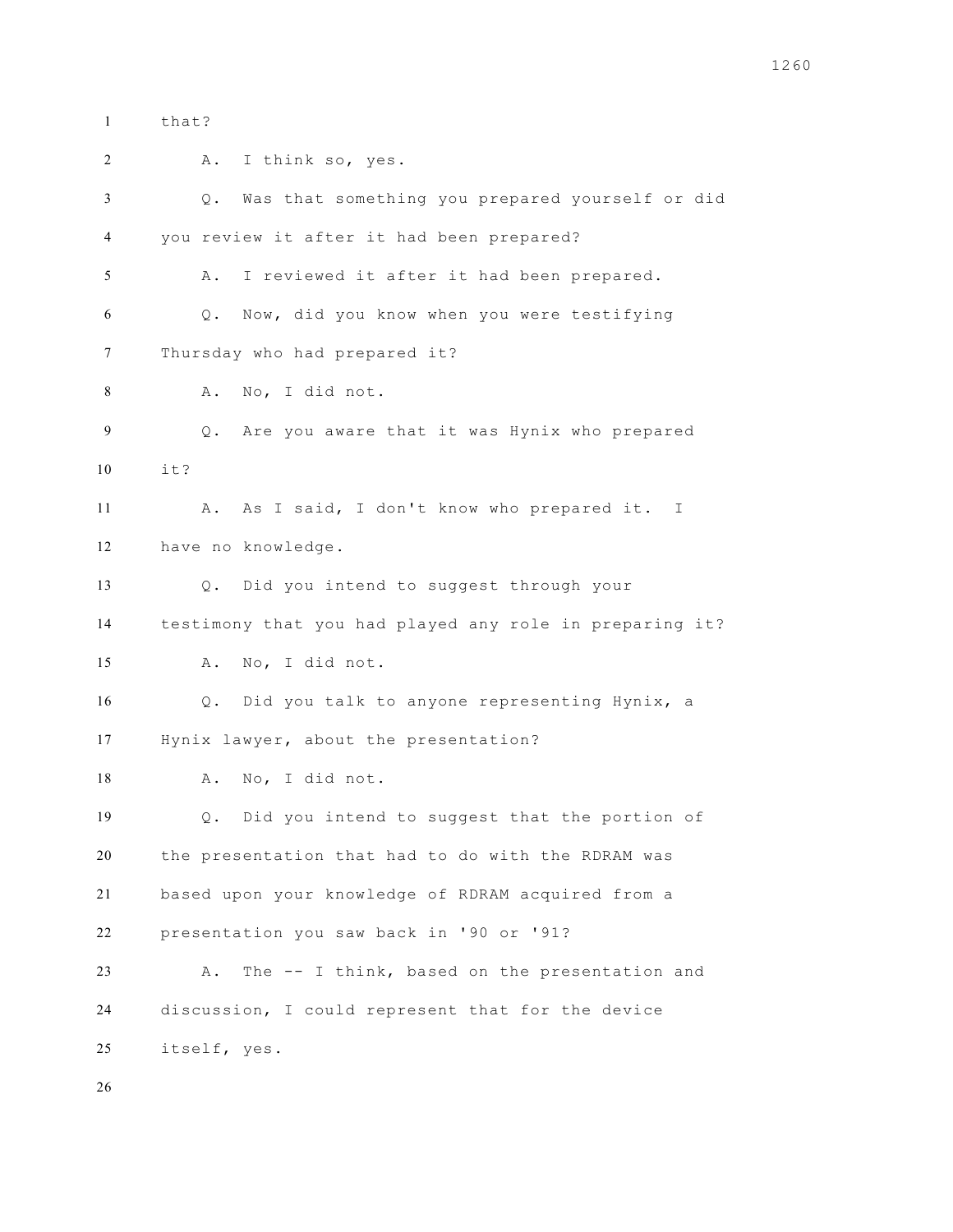Q. Were there any Hynix lawyers in the room back at HP in '90 or '91 when you were hearing that presentation? A. No, there were not. Q. And you didn't play any role in preparing the presentation that was given, right? A. I did not. Q. Did you give any instructions to whoever prepared it about what to include in the description of RDRAM? A. I did not. Q. All right. I want to talk a little bit about the patent tracking list just for a moment. We've talked about this before. If we could bring up RX-559 just as an example. This one's in evidence already. We talked about this before. Let's go to page 4. This is the May '95 patent tracking list that was put up at meetings. Here's my question: Do you remember being present the very first time that Mr. Townsend showed a patent tracking list at a JC-42 meeting? A. I am not sure if I was present the very first time. I was certainly present during many patent tracking applications. I can't say for certain that I was there at the very first time.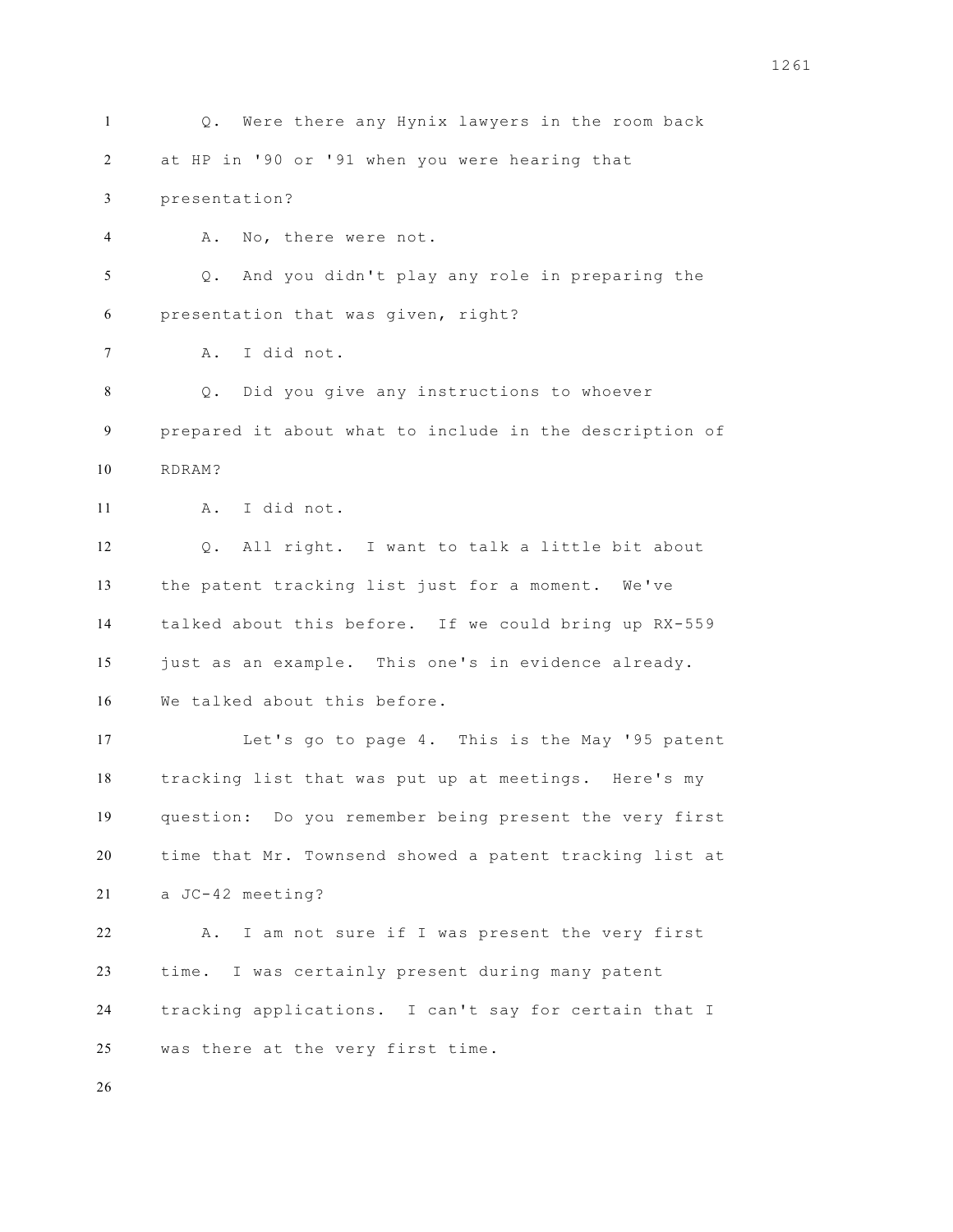Q. The very first time, did he have some explanation about this is something now and why he's doing it, something that explained why this was suddenly being used? Do you remember that? A. I don't recall a particular explanation for this is why I'm doing this for the first time. As I recall -- as I said, I don't have a particular recollection of a first time. Q. Okay, well, let's -- A. I have seen this many times. Q. I didn't mean to interrupt you. Let's look at the December '91 minutes. That's JX-18. Those are also already in evidence. If we could make it a little bigger to see if Mr. Rhoden's name is there. Do you see you're down at the bottom for VLSI? A. Yes, I do. Q. That can't be December '91, though, if you were for VLSI. That's got to be -- A. No, this can't be December 1991. I was not at VLSI at that time. Q. Let me figure that out, Mr. Rhoden. A. It looks like December 1993. Q. Oh, it's JX-10 that we want. I got my Decembers mixed up.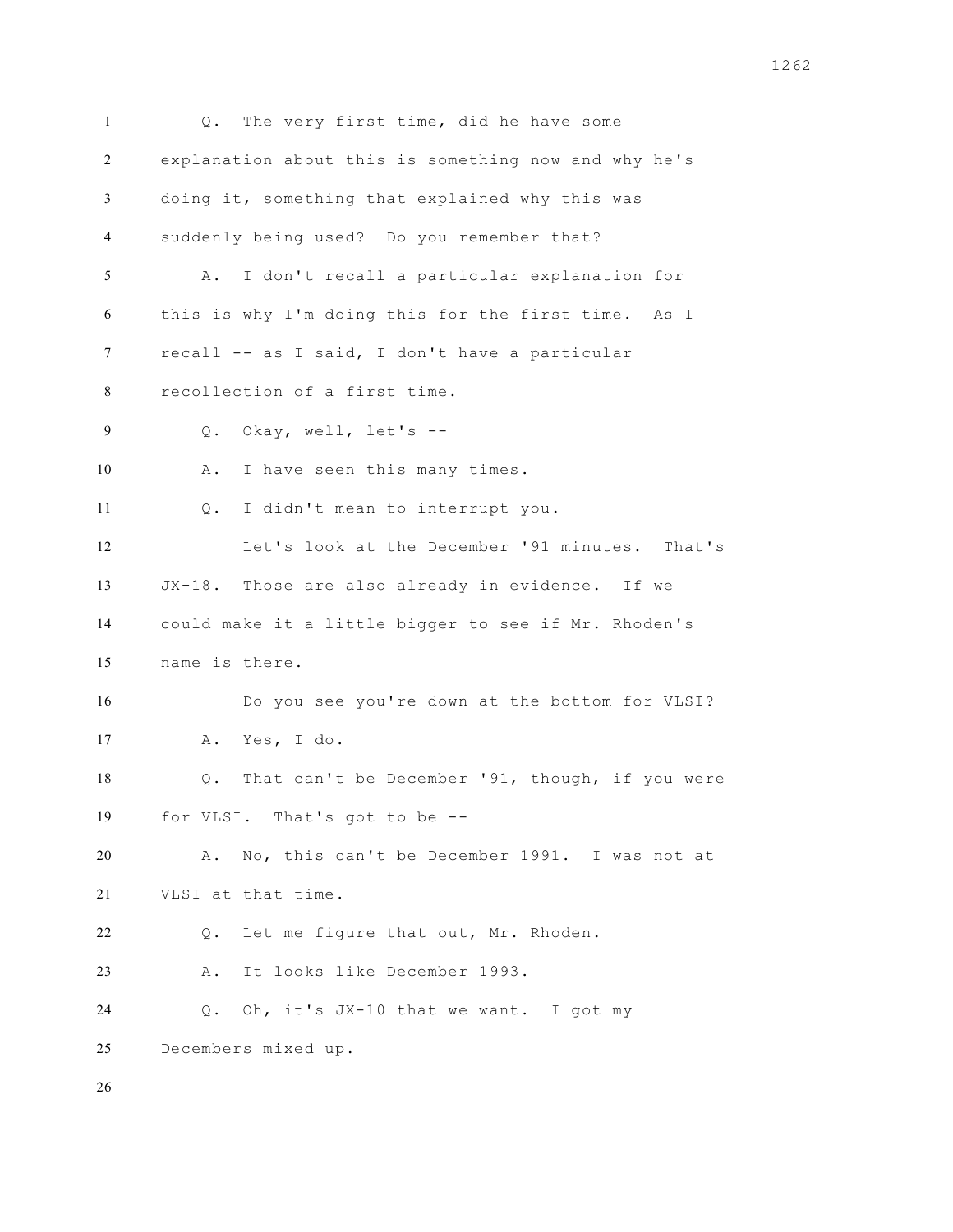- 
- 1 A. Okay.

| 2  | Q. Let's look at JX-10, the first page. Now, this       |
|----|---------------------------------------------------------|
| 3  | says December 1991, and let's see if we can find you as |
| 4  | Others Present, do you see that, for Hewlett Packard?   |
| 5  | A. Yes, I do.                                           |
| 6  | Q. All right. Now, let's look at page 11, and           |
| 7  | let's look at something under Patent Matters. Why       |
| 8  | don't you pull up that first paragraph under Patent     |
| 9  | Matters. That says, "Mr. Townsend presented the patent  |
| 10 | policies and a list of patents identified."             |
| 11 | Do you see that?                                        |
| 12 | I do.<br>Α.                                             |
| 13 | "TI --" that's Texas Instruments? You think?<br>$Q$ .   |
| 14 | I believe so.<br>Α.                                     |
| 15 | "-- asked what the purpose of the list was.<br>Q.       |
| 16 | The purpose was only to track and identify patented     |
| 17 | items of Committee proposals. Companies who hold        |
| 18 | patents identified can respond to Committee, if they    |
| 19 | wish."                                                  |
| 20 | Do you see that?                                        |
| 21 | I do.<br>Α.                                             |
| 22 | Does that refresh your recollection that when<br>Q.     |
| 23 | Mr. Townsend first introduced the patent tracking list, |
| 24 | he described it as something that was voluntary?        |
| 25 | Excuse me?<br>Α.                                        |
| 26 |                                                         |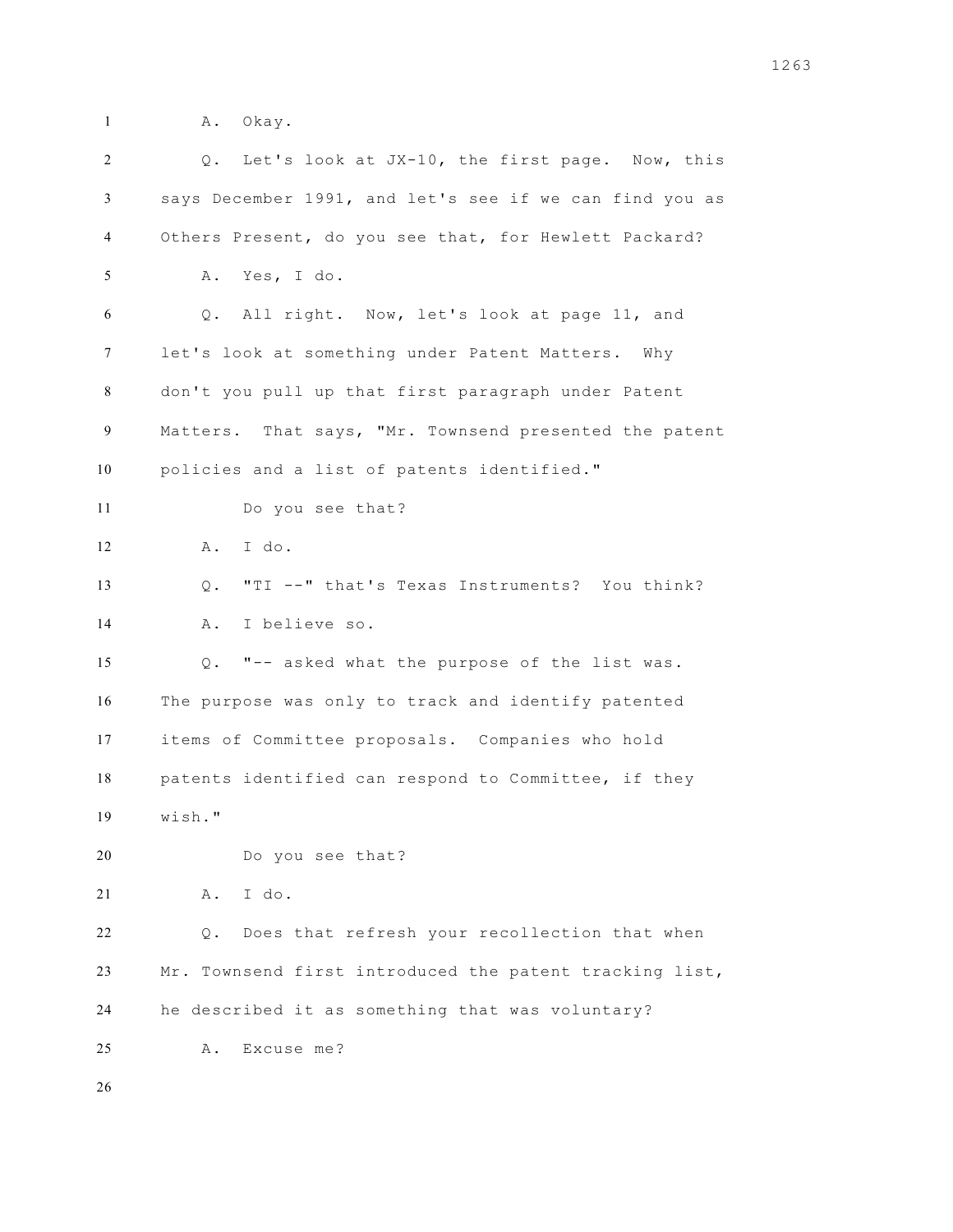Q. He described it as something that was voluntary? A. It does not. Q. Does it refresh your recollection at all of being there the first time he described the patent tracking list? A. As I recall -- as I said, I have -- I don't have any direct recollection of the very first time. Q. Now, I wanted to move forward again in time to the point in time at which SLDRAM was becoming AMI. Do you have that point in time in mind? A. I do. Q. We talked about it a little bit on Friday, and I think you placed it in the December '98, January '99 time period. A. I -- it -- there were discussions in and around -- before and after, but that's the general time frame, yes. Q. But let me show you something that might help your memory there. That's CX-2729. Is this an email and a presentation that you prepared in February of '99 about what became AMI? A. It looks like it is along that line, yes. Q. And in fact, you say in the first paragraph, "Now that JEDEC work has settled down until the next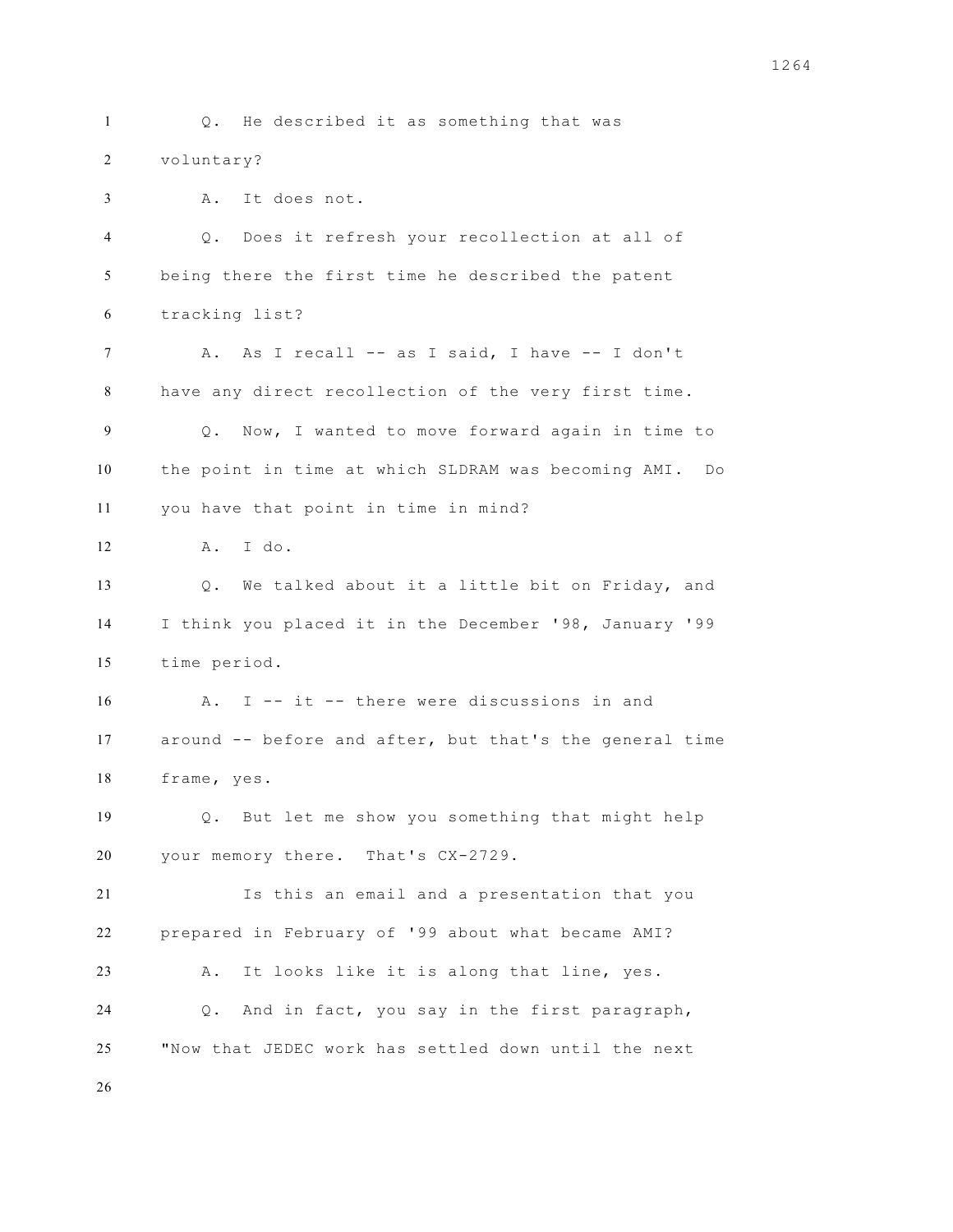meeting, I have had a chance to get down to working on a proposal for the future of the old SLDRAM, Inc." Do you see that? A. I do. Q. And the attached proposal is something that you put together, correct? A. I was certainly involved. I'm not certain that I wrote every word. Q. Now, there's a discussion of JEDEC on page 3. It's actually page 4 of the exhibit. A. Page -- oh, 4 of the -- okay. Q. Yes. Under Standards Leadership. A. Yes. Q. And you say that that's one of the most important activities the corporation -- you mean the new AMI? A. That is correct. Q. -- can be involved in. Do you see that? A. Yes. Q. And then the next discussion is of marketing coordination? A. Yes, I see that. Q. And in this time period, what was your vision for what AMI might become and how that related to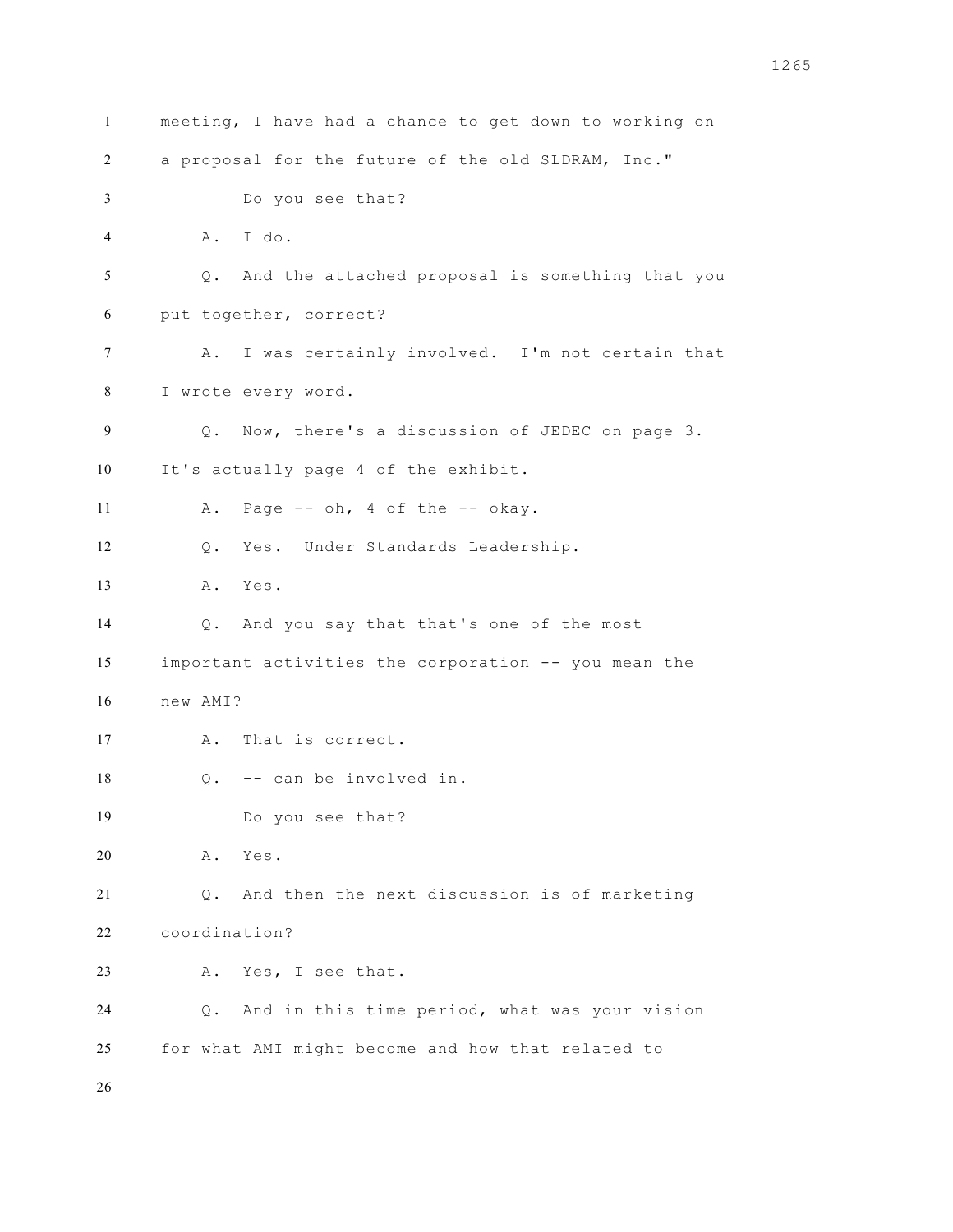JEDEC's work?

| 2  | A. Well, as I said, AMI was -- the vision for AMI             |
|----|---------------------------------------------------------------|
| 3  | was to coordinate the infrastructure development, and         |
| 4  | that's still consistent with -- coordinate that work,         |
| 5  | the infrastructure development around the standards           |
| 6  | that came from JEDEC.                                         |
| 7  | Was it -- you said the standards that came from<br>Q.         |
| 8  | JEDEC. Was there any effort contemplated in this time         |
| 9  | period to have work going from AMI into JEDEC to be           |
| 10 | proposed?                                                     |
| 11 | Well, I'm not sure that we defined a particular<br>Α.         |
| 12 | direction either way. I don't recall a particular             |
| 13 | discussion about either direction. Since I was                |
| 14 | involved in both, from my perspective, I'm not sure           |
| 15 | there was a particular direction in mind.                     |
| 16 | Well, what had happened to the SLDRAM device<br>$Q_{\bullet}$ |
| 17 | that was being developed by SLDRAM? Why was a decision        |
| 18 | made to stop the development and become a different           |
| 19 | kind of organization?                                         |
| 20 | Α.<br>Well, it was my understanding -- I don't                |
| 21 | have -- I can't tell you directly why it was stopped,         |
| 22 | because I wasn't involved in the manufacture of it. I         |
| 23 | can tell you only from things that I overheard at the         |
| 24 | Would you like for me to give you that?<br>time.              |
| 25 | Well, you were a member attending these<br>$Q$ .              |
| 26 |                                                               |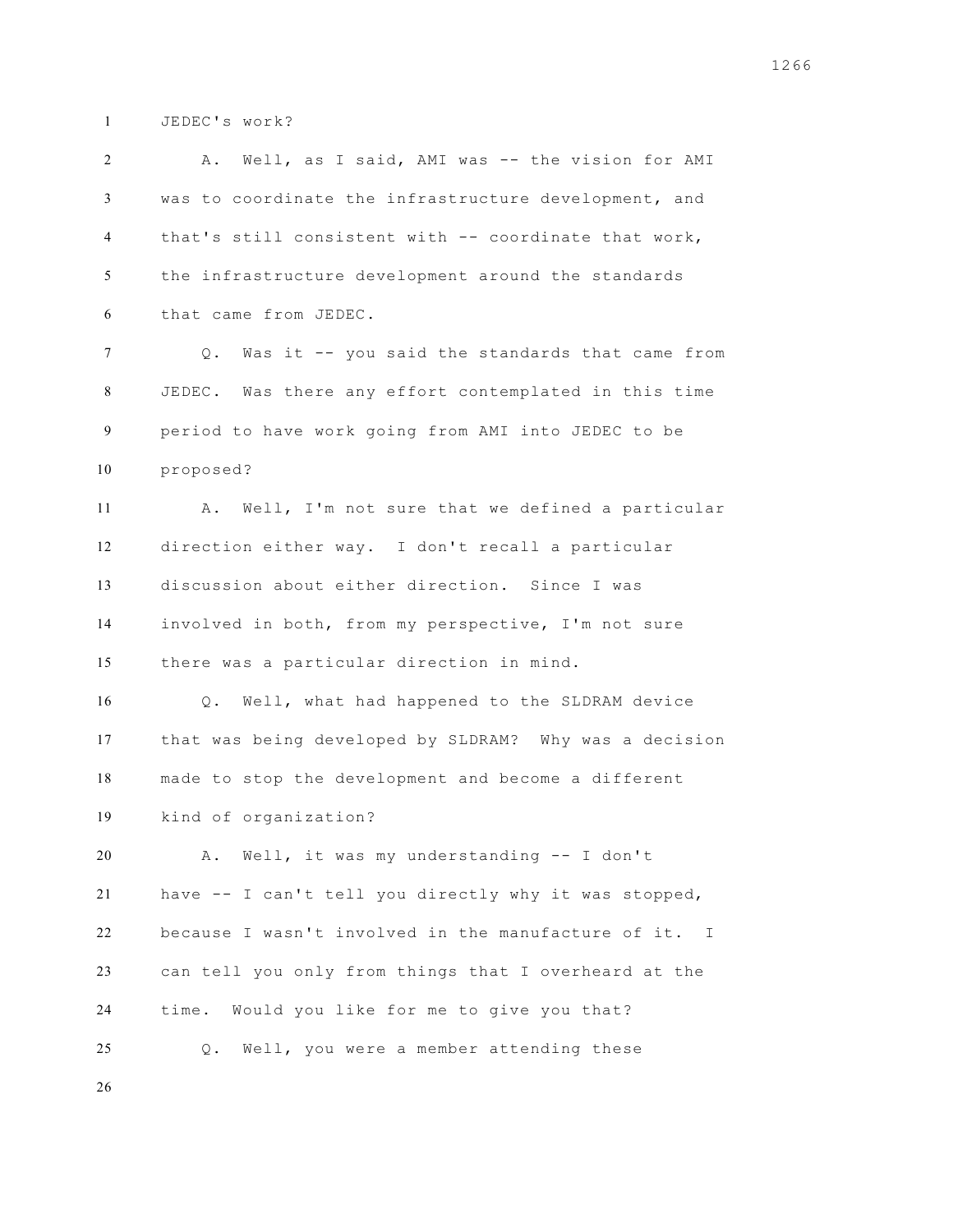meetings. You were a representative attending these meetings. A. That's correct, I was. Q. And were you part of a decision that was made to stop the development at SLDRAM? Did you -- you yourself participate in the discussion? A. The discussion about stopping the work on SLDRAM? Q. Yes. A. I may have been within some meetings where that was discussed, yes. Q. Was it your understanding that the memory manufacturers wanted to push DDR SDRAM instead of trying to develop SLDRAM? The manufacturers that were members of SLDRAM. A. No, sir, that was -- MR. OLIVER: Objection, Your Honor, lack of foundation. MR. PERRY: I'm just asking for his understanding. JUDGE McGUIRE: Sustained. Restate the question. MR. PERRY: All right. BY MR. PERRY: Q. What did you understand the reasons to be why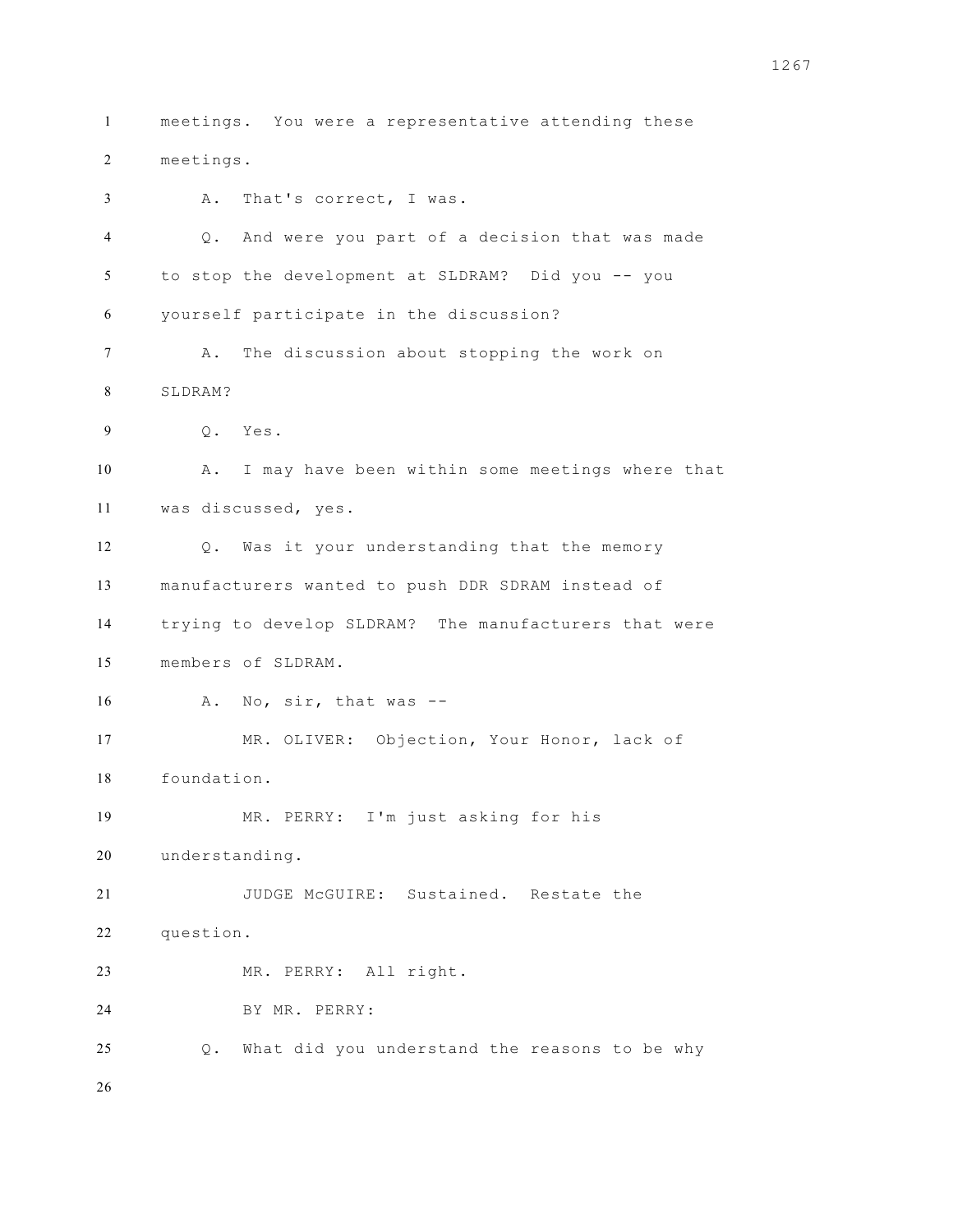- 
- SLDRAM development stopped?

| 2              | MR. OLIVER: Your Honor, he said that he could           |
|----------------|---------------------------------------------------------|
| 3              | repeat what others had said, but that was the extent of |
| $\overline{4}$ | his understanding.                                      |
| 5              | JUDGE McGUIRE: Sustained.                               |
| 6              | BY MR. PERRY:                                           |
| 7              | Q. Did you have an understanding about why SLDRAM,      |
| 8              | Inc. was going to stop trying to develop the SLDRAM     |
| 9              | device?                                                 |
| 10             | A. I didn't have a direct knowledge of why, no,         |
| 11             | sir.                                                    |
| 12             | Q. Okay. But in any event, you had a proposal for       |
| 13             | what SLDRAM, Inc. could become?                         |
| 14             | That's correct.<br>Α.                                   |
| 15             | Q. And you thought it could become what you             |
| 16             | outlined in this Exhibit 2729, correct?                 |
| 17             | A. Yes.                                                 |
| 18             | Q. And was it part of your vision that AMI could        |
| 19             | do things JEDEC couldn't do?                            |
| 20             | I believe that I have used that terminology,<br>Α.      |
| 21             | yes.                                                    |
| 22             | And that included marketing?<br>Q.                      |
| 23             | It's -- it's -- perhaps the better way to state<br>Α.   |
| 24             | it would be do things that JEDEC would have difficulty  |
| 25             | doing, and yes, it would include marketing.             |
|                |                                                         |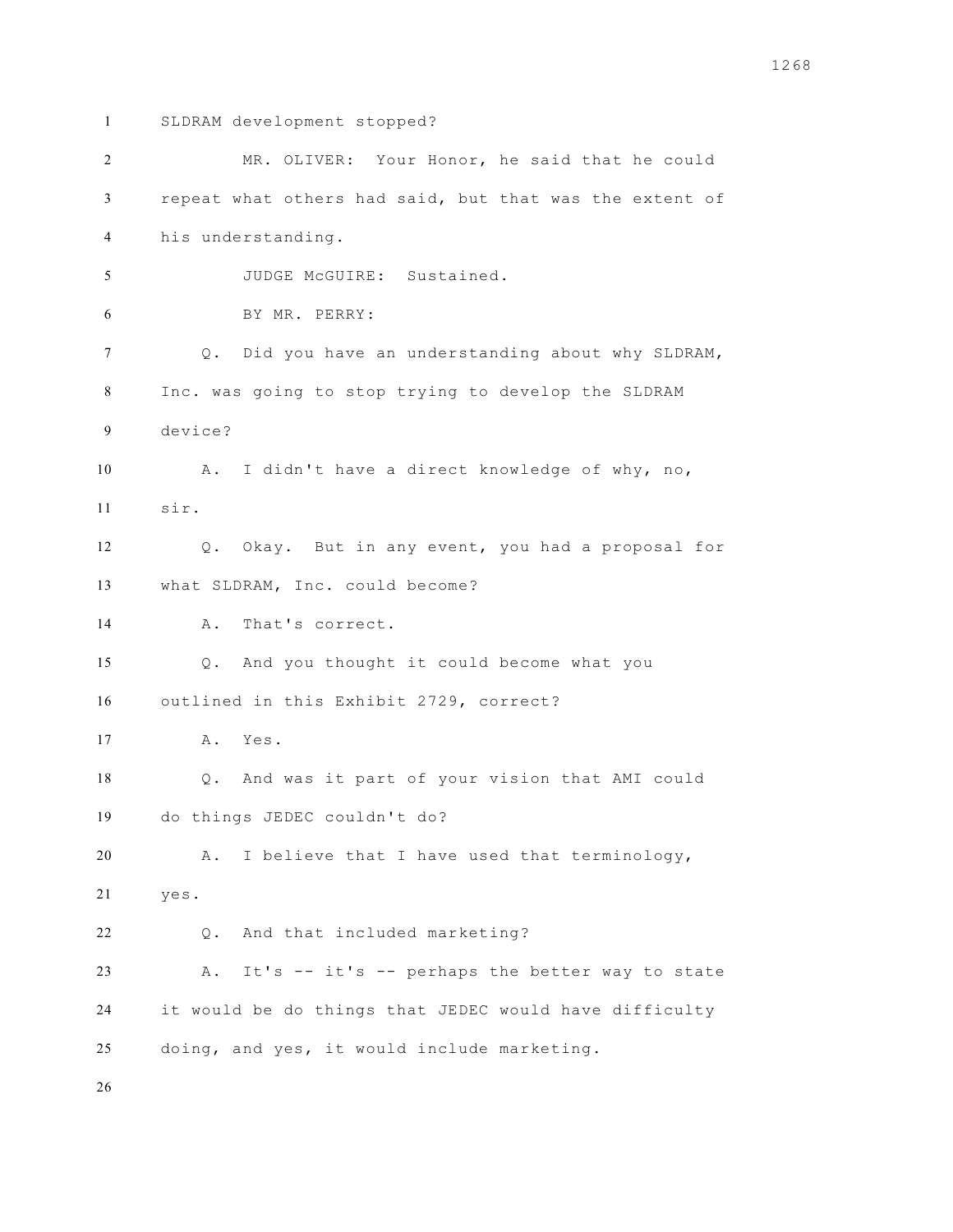Q. And in particular, marketing of the DDR device? A. Sure. Marketing of JEDEC standard memory devices, that was -- that's what the vision was. DDR was one of those. Q. Why was JEDEC standard memory devices chosen for the marketing goal? A. Well, JEDEC standard, they were -- I can't tell you exactly why they were chosen. I don't -- I don't know that I have an answer for you. Q. Well, looking at the marketing coordination discussion on page 3, which is page 4 of the exhibit, it says, "Marketing Coordination has been the function of the M14 group and that group should be folded into the corporation, if for no other reason than to provide antitrust protection." What did you mean by "Marketing Coordination has been the function of the M14 group"? 18 A. As I explained last week, there was kind of an ad hoc, loose coordination of press activity, to my understanding, between and among people involved in memory, and I -- I don't know if it was all suppliers or what, but that's what I'm referring to, and this was just kind of a loose coordination, the way I understand it. Q. And am I correct that your testimony is you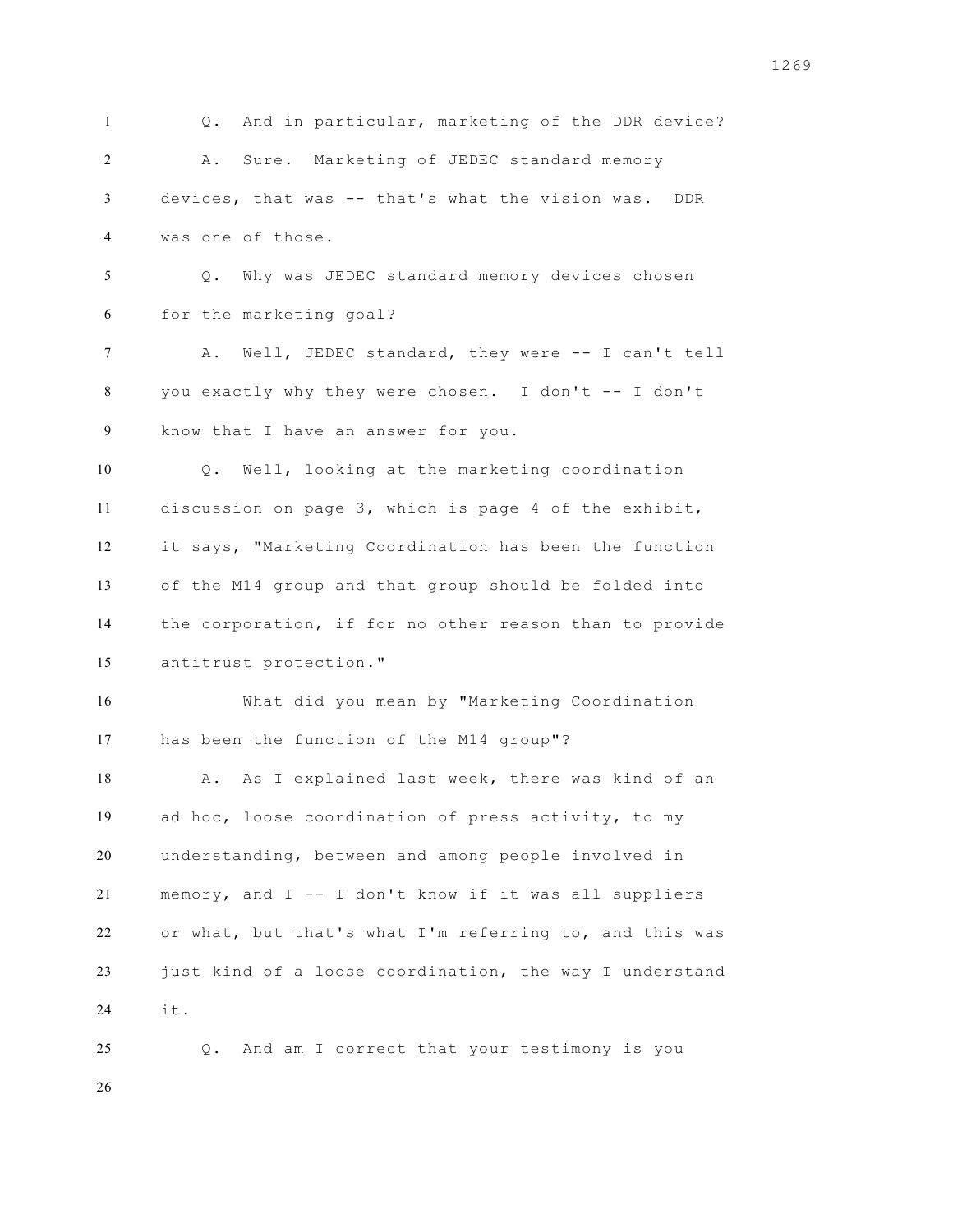| 2  | I was in the room many times with many people<br>Α.              |
|----|------------------------------------------------------------------|
| 3  | in this industry, and I was involved in the creation             |
| 4  | and formulation of what became Advanced Memory                   |
| 5  | International and what was SLDRAM. I would expect that           |
| 6  | the -- perhaps a lot of the members are all the same,            |
| 7  | and so I can't say for sure -- I don't believe I ever            |
| 8  | attended necessarily a, per se, M14 meeting, because             |
| 9  | I'm not sure one ever took place, per se. I certainly            |
| 10 | was in the room with individuals in the memory                   |
| 11 | industry, both private meetings and meetings with                |
| 12 | groups of companies.                                             |
| 13 | Q. And these were non-JEDEC meetings, correct?                   |
| 14 | They were -- I have certainly been involved in<br>Α.             |
| 15 | JEDEC and non-JEDEC meetings with these companies, yes.          |
| 16 | You participated in numerous non-JEDEC meetings<br>$Q_{\bullet}$ |
| 17 | that discussed standardization efforts that were going           |
| 18 | on at JEDEC, correct?                                            |
| 19 | I believe non -- I have participated in many<br>Α.               |
| 20 | non-JEDEC meetings that have discussed JEDEC standard            |
| 21 | activity, yes.                                                   |
| 22 | And one of the goals of AMI was to develop<br>$\circ$ .          |
| 23 | consensus on proposals that were being made for                  |
| 24 | standardization at JEDEC to speed the process, wasn't            |
| 25 | it?                                                              |
| 26 |                                                                  |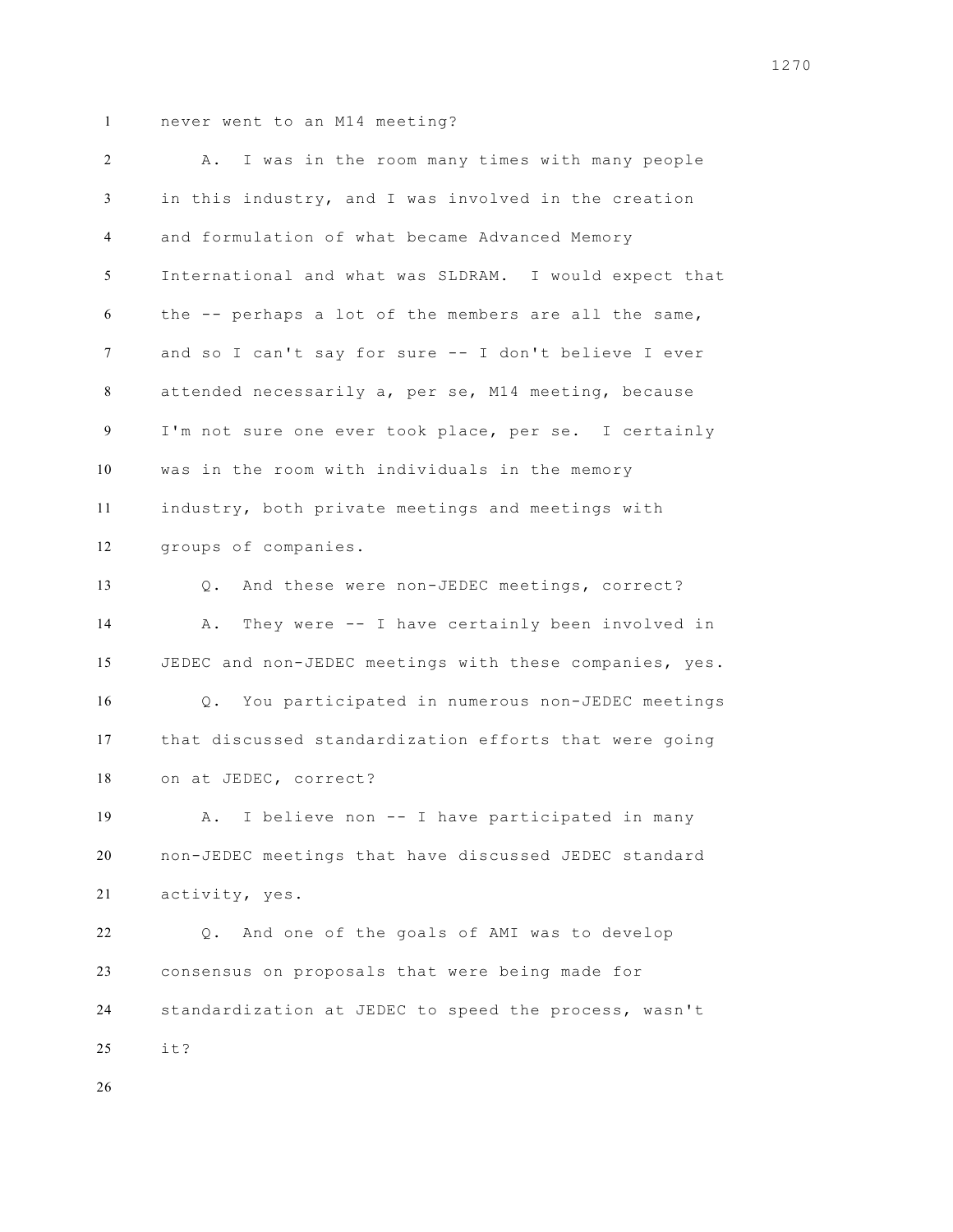1 A. The -- in a sense, the -- the goal was to make sure everyone understood the issues such that consensus could be arrived at in some efficient manner. If that is toward the building of consensus, then sure. Q. And by "everyone," you meant the manufacturers and everybody else who was in those non-JEDEC meetings, right? 8 A. I had -- as I said, I had many one-on-one, individual groups of companies, large groups of companies. Yes, all of the people that were involved. Q. Was it also part of the vision you had for AMI that the -- that consensus would be arrived at with respect to all of the elements necessary to have JEDEC-compliant memory devices succeed in the marketplace? A. No, sir, I don't -- I don't believe that I had necessarily -- could you -- can you restate the -- or reframe the question? Q. Yeah. A. Maybe I can answer it for you better. Q. At this time period, in early '99 -- A. Right. Q. -- isn't it true that JEDEC-compliant DDR SDRAM and RDRAM were competing for some of the same customers?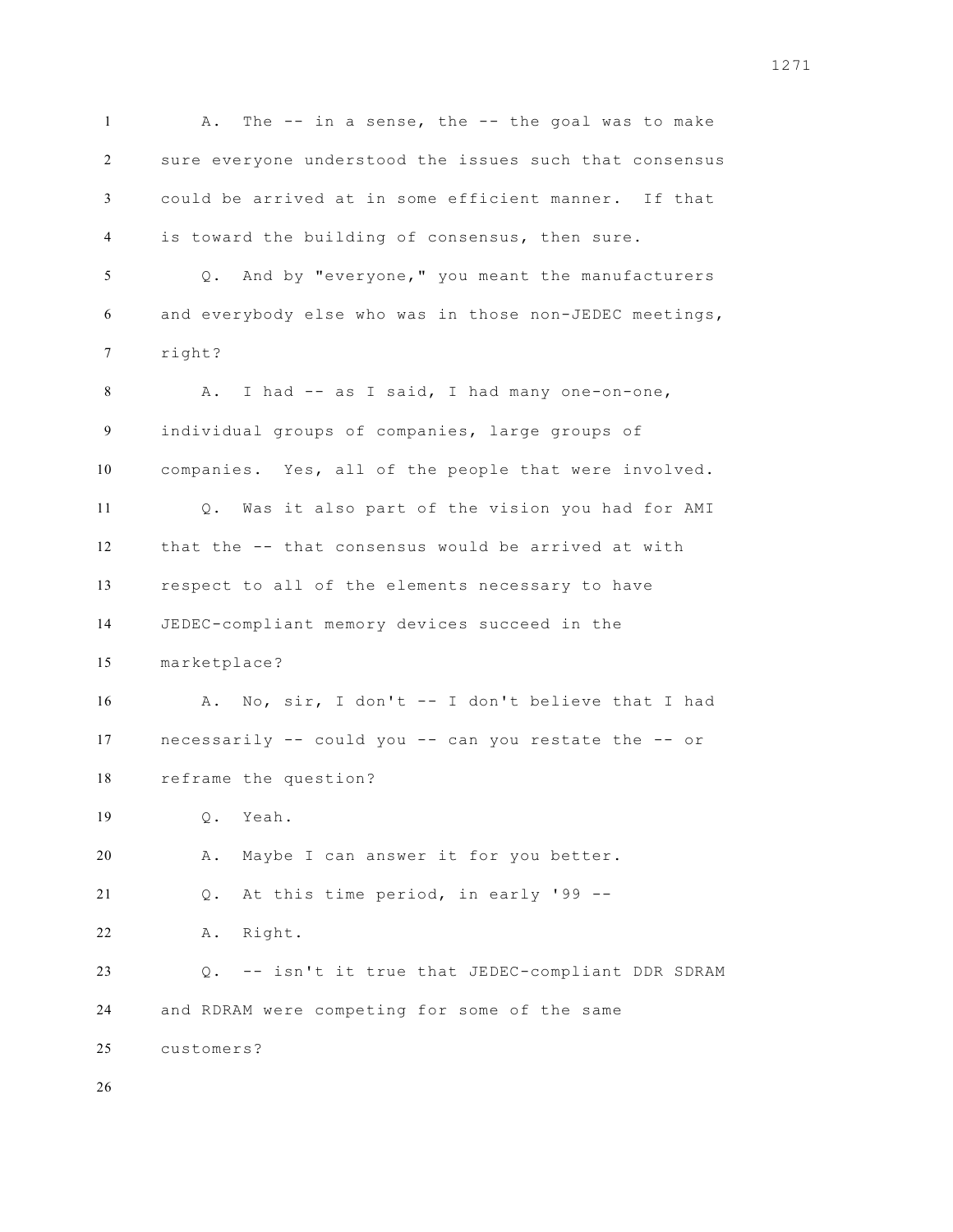1 A. I assume that's possible, yes. Q. And wasn't it part of your vision for AMI2 that you could assist companies that were manufacturing and designing JEDEC-compliant DDR SDRAM in their efforts to compete with RDRAM? A. No, sir, that wasn't the -- in the effort to compete, no. In the effort to get the information out about DDR, yes. Q. Well, when you -- you went on road trips, right, to customers? A. Yes, I did. Q. And you were presenting information about DDR SDRAM, correct? 14 A. Yes, I was. Q. And they would ask you questions about RDRAM, wouldn't they? A. Occasionally, that's correct. Q. And you would provide information about RDRAM, correct? A. I would only provide whatever I knew as far as information. Q. And on some of these customer visits, you were accompanied by the manufacturer representatives for the AMI board members, correct? A. Yes, the -- some -- the visits often times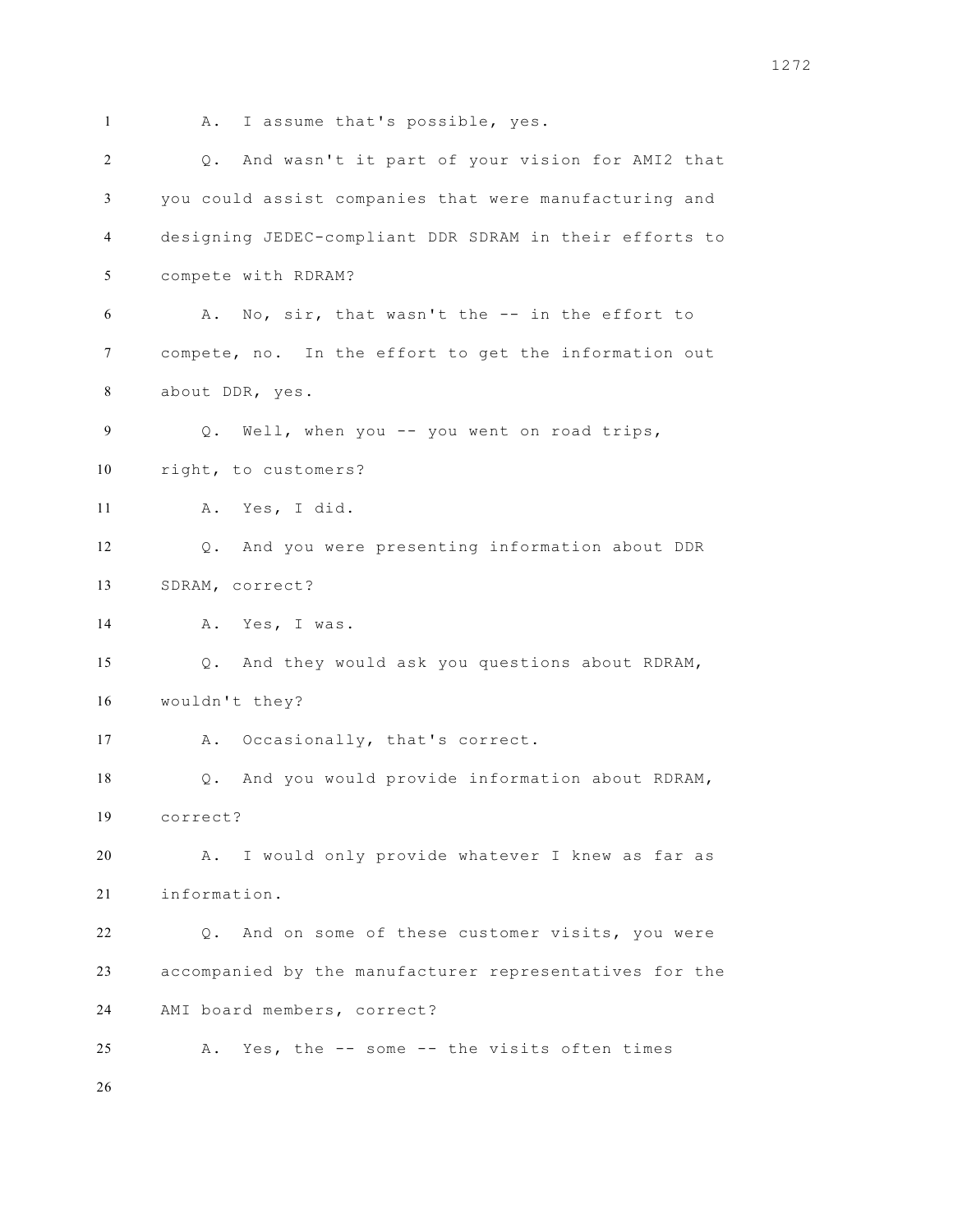included people that were involved in the development of JEDEC standard memory, and necessarily, some of those were AMI board members, yes.

 Q. And sometimes the customers would talk to you and the other DRAM manufacturer representatives that were with you on this road trip about the price of DDR SDRAM, wouldn't they?

A. The --

 MR. OLIVER: Objection, Your Honor. At this point, we wish to renew our motion with respect to the alleged conspiracy information. We claim that this is not relevant to this proceeding.

 JUDGE McGUIRE: As I indicated in my earlier order, I will in essence hold that at this time in abeyance for the time being, and then at some point, maybe post-hearing -- we will see as this hearing goes what I'll intend to do, but for purposes of your current opposition, that will be held in abeyance or overruled I guess at this point.

BY MR. PERRY:

 Q. Let me ask this question: It was important -- let me withdraw that question and ask a different one. Let me ask this question:

 You understood in 1999 that it was important for the successful introduction of DDR SDRAM that --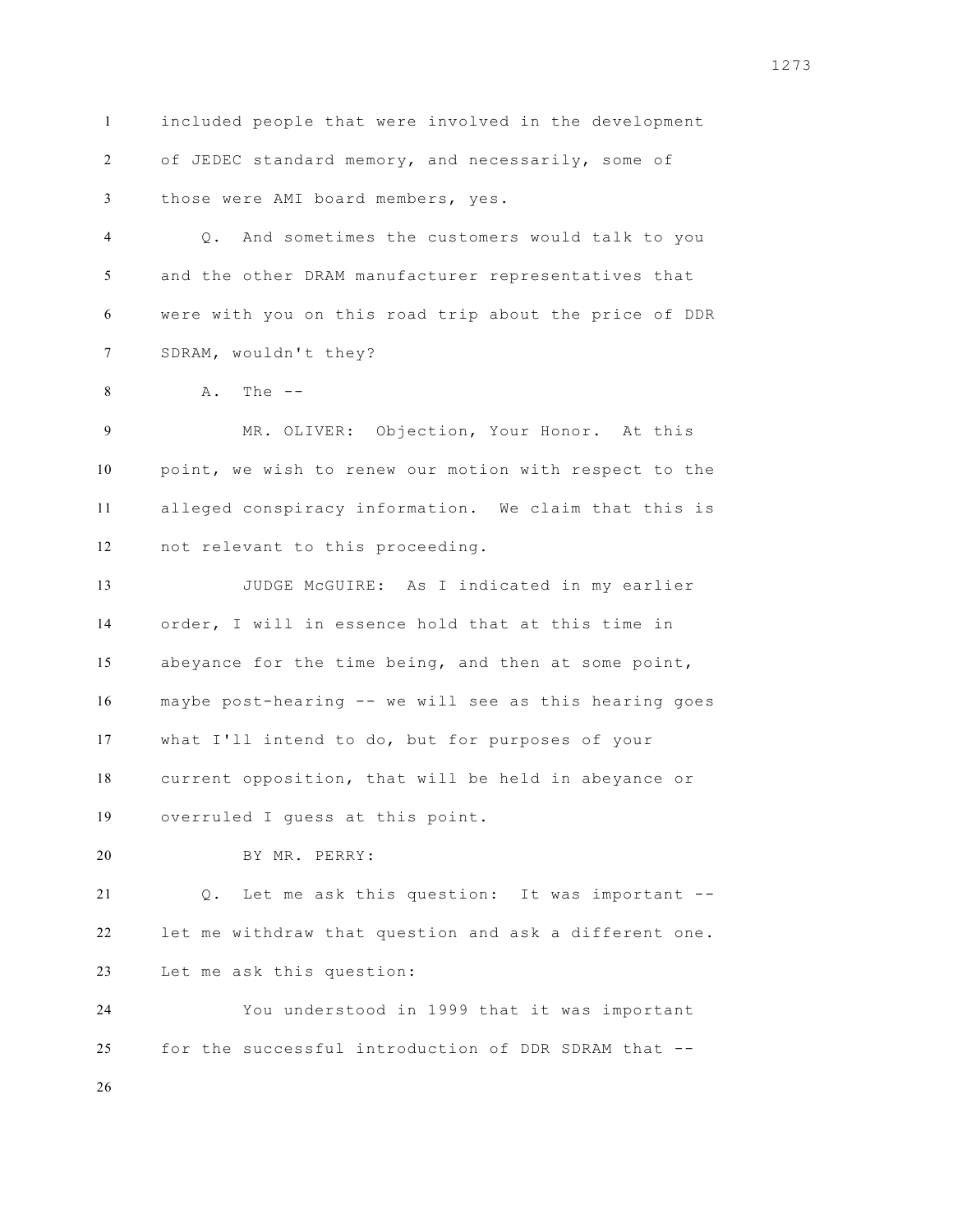JEDEC-compliant DDR SDRAM that its average selling price come down in the process in which production volume goes up, the average selling price usually comes down? It's called a production ramp, isn't it ? A. That's the normal process for any production product, yes. Q. And you understood that as DDR SDRAM was being introduced to the marketplace, that speed at which that price could come down as volume went up was important to the successful introduction of the product? A. I -- I don't know that speed of reduction of price was necessarily part of -- of my knowledge in terms of the success or not success. Q. On the road trips that you took to talk to customers about -- to provide them information about JEDEC-compliant DDR SDRAM, the trips you were taking with representatives of DRAM manufacturers, were there discussions with customers about the price of DDR SDRAM? A. There were. Q. And did the customers say that they'd like it to be lower? A. I think customers always say that. And so I'm sure they did. Q. And what were the responses of the manufacturer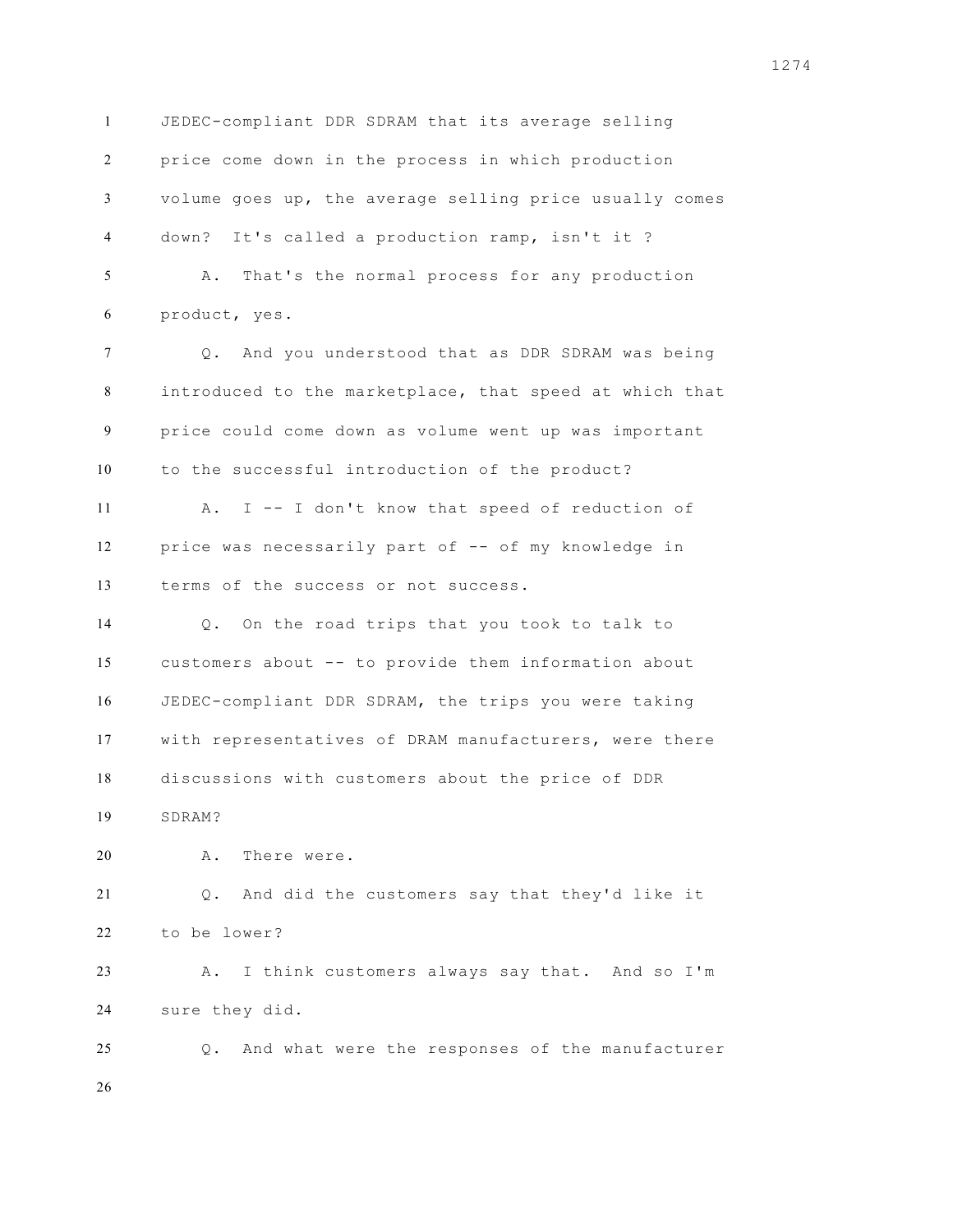## representatives in the room?

| 2              | I -- I don't recall exact responses. If you<br>Α.          |
|----------------|------------------------------------------------------------|
| 3              | could be more specific, I'd be glad to answer you.         |
| $\overline{4}$ | Did you come back from these trips and report<br>$\circ$ . |
| 5              | to the executive members, the DRAM manufacturers, what     |
| 6              | customers were saying about price?                         |
| $\tau$         | The $--$ would $--$ I can answer this in general<br>Α.     |
| 8              | terms, and the -- within the DRAM market, it has           |
| 9              | historically been the case that for any improvement or     |
| 10             | any change or any additional memory technology that        |
| 11             | comes along, in order for it to be successful, it has      |
| 12             | to be in -- in or about something that's reasonably the    |
| 13             | same price as what's available in the industry at the      |
| 14             | time. That I can say, and that I have said, yes.           |
| 15             | And that was true for RDRAM as well?<br>Q.                 |
| 16             | I assume it would be, yes.<br>Α.                           |
| 17             | And when you were going on these visits, these<br>Q.       |
| 18             | road trips with the DRAM manufacturers, there was also     |
| 19             | questions asked from customers about RDRAM pricing and     |
| 20             | RDRAM production, right?                                   |
| 21             | That's correct. I'm sure there were.<br>Α.                 |
| 22             | Let me show you something that's been marked as<br>Q.      |
| 23             | RX-1848. It's entitled Desi's Ramblings, June 21,          |
| 24             | 2001.                                                      |
| 25             | May I?                                                     |
| 26             |                                                            |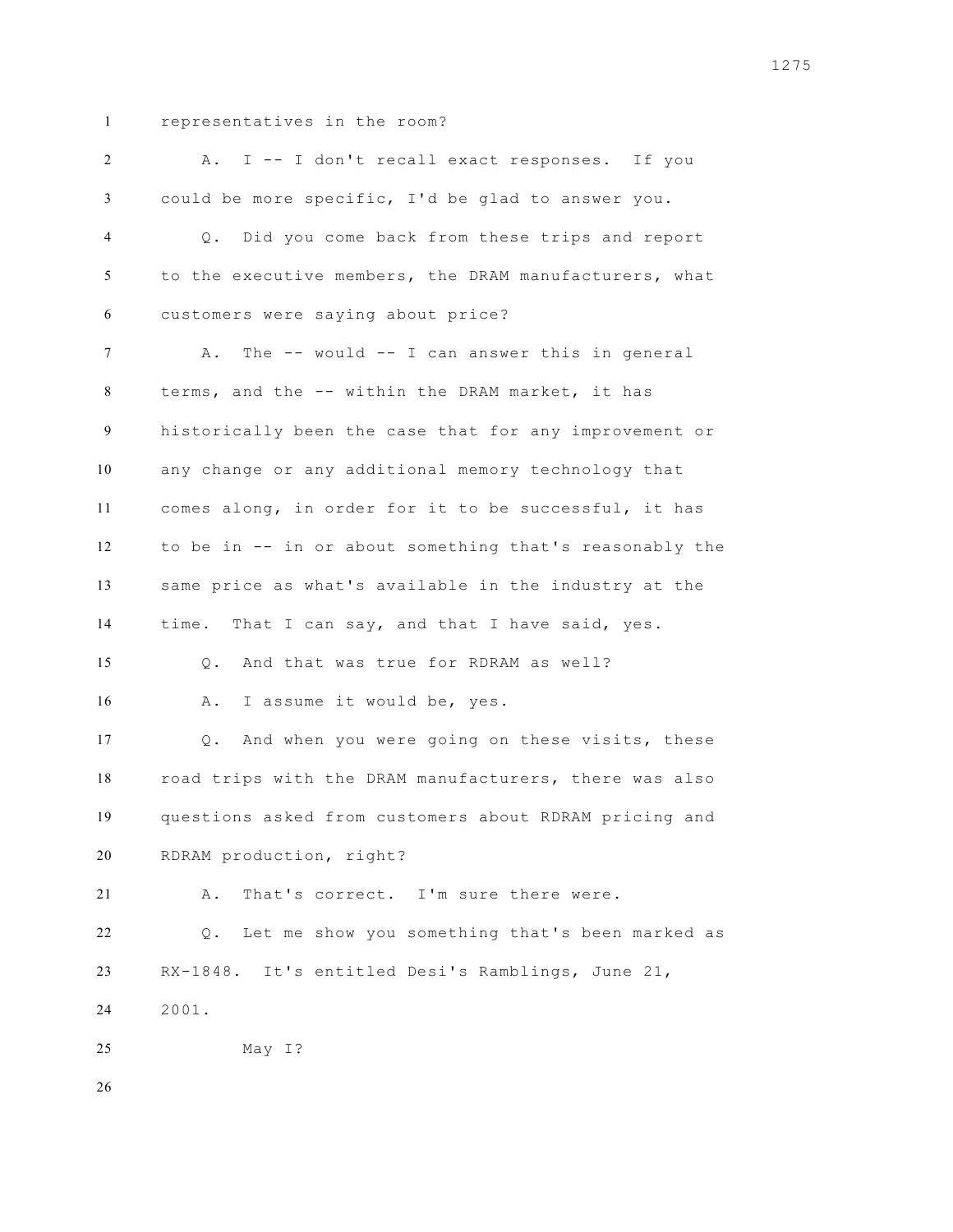JUDGE McGUIRE: Go ahead.

 BY MR. PERRY: Q. Now, were you from time to time -- did you from time to time send out a memo called Desi's Ramblings to AMI members? A. Well, normally I did not send out memos to AMI members. Normally this -- if I put together a presentation at all, it would be at a -- at an AMI meeting, and this looks like it came from one of those meetings. Q. Is this a memorandum that you prepared? A. More than likely, yes, it looks like it. Q. And at the time, June 21, 2001, had JEDEC standardized DDR II? A. Had JEDEC standardized DDR II? Q. That's a bad question. Had the preliminary specifications for DDR II passed the stage of getting approval at the 42 committee stage? A. These were about the same time frame, so it's possible. It may -- I'm not sure if this was before or after. It was along about the same time period. Q. And on your road trips, were you also talking about DDR II or were you focusing on existing JEDEC-compliant products?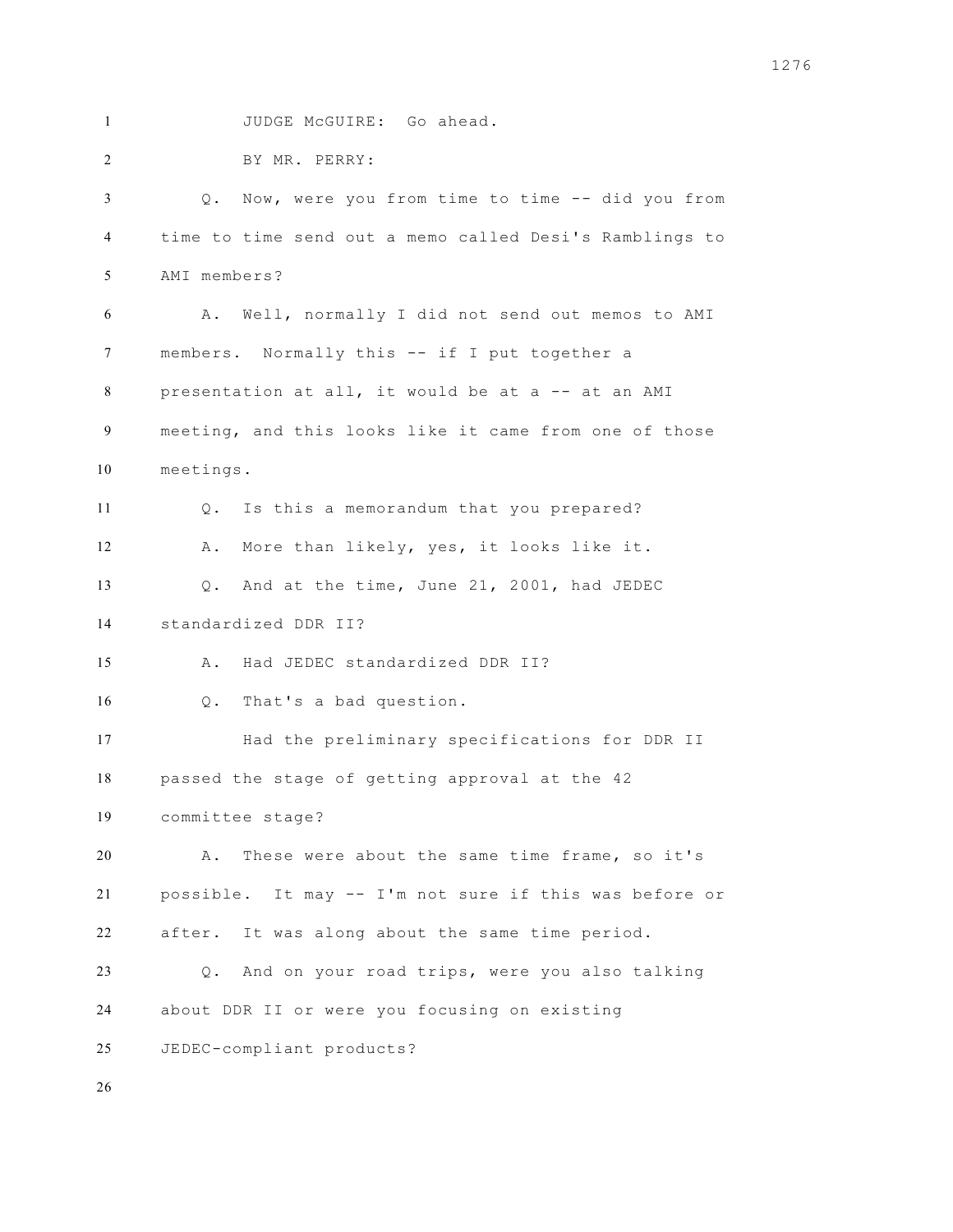1 A. I would talk about all the things that were in the process, and so I'm sure I did talk about future generations, yes. Q. Well, let's look at page 2 of this document, and this is entitled Recent Face-Face Meetings. Do you see that? A. Page -- oh, yes, I do. Q. Is this a page you prepared in June of 2001? A. It looks like it, yes. Q. You circulated it to a meeting of AMI representatives? A. This would have been given at the meeting I think, yes. Q. And it reports on a trip you had taken to visit motherboard makers. Is that right? A. It looks like it, yes. Q. And are these -- I don't recognize the names. Are these Asian companies? A. These were all companies that exist in Taiwan. Q. Taiwanese companies? A. Yes. Q. And those were companies that manufactured motherboards, correct? A. That's correct. Q. And I think you showed us what a motherboard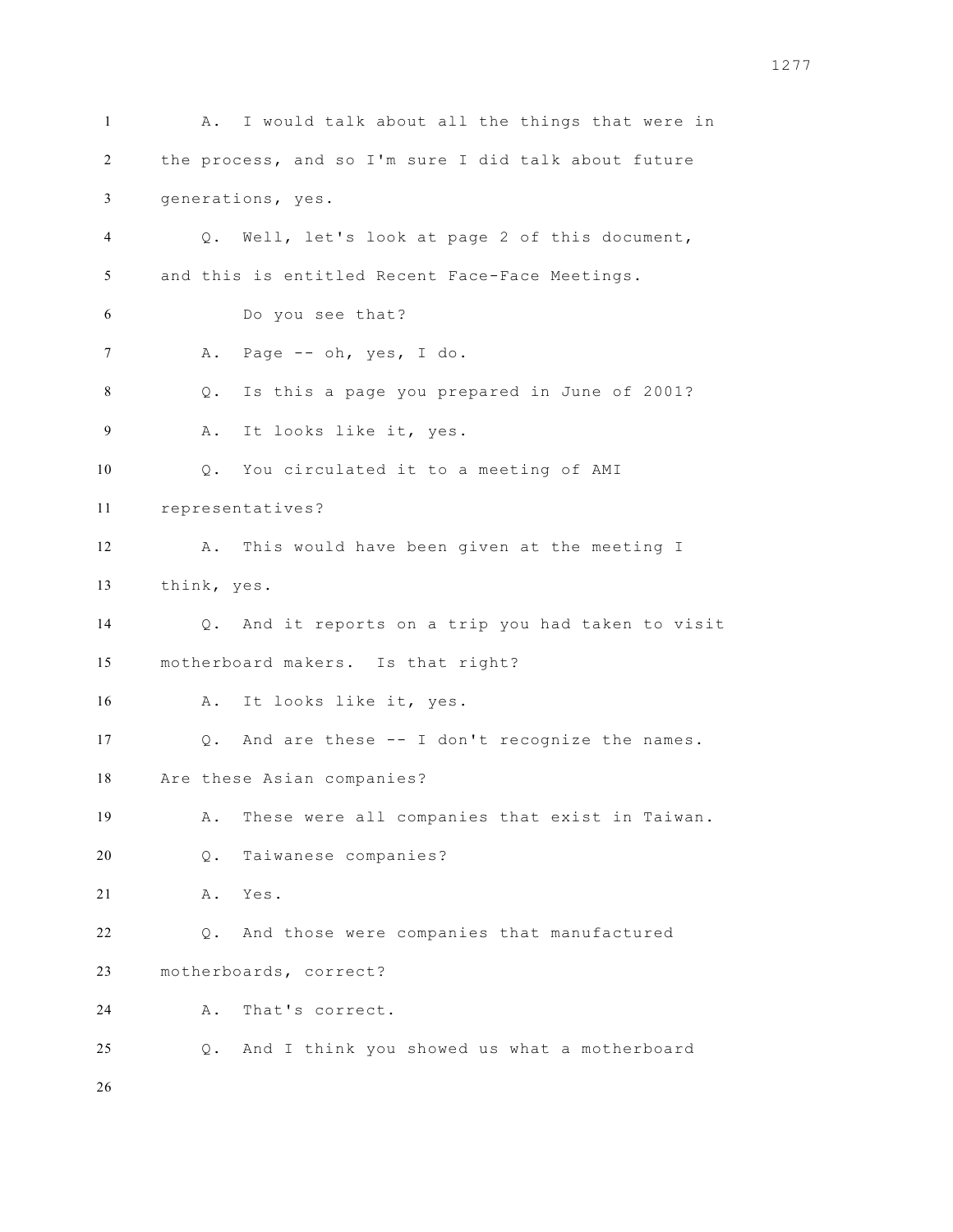| $\mathbf{I}$ | was.                                                    |
|--------------|---------------------------------------------------------|
| 2            | The next bullet point says, "Our message:<br>DDR        |
| 3            | systems are ready for production."                      |
| 4            | Do you see that?                                        |
| 5            | I do.<br>Α.                                             |
| 6            | Q. And then another bullet point, "Their                |
| 7            | messages," and is that a reference to the messages you  |
| 8            | were bringing back from the motherboard manufacturers?  |
| 9            | That -- yes, it would be.<br>Α.                         |
| 10           | And the first statement is, "DDR price is low<br>$Q$ .  |
| 11           | enough -- now make it stable."                          |
| 12           | A. Correct.                                             |
| 13           | Q. What was the message you received and brought        |
| 14           | back to the DRAM manufacturers from the motherboard     |
| 15           | manufacturers about DDR price becoming stable?          |
| 16           | The motherboard manufacturers at the time had<br>Α.     |
| 17           | expressed that they wanted the price to be in the       |
| 18           | same -- within -- DRAM is a commodity, and so because   |
| 19           | of that, they wanted this to basically track commodity  |
| 20           | prices, and the price changes daily, hourly, and the    |
| 21           | message was that the motherboard makers were satisfied  |
| 22           | that they could now -- they were satisfied with what    |
| 23           | they were paying for memory at the time, including DDR, |
| 24           | which -- remember, it was fluctuating hour to hour, day |
| 25           | to day.                                                 |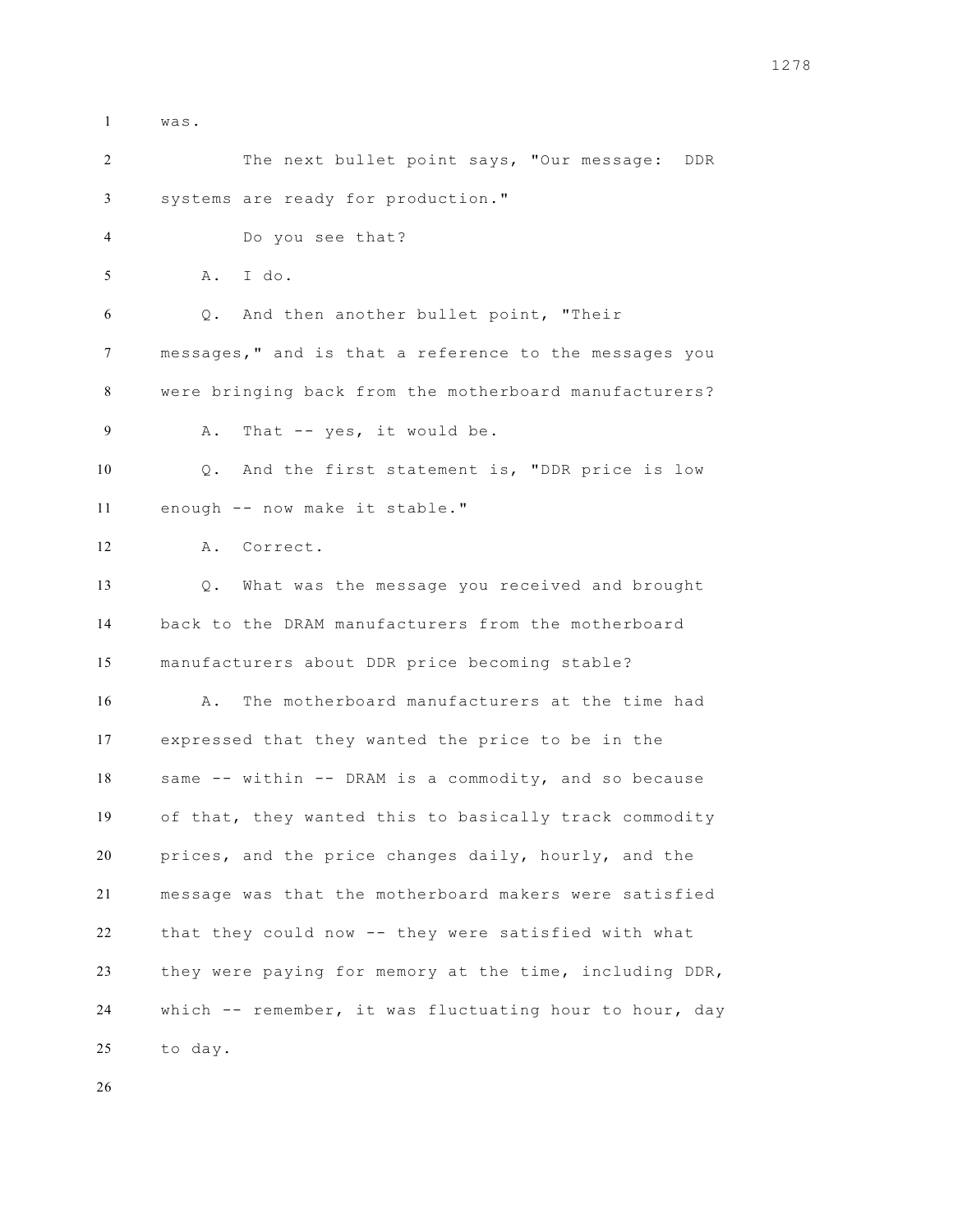Q. If you look on page 5 of this memo, it says, "A Few Findings." The third bullet point says, "After market DDR volumes passed R ---- in April & the delta was wider in May." Is that a reference to RDRAM? A. It is. Q. Why didn't you just write out RDRAM? A. I just didn't. Q. What does it mean that the after market DDR volumes passed RDRAM in April? A. The information that I had been provided through market research firms said that it was -- the after market was -- and these are people that buy things off the shelf, Fry's or, you know, grocery stores or wherever, that's the after market that would be a place where they would buy it, and that is market data that I had been shown that said exactly what I said here. Q. Well, one of the services that AMI was providing was market data to its members, correct? A. Not entirely. It was market data that I could get, which there is some market data that isn't that openly available and other data that I could get, yes. Q. Weren't you collecting market data from the AMI members, putting it all together and publishing a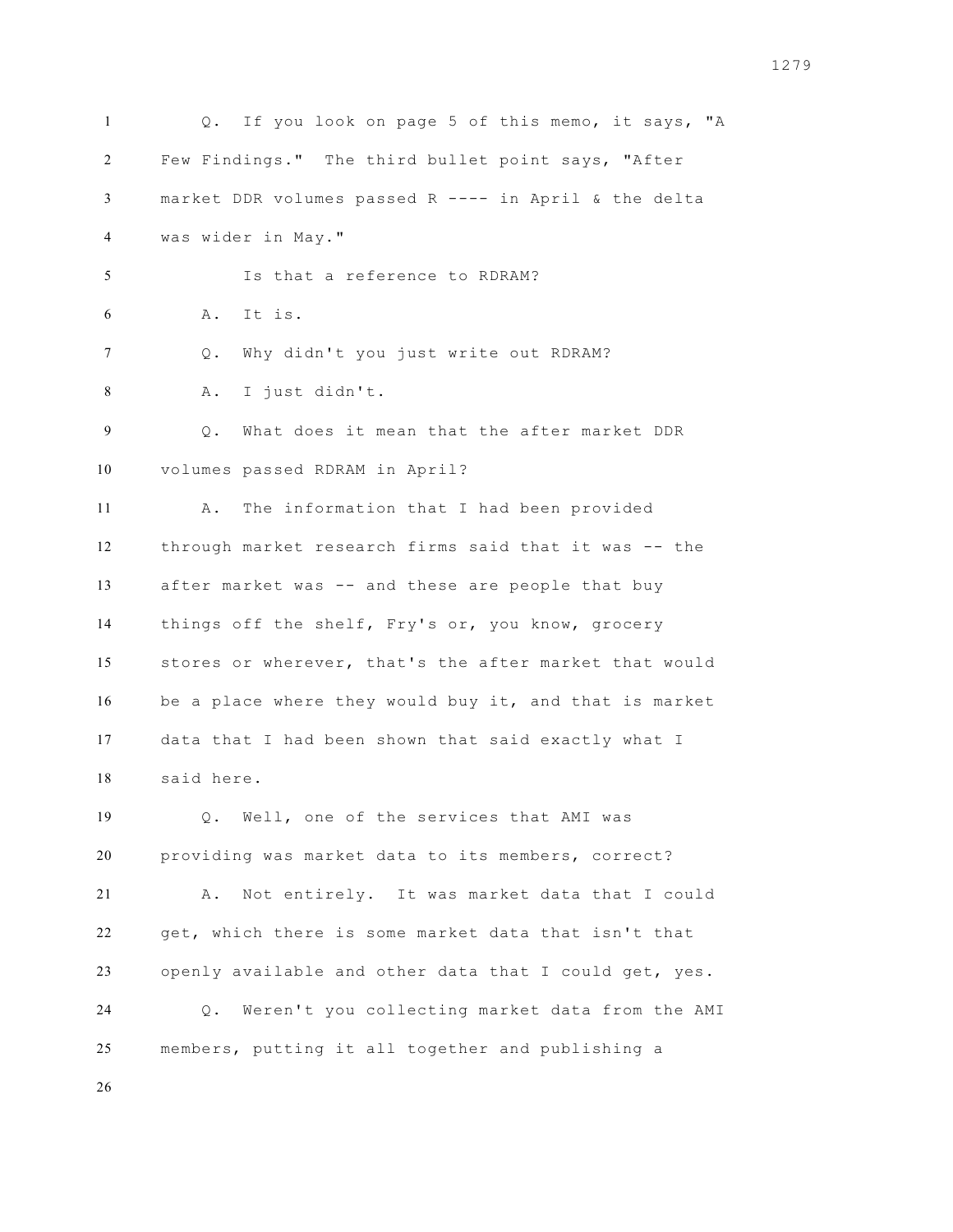consensus production forecast for the members? A. Production forecast? Q. Yes. A. I had put together production time lines, yes. Q. Well, let me show you something that was marked as RX-1935. Pardon me. Do you recognize this to be an email from Lisa Rhoden? A. I do. Q. To the AMI board members in December 2001? A. I do. Q. And it says, "Dear AMI Board members: In our Marketing/Technical meeting today, we discussed that I will gather projected volume information from all of you on a quarterly basis." Do you see that? A. I do. Q. And then it says, "What I need to know --" second paragraph, "What I need to know is your volume projections for DDR2 and the timeframes involved." Do you see that? A. I do. Q. Why was AMI collecting volume projections for DDR II from the major memory manufacturers in December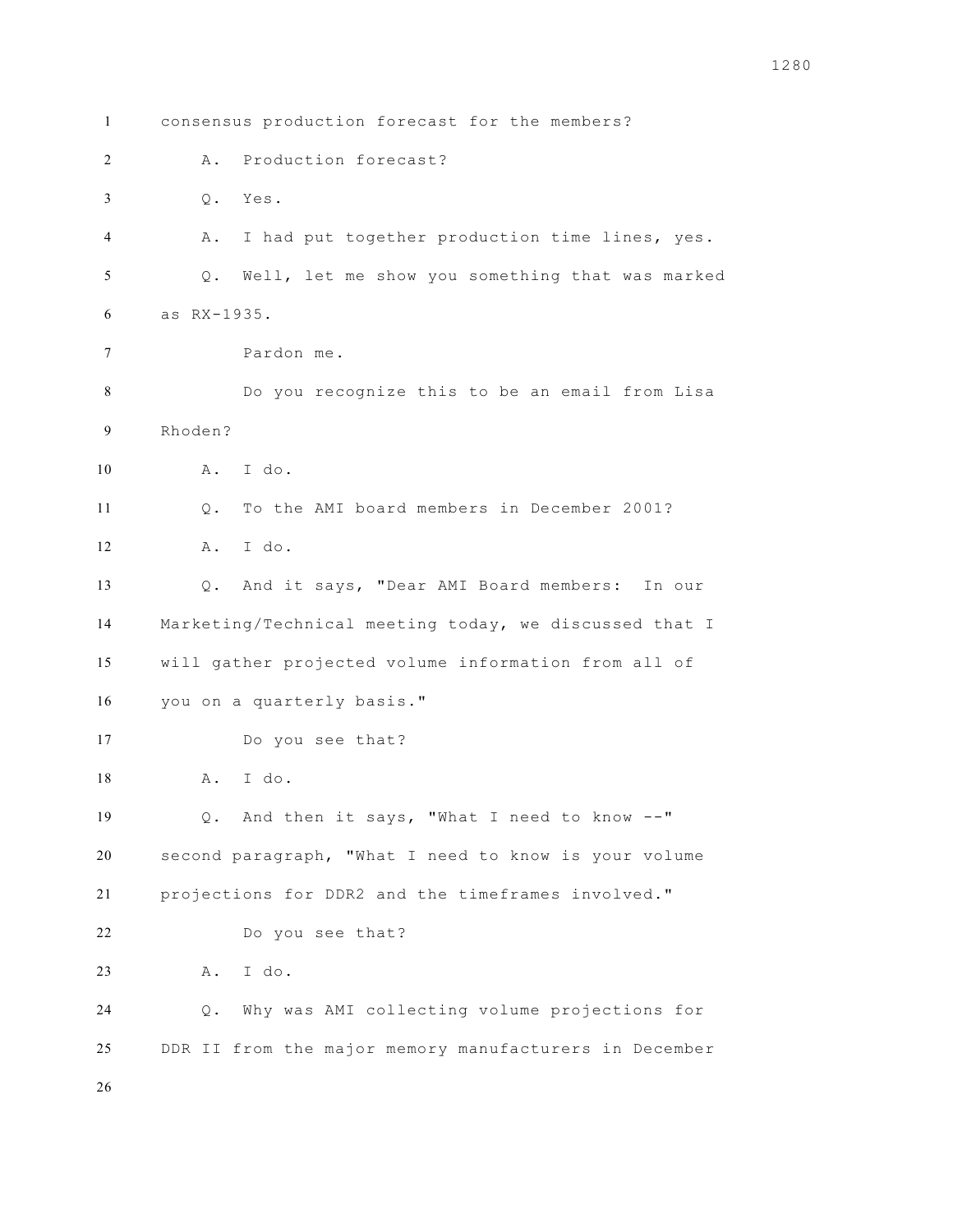2001?

 MR. OLIVER: Your Honor, I would simply like to note for the record our ongoing objections to this line of questioning. JUDGE McGUIRE: All right, so noted, and let me clarify earlier. I assume that this argument is something that's going to be gone into in your case in chief essentially. Is that correct, Mr. Perry? MR. PERRY: Yes. Well, Your Honor, we -- I'm not quite sure what your question means, but it's certainly something -- JUDGE McGUIRE: All right, let me -- I didn't quite hear you. Are we still talking about the allegation that there was a conspiracy here among the DRAM manufacturers? MR. OLIVER: That seems to be where he's going with this, Your Honor, and to that extent, we wish to note our objection for the record. JUDGE McGUIRE: Right, and I indicated in my previous order that I was -- I would entertain that to an extent, though I was not going to conduct a trial I think within a trial on that issue, so it is noted, your ongoing objection, and at this time, it's overruled. You don't have to state it every time he brings it up. It's an ongoing objection.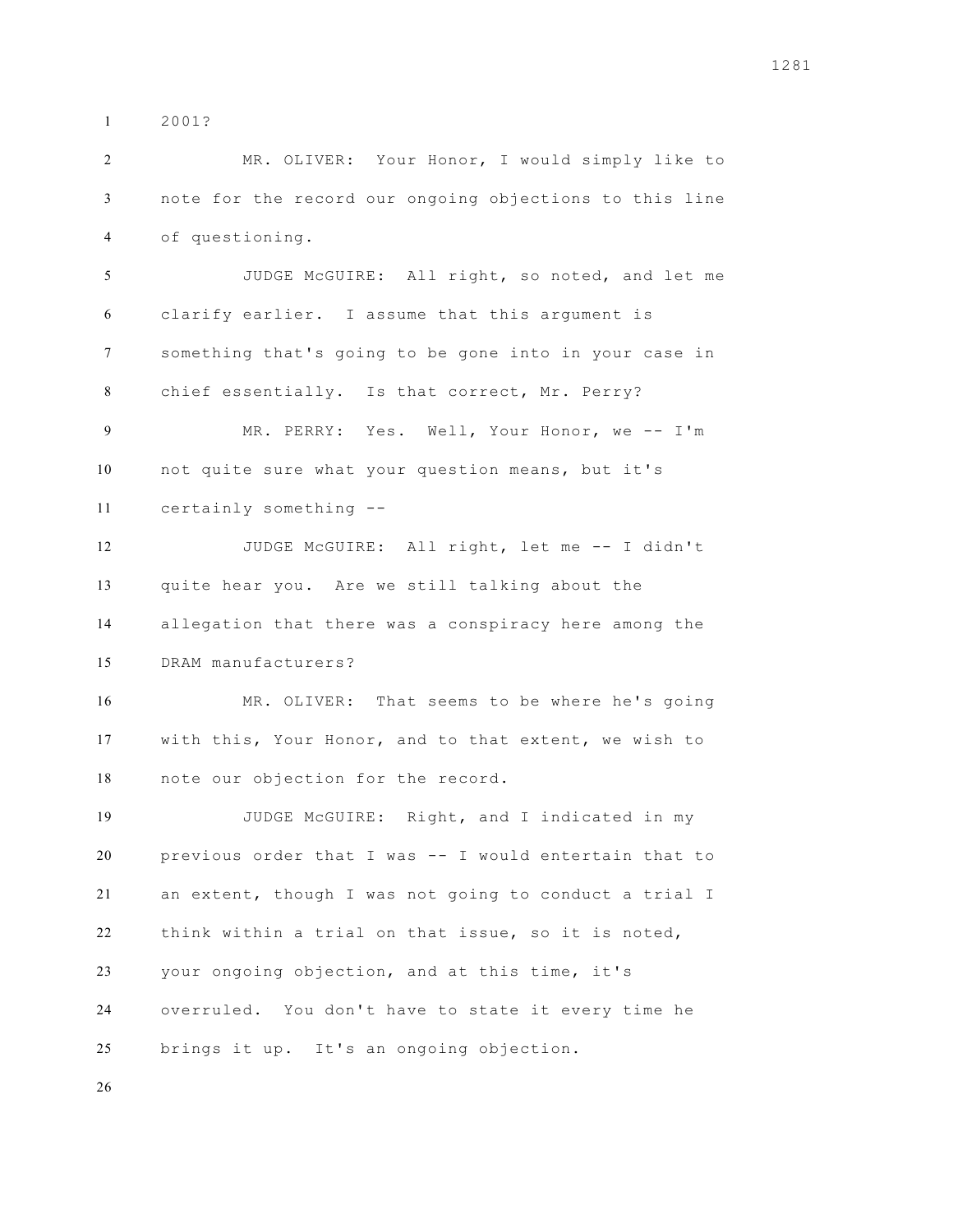1 MR. OLIVER: Thank you, Your Honor. JUDGE McGUIRE: And then at the time -- should you get into this at the presentation of your case in chief, then I'm going to make inquiry as to how you intend to outline that defense, and then I'm going to determine to what extent you're going to be authorized to go into that. So, are we clear there? MR. PERRY: Yes, Your Honor, and just to make it clear, we believe there were two points made during the direct examination by Mr. Oliver from this witness that made it even more important for us to get into that. I'll be happy to make that argument to you now or save it, but what I'm trying to do is really prompted by the direct examination on two issues. JUDGE McGUIRE: All right, I am going to let you go into it. It's just that the Court has taken note of the complaint counsel's continuing opposition to this line of questioning. So, you may proceed on that basis. MR. OLIVER: Thank you, Your Honor. MR. PERRY: And it may help if I say that I don't have that much more for today, because as Your Honor noted, we are going to build this case, to the extent we're allowed to, in our case in chief, and we

have got a subpoena out to Mr. Rhoden, and I am just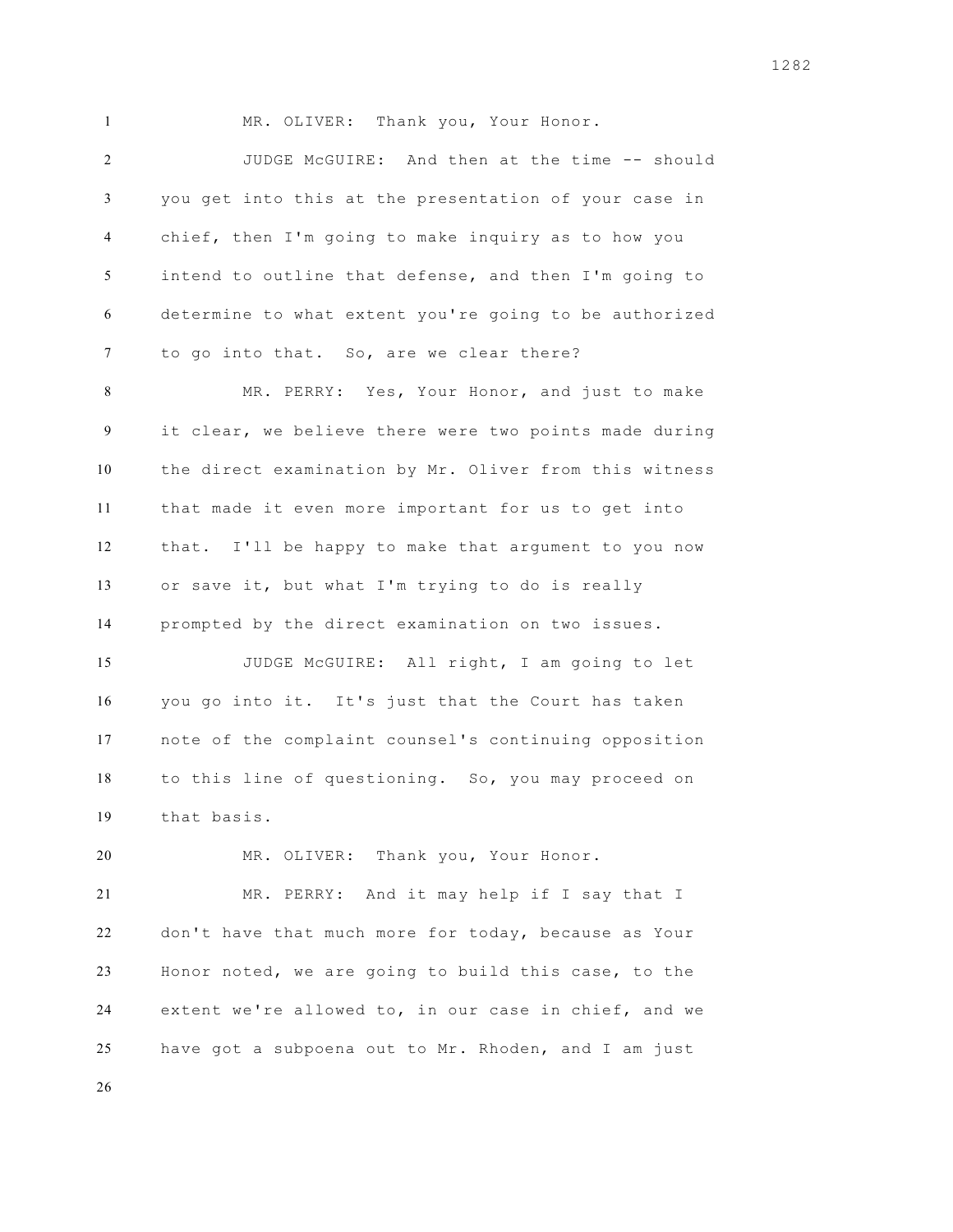trying to get some in today in this area just, God forbid, anything happened.

 JUDGE McGUIRE: All right, continue. MR. OLIVER: Your Honor, on that point, I would simply like to state again for the record that they have had almost an entire day with Mr. Rhoden Friday, half a day again today. We have specifically not objected to questions going beyond the scope of our direct. Because he was on their witness list, we did want to allow them to conduct their direct at this time. I don't think we need any ruling, because I'm not sure if it's going to arise or not, but I just want to state for the record that we do not necessarily agree that they have a right to bring Mr. Rhoden back again. JUDGE McGUIRE: So noted. THE WITNESS: I would prefer not to come back again. JUDGE McGUIRE: I understand, Mr. Rhoden, I certainly understand. While we're on this topic, how much more do you have at this time for cross for today, Mr. Perry? MR. PERRY: Twenty minutes, Your Honor. JUDGE McGUIRE: And then Mr. Oliver, how much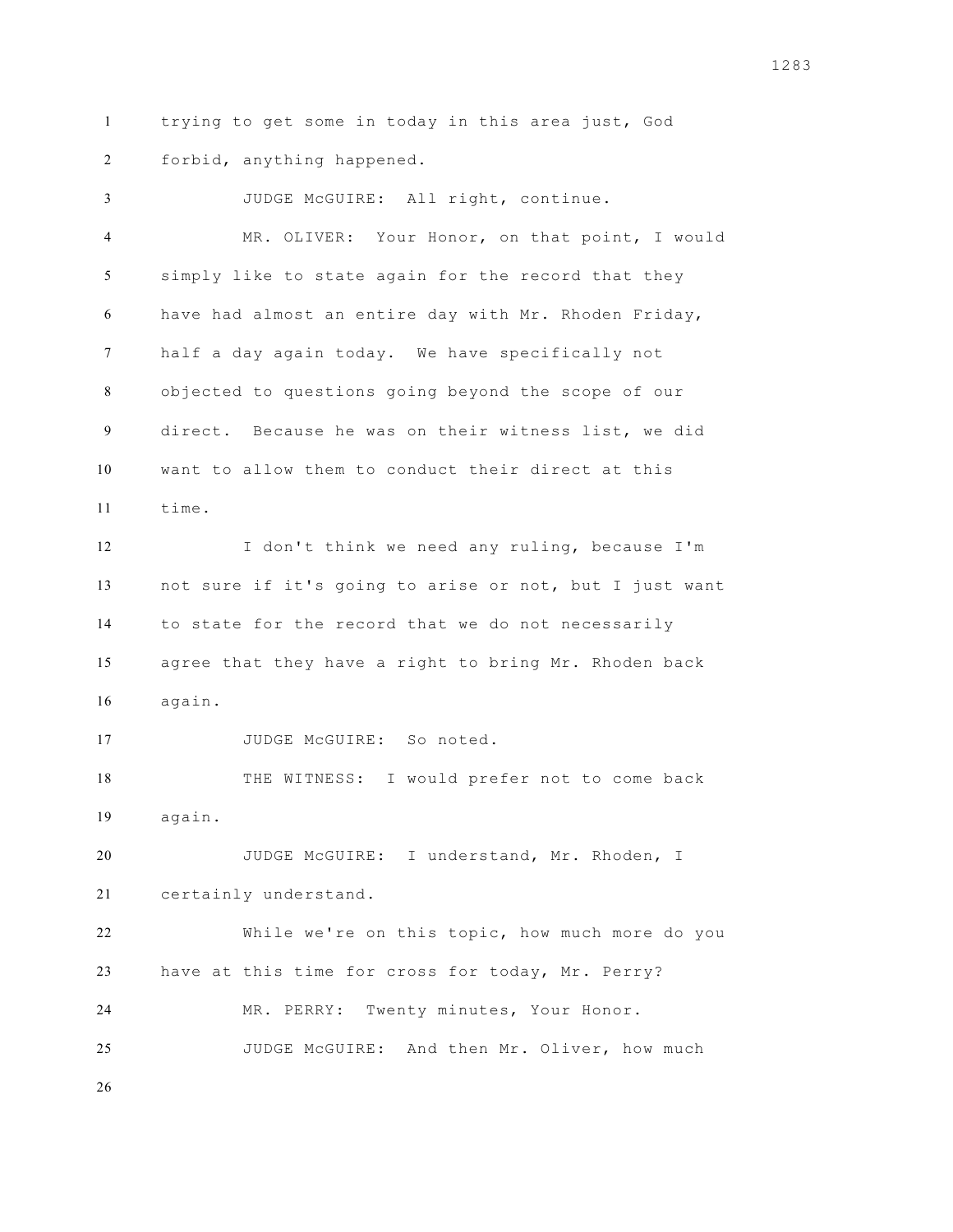more after that for complaint counsel's own questioning on redirect? MR. OLIVER: I think we will be very brief, Your Honor. JUDGE McGUIRE: Okay, then hopefully, sir, we are going to get you out of here today, so -- THE WITNESS: I hope so, Your Honor. Thank you. JUDGE McGUIRE: Mr. Perry, proceed. MR. PERRY: Your Honor, I'd be happy to respond to Mr. Oliver's statement about bringing him back on our case in chief. 13 JUDGE McGUIRE: All right, go ahead. BY MR. PERRY: Q. All right, let me return to the question. Is this a memorandum that Ms. Rhoden sent out to AMI board members about collecting production information? A. It is. Q. I'm not quite sure if there was a question pending, but let me see if I can recapture when there was an objection registered. Why was it that AMI2 was collecting production volume projections or sales volume projections for DDR II from the DRAM manufacturers? A. The intent here was attempting to collect,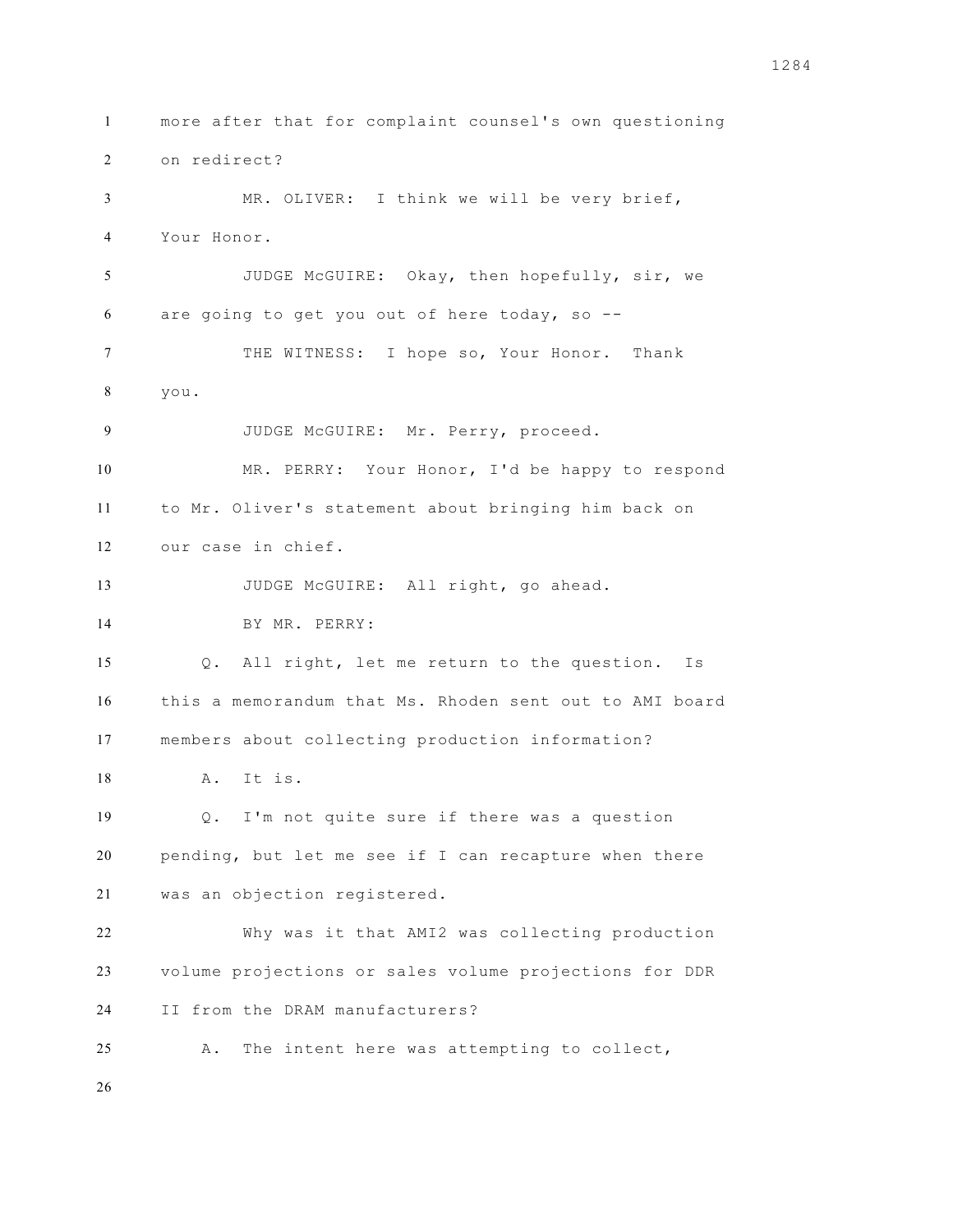because as it turns out, we were never able to actually get everyone involved to comply, so the -- the reason that we were attempting to do it was so we could show projections about the -- the volume projections in presentations to the industry, so they could see what they could expect, but since I never got the data, I was never able to put the -- put that particular aspect of it together on anything other than hearsay information. Q. Well, you were aware, weren't you, when you were at SLDRAM meetings that there was an effort ongoing to publish market forecasts based upon the DRAM manufacturers' data, weren't you? A. I don't have a direct recollection, but that's possible. Q. Let me show you RX-1423, which shows you as having received it. It's my only copy, I'm -- JUDGE McGUIRE: Do you want to give him a copy first so he can review it? MR. PERRY: Yes, I'm sorry, that's my only one, but we'll put it up on the screen, give everybody a chance to look at it. May I? BY MR. PERRY: Q. Do you see -- let's talk about the email that's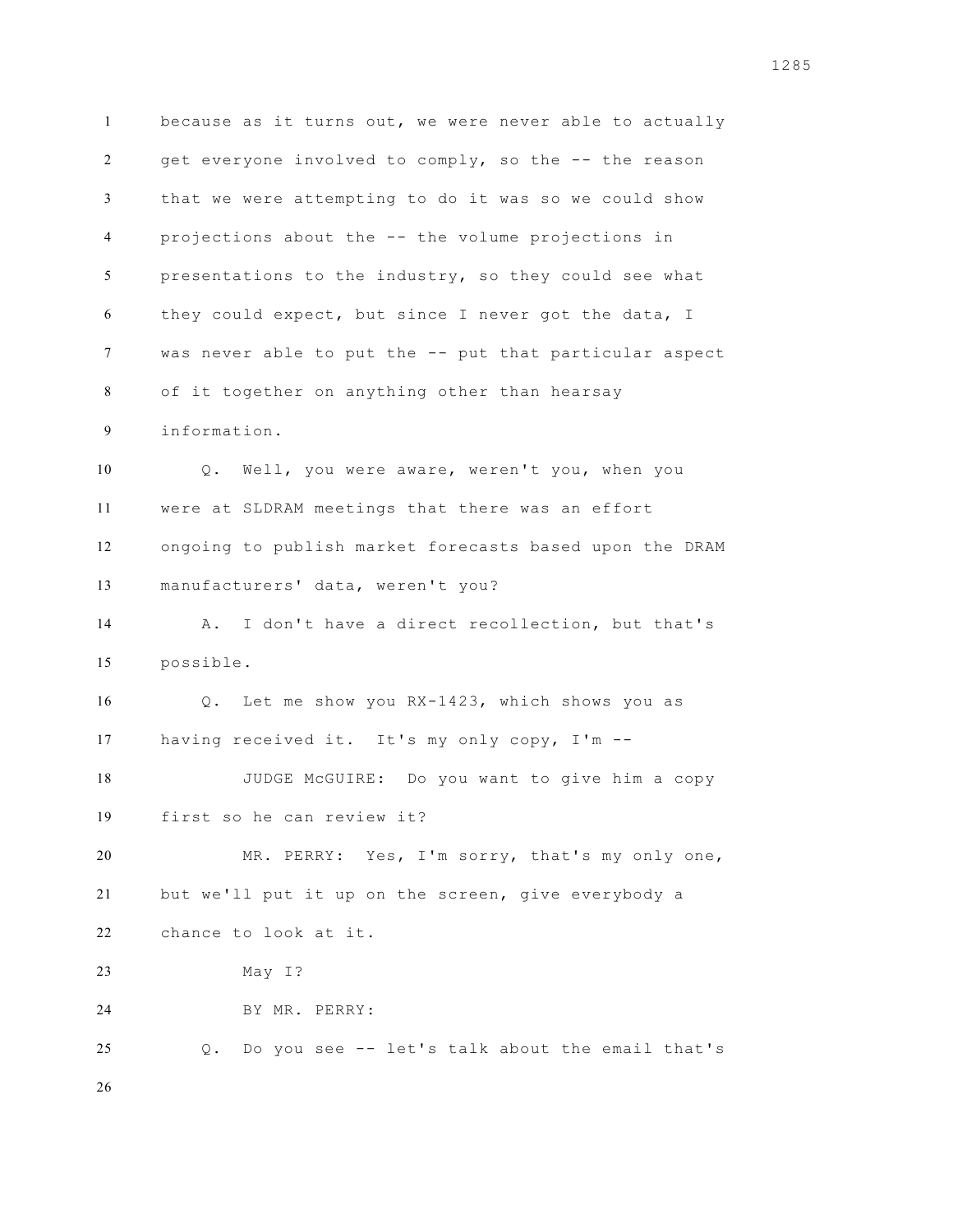| $\mathbf{1}$ | on the bottom half of the screen. Do you see that       |
|--------------|---------------------------------------------------------|
| 2            | you're listed as a cc on this April 30, 1999 email?     |
| 3            | Yes, I do.<br>Α.                                        |
| 4            | It's from Terry Walther at Micron?<br>Q.                |
| 5            | Yes, I do.<br>Α.                                        |
| 6            | Q. And it says, "At the last AMI meeting, Bernie        |
| 7            | Marren suggested we publish a market forecast for the   |
| 8            | different DRAM types."                                  |
| 9            | Who was Mr. Marren employed by?                         |
| 10           | Excuse me?<br>Α.                                        |
| 11           | Who was Mr. Marren employed by?<br>Q.                   |
| 12           | I believe Mr. Marren was employed by -- I can't<br>A .  |
| 13           | remember the company, I'm sorry.                        |
| 14           | Was it a DRAM manufacturer?<br>$\circ$ .                |
| 15           | It was not.<br>Α.                                       |
| 16           | Q. Okay.                                                |
| 17           | As I recall, it was a chipset manufacturer, but<br>A.   |
| 18           | I -- I'm sorry, I can't remember the name of the        |
| 19           | company. It's a -- it's a Taiwanese chipset             |
| $20\,$       | manufacturer, and the name just slips my mind right     |
| 21           | now.                                                    |
| 22           | Q. And what Mr. Walther was suggesting was that         |
| 23           | AMI adopt the forecast that he attached to this memo as |
| 24           | the official AMI forecast. Do you see that?             |
| 25           | Well, I don't know about "official." Let's<br>Α.        |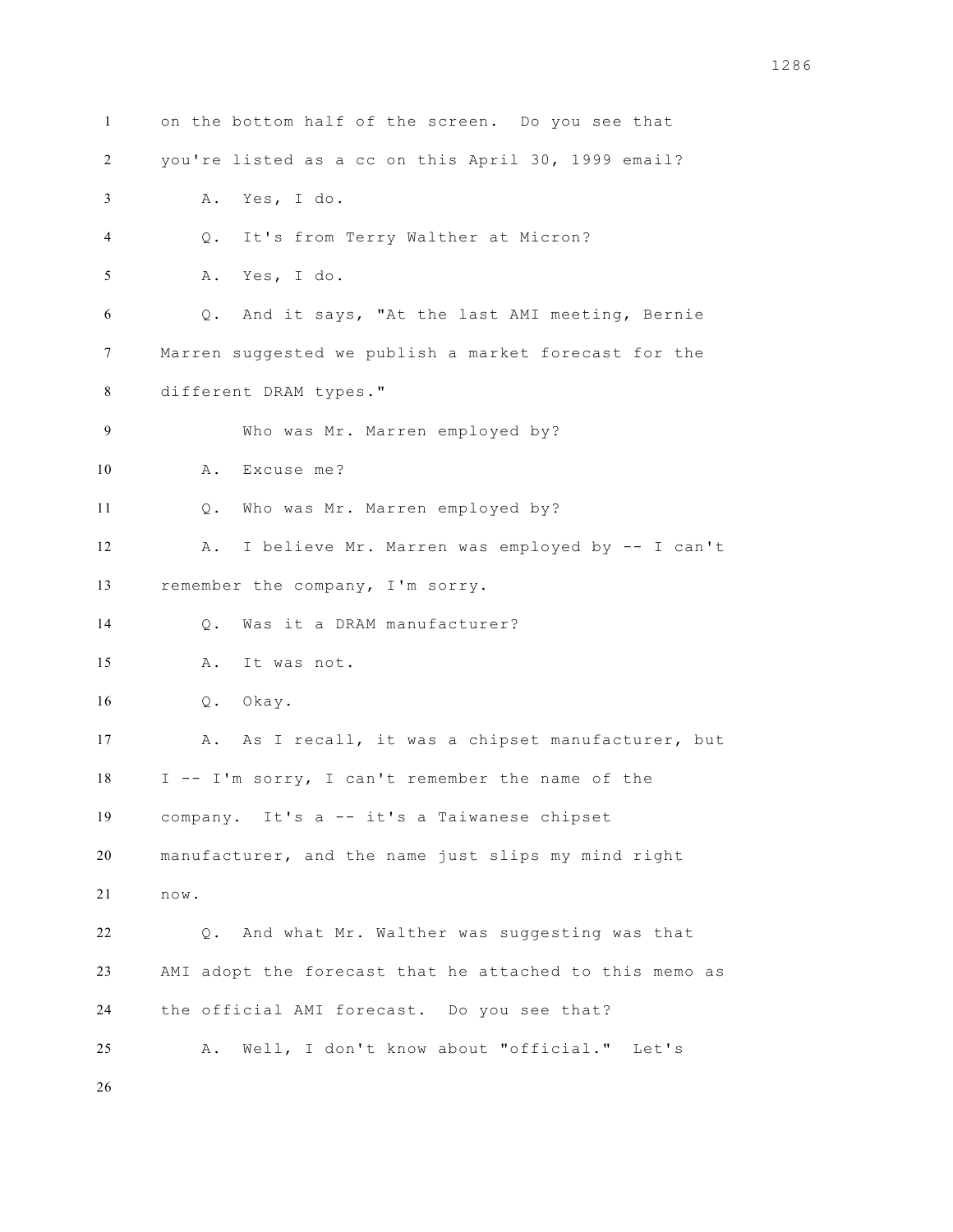see, I'm trying to look to see if that's adopted as the AMI forecast. And that's fine. I don't -- I don't recall anything about an official forecast or non-official forecast. Q. Did AMI publish forecasts? Did you use forecasts in your presentations? A. I did use forecasts in -- relative forecasts in my presentations, yes, I did. Q. And were the forecasts based upon forecasts that you had been provided by DRAM manufacturers? A. There were forecasts that came from various DRAM manufacturers, and I would try to take some aggregate from them, yes. Q. And did you understand the DRAM manufacturers that were AMI members to be pushing JEDEC-compliant DDR SDRAM and SDRAM devices? That's what they were trying to promote? 18 A. I'm not sure what you're asking me. Q. Well, the forecasts would show -- let's look at the forecasts, if we could, the one that's attached, page 2. The forecasts were being utilized in marketing presentations or customer presentations in an effort to promote the use of DDR SDRAM and SDRAM devices that were JEDEC-compliant, correct?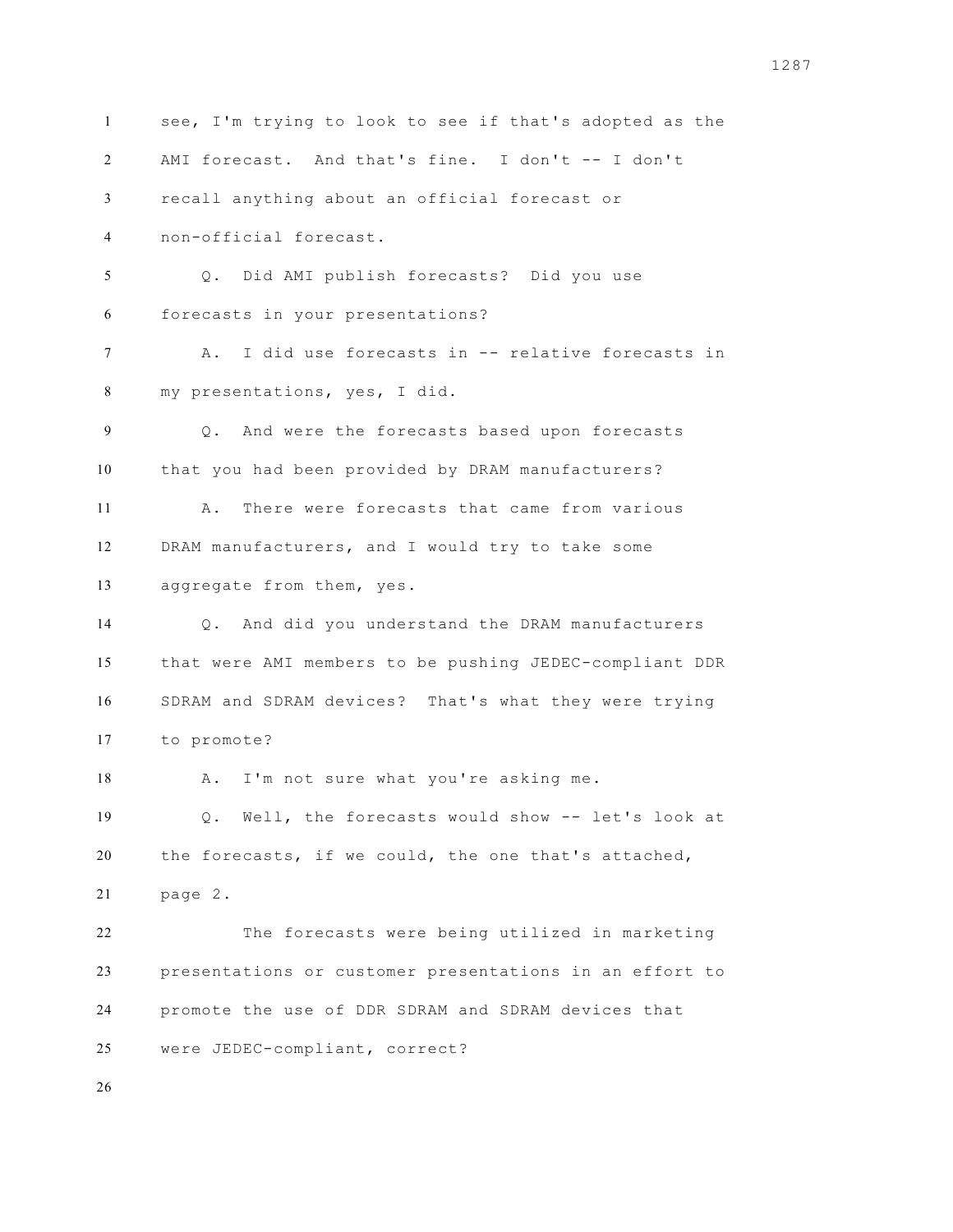1 A. I'm not sure that I would necessarily agree with that, but they were certainly being presented -- I don't know -- the part I'm having trouble with is the "promote." It's for information to be used by the customer. Q. Now, in -- when you were being examined by Mr. Oliver, did you -- we can take that down -- did you intend to suggest that the price, the average selling price or any other price of JEDEC-compliant SDRAM or DDR SDRAM had been impacted in any way by Rambus royalties on those devices? A. The -- let me -- are you asking -- I'm trying to understand what you're asking me. Q. Mr. Oliver asked you a question that led you to refer to "mom and pop." A. Yes. Q. Were you intending to suggest in any way in your testimony that the price to any consumer, to any non-manufacturer consumer of DRAM products, of JEDEC-compliant DDR SDRAM or SDRAM devices, had been impacted by Rambus royalties on those devices? A. I don't recall having that as part of my consideration. I'm not sure. I think the answer is I don't know. Q. Do -- that was -- let me ask that question.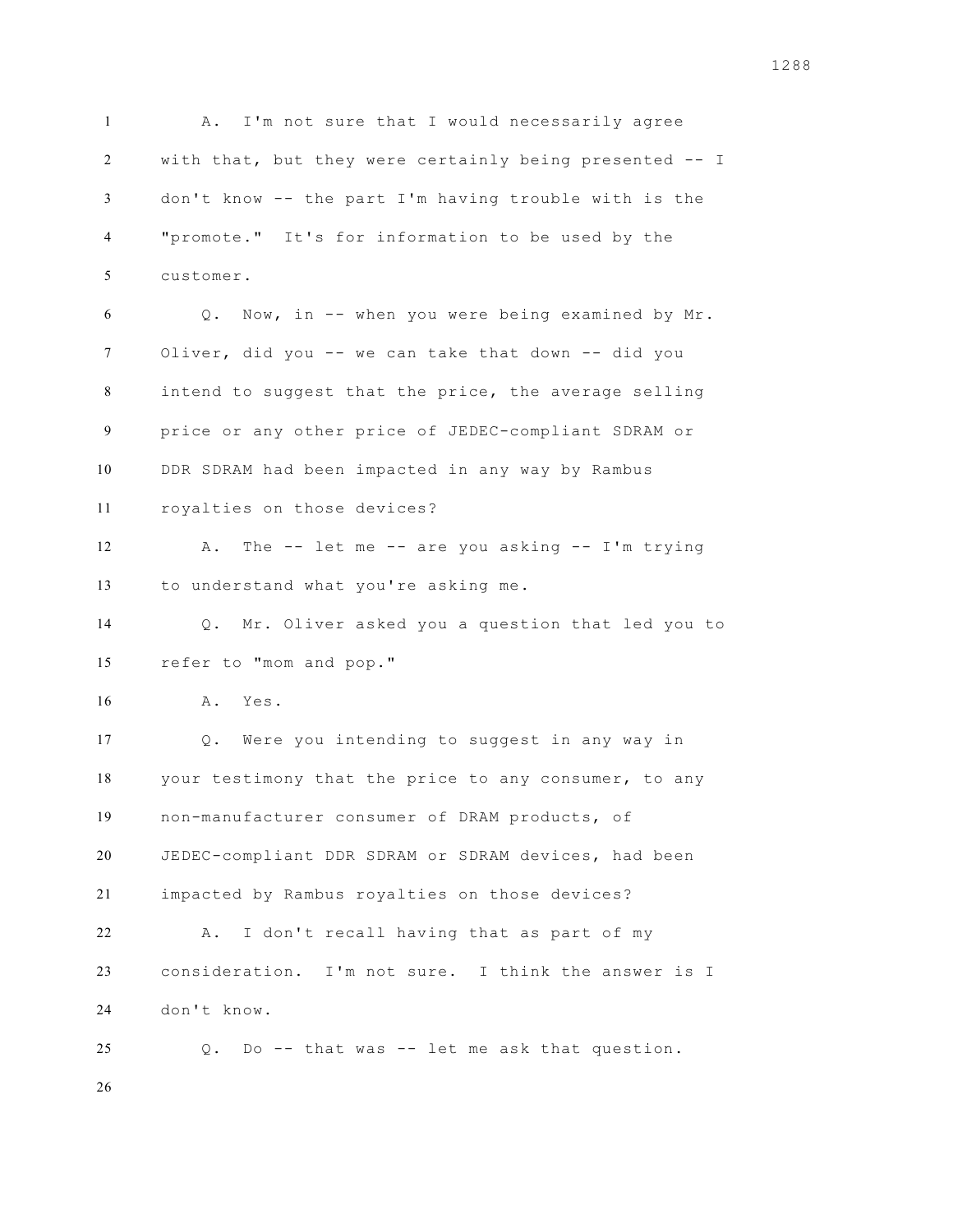Do you know whether or not the price to purchasers of electronic devices, consumer purchasers of electronic devices, whether the prices that those folks have paid have been impacted in any way by Rambus royalties on JEDEC-compliant DDR SDRAM or SDRAM devices? 7 A. I have no knowledge in that area. MR. PERRY: All right, Your Honor, I have nothing further at this time. 10 JUDGE McGUIRE: All right, thank you, Mr. Perry. At this time, we will entertain questioning by the complaint counsel on redirect. 14 MR. OLIVER: Could I have just a moment, please, Your Honor? JUDGE McGUIRE: Yes, you can. Do you want to take a short break, a five-minute break? MR. OLIVER: That would be fine, Your Honor, thank you. JUDGE McGUIRE: All right, let's take a five-minute break. (A brief recess was taken.) JUDGE McGUIRE: All right, let's go back on the record. Mr. Perry, you want to enter some evidence?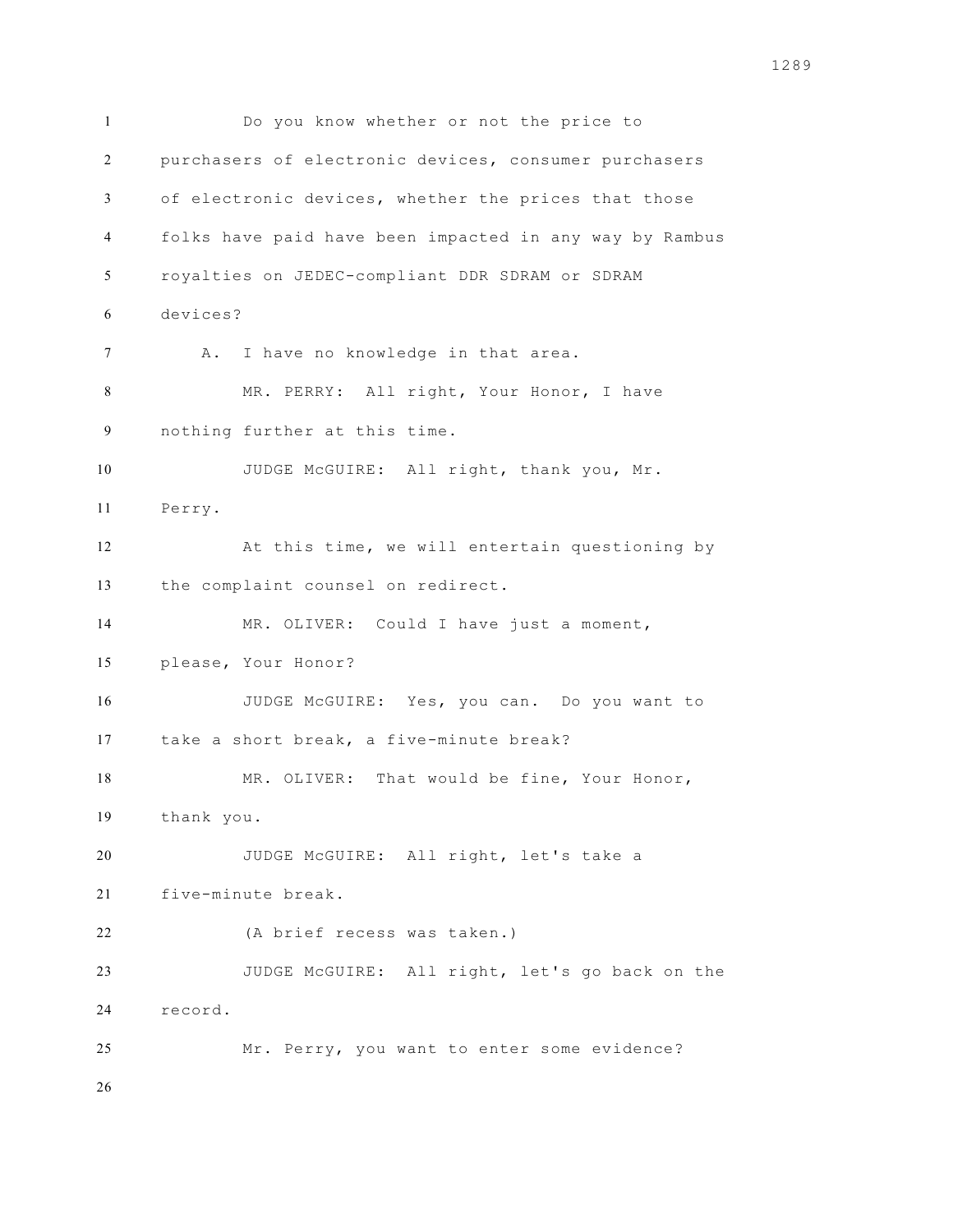MR. PERRY: Yes, I would like to move into evidence some of the exhibits that we referred to, asked the witness questions about. CX-375. MR. OLIVER: No objection, Your Honor. JUDGE McGUIRE: So entered. (Previously admitted, page 1209.) MR. PERRY: RX-911. MR. OLIVER: No objection, Your Honor. 9 JUDGE McGUIRE: Entered. (Previously admitted, page 1209.) MR. PERRY: RX-2086. MR. OLIVER: No objection, Your Honor. 13 JUDGE McGUIRE: Entered. (RX Exhibit Number 2086 was admitted into evidence.) MR. PERRY: CX-488. 17 MR. OLIVER: No objection, Your Honor. 18 JUDGE McGUIRE: Entered. (CX Exhibit Number 488 was admitted into evidence.) MR. PERRY: RX-1001. MR. OLIVER: No objection, Your Honor. 23 JUDGE McGUIRE: Entered. (RX Exhibit Number 1001 was admitted into evidence.)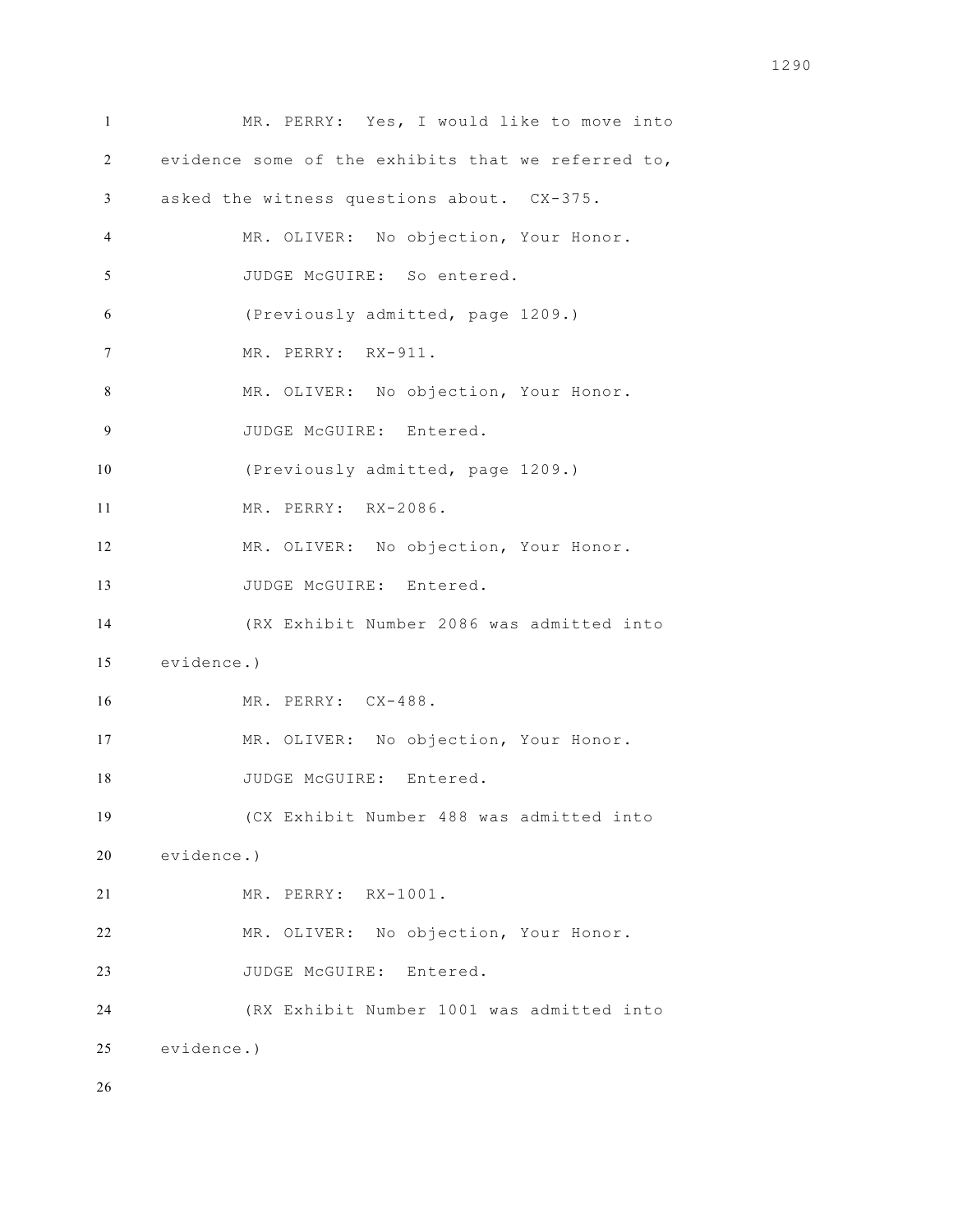MR. PERRY: CX-2729.

MR. OLIVER: No objection, Your Honor.

JUDGE McGUIRE: Entered.

 (CX Exhibit Number 2729 was admitted into evidence.)

MR. PERRY: And RX-1848.

 MR. OLIVER: Your Honor, pursuant to our stipulation, we have no objection to the admissibility of that document; however, we do reserve the right to argue, however, the appropriate uses of that document. JUDGE McGUIRE: All right, so noted and entered.

 (RX Exhibit Number 1848 was admitted into evidence.)

MR. PERRY: Thank you, Your Honor.

JUDGE McGUIRE: All right, Mr. Oliver, you may

conduct your redirect.

18 REDIRECT EXAMINATION

BY MR. OLIVER:

Q. Good afternoon, Mr. Rhoden.

A. Good afternoon.

Q. How are you today?

A. I am fine.

Q. I'll try to be brief.

A. Thank you.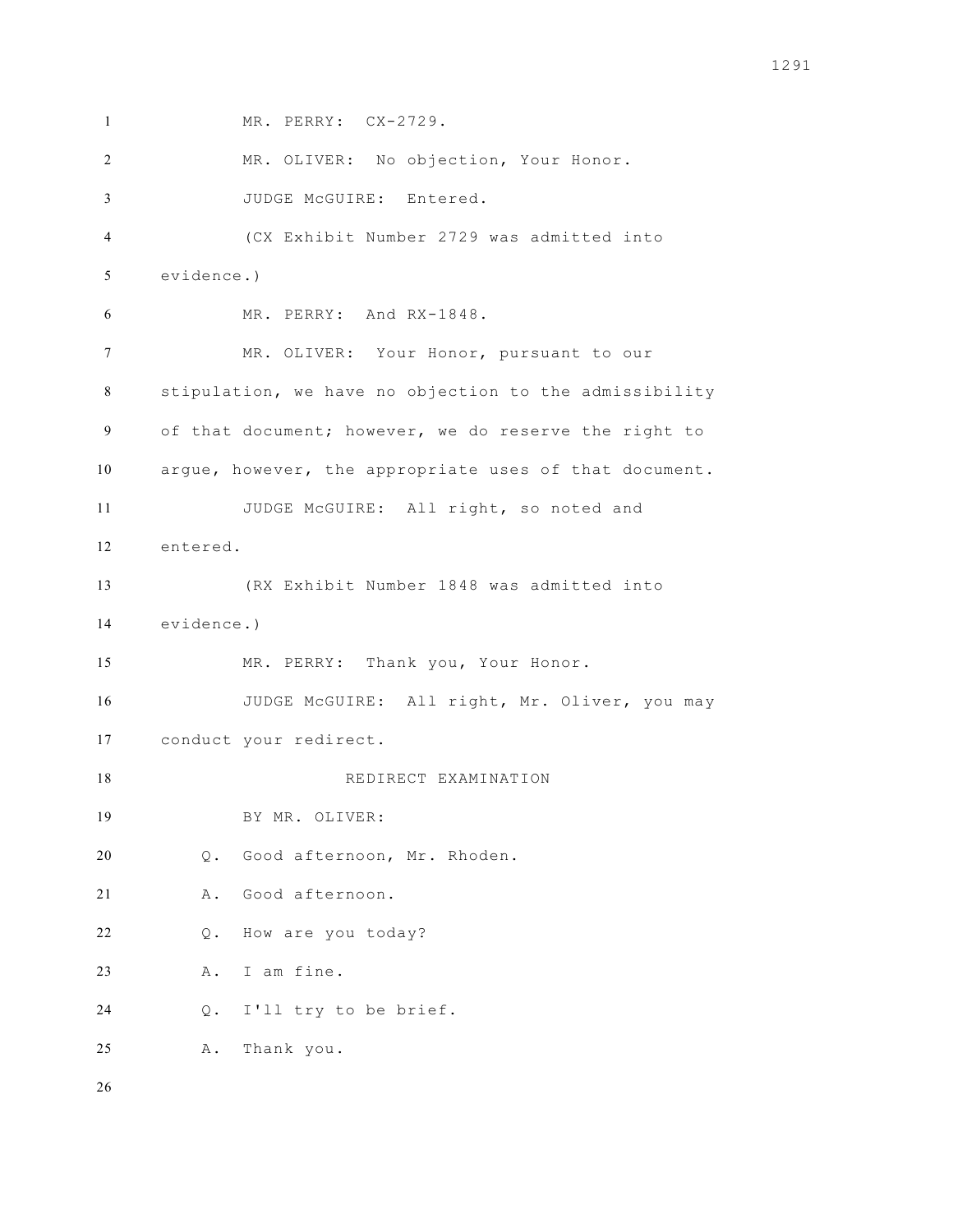Q. First, Mr. Rhoden, if you recall on Friday, Mr. Detre asked you some questions about where the PLL/DLL could be found in the JEDEC 21-C standard. Do you recall those questions? A. Yes, I do. MR. OLIVER: May I approach, Your Honor? JUDGE McGUIRE: Yes, please. BY MR. OLIVER: Q. Mr. Rhoden, you've been handed a document that's been marked as CX-234. A. I see it, yes. Q. Do you recognize that document? A. Yes, I do. Q. And what is that document? A. This is the JEDEC standard for memory, JC -- it's 21-C, as we refer to it. Q. And by the way, what is the publication date of CX-234? A. This publication date on the first page is August 1999. MR. OLIVER: May I approach? 22 JUDGE McGUIRE: Yes. BY MR. OLIVER: Q. Mr. Rhoden, I've handed you a document that's been marked as JX-57. It bears a caption JEDEC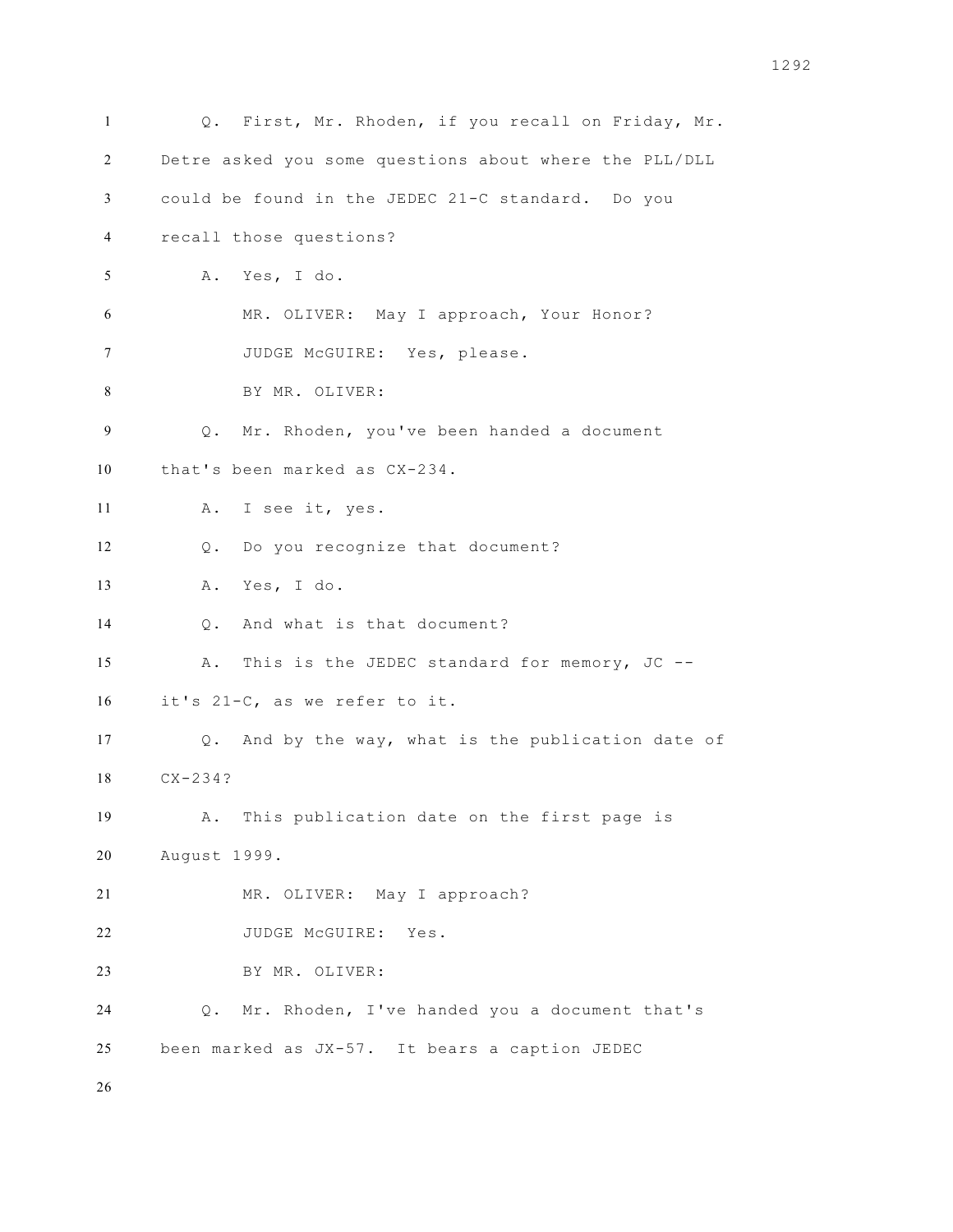Standard, Double Data Rate, SDRAM specification, JESD79. Do you see that document? A. Yes, I do. Q. Do you recognize that document? A. I do. Q. What is it? A. This is the extraction of information from 21 that became the more user friendly, if you will, version for -- specific to the SDRAM, and it's JESD79. Q. And when was this published? A. On the front page there it says June 2000. Q. Can you explain in a bit more detail what, if any, the relationship is between CX-234 and JX-57? A. Sure, at the -- primarily at the request of users, the previous document that you showed me here, 21-C, is -- we used to keep all memory devices, regardless of where they came from, what type they were, all in one single document, and over time that became fairly difficult to use, and users requested that we take the pieces and parts that were relative to particular flavors and pull them out and put them in a single usable document for a particular -- for a flavor of memory, if you will. Prior to that, it was all -- everything was all

in one document, and this one was that -- that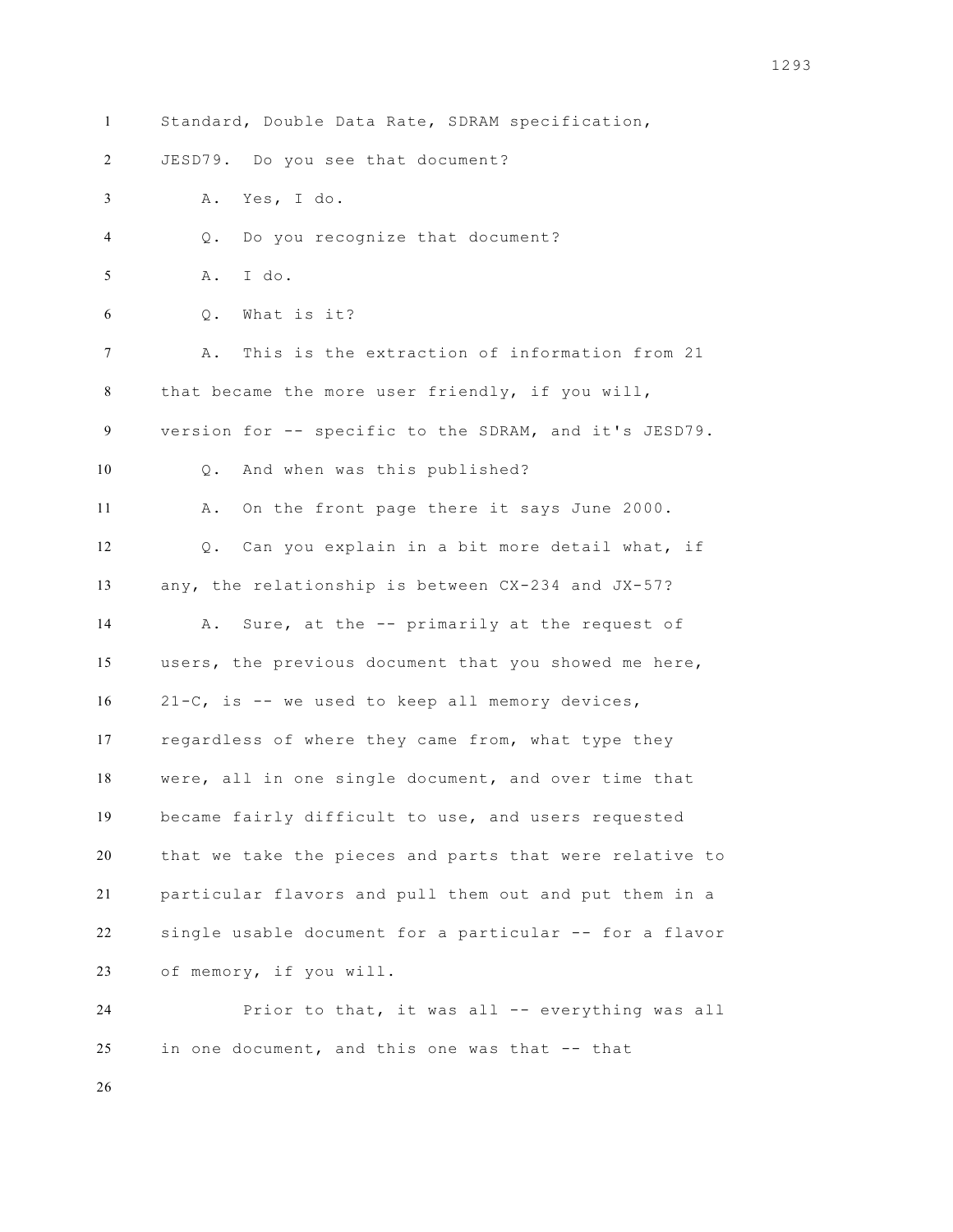extraction, if you will, of that -- of those things that were relative to DDR, extracted and put them in a separate document here. Q. Comparing JX-57 to CX-234, what new material, if any, was added to JX-57 at the time it was published? 7 A. It shouldn't have been any new material necessarily, except for whatever cleanup was necessary at the time. The fact that there's some time between here, there's a possibility that things were -- that maybe JESD79 is slightly more updated, but it should be the same thing. Q. If I could ask you to turn, please, to page 8 of JX-57. That should be a page with a caption Functional Block Diagram-x4 Configuration. Do you see that? A. Yes, I do. Q. What does the diagram on page 8 of JX-57 represent? A. The block diagram is representing the function -- the internal workings, if you will, of the device itself -- the device itself, all the way from the cell and the basic functions as it's connected to the outside world, this dotted line that goes around the outside of it. So, it's a block diagram describing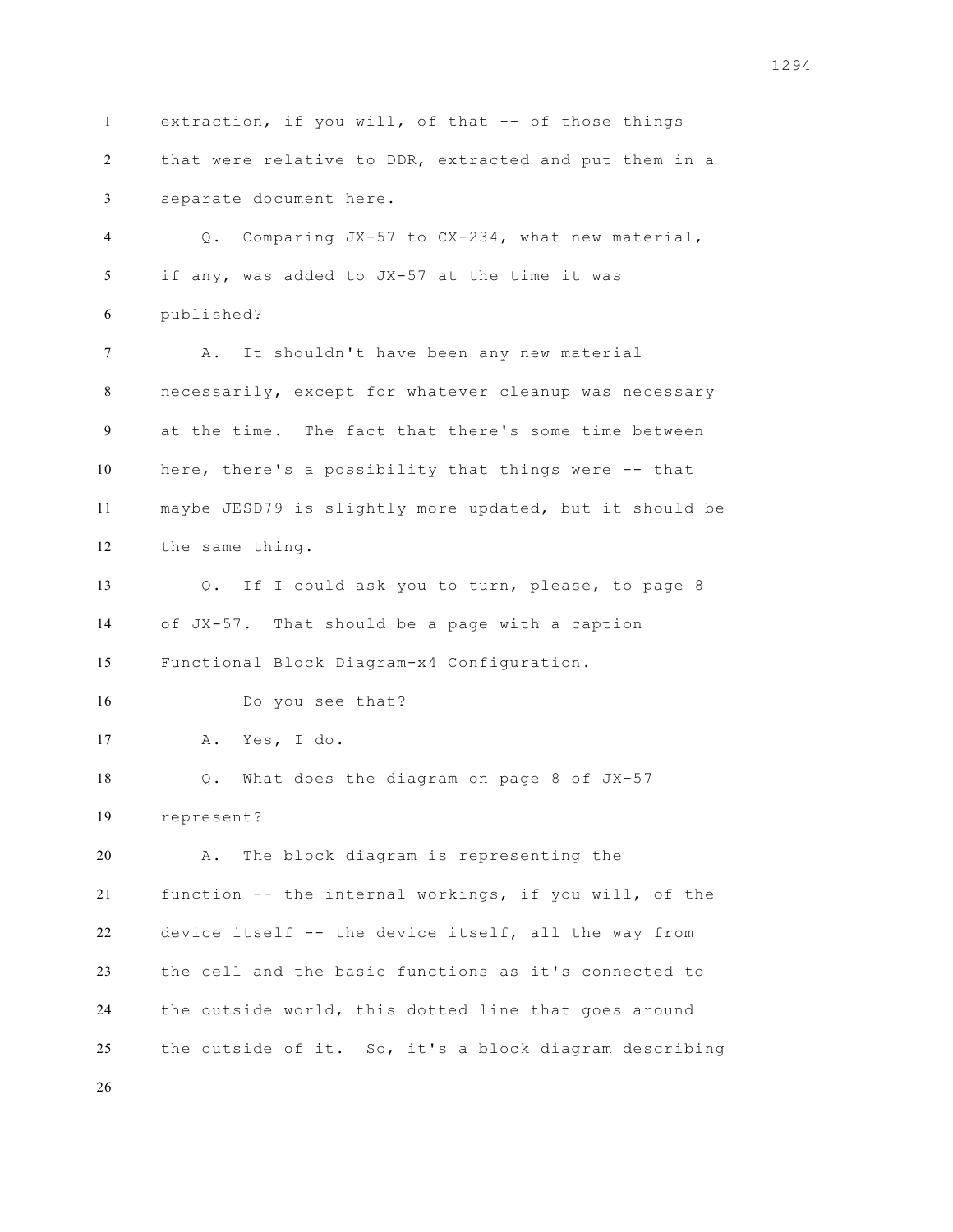the functions that take place inside the device. Q. You may have anticipated my next question, but I do want the record to be clear. What does the dotted line in this diagram represent? A. Okay, the dotted line is intended to represent the external boundary of the device, such that everything inside the dotted line is on the device, and everything outside the dotted line is outside the device, if you will. Q. Now, if you could please expand the right-hand portion of that diagram. If you look towards the right-hand part of the page, there is a small block with the letters DLL in it. Do you see that? A. Yes, I do. Q. What does that represent? 18 A. This would represent the DLL -- the DLL/PLL that we actually have on the device for DDR memory. Q. Is this the same PLL that we discussed on Friday? A. Yes, it is. Q. Mr. Rhoden, I want to ask you about a second topic, just to be certain that the record is clear. Do you recall that earlier today Mr. Perry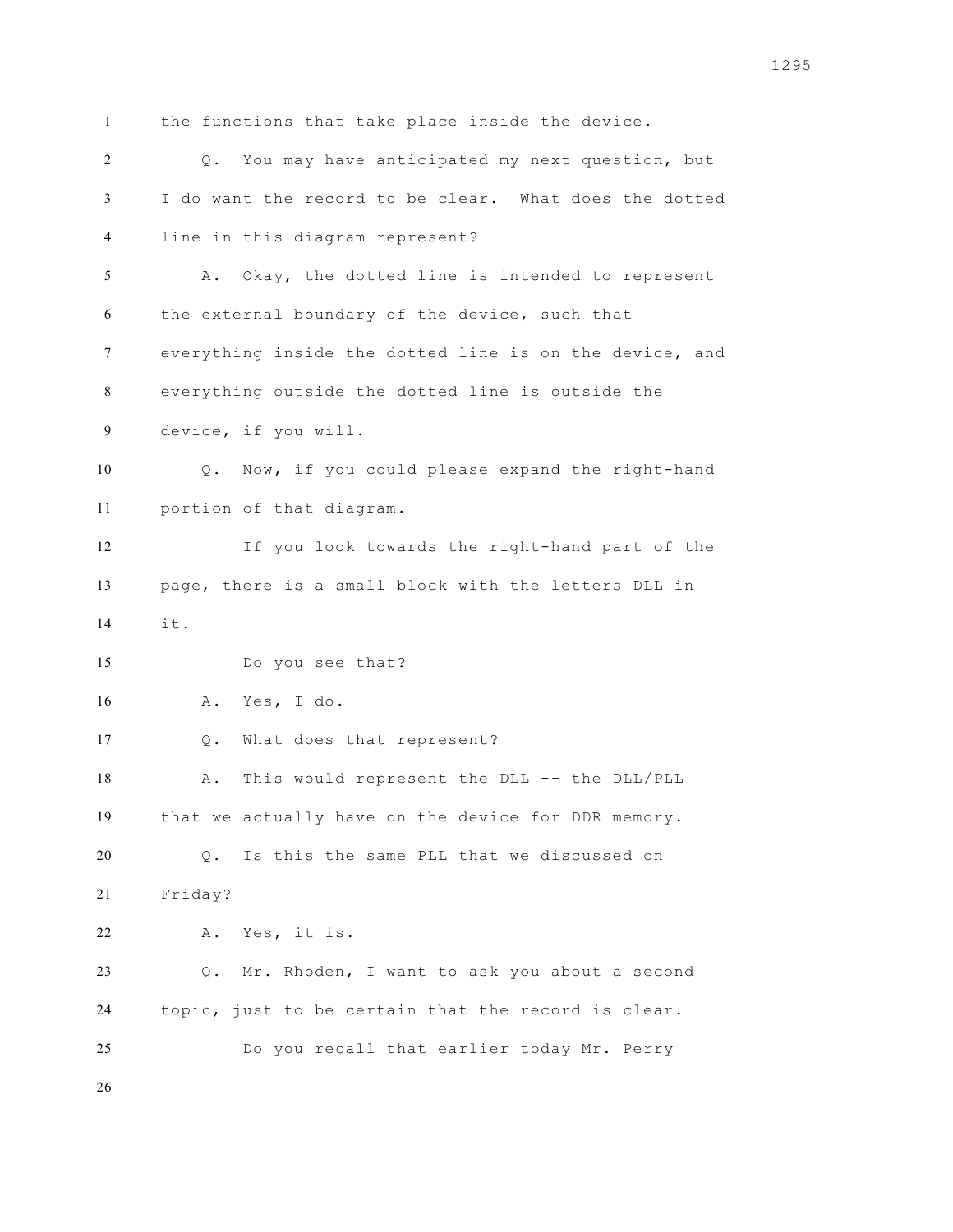showed you a letter dated July 4, 2001 from you to John Kelly and Mr. McGhee with respect to certain patents and allowed patents? A. Yes, I do. Q. Now, what, if any, is your understanding of whether patents relating to SyncLink or SLDRAM were ever disclosed to JEDEC before July 4, 2001? A. Well, it was my understanding that all of them were disclosed inside of JEDEC in a verbal fashion and that -- prior to that. Q. What was the purpose of you writing a letter to Mr. Kelly and Mr. McGhee on July 4, 2001? A. The purpose of writing the letter was to confirm the previous verbal declarations that had been made in committee relative to all of the IP that was held by AMI, and so it was merely a letter, a formalized letter that we wanted to have on file at JEDEC. Q. Now, I believe earlier today you testified -- and please correct me if I misstate this -- but I believe you testified that or you described the SyncLink architecture, if you will, and described it as having a -- I believe a packetized control and address with separate data lines. Is that correct? A. That is correct.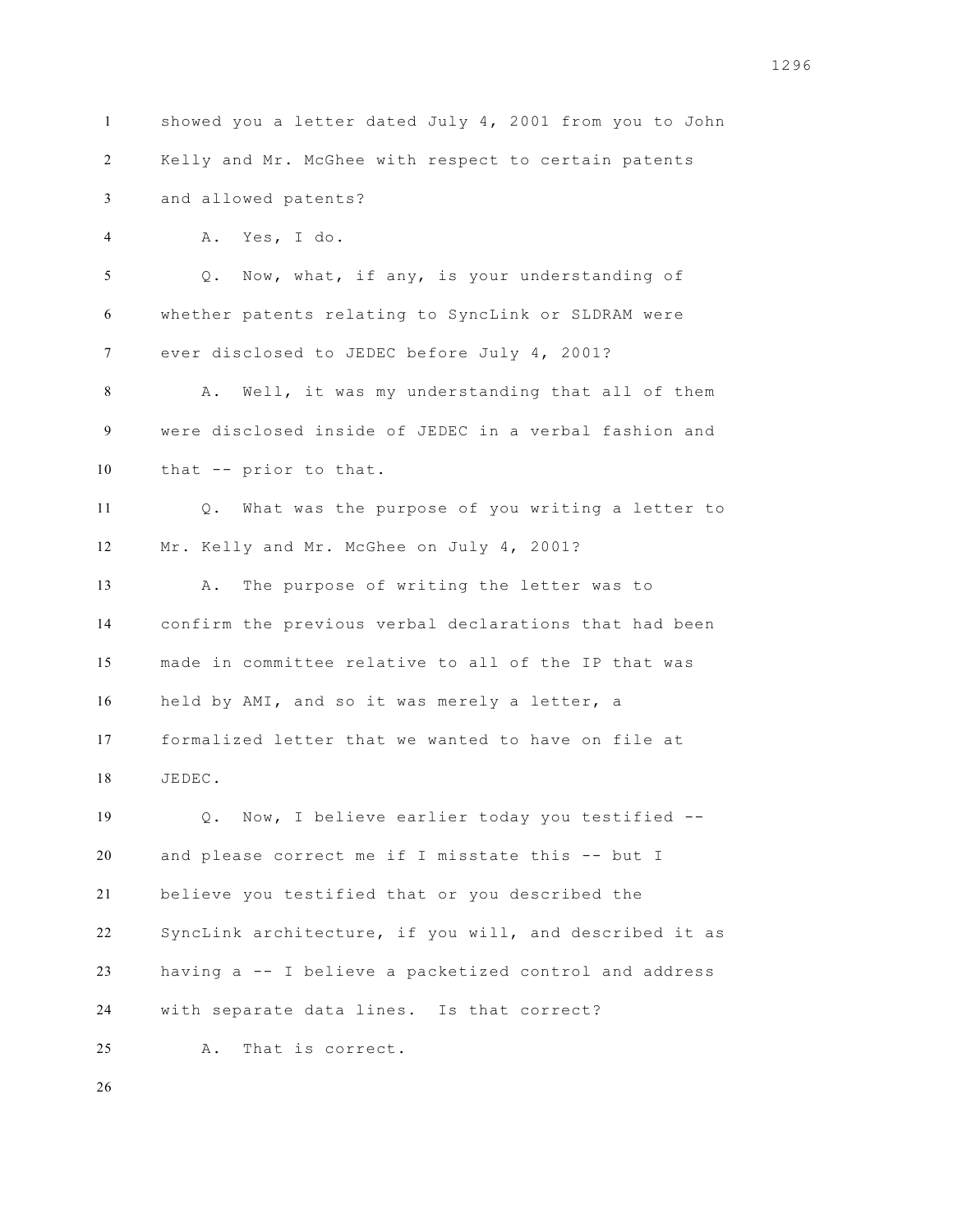Q. Do you have any understanding as to whether that SyncLink architecture was ever standardized at JEDEC? A. It -- the SyncLink architecture at JEDEC was not standardized. The pinout I think is the only thing that ever became standardized. MR. OLIVER: No further questions, Your Honor. 8 JUDGE McGUIRE: Thank you, Mr. Oliver. Mr. Perry, recross? MR. PERRY: Just two or three on that last point. MR. DETRE: And I have got a couple of questions also, Your Honor. MR. PERRY: You go first, Mr. Detre. JUDGE McGUIRE: All right, Mr. Detre, go ahead. RECROSS EXAMINATION BY MR. DETRE: Q. Mr. Rhoden, Mr. Oliver just asked you about JX-57, that was JESD79, which you described as the extraction of the DDR standard from 21-C. Is that right? A. That was primarily the intent, to make it more user friendly, to flip things around and make it more clean. Q. And in particular, Mr. Oliver directed your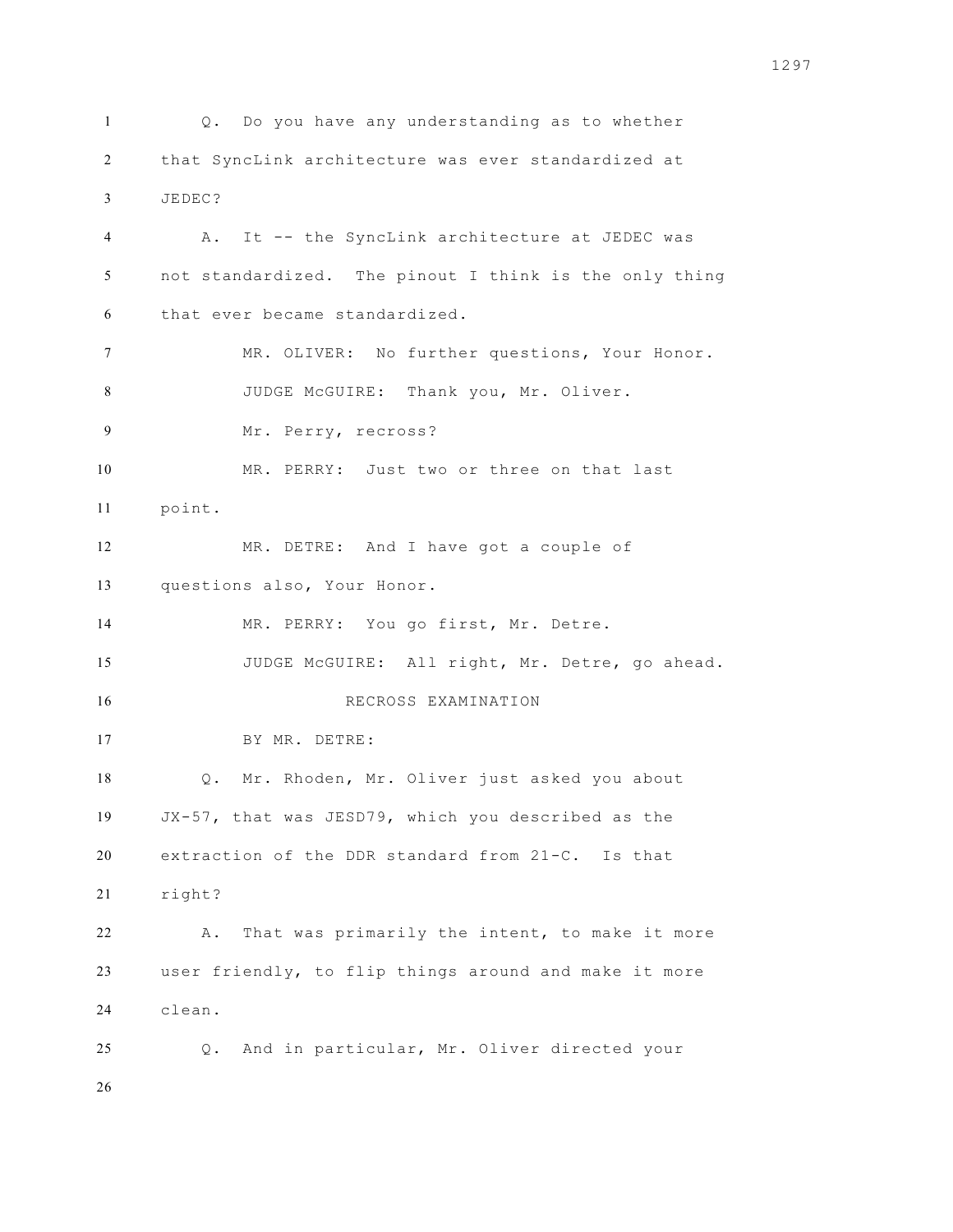attention to page 8 of that document, the functional block diagram. A. Yes. Q. And you pointed out a block in there that was marked DLL, correct? A. That's correct. Q. Now, underneath that functional block diagram is a note -- thank you. Have you seen Note 1 right underneath the functional block diagram? A. Yes. Q. And that note 1 states, "This Functional Block Diagram is intended to facilitate user understanding of the operation of the device." Do you see that? A. Yes. Q. "It does not represent an actual circuit implementation." 18 That's what it says, right? A. It is a block diagram, yes. Q. Which does not represent an actual circuit implementation, right? A. It does not. Q. Now, when we were talking about JESD79 on Friday, you said it was not intended to add any technical features to what was in the DDR standard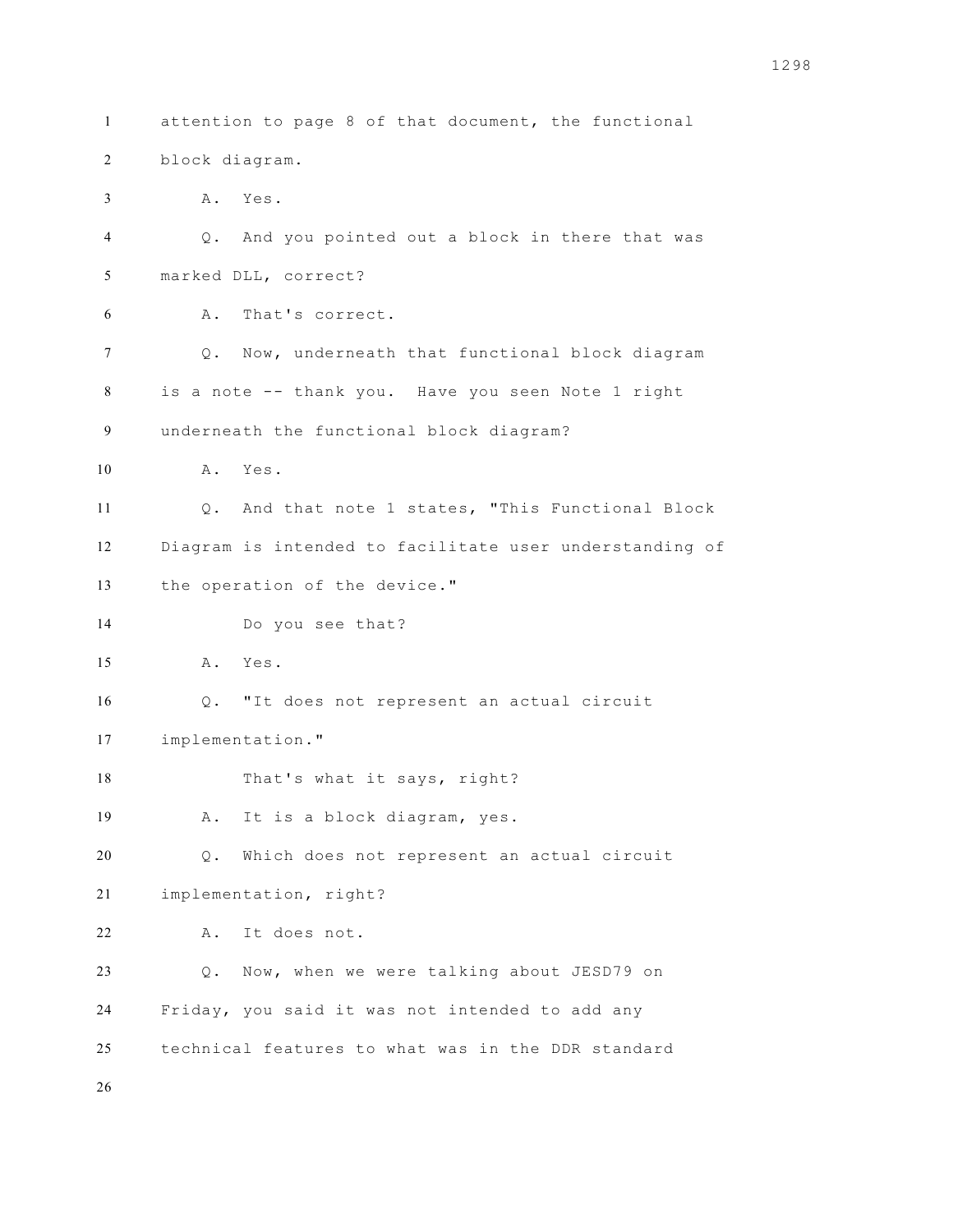21-C, correct?

 A. The -- the two documents are -- are intended to be tracked together.

 Q. But I believe you also testified previously that it is possible that when the extraction was done, some mistakes were made in that extraction. Isn't that right?

A. Certainly.

 Q. In fact, what really controls is what ballots were passed at the JEDEC meetings. That's what controls what should be in the standard, correct? A. The -- the ballots that are passed through the committee are the ones that actually control the details, if you will, inside the standard, yes. Q. And there was a ballot that passed which applied to having a DLL enable/disable bit in the extended mode register, correct? 18 A. I believe that's correct, yes. Q. Was there ever a ballot that passed about this functional block diagram that we're talking about today in JESD79? A. Yes, actually, there was a ballot that was for this entire document. Q. And -- A. So, it was passed in its entirety as a final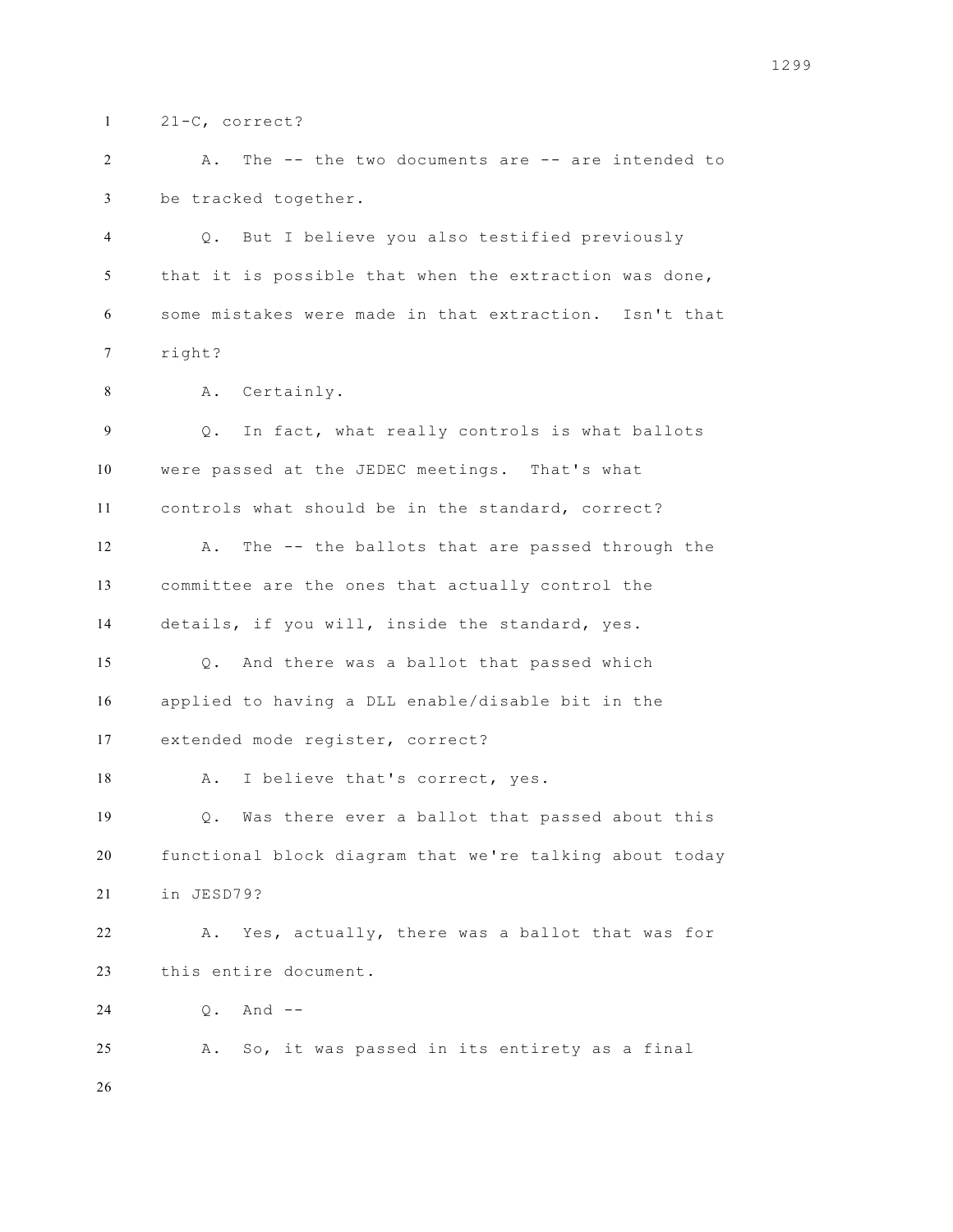document. So, yes, there was.

| 2  | Q. Was there anything in that ballot which said         |  |  |  |  |  |  |  |  |  |
|----|---------------------------------------------------------|--|--|--|--|--|--|--|--|--|
| 3  | that an actual circuit implementation of a DDR SDRAM    |  |  |  |  |  |  |  |  |  |
| 4  | device, that DLL was required?                          |  |  |  |  |  |  |  |  |  |
| 5  | I don't recall. It may be in the document.<br>Α.        |  |  |  |  |  |  |  |  |  |
| 6  | I'd have to review it, sir.                             |  |  |  |  |  |  |  |  |  |
| 7  | If you took that DLL that's in this functional<br>$Q$ . |  |  |  |  |  |  |  |  |  |
| 8  | block diagram and you replaced it with some other       |  |  |  |  |  |  |  |  |  |
| 9  | circuitry that was not a DLL but maintained the same    |  |  |  |  |  |  |  |  |  |
| 10 | timing margins for the device and you took that device  |  |  |  |  |  |  |  |  |  |
| 11 | and plugged it into a system, a computer system, would  |  |  |  |  |  |  |  |  |  |
| 12 | that work?                                              |  |  |  |  |  |  |  |  |  |
| 13 | If you replaced the DLL with a circuit that was<br>Α.   |  |  |  |  |  |  |  |  |  |
| 14 | functionally equivalent to a DLL --                     |  |  |  |  |  |  |  |  |  |
| 15 | MR. OLIVER: Your Honor, if I could object to            |  |  |  |  |  |  |  |  |  |
| 16 | the hypothetical question.                              |  |  |  |  |  |  |  |  |  |
| 17 | JUDGE McGUIRE: Sustained.                               |  |  |  |  |  |  |  |  |  |
| 18 | BY MR. DETRE:                                           |  |  |  |  |  |  |  |  |  |
| 19 | Do you have -- you have an understanding, Mr.<br>Q.     |  |  |  |  |  |  |  |  |  |
| 20 | Rhoden, of what the DLL is used for in the DDR SDRAM    |  |  |  |  |  |  |  |  |  |
| 21 | device, correct?                                        |  |  |  |  |  |  |  |  |  |
| 22 | I believe so, yes.<br>Α.                                |  |  |  |  |  |  |  |  |  |
| 23 | And you also I believe, as you testified on<br>$Q$ .    |  |  |  |  |  |  |  |  |  |
| 24 | Friday, believe that really the key parts of a standard |  |  |  |  |  |  |  |  |  |
| 25 | are the parts that are required for interoperability of |  |  |  |  |  |  |  |  |  |
| 26 |                                                         |  |  |  |  |  |  |  |  |  |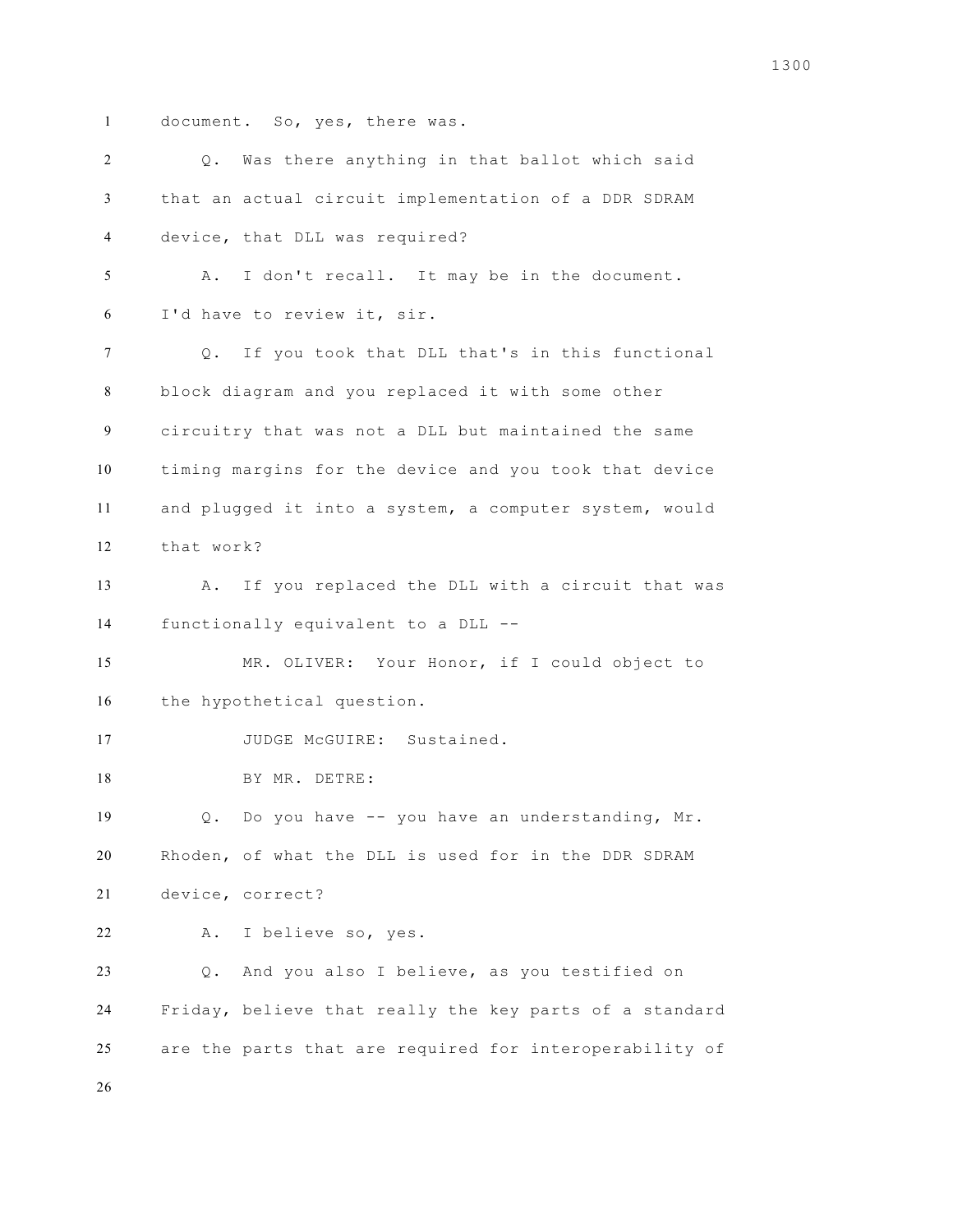devices, correct?

| 2              | Well, the -- all parts of the standard are<br>Α.       |  |  |  |  |  |  |  |  |  |
|----------------|--------------------------------------------------------|--|--|--|--|--|--|--|--|--|
| 3              | parts of the standard, and I'm not sure what words     |  |  |  |  |  |  |  |  |  |
| 4              | that -- that you're trying to -- to use here. Perhaps  |  |  |  |  |  |  |  |  |  |
| 5              | if you could ask me a question, I'll be glad to answer |  |  |  |  |  |  |  |  |  |
| 6              | it, rather than agreeing to a rephrasing of -- I'm not |  |  |  |  |  |  |  |  |  |
| 7              | sure what I exactly said, but --                       |  |  |  |  |  |  |  |  |  |
| 8              | Well, let me ask you the question.<br>Q.               |  |  |  |  |  |  |  |  |  |
| $\overline{9}$ | Okay.<br>Α.                                            |  |  |  |  |  |  |  |  |  |
| 10             | Is the main purpose of having a standard for<br>Q.     |  |  |  |  |  |  |  |  |  |
| 11             | DDR SDRAM in order to ensure interoperability?         |  |  |  |  |  |  |  |  |  |
| 12             | It certainly is one of the main purposes, yes.<br>Α.   |  |  |  |  |  |  |  |  |  |
| 13             | And if you were able to replace that DLL with<br>$Q$ . |  |  |  |  |  |  |  |  |  |
| 14             | some other circuitry that was not a DLL but maintained |  |  |  |  |  |  |  |  |  |
| 15             | the same timing margins, would you still have          |  |  |  |  |  |  |  |  |  |
| 16             | interoperability maintained?                           |  |  |  |  |  |  |  |  |  |
| 17             | MR. OLIVER: Objection, Your Honor, calls for           |  |  |  |  |  |  |  |  |  |
| 18             | speculation.                                           |  |  |  |  |  |  |  |  |  |
| 19             | JUDGE McGUIRE: Any response, Mr. Detre?                |  |  |  |  |  |  |  |  |  |
| 20             | MR. DETRE: Well, Mr. Rhoden has testified              |  |  |  |  |  |  |  |  |  |
| 21             | about the purpose of the standard and what's required  |  |  |  |  |  |  |  |  |  |
| 22             | in order for something to be part of the standard and  |  |  |  |  |  |  |  |  |  |
| 23             | how important interoperability is for the standard.    |  |  |  |  |  |  |  |  |  |
| 24             | This really goes to whether the DLL is required for    |  |  |  |  |  |  |  |  |  |
| 25             | interoperability.                                      |  |  |  |  |  |  |  |  |  |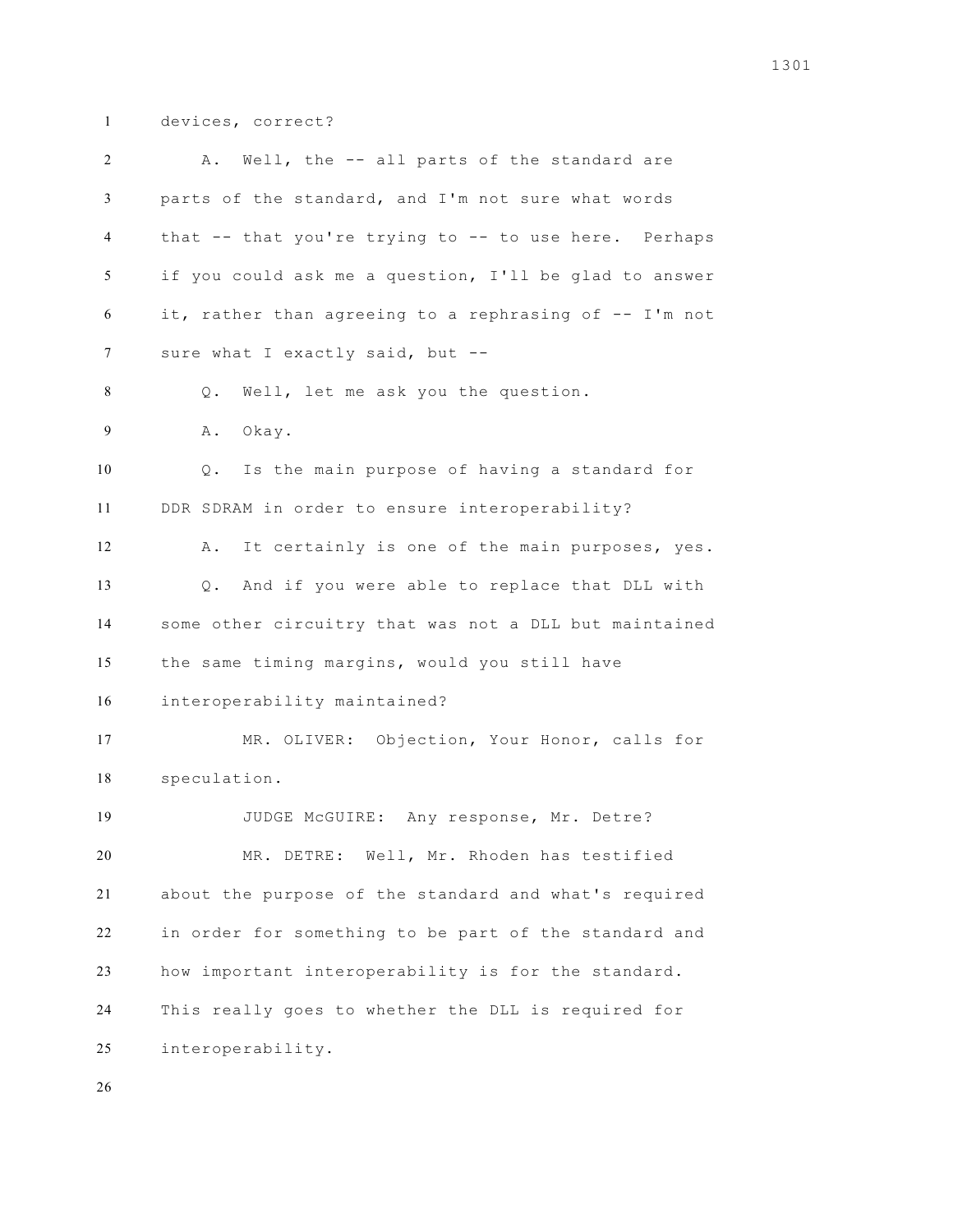MR. OLIVER: Your Honor, he has testified as a fact witness with respect to the development of the JEDEC standard and the operation of JEDEC-compliant parts, but he is not here as a witness to speculate. JUDGE McGUIRE: Sustained. BY MR. DETRE: Q. Okay, Mr. Rhoden, let me try it one other way. Is -- do you know whether the DLL in the DDR SDRAM standard is required for interoperability? A. I believe it probably is. Q. Okay. And what is that belief based on? A. The fact that it's written in the standard. Q. Do you know whether if you took that DLL and replaced it by some other circuitry that maintained the same timing margins, do you know whether that device would still function? A. It would I think depend on the circuitry. I'm -- I'm not sure. Q. You don't know. Mr. Perry? RECROSS EXAMINATION BY MR. PERRY: Q. Just a couple, Mr. Rhoden. When you spoke with Mr. Oliver about the fact that the SyncLink architecture was not standardized at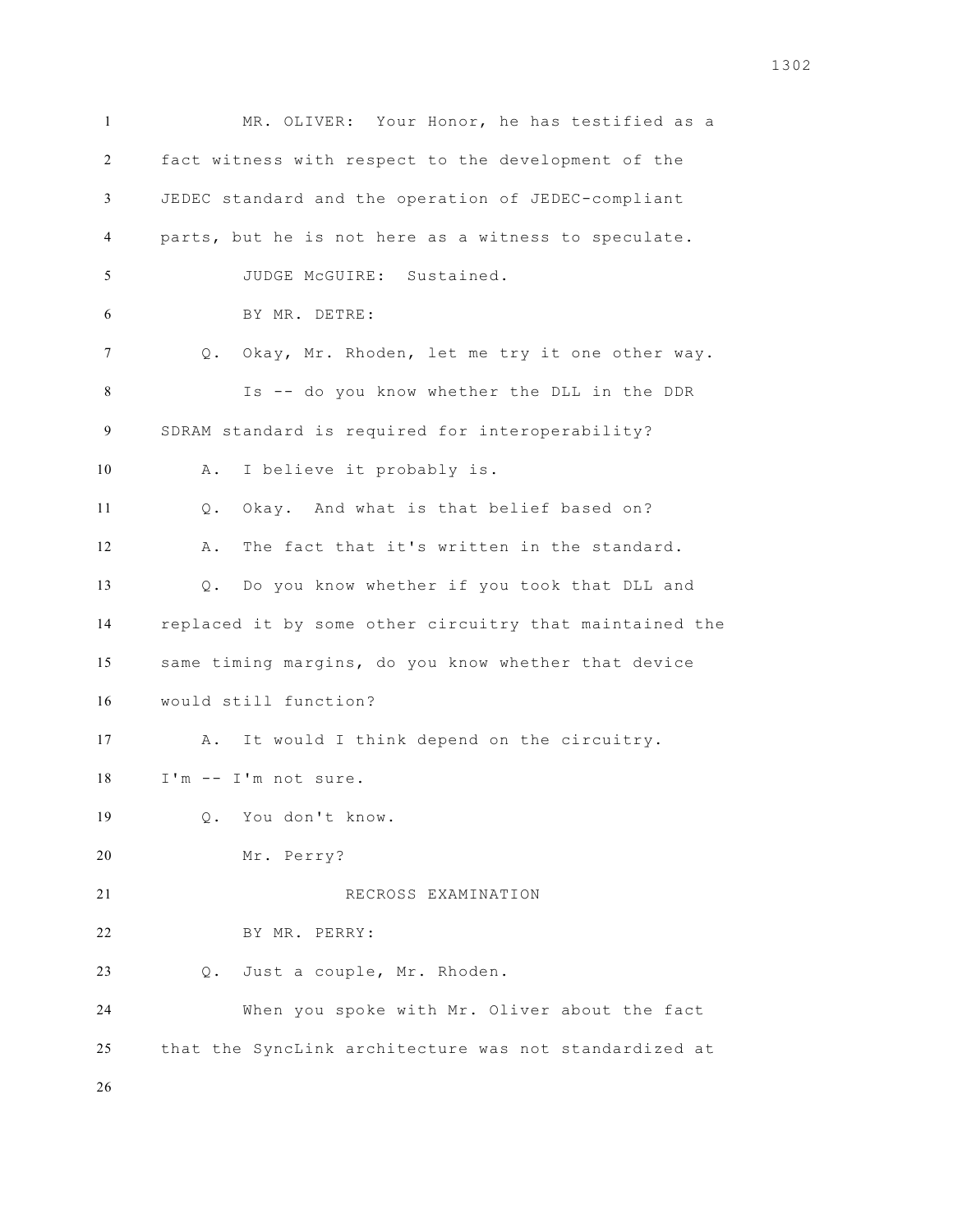JEDEC, does that mean that the SyncLink members who were aware of patent applications pending with respect to features contained in the architecture didn't have a duty, as you understood the duty, to disclose those to JEDEC? A. They did have a duty to disclose anything that was under discussion. All people within JEDEC had that duty. Q. Regardless of whether it ended up being a standard or not, correct? A. That is correct. Q. Okay. And then when you testified that in your belief, all of the patents that A -- that SLDRAM and now AMI hold relating to SyncLink and SLDRAM were disclosed verbally inside of JEDEC, have you ever gone back to look at the patent tracking list? A. I -- in -- I have seen the patent tracking list. I'm not sure what your question is. Q. If you're right that all of those patents were verbally described within JEDEC -- A. Right. Q. -- and all of those patent applications were verbally described, would you expect to see them show up on the patent tracking list? A. I didn't say that they were verbally described,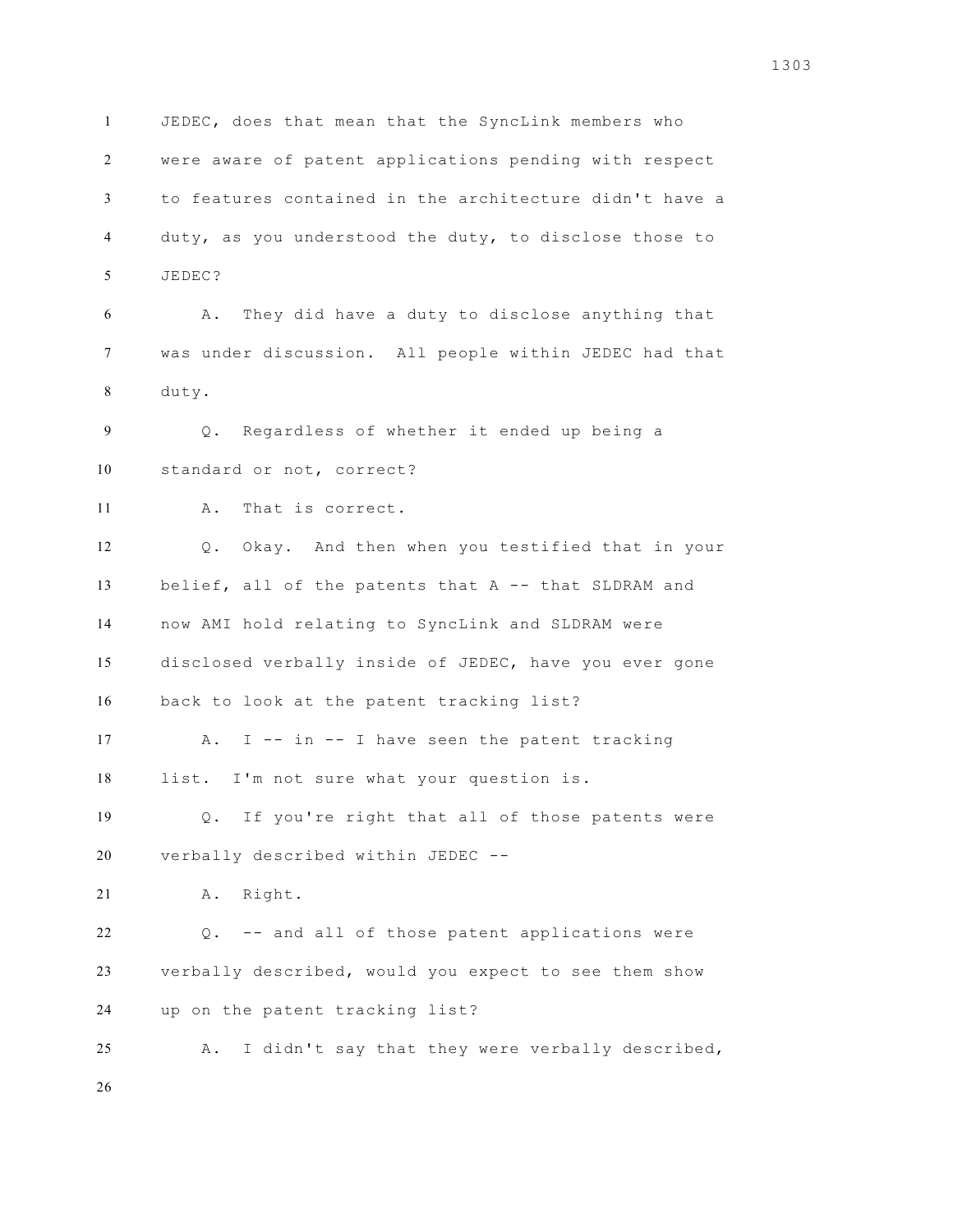sir. 2 0. Were they verbally -- A. I said -- I said that the possible existence of them and IP related to it was disclosed. Q. I'm sorry, I heard you say that all of the patents relating to SyncLink and SLDRAM were disclosed inside of JEDEC verbally. 8 A. Okay. Q. Is it your testimony that all of the patents and patent applications relating to SyncLink and SLDRAM that SLDRAM, Inc. held were disclosed inside of JEDEC? 12 A. I would not want to say that every -- every word that existed could have been disclosed. At the time of disclosure, many of these had not been filed, and so I'm not certain and I could not testify that each and every one of the applications and ultimate patents by word or by description were disclosed in that manner. They were disclosed in -- in the general term, because the discussion took place I think in many cases probably prior to even filing. Q. And the general term was that SLDRAM might have IP relating to this presentation, is that what you're saying? A. That's correct. Q. And did --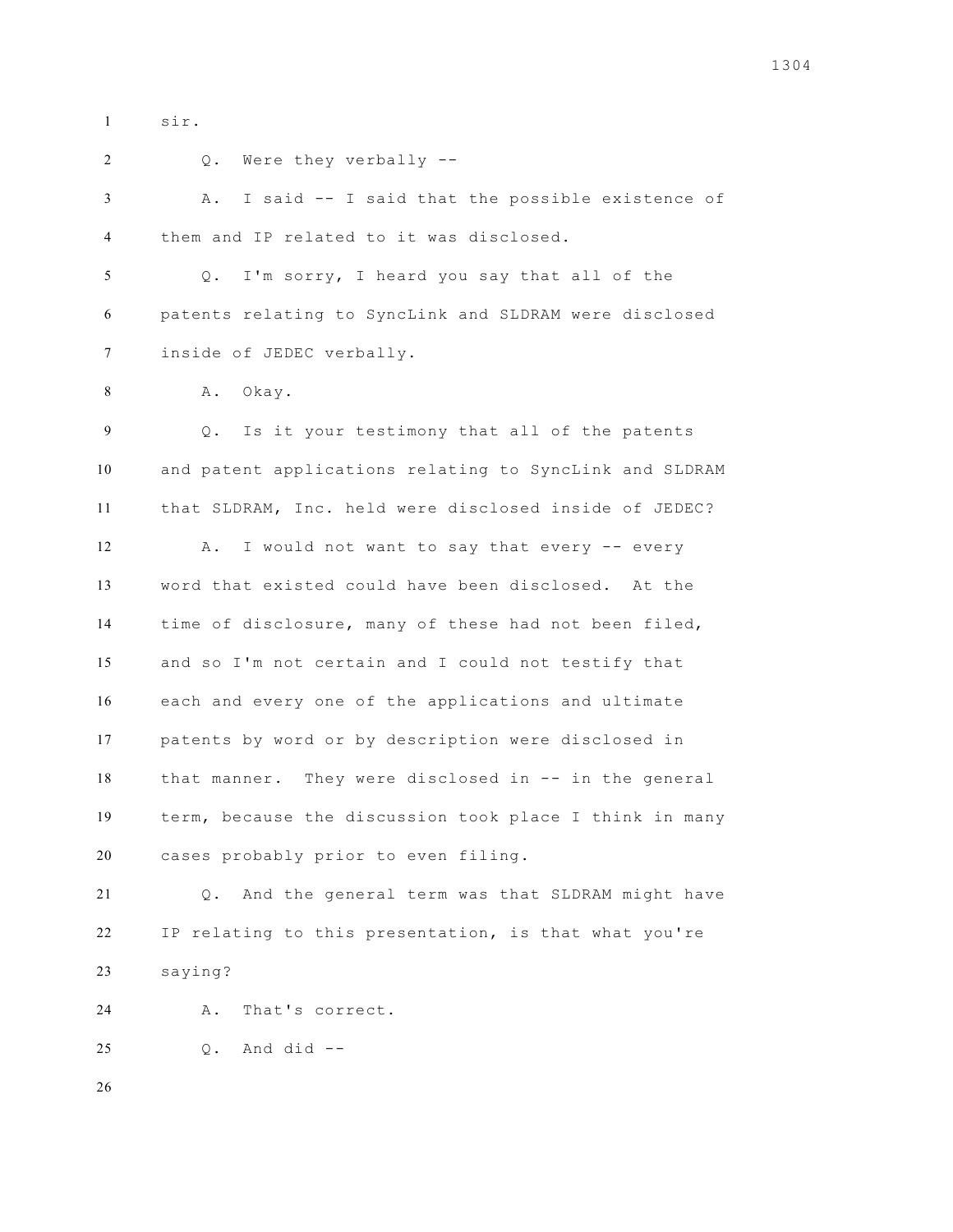A. Well, I -- Q. -- discussions -- A. -- as I recall Mr. Peter Gillingham's statement, something along the line that any IP related to this work will be under the JEDEC patent policy. That's the way I remember it. Q. And that disclosure was sufficient to comply with the obligations of all SLDRAM members with respect to the JEDEC patent policy and those patents and applications, right? A. I think so. I mean, and following it up ultimately, yes. MR. PERRY: Thank you. 14 JUDGE McGUIRE: Is that it? MR. OLIVER: Nothing further, Your Honor. JUDGE McGUIRE: Okay, sir, then you're excused, and the Court does appreciate your testimony and your having to come back. We appreciate that. THE WITNESS: Thank you, Your Honor. JUDGE McGUIRE: You're excused. Thank you, Mr. Rhoden. Let me ask you, Mr. Oliver, who do you intend to call for the hearing on Thursday? MR. OLIVER: That will be Mr. Howard Sussman of Sanyo and a long-term member of the JC-42 committee.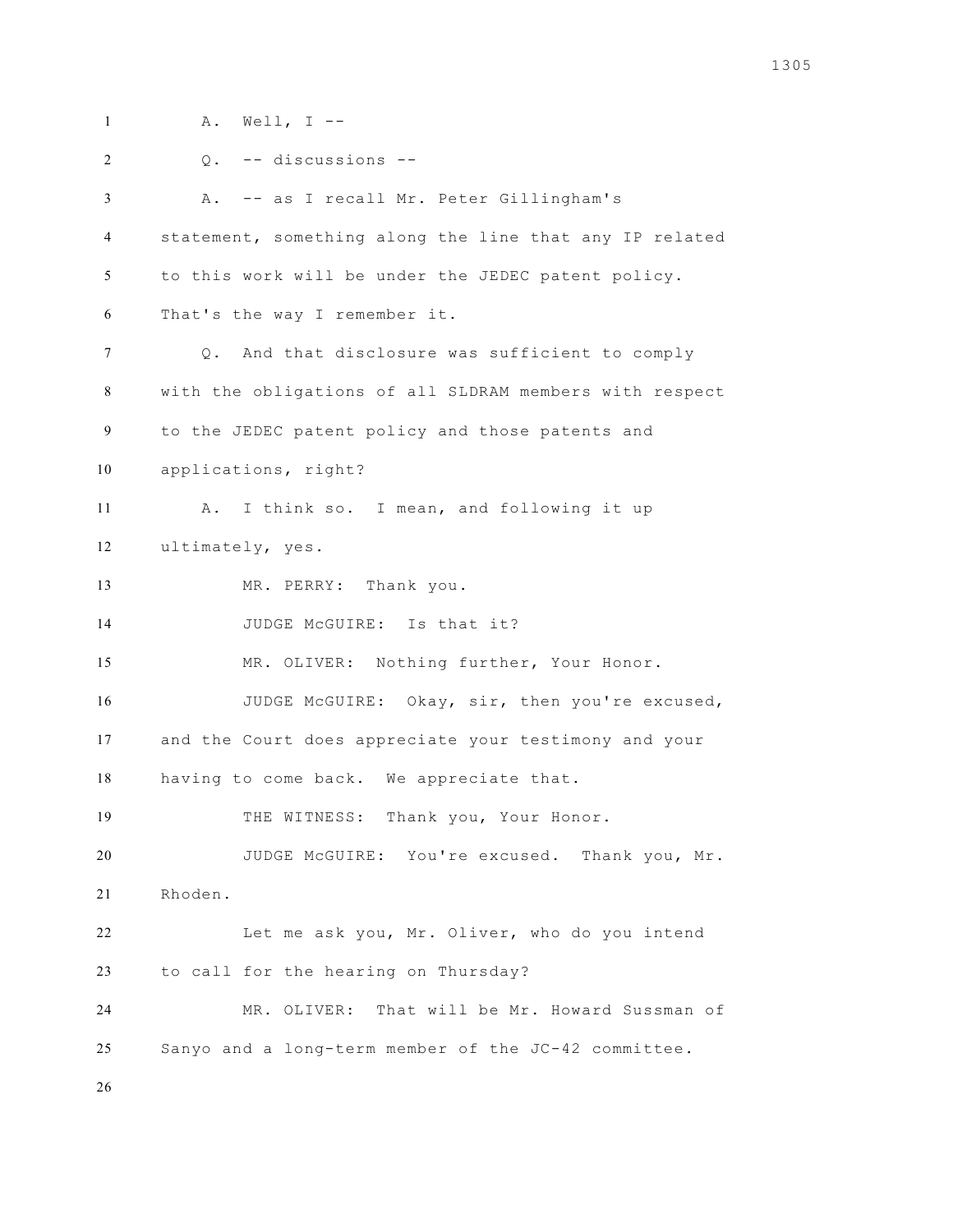JUDGE McGUIRE: Okay. I know a few days ago you had sent my office an email, and you had put forth the proposed testimony for two or three days ahead of time, and I found that to be quite helpful. So, if you could do that again starting I think next week, that would be helpful, and just be sure you send a copy to opposing counsel. Anything else we need to take up before we adjourn today? MR. OLIVER: Your Honor, I note that I did neglect to move into evidence two exhibits, if I could, please. 13 JUDGE McGUIRE: Okay, go ahead. 14 MR. OLIVER: CX-234, which is Release 9. MR. PERRY: No objection. 16 JUDGE McGUIRE: Entered. (CX Exhibit Number 234 was admitted into evidence.) MR. OLIVER: And JX-57, which is the JESP79 standard. MR. PERRY: No objection. JUDGE McGUIRE: So entered. (JX Exhibit Number 57 was admitted into evidence.) JUDGE McGUIRE: All right, Counsel, thank you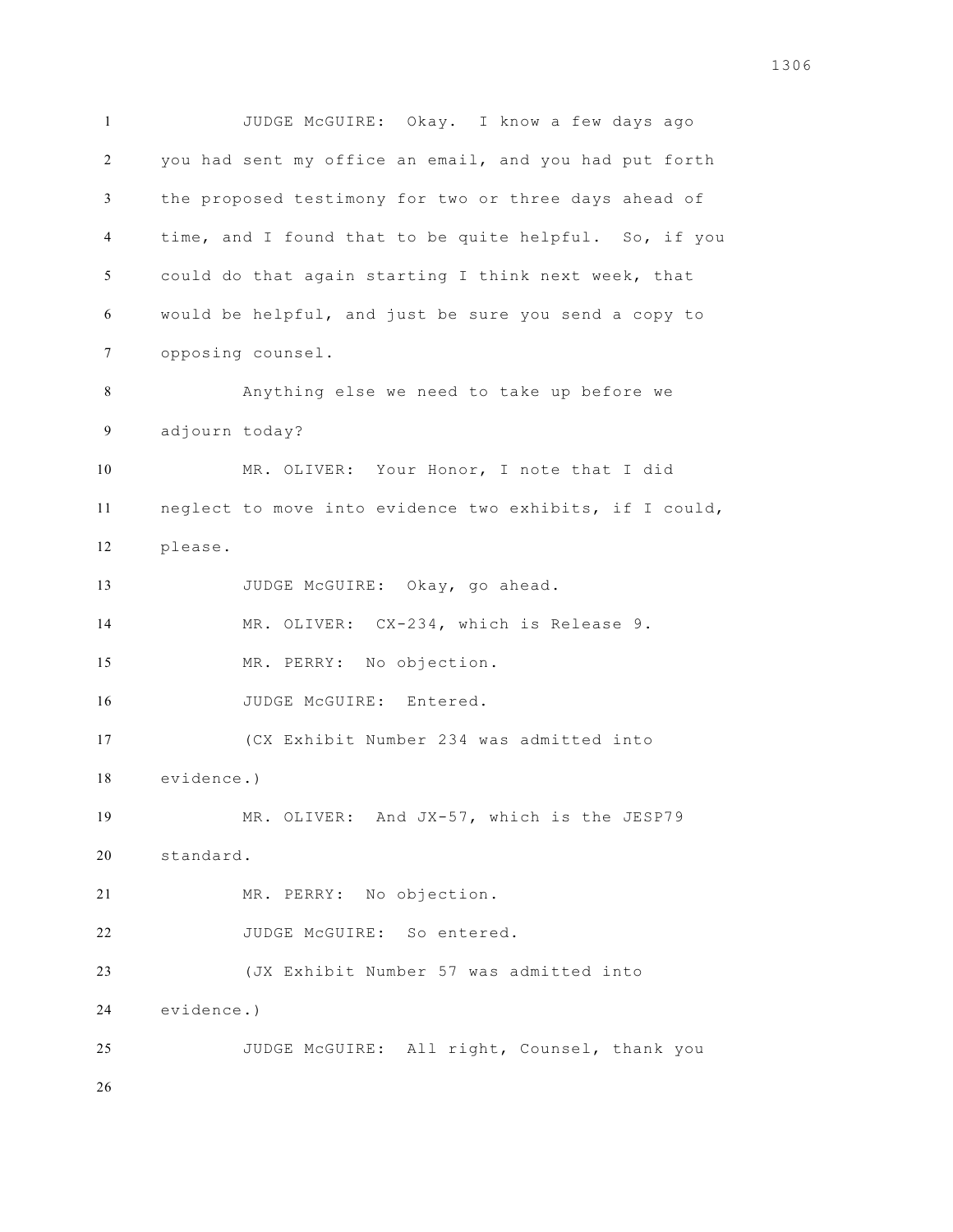| $\,1\,$          | very much. We'll convene tomorrow morning at 9:30. |  |  |                                           |  |  |  |
|------------------|----------------------------------------------------|--|--|-------------------------------------------|--|--|--|
| $\sqrt{2}$       | Hearing adjourned.                                 |  |  |                                           |  |  |  |
| $\mathfrak{Z}$   |                                                    |  |  | (Whereupon, at 3:55 p.m., the hearing was |  |  |  |
| $\overline{4}$   | adjourned.)                                        |  |  |                                           |  |  |  |
| $\mathfrak{S}$   |                                                    |  |  |                                           |  |  |  |
| $\sqrt{6}$       |                                                    |  |  |                                           |  |  |  |
| $\boldsymbol{7}$ |                                                    |  |  |                                           |  |  |  |
| $\,8\,$          |                                                    |  |  |                                           |  |  |  |
| $\boldsymbol{9}$ |                                                    |  |  |                                           |  |  |  |
| $10\,$           |                                                    |  |  |                                           |  |  |  |
| $1\,1$           |                                                    |  |  |                                           |  |  |  |
| $12\,$           |                                                    |  |  |                                           |  |  |  |
| $13\,$           |                                                    |  |  |                                           |  |  |  |
| 14               |                                                    |  |  |                                           |  |  |  |
| $15\,$           |                                                    |  |  |                                           |  |  |  |
| $16\,$           |                                                    |  |  |                                           |  |  |  |
| $17\,$           |                                                    |  |  |                                           |  |  |  |
| $1\,8$           |                                                    |  |  |                                           |  |  |  |
| 19               |                                                    |  |  |                                           |  |  |  |
| $20\,$           |                                                    |  |  |                                           |  |  |  |
| $2\sqrt{1}$      |                                                    |  |  |                                           |  |  |  |
| 22               |                                                    |  |  |                                           |  |  |  |
| 23               |                                                    |  |  |                                           |  |  |  |
| 24               |                                                    |  |  |                                           |  |  |  |
| 25               |                                                    |  |  |                                           |  |  |  |
| 26               |                                                    |  |  |                                           |  |  |  |